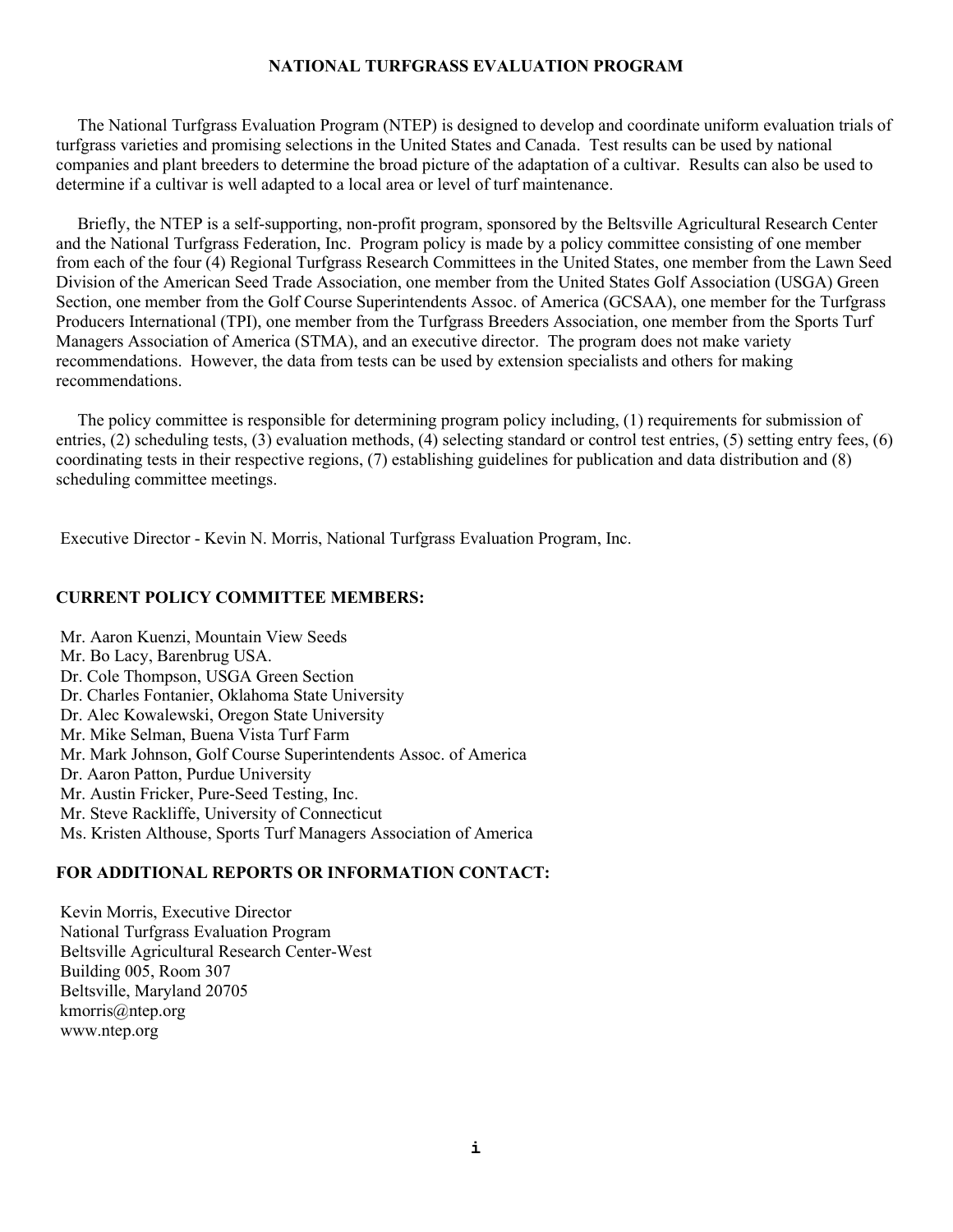# **CONTENTS**

# **2019 National Bermudagrass Test – 2020 Data**

| NATIONAL BERMUDAGRASS TEST, 2019 Entries and Sponsors2                                                                                  |
|-----------------------------------------------------------------------------------------------------------------------------------------|
| Table A - 2020 Locations, Site Descriptions and Management<br>Practices in the 2019 National Bermudagrass Test4                         |
| Table B - Locations and Data Collected in 2019-20205                                                                                    |
| Table 1A - Mean Turfgrass Quality Ratings of Bermudagrass Cultivars<br>Grown in Location Performance Index (LPI) Group 1 8              |
| Table 1B - Mean Turfgrass Quality Ratings of Bermudagrass (Seeded)<br>Cultivars Grown in Location Performance Index (LPI) Group 1 9     |
| Table 1C - Mean Turfgrass Quality Ratings of Bermudagrass (Vegetative)<br>Cultivars Grown in Location Performance Index (LPI) Group 110 |
| Table 2A - Mean Turfgrass Quality Ratings of Bermudagrass Cultivars<br>Grown in Location Performance Index (LPI) Group 211              |
| Table 2B - Mean Turfgrass Quality Ratings of Bermudagrass (Seeded)<br>Cultivars Grown in Location Performance Index (LPI) Group 212     |
| Table 2C - Mean Turfgrass Quality Ratings of Bermudagrass (Vegetative)<br>Cultivars Grown in Location Performance Index (LPI) Group 213 |
| Table 3A - Mean Turfgrass Quality Ratings of Bermudagrass Cultivars<br>Grown in Location Performance Index (LPI) Group 314              |
| Table 3B - Mean Turfgrass Quality Ratings of Bermudagrass (Seeded)<br>Cultivars Grown in Location Performance Index (LPI) Group 315     |
| Table 3C - Mean Turfgrass Quality Ratings of Bermudagrass (Vegetative)<br>Cultivars Grown in Location Performance Index (LPI) Group 316 |
| Table 4A - Mean Turfgrass Quality Ratings of Bermudagrass Cultivars<br>Grown in Location Performance Index (LPI) Group 417              |
| Table 4B - Mean Turfgrass Quality Ratings of Bermudagrass (Seeded)<br>Cultivars Grown in Location Performance Index (LPI) Group 418     |
| Table 4C - Mean Turfgrass Quality Ratings of Bermudagrass (Vegetative)<br>Cultivars Grown in Location Performance Index (LPI) Group 419 |
| Table 5A - Mean Turfgrass Quality Ratings of Bermudagrass Cultivars<br>Grown under Traffic Stress at Raleigh, NC20                      |
| Table 5B - Mean Turfgrass Quality Ratings of Bermudagrass (Seeded) Cultivars<br>Grown under Traffic Stress at Raleigh, NC22             |
| Table 5C - Mean Turfgrass Quality Ratings of Bermudagrass (Vegetative)<br>Cultivars Grown under Traffic Stress at Raleigh, NC24         |
| Table 6A - Mean Turfgrass Quality Ratings of Bermudagrass Cultivars<br>Grown under Drought Stress at Riverside, CA26                    |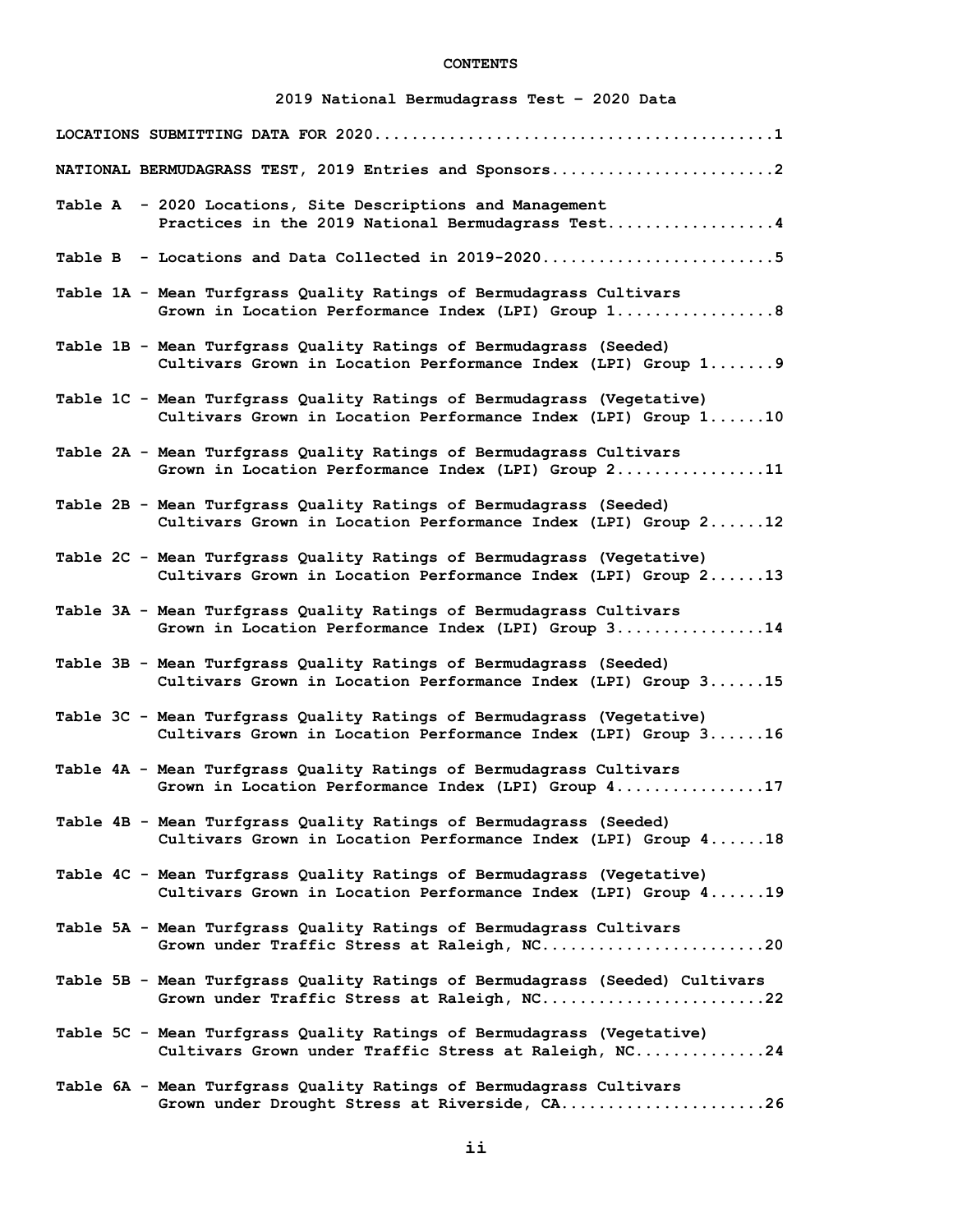| Table 6B - Mean Turfgrass Quality Ratings of Bermudagrass (Seeded) Cultivars<br>Grown under Drought Stress at Riverside, CA28                    |
|--------------------------------------------------------------------------------------------------------------------------------------------------|
| Table 6C - Mean Turfgrass Quality Ratings of Bermudagrass (Vegetative)<br>Cultivars Grown under Drought Stress at Riverside, CA29                |
| Table 7A - Mean Turfgrass Quality and Other Ratings of Bermudagrass<br>Cultivars Grown under Drought Stress at College Station, TX31             |
| Table 7B - Mean Turfgrass Quality and Other Ratings of Bermudagrass (Seeded)<br>Cultivars Grown under Drought Stress at College Station, TX32    |
| Table 7C - Mean Turfgrass Quality and Other Ratings of Bermudagrass (Vegetative)<br>Cultivar Grown under Drought Stress at College Station, TX33 |
| Table 8A - Mean Turfgrass Quality and Other Ratings of Bermudagrass<br>Cultivars Grown under Shade at College Station, TX34                      |
| Table 8B - Mean Turfgrass Quality and Other Ratings of Bermudagrass (Seeded)<br>Cultivars Grown under Shade at College Station, TX35             |
| Table 8C - Mean Turfgrass Quality and Other Ratings of Bermudagrass (Vegetative)<br>Cultivars Grown under Shade at College Station, TX36         |
| Table 9A - Mean Turfgrass Quality and Other Ratings of Bermudagrass<br>Cultivars Grown with Saline Irrigation at Las Cruces, NM37                |
| Table 9B - Mean Turfgrass Quality and Other Ratings of Bermudagrass (Seeded)<br>Cultivars Grown with Saline Irrigation at Las Cruces, NM39       |
| Table 9C - Mean Turfgrass Quality and Other Ratings of Bermudagrass (Vegetative)<br>Cultivars Grown with Saline Irrigation at Las Cruces, NM40   |
| Table 10A- Mean Turfgrass Quality and Other Ratings of Bermudagrass                                                                              |
| Table 10B- Mean Turfgrass Quality and Other Ratings of Bermudagrass (Seeded)                                                                     |
| Table 10C- Mean Turfgrass Quality and Other Ratings of Bermudagrass<br>(Vegetative) Cultivars Grown at Stillwater, OK44                          |
| Table 11A- Genetic Color Ratings of Bermudagrass Cultivars45                                                                                     |
| Table 11B- Genetic Color Ratings of Bermudagrass (Seeded) Cultivars46                                                                            |
| Table 11C- Genetic Color Ratings of Bermudagrass (Vegetative) Cultivars47                                                                        |
| Table 12A- Spring Greenup Ratings of Bermudagrass Cultivars48                                                                                    |
| Table 12B- Spring Greenup Ratings of Bermudagrass (Seeded) Cultivars 49                                                                          |
| Table 12C- Spring Greenup Ratings of Bermudagrass (Vegetative) Cultivars50                                                                       |
|                                                                                                                                                  |
| Table 13A- Leaf Texture Ratings of Bermudagrass Cultivars51                                                                                      |
| Table 13B- Leaf Texture Ratings of Bermudagrass (Seeded) Cultivars52                                                                             |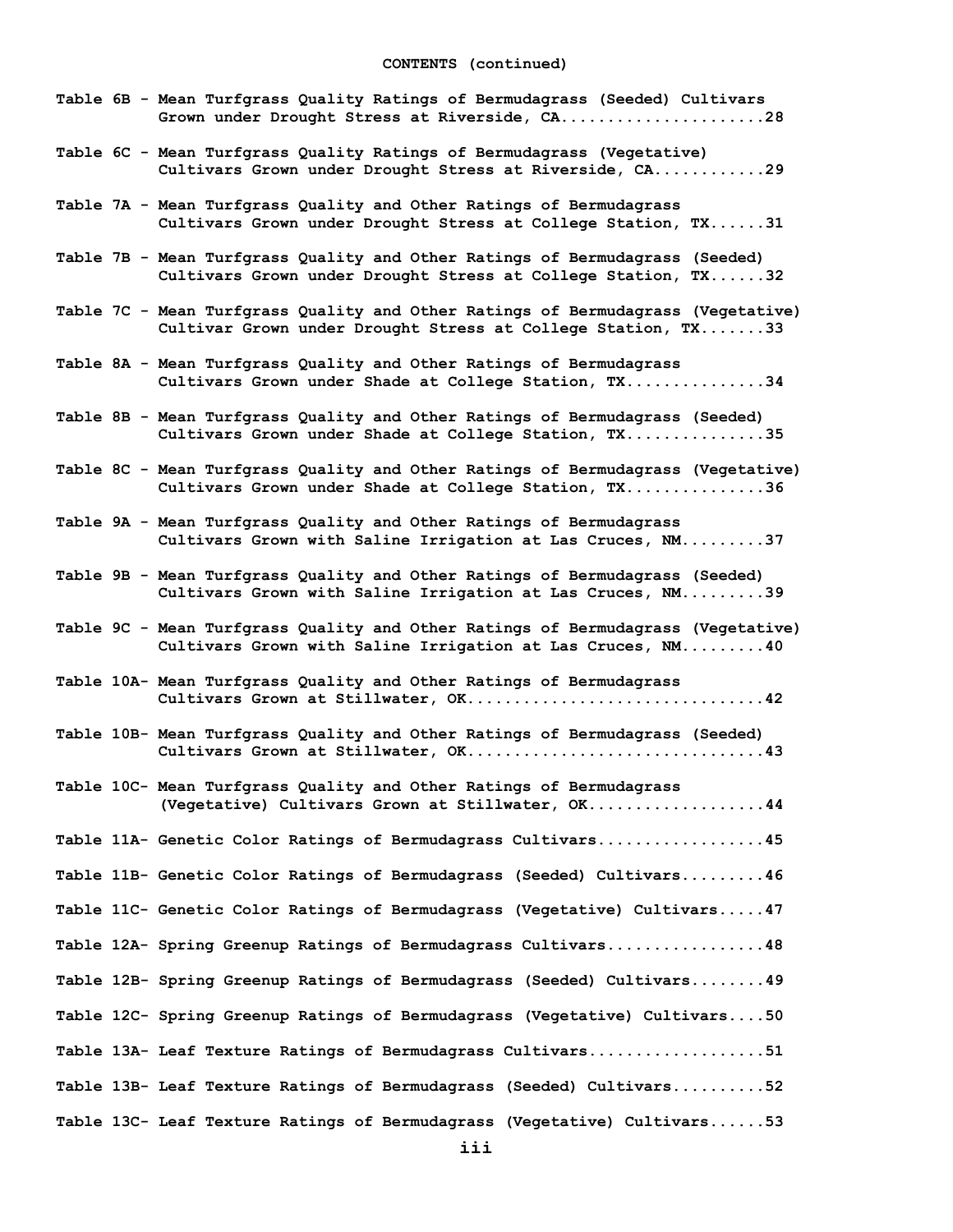# **CONTENTS (continued)**

|  | Table 14A- Spring Density Ratings of Bermudagrass Cultivars54                                     |
|--|---------------------------------------------------------------------------------------------------|
|  | Table 14B- Spring Density Ratings of Bermudagrass (Seeded) Cultivars55                            |
|  | Table 14C- Spring Density Ratings of Bermudagrass (Vegetative) Cultivars56                        |
|  | Table 15A- Summer Density Ratings of Bermudagrass Cultivars57                                     |
|  | Table 15B- Summer Density Ratings of Bermudagrass (Seeded) Cultivars58                            |
|  | Table 15C- Summer Density Ratings of Bermudagrass (Vegetative) Cultivars59                        |
|  | Table 16A- Fall Density Ratings of Bermudagrass Cultivars60                                       |
|  | Table 16B- Fall Density Ratings of Bermudagrass (Seeded) Cultivars61                              |
|  | Table 16C- Fall Density Ratings of Bermudagrass (Vegetative) Cultivars62                          |
|  | Table 17A- Percent Living Ground Cover (Spring) Ratings                                           |
|  | Table 17B- Percent Living Ground Cover (Spring) Ratings                                           |
|  | Table 17C- Percent Living Ground Cover (Spring) Ratings                                           |
|  | Table 18A- Percent Living Ground Cover (Summer) Ratings                                           |
|  | Table 18B- Percent Living Ground Cover (Summer) Ratings                                           |
|  | Table 18C- Percent Living Ground Cover (Summer) Ratings                                           |
|  | Table 19A- Percent Living Ground Cover (Fall) Ratings                                             |
|  | Table 19B- Percent Living Ground Cover (Fall) Ratings                                             |
|  | Table 19C- Percent Living Ground Cover (Fall) Ratings<br>of Bermudagrass (Vegetative) Cultivars71 |
|  | Table 20A- Fall Color (September) Ratings of Bermudagrass Cultivars72                             |
|  | Table 20B- Fall Color (September) Ratings of Bermudagrass                                         |
|  | Table 20C- Fall Color (September) Ratings of Bermudagrass                                         |
|  | Table 21A- Fall Color (October) Ratings of Bermudagrass Cultivars75                               |
|  | Table 21B- Fall Color (October) Ratings of Bermudagrass                                           |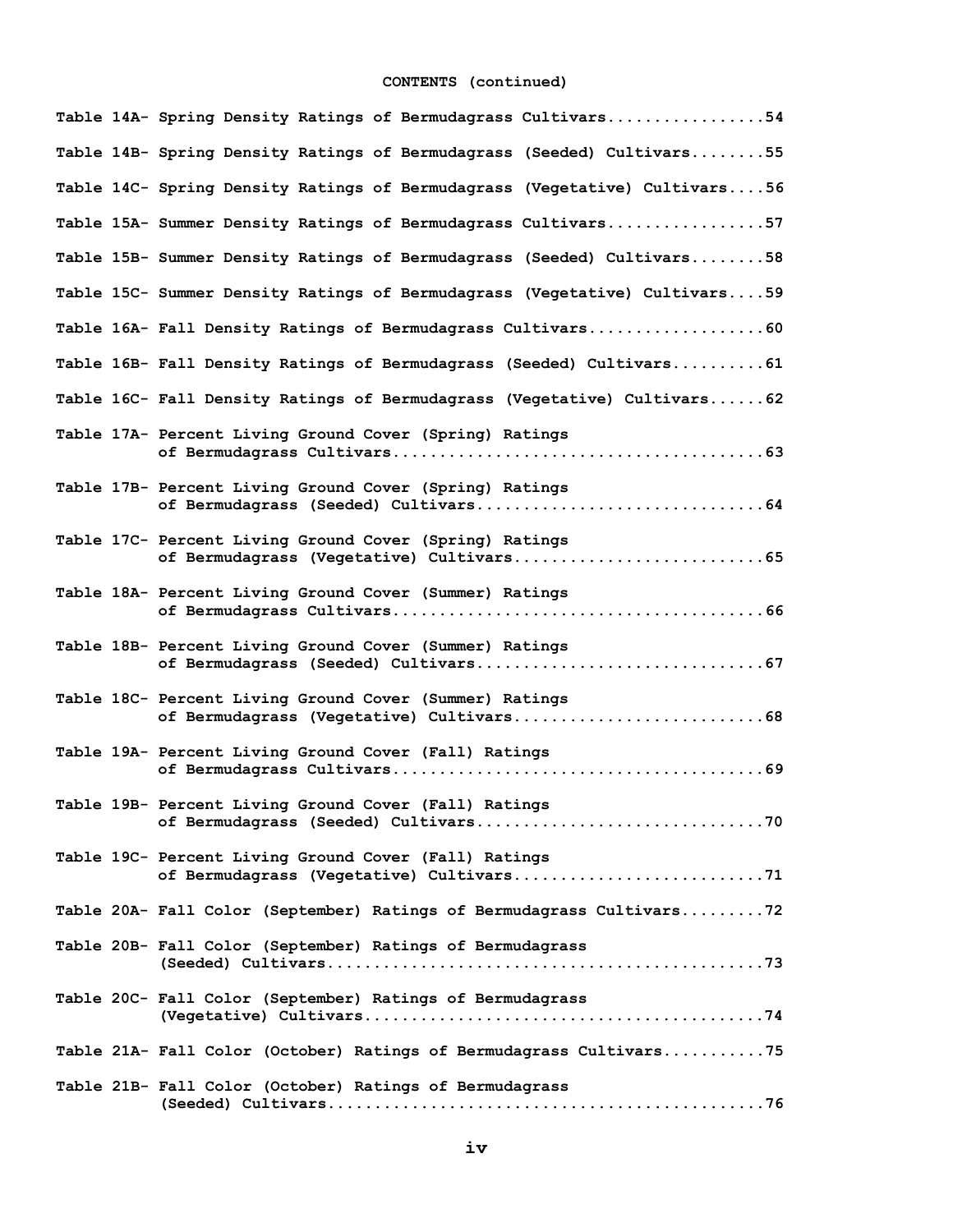|  | Table 21C- Fall Color (October) Ratings of Bermudagrass                                           |
|--|---------------------------------------------------------------------------------------------------|
|  | Table 22A- Fall Color (November) Ratings of Bermudagrass Cultivars78                              |
|  | Table 22B- Fall Color (November) Ratings of Bermudagrass                                          |
|  | Table 22C- Fall Color (November) Ratings of Bermudagrass                                          |
|  | Table 23A- Seedhead Ratings of Bermudagrass Cultivars81                                           |
|  | Table 23B- Seedhead Ratings of Bermudagrass (Seeded) Cultivars82                                  |
|  | Table 23C- Seedhead Ratings of Bermudagrass (Vegetative) Cultivars83                              |
|  | Table 24A- Percent Establishment Ratings of Bermudagrass Cultivars84                              |
|  | Table 24B- Percent Establishment Ratings of Bermudagrass (Seeded)85                               |
|  | Table 24C- Percent Establishment Ratings of Bermudagrass (Vegetative)86                           |
|  | Table 25A- Spring Dead Spot Ratings of Bermudagrass Cultivars87                                   |
|  | Table 25B- Spring Dead Spot Ratings of Bermudagrass (Seeded)88                                    |
|  | Table 25C- Spring Dead Spot Ratings of Bermudagrass (Vegetative)89                                |
|  | Table 26A- Spring Color Ratings of Bermudagrass Cultivars 90                                      |
|  | Table 26B- Spring Color Ratings of Bermudagrass (Seeded) Cultivars91                              |
|  | Table 26C- Spring Color Ratings of Bermudagrass (Vegetative) Cultivars92                          |
|  | Table 27A- Scalping Ratings of Bermudagrass Cultivars 93                                          |
|  | Table 27B- Scalping Ratings of Bermudagrass (Seeded) Cultivars94                                  |
|  | Table 27C- Scalping Ratings of Bermudagrass (Vegetative) Cultivars95                              |
|  | Table 28A- Canopy Smoothness Ratings of Bermudagrass Cultivars96                                  |
|  | Table 28B- Canopy Smoothness Ratings of Bermudagrass (Seeded) Cultivars97                         |
|  | Table 28C- Canopy Smoothness Ratings of Bermudagrass (Vegetative) Cultivars.98                    |
|  | Table 29B- Seedhead Ratings of Bermudagrass Cultivars                                             |
|  | Table 29B- Seedhead Ratings of Bermudagrass<br>(Seeded) Cultivars at Mississippi State, MS100     |
|  | Table 29C- Seedhead Ratings of Bermudagrass<br>(Vegetative) Cultivars at Mississippi State, MS101 |
|  | Table 30A- Percent Establishment Ratings of Bermudagrass Cultivars at                             |
|  | Table 30B- Percent Establishment Ratings of Bermudagrass (Seeded)                                 |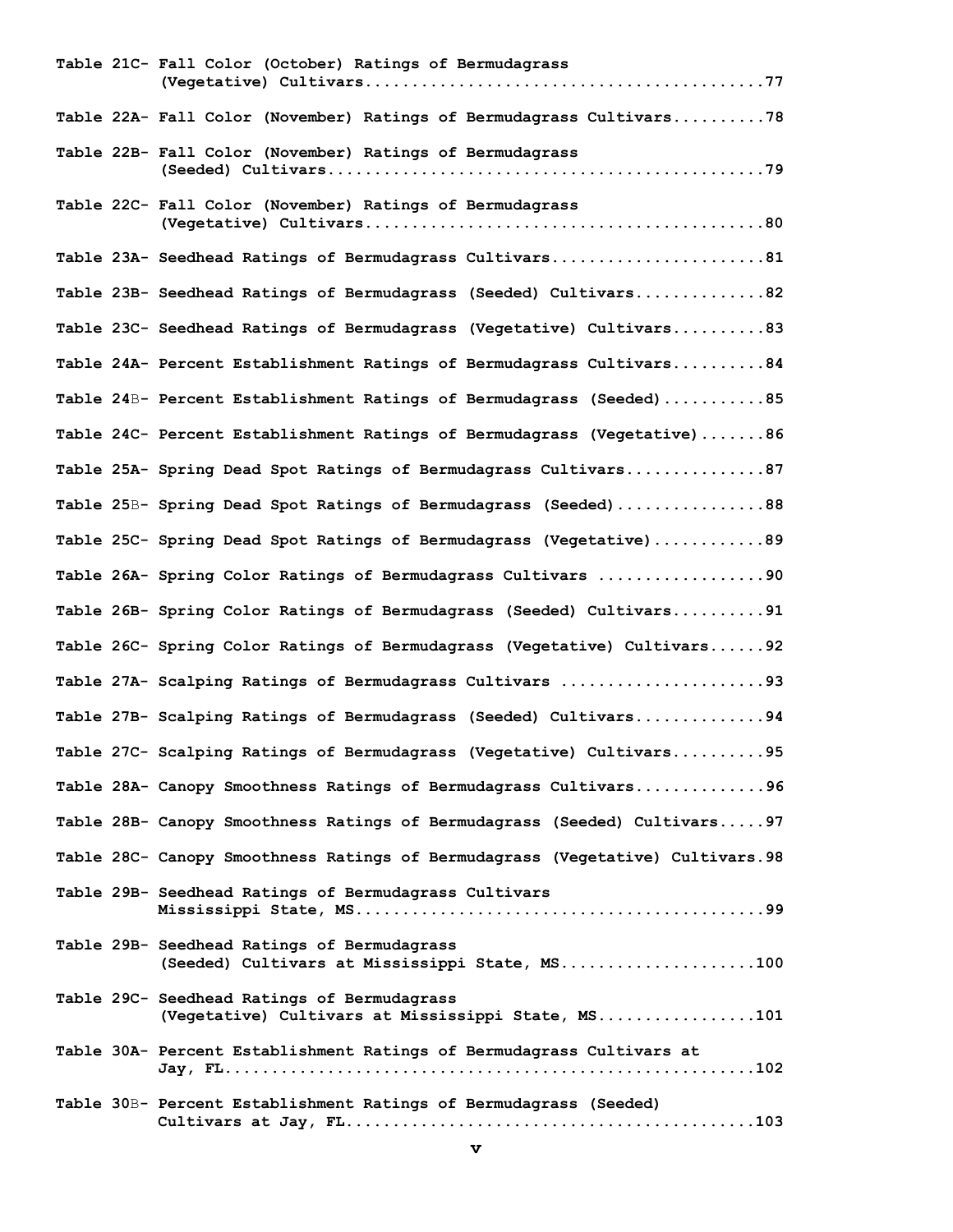| Table 30C- Percent Establishment Ratings of Bermudagrass (Vegetative)                                                        |
|------------------------------------------------------------------------------------------------------------------------------|
| Table 31A- Percent Establishment Ratings of Bermudagrass Cultivars at                                                        |
| Table 31B- Percent Establishment Ratings of Bermudagrass (Seeded)                                                            |
| Table 31C- Percent Establishment Ratings of Bermudagrass (Vegetative)                                                        |
| Table 32A- Percent Establishment Ratings of Bermudagrass Cultivars at                                                        |
| Table 32B- Percent Establishment Ratings of Bermudagrass (Seeded)<br>Cultivars at Mississippi State, MS109                   |
| Table 32C- Percent Establishment Ratings of Bermudagrass (Vegetative)<br>Cultivars at Mississippi State, MS110               |
| Table 33A- Percent Establishment Ratings of Bermudagrass Cultivars at                                                        |
| Table 33B- Percent Establishment Ratings of Bermudagrass (Seeded)                                                            |
| Table 33C- Percent Establishment Ratings of Bermudagrass (Vegetative)                                                        |
| Table 34A- Percent Establishment Ratings of Bermudagrass Cultivars at                                                        |
| Table 34B- Percent Establishment Ratings of Bermudagrass (Seeded)                                                            |
| Table 34C- Percent Establishment Ratings of Bermudagrass (Vegetative)                                                        |
| Table 35A- Mean Turfgrass Quality and Other Ratings of Bermudagrass<br>Cultivars Grown at West Lafayette, IN117              |
| Table 35B- Mean Turfgrass Quality and Other Ratings of Bermudagrass (Seeded)<br>Cultivars Grown at West Lafayette, IN118     |
| Table 35C- Mean Turfgrass Quality and Other Ratings of Bermudagrass<br>(Vegetative) Cultivars Grown at West Lafayette, IN119 |
| Table 36A- Mean Turfgrass Quality and Other Ratings of Bermudagrass                                                          |
| Table 36B- Mean Turfgrass Quality and Other Ratings of Bermudagrass (Seeded)                                                 |
| Table 36C- Mean Turfgrass Quality and Other Ratings of Bermudagrass<br>(Vegetative) Cultivars Grown at Columbia, MO122       |
| Appendix Table- Summary of Turfgrass Quality Ratings of Bermudagrass                                                         |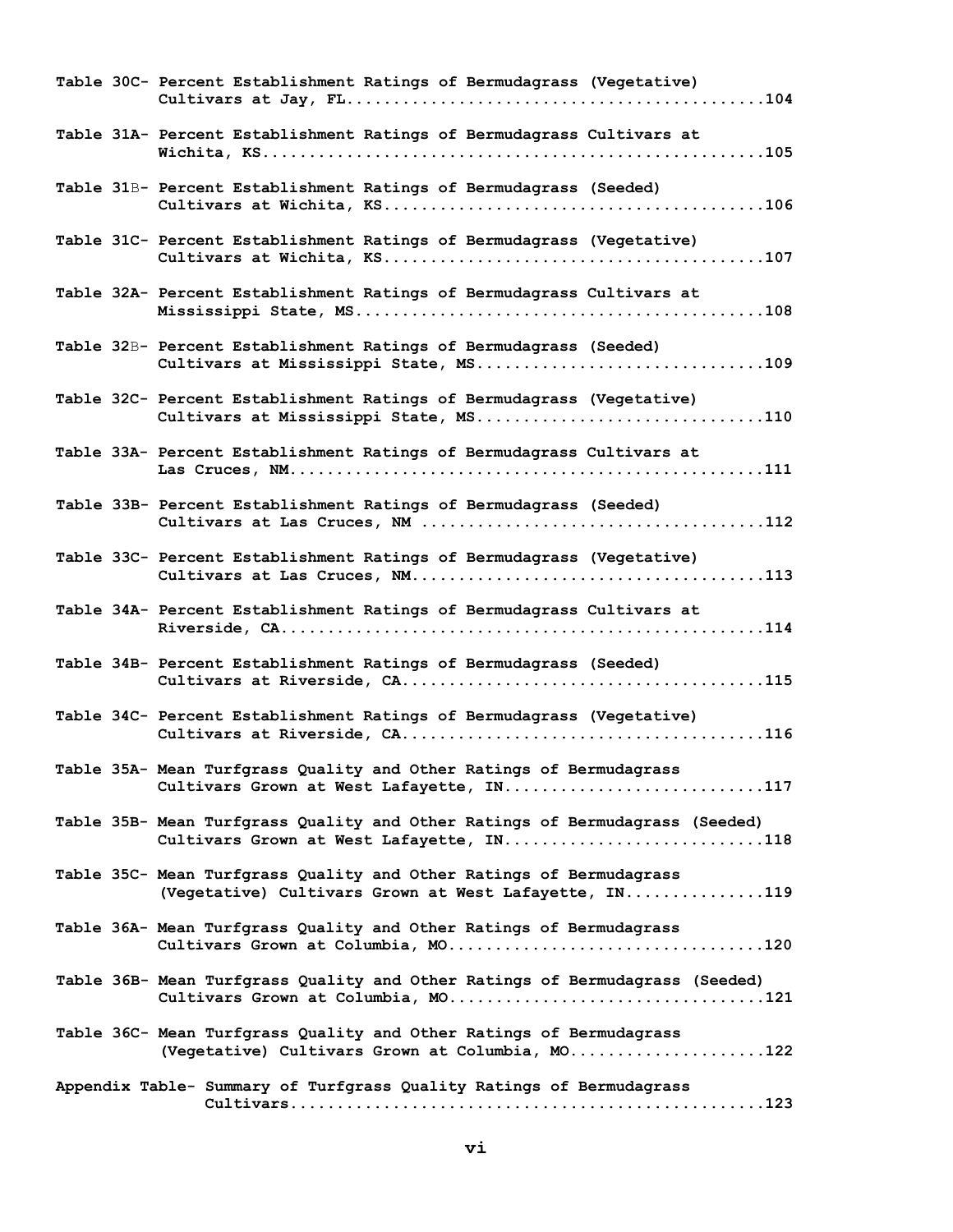# **A Guide to NTEP Turfgrass Ratings**

# **Introduction**

The quality and scientific merit of NTEP data is extremely important. However, the evaluation of turfgrass species and cultivars is a difficult and complex issue. Furthermore, turfgrass evaluation is generally a subjective process based on visual estimates of factors, like genetic color, stand density, leaf texture, uniformity and quality. These factors can not be measured in the same way as other agricultural crops. Turfgrass quality is not a measure of yield or nutritive value. Turfgrass quality is a measure of aesthetics (i.e. density, uniformity, texture, smoothness, growth habit and color), and functional use. The most common way of assessing turfgrass quality is a visual rating system that is based on the turfgrass evaluator's judgement.

# **General Considerations**

Most visual ratings collected on NTEP trials are based on a 1 to 9 rating scale. One is the poorest or lowest and 9 is the best or highest rating. However, a few characteristics, such as winter kill or percent living ground cover, are rated on a percentage basis, again by using the evaluator's judgement. Most disease ratings found in NTEP reports will use the 1-9 scale, 9=no disease except where the evaluator made a judgement of the percentage of disease in each plot. Percent disease data will be found in separate tables and will normally not be included with disease data using the 1-9 scale.

# **Turfgrass Quality**

Turfgrass Quality is based on 9 being outstanding or ideal turf and 1 being poorest or dead. A rating of 6 or above is generally considered acceptable. A quality rating value of 9 is reserved for a perfect or ideal grass, but it also can reflect an absolutely outstanding treatment plot. The NTEP requires quality ratings on a monthly basis. Quality ratings take into account the aesthetic and functional aspects of the turf. Quality ratings are not based on color alone, but on a combination of color, density, uniformity, texture, and disease or environmental stress.

Turfgrass quality ratings are grouped and presented by region, management level, a particular stress (shade, traffic, etc.) and in some cases, by individual location (starting with 2001 data, data from each location will be posted separately as well on the NTEP web site, *http://www.ntep.org*). Also available now is a summary table (Appendix) in the back of this report. This summary table includes various statistical measures not previously compiled for NTEP reports. For an explanation of this table and these changes, please go to the NTEP web site at *http://www.ntep.org/pdf/grandmean.mem.pdf.*

# **Other Ratings**

More detailed information on the ratings of specific characteristics can be found on the NTEP web site at *[http://www.ntep.org/reports/ratings.htm](http://www.ntep.org/reports/ratings.htm.)*.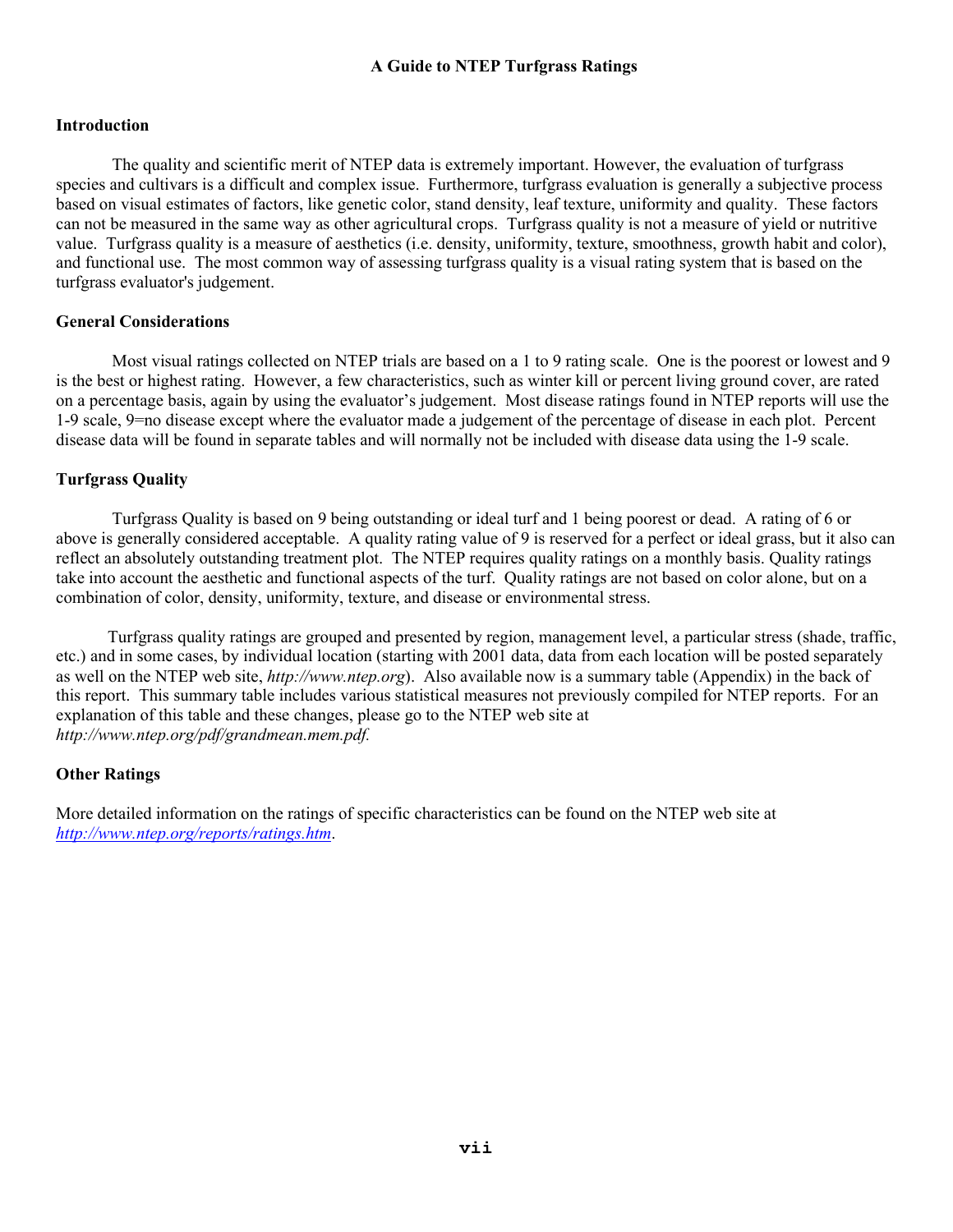# **2019 NATIONAL BERMUDAGRASS TEST**

# **LOCATIONS SUBMITTING DATA FOR 2020**

| State            | Location                    | Code            |
|------------------|-----------------------------|-----------------|
| Alabama          | Auburn                      | AL1             |
| Arkansas         | Fayetteville                | AR1             |
| California       | Riverside (Drought)         | C <sub>A3</sub> |
| Florida          | Fort Lauderdale             | FL5             |
| Florida          | Jay                         | FL3             |
| Indiana          | West Lafayette              | IN1             |
| <b>Kansas</b>    | Wichita                     | KS2             |
| Kentucky         | Lexington                   | KY1             |
| Mississippi      | Mississippi State           | MS1             |
| Missouri         | Columbia                    | MO <sub>1</sub> |
| New Mexico       | Las Cruces                  | NM1             |
| New Mexico       | Las Cruces (Salinity)       | NM2             |
| North Carolina   | Raleigh (Traffic)           | NC1             |
| Oklahoma         | Stillwater                  | OK1             |
| Oklahoma         | Stillwater (Divot Recovery) | OK <sub>2</sub> |
| <b>Tennessee</b> | Knoxville                   | TN1             |
| Texas            | College Station (Drought)   | TX2             |
| Texas            | College Station (Shade)     | TX3             |
| Virginia         | Blacksburg                  | VA1             |
|                  |                             |                 |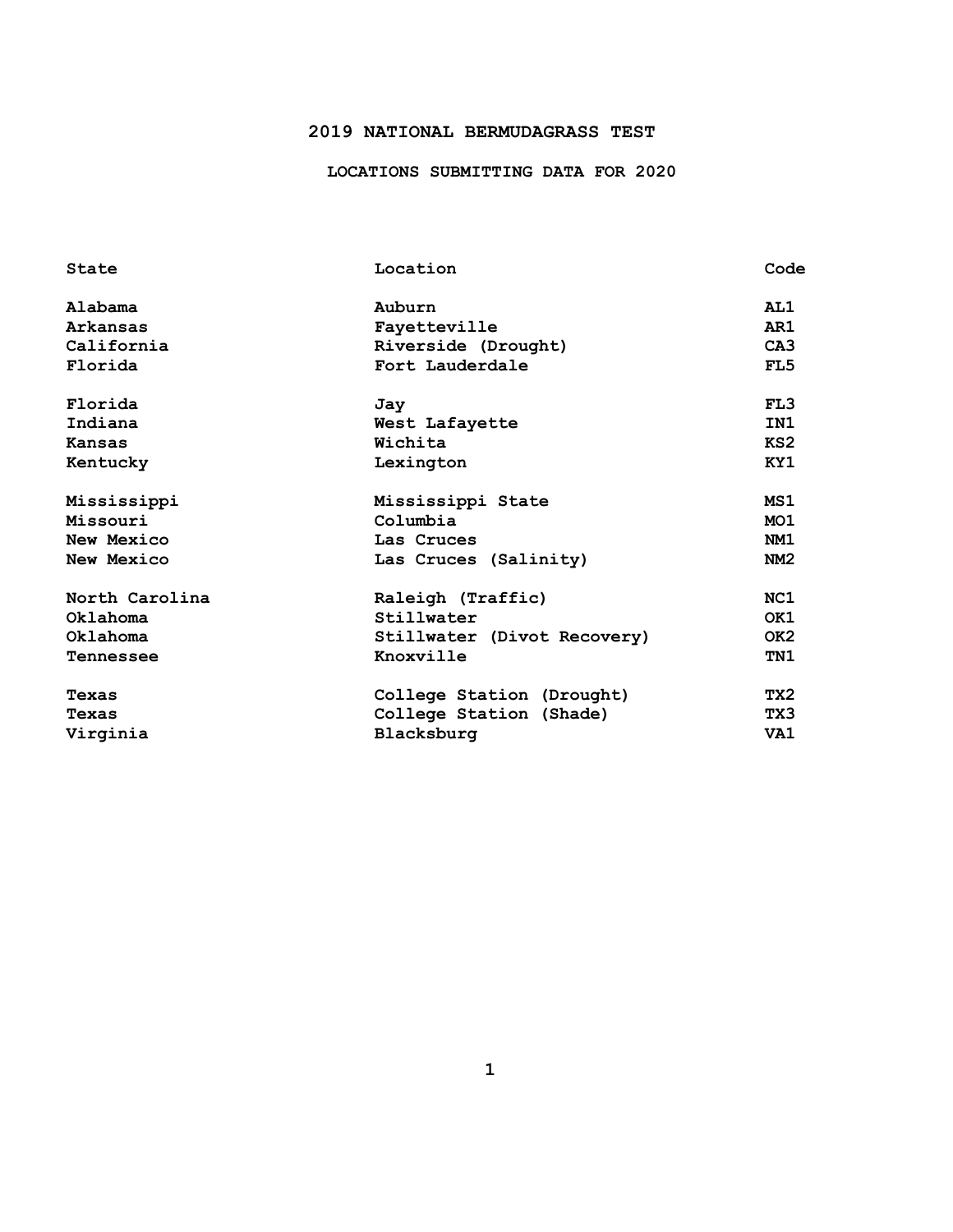# National Bermudagrass Test Entries and Sponsors

| Name            | Type                                                                                                                                                                                                                                                      | Sponsor                                                                                                                                                                                                                                            |
|-----------------|-----------------------------------------------------------------------------------------------------------------------------------------------------------------------------------------------------------------------------------------------------------|----------------------------------------------------------------------------------------------------------------------------------------------------------------------------------------------------------------------------------------------------|
| Tifway          |                                                                                                                                                                                                                                                           | <b>Standard Entry</b>                                                                                                                                                                                                                              |
| Tiftuf          |                                                                                                                                                                                                                                                           | <b>Standard Entry</b>                                                                                                                                                                                                                              |
| <b>OKC1666</b>  | Vegetative                                                                                                                                                                                                                                                | Oklahoma Ag. Experimental St.                                                                                                                                                                                                                      |
| <b>OKC1406</b>  |                                                                                                                                                                                                                                                           | Oklahoma Ag. Experimental St.                                                                                                                                                                                                                      |
| Latitude 36     | Vegetative                                                                                                                                                                                                                                                | <b>Standard Entry</b>                                                                                                                                                                                                                              |
| <b>OKC1876</b>  | Vegetative                                                                                                                                                                                                                                                | Oklahoma Ag. Experimental St.                                                                                                                                                                                                                      |
|                 |                                                                                                                                                                                                                                                           | Oklahoma Ag. Experimental St.                                                                                                                                                                                                                      |
|                 |                                                                                                                                                                                                                                                           | Oklahoma Ag. Experimental St.                                                                                                                                                                                                                      |
|                 |                                                                                                                                                                                                                                                           | Mississippi State University                                                                                                                                                                                                                       |
| MSB-1075        | Vegetative                                                                                                                                                                                                                                                | Mississippi State University                                                                                                                                                                                                                       |
| MSB-1026        | Vegetative                                                                                                                                                                                                                                                | Mississippi State University                                                                                                                                                                                                                       |
| <b>MSB-1050</b> | Vegetative                                                                                                                                                                                                                                                | Mississippi State University                                                                                                                                                                                                                       |
|                 |                                                                                                                                                                                                                                                           | Mississippi State University                                                                                                                                                                                                                       |
|                 |                                                                                                                                                                                                                                                           | Mississippi State University                                                                                                                                                                                                                       |
|                 |                                                                                                                                                                                                                                                           | Johnston Seed Co., LLC                                                                                                                                                                                                                             |
| JSC 80V         | Vegetative                                                                                                                                                                                                                                                | Johnston Seed Co., LLC                                                                                                                                                                                                                             |
|                 |                                                                                                                                                                                                                                                           | <b>Sod Production Services</b>                                                                                                                                                                                                                     |
|                 |                                                                                                                                                                                                                                                           | Oklahoma Sod Producers Assoc.                                                                                                                                                                                                                      |
|                 |                                                                                                                                                                                                                                                           | University of Florida                                                                                                                                                                                                                              |
|                 |                                                                                                                                                                                                                                                           | University of Florida                                                                                                                                                                                                                              |
| FB 1902         | Vegetative                                                                                                                                                                                                                                                | University of Florida                                                                                                                                                                                                                              |
|                 |                                                                                                                                                                                                                                                           | University of Florida                                                                                                                                                                                                                              |
|                 |                                                                                                                                                                                                                                                           | Pure-Seed Testing Inc.                                                                                                                                                                                                                             |
|                 |                                                                                                                                                                                                                                                           | Pure-Seed Testing Inc.                                                                                                                                                                                                                             |
|                 |                                                                                                                                                                                                                                                           | <b>DLF Pickseed USA</b>                                                                                                                                                                                                                            |
| OKS2015-1       | Seeded                                                                                                                                                                                                                                                    | Oklahoma Ag. Experimental St.                                                                                                                                                                                                                      |
|                 |                                                                                                                                                                                                                                                           | Semillas Fito S.A.                                                                                                                                                                                                                                 |
|                 | Seeded                                                                                                                                                                                                                                                    | Oklahoma Ag. Experimental St.                                                                                                                                                                                                                      |
|                 | Seeded                                                                                                                                                                                                                                                    | Johnston Seed Co., LLC                                                                                                                                                                                                                             |
|                 |                                                                                                                                                                                                                                                           | Johnston Seed Co., LLC                                                                                                                                                                                                                             |
| JSC 2013-8S     | Seeded                                                                                                                                                                                                                                                    | Johnston Seed Co., LLC                                                                                                                                                                                                                             |
| JSC 2013-10S    | Seeded                                                                                                                                                                                                                                                    | Johnston Seed Co., LLC                                                                                                                                                                                                                             |
| JSC 2013-12S    | Seeded                                                                                                                                                                                                                                                    | Johnston Seed Co., LLC                                                                                                                                                                                                                             |
| Riviera         | Seeded                                                                                                                                                                                                                                                    | <b>Standard Entry</b>                                                                                                                                                                                                                              |
| Monaco          | Seeded                                                                                                                                                                                                                                                    | <b>Standard Entry</b>                                                                                                                                                                                                                              |
|                 | <b>OKC1873</b><br><b>OKC1682</b><br>MSB-1048<br>MSB-1017<br>MSB-1042<br><b>JSC 77V</b><br>Tahoma 31<br>Astro<br>FB 1628<br>FB 1630<br>FB 1903<br>PST-R6TM<br>Sun Queen (PST-R6MM)<br>DLF-460/3048<br>OKS2015-3<br>OKS2015-7<br>JSC 2013-5S<br>JSC 2013-7S | Vegetative<br>Vegetative<br>Vegetative<br>Vegetative<br>Vegetative<br>Vegetative<br>Vegetative<br>Vegetative<br>Vegetative<br>Vegetative<br>Vegetative<br>Vegetative<br>Vegetative<br>Vegetative<br>Seeded<br>Seeded<br>Seeded<br>Seeded<br>Seeded |

\*Commercially Available in the US or any Country in 2021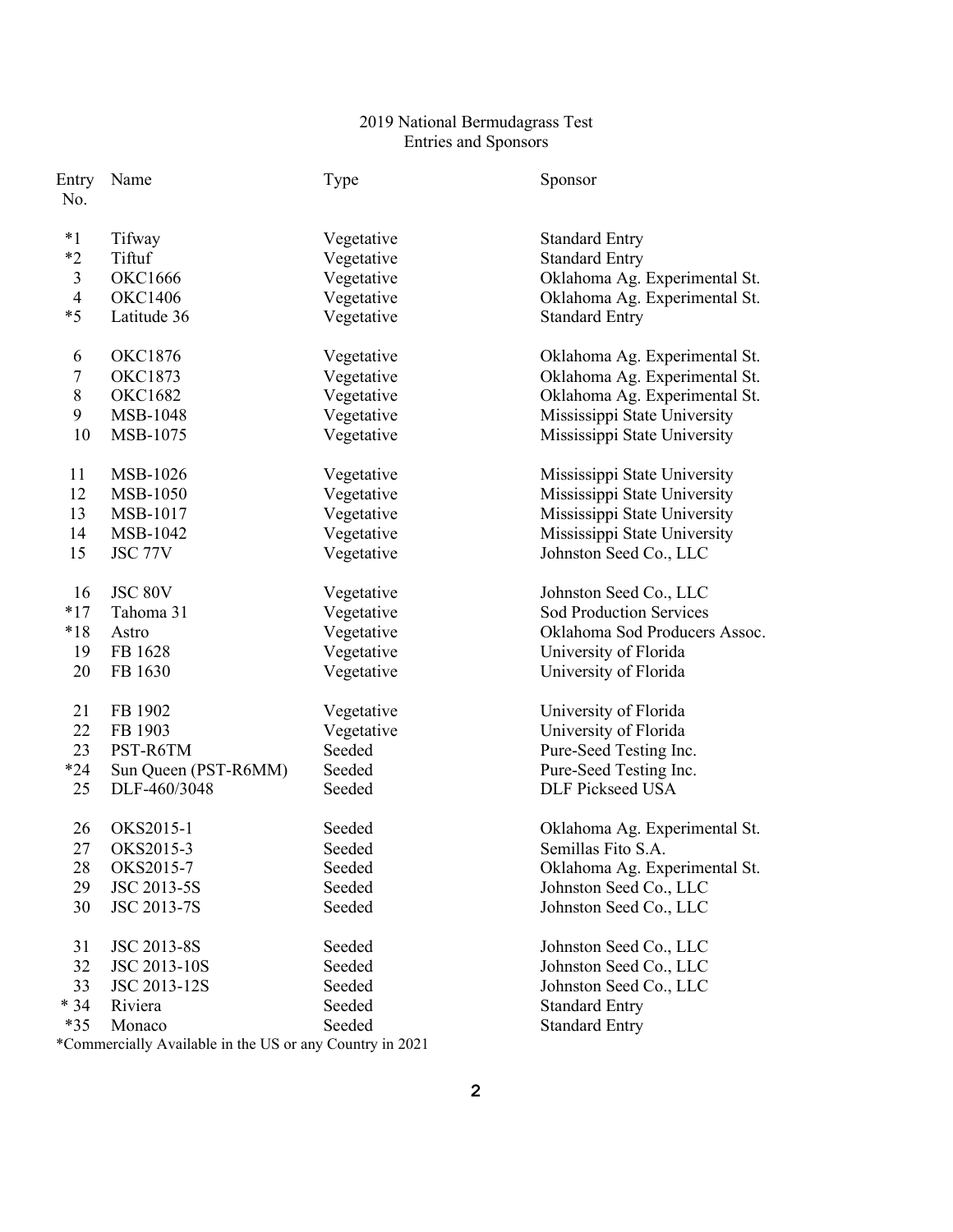## TABLE A. 2020 LOCATIONS, SITE DESCRIPTIONS AND MANAGEMENT PRACTICES IN THE 2019 NATIONAL BERMUDAGRASS TEST

| LOCATION        | SOIL<br>TEXTURE          | SOIL<br>PH               | SOIL<br>PHOSPHOROUS<br>(LBS/ACRE) | SOIL<br>POTASSIUM<br>(LBS/ACRE) | NITROGEN<br>(LBS/1000 SO FT) | SUN<br>0R<br>SHADE | MOWING<br>HEIGHT<br>(TN) | IRRIGATION<br>PRACTICED |
|-----------------|--------------------------|--------------------------|-----------------------------------|---------------------------------|------------------------------|--------------------|--------------------------|-------------------------|
| AL1             | $\overline{\phantom{m}}$ | $\overline{\phantom{a}}$ | $\sim$ 100 $\mu$                  | $\sim$                          | $\overline{\phantom{a}}$     |                    | $\overline{\phantom{a}}$ |                         |
| AR1             | $\overline{\phantom{m}}$ | $6.6 - 7.0$              | $0 - 60$                          | $0 - 150$                       | $\sim$                       | FULL SUN           | $1.1 - 1.5$              | -                       |
| CA <sub>3</sub> | SANDY LOAM               | $7.1 - 7.5$              | $0 - 60$                          | $241 - 375$                     | $3.1 - 4.0$                  | FULL SUN           | $0.6 - 1.0$              | TO PREVENT STRESS       |
| FL3             | SANDY LOAM               | $4.6 - 5.5$              | $151 - 270$                       | $0 - 150$                       | $2.1 - 3.0$                  | FULL SUN           | $2.1 - 2.5$              | TO PREVENT STRESS       |
| FL5             | SAND                     | $6.6 - 7.0$              | $\sim$ 100 $\mu$                  | $\sim$ 100 $\sim$               | $\sim$                       | FULL SUN           | $0.6 - 1.0$              | TO PREVENT STRESS       |
| IN1             | SILT LOAM AND SILT       | $7.1 - 7.5$              | $61 - 150$                        | $241 - 375$                     | $2.1 - 3.0$                  | FULL SUN           | $0.6 - 1.0$              | TO PREVENT DORMANCY     |
| KS2             | SANDY LOAM               |                          |                                   |                                 | $2.1 - 3.0$                  | FULL SUN           | $2.6 - 3.0$              | TO PREVENT STRESS       |
| KY1             | SILT LOAM AND SILT       |                          |                                   | $\overline{\phantom{a}}$        | $0.0 - 1.0$                  | FULL SUN           | $1.1 - 1.5$              | TO PREVENT DORMANCY     |
| MO1             | $\equiv$                 | $\overline{\phantom{a}}$ | Ξ.                                |                                 |                              |                    |                          |                         |
| MS1             | SANDY LOAM               | $7.1 - 7.5$              | $271 - 450$                       | $241 - 375$                     | $3.1 - 4.0$                  | FULL SUN           | $2.1 - 2.5$              | TO PREVENT STRESS       |
| NC1             | SILTY CLAY LOAM          | $6.1 - 6.5$              | $61 - 150$                        | $0 - 150$                       | $3.1 - 4.0$                  | FULL SUN           | $2.1 - 2.5$              | TO PREVENT STRESS       |
| NM1             | SANDY LOAM               | $7.6 - 8.5$              | $\sim$                            | $\sim$ 10 $\,$                  |                              |                    |                          |                         |
| NM2             | SANDY LOAM               | $7.6 - 8.5$              | $\overline{\phantom{a}}$          | $\sim$                          | $\sim$                       |                    |                          |                         |
| OK1             | LOAM                     | $7.1 - 7.5$              | $61 - 150$                        | $241 - 375$                     | $5.1 - 6.0$                  | FULL SUN           | $0.0 - 0.5$              | TO PREVENT STRESS       |
| OK2             | LOAM                     | $7.1 - 7.5$              | $61 - 150$                        | $241 - 375$                     | $5.1 - 6.0$                  | FULL SUN           | $0.0 - 0.5$              | TO PREVENT STRESS       |
| TN1             | SILT LOAM AND SILT       | $6.1 - 6.5$              | $0 - 60$                          | $0 - 150$                       | $3.1 - 4.0$                  | FULL SUN           | $2.1 - 2.5$              | TO PREVENT STRESS       |
| TX2             | $\overline{\phantom{0}}$ | $7.6 - 8.5$              | $\sim$                            | $\sim$                          | $0.0 - 1.0$                  | FULL SUN           | $2.1 - 2.5$              | TO PREVENT DORMANCY     |
| TX3             | $\overline{\phantom{0}}$ | $7.6 - 8.5$              | $-$                               | $\overline{\phantom{0}}$        | $0.0 - 1.0$                  | FULL SUN           | $2.1 - 2.5$              | TO PREVENT STRESS       |
| VA1             | SILT LOAM AND SILT       | $4.6 - 5.5$              | $0 - 60$                          | $0 - 150$                       | $4.1 - 5.0$                  | LIGHT SHADE        | $1.1 - 1.5$              | TO PREVENT STRESS       |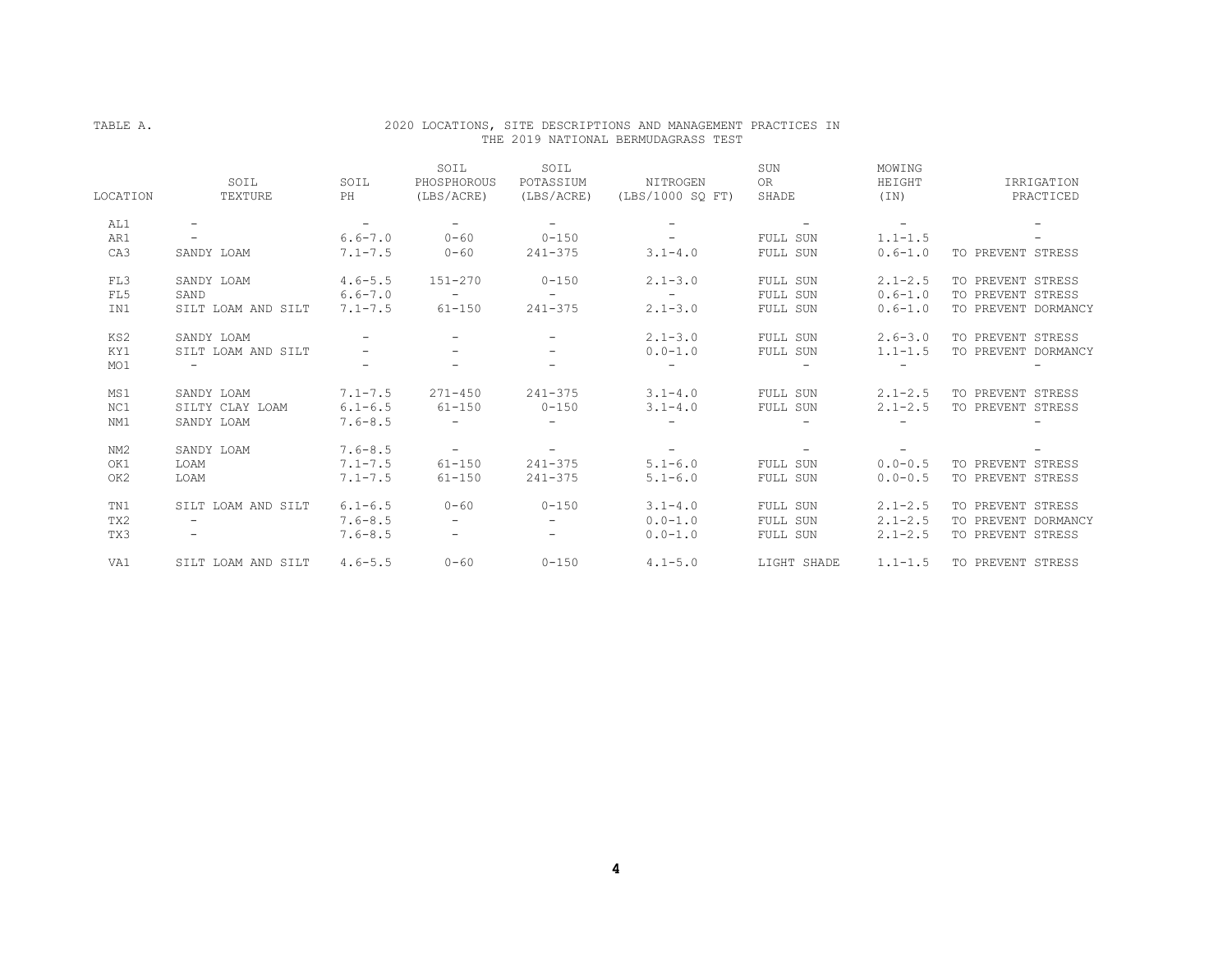#### TABLE B. LOCATIONS AND DATA COLLECTED IN 2020

|          | JANUARY | FEBRUARY | MARCH   | APRIL       | MAY         | <b>JUNE</b> | JULY        | <b>AUGUST</b> | SEPTEMBER   | <b>OCTOBER</b> | NOVEMBER    | DECEMBER    |             |             |             |
|----------|---------|----------|---------|-------------|-------------|-------------|-------------|---------------|-------------|----------------|-------------|-------------|-------------|-------------|-------------|
|          | QUALITY | QUALITY  | QUALITY | QUALITY     | QUALITY     | QUALITY     | QUALITY     | QUALITY       | QUALITY     | QUALITY        | QUALITY     | QUALITY     | GENETIC     | SPRING      | LEAF        |
| LOCATION | RATING  | RATING   | RATING  | RATING      | RATING      | RATING      | RATING      | RATING        | RATING      | RATING         | RATING      | RATING      | COLOR       | GREENUP     | TEXTURE     |
| AL1      |         |          |         | X           | Χ           | X           | Χ           | Χ             | Χ           |                |             |             | X           | Χ           | Χ           |
| AR1      |         |          |         |             |             | $\mathbf X$ | X           | $\mathbf X$   | $\mathbf X$ |                |             |             | $\mathbf X$ | $\mathbf X$ | $\mathbf X$ |
| CA3      | X       | Χ        | Χ       | X           | X           | $\mathbf X$ | X           | $\mathbf X$   | $\mathbf X$ | X              | X           | X           | X           |             | X           |
| FL3      |         |          |         |             |             |             | X           | X             | Χ           | Χ              |             |             | X           |             | X           |
| FL5      |         |          |         |             |             |             | X           | $\mathbf X$   | X           | $\mathbf X$    | Χ           | $\mathbf X$ |             |             |             |
|          |         |          |         |             | $\mathbf X$ |             | X           | $\mathbf X$   |             | X              |             |             | X           |             |             |
| IN1      |         |          |         |             |             | Χ           |             |               | X           |                |             |             |             | Χ           | X           |
| KS2      |         |          |         |             | Χ           | Χ           | Χ           | Χ             | X           |                |             |             | X           | Χ           | Χ           |
| KY1      |         |          |         |             | $\mathbf X$ | $\mathbf X$ | X           | $\mathbf X$   | $\mathbf X$ | Χ              |             |             |             | $\mathbf X$ |             |
| MO1      |         |          |         | X           | $\mathbf X$ | Χ           | Χ           | X             | $\mathbf X$ | Χ              |             |             | X           |             |             |
| MS1      |         |          |         | X           | Χ           | X           | Χ           | Χ             | X           | X              | Χ           |             | X           | Χ           | Χ           |
| NC1      |         |          |         | $\mathbf X$ | $\mathbf X$ | $\mathbf X$ | $\mathbf X$ | $\mathbf X$   | $\mathbf X$ | $\mathbf X$    | X           |             | $\mathbf X$ | $\mathbf X$ | X           |
| NM1      |         |          | X       | Χ           | $\mathbf X$ | $\mathbf X$ | X           | $\mathbf X$   | $\mathbf X$ | X              | $\mathbf X$ |             | X           | $\mathbf X$ | $\mathbf X$ |
|          |         |          |         |             |             |             |             |               |             |                |             |             |             |             |             |
| NM2      |         |          | X       | X           | Χ           | Χ           | Χ           | Χ             | Χ           | Χ              | Χ           |             | X           | Χ           | Χ           |
| OK1      |         |          |         | $\mathbf X$ | $\mathbf X$ | $\rm X$     | $\mathbf X$ | $\mathbf X$   | $\mathbf X$ | $\mathbf X$    | $\mathbf X$ |             | $\mathbf X$ | $\mathbf X$ | $\mathbf X$ |
| OK2      |         |          |         |             |             |             |             |               |             |                |             |             |             |             |             |
| TN1      |         |          |         | X           | X           | X           | Χ           | X             | X           | X              |             |             | X           |             | Χ           |
| TX2      |         |          |         | X           | Χ           | Χ           | Χ           |               | X           | Χ              |             |             | Χ           |             | Χ           |
| TX3      |         |          |         |             | $\mathbf X$ | $\mathbf X$ | X           | X             | $\mathbf X$ | X              | X           |             | X           |             | X           |
|          |         |          |         |             |             |             |             |               |             |                |             |             |             |             |             |
| VA1      |         |          |         |             | Χ           | Χ           | Χ           | Χ             | Χ           | Χ              |             |             |             | Χ           |             |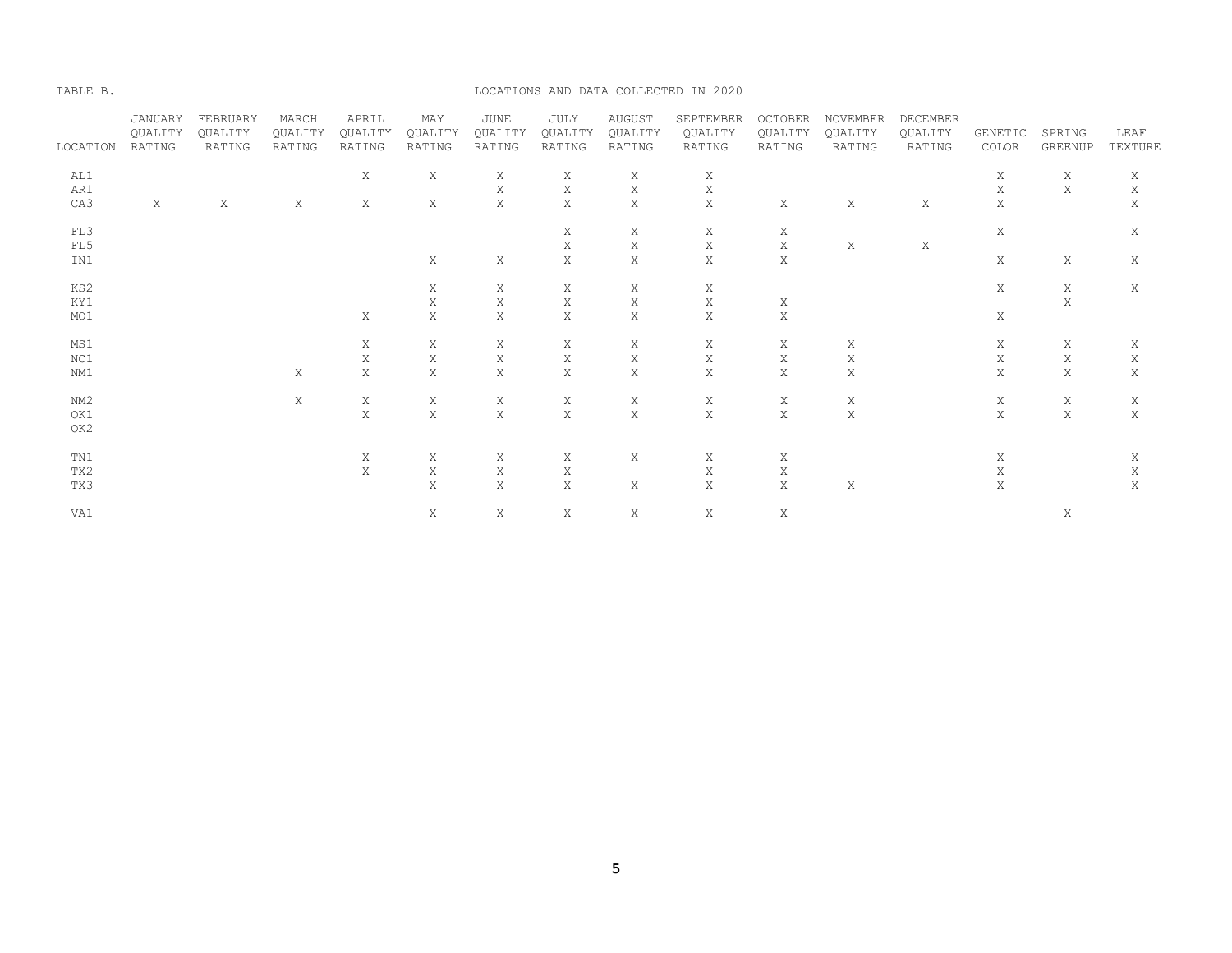TABLE B. (CONT'D) LOCATIONS AND DATA COLLECTED IN 2020

| LOCATION | SPRING<br>DENSITY | SUMMER<br>DENSITY | FALL<br>DENSITY | PERCENT<br>COVER<br>SPRING | PERCENT<br>COVER<br>SUMMER | PERCENT<br>COVER<br>FALL | DROUGHT<br>TOLERANCE<br>WILTING | DROUGHT<br>TOLERANCE<br>DORMANCY | <b>BERMUDA</b><br>MITE | FALL<br>COLOR<br>SEPTEMBER | FALL<br>COLOR<br>OCTOBER | FALL<br>COLOR<br>NOVEMBER | FALL<br>COLOR<br>DECEMBER |
|----------|-------------------|-------------------|-----------------|----------------------------|----------------------------|--------------------------|---------------------------------|----------------------------------|------------------------|----------------------------|--------------------------|---------------------------|---------------------------|
| AL1      |                   |                   |                 | $_{\rm X}^{\rm X}$         |                            |                          |                                 |                                  |                        |                            | $\mathbf X$              |                           |                           |
| AR1      |                   |                   |                 |                            |                            | $\mathbf X$              |                                 |                                  |                        |                            | $\bar{\text{X}}$         |                           |                           |
| CA3      |                   |                   |                 |                            |                            |                          |                                 |                                  | X                      |                            |                          | $\mathbf X$               | Χ                         |
| FL3      |                   |                   |                 |                            |                            |                          |                                 |                                  |                        |                            |                          |                           |                           |
| FL5      |                   |                   |                 |                            |                            |                          |                                 |                                  |                        |                            |                          |                           |                           |
| IN1      |                   | X                 | $\mathbf X$     |                            |                            |                          |                                 |                                  |                        | X                          | $\mathbf X$              | Χ                         |                           |
| KS2      |                   |                   |                 | X                          | X                          | X                        |                                 |                                  |                        |                            |                          |                           |                           |
| KY1      |                   |                   |                 |                            |                            |                          |                                 |                                  |                        |                            |                          |                           |                           |
| MO1      |                   |                   |                 | X                          |                            |                          |                                 |                                  |                        |                            | X                        |                           |                           |
| MS1      |                   | $\mathbf X$       |                 | X                          |                            |                          |                                 |                                  |                        |                            |                          | Χ                         |                           |
| NC1      |                   | $\mathbf X$       | X               | $_{\rm X}^{\rm X}$         |                            |                          |                                 |                                  |                        |                            |                          | $\mathbf X$               | Χ                         |
| NM1      |                   |                   |                 |                            | X                          | X                        |                                 |                                  |                        | X                          | Χ                        | $\mathbf X$               |                           |
| NM2      |                   |                   |                 | $\mathbf X$                | X                          | $\,$ X                   |                                 |                                  |                        | $\mathbf X$                | X                        | $\mathbf X$               |                           |
| OK1      | $\mathbf X$       | X                 | $\mathbf X$     |                            |                            |                          |                                 |                                  |                        | $\mathbf X$                | $\mathbf X$              | $\mathbf X$               |                           |
| OK2      |                   |                   |                 |                            |                            |                          |                                 |                                  |                        |                            |                          |                           |                           |
| TN1      | X                 | X                 | $\mathbf X$     | $\mathbf X$                | $\mathbf X$                | X                        |                                 |                                  |                        |                            |                          |                           |                           |
| TX2      |                   |                   |                 |                            |                            |                          | $\mathbf X$                     | $\,$ X                           |                        |                            |                          |                           |                           |
| TX3      |                   |                   |                 |                            |                            |                          |                                 |                                  |                        |                            |                          |                           |                           |
| VA1      |                   |                   |                 | X                          |                            | $\mathbf X$              |                                 |                                  |                        | $\mathbf X$                | X                        |                           |                           |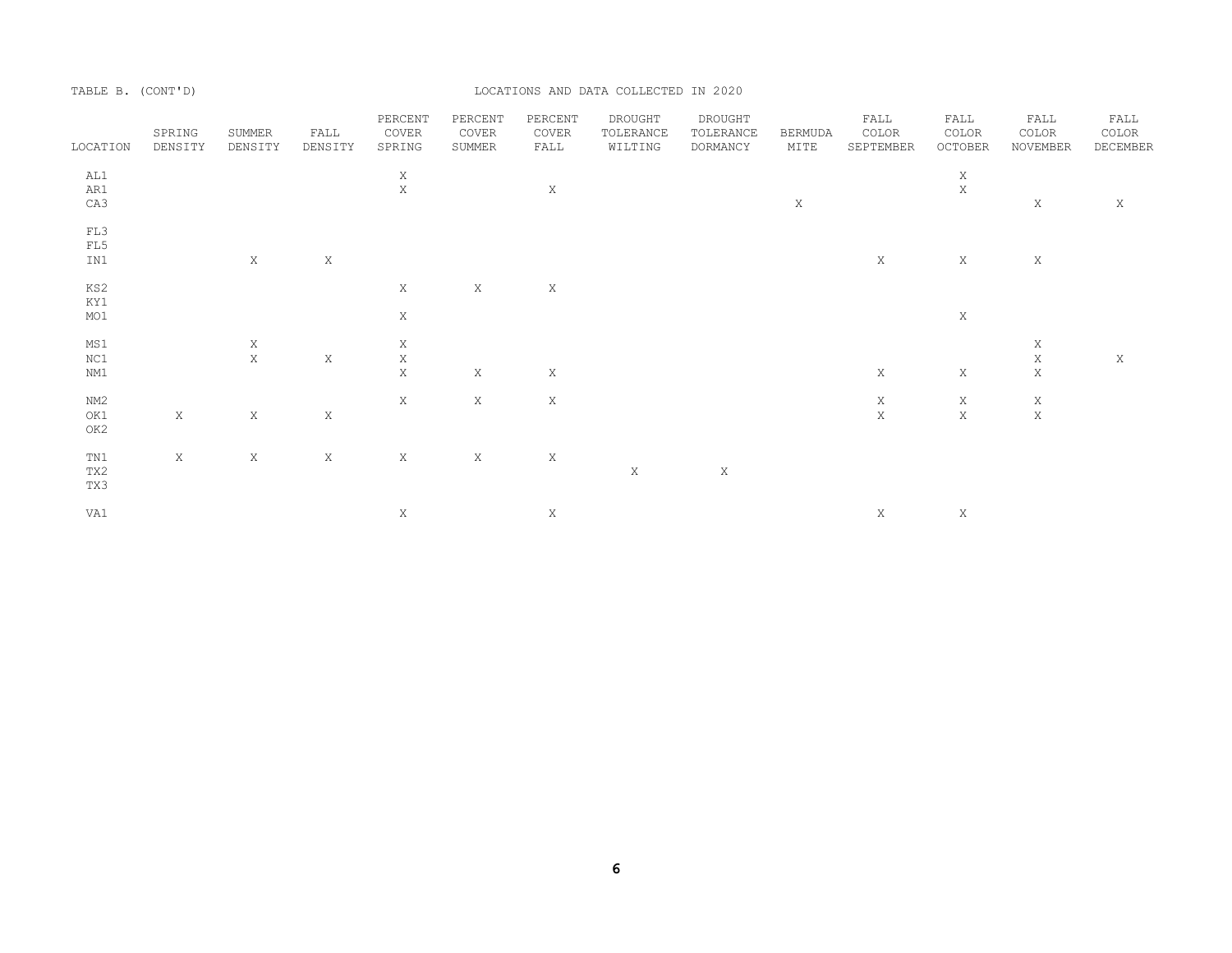TABLE B. (CONT'D) LOCATIONS AND DATA COLLECTED IN 2020

| LOCATION | SEEDHEAD<br>RATINGS | PERCENT<br>ESTABLISH-<br>MENT | SPRING<br>DEAD<br>SPOT | SPRING<br>COLOR | SCALPING<br>RATINGS | CANOPY<br>SMOOTHNESS | 2019 | JULY AUGUST<br>2019 | PERCENT ESTABLISHMENT<br>SEPTEMBER<br>2019 |
|----------|---------------------|-------------------------------|------------------------|-----------------|---------------------|----------------------|------|---------------------|--------------------------------------------|
|          |                     |                               |                        |                 |                     |                      |      |                     |                                            |
| AL1      |                     | $\mathbf X$                   |                        |                 |                     |                      |      |                     |                                            |
| AR1      |                     |                               |                        |                 |                     |                      |      |                     |                                            |
| $*$ CA3  |                     |                               |                        |                 |                     |                      |      |                     |                                            |
|          |                     |                               |                        |                 |                     |                      |      |                     |                                            |
| $*$ FL3  |                     |                               |                        |                 |                     |                      |      |                     |                                            |
| FL5      |                     |                               |                        |                 |                     |                      |      |                     |                                            |
| $*$ IN1  | $\mathbf X$         | X                             | X                      |                 | X                   | $\mathbf X$          |      |                     |                                            |
|          |                     |                               |                        |                 |                     |                      |      |                     |                                            |
| KS2      | $\,$ X              |                               |                        |                 |                     |                      | X    | $\mathbf X$         | $\mathbf X$                                |
| KY1      |                     |                               |                        |                 |                     |                      |      |                     |                                            |
| MO1      |                     | $\mathbf X$                   |                        | $\mathbf X$     |                     |                      |      |                     |                                            |
|          |                     |                               |                        |                 |                     |                      |      |                     |                                            |
| $*$ MS1  | X                   |                               |                        |                 |                     | $\mathbf X$          |      |                     |                                            |
| $*$ NC1  | $\mathbf X$         |                               |                        |                 |                     | $\mathbf X$          |      |                     |                                            |
| $*$ NM1  |                     |                               |                        |                 |                     |                      |      |                     |                                            |
| $*$ NM2  |                     |                               |                        |                 |                     |                      |      |                     |                                            |
| OK1      |                     |                               |                        |                 |                     |                      |      |                     |                                            |
| $*$ OK2  |                     |                               |                        |                 |                     |                      |      |                     |                                            |
|          |                     |                               |                        |                 |                     |                      |      |                     |                                            |
| TN1      |                     |                               |                        |                 |                     |                      |      |                     |                                            |
| TX2      |                     |                               |                        |                 |                     |                      |      |                     |                                            |
| TX3      |                     |                               |                        |                 |                     |                      |      |                     |                                            |
|          |                     |                               |                        |                 |                     |                      |      |                     |                                            |
| VA1      | Χ                   |                               |                        |                 |                     |                      |      |                     |                                            |
|          |                     |                               |                        |                 |                     |                      |      |                     |                                            |

 \* MORE TRAFFIC DATA FOR NC1 IN TABLE 5, MORE DIVOT DATA FOR OK2 IN TABLE 10, 2019 DATA FOR CA3, IN1,MO1 IN TABLE 34-36, MORE PERCENT ESTABLISHMENT DATA FOR FL3, MS1, NM1 AND NM2 IN TABLE 30, 32, 33 AND 9.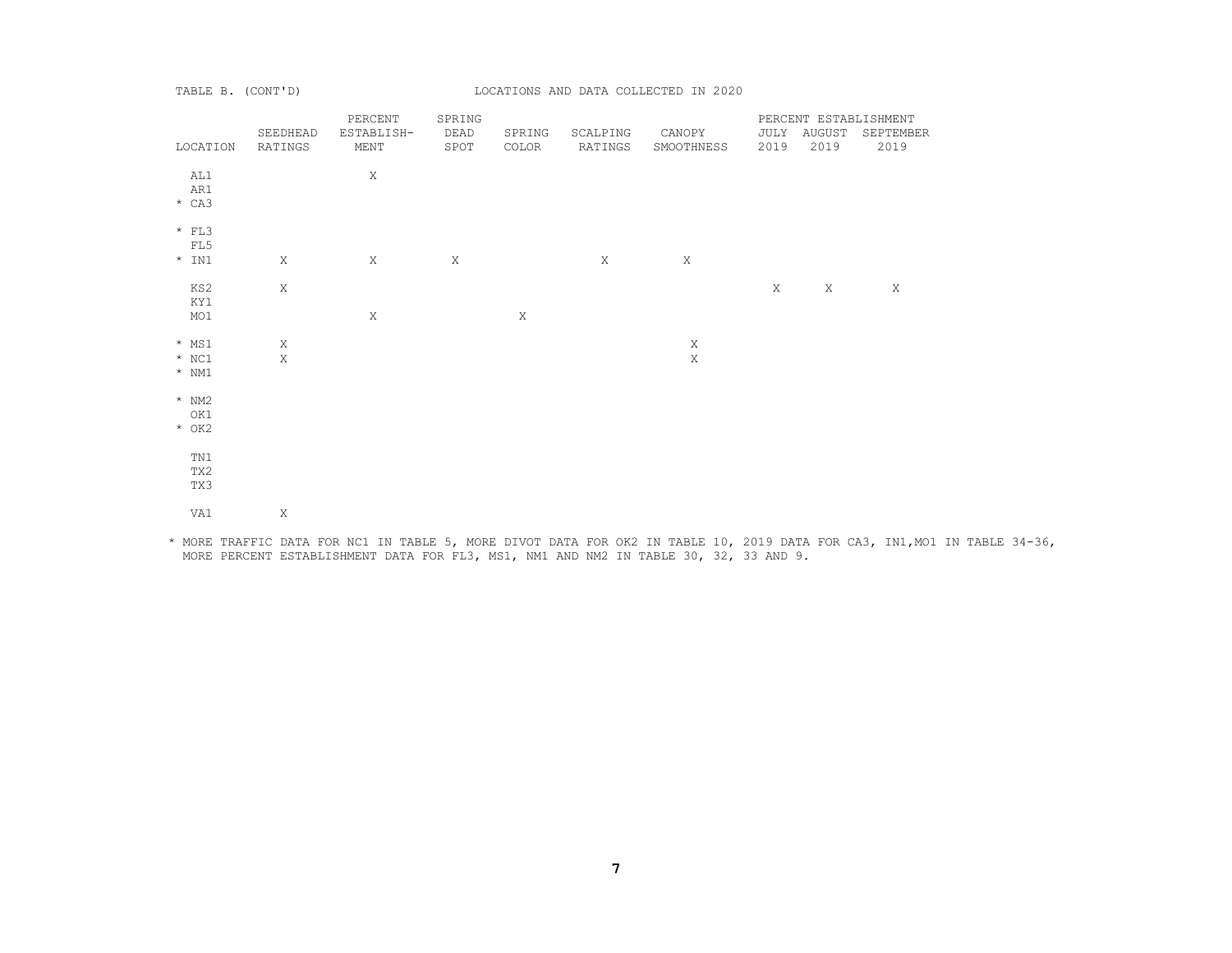# TABLE 1A. TURFGRASS QUALITY RATINGS OF BERMUDAGRASS CULTIVARS 1/

 GROWN IN LOCATION PERFORMANCE INDEX (LPI) GROUP 1 \*\*/ 2020 DATA

TURFGRASS QUALITY RATINGS 1-9; 9=IDEAL TURF 2/

| <b>NAME</b>            | ENTRY #        | VA1 | IN1     | AR1     | KS2     | MEAN  |
|------------------------|----------------|-----|---------|---------|---------|-------|
| * TIFTUF               | $\overline{c}$ | 7.5 | $6.9$   | 7.5     | 5.9     | 7.0   |
| MSB-1042               | 14             | 7.3 | 6.6     | 7.1     | $6.0$   | 6.8   |
| FB 1628                | 19             | 6.9 | 6.9     | 7.4     | 5.4     | 6.6   |
| MSB-1017               | 13             | 7.3 | 6.5     | $7.4\,$ | 5.2     | 6.6   |
| OKC1876                | $\epsilon$     | 7.0 | 6.7     | 7.5     | 5.3     | 6.6   |
| * LATITUDE 36          | 5              | 7.2 | 6.6     | 6.9     | 5.7     | 6.6   |
| * RIVIERA              | 34             | 7.3 | 6.5     | 6.3     | $6.0$   | 6.5   |
| * MONACO               | 35             | 7.3 | $6.4$   | 6.4     | $6.0$   | 6.5   |
| OKC1873                | 7 <sup>1</sup> | 6.9 | 6.3     | 7.4     | 5.3     | 6.5   |
| * TAHOMA 31            | 17             | 6.6 | 6.6     | 7.4     | 5.1     | 6.4   |
| JSC 2013-10S           | 32             | 7.0 | 6.3     | 6.3     | 5.9     | $6.4$ |
| JSC 2013-12S           | 33             | 7.1 | $6.2\,$ | $6.0$   | $6.0$   | $6.4$ |
| JSC 2013-5S            | 29             | 7.0 | $6.4\,$ | 6.4     | 5.6     | 6.3   |
| JSC 2013-7S            | 30             | 7.2 | 6.2     | 6.4     | 5.4     | 6.3   |
| * ASTRO                | 18             | 7.1 | 6.1     | $6.6$   | 5.4     | 6.3   |
| OKC1666                | 3              | 7.3 | 5.8     | 6.1     | 5.9     | 6.3   |
| OKS2015-3              | 27             | 7.1 | 6.1     | 5.8     | $6.0$   | 6.3   |
| JSC 2013-8S            | 31             | 6.9 | $6.2\,$ | $6.0$   | 5.8     | 6.2   |
| MSB-1026               | 11             | 6.2 | 6.5     | 7.3     | $4.8\,$ | 6.2   |
| $MSB-1048$             | 9              | 6.7 | $6.2\,$ | $6.6$   | 5.2     | 6.2   |
| * TIFWAY               | $\mathbf{1}$   | 6.3 | 6.3     | 7.1     | $5.0$   | 6.2   |
| OKC1406                | 4              | 6.6 | 6.2     | 6.4     | 5.4     | 6.1   |
| OKS2015-1              | 26             | 7.0 | 6.0     | 6.0     | 5.5     | 6.1   |
| OKS2015-7              | 28             | 6.8 | 6.0     | 6.0     | 5.4     | 6.1   |
| JSC 80V                | 16             | 6.5 | 5.9     | 6.2     | 5.5     | 6.0   |
| FB 1630                | 20             | 6.5 | 6.1     | $6.6$   | 4.9     | 6.0   |
| MSB-1050               | 12             | 5.9 | 6.3     | 7.5     | 4.2     | 6.0   |
| JSC 77V                | 15             | 5.7 | 6.3     | 6.4     | 5.1     | 5.9   |
| OKC1682                | 8              | 5.7 | 5.9     | 6.4     | 5.2     | 5.8   |
| PST-R6TM               | 23             | 6.9 | $5.4$   | 5.4     | 5.3     | 5.8   |
| * SUN QUEEN (PST-R6MM) | 24             | 6.8 | 5.5     | 5.3     | 5.4     | 5.8   |
| DLF-460/3048           | 25             | 6.4 | 5.6     | 5.7     | 4.8     | 5.6   |
| FB 1902                | 21             | 5.3 | 5.5     | 6.2     | $4.8\,$ | 5.5   |
| FB 1903                | 22             | 5.4 | $5.4$   | $6.6$   | 4.3     | $5.4$ |
| MSB-1075               | 10             | 4.1 | 5.2     | 5.9     | 3.2     | 4.6   |
| LSD VALUE              |                | 0.8 | $0.8$   | $0.8$   | $0.8$   | 0.8   |
| $C.V.$ ( $\S$ )        |                | 7.7 | 8.3     | 7.9     | 9.7     | 8.3   |

\*/ COMMERCIALLY AVAILABLE IN THE USA IN 2021

- \*\*/ ENTRIES WITHIN THIS TABLE ARE ORDERED BY THE OVERALL MEAN AND HAVE SIMILAR TURF QUALITY PERFORMANCES IN ALL TEST LOCATIONS INCLUDED IN THIS LPI GROUP. IF YOUR STATE IS NOT REPRESENTED, THEN CHOOSE A LPI GROUP THAT CONTAINS A LOCATION AND MANAGEMENT SIMILAR TO YOUR PLANTING CONDITIONS. FOR MORE INFORMATION ON LPI, GO TO WWW.NTEP.ORG/LPI\_Q&A.PDF
- 1/ TO DETERMINE STATISTICAL DIFFERENCES AMONG ENTRIES, SUBTRACT ONE ENTRY'S MEAN FROM ANOTHER ENTRY'S MEAN. STATISTICAL DIFFERENCES OCCUR WHEN THIS VALUE IS LARGER THAN THE CORRESPONDING LSD VALUE (LSD 0.05).
- 2/ C.V. (COEFFICIENT OF VARIATION) INDICATES THE PERCENT VARIATION OF THE MEAN IN EACH COLUMN.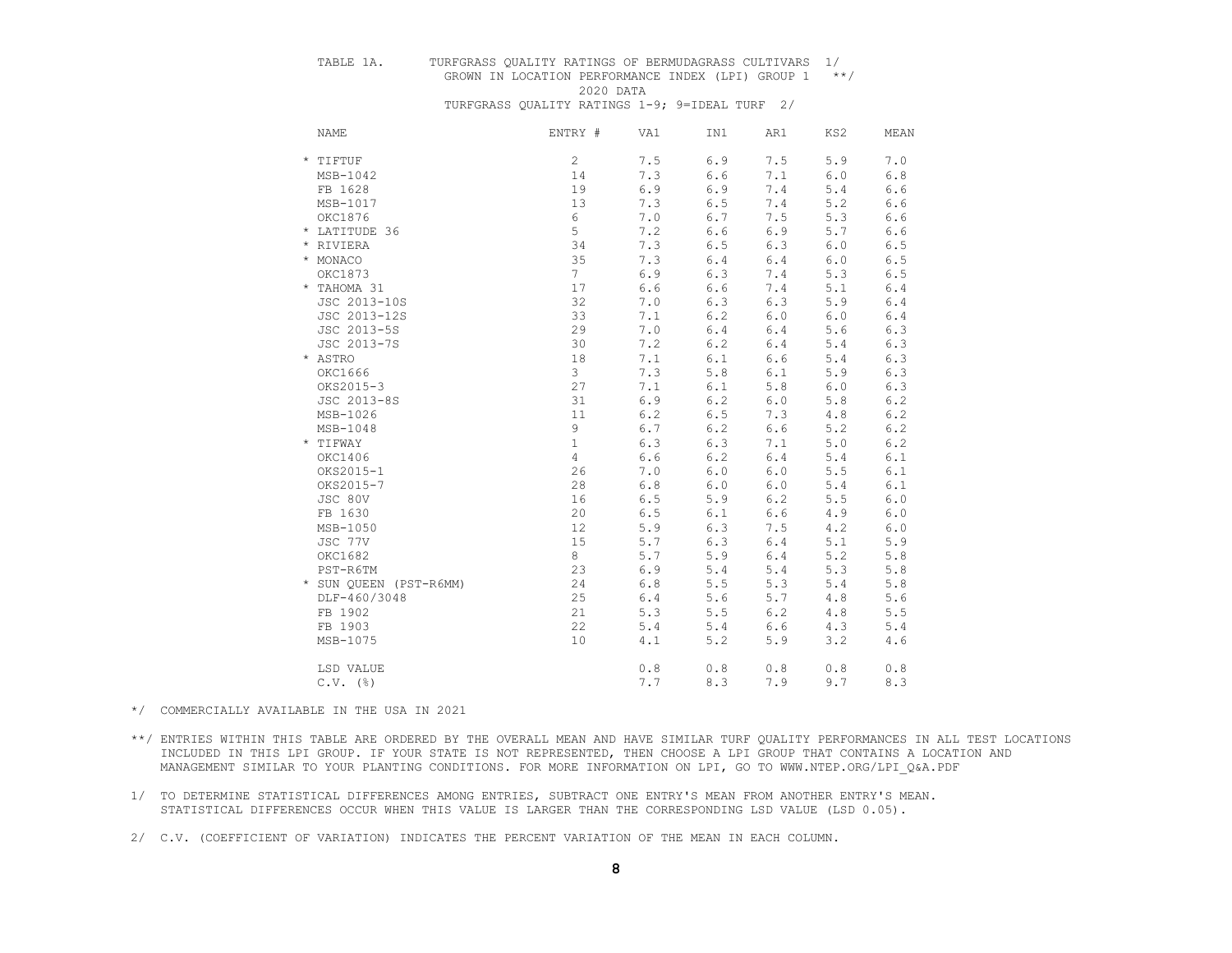# TABLE 1B. TURFGRASS QUALITY RATINGS OF BERMUDAGRASS (SEEDED) CULTIVARS 1/ GROWN IN LOCATION PERFORMANCE INDEX (LPI) GROUP  $1 \times / 2020$  DATA

2020 DATA

| NAME                   | ENTRY # | VA1 | IN1 | AR1 | KS2 | MEAN |
|------------------------|---------|-----|-----|-----|-----|------|
| * RIVIERA              | 34      | 7.3 | 6.5 | 6.3 | 6.0 | 6.5  |
| * MONACO               | 35      | 7.3 | 6.4 | 6.4 | 6.0 | 6.5  |
| JSC 2013-10S           | 32      | 7.0 | 6.3 | 6.3 | 5.9 | 6.4  |
| JSC 2013-12S           | 33      | 7.1 | 6.2 | 6.0 | 6.0 | 6.4  |
| JSC 2013-5S            | 29      | 7.0 | 6.4 | 6.4 | 5.6 | 6.3  |
| JSC 2013-7S            | 30      | 7.2 | 6.2 | 6.4 | 5.4 | 6.3  |
| OKS2015-3              | 27      | 7.1 | 6.1 | 5.8 | 6.0 | 6.3  |
| JSC 2013-8S            | 31      | 6.9 | 6.2 | 6.0 | 5.8 | 6.2  |
| OKS2015-1              | 26      | 7.0 | 6.0 | 6.0 | 5.5 | 6.1  |
| OKS2015-7              | 28      | 6.8 | 6.0 | 6.0 | 5.4 | 6.1  |
| PST-R6TM               | 23      | 6.9 | 5.4 | 5.4 | 5.3 | 5.8  |
| * SUN QUEEN (PST-R6MM) | 24      | 6.8 | 5.5 | 5.3 | 5.4 | 5.8  |
| DLF-460/3048           | 25      | 6.4 | 5.6 | 5.7 | 4.8 | 5.6  |
| LSD VALUE              |         | 0.8 | 0.8 | 0.8 | 0.8 | 0.8  |
| $C.V.$ (%)             |         | 7.3 | 8.5 | 8.5 | 9.1 | 8.3  |
|                        |         |     |     |     |     |      |

- \*/ ENTRIES WITHIN THIS TABLE ARE ORDERED BY THE OVERALL MEAN AND HAVE SIMILAR TURF QUALITY PERFORMANCES IN ALL TEST LOCATIONS INCLUDED IN THIS LPI GROUP. IF YOUR STATE IS NOT REPRESENTED, THEN CHOOSE A LPI GROUP THAT CONTAINS A LOCATION AND MANAGEMENT SIMILAR TO YOUR PLANTING CONDITIONS. FOR MORE INFORMATION ON LPI, GO TO WWW.NTEP.ORG/LPI\_Q&A.PDF
- 1/ TO DETERMINE STATISTICAL DIFFERENCES AMONG ENTRIES, SUBTRACT ONE ENTRY'S MEAN FROM ANOTHER ENTRY'S MEAN. STATISTICAL DIFFERENCES OCCUR WHEN THIS VALUE IS LARGER THAN THE CORRESPONDING LSD VALUE (LSD 0.05).
- 2/ C.V. (COEFFICIENT OF VARIATION) INDICATES THE PERCENT VARIATION OF THE MEAN IN EACH COLUMN.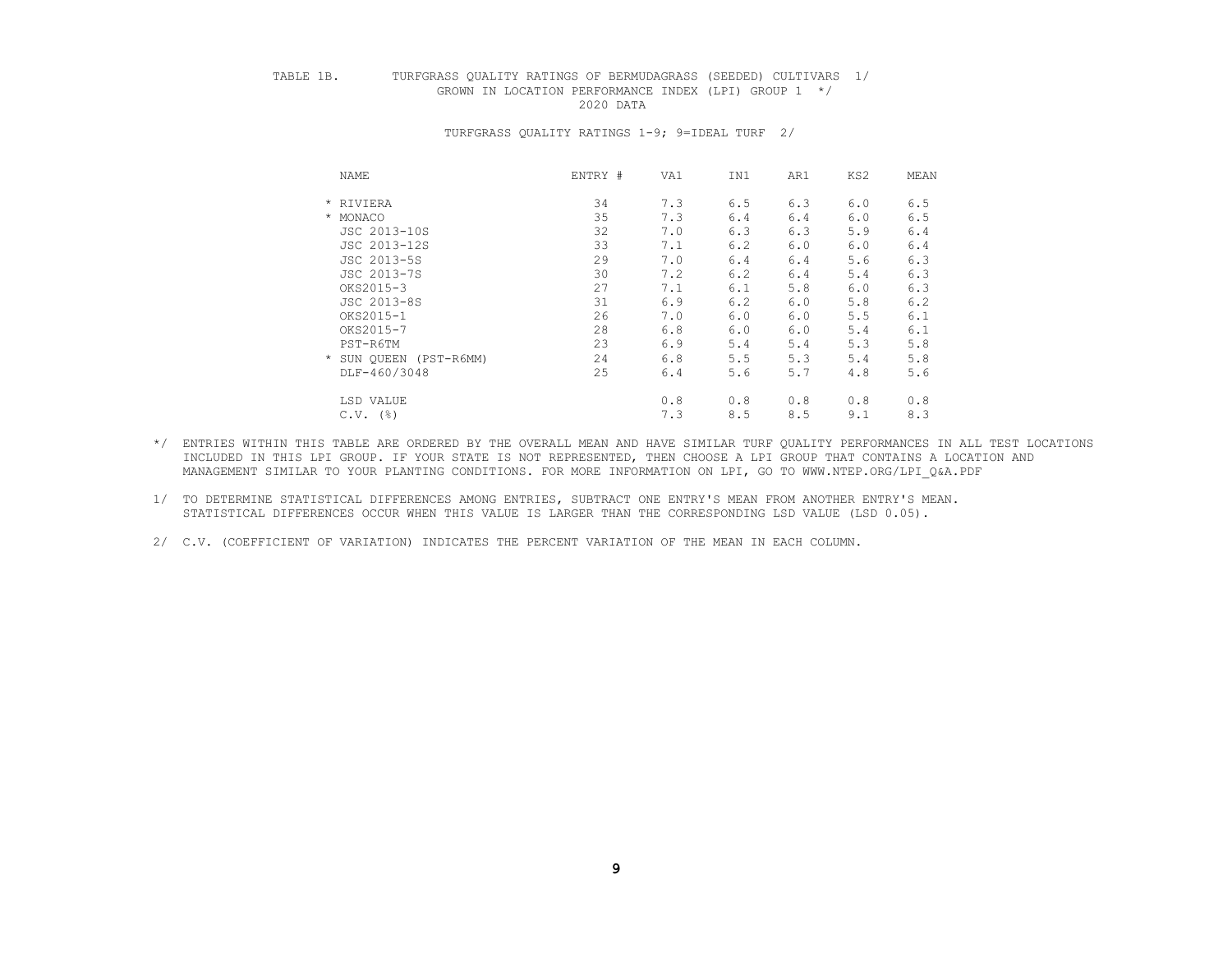TABLE 1C. TURFGRASS QUALITY RATINGS OF BERMUDAGRASS (VEGETATIVE) CULTIVARS 1/ GROWN IN LOCATION PERFORMANCE INDEX (LPI) GROUP  $1 \times / 2020$  DATA

2020 DATA

TURFGRASS QUALITY RATINGS 1-9; 9=IDEAL TURF 2/

| NAME          | ENTRY #        | VA1 | IN1 | AR1 | KS2  | MEAN |
|---------------|----------------|-----|-----|-----|------|------|
| * TIFTUF      | $\mathbf{2}$   | 7.5 | 6.9 | 7.5 | 5.9  | 7.0  |
| MSB-1042      | 14             | 7.3 | 6.6 | 7.1 | 6.0  | 6.8  |
| FB 1628       | 19             | 6.9 | 6.9 | 7.4 | 5.4  | 6.6  |
| MSB-1017      | 13             | 7.3 | 6.5 | 7.4 | 5.2  | 6.6  |
| OKC1876       | 6              | 7.0 | 6.7 | 7.5 | 5.3  | 6.6  |
| * LATITUDE 36 | 5              | 7.2 | 6.6 | 6.9 | 5.7  | 6.6  |
| OKC1873       | $\overline{7}$ | 6.9 | 6.3 | 7.4 | 5.3  | 6.5  |
| * TAHOMA 31   | 17             | 6.6 | 6.6 | 7.4 | 5.1  | 6.4  |
| * ASTRO       | 18             | 7.1 | 6.1 | 6.6 | 5.4  | 6.3  |
| OKC1666       | 3              | 7.3 | 5.8 | 6.1 | 5.9  | 6.3  |
| MSB-1026      | 11             | 6.2 | 6.5 | 7.3 | 4.8  | 6.2  |
| $MSB-1048$    | 9              | 6.7 | 6.2 | 6.6 | 5.2  | 6.2  |
| * TIFWAY      | $\mathbf 1$    | 6.3 | 6.3 | 7.1 | 5.0  | 6.2  |
| OKC1406       | 4              | 6.6 | 6.2 | 6.4 | 5.4  | 6.1  |
| JSC 80V       | 16             | 6.5 | 5.9 | 6.2 | 5.5  | 6.0  |
| FB 1630       | 20             | 6.5 | 6.1 | 6.6 | 4.9  | 6.0  |
| MSB-1050      | 12             | 5.9 | 6.3 | 7.5 | 4.2  | 6.0  |
| JSC 77V       | 15             | 5.7 | 6.3 | 6.4 | 5.1  | 5.9  |
| OKC1682       | 8              | 5.7 | 5.9 | 6.4 | 5.2  | 5.8  |
| FB 1902       | 21             | 5.3 | 5.5 | 6.2 | 4.8  | 5.5  |
| FB 1903       | 22             | 5.4 | 5.4 | 6.6 | 4.3  | 5.4  |
| MSB-1075      | 10             | 4.1 | 5.2 | 5.9 | 3.2  | 4.6  |
| LSD VALUE     |                | 0.8 | 0.8 | 0.8 | 0.8  | 0.8  |
| $C.V.$ (%)    |                | 7.9 | 8.3 | 7.5 | 10.0 | 8.3  |
|               |                |     |     |     |      |      |

- \*/ ENTRIES WITHIN THIS TABLE ARE ORDERED BY THE OVERALL MEAN AND HAVE SIMILAR TURF QUALITY PERFORMANCES IN ALL TEST LOCATIONS INCLUDED IN THIS LPI GROUP. IF YOUR STATE IS NOT REPRESENTED, THEN CHOOSE A LPI GROUP THAT CONTAINS A LOCATION AND MANAGEMENT SIMILAR TO YOUR PLANTING CONDITIONS. FOR MORE INFORMATION ON LPI, GO TO WWW.NTEP.ORG/LPI\_Q&A.PDF
- 1/ TO DETERMINE STATISTICAL DIFFERENCES AMONG ENTRIES, SUBTRACT ONE ENTRY'S MEAN FROM ANOTHER ENTRY'S MEAN. STATISTICAL DIFFERENCES OCCUR WHEN THIS VALUE IS LARGER THAN THE CORRESPONDING LSD VALUE (LSD 0.05).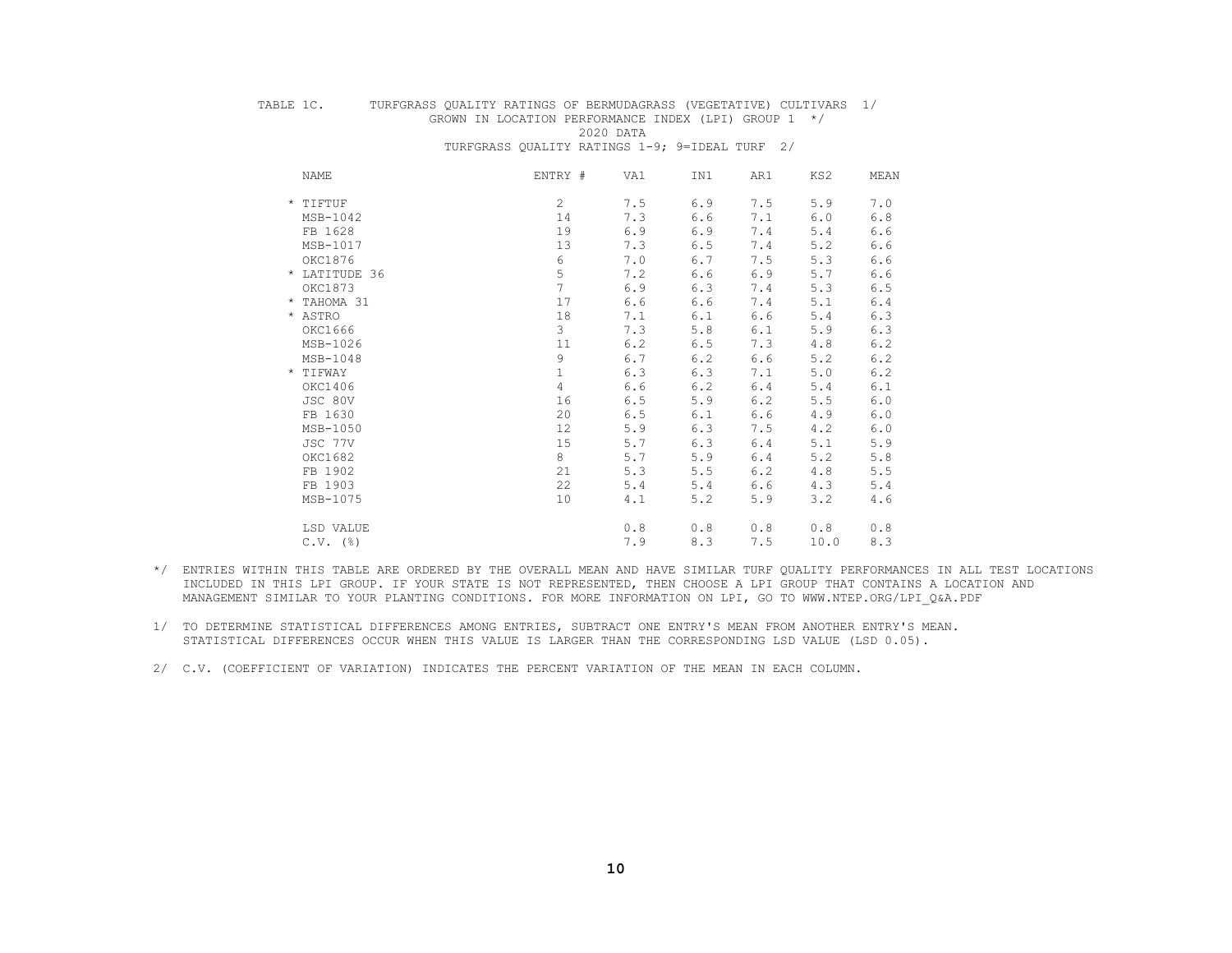#### TABLE 2A. TURFGRASS QUALITY RATINGS OF BERMUDAGRASS CULTIVARS 1/

# GROWN IN LOCATION PERFORMANCE INDEX (LPI) GROUP 2 \*/ 2020 DATA

| <b>NAME</b>          | ENTRY #        | MO1   | OK1   | NM1 | MEAN    |
|----------------------|----------------|-------|-------|-----|---------|
| TAHOMA 31            | 17             | 7.5   | 6.4   | 6.5 | $6.8$   |
| MSB-1017             | 13             | 6.8   | 6.2   | 6.3 | 6.4     |
| LATITUDE 36          | 5              | 7.0   | 6.1   | 5.9 | 6.3     |
| JSC 2013-10S         | 32             | 6.3   | $6.0$ | 6.6 | 6.3     |
| MSB-1050             | 12             | 6.6   | 6.2   | 5.9 | 6.3     |
| JSC 2013-8S          | 31             | 6.2   | 5.9   | 6.7 | 6.2     |
| JSC 2013-12S         | 33             | 6.4   | 5.8   | 6.4 | 6.2     |
| TIFTUF               | 2              | 7.0   | 6.3   | 4.9 | 6.1     |
| OKC1876              | 6              | 6.2   | 6.3   | 5.8 | 6.1     |
| OKS2015-3            | 27             | 5.9   | 5.7   | 6.5 | 6.0     |
| ASTRO                | 18             | 5.6   | 5.8   | 6.7 | 6.0     |
| MSB-1042             | 14             | 6.9   | $6.0$ | 5.0 | 6.0     |
| JSC 2013-7S          | 30             | 6.4   | 5.7   | 5.8 | 6.0     |
| FB 1628              | 19             | 6.4   | 6.4   | 5.1 | 5.9     |
| OKC1873              | $7\phantom{.}$ | 5.3   | 6.1   | 6.3 | 5.9     |
| RIVIERA              | 34             | $6.0$ | 5.9   | 5.6 | 5.8     |
| JSC 2013-5S          | 29             | 6.3   | $5.8$ | 5.4 | 5.8     |
| OKS2015-7            | 28             | 5.7   | 5.6   | 5.9 | 5.8     |
| OKC1682              | 8              | 5.8   | 5.8   | 5.7 | 5.7     |
| FB 1630              | 20             | 4.9   | 5.9   | 6.3 | 5.7     |
| MSB-1048             | 9              | 5.8   | $5.8$ | 5.4 | 5.7     |
| TIFWAY               | $\mathbf{1}$   | 5.5   | $6.0$ | 5.5 | 5.7     |
| MONACO               | 35             | 5.5   | 5.8   | 5.6 | 5.7     |
| JSC 80V              | 16             | 4.9   | 5.7   | 6.4 | 5.7     |
| OKC1406              | 4              | 5.7   | 5.6   | 4.8 | 5.4     |
| OKS2015-1            | 26             | 5.2   | 5.5   | 5.4 | 5.4     |
| FB 1902              | 21             | 4.5   | 5.5   | 6.0 | 5.3     |
| FB 1903              | 22             | 3.6   | 5.6   | 6.7 | 5.3     |
| JSC 77V              | 15             | 5.3   | 5.9   | 4.7 | 5.3     |
| SUN QUEEN (PST-R6MM) | 24             | 4.1   | 5.2   | 6.4 | 5.2     |
| MSB-1026             | 11             | 4.8   | 6.2   | 4.7 | 5.2     |
| OKC1666              | 3              | 4.8   | 5.2   | 5.3 | 5.1     |
| DLF-460/3048         | 25             | 4.1   | 5.3   | 5.8 | $5.0$   |
| MSB-1075             | 10             | 3.2   | 5.4   | 5.9 | 4.8     |
| PST-R6TM             | 23             | 3.4   | 4.9   | 5.2 | $4.5\,$ |
| LSD VALUE            |                | $0.8$ | 0.8   | 0.8 | 0.8     |
| $C.V.$ (%)           |                | 9.2   | 8.8   | 8.8 | 8.9     |

- \*/ ENTRIES WITHIN THIS TABLE ARE ORDERED BY THE OVERALL MEAN AND HAVE SIMILAR TURF QUALITY PERFORMANCES IN ALL TEST LOCATIONS INCLUDED IN THIS LPI GROUP. IF YOUR STATE IS NOT REPRESENTED, THEN CHOOSE A LPI GROUP THAT CONTAINS A LOCATION AND MANAGEMENT SIMILAR TO YOUR PLANTING CONDITIONS. FOR MORE INFORMATION ON LPI, GO TO WWW.NTEP.ORG/LPI\_Q&A.PDF
- 1/ TO DETERMINE STATISTICAL DIFFERENCES AMONG ENTRIES, SUBTRACT ONE ENTRY'S MEAN FROM ANOTHER ENTRY'S MEAN. STATISTICAL DIFFERENCES OCCUR WHEN THIS VALUE IS LARGER THAN THE CORRESPONDING LSD VALUE (LSD 0.05).
- 2/ C.V. (COEFFICIENT OF VARIATION) INDICATES THE PERCENT VARIATION OF THE MEAN IN EACH COLUMN.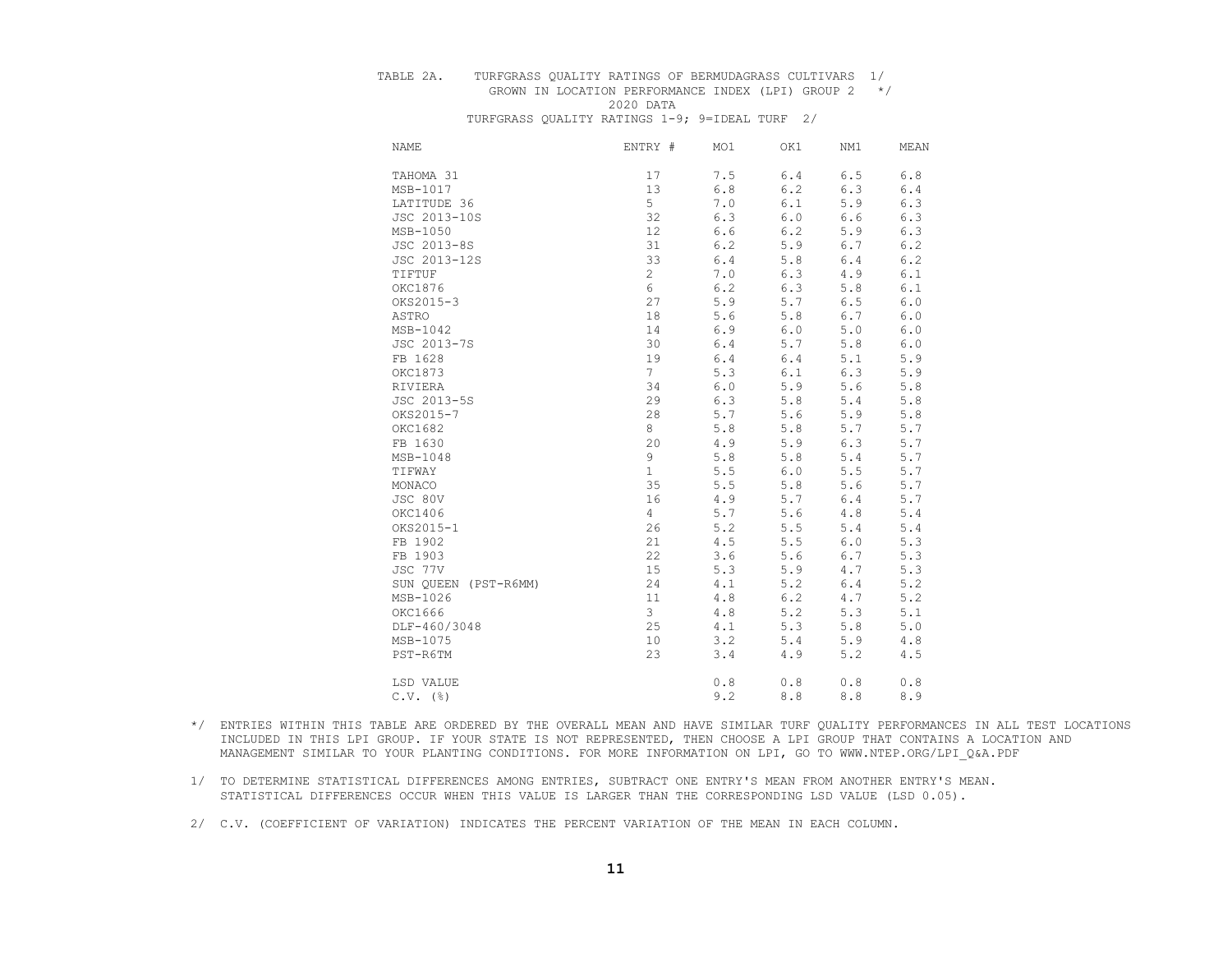## TABLE 2B. TURFGRASS QUALITY RATINGS OF BERMUDAGRASS (SEEDED) CULTIVARS 1/ GROWN IN LOCATION PERFORMANCE INDEX (LPI) GROUP  $2 \times / 2020$  DATA 2020 DATA

| NAME                 | ENTRY # | MO1 | OK1 | NM1 | MEAN |
|----------------------|---------|-----|-----|-----|------|
| JSC 2013-10S         | 32      | 6.3 | 6.0 | 6.6 | 6.3  |
| JSC 2013-8S          | 31      | 6.2 | 5.9 | 6.7 | 6.2  |
| JSC 2013-12S         | 33      | 6.4 | 5.8 | 6.4 | 6.2  |
| OKS2015-3            | 27      | 5.9 | 5.7 | 6.5 | 6.0  |
| JSC 2013-7S          | 30      | 6.4 | 5.7 | 5.8 | 6.0  |
| RIVIERA              | 34      | 6.0 | 5.9 | 5.6 | 5.8  |
| JSC 2013-5S          | 29      | 6.3 | 5.8 | 5.4 | 5.8  |
| OKS2015-7            | 28      | 5.7 | 5.6 | 5.9 | 5.8  |
| MONACO               | 35      | 5.5 | 5.8 | 5.6 | 5.7  |
| OKS2015-1            | 26      | 5.2 | 5.5 | 5.4 | 5.4  |
| SUN OUEEN (PST-R6MM) | 24      | 4.1 | 5.2 | 6.4 | 5.2  |
| DLF-460/3048         | 25      | 4.1 | 5.3 | 5.8 | 5.0  |
| PST-R6TM             | 23      | 3.4 | 4.9 | 5.2 | 4.5  |
| LSD VALUE            |         | 0.8 | 0.8 | 0.8 | 0.8  |
| $C.V.$ ( $\S$ )      |         | 9.3 | 9.1 | 8.6 | 9.0  |

- \*/ ENTRIES WITHIN THIS TABLE ARE ORDERED BY THE OVERALL MEAN AND HAVE SIMILAR TURF QUALITY PERFORMANCES IN ALL TEST LOCATIONS INCLUDED IN THIS LPI GROUP. IF YOUR STATE IS NOT REPRESENTED, THEN CHOOSE A LPI GROUP THAT CONTAINS A LOCATION AND MANAGEMENT SIMILAR TO YOUR PLANTING CONDITIONS. FOR MORE INFORMATION ON LPI, GO TO WWW.NTEP.ORG/LPI\_Q&A.PDF
- 1/ TO DETERMINE STATISTICAL DIFFERENCES AMONG ENTRIES, SUBTRACT ONE ENTRY'S MEAN FROM ANOTHER ENTRY'S MEAN. STATISTICAL DIFFERENCES OCCUR WHEN THIS VALUE IS LARGER THAN THE CORRESPONDING LSD VALUE (LSD 0.05).
- 2/ C.V. (COEFFICIENT OF VARIATION) INDICATES THE PERCENT VARIATION OF THE MEAN IN EACH COLUMN.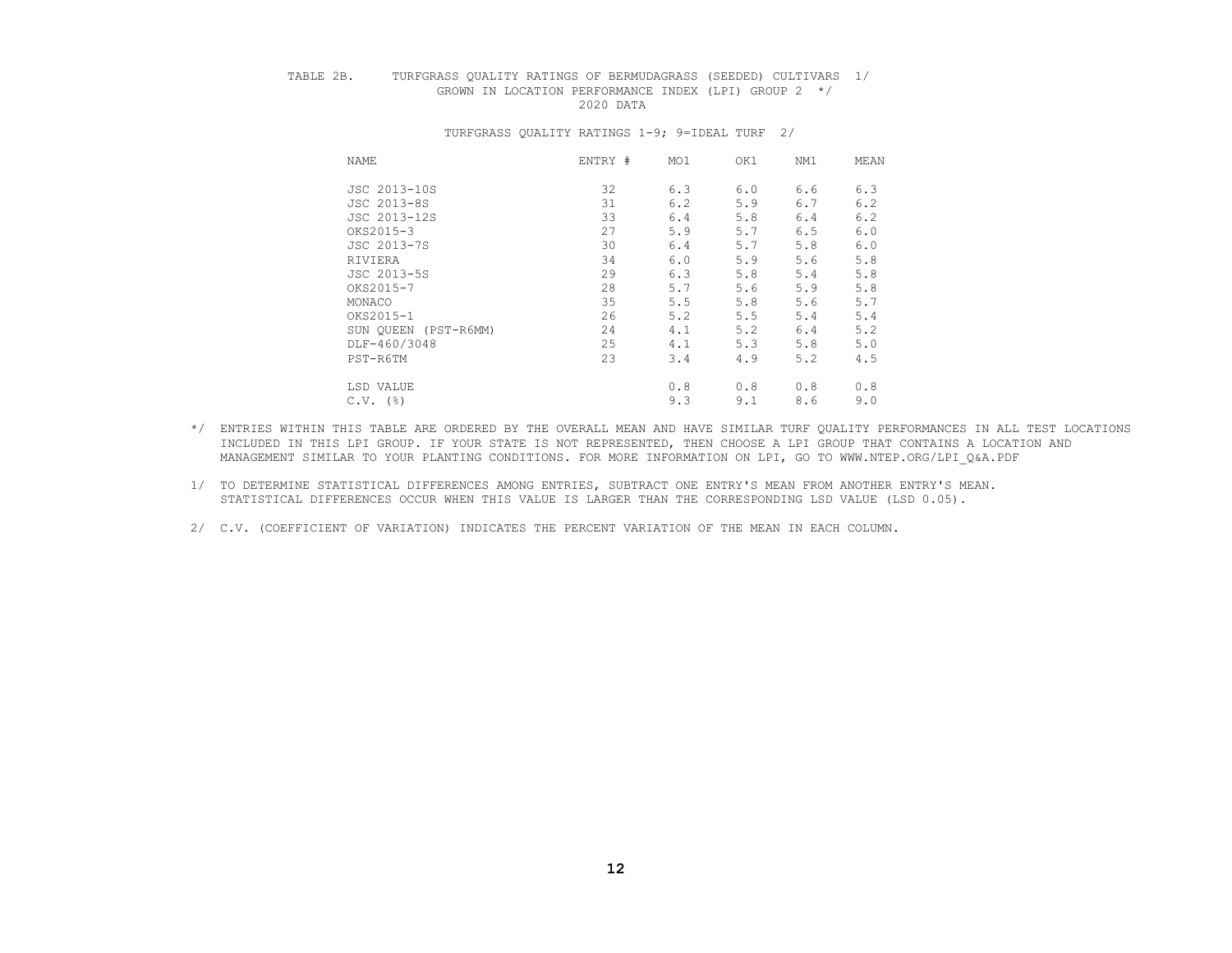# TABLE 2C. TURFGRASS QUALITY RATINGS OF BERMUDAGRASS (VEGETATIVE) CULTIVARS 1/ GROWN IN LOCATION PERFORMANCE INDEX (LPI) GROUP  $2 \times / 2020$  DATA

 2020 DATA TURFGRASS QUALITY RATINGS 1-9; 9=IDEAL TURF 2/

| NAME            | ENTRY #        | MO1 | OK1   | NM1   | MEAN  |
|-----------------|----------------|-----|-------|-------|-------|
| TAHOMA 31       | 17             | 7.5 | 6.4   | 6.5   | $6.8$ |
| MSB-1017        | 13             | 6.8 | 6.2   | 6.3   | 6.4   |
| LATITUDE 36     | 5              | 7.0 | 6.1   | 5.9   | 6.3   |
| MSB-1050        | 12             | 6.6 | 6.2   | 5.9   | 6.3   |
| TIFTUF          | $\overline{c}$ | 7.0 | 6.3   | 4.9   | 6.1   |
| OKC1876         | 6              | 6.2 | 6.3   | 5.8   | 6.1   |
| ASTRO           | 18             | 5.6 | 5.8   | 6.7   | 6.0   |
| MSB-1042        | 14             | 6.9 | 6.0   | 5.0   | 6.0   |
| FB 1628         | 19             | 6.4 | 6.4   | 5.1   | 5.9   |
| OKC1873         | $\overline{7}$ | 5.3 | 6.1   | 6.3   | 5.9   |
| OKC1682         | 8              | 5.8 | 5.8   | $5.7$ | 5.7   |
| FB 1630         | 20             | 4.9 | 5.9   | 6.3   | 5.7   |
| MSB-1048        | 9              | 5.8 | 5.8   | 5.4   | 5.7   |
| TIFWAY          | $\mathbf{1}$   | 5.5 | 6.0   | 5.5   | 5.7   |
| JSC 80V         | 16             | 4.9 | 5.7   | 6.4   | 5.7   |
| OKC1406         | 4              | 5.7 | 5.6   | 4.8   | 5.4   |
| FB 1902         | 21             | 4.5 | $5.5$ | 6.0   | 5.3   |
| FB 1903         | 22             | 3.6 | 5.6   | 6.7   | 5.3   |
| JSC 77V         | 15             | 5.3 | 5.9   | 4.7   | 5.3   |
| MSB-1026        | 11             | 4.8 | $6.2$ | 4.7   | 5.2   |
| OKC1666         | 3              | 4.8 | 5.2   | 5.3   | 5.1   |
| MSB-1075        | 10             | 3.2 | 5.4   | 5.9   | 4.8   |
| LSD VALUE       |                | 0.8 | 0.8   | 0.8   | 0.8   |
| $C.V.$ ( $\S$ ) |                | 9.1 | 8.7   | 9.0   | 8.9   |

- \*/ ENTRIES WITHIN THIS TABLE ARE ORDERED BY THE OVERALL MEAN AND HAVE SIMILAR TURF QUALITY PERFORMANCES IN ALL TEST LOCATIONS INCLUDED IN THIS LPI GROUP. IF YOUR STATE IS NOT REPRESENTED, THEN CHOOSE A LPI GROUP THAT CONTAINS A LOCATION AND MANAGEMENT SIMILAR TO YOUR PLANTING CONDITIONS. FOR MORE INFORMATION ON LPI, GO TO WWW.NTEP.ORG/LPI\_Q&A.PDF
- 1/ TO DETERMINE STATISTICAL DIFFERENCES AMONG ENTRIES, SUBTRACT ONE ENTRY'S MEAN FROM ANOTHER ENTRY'S MEAN. STATISTICAL DIFFERENCES OCCUR WHEN THIS VALUE IS LARGER THAN THE CORRESPONDING LSD VALUE (LSD 0.05).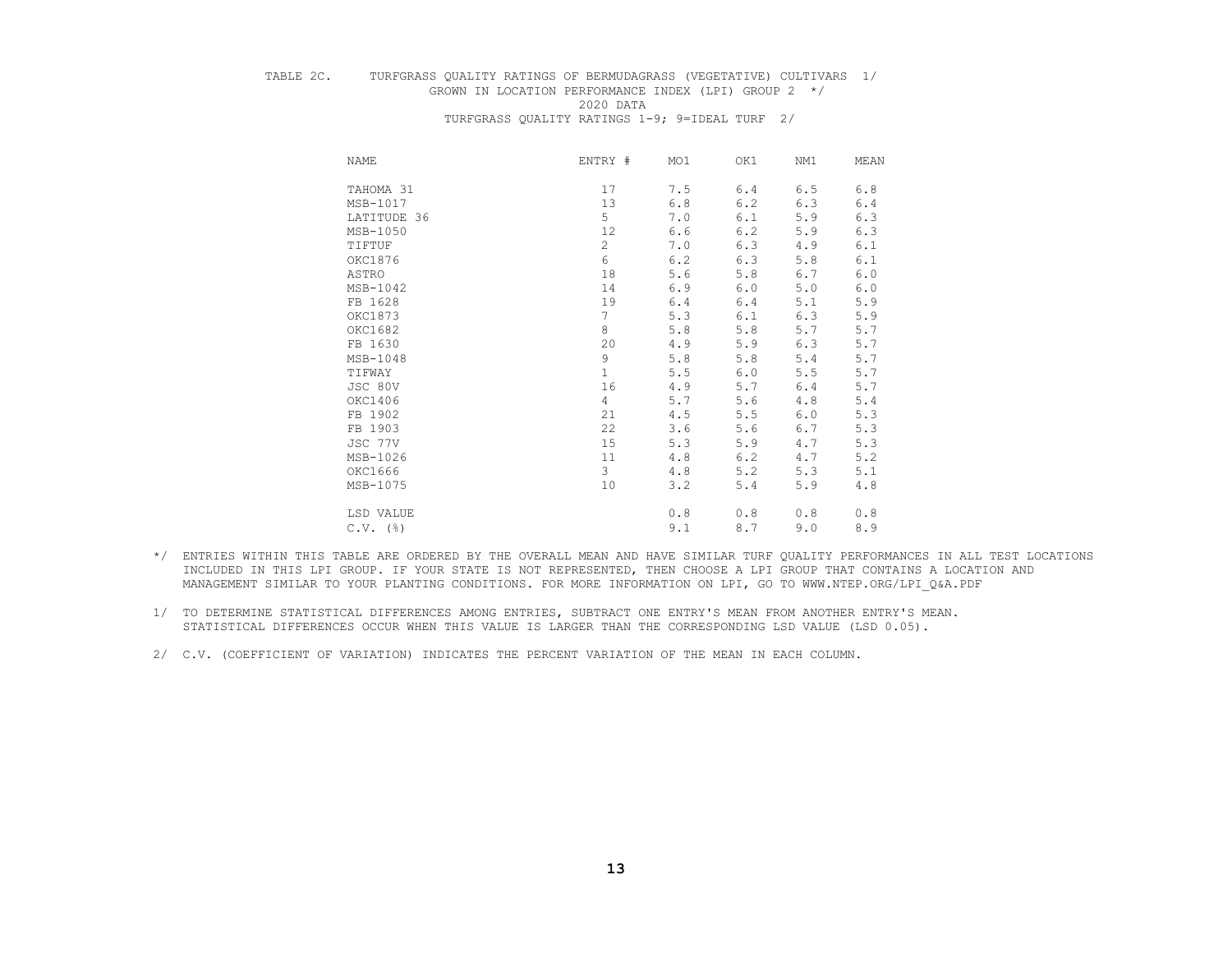## TABLE 3A. TURFGRASS QUALITY RATINGS OF BERMUDAGRASS CULTIVARS 1/

# GROWN IN LOCATION PERFORMANCE INDEX (LPI) GROUP 3 \*/ 2020 DATA

| <b>NAME</b>  | ENTRY #                    | FL5   | TN1   | KY1         | MEAN  |
|--------------|----------------------------|-------|-------|-------------|-------|
| FB 1628      | 19                         | 8.1   | 6.1   | 6.7         | 6.9   |
| JSC 77V      | 15                         | 7.7   | 6.3   | $6.4$       | $6.8$ |
| RIVIERA      | 34                         | 7.8   | 6.0   | 6.4         | 6.7   |
| MSB-1026     | 11                         | 7.4   | 6.2   | 6.6         | 6.7   |
| JSC 2013-10S | 32                         | 7.6   | 6.0   | 6.4         | 6.7   |
| TAHOMA 31    | 17                         | 7.7   | 5.8   | $6.5$       | 6.7   |
| JSC 2013-8S  | 31                         | 7.7   | 5.9   | 6.3         | 6.6   |
| OKC1876      | 6                          | 7.4   | 5.9   | 6.5         | $6.6$ |
| TIFTUF       | $\overline{c}$             | 7.1   | 6.1   | $6.5$       | 6.6   |
| FB 1630      | 20                         | 7.7   | 5.6   | 6.3         | $6.5$ |
| JSC 2013-5S  | 29                         | 7.7   | 5.7   | 6.2         | $6.5$ |
| MONACO       | 35                         | 7.2   | 6.1   | 6.3         | 6.5   |
| JSC 2013-12S | 33                         | 7.4   | 5.9   | 6.2         | $6.5$ |
| LATITUDE 36  | 5                          | 7.3   | 5.8   | 6.3         | 6.5   |
| OKS2015-3    | 27                         | 7.4   | 5.8   | $6.1$       | 6.4   |
| MSB-1050     | 12                         | 7.6   | 5.4   | 6.2         | 6.4   |
| MSB-1017     | 13                         | 7.4   | 5.4   | 6.3         | 6.4   |
| OKS2015-7    | 28                         | 7.5   | 5.5   | $6.0$       | 6.3   |
| TIFWAY       | $\mathbf{1}$               | 6.7   | $6.0$ | 6.2         | 6.3   |
| JSC 2013-7S  | 30                         | 7.6   | 5.2   | 6.0         | 6.3   |
| OKC1406      | 4                          | 7.0   | 5.7   | $6.0$       | 6.3   |
| $MSB-1048$   | 9                          | 7.2   | 5.5   | 6.1         | 6.3   |
| MSB-1075     | 10                         | 7.5   | 5.4   | 5.9         | 6.3   |
| MSB-1042     | 14                         | $6.4$ | 6.0   | 6.2         | 6.2   |
| ASTRO        | 18                         | 7.1   | 5.5   | 6.1         | 6.2   |
| OKS2015-1    | 26                         | 7.2   | 5.5   | 5.9         | 6.2   |
| JSC 80V      | 16                         | 6.5   | $6.0$ | $6.0$       | 6.2   |
| DLF-460/3048 | 25                         | 7.4   | 5.2   | 5.8         | 6.1   |
| OKC1873      | 7                          | 6.2   | 6.0   | 6.3         | 6.1   |
| OKC1682      | 8                          | $6.2$ | 6.1   | 6.0         | 6.1   |
|              | 24<br>SUN QUEEN (PST-R6MM) | 7.1   | 5.4   | 5.7         | 6.0   |
| FB 1903      | 22                         | 5.8   | 5.8   | 5.9         | 5.8   |
| PST-R6TM     | 23                         | 6.7   | 5.2   | 5.5         | 5.8   |
| FB 1902      | 21                         | 5.5   | 6.1   | $5.8$       | 5.8   |
| OKC1666      | 3                          | 5.1   | 5.7   | 5.6         | 5.5   |
| LSD VALUE    |                            | 0.8   | 0.8   | 0.8         | 0.8   |
| $C.V.$ (%)   |                            | 7.2   | 8.9   | $\,8$ . $4$ | 8.1   |

- \*/ ENTRIES WITHIN THIS TABLE ARE ORDERED BY THE OVERALL MEAN AND HAVE SIMILAR TURF QUALITY PERFORMANCES IN ALL TEST LOCATIONS INCLUDED IN THIS LPI GROUP. IF YOUR STATE IS NOT REPRESENTED, THEN CHOOSE A LPI GROUP THAT CONTAINS A LOCATION AND MANAGEMENT SIMILAR TO YOUR PLANTING CONDITIONS. FOR MORE INFORMATION ON LPI, GO TO WWW.NTEP.ORG/LPI\_Q&A.PDF
- 1/ TO DETERMINE STATISTICAL DIFFERENCES AMONG ENTRIES, SUBTRACT ONE ENTRY'S MEAN FROM ANOTHER ENTRY'S MEAN. STATISTICAL DIFFERENCES OCCUR WHEN THIS VALUE IS LARGER THAN THE CORRESPONDING LSD VALUE (LSD 0.05).
- 2/ C.V. (COEFFICIENT OF VARIATION) INDICATES THE PERCENT VARIATION OF THE MEAN IN EACH COLUMN.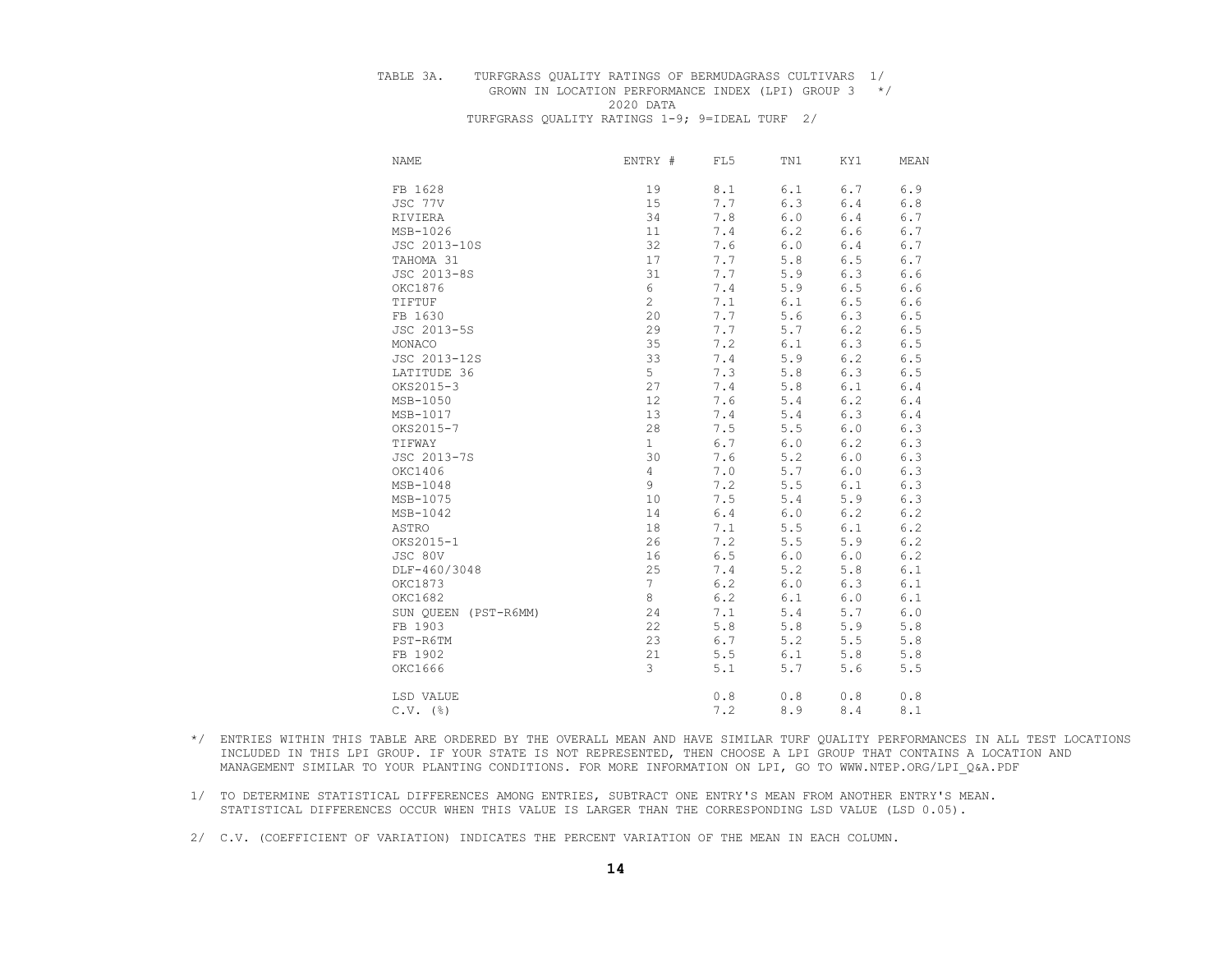## TABLE 3B. TURFGRASS QUALITY RATINGS OF BERMUDAGRASS (SEEDED) CULTIVARS 1/ GROWN IN LOCATION PERFORMANCE INDEX (LPI) GROUP  $3 \times / 2020$  DATA 2020 DATA

| NAME                 | ENTRY # | FL5 | TN1 | KY1 | MEAN |
|----------------------|---------|-----|-----|-----|------|
| RIVIERA              | 34      | 7.8 | 6.0 | 6.4 | 6.7  |
| JSC 2013-10S         | 32      | 7.6 | 6.0 | 6.4 | 6.7  |
| JSC 2013-8S          | 31      | 7.7 | 5.9 | 6.3 | 6.6  |
| JSC 2013-5S          | 29      | 7.7 | 5.7 | 6.2 | 6.5  |
| MONACO               | 35      | 7.2 | 6.1 | 6.3 | 6.5  |
| JSC 2013-12S         | 33      | 7.4 | 5.9 | 6.2 | 6.5  |
| OKS2015-3            | 27      | 7.4 | 5.8 | 6.1 | 6.4  |
| OKS2015-7            | 28      | 7.5 | 5.5 | 6.0 | 6.3  |
| JSC 2013-7S          | 30      | 7.6 | 5.2 | 6.0 | 6.3  |
| OKS2015-1            | 26      | 7.2 | 5.5 | 5.9 | 6.2  |
| DLF-460/3048         | 25      | 7.4 | 5.2 | 5.8 | 6.1  |
| SUN OUEEN (PST-R6MM) | 24      | 7.1 | 5.4 | 5.7 | 6.0  |
| PST-R6TM             | 23      | 6.7 | 5.2 | 5.5 | 5.8  |
| LSD VALUE            |         | 0.8 | 0.8 | 0.8 | 0.8  |
| $C.V.$ (%)           |         | 6.9 | 9.1 | 8.5 | 8.1  |

- \*/ ENTRIES WITHIN THIS TABLE ARE ORDERED BY THE OVERALL MEAN AND HAVE SIMILAR TURF QUALITY PERFORMANCES IN ALL TEST LOCATIONS INCLUDED IN THIS LPI GROUP. IF YOUR STATE IS NOT REPRESENTED, THEN CHOOSE A LPI GROUP THAT CONTAINS A LOCATION AND MANAGEMENT SIMILAR TO YOUR PLANTING CONDITIONS. FOR MORE INFORMATION ON LPI, GO TO WWW.NTEP.ORG/LPI\_Q&A.PDF
- 1/ TO DETERMINE STATISTICAL DIFFERENCES AMONG ENTRIES, SUBTRACT ONE ENTRY'S MEAN FROM ANOTHER ENTRY'S MEAN. STATISTICAL DIFFERENCES OCCUR WHEN THIS VALUE IS LARGER THAN THE CORRESPONDING LSD VALUE (LSD 0.05).
- 2/ C.V. (COEFFICIENT OF VARIATION) INDICATES THE PERCENT VARIATION OF THE MEAN IN EACH COLUMN.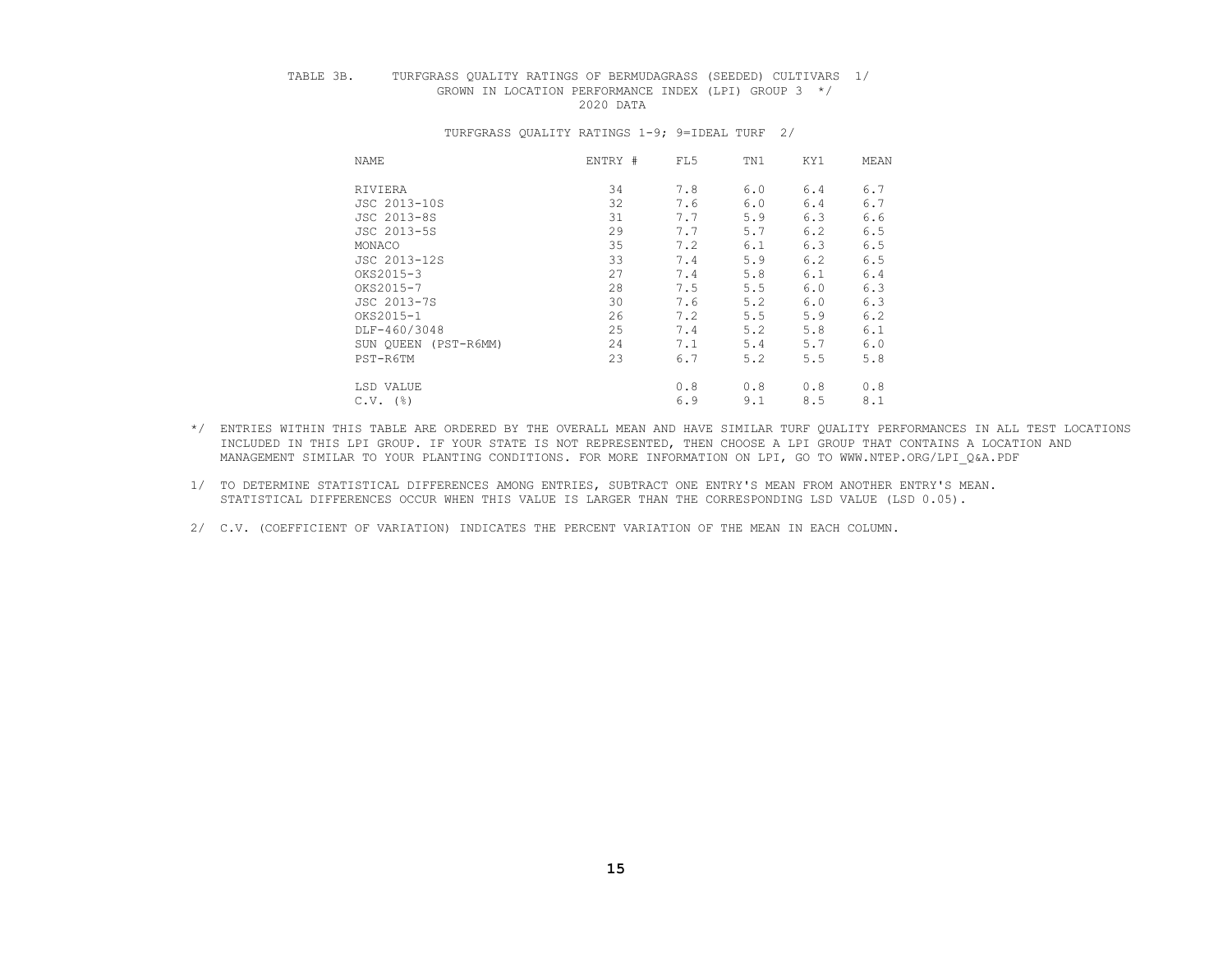# TABLE 3C. TURFGRASS QUALITY RATINGS OF BERMUDAGRASS (VEGETATIVE) CULTIVARS 1/

# GROWN IN LOCATION PERFORMANCE INDEX (LPI) GROUP  $3 \times / 2020$  DATA

2020 DATA

TURFGRASS QUALITY RATINGS 1-9; 9=IDEAL TURF 2/

| NAME            | ENTRY #        | FL5 | TN1   | KY1 | MEAN  |
|-----------------|----------------|-----|-------|-----|-------|
| FB 1628         | 19             | 8.1 | 6.1   | 6.7 | 6.9   |
| JSC 77V         | 15             | 7.7 | 6.3   | 6.4 | 6.8   |
| MSB-1026        | 11             | 7.4 | 6.2   | 6.6 | $6.7$ |
| TAHOMA 31       | 17             | 7.7 | 5.8   | 6.5 | 6.7   |
| OKC1876         | 6              | 7.4 | 5.9   | 6.5 | 6.6   |
| TIFTUF          | $\overline{c}$ | 7.1 | 6.1   | 6.5 | 6.6   |
| FB 1630         | 20             | 7.7 | 5.6   | 6.3 | $6.5$ |
| LATITUDE 36     | 5              | 7.3 | 5.8   | 6.3 | $6.5$ |
| MSB-1050        | 12             | 7.6 | 5.4   | 6.2 | 6.4   |
| MSB-1017        | 13             | 7.4 | 5.4   | 6.3 | 6.4   |
| TIFWAY          | $\mathbf 1$    | 6.7 | 6.0   | 6.2 | 6.3   |
| OKC1406         | $\overline{4}$ | 7.0 | 5.7   | 6.0 | 6.3   |
| MSB-1048        | 9              | 7.2 | 5.5   | 6.1 | 6.3   |
| MSB-1075        | 10             | 7.5 | 5.4   | 5.9 | 6.3   |
| MSB-1042        | 14             | 6.4 | 6.0   | 6.2 | 6.2   |
| ASTRO           | 18             | 7.1 | 5.5   | 6.1 | 6.2   |
| JSC 80V         | 16             | 6.5 | 6.0   | 6.0 | 6.2   |
| OKC1873         | $\overline{7}$ | 6.2 | 6.0   | 6.3 | 6.1   |
| OKC1682         | 8              | 6.2 | 6.1   | 6.0 | 6.1   |
| FB 1903         | 22             | 5.8 | 5.8   | 5.9 | 5.8   |
| FB 1902         | 21             | 5.5 | 6.1   | 5.8 | 5.8   |
| OKC1666         | 3              | 5.1 | 5.7   | 5.6 | 5.5   |
| LSD VALUE       |                | 0.8 | 0.8   | 0.8 | 0.8   |
| $C.V.$ ( $\S$ ) |                | 7.5 | $8.8$ | 8.3 | 8.2   |

- \*/ ENTRIES WITHIN THIS TABLE ARE ORDERED BY THE OVERALL MEAN AND HAVE SIMILAR TURF QUALITY PERFORMANCES IN ALL TEST LOCATIONS INCLUDED IN THIS LPI GROUP. IF YOUR STATE IS NOT REPRESENTED, THEN CHOOSE A LPI GROUP THAT CONTAINS A LOCATION AND MANAGEMENT SIMILAR TO YOUR PLANTING CONDITIONS. FOR MORE INFORMATION ON LPI, GO TO WWW.NTEP.ORG/LPI\_Q&A.PDF
- 1/ TO DETERMINE STATISTICAL DIFFERENCES AMONG ENTRIES, SUBTRACT ONE ENTRY'S MEAN FROM ANOTHER ENTRY'S MEAN. STATISTICAL DIFFERENCES OCCUR WHEN THIS VALUE IS LARGER THAN THE CORRESPONDING LSD VALUE (LSD 0.05).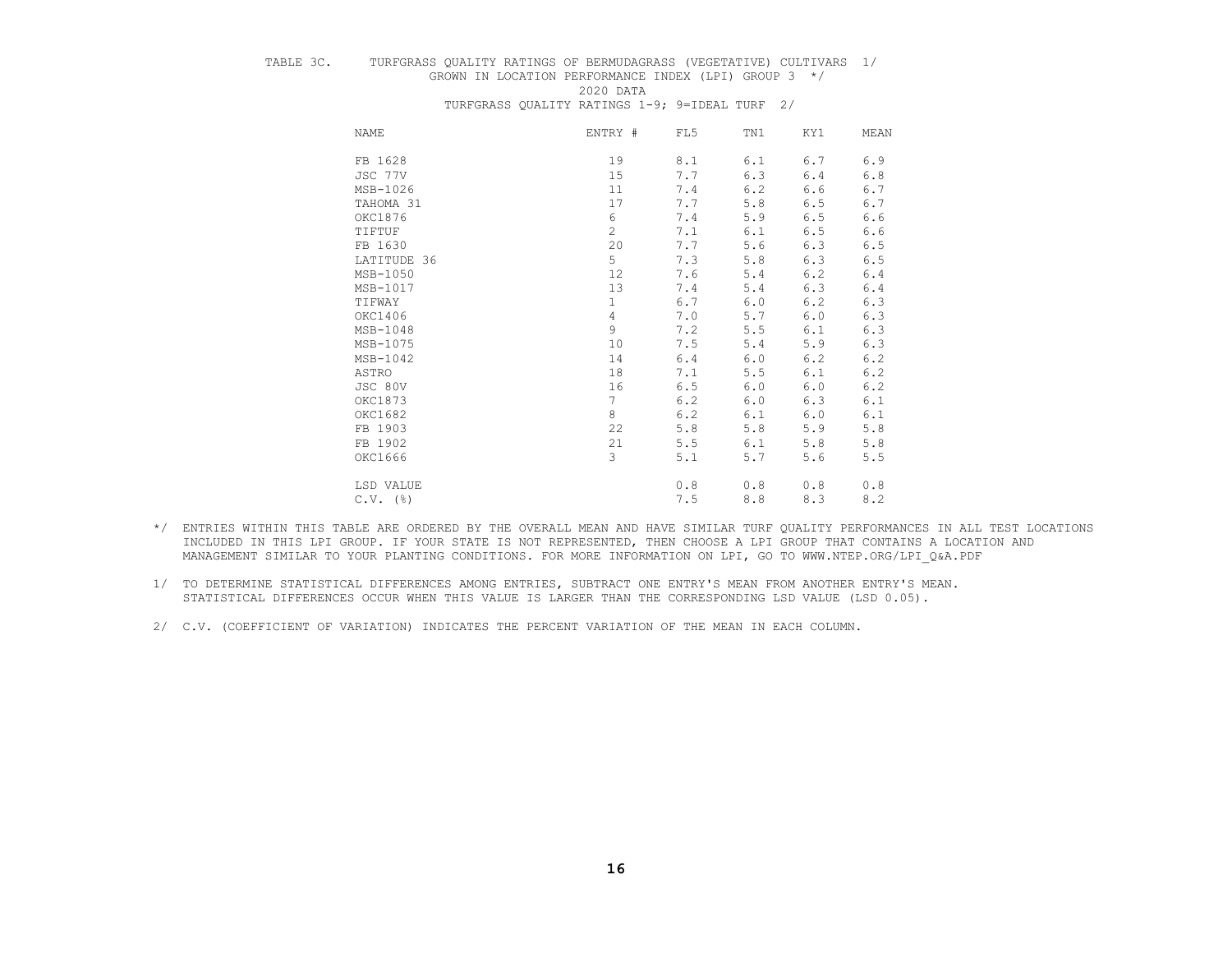#### TABLE 4A. TURFGRASS QUALITY RATINGS OF BERMUDAGRASS CULTIVARS 1/

# GROWN IN LOCATION PERFORMANCE INDEX (LPI) GROUP 4 \*/ 2020 DATA

| <b>NAME</b>          | ENTRY #         | FL3     | AL1  | MS1   | MEAN  |
|----------------------|-----------------|---------|------|-------|-------|
| MSB-1017             | 13              | 7.3     | 5.9  | 5.6   | 6.3   |
| OKC1876              | 6               | 7.1     | 5.8  | 5.7   | 6.2   |
| OKC1873              | $7\overline{ }$ | 7.0     | 5.6  | 5.8   | 6.1   |
| MSB-1026             | 11              | $6.8$   | 5.6  | 5.7   | 6.0   |
| FB 1628              | 19              | $6.8$   | 5.7  | 5.5   | 6.0   |
| MSB-1050             | 12              | 7.0     | 5.3  | 5.6   | 6.0   |
| TIFTUF               | $\overline{2}$  | 6.5     | 5.9  | 5.4   | 5.9   |
| TAHOMA 31            | 17              | $6.8$   | 5.3  | 5.6   | 5.9   |
| ASTRO                | 18              | $6.8$   | 5.2  | 5.4   | 5.8   |
| FB 1630              | 20              | 6.9     | 5.0  | 5.4   | 5.8   |
| TIFWAY               | $\mathbf{1}$    | 6.4     | 5.1  | 5.4   | 5.6   |
| LATITUDE 36          | 5               | $6.4$   | 5.2  | 5.2   | 5.6   |
| FB 1903              | 22              | $6.6$   | 4.4  | 5.7   | 5.5   |
| MSB-1048             | 9               | 6.3     | 5.0  | 5.0   | 5.5   |
| JSC 2013-7S          | 30              | $6.4$   | 5.1  | 4.8   | 5.4   |
| MSB-1042             | 14              | $6.0$   | 5.3  | 5.1   | 5.4   |
| RIVIERA              | 34              | 6.2     | 5.0  | $5.0$ | 5.4   |
| MONACO               | 35              | 6.1     | 4.9  | 5.0   | 5.4   |
| JSC 2013-10S         | 32              | 6.2     | 4.6  | 5.1   | 5.3   |
| JSC 2013-5S          | 29              | 6.1     | 4.9  | $4.8$ | 5.3   |
| JSC 80V              | 16              | $6.1$   | 4.4  | 5.1   | 5.2   |
| OKS2015-1            | 26              | $6.1$   | 4.7  | 4.7   | 5.2   |
| DLF-460/3048         | 25              | 6.3     | 4.4  | 4.8   | 5.1   |
| OKS2015-7            | 28              | 6.1     | 4.6  | 4.8   | 5.1   |
| JSC 2013-8S          | 31              | $6.0$   | 4.2  | 4.9   | 5.1   |
| OKC1406              | 4               | 5.8     | 4.7  | 4.7   | 5.1   |
| JSC 2013-12S         | 33              | 5.9     | 4.4  | 4.8   | 5.0   |
| MSB-1075             | 10              | 6.3     | 3.7  | 5.2   | 5.0   |
| JSC 77V              | 15              | 5.7     | 4.4  | 5.0   | 5.0   |
| PST-R6TM             | 23              | $6.0$   | 4.5  | 4.5   | $5.0$ |
| OKC1666              | 3               | 5.6     | 4.7  | 4.7   | 5.0   |
| OKS2015-3            | 27              | 5.9     | 4.3  | 4.8   | 5.0   |
| SUN QUEEN (PST-R6MM) | 24              | 6.1     | 4.1  | 4.6   | 4.9   |
| OKC1682              | 8               | 5.4     | 3.9  | 4.9   | $4.7$ |
| FB 1902              | 21              | $5.4\,$ | 3.7  | 5.0   | 4.7   |
| LSD VALUE            |                 | 0.8     | 0.8  | 0.8   | 0.8   |
| $C.V.$ ( $\S$ )      |                 | 8.2     | 10.6 | 10.0  | 9.5   |

- \*/ ENTRIES WITHIN THIS TABLE ARE ORDERED BY THE OVERALL MEAN AND HAVE SIMILAR TURF QUALITY PERFORMANCES IN ALL TEST LOCATIONS INCLUDED IN THIS LPI GROUP. IF YOUR STATE IS NOT REPRESENTED, THEN CHOOSE A LPI GROUP THAT CONTAINS A LOCATION AND MANAGEMENT SIMILAR TO YOUR PLANTING CONDITIONS. FOR MORE INFORMATION ON LPI, GO TO WWW.NTEP.ORG/LPI\_Q&A.PDF
- 1/ TO DETERMINE STATISTICAL DIFFERENCES AMONG ENTRIES, SUBTRACT ONE ENTRY'S MEAN FROM ANOTHER ENTRY'S MEAN. STATISTICAL DIFFERENCES OCCUR WHEN THIS VALUE IS LARGER THAN THE CORRESPONDING LSD VALUE (LSD 0.05).
- 2/ C.V. (COEFFICIENT OF VARIATION) INDICATES THE PERCENT VARIATION OF THE MEAN IN EACH COLUMN.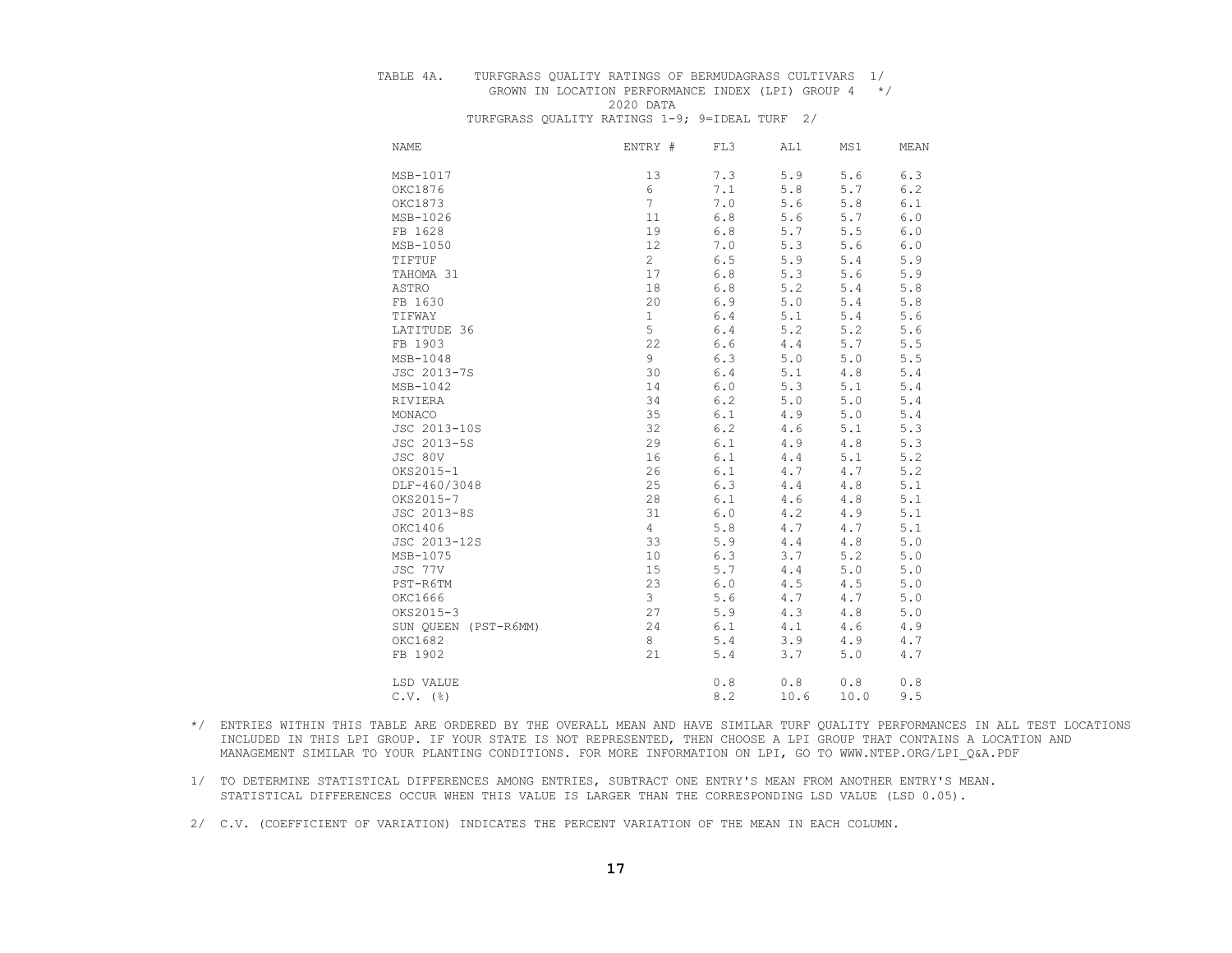## TABLE 4B. TURFGRASS QUALITY RATINGS OF BERMUDAGRASS (SEEDED) CULTIVARS 1/ GROWN IN LOCATION PERFORMANCE INDEX (LPI) GROUP  $4 \times / 2020$  DATA 2020 DATA

| NAME            | ENTRY #    | FL3       | AL1 | MS1          | MEAN |
|-----------------|------------|-----------|-----|--------------|------|
| JSC 2013-7S     |            | 30<br>6.4 | 5.1 | 4.8          | 5.4  |
| RIVIERA         |            | 34<br>6.2 | 5.0 | 5.0          | 5.4  |
| MONACO          |            | 35<br>6.1 | 4.9 | 5.0          | 5.4  |
| JSC 2013-10S    |            | 32<br>6.2 | 4.6 | 5.1          | 5.3  |
| JSC 2013-5S     |            | 29<br>6.1 | 4.9 | 4.8          | 5.3  |
| OKS2015-1       |            | 26<br>6.1 | 4.7 | 4.7          | 5.2  |
| DLF-460/3048    |            | 25<br>6.3 | 4.4 | 4.8          | 5.1  |
| OKS2015-7       |            | 28<br>6.1 | 4.6 | 4.8          | 5.1  |
| JSC 2013-8S     |            | 31<br>6.0 | 4.2 | 4.9          | 5.1  |
| JSC 2013-12S    |            | 33<br>5.9 | 4.4 | 4.8          | 5.0  |
| PST-R6TM        |            | 23<br>6.0 | 4.5 | 4.5          | 5.0  |
| OKS2015-3       |            | 27<br>5.9 | 4.3 | 4.8          | 5.0  |
| SUN OUEEN       | (PST-R6MM) | 24<br>6.1 | 4.1 | 4.6          | 4.9  |
| LSD VALUE       |            | 0.8       | 0.8 | 0.8          | 0.8  |
| $C.V.$ ( $\S$ ) |            | 8.4       |     | 11.2<br>10.6 | 9.9  |

- \*/ ENTRIES WITHIN THIS TABLE ARE ORDERED BY THE OVERALL MEAN AND HAVE SIMILAR TURF QUALITY PERFORMANCES IN ALL TEST LOCATIONS INCLUDED IN THIS LPI GROUP. IF YOUR STATE IS NOT REPRESENTED, THEN CHOOSE A LPI GROUP THAT CONTAINS A LOCATION AND MANAGEMENT SIMILAR TO YOUR PLANTING CONDITIONS. FOR MORE INFORMATION ON LPI, GO TO WWW.NTEP.ORG/LPI\_Q&A.PDF
- 1/ TO DETERMINE STATISTICAL DIFFERENCES AMONG ENTRIES, SUBTRACT ONE ENTRY'S MEAN FROM ANOTHER ENTRY'S MEAN. STATISTICAL DIFFERENCES OCCUR WHEN THIS VALUE IS LARGER THAN THE CORRESPONDING LSD VALUE (LSD 0.05).
- 2/ C.V. (COEFFICIENT OF VARIATION) INDICATES THE PERCENT VARIATION OF THE MEAN IN EACH COLUMN.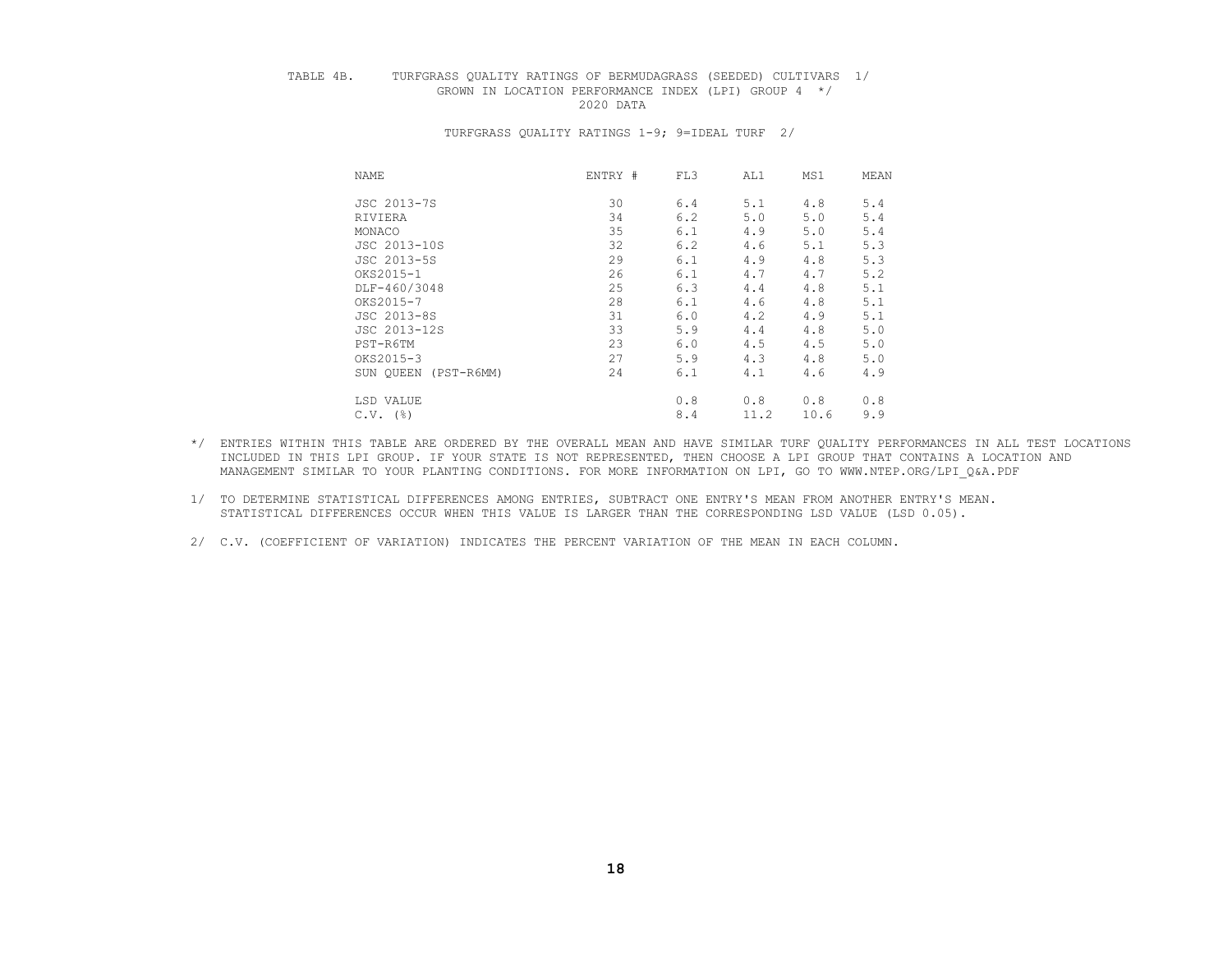# TABLE 4C. TURFGRASS QUALITY RATINGS OF BERMUDAGRASS (VEGETATIVE) CULTIVARS 1/ GROWN IN LOCATION PERFORMANCE INDEX (LPI) GROUP  $4 \times / 2020$  DATA

 2020 DATA TURFGRASS QUALITY RATINGS 1-9; 9=IDEAL TURF 2/

| NAME        | ENTRY #         | FL3 | AL1   | MS1   | MEAN  |
|-------------|-----------------|-----|-------|-------|-------|
| MSB-1017    | 13              | 7.3 | 5.9   | 5.6   | 6.3   |
| OKC1876     | $\epsilon$      | 7.1 | 5.8   | 5.7   | 6.2   |
| OKC1873     | $7\overline{ }$ | 7.0 | 5.6   | 5.8   | 6.1   |
| MSB-1026    | 11              | 6.8 | 5.6   | 5.7   | 6.0   |
| FB 1628     | 19              | 6.8 | 5.7   | 5.5   | 6.0   |
| MSB-1050    | 12              | 7.0 | 5.3   | 5.6   | 6.0   |
| TIFTUF      | $\overline{c}$  | 6.5 | 5.9   | 5.4   | 5.9   |
| TAHOMA 31   | 17              | 6.8 | 5.3   | 5.6   | 5.9   |
| ASTRO       | 18              | 6.8 | 5.2   | 5.4   | 5.8   |
| FB 1630     | 20              | 6.9 | $5.0$ | 5.4   | 5.8   |
| TIFWAY      | $\mathbf{1}$    | 6.4 | 5.1   | 5.4   | 5.6   |
| LATITUDE 36 | 5               | 6.4 | 5.2   | 5.2   | 5.6   |
| FB 1903     | 22              | 6.6 | 4.4   | 5.7   | 5.5   |
| MSB-1048    | 9               | 6.3 | $5.0$ | 5.0   | $5.5$ |
| MSB-1042    | 14              | 6.0 | 5.3   | 5.1   | 5.4   |
| JSC 80V     | 16              | 6.1 | 4.4   | 5.1   | 5.2   |
| OKC1406     | $\overline{4}$  | 5.8 | 4.7   | 4.7   | 5.1   |
| MSB-1075    | 10              | 6.3 | 3.7   | 5.2   | 5.0   |
| JSC 77V     | 15              | 5.7 | 4.4   | 5.0   | 5.0   |
| OKC1666     | 3               | 5.6 | 4.7   | 4.7   | 5.0   |
| OKC1682     | 8               | 5.4 | 3.9   | 4.9   | 4.7   |
| FB 1902     | 21              | 5.4 | 3.7   | $5.0$ | 4.7   |
| LSD VALUE   |                 | 0.8 | 0.8   | 0.8   | 0.8   |
| $C.V.$ (%)  |                 | 8.0 | 10.3  | 9.7   | 9.2   |

- \*/ ENTRIES WITHIN THIS TABLE ARE ORDERED BY THE OVERALL MEAN AND HAVE SIMILAR TURF QUALITY PERFORMANCES IN ALL TEST LOCATIONS INCLUDED IN THIS LPI GROUP. IF YOUR STATE IS NOT REPRESENTED, THEN CHOOSE A LPI GROUP THAT CONTAINS A LOCATION AND MANAGEMENT SIMILAR TO YOUR PLANTING CONDITIONS. FOR MORE INFORMATION ON LPI, GO TO WWW.NTEP.ORG/LPI\_Q&A.PDF
- 1/ TO DETERMINE STATISTICAL DIFFERENCES AMONG ENTRIES, SUBTRACT ONE ENTRY'S MEAN FROM ANOTHER ENTRY'S MEAN. STATISTICAL DIFFERENCES OCCUR WHEN THIS VALUE IS LARGER THAN THE CORRESPONDING LSD VALUE (LSD 0.05).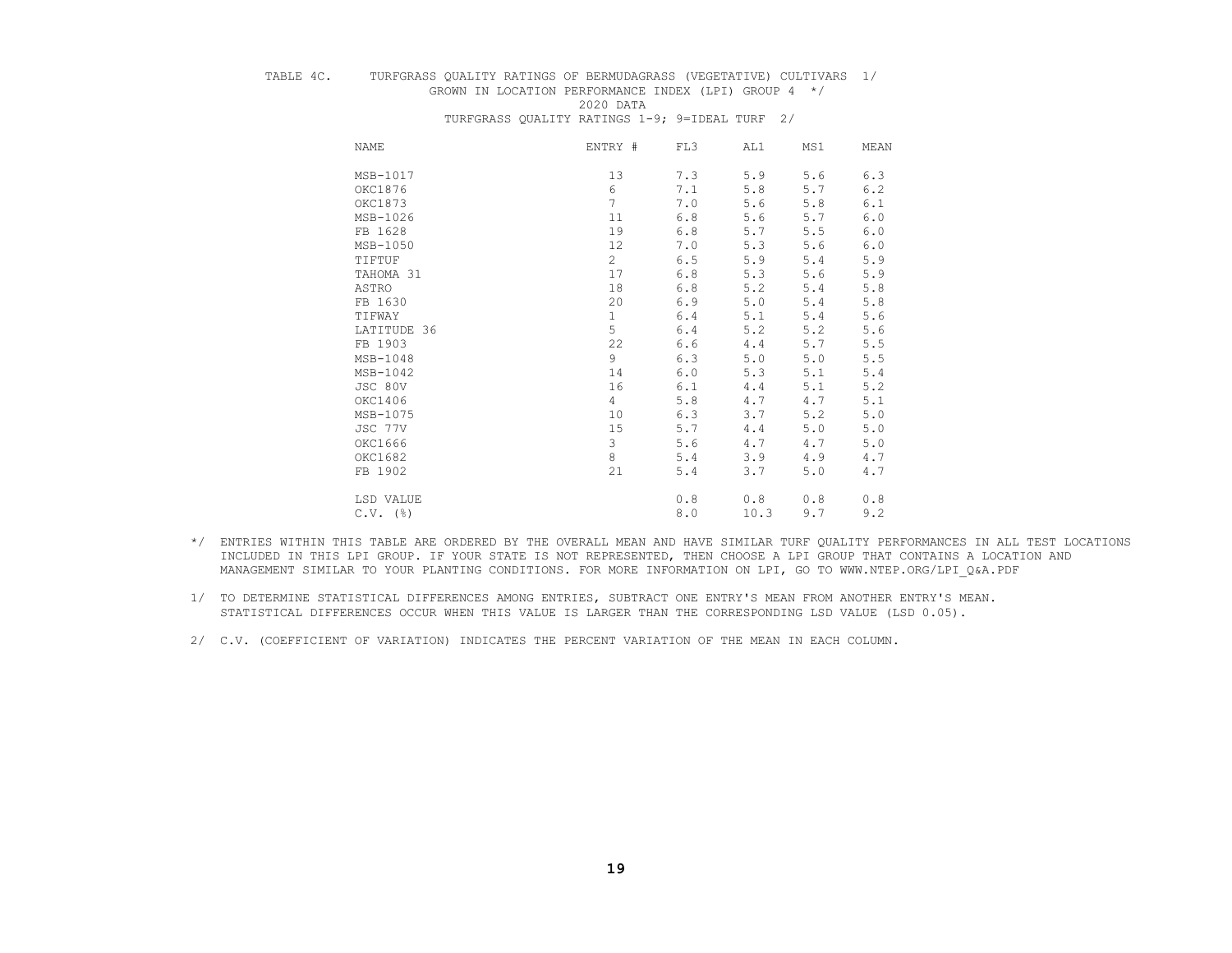## TABLE 5A. MEAN TURFGRASS QUALITY AND OTHER RATINGS OF BERMUDAGRASS CULTIVARS GROWN UNDER TRAFFIC AT RALEIGH, NC 1/<br>2020 DATA 2020 DATA

### TURFGRASS QUALITY AND OTHER RATINGS 1-9; 9=BEST 2/

|                      | GENETIC SPRING |      | LEAF | SUMMER                          | FALL | % COVER | WINTER COLOR |                   |             | SEEDHEAD     |     |     |     |         | QUALITY RATINGS |     |     |                                              |     |
|----------------------|----------------|------|------|---------------------------------|------|---------|--------------|-------------------|-------------|--------------|-----|-----|-----|---------|-----------------|-----|-----|----------------------------------------------|-----|
| <b>NAME</b>          | <b>COLOR</b>   |      |      | GREENUP TEXTURE DENSITY DENSITY |      | SPRING  |              | NOVEMBER DECEMBER | <b>JULY</b> | NOVEMBER APR |     | MAY | JUN | JUL     | AUG             | SEP | OCT | NOV MEAN                                     |     |
|                      |                |      |      |                                 |      |         |              |                   |             |              |     |     |     |         |                 |     |     |                                              |     |
| TTFTUF               | 7.0            | 4.3  | 7.3  | 7.7                             | 8.0  | 94.7    | 8.0          | 4.0               | 4.3         | 8.0          | 5.0 | 4.0 | 5.0 | 5.7     | 6.3             | 7.0 | 6.3 | 7.3                                          | 5.8 |
| OKS2015-3            | 6.3            | 2.3  | 7.0  | 7.0                             | 7.0  | 99.0    | 4.7          | 1.7               | 6.7         | 3.7          | 5.3 | 4.0 | 6.0 | 6.3     | 6.0             | 5.3 | 5.0 | 5.3                                          | 5.4 |
| LATITUDE 36          | 5.7            | 4.0  | 8.0  | 7.0                             | 8.0  | 95.3    | 5.3          | 2.0               | 6.0         | 7.7          | 4.3 | 4.3 | 5.0 | 5.3     | 5.7             | 5.7 | 5.7 | 6.3                                          | 5.3 |
| JSC 2013-10S         | 6.0            | 2.0  | 7.0  | 7.3                             | 7.3  | 98.3    | 4.3          | 1.7               | 4.0         | 5.0          | 4.3 | 3.7 | 4.7 | 5.3     | 5.7             | 6.3 | 5.0 | 5.7                                          | 5.1 |
| RIVIERA              | 6.7            | 2.7  | 7.0  | 6.7                             | 7.0  | 97.7    | 4.3          | 1.7               | 6.3         | 4.3          | 5.0 | 4.3 | 5.3 | 5.7     | 5.7             | 5.3 | 4.3 | 5.3                                          | 5.1 |
| FB 1630              | 6.7            | 4.7  | 7.0  | 6.7                             | 8.0  | 94.7    | 6.7          | 2.0               | 2.3         | 3.3          | 4.7 | 3.7 | 4.7 | 4.7     | 5.7             | 6.0 | 4.7 | 5.7                                          | 5.0 |
| FB 1903              | 6.3            | 2.3  | 7.0  | 6.7                             | 7.7  | 97.0    | 7.3          | 3.0               | 4.7         | 4.3          | 3.0 | 2.7 | 4.7 | 5.0     | 5.3             | 6.3 | 6.0 | 7.0                                          | 5.0 |
| JSC 2013-12S         | 6.3            | 2.0  | 7.0  | 7.0                             | 7.0  | 97.7    | 3.7          | 1.3               | 4.3         | 4.7          | 4.7 | 4.0 | 5.3 | 5.3     | 5.3             | 5.7 | 4.3 | 5.0                                          | 5.0 |
| MSB-1042             | 5.7            | 3.0  | 8.0  | 6.0                             | 7.3  | 97.0    | 6.3          | 2.0               | 7.0         | 8.3          | 5.0 | 3.7 | 5.0 | 5.3     | 5.0             | 5.0 | 5.0 | 6.0                                          | 5.0 |
| OKS2015-7            | 6.0            | 2.3  | 6.7  | 6.7                             | 7.0  | 98.3    | 3.7          | 1.7               | 5.3         | 3.7          | 5.3 | 3.7 | 5.0 | 6.0     | 5.7             | 5.0 | 4.3 | 4.7                                          | 5.0 |
| MONACO               | 6.3            | 2.7  | 7.0  | 6.7                             | 7.0  | 98.3    | 4.3          | 1.7               | 5.3         | 4.0          | 4.0 | 3.3 | 5.0 | 5.0     | 5.7             | 6.0 | 4.7 | 5.3                                          | 4.9 |
| $MSB-1048$           | 6.3            | 1.0  | 8.0  | 7.3                             | 8.0  | 98.3    | 4.0          | 1.3               | 7.3         | 8.0          | 4.0 | 3.3 | 5.0 | 5.7     | 5.3             | 5.3 | 5.0 | 5.3                                          | 4.9 |
| OKC1406              | 6.0            | 4.3  | 7.7  | 6.7                             | 7.3  | 95.3    | 6.7          | 2.3               | 6.0         | 5.3          | 3.7 | 3.7 | 5.3 | 5.7     | 6.0             | 5.3 | 4.7 | 5.0                                          | 4.9 |
| ASTRO                | 5.7            | 4.3  | 7.0  | 6.0                             | 7.0  | 97.0    | 7.7          | 4.0               | 6.0         | 7.0          | 4.3 | 3.7 | 4.7 | 4.7     | 4.7             | 5.0 | 4.3 | 5.7                                          | 4.6 |
| FB 1628              | 7.0            | 4.0  | 7.0  | 7.0                             | 7.7  | 92.3    | 7.7          | 2.3               | 2.0         | 6.7          | 3.3 | 3.0 | 3.3 | 3.0     | 4.7             | 6.3 | 6.0 | 7.0                                          | 4.6 |
| JSC 2013-8S          | 6.7            | 2.0  | 7.0  | 7.3                             | 7.3  | 98.3    | 3.7          | 1.3               | 3.7         | 3.7          | 3.3 | 3.3 | 4.7 | 5.0     | 5.7             | 5.7 | 4.7 | 4.7                                          | 4.6 |
| OKS2015-1            | 6.0            | 2.0  | 7.0  | 6.7                             | 6.7  | 98.3    | 5.0          | 2.0               | 5.3         | 3.3          | 4.7 | 4.0 | 4.3 | 4.7     | 5.3             | 5.3 | 4.0 | 4.7                                          | 4.6 |
| TAHOMA 31            | 5.7            | 4.0  | 7.7  | 6.7                             | 7.3  | 93.0    | 4.0          | 1.0               | 4.0         | 8.3          | 3.7 | 3.3 | 4.3 | 4.7     | 5.3             | 5.3 | 4.7 | 5.3                                          | 4.6 |
| JSC 80V              | 5.7            | 3.0  | 7.0  | 7.0                             | 7.0  | 95.3    | 5.7          | 2.0               | 6.7         | 5.7          | 3.3 | 2.3 | 4.3 | 5.7     | 5.3             | 5.3 | 4.3 | 5.0                                          | 4.5 |
| OKC1876              | 6.7            | 3.0  | 8.0  | 7.3                             | 8.0  | 93.0    | 6.7          | 3.0               | 4.7         | 8.0          | 3.3 | 2.7 | 3.3 | 3.7     | 4.7             | 6.0 | 5.7 | 6.3                                          | 4.5 |
| JSC 2013-7S          | 6.7            | 1.7  | 7.0  | 6.7                             | 7.0  | 99.0    | 3.3          | 1.3               | 4.7         | 3.7          | 2.7 | 2.7 | 4.7 | 5.3     | 5.0             | 5.0 | 4.0 | 4.7                                          | 4.3 |
| <b>OKC1873</b>       | 6.3            | 4.3  | 7.3  | 7.0                             | 7.7  | 93.7    | 6.7          | 3.0               | 6.3         | 6.7          | 2.7 | 2.0 | 3.7 | 4.0     | 4.7             | 5.3 | 5.3 | 6.3                                          | 4.3 |
| JSC 2013-5S          | 7.0            | 1.3  | 7.0  | 6.7                             | 7.0  | 96.7    | 3.7          | 1.7               | 4.7         | 3.0          | 3.7 | 3.3 | 4.0 | 4.7     | 5.0             | 4.7 | 3.7 | 4.3                                          | 4.2 |
| MSB-1017             | 6.7            | 3.0  | 8.0  | 7.0                             | 7.7  | 92.0    | 4.3          | 1.7               | 4.0         | 8.7          | 4.0 | 3.0 | 4.0 | 4.0     | 4.0             | 4.7 | 4.3 | 5.3                                          | 4.2 |
| DLF-460/3048         | 6.0            | 1.7  | 6.7  | 6.3                             | 7.0  | 97.0    | 5.3          | 1.7               | 6.0         | 2.3          | 3.0 | 2.7 | 3.3 | 3.3     | 5.7             | 5.7 | 4.0 | 5.0                                          | 4.1 |
| JSC 77V              | 6.0            | 4.0  | 7.3  | 6.3                             | 7.3  | 96.0    | 6.0          | 1.7               | 5.3         | 3.7          | 3.0 | 2.3 | 4.0 | 4.7     | 4.3             | 4.7 | 4.0 | 4.7                                          | 4.0 |
| FB 1902              | 7.0            | 2.7  | 7.0  | 5.3                             | 7.3  | 94.7    | 6.3          | 3.7               | 3.7         | 4.0          | 2.3 | 2.0 | 3.7 | 3.7     | 4.3             | 5.0 | 4.7 | 5.7                                          | 3.9 |
| MSB-1050             | 7.0            | 1.0  | 8.0  | 6.7                             | 7.7  | 91.3    | 4.3          | 1.0               | 6.7         | 9.0          | 4.0 | 3.3 | 4.0 | 4.0     | 3.7             | 4.0 | 4.0 | 4.0                                          | 3.9 |
| SUN OUEEN (PST-R6MM) | 6.7            | 1.3  | 7.0  | 6.0                             | 6.7  | 97.7    | 5.3          | 1.7               | 4.7         | 2.0          | 2.7 | 2.0 | 3.3 | 4.0     | 4.7             | 5.0 | 4.3 | 5.0                                          | 3.9 |
| PST-R6TM             | 6.3            | 1.0  | 6.7  | 6.0                             | 7.0  | 95.7    | 5.3          | 2.0               | 4.7         | 2.7          | 2.3 | 2.0 | 3.0 | 3.7     | 4.3             | 5.3 | 4.7 | 5.3                                          | 3.8 |
| TIFWAY               | 6.0            | 4.3  | 7.7  | 5.7                             | 7.0  | 90.7    | 5.7          | 2.7               | 3.3         | 8.0          | 3.7 | 3.3 | 3.7 | 4.0     | 4.3             | 4.0 | 3.3 | 4.3                                          | 3.8 |
| MSB-1026             | 6.7            | 3.7  | 7.3  | 6.3                             | 7.3  | 87.3    | 5.7          | 2.0               | 6.7         | 8.0          | 3.3 | 3.0 | 3.3 | 3.3     | 3.7             | 3.7 | 3.7 | 4.3                                          | 3.5 |
| OKC1682              | 5.3            | 4.7  | 7.7  | 5.0                             | 6.7  | 92.3    | 4.7          | 2.3               | 4.7         | 6.7          | 3.0 | 2.3 | 2.7 | 3.0     | 4.0             | 3.7 | 3.7 | 4.3                                          | 3.3 |
| OKC1666              | 5.0            | 2.3  | 7.7  | 5.3                             | 6.7  | 92.3    | 3.3          | 2.3               | 6.7         | 8.3          | 1.7 | 1.7 | 3.0 | 3.0     | 3.3             | 3.7 | 3.3 | 4.0                                          | 3.0 |
| MSB-1075             | 6.3            | 3.3  | 8.0  | 5.3                             | 6.7  | 85.0    | 4.3          | 2.3               | 2.3         | 6.7          | 2.0 | 2.0 | 2.3 | 2.3     | 3.3             | 3.3 | 3.0 | 3.0                                          | 2.7 |
| LSD VALUE            | 0.9            | 0.9  | 0.5  | 1.1                             | 0.7  | 3.7     | 1.3          | 0.8               | 2.5         | 1.3          | 1.7 | 1.0 | 1.6 | 2.2 2.3 |                 | 1.4 | 1.2 | 1.3                                          | 1.1 |
| $C.V.$ (%)           | 7.7            | 19.9 | 4.5  | 9.8                             | 5.7  | 2.5     | 15.5         | 23.4              | 27.5        | 16.0         |     |     |     |         |                 |     |     | 26.4 19.9 20.9 24.8 20.5 15.4 15.8 14.8 14.2 |     |

 1/ TO DETERMINE STATISTICAL DIFFERENCES AMONG ENTRIES, SUBTRACT ONE ENTRY'S MEAN FROM ANOTHER ENTRY'S MEAN. STATISTICAL DIFFERENCES OCCUR WHEN THIS VALUE IS LARGER THAN THE CORRESPONDING LSD VALUE (LSD 0.05).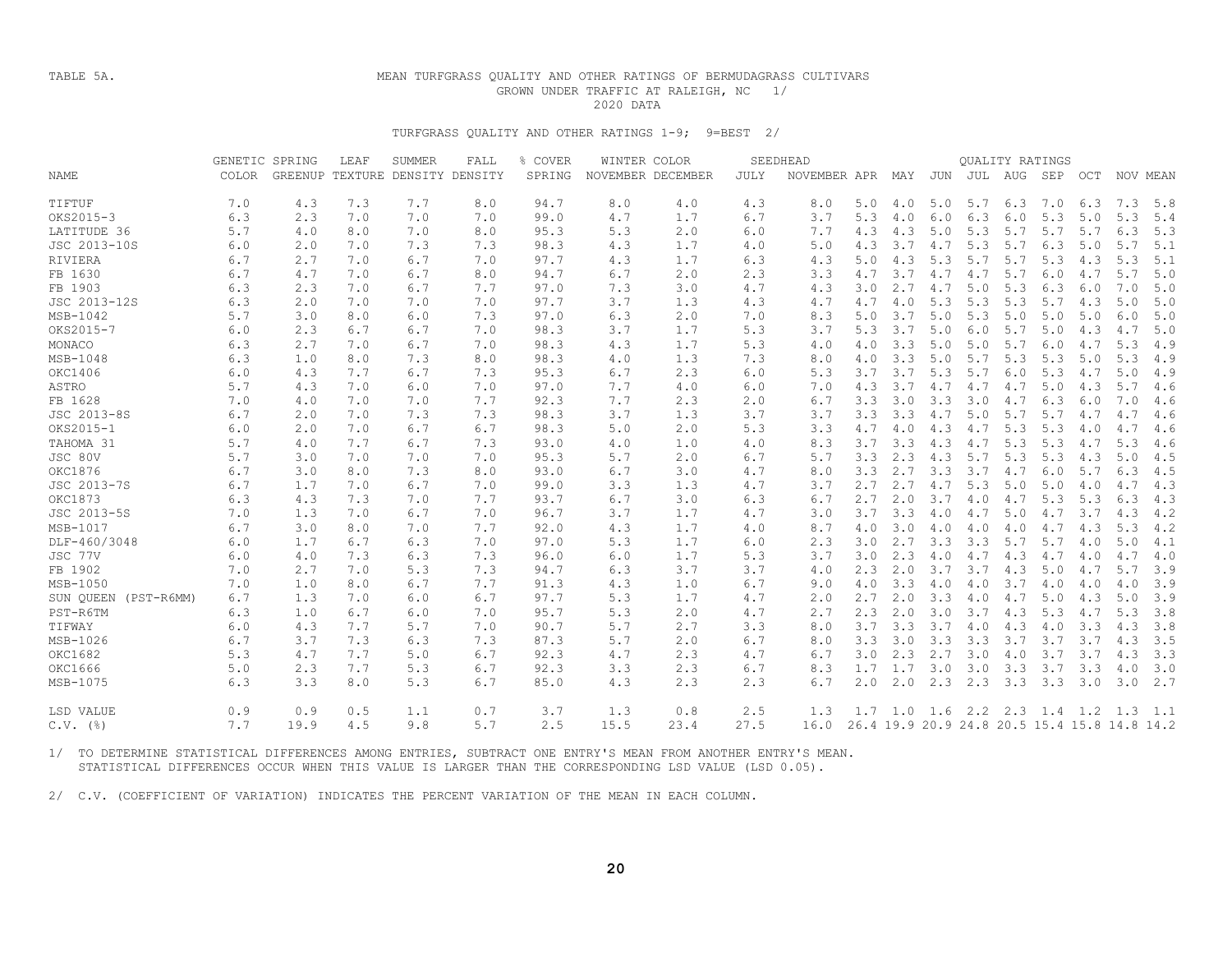#### TABLE 5A. MEAN TURFGRASS QUALITY AND OTHER RATINGS OF BERMUDAGRASS CULTIVARS GROWN UNDER TRAFFIC AT RALEIGH, NC 1/ 2020 DATA

PERCENT GROUND COVER FROM SEPTEMBER 30-NOVEMBER 2 TURFGRASS QUALITY AND OTHER RATINGS 1-9; 9=BEST 2/

|                      | SEPTEMBER 30 |      | OCTOBER 9          |      | OCTOBER 16         |         | OCTOBER 26 |         | NOVEMBER 2 |         |
|----------------------|--------------|------|--------------------|------|--------------------|---------|------------|---------|------------|---------|
| <b>NAME</b>          | NO TRAFFIC   |      | TRAFFIC NO TRAFFIC |      | TRAFFIC NO TRAFFIC | TRAFFIC | NO TRAFFIC | TRAFFIC | NO TRAFFIC | TRAFFIC |
| TIFTUF               | 99.0         | 95.7 | 99.0               | 95.7 | 99.0               | 92.3    | 99.0       | 84.7    | 99.0       | 75.7    |
| OKS2015-3            | 99.0         | 92.3 | 99.0               | 90.0 | 99.0               | 85.0    | 99.0       | 75.0    | 99.0       | 66.7    |
| LATITUDE 36          | 99.0         | 95.7 | 99.0               | 95.7 | 99.0               | 93.3    | 99.0       | 85.7    | 99.0       | 77.0    |
| JSC 2013-10S         | 99.0         | 95.0 | 99.0               | 91.7 | 99.0               | 89.7    | 99.0       | 83.7    | 99.0       | 71.7    |
| RIVIERA              | 99.0         | 93.3 | 99.0               | 90.0 | 99.0               | 87.3    | 99.0       | 82.3    | 99.0       | 75.0    |
| FB 1630              | 98.3         | 95.7 | 98.3               | 94.0 | 98.3               | 91.7    | 98.3       | 86.3    | 98.3       | 79.3    |
| FB 1903              | 99.0         | 95.7 | 99.0               | 93.0 | 99.0               | 89.0    | 99.0       | 83.0    | 99.0       | 75.0    |
| JSC 2013-12S         | 99.0         | 95.7 | 99.0               | 95.0 | 99.0               | 93.3    | 99.0       | 87.3    | 99.0       | 75.0    |
| MSB-1042             | 99.0         | 90.7 | 99.0               | 88.3 | 99.0               | 84.7    | 99.0       | 76.7    | 99.0       | 70.7    |
| OKS2015-7            | 99.0         | 91.7 | 97.7               | 88.3 | 97.7               | 83.3    | 97.7       | 74.0    | 97.7       | 63.3    |
| MONACO               | 99.0         | 95.7 | 99.0               | 94.0 | 99.0               | 90.7    | 99.0       | 85.7    | 99.0       | 75.0    |
| MSB-1048             | 99.0         | 93.3 | 99.0               | 91.3 | 99.0               | 89.0    | 99.0       | 79.7    | 99.0       | 72.3    |
| OKC1406              | 99.0         | 90.0 | 99.0               | 85.0 | 99.0               | 78.3    | 99.0       | 68.3    | 99.0       | 63.3    |
| ASTRO                | 98.3         | 93.3 | 98.3               | 92.3 | 98.3               | 89.7    | 98.3       | 81.7    | 98.3       | 74.3    |
| FB 1628              | 99.0         | 95.0 | 99.0               | 95.0 | 99.0               | 90.7    | 99.0       | 86.3    | 99.0       | 80.7    |
| JSC 2013-8S          | 98.3         | 93.3 | 98.3               | 91.7 | 98.3               | 90.0    | 98.3       | 84.7    | 98.3       | 75.7    |
| OKS2015-1            | 99.0         | 86.7 | 99.0               | 83.3 | 99.0               | 79.0    | 99.0       | 69.3    | 99.0       | 56.7    |
| TAHOMA 31            | 98.3         | 94.0 | 98.3               | 93.3 | 98.3               | 90.3    | 98.3       | 84.7    | 98.3       | 79.0    |
| JSC 80V              | 98.3         | 90.0 | 98.3               | 85.0 | 98.3               | 80.0    | 98.3       | 70.7    | 98.3       | 63.0    |
| OKC1876              | 99.0         | 93.3 | 99.0               | 93.3 | 99.0               | 90.7    | 99.0       | 84.0    | 99.0       | 74.3    |
| JSC 2013-7S          | 99.0         | 90.0 | 99.0               | 85.0 | 99.0               | 83.3    | 99.0       | 75.0    | 99.0       | 61.7    |
| OKC1873              | 98.3         | 94.0 | 98.3               | 92.3 | 98.3               | 88.7    | 98.3       | 78.3    | 98.3       | 71.7    |
| JSC 2013-5S          | 97.7         | 91.7 | 97.7               | 90.0 | 97.7               | 86.7    | 97.7       | 79.7    | 97.7       | 67.7    |
| MSB-1017             | 98.3         | 95.7 | 98.3               | 95.0 | 98.3               | 95.0    | 98.3       | 89.0    | 98.3       | 81.7    |
| DLF-460/3048         | 98.3         | 91.7 | 98.3               | 88.3 | 98.3               | 84.0    | 98.3       | 74.0    | 98.3       | 65.0    |
| JSC 77V              | 98.3         | 92.3 | 98.3               | 89.7 | 98.3               | 85.7    | 98.3       | 80.7    | 98.3       | 72.0    |
| FB 1902              | 98.3         | 90.0 | 98.3               | 88.3 | 98.3               | 84.0    | 98.3       | 74.0    | 98.3       | 67.7    |
| MSB-1050             | 97.0         | 93.3 | 97.0               | 93.3 | 97.0               | 92.3    | 97.7       | 84.0    | 97.7       | 78.3    |
| SUN OUEEN (PST-R6MM) | 99.0         | 86.7 | 99.0               | 83.3 | 99.0               | 81.7    | 99.0       | 75.0    | 99.0       | 65.0    |
| PST-R6TM             | 97.0         | 88.3 | 97.0               | 81.7 | 97.0               | 77.7    | 97.7       | 70.0    | 97.7       | 60.0    |
| TIFWAY               | 97.0         | 91.7 | 97.0               | 91.7 | 97.0               | 88.3    | 97.0       | 83.0    | 97.0       | 78.3    |
| MSB-1026             | 97.7         | 92.3 | 97.7               | 92.3 | 97.7               | 88.0    | 97.7       | 83.0    | 97.7       | 75.0    |
| OKC1682              | 97.7         | 88.3 | 97.7               | 85.7 | 97.7               | 81.7    | 97.7       | 75.7    | 97.7       | 67.7    |
| OKC1666              | 97.7         | 90.0 | 97.7               | 90.0 | 97.7               | 86.3    | 97.7       | 76.7    | 97.7       | 69.0    |
| MSB-1075             | 95.7         | 91.7 | 95.7               | 91.7 | 95.7               | 91.7    | 95.7       | 89.0    | 95.7       | 85.7    |
| LSD VALUE            | 1.6          | 4.9  | 2.0                | 5.6  | 2.0                | 6.1     | 2.1        | 5.9     | 2.1        | 7.4     |
| $C.V.$ (%)           | 0.9          | 2.9  | 1.0                | 3.7  | 1.0                | 4.2     | 1.0        | 4.8     | 1.0        | 6.6     |

 1/ TO DETERMINE STATISTICAL DIFFERENCES AMONG ENTRIES, SUBTRACT ONE ENTRY'S MEAN FROM ANOTHER ENTRY'S MEAN. STATISTICAL DIFFERENCES OCCUR WHEN THIS VALUE IS LARGER THAN THE CORRESPONDING LSD VALUE (LSD 0.05).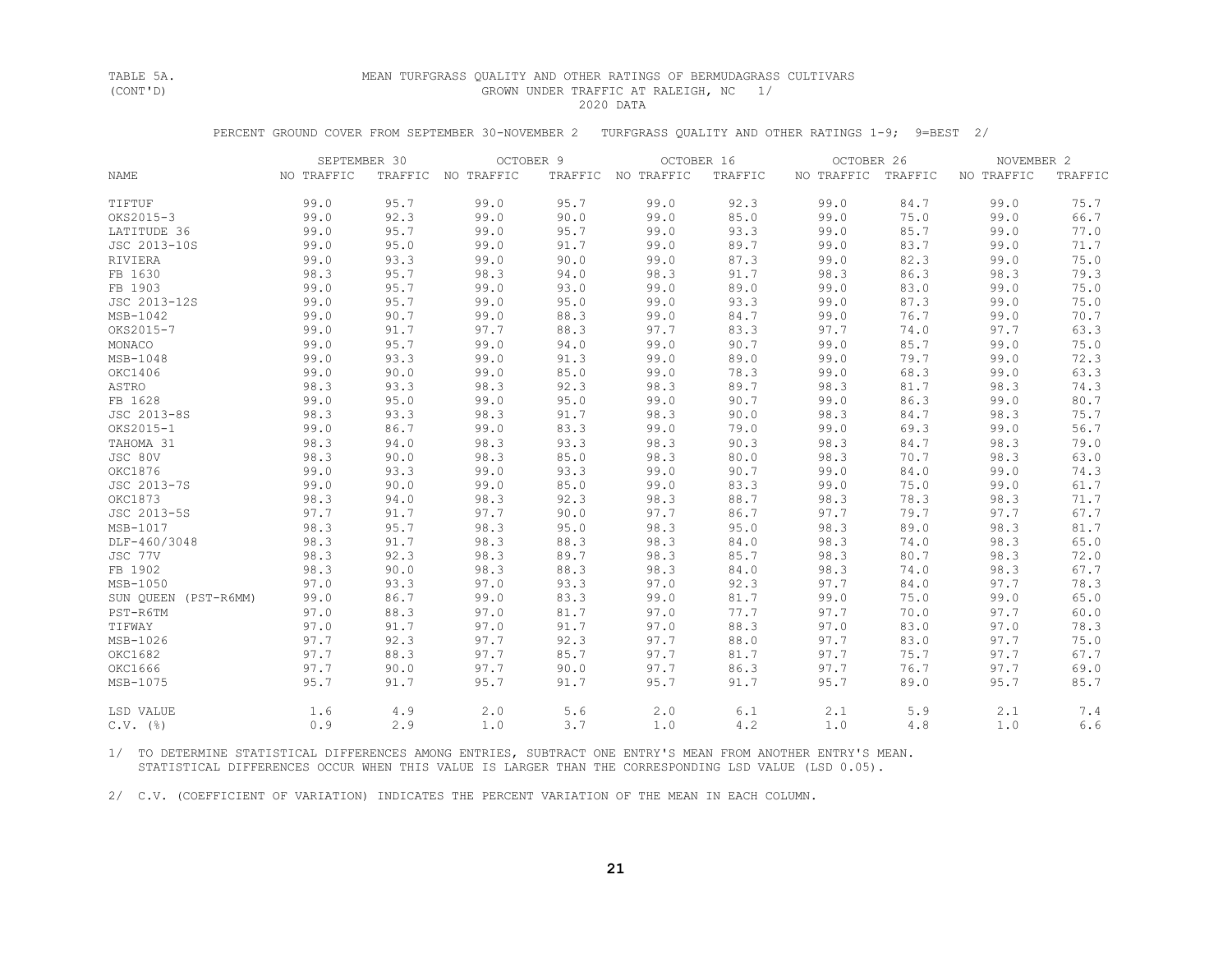### TABLE 5B. MEAN TURFGRASS QUALITY AND OTHER RATINGS OF BERMUDAGRASS (SEEDED) CULTIVARS GROWN UNDER TRAFFIC AT RALEIGH, NC 1/ 2020 DATA

## TURFGRASS QUALITY AND OTHER RATINGS 1-9; 9=BEST 2/

|                      | GENETIC SPRING |         | LEAF    | <b>SUMMER</b> | FALL    | COVER  | WINTER<br>COLOR |          |      | SEEDHEAD        |      |     |                |     |           | OUALITY RATINGS |      |      |          |
|----------------------|----------------|---------|---------|---------------|---------|--------|-----------------|----------|------|-----------------|------|-----|----------------|-----|-----------|-----------------|------|------|----------|
| NAME                 | COLOR          | GREENUP | TEXTURE | DENSITY       | DENSITY | SPRING | NOVEMBER        | DECEMBER | JULY | <b>NOVEMBER</b> | APR  | MAY | JUN            | JUL | AUG       | SEP             | OCT  |      | NOV MEAN |
| OKS2015-3            | 6.3            | 2.3     | 7.0     | 7.0           | 7.0     | 99.0   | 4.7             | 1.7      | 6.7  | 3.7             | 5.3  | 4.0 | 6.0            | 6.3 | 6.0       | 5.3             | 5.0  | 5.3  | 5.4      |
|                      |                |         |         |               |         |        |                 |          |      |                 |      |     |                |     |           |                 |      |      |          |
| JSC 2013-10S         | 6.0            | 2.0     | 7.0     | 7.3           | 7.3     | 98.3   | 4.3             | 1.7      | 4.0  | 5.0             | 4.3  | 3.7 | 4.7            | 5.3 | 5.7       | 6.3             | 5.0  | 5.7  | 5.1      |
| RIVIERA              | 6.7            | 2.7     | 7.0     | 6.7           | 7.0     | 97.7   | 4.3             | 1.7      | 6.3  | 4.3             | 5.0  | 4.3 | 5.3            | 5.7 | 5.7       | 5.3             | 4.3  | 5.3  | 5.1      |
| JSC 2013-12S         | 6.3            | 2.0     | 7.0     | 7.0           | 7.0     | 97.7   | 3.7             | 1.3      | 4.3  |                 | 4.7  | 4.0 | 5.3            | 5.3 | 5.3       | 5.7             | 4.3  | 5.0  | 5.0      |
| OKS2015-7            | 6.0            | 2.3     | 6.7     | 6.7           | 7.0     | 98.3   | 3.7             | 1.7      | 5.3  | 3.7             | 5.3  | 3.7 | 5.0            | 6.0 | 5.7       | 5.0             | 4.3  | 4.7  | 5.0      |
| MONACO               | 6.3            | 2.7     | 7.0     | 6.7           | 7.0     | 98.3   | 4.3             | 1.7      | 5.3  | 4.0             |      | 3.3 | 5.0            | 5.0 | 5.7       | 6.0             | 4.7  | 5.3  | 4.9      |
| JSC 2013-8S          | 6.7            | 2.0     | 7.0     | 7.3           | 7.3     | 98.3   | 3.7             | 1.3      | 3.7  | 3.7             | 3.3  | 3.3 | 4.7            | 5.0 | 5.7       | 5.7             | 4.7  | 4.7  | 4.6      |
| OKS2015-1            | 6.0            | 2.0     | 7.0     | 6.7           | 6.7     | 98.3   | 5.0             | 2.0      | 5.3  | 3.3             | 4.7  | 4.0 | 4.3            | 4.7 | 5.3       | 5.3             | 4.0  | 4.7  | 4.6      |
| JSC 2013-7S          | 6.7            | 1.7     | 7.0     | 6.7           | 7.0     | 99.0   | 3.3             | 1.3      | 4.7  | 3.7             |      |     | 4.7            | 5.3 | 5.0       | 5.0             | 4.0  | 4.7  | 4.3      |
| JSC 2013-5S          | 7.0            | 1.3     | 7.0     | 6.7           | 7.0     | 96.7   | 3.7             | 1.7      | 4.7  | 3.0             | 3.7  | 3.3 | 4.0            | 4.7 | 5.0       |                 | 3.7  | 43   | 4.2      |
| DLF-460/3048         | 6.0            | 1.7     | 6.7     | 6.3           | 7.0     | 97.0   | 5.3             | 1.7      | 6.0  | 2.3             | 3.0  |     | 3.3            | 3.3 | 5.7       | 5.7             | 4.0  | 5.0  | 4.1      |
| SUN QUEEN (PST-R6MM) | 6.7            | 1.3     | 7.0     | 6.0           | 6.7     | 97.7   | 5.3             | 1.7      | 4.7  |                 |      |     | 3.3            | 4.0 | 4.7       | 5.0             | 4.3  | .5   | 3.9      |
| PST-R6TM             | 6.3            | 1.0     | 6.7     | 6.0           | 7.0     | 95.7   | 5.3             | 2.0      | 4.7  |                 | 2.3  | 2.0 | 3.0            | 3.7 | 4.3       | 5.3             | 4.7  | 5.3  | 3.8      |
| LSD VALUE            | 1.2            | 1.2     | 0.8     | 1.5           | 0.9     | 4.4    | 1.2             | 1.1      | 3.2  | 1.0             | 4    | .0  | 1.5            | 2.3 | 3.0       |                 | 1.3  |      | 0.8      |
| $C.V.$ (%)           | 7.4            | 30.5    | 4.0     | 9.1           | 4.6     | 1.7    | 14.8            | 24.6     | 26.0 | 17.4            | 20.5 |     | 17.2 17.9 21.6 |     | 18.9 12.5 |                 | 12.7 | 10.5 | - 10.1   |
|                      |                |         |         |               |         |        |                 |          |      |                 |      |     |                |     |           |                 |      |      |          |

 1/ TO DETERMINE STATISTICAL DIFFERENCES AMONG ENTRIES, SUBTRACT ONE ENTRY'S MEAN FROM ANOTHER ENTRY'S MEAN. STATISTICAL DIFFERENCES OCCUR WHEN THIS VALUE IS LARGER THAN THE CORRESPONDING LSD VALUE (LSD 0.05).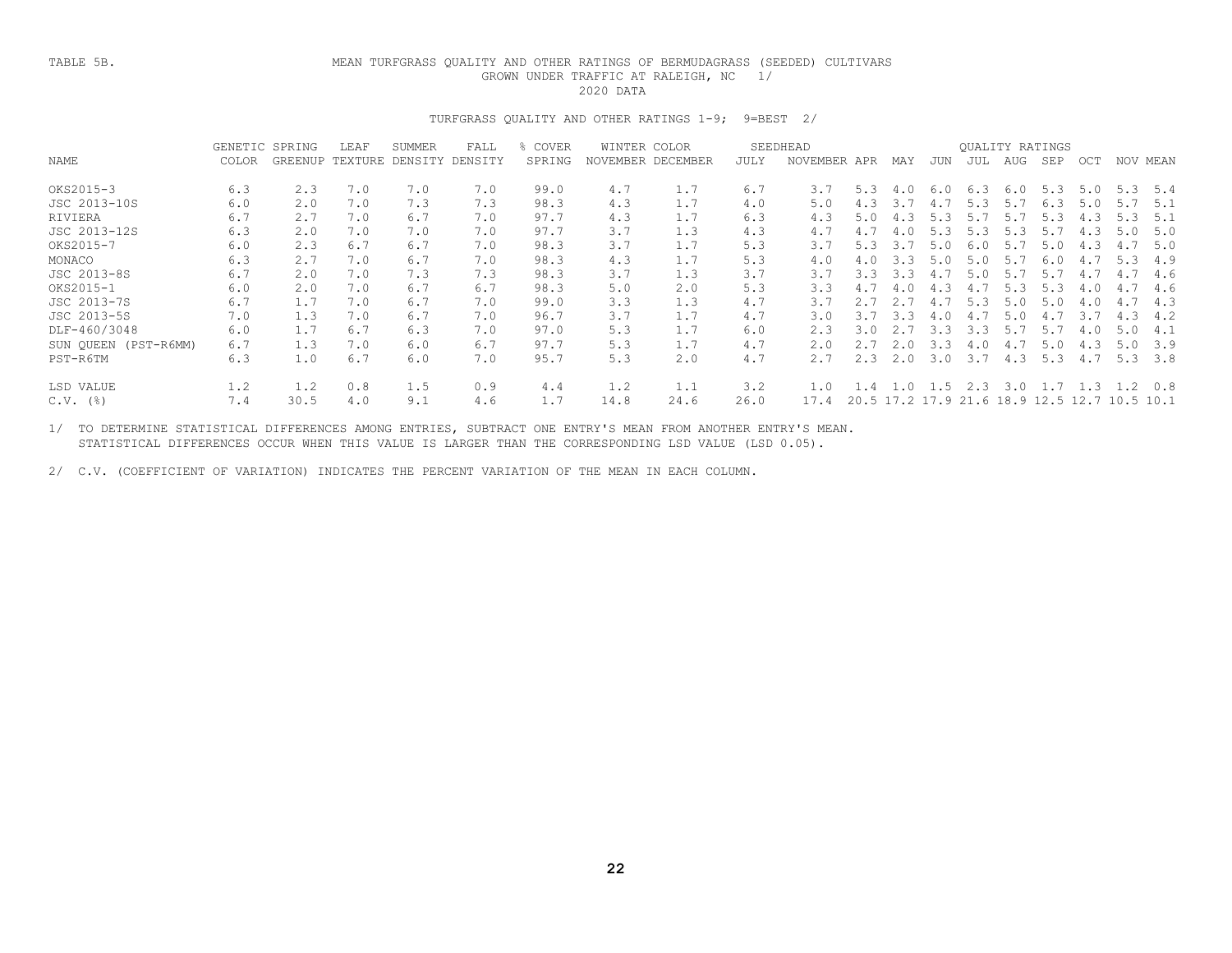## TABLE 5B. MEAN TURFGRASS QUALITY AND OTHER RATINGS OF BERMUDAGRASS (SEEDED) CULTIVARS GROWN UNDER TRAFFIC AT RALEIGH, NC 1/ 2020 DATA

PERCENT GROUND COVER FROM SEPTEMBER 30-NOVEMBER 2 TURFGRASS QUALITY AND OTHER RATINGS 1-9; 9=BEST 2/

|                      | SEPTEMBER 30 |         | OCTOBER 9  |         | OCTOBER 16     |         | OCTOBER 26 |         | NOVEMBER 2 |         |
|----------------------|--------------|---------|------------|---------|----------------|---------|------------|---------|------------|---------|
| NAME                 | NO TRAFFIC   | TRAFFIC | NO TRAFFIC | TRAFFIC | TRAFFIC<br>NO. | TRAFFIC | NO TRAFFIC | TRAFFIC | NO TRAFFIC | TRAFFIC |
| OKS2015-3            | 99.0         | 92.3    | 99.0       | 90.0    | 99.0           | 85.0    | 99.0       | 75.0    | 99.0       | 66.7    |
| JSC 2013-10S         | 99.0         | 95.0    | 99.0       | 91.7    | 99.0           | 89.7    | 99.0       | 83.7    | 99.0       | 71.7    |
| RIVIERA              | 99.0         | 93.3    | 99.0       | 90.0    | 99.0           | 87.3    | 99.0       | 82.3    | 99.0       | 75.0    |
| JSC 2013-12S         | 99.0         | 95.7    | 99.0       | 95.0    | 99.0           | 93.3    | 99.0       | 87.3    | 99.0       | 75.0    |
| OKS2015-7            | 99.0         | 91.7    | 97.7       | 88.3    | 97.7           | 83.3    | 97.7       | 74.0    | 97.7       | 63.3    |
| MONACO               | 99.0         | 95.7    | 99.0       | 94.0    | 99.0           | 90.7    | 99.0       | 85.7    | 99.0       | 75.0    |
| JSC 2013-8S          | 98.3         | 93.3    | 98.3       | 91.7    | 98.3           | 90.0    | 98.3       | 84.7    | 98.3       | 75.7    |
| OKS2015-1            | 99.0         | 86.7    | 99.0       | 83.3    | 99.0           | 79.0    | 99.0       | 69.3    | 99.0       | 56.7    |
| JSC 2013-7S          | 99.0         | 90.0    | 99.0       | 85.0    | 99.0           | 83.3    | 99.0       | 75.0    | 99.0       | 61.7    |
| JSC 2013-5S          | 97.7         | 91.7    | 97.7       | 90.0    | 97.7           | 86.7    | 97.7       | 79.7    | 97.7       | 67.7    |
| DLF-460/3048         | 98.3         | 91.7    | 98.3       | 88.3    | 98.3           | 84.0    | 98.3       | 74.0    | 98.3       | 65.0    |
| SUN QUEEN (PST-R6MM) | 99.0         | 86.7    | 99.0       | 83.3    | 99.0           | 81.7    | 99.0       | 75.0    | 99.0       | 65.0    |
| PST-R6TM             | 97.0         | 88.3    | 97.0       | 81.7    | 97.0           | 77.7    | 97.7       | 70.0    | 97.7       | 60.0    |
| LSD VALUE            | 1.7          | 5.6     | 2.6        | 9.0     | 2.6            | 9.1     | 3.1        | 7.4     | 3.1        | 10.6    |
| $C.V.$ (%)           | 0.8          | 3.2     | 1.1        | 5.1     | 1.1            | 5.5     | 1.1        | 5.6     | 1.1        | 8.6     |

 1/ TO DETERMINE STATISTICAL DIFFERENCES AMONG ENTRIES, SUBTRACT ONE ENTRY'S MEAN FROM ANOTHER ENTRY'S MEAN. STATISTICAL DIFFERENCES OCCUR WHEN THIS VALUE IS LARGER THAN THE CORRESPONDING LSD VALUE (LSD 0.05).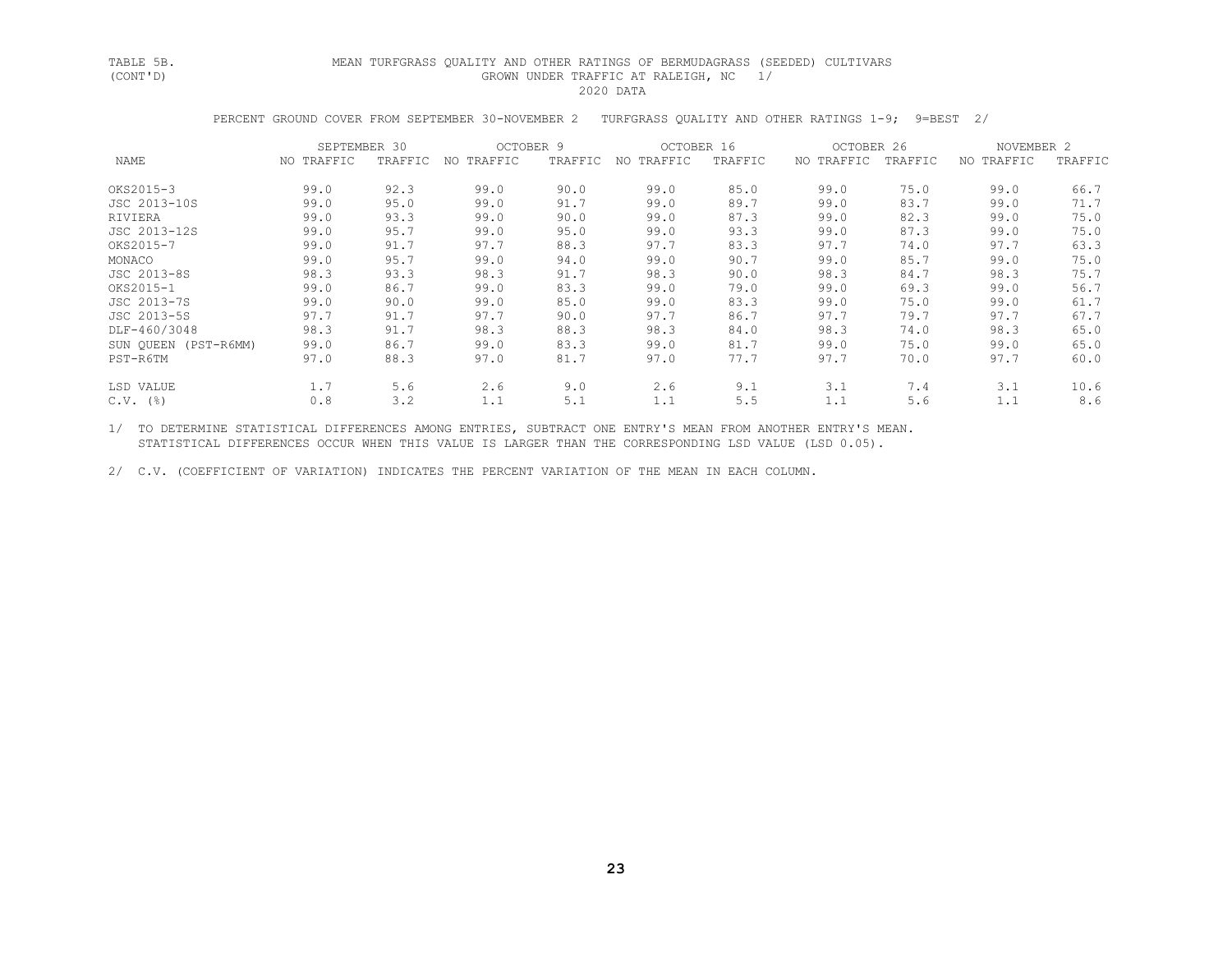## TABLE 5C. MEAN TURFGRASS QUALITY AND OTHER RATINGS OF BERMUDAGRASS (VEGETATIVE) CULTIVARS GROWN UNDER TRAFFIC AT RALEIGH, NC 1/<br>2020 DATA 2020 DATA

## TURFGRASS QUALITY AND OTHER RATINGS 1-9; 9=BEST 2/

|             | GENETIC SPRING |      | LEAF | <b>SUMMER</b>                   | FALL | COVER  |      | WINTER COLOR      |      | SEEDHEAD     |     |     |     |     | <b>OUALITY RATINGS</b> |             |                                              |     |          |
|-------------|----------------|------|------|---------------------------------|------|--------|------|-------------------|------|--------------|-----|-----|-----|-----|------------------------|-------------|----------------------------------------------|-----|----------|
| <b>NAME</b> | COLOR          |      |      | GREENUP TEXTURE DENSITY DENSITY |      | SPRING |      | NOVEMBER DECEMBER | JULY | NOVEMBER APR |     | MAY | JUN | JUL | AUG                    | SEP         | OCT                                          |     | NOV MEAN |
| TIFTUF      | 7.0            | 4.3  | 7.3  | 7.7                             | 8.0  | 94.7   | 8.0  | 4.0               | 4.3  | 8.0          | 5.0 | 4.0 | 5.0 | 5.7 |                        | $6.3$ $7.0$ | 6.3                                          |     | 7.3 5.8  |
| LATITUDE 36 | 5.7            | 4.0  | 8.0  | 7.0                             | 8.0  | 95.3   | 5.3  | 2.0               | 6.0  | 7.7          | 4.3 | 4.3 | 5.0 | 5.3 | 5.7                    | 5.7         | 5.7                                          | 6.3 | 5.3      |
| FB 1630     | 6.7            | 4.7  | 7.0  | 6.7                             | 8.0  | 94.7   | 6.7  | 2.0               | 2.3  | 3.3          | 4.7 | 3.7 | 4.7 | 4.7 | 5.7                    | 6.0         | 4.7                                          | 5.7 | 5.0      |
| FB 1903     | 6.3            | 2.3  | 7.0  | 6.7                             | 7.7  | 97.0   | 7.3  | 3.0               | 4.7  | 4.3          | 3.0 | 2.7 | 4.7 | 5.0 | 5.3                    | 6.3         | 6.0                                          | 7.0 | 5.0      |
| MSB-1042    | 5.7            | 3.0  | 8.0  | 6.0                             | 7.3  | 97.0   | 6.3  | 2.0               | 7.0  | 8.3          | 5.0 | 3.7 | 5.0 | 5.3 | 5.0                    | 5.0         | 5.0                                          | 6.0 | 5.0      |
| MSB-1048    | 6.3            | 1.0  | 8.0  | 7.3                             | 8.0  | 98.3   | 4.0  | 1.3               | 7.3  | 8.0          | 4.0 | 3.3 | 5.0 | 5.7 | 5.3                    | 5.3         | 5.0                                          | 5.3 | 4.9      |
| OKC1406     | 6.0            | 4.3  | 7.7  | 6.7                             | 7.3  | 95.3   | 6.7  | 2.3               | 6.0  | 5.3          | 3.7 | 3.7 | 5.3 | 5.7 | 6.0                    | 5.3         | 4.7                                          | 5.0 | 4.9      |
| ASTRO       | 5.7            | 4.3  | 7.0  | 6.0                             | 7.0  | 97.0   | 7.7  | 4.0               | 6.0  | 7.0          | 4.3 | 3.7 | 4.7 | 4.7 | 4.7                    | 5.0         | 4.3                                          | 5.7 | 4.6      |
| FB 1628     | 7.0            | 4.0  | 7.0  | 7.0                             | 7.7  | 92.3   | 7.7  | 2.3               | 2.0  | 6.7          | 3.3 | 3.0 | 3.3 | 3.0 | 4.7                    | 6.3         | 6.0                                          | 7.0 | 4.6      |
| TAHOMA 31   | 5.7            | 4.0  | 7.7  | 6.7                             | 7.3  | 93.0   | 4.0  | 1.0               | 4.0  | 8.3          | 3.7 | 3.3 | 4.3 | 4.7 | 5.3                    | 5.3         | 4.7                                          | 5.3 | 4.6      |
| JSC 80V     | 5.7            | 3.0  | 7.0  | 7.0                             | 7.0  | 95.3   | 5.7  | 2.0               | 6.7  | 5.7          | 3.3 | 2.3 | 4.3 | 5.7 | 5.3                    | 5.3         | 4.3                                          | 5.0 | 4.5      |
| OKC1876     | 6.7            | 3.0  | 8.0  | 7.3                             | 8.0  | 93.0   | 6.7  | 3.0               | 4.7  | 8.0          | 3.3 | 2.7 | 3.3 | 3.7 | 4.7                    | 6.0         | 5.7                                          | 6.3 | 4.5      |
| OKC1873     | 6.3            | 4.3  | 7.3  | 7.0                             | 7.7  | 93.7   | 6.7  | 3.0               | 6.3  | 6.7          | 2.7 | 2.0 | 3.7 | 4.0 | 4.7                    | 5.3         | 5.3                                          | 6.3 | 4.3      |
| MSB-1017    | 6.7            | 3.0  | 8.0  | 7.0                             | 7.7  | 92.0   | 4.3  | 1.7               | 4.0  | 8.7          | 4.0 | 3.0 | 4.0 | 4.0 | 4.0                    | 4.7         | 4.3                                          | 5.3 | 4.2      |
| JSC 77V     | 6.0            | 4.0  | 7.3  | 6.3                             | 7.3  | 96.0   | 6.0  | 1.7               | 5.3  | 3.7          | 3.0 | 2.3 | 4.0 | 4.7 | 4.3                    | 4.7         | 4.0                                          | 4.7 | 4.0      |
| FB 1902     | 7.0            | 2.7  | 7.0  | 5.3                             | 7.3  | 94.7   | 6.3  | 3.7               | 3.7  | 4.0          | 2.3 | 2.0 | 3.7 | 3.7 | 4.3                    | 5.0         | 4.7                                          | 5.7 | 3.9      |
| MSB-1050    | 7.0            | 1.0  | 8.0  | 6.7                             | 7.7  | 91.3   | 4.3  | 1.0               | 6.7  | 9.0          | 4.0 | 3.3 | 4.0 | 4.0 | 3.7                    | 4.0         | 4.0                                          | 4.0 | 3.9      |
| TIFWAY      | 6.0            | 4.3  | 7.7  | 5.7                             | 7.0  | 90.7   | 5.7  | 2.7               | 3.3  | 8.0          | 3.7 | 3.3 | 3.7 | 4.0 | 4.3                    | 4.0         | 3.3                                          | 4.3 | 3.8      |
| MSB-1026    | 6.7            | 3.7  | 7.3  | 6.3                             | 7.3  | 87.3   | 5.7  | 2.0               | 6.7  | 8.0          | 3.3 | 3.0 | 3.3 | 3.3 | 3.7                    | 3.7         | 3.7                                          | 4.3 | 3.5      |
| OKC1682     | 5.3            | 4.7  | 7.7  | 5.0                             | 6.7  | 92.3   | 4.7  | 2.3               | 4.7  | 6.7          | 3.0 | 2.3 | 2.7 | 3.0 | 4.0                    | 3.7         | 3.7                                          | 4.3 | 3.3      |
| OKC1666     | 5.0            | 2.3  | 7.7  | 5.3                             | 6.7  | 92.3   | 3.3  | 2.3               | 6.7  | 8.3          | 1.7 | 1.7 | 3.0 | 3.0 | 3.3                    | 3.7         | 3.3                                          | 4.0 | 3.0      |
| MSB-1075    | 6.3            | 3.3  | 8.0  | 5.3                             | 6.7  | 85.0   | 4.3  | 2.3               | 2.3  | 6.7          | 2.0 | 2.0 | 2.3 | 2.3 | 3.3                    | 3.3         | 3.0                                          | 3.0 | 2.7      |
| LSD VALUE   | 0.8            | 0.8  | 0.6  | 1.0                             | 0.9  | 4.6    | 1.4  | 0.8               | 2.3  | 1.5          | 1.6 |     |     |     |                        |             | 1.0 1.8 2.4 2.1 1.4 1.3 1.3                  |     | 1.2      |
| $C.V.$ (%)  | 8.0            | 15.9 | 4.8  | 9.2                             | 6.3  | 2.9    | 15.7 | 21.3              | 27.2 | 14.1         |     |     |     |     |                        |             | 25.0 19.4 22.4 27.0 21.2 16.9 17.1 15.4 15.8 |     |          |

 1/ TO DETERMINE STATISTICAL DIFFERENCES AMONG ENTRIES, SUBTRACT ONE ENTRY'S MEAN FROM ANOTHER ENTRY'S MEAN. STATISTICAL DIFFERENCES OCCUR WHEN THIS VALUE IS LARGER THAN THE CORRESPONDING LSD VALUE (LSD 0.05).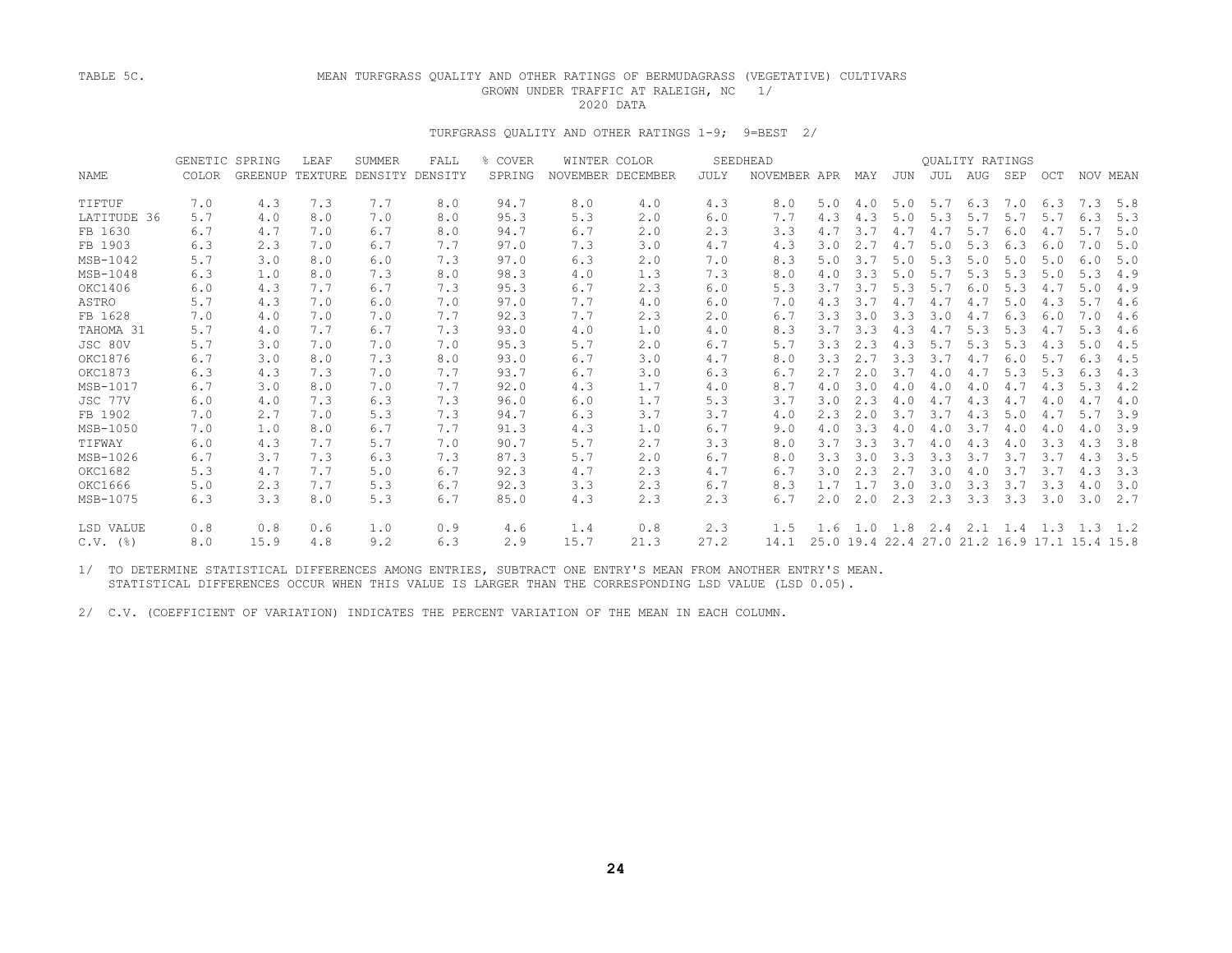# TABLE 5C. MEAN TURFGRASS QUALITY AND OTHER RATINGS OF BERMUDAGRASS (VEGETATIVE) CULTIVARS<br>(CONT'D) (GROWN UNDER TRAFFIC AT RALEIGH, NC 1 GROWN UNDER TRAFFIC AT RALEIGH, NC 1/

2020 DATA

PERCENT GROUND COVER FROM SEPTEMBER 30-NOVEMBER 2 TURFGRASS QUALITY AND OTHER RATINGS 1-9; 9=BEST 2/

|                        | SEPTEMBER 30 |         | OCTOBER 9          |      | OCTOBER 16 |         | OCTOBER 26         |      | NOVEMBER 2 |         |
|------------------------|--------------|---------|--------------------|------|------------|---------|--------------------|------|------------|---------|
| NAME                   | NO TRAFFIC   | TRAFFIC | NO TRAFFIC TRAFFIC |      | NO TRAFFIC | TRAFFIC | NO TRAFFIC TRAFFIC |      | NO TRAFFIC | TRAFFIC |
| TIFTUF                 | 99.0         | 95.7    | 99.0               | 95.7 | 99.0       | 92.3    | 99.0               | 84.7 | 99.0       | 75.7    |
| LATITUDE 36            | 99.0         | 95.7    | 99.0               | 95.7 | 99.0       | 93.3    | 99.0               | 85.7 | 99.0       | 77.0    |
| FB 1630                | 98.3         | 95.7    | 98.3               | 94.0 | 98.3       | 91.7    | 98.3               | 86.3 | 98.3       | 79.3    |
| FB 1903                | 99.0         | 95.7    | 99.0               | 93.0 | 99.0       | 89.0    | 99.0               | 83.0 | 99.0       | 75.0    |
| MSB-1042               | 99.0         | 90.7    | 99.0               | 88.3 | 99.0       | 84.7    | 99.0               | 76.7 | 99.0       | 70.7    |
| MSB-1048               | 99.0         | 93.3    | 99.0               | 91.3 | 99.0       | 89.0    | 99.0               | 79.7 | 99.0       | 72.3    |
| OKC1406                | 99.0         | 90.0    | 99.0               | 85.0 | 99.0       | 78.3    | 99.0               | 68.3 | 99.0       | 63.3    |
| ASTRO                  | 98.3         | 93.3    | 98.3               | 92.3 | 98.3       | 89.7    | 98.3               | 81.7 | 98.3       | 74.3    |
| FB 1628                | 99.0         | 95.0    | 99.0               | 95.0 | 99.0       | 90.7    | 99.0               | 86.3 | 99.0       | 80.7    |
| TAHOMA 31              | 98.3         | 94.0    | 98.3               | 93.3 | 98.3       | 90.3    | 98.3               | 84.7 | 98.3       | 79.0    |
| JSC 80V                | 98.3         | 90.0    | 98.3               | 85.0 | 98.3       | 80.0    | 98.3               | 70.7 | 98.3       | 63.0    |
| OKC1876                | 99.0         | 93.3    | 99.0               | 93.3 | 99.0       | 90.7    | 99.0               | 84.0 | 99.0       | 74.3    |
| OKC1873                | 98.3         | 94.0    | 98.3               | 92.3 | 98.3       | 88.7    | 98.3               | 78.3 | 98.3       | 71.7    |
| MSB-1017               | 98.3         | 95.7    | 98.3               | 95.0 | 98.3       | 95.0    | 98.3               | 89.0 | 98.3       | 81.7    |
| JSC 77V                | 98.3         | 92.3    | 98.3               | 89.7 | 98.3       | 85.7    | 98.3               | 80.7 | 98.3       | 72.0    |
| FB 1902                | 98.3         | 90.0    | 98.3               | 88.3 | 98.3       | 84.0    | 98.3               | 74.0 | 98.3       | 67.7    |
| MSB-1050               | 97.0         | 93.3    | 97.0               | 93.3 | 97.0       | 92.3    | 97.7               | 84.0 | 97.7       | 78.3    |
| TIFWAY                 | 97.0         | 91.7    | 97.0               | 91.7 | 97.0       | 88.3    | 97.0               | 83.0 | 97.0       | 78.3    |
| MSB-1026               | 97.7         | 92.3    | 97.7               | 92.3 | 97.7       | 88.0    | 97.7               | 83.0 | 97.7       | 75.0    |
| OKC1682                | 97.7         | 88.3    | 97.7               | 85.7 | 97.7       | 81.7    | 97.7               | 75.7 | 97.7       | 67.7    |
| OKC1666                | 97.7         | 90.0    | 97.7               | 90.0 | 97.7       | 86.3    | 97.7               | 76.7 | 97.7       | 69.0    |
| MSB-1075               | 95.7         | 91.7    | 95.7               | 91.7 | 95.7       | 91.7    | 95.7               | 89.0 | 95.7       | 85.7    |
| LSD VALUE              | 1.8          | 4.7     | 1.8                | 4.1  | 1.8        | 4.8     | 1.7                | 5.4  | 1.7        | 6.2     |
| $C.V.$ $(\frac{6}{6})$ | 0.9          | 2.6     | 0.9                | 2.7  | 0.9        | 3.4     | 0.9                | 4.3  | 0.9        | 5.3     |

 1/ TO DETERMINE STATISTICAL DIFFERENCES AMONG ENTRIES, SUBTRACT ONE ENTRY'S MEAN FROM ANOTHER ENTRY'S MEAN. STATISTICAL DIFFERENCES OCCUR WHEN THIS VALUE IS LARGER THAN THE CORRESPONDING LSD VALUE (LSD 0.05).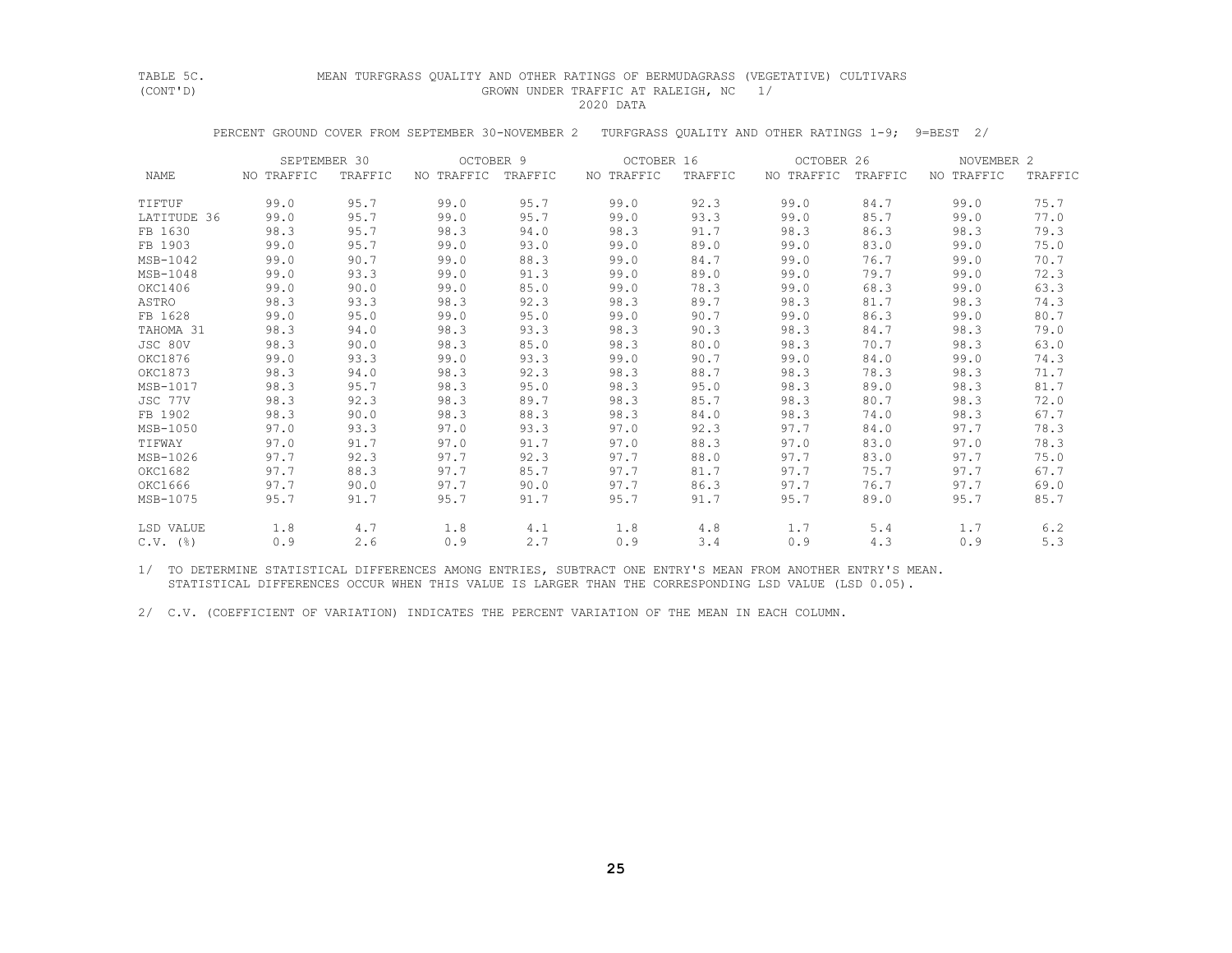## TABLE 6A. MEAN TURFGRASS QUALITY AND OTHER RATINGS OF BERMUDAGRASS CULTIVARS GROWN UNDER DROUGHT STRESS AT RIVERSIDE, CA 1/ 2020 DATA

## TURFGRASS QUALITY AND OTHER RATINGS 1-9; 9=BEST 2/

|                      | <b>GENETIC</b> | LEAF    | BERMUDAGRASS COLOR |                 |      |      |            |      |      |            | QUALITY RATINGS |      |      |       |            |      |
|----------------------|----------------|---------|--------------------|-----------------|------|------|------------|------|------|------------|-----------------|------|------|-------|------------|------|
| <b>NAME</b>          | COLOR          | TEXTURE | MITES              | <b>NOVEMBER</b> | JAN  | FEB  | <b>MAR</b> | APR  | MAY  | <b>JUN</b> | JUL             | AUG  | SEP  | OCT   | <b>NOV</b> | MEAN |
| MSB-1017             | 8.3            | 6.7     | 9.0                | 7.7             | 5.3  | 6.0  | 8.7        | 6.7  | 7.7  | 7.7        | 7.7             | 5.3  | 6.7  | 5.7   | 6.3        | 6.7  |
| TIFTUF               | 6.7            | 6.7     | 8.7                | 8.0             | 5.7  | 5.7  | 7.7        | 6.0  | 7.7  | 6.7        | 7.0             | 6.0  | 6.7  | 5.7   | 7.3        | 6.5  |
| OKC1873              | 6.3            | 6.3     | 9.0                | 7.7             | 5.7  | 6.0  | 8.7        | 5.7  | 7.0  | 6.3        | 7.0             | 5.0  | 6.0  | 6.0   | 6.3        | 6.3  |
| OKC1876              | 7.3            | 7.0     | 8.3                | 9.0             | 5.7  | 6.0  | 7.7        | 5.7  | 8.0  | 6.0        | 6.7             | 5.3  | 6.0  | 5.3   | 7.0        | 6.3  |
| MSB-1042             | 7.7            | 7.0     | 9.0                | 7.3             | 4.0  | 4.3  | 7.7        | 5.7  | 7.0  | 7.3        | 7.3             | 5.0  | 5.3  | 6.3   | 6.3        | 6.0  |
| OKC1682              | 7.7            | 6.7     | 9.0                | 6.7             | 4.7  | 5.3  | 7.3        | 6.0  | 7.7  | 7.7        | 7.3             | 5.0  | 5.3  | 4.3   | 4.7        | 5.9  |
| FB 1628              | 8.3            | 6.0     | 8.3                | 8.3             | 4.7  | 5.0  | 7.3        | 5.7  | 6.7  | 6.0        | 6.3             | 5.3  | 5.3  | 5.0   | 6.3        | 5.8  |
| MSB-1050             | 9.0            | 8.0     | 8.7                | 8.0             | 4.3  | 4.0  | 8.0        | 5.3  | 7.0  | 6.3        | 6.7             | 5.7  | 5.7  | 5.3   | 5.3        | 5.8  |
| FB 1903              | 8.3            | 5.7     | 9.0                | 7.7             | 3.3  | 3.7  | 6.7        | 3.7  | 5.7  | 5.7        | 6.3             | 6.7  | 7.3  | 5.0   | 6.0        | 5.5  |
| TIFWAY               | 6.7            | $6.0$   | 9.0                | $6.0$           | 4.7  | 4.7  | 7.0        | 5.3  | 6.0  | 5.7        | 6.7             | 5.3  | 5.3  | 4.7   | 4.7        | 5.5  |
| JSC 2013-10S         | 7.7            | 4.7     | 7.7                | 6.0             | 4.0  | 4.3  | 7.3        | 4.7  | 5.7  | 6.7        | 6.0             | 5.7  | 5.3  | 4.3   | 5.3        | 5.4  |
| MONACO               | 7.7            | 5.0     | 8.3                | 6.0             | 4.7  | 5.0  | 6.7        | 5.0  | 6.0  | 6.0        | 6.0             | 5.3  | 5.0  | 4.3   | 5.0        | 5.4  |
| FB 1630              | 7.3            | 5.0     | 8.7                | 7.7             | 4.7  | 5.0  | 7.3        | 4.0  | 6.0  | 5.7        | 5.7             | 4.7  | 4.7  | 5.0   | 5.7        | 5.3  |
| FB 1902              | 7.0            | 5.7     | 9.0                | 8.0             | 4.3  | 4.7  | 7.7        | 4.3  | 5.7  | 5.0        | 5.0             | 4.3  | 5.7  | 5.3   | 6.7        | 5.3  |
| TAHOMA 31            | 8.0            | 6.7     | 8.0                | 4.0             | 4.0  | 4.0  | 7.0        | 5.3  | 6.0  | 6.3        | 6.3             | 5.3  | 5.0  | $5.0$ | 4.0        | 5.3  |
| JSC 2013-5S          | 7.7            | 5.0     | 6.7                | 6.0             | 3.7  | 3.7  | 7.7        | 5.0  | 5.7  | 6.0        | 5.3             | 5.0  | 6.0  | 5.3   | 4.3        | 5.2  |
| OKC1666              | 5.0            | 6.7     | 8.0                | 6.3             | 4.7  | 4.3  | 6.3        | 5.7  | 6.7  | 5.7        | 5.0             | 4.3  | 5.3  | 4.0   | 5.3        | 5.2  |
| MSB-1026             | 9.0            | 6.3     | 5.7                | 5.7             | 3.7  | 3.7  | 8.3        | 4.3  | 5.7  | 5.7        | 5.3             | 4.7  | 5.3  | 5.0   | 4.0        | 5.1  |
| MSB-1075             | 9.0            | 5.7     | 5.0                | 7.7             | 3.7  | 4.0  | 7.7        | 5.3  | 4.7  | 5.3        | 5.3             | 5.0  | 5.0  | 4.7   | 5.0        | 5.1  |
| JSC 2013-8S          | 6.3            | 4.7     | 6.7                | $4.7\,$         | 4.3  | 4.7  | 7.7        | 4.0  | 5.3  | 5.0        | 5.3             | 4.7  | 4.7  | 3.7   | 4.3        | 4.9  |
| JSC 80V              | 4.3            | 6.3     | 8.7                | 4.3             | 3.7  | 3.7  | 5.0        | 3.7  | 6.0  | 7.0        | 6.7             | 5.0  | 4.3  | 4.3   | 4.7        | 4.9  |
| LATITUDE 36          | 5.3            | 6.7     | 9.0                | 6.0             | 4.3  | 4.7  | 5.3        | 4.7  | 6.7  | 5.7        | 5.3             | 4.3  | 4.3  | 3.7   | 5.0        | 4.9  |
| MSB-1048             | 8.0            | 7.0     | 9.0                | 4.7             | 3.0  | 3.0  | 6.0        | 4.7  | 6.7  | 7.0        | 5.3             | 5.0  | 5.0  | 3.7   | 4.7        | 4.9  |
| JSC 2013-12S         | 7.3            | 5.3     | 6.3                | 5.3             | 3.7  | 3.7  | 6.0        | 4.0  | 5.0  | 5.7        | 5.3             | 5.0  | 6.0  | 4.7   | 4.3        | 4.8  |
| JSC 2013-7S          | 8.0            | 5.0     | 6.0                | 4.7             | 3.7  | 4.0  | 6.7        | 3.7  | 5.3  | 5.3        | 5.0             | 4.3  | 4.7  | 3.7   | 4.0        | 4.6  |
| OKC1406              | 6.3            | 6.7     | 8.7                | 4.7             | 3.0  | 3.0  | 7.0        | 4.0  | 6.0  | 5.0        | 6.0             | 4.0  | 4.3  | 4.3   | 4.0        | 4.6  |
| ASTRO                | 4.7            | 5.3     | 8.0                | 6.3             | 3.7  | 3.7  | 4.7        | 4.0  | 5.0  | 5.3        | 5.0             | 4.3  | 4.3  | 5.0   | 4.7        | 4.5  |
| PST-R6TM             | 5.7            | 5.3     | 6.3                | 5.7             | 4.0  | 4.3  | 4.7        | 3.7  | 5.7  | 5.0        | 4.7             | 4.0  | 4.7  | 4.0   | 3.7        | 4.4  |
| SUN QUEEN (PST-R6MM) | 6.0            | 4.7     | 6.0                | 5.3             | 4.0  | 4.0  | 5.3        | 3.7  | 4.7  | 4.7        | 4.3             | 3.7  | 4.0  | 3.7   | 4.0        | 4.2  |
| JSC 77V              | 5.0            | $6.0$   | 8.3                | 3.7             | 3.7  | 4.0  | 7.0        | 4.0  | 5.7  | 4.7        | 3.7             | 3.0  | 3.0  | 3.0   | 3.7        | 4.1  |
| DLF-460/3048         | 6.0            | 5.0     | 6.0                | 6.3             | 3.7  | 4.0  | 4.0        | 3.0  | 4.7  | 4.3        | 4.3             | 4.0  | 4.7  | 3.7   | 3.3        | 4.0  |
| OKS2015-3            | 6.7            | 5.3     | 4.7                | 3.0             | 3.7  | 3.3  | 5.3        | 3.3  | 4.7  | 5.0        | 4.0             | 3.7  | 3.7  | 2.3   | 3.3        | 3.8  |
| RIVIERA              | 6.3            | 5.0     | 4.0                | 4.3             | 4.0  | 3.7  | 4.3        | 3.0  | 4.0  | 4.7        | 4.0             | 3.7  | 3.7  | 3.0   | 3.7        | 3.8  |
| OKS2015-7            | 6.7            | 5.0     | 5.3                | 4.3             | 3.0  | 3.3  | 4.7        | 3.0  | 4.3  | 4.0        | 3.7             | 3.3  | 4.0  | 3.3   | 3.3        | 3.6  |
| OKS2015-1            | 6.3            | 4.7     | 4.0                | 5.0             | 3.0  | 3.0  | 3.0        | 2.3  | 3.7  | 4.0        | 4.0             | 4.0  | 3.3  | 3.7   | 3.0        | 3.4  |
| LSD VALUE            | 1.2            | 0.8     | 1.6                | 1.5             | 0.8  | 1.0  | 1.2        | 1.1  | 1.0  | 1.1        | 1.0             | 0.8  | 1.2  | 1.1   | 1.0        | 0.7  |
| $C.V.$ (%)           | 11.2           | 9.2     | 14.1               | 15.9            | 12.6 | 14.0 | 12.4       | 15.3 | 11.1 | 12.0       | 12.0            | 11.4 | 14.5 | 15.8  | 13.6       | 8.6  |
|                      |                |         |                    |                 |      |      |            |      |      |            |                 |      |      |       |            |      |

 1/ TO DETERMINE STATISTICAL DIFFERENCES AMONG ENTRIES, SUBTRACT ONE ENTRY'S MEAN FROM ANOTHER ENTRY'S MEAN. STATISTICAL DIFFERENCES OCCUR WHEN THIS VALUE IS LARGER THAN THE CORRESPONDING LSD VALUE (LSD 0.05).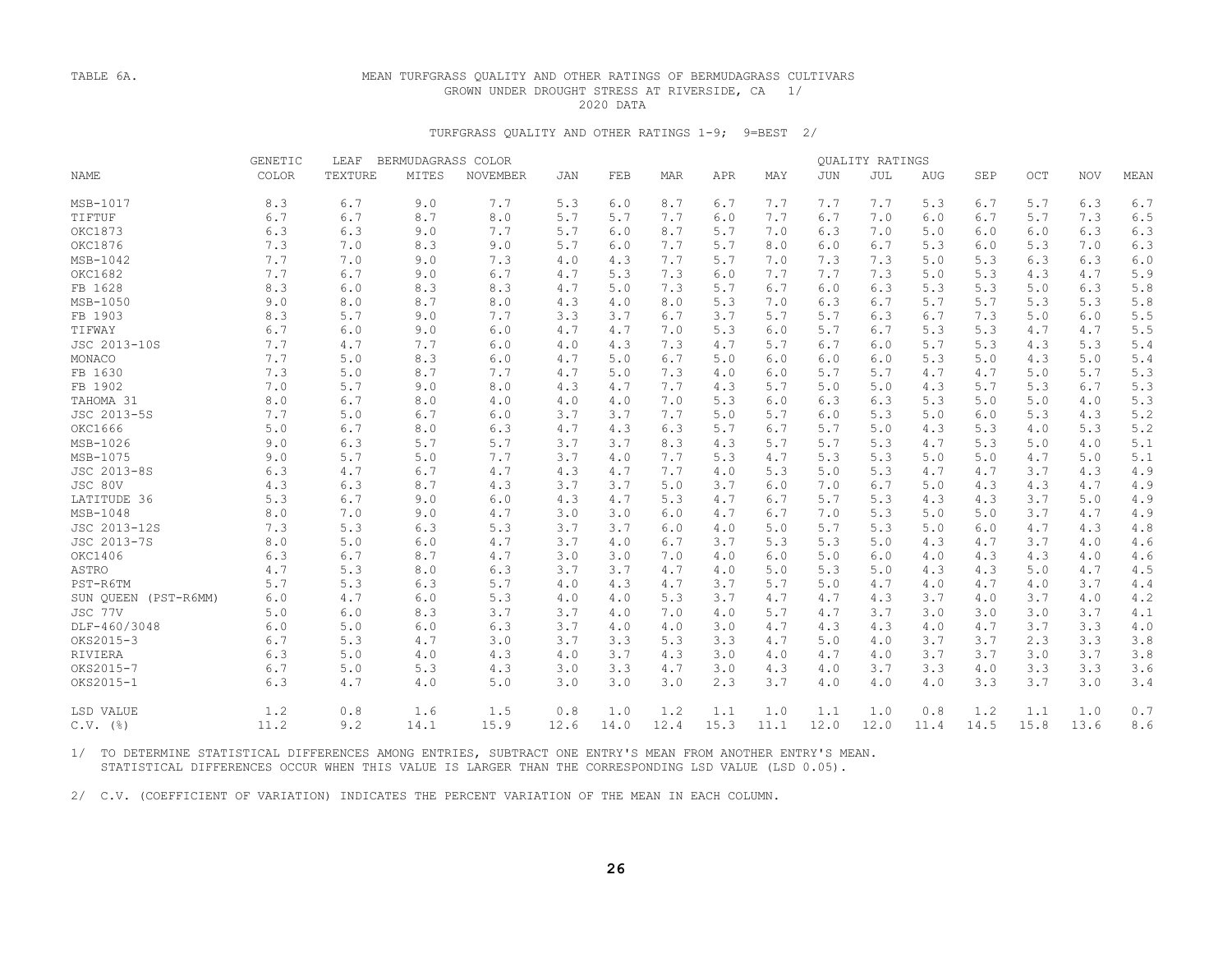## TABLE 6A. MEAN TURFGRASS QUALITY AND OTHER RATINGS OF BERMUDAGRASS CULTIVARS GROWN UNDER DROUGHT STRESS AT RIVERSIDE, CA 1/ 2020 DATA

## TURFGRASS QUALITY AND OTHER RATINGS 1-9; 9=BEST 2/

|                      |        | PERCENT DROUGHT GROUND COVER |         |          |       | PERCENT ESTABLISHMENT |         |
|----------------------|--------|------------------------------|---------|----------|-------|-----------------------|---------|
| <b>NAME</b>          | AUGUST | SEPTEMBER                    | OCTOBER | FEBRUARY | MARCH | APRIL                 | MAY     |
| MSB-1017             | 96.0   | 90.3                         | 62.0    | 97.7     | 97.7  | 99.0                  | 99      |
| TIFTUF               | 96.3   | 88.0                         | 76.0    | 93.0     | 91.3  | 99.0                  | 99      |
| OKC1873              | 74.3   | 71.3                         | 57.3    | 88.0     | 91.3  | 97.7                  | 99      |
| OKC1876              | 91.7   | 81.7                         | 77.0    | 89.7     | 91.3  | 97.7                  | 99      |
| MSB-1042             | 87.3   | 82.7                         | 63.3    | 92.7     | 89.7  | 96.0                  | 99      |
| OKC1682              | 83.7   | 69.3                         | 47.3    | 66.7     | 75.0  | 86.7                  | 99      |
| FB 1628              | 88.0   | 79.3                         | 63.3    | 85.0     | 89.7  | 97.7                  | 99      |
| MSB-1050             | 98.0   | 89.3                         | 71.7    | 88.3     | 99.0  | 97.7                  | 99      |
| FB 1903              | 92.7   | 86.3                         | 66.3    | 70.0     | 76.7  | 91.7                  | 99      |
| TIFWAY               | 81.3   | 61.3                         | 45.7    | 81.7     | 92.7  | 93.0                  | 99      |
| JSC 2013-10S         | 93.7   | 85.0                         | 53.7    | 91.7     | 97.7  | 99.0                  | 99      |
| MONACO               | 90.7   | 73.7                         | 45.0    | 88.3     | 88.3  | 96.0                  | 99      |
| FB 1630              | 84.3   | 71.7                         | 68.3    | 89.7     | 91.3  | 97.7                  | 99      |
| FB 1902              | 65.3   | 82.3                         | 67.0    | 83.3     | 85.0  | 93.0                  | 99      |
| TAHOMA 31            | 93.7   | 81.0                         | 57.0    | 81.7     | 80.0  | 86.7                  | 99      |
| JSC 2013-5S          | 88.3   | 79.0                         | 51.7    | 94.3     | 91.0  | 99.0                  | 99      |
| OKC1666              | 82.7   | 80.7                         | 48.0    | 83.3     | 83.3  | 91.3                  | 99      |
| MSB-1026             | 88.0   | 83.7                         | 71.0    | 71.7     | 76.7  | 83.3                  | 99      |
| MSB-1075             | 95.7   | 85.3                         | 76.0    | 76.7     | 83.3  | 91.3                  | 99      |
| JSC 2013-8S          | 82.7   | 58.0                         | 33.3    | 90.0     | 86.7  | 91.3                  | 99      |
| JSC 80V              | 85.3   | 60.7                         | 34.0    | 83.3     | 81.7  | 86.7                  | 99      |
| LATITUDE 36          | 77.0   | 51.0                         | 32.7    | 91.3     | 84.7  | 97.7                  | 99      |
| MSB-1048             | 90.3   | 63.7                         | 30.0    | 90.0     | 94.3  | 97.7                  | 99      |
| JSC 2013-12S         | 91.7   | 81.0                         | 48.0    | 96.3     | 99.0  | 96.0                  | 99      |
| JSC 2013-7S          | 69.7   | 59.0                         | 37.3    | 94.7     | 96.0  | 99.0                  | 99      |
| OKC1406              | 67.7   | 60.7                         | 53.0    | 75.0     | 76.7  | 85.0                  | 99      |
| ASTRO                | 85.7   | 74.7                         | 48.0    | 91.7     | 88.0  | 96.0                  | 99      |
| PST-R6TM             | 75.7   | 76.7                         | 48.3    | 90.0     | 91.0  | 99.0                  | 99      |
| SUN QUEEN (PST-R6MM) | 49.3   | 58.7                         | 34.7    | 96.3     | 88.0  | 97.7                  | 99      |
| JSC 77V              | 27.0   | 31.0                         | 20.0    | 91.3     | 85.0  | 94.3                  | 99      |
| DLF-460/3048         | 70.3   | 75.3                         | 41.7    | 89.7     | 99.0  | 99.0                  | 99      |
| OKS2015-3            | 60.3   | 41.7                         | 15.7    | 85.0     | 90.0  | 91.0                  | 99      |
| RIVIERA              | 75.0   | 58.0                         | 24.0    | 86.3     | 89.7  | 99.0                  | 99      |
| OKS2015-7            | 73.3   | 64.3                         | 44.3    | 91.3     | 97.7  | 99.0                  | 99      |
| OKS2015-1            | 80.7   | 70.3                         | 42.7    | 91.7     | 89.7  | 92.7                  | 99      |
| LSD VALUE            | 11.7   | 14.3                         | 16.2    | 13.4     | 22.2  | 13.2                  | $\circ$ |
| $C.V.$ (%)           | 9.6    | 12.8                         | 20.8    | 8.6      | 10.4  | 6.2                   | $\circ$ |

 1/ TO DETERMINE STATISTICAL DIFFERENCES AMONG ENTRIES, SUBTRACT ONE ENTRY'S MEAN FROM ANOTHER ENTRY'S MEAN. STATISTICAL DIFFERENCES OCCUR WHEN THIS VALUE IS LARGER THAN THE CORRESPONDING LSD VALUE (LSD 0.05).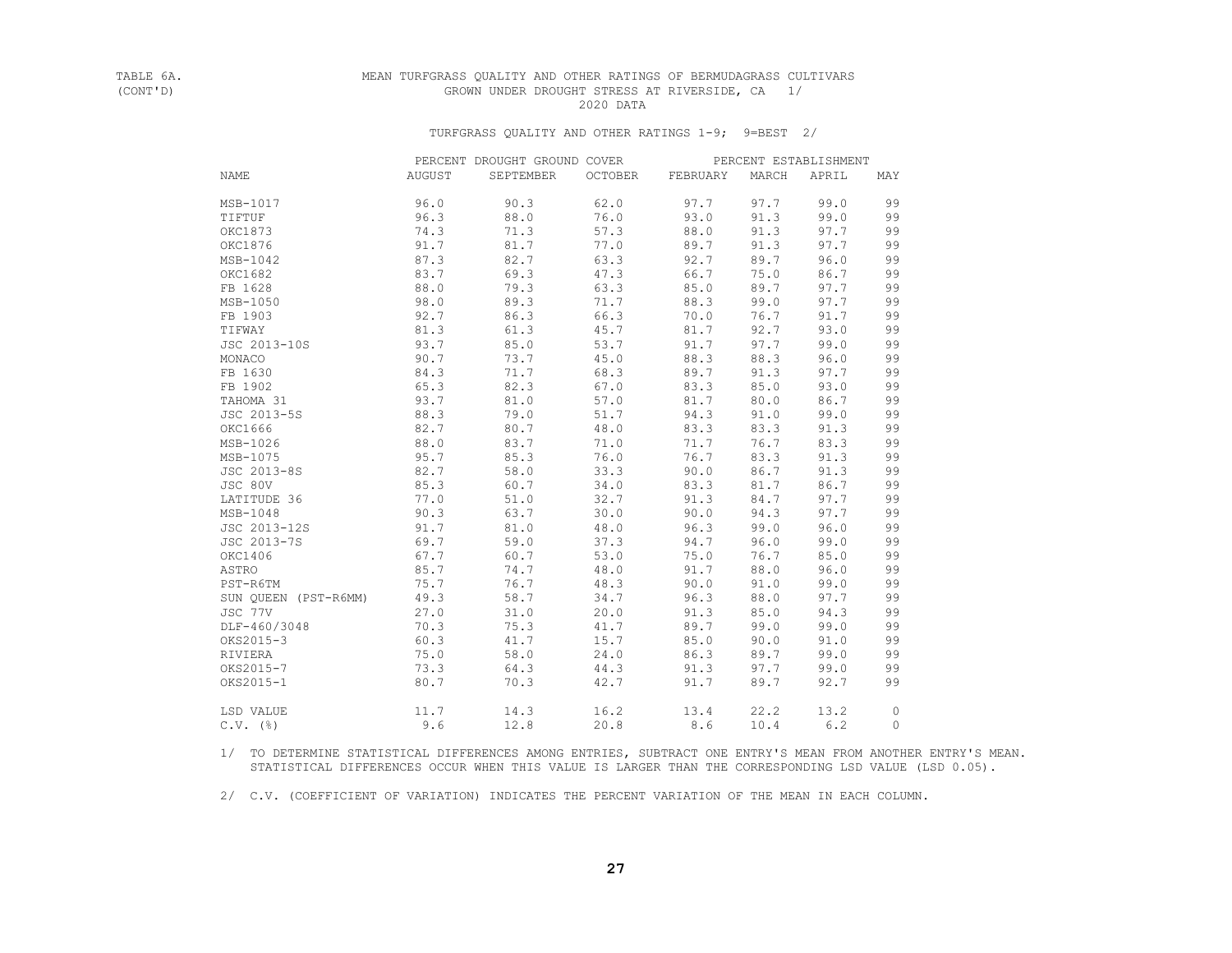## TABLE 6B. MEAN TURFGRASS QUALITY AND OTHER RATINGS OF BERMUDAGRASS (SEEDED) CULTIVARS GROWN UNDER DROUGHT STRESS AT RIVERSIDE, CA 1/ 2020 DATA

### TURFGRASS QUALITY AND OTHER RATINGS 1-9; 9=BEST 2/

|                      | <b>GENETIC</b><br>LEAF<br>BERMUDAGRASS COLOR |         |       |          |      |      |      |      |      | QUALITY RATINGS |      |      |            |      |            |      |
|----------------------|----------------------------------------------|---------|-------|----------|------|------|------|------|------|-----------------|------|------|------------|------|------------|------|
| NAME                 | COLOR                                        | TEXTURE | MITES | NOVEMBER | JAN  | FEB  | MAR  | APR  | MAY  | JUN             | JUL  | AUG  | <b>SEP</b> | OCT  | <b>NOV</b> | MEAN |
| JSC 2013-10S         | 7.7                                          | 4.7     | 7.7   | 6.0      | 4.0  | 4.3  | 7.3  | 4.7  | 5.7  | 6.7             | 6.0  | 5.7  | 5.3        | 4.3  | 5.3        | 5.4  |
| MONACO               | 7.7                                          | 5.0     | 8.3   | 6.0      | 4.7  | 5.0  | 6.7  | 5.0  | 6.0  | 6.0             | 6.0  | 5.3  | 5.0        | 4.3  | 5.0        | 5.4  |
| JSC 2013-5S          | 7.7                                          | 5.0     | 6.7   | 6.0      | 3.7  | 3.7  | 7.7  | 5.0  | 5.7  | 6.0             | 5.3  | 5.0  | 6.0        | 5.3  | 4.3        | 5.2  |
| JSC 2013-8S          | 6.3                                          | 4.7     | 6.7   | 4.7      | 4.3  | 4.7  | 7.7  | 4.0  | 5.3  | 5.0             | 5.3  | 4.7  | 4.7        | 3.7  | 4.3        | 4.9  |
| JSC 2013-12S         | 7.3                                          | 5.3     | 6.3   | 5.3      | 3.7  | 3.7  | 6.0  | 4.0  | 5.0  | 5.7             | 5.3  | 5.0  | 6.0        | 4.7  | 4.3        | 4.8  |
| JSC 2013-7S          | 8.0                                          | 5.0     | 6.0   | 4.7      | 3.7  | 4.0  | 6.7  | 3.7  | 5.3  | 5.3             | 5.0  | 4.3  | 4.7        | 3.7  | 4.0        | 4.6  |
| PST-R6TM             | 5.7                                          | 5.3     | 6.3   | 5.7      | 4.0  | 4.3  | 4.7  | 3.7  | 5.7  | 5.0             | 4.7  | 4.0  | 4.7        | 4.0  | 3.7        | 4.4  |
| SUN OUEEN (PST-R6MM) | 6.0                                          | 4.7     | 6.0   | 5.3      | 4.0  | 4.0  | 5.3  | 3.7  | 4.7  | 4.7             | 4.3  | 3.7  | 4.0        | 3.7  | 4.0        | 4.2  |
| DLF-460/3048         | 6.0                                          | 5.0     | 6.0   | 6.3      | 3.7  | 4.0  | 4.0  | 3.0  | 4.7  | 4.3             | 4.3  | 4.0  | 4.7        | 3.7  | 3.3        | 4.0  |
| OKS2015-3            | 6.7                                          | 5.3     | 4.7   | 3.0      | 3.7  | 3.3  | 5.3  | 3.3  | 4.7  | 5.0             | 4.0  | 3.7  | 3.7        | 2.3  | 3.3        | 3.8  |
| RIVIERA              | 6.3                                          | 5.0     | 4.0   | 4.3      | 4.0  | 3.7  | 4.3  | 3.0  | 4.0  | 4.7             | 4.0  | 3.7  | 3.7        | 3.0  | 3.7        | 3.8  |
| OKS2015-7            | 6.7                                          | 5.0     | 5.3   | 4.3      | 3.0  | 3.3  | 4.7  | 3.0  | 4.3  | 4.0             | 3.7  | 3.3  | 4.0        | 3.3  | 3.3        | 3.6  |
| OKS2015-1            | 6.3                                          | 4.7     | 4.0   | 5.0      | 3.0  | 3.0  | 3.0  | 2.3  | 3.7  | 4.0             | 4.0  | 4.0  | 3.3        | 3.7  | 3.0        | 3.4  |
| LSD VALUE            | 1.4                                          | 2.2     | 2.1   | 1.7      | 0.7  | 1.2  | 1.2  | 1.5  |      | 1.5             | 1.5  | 0.8  | 1.6        | 1.2  | 0.9        | 0.7  |
| $C.V.$ (%)           | 11.1                                         | 13.7    | 19.4  | 17.8     | 10.8 | 15.1 | 13.4 | 21.1 | 12.7 | 15.7            | 16.4 | 11.4 | 18.5       | 17.4 | 12.8       | 10.2 |

## TABLE 6B. MEAN TURFGRASS QUALITY AND OTHER RATINGS OF BERMUDAGRASS (SEEDED) CULTIVARS GROWN UNDER DROUGHT STRESS AT RIVERSIDE, CA 1/<br>2020 DATA 2020 DATA

#### TURFGRASS QUALITY AND OTHER RATINGS 1-9; 9=BEST 2/

|                      |        | PERCENT DROUGHT GROUND COVER |         |          |       | PERCENT ESTABLISHMENT |         |
|----------------------|--------|------------------------------|---------|----------|-------|-----------------------|---------|
| NAME                 | AUGUST | SEPTEMBER                    | OCTOBER | FEBRUARY | MARCH | APRIL                 | MAY     |
| JSC 2013-10S         | 93.7   | 85.0                         | 53.7    | 91.7     | 97.7  | 99.0                  | 99      |
| MONACO               | 90.7   | 73.7                         | 45.0    | 88.3     | 88.3  | 96.0                  | 99      |
| JSC 2013-5S          | 88.3   | 79.0                         | 51.7    | 94.3     | 91.0  | 99.0                  | 99      |
| JSC 2013-8S          | 82.7   | 58.0                         | 33.3    | 90.0     | 86.7  | 91.3                  | 99      |
| JSC 2013-12S         | 91.7   | 81.0                         | 48.0    | 96.3     | 99.0  | 96.0                  | 99      |
| JSC 2013-7S          | 69.7   | 59.0                         | 37.3    | 94.7     | 96.0  | 99.0                  | 99      |
| PST-R6TM             | 75.7   | 76.7                         | 48.3    | 90.0     | 91.0  | 99.0                  | 99      |
| SUN OUEEN (PST-R6MM) | 49.3   | 58.7                         | 34.7    | 96.3     | 88.0  | 97.7                  | 99      |
| DLF-460/3048         | 70.3   | 75.3                         | 41.7    | 89.7     | 99.0  | 99.0                  | 99      |
| OKS2015-3            | 60.3   | 41.7                         | 15.7    | 85.0     | 90.0  | 91.0                  | 99      |
| RIVIERA              | 75.0   | 58.0                         | 24.0    | 86.3     | 89.7  | 99.0                  | 99      |
| OKS2015-7            | 73.3   | 64.3                         | 44.3    | 91.3     | 97.7  | 99.0                  | 99      |
| OKS2015-1            | 80.7   | 70.3                         | 42.7    | 91.7     | 89.7  | 92.7                  | 99      |
| LSD VALUE            | 13.0   | 19.1                         | 16.4    | 12.8     | 21.6  | 16.6                  | $\circ$ |
| $C.V.$ (%)           | 10.3   | 15.7                         | 23.1    | 5.7      | 8.6   | 6.1                   | $\circ$ |
|                      |        |                              |         |          |       |                       |         |

 1/ TO DETERMINE STATISTICAL DIFFERENCES AMONG ENTRIES, SUBTRACT ONE ENTRY'S MEAN FROM ANOTHER ENTRY'S MEAN. STATISTICAL DIFFERENCES OCCUR WHEN THIS VALUE IS LARGER THAN THE CORRESPONDING LSD VALUE (LSD 0.05).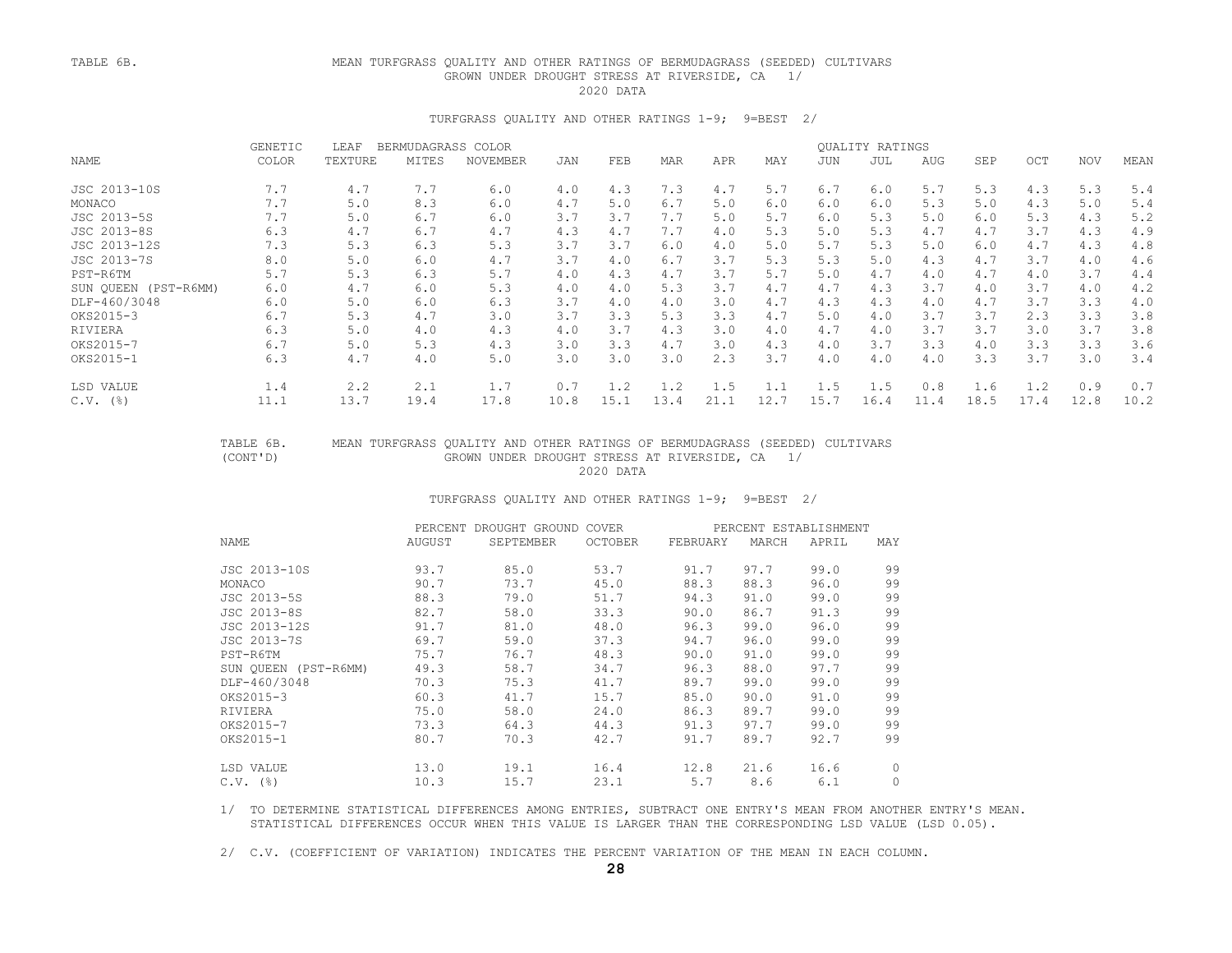## TABLE 6C. MEAN TURFGRASS QUALITY AND OTHER RATINGS OF BERMUDAGRASS (VEGETATIVE) CULTIVARS GROWN UNDER DROUGHT STRESS AT RIVERSIDE, CA 1/ 2020 DATA

## TURFGRASS QUALITY AND OTHER RATINGS 1-9; 9=BEST 2/

|             | <b>GENETIC</b> | LEAF    | <b>BERMUDAGRASS</b> | COLOR<br>QUALITY RATINGS |      |      |      |      |     |            |     |      |      |      |            |       |
|-------------|----------------|---------|---------------------|--------------------------|------|------|------|------|-----|------------|-----|------|------|------|------------|-------|
| NAME        | COLOR          | TEXTURE | MITES               | <b>NOVEMBER</b>          | JAN  | FEB  | MAR  | APR  | MAY | <b>JUN</b> | JUL | AUG  | SEP  | OCT  | <b>NOV</b> | MEAN  |
| MSB-1017    | 8.3            | 6.7     | 9.0                 | 7.7                      | 5.3  | 6.0  | 8.7  | 6.7  | 7.7 | 7.7        | 7.7 | 5.3  | 6.7  | 5.7  | 6.3        | 6.7   |
| TIFTUF      | 6.7            | 6.7     | 8.7                 | 8.0                      | 5.7  | 5.7  | 7.7  | 6.0  | 7.7 | 6.7        | 7.0 | 6.0  | 6.7  | 5.7  | 7.3        | 6.5   |
| OKC1873     | 6.3            | 6.3     | 9.0                 | 7.7                      | 5.7  | 6.0  | 8.7  | 5.7  | 7.0 | 6.3        | 7.0 | 5.0  | 6.0  | 6.0  | 6.3        | 6.3   |
| OKC1876     | 7.3            | 7.0     | 8.3                 | 9.0                      | 5.7  | 6.0  | 7.7  | 5.7  | 8.0 | 6.0        | 6.7 | 5.3  | 6.0  | 5.3  | 7.0        | 6.3   |
| MSB-1042    | 7.7            | 7.0     | 9.0                 | 7.3                      | 4.0  | 4.3  | 7.7  | 5.7  | 7.0 | 7.3        | 7.3 | 5.0  | 5.3  | 6.3  | 6.3        | 6.0   |
| OKC1682     | 7.7            | 6.7     | 9.0                 | 6.7                      | 4.7  | 5.3  | 7.3  | 6.0  | 7.7 | 7.7        | 7.3 | 5.0  | 5.3  | 4.3  | 4.7        | 5.9   |
| FB 1628     | 8.3            | 6.0     | 8.3                 | 8.3                      | 4.7  | 5.0  | 7.3  | 5.7  | 6.7 | 6.0        | 6.3 | 5.3  | 5.3  | 5.0  | 6.3        | 5.8   |
| MSB-1050    | 9.0            | 8.0     | 8.7                 | 8.0                      | 4.3  | 4.0  | 8.0  | 5.3  | 7.0 | 6.3        | 6.7 | 5.7  | 5.7  | 5.3  | 5.3        | 5.8   |
| FB 1903     | 8.3            | 5.7     | 9.0                 | 7.7                      | 3.3  | 3.7  | 6.7  | 3.7  | 5.7 | 5.7        | 6.3 | 6.7  | 7.3  | 5.0  | 6.0        | 5.5   |
| TIFWAY      | 6.7            | 6.0     | 9.0                 | 6.0                      | 4.7  | 4.7  | 7.0  | 5.3  | 6.0 | 5.7        | 6.7 | 5.3  | 5.3  | 4.7  | 4.7        | 5.5   |
| FB 1630     | 7.3            | 5.0     | 8.7                 | 7.7                      | 4.7  | 5.0  | 7.3  | 4.0  | 6.0 | 5.7        | 5.7 | 4.7  | 4.7  | 5.0  | 5.7        | 5.3   |
| FB 1902     | 7.0            | 5.7     | 9.0                 | 8.0                      | 4.3  | 4.7  | 7.7  | 4.3  | 5.7 | 5.0        | 5.0 | 4.3  | 5.7  | 5.3  | 6.7        | 5.3   |
| TAHOMA 31   | 8.0            | 6.7     | 8.0                 | 4.0                      | 4.0  | 4.0  | 7.0  | 5.3  | 6.0 | 6.3        | 6.3 | 5.3  | 5.0  | 5.0  | 4.0        | 5.3   |
| OKC1666     | 5.0            | 6.7     | 8.0                 | 6.3                      | 4.7  | 4.3  | 6.3  | 5.7  | 6.7 | 5.7        | 5.0 | 4.3  | 5.3  | 4.0  | 5.3        | 5.2   |
| MSB-1026    | 9.0            | 6.3     | 5.7                 | 5.7                      | 3.7  | 3.7  | 8.3  | 4.3  | 5.7 | 5.7        | 5.3 | 4.7  | 5.3  | 5.0  | 4.0        | 5.1   |
| MSB-1075    | 9.0            | 5.7     | 5.0                 | 7.7                      | 3.7  | 4.0  | 7.7  | 5.3  | 4.7 | 5.3        | 5.3 | 5.0  | 5.0  | 4.7  | 5.0        | 5.1   |
| JSC 80V     | 4.3            | 6.3     | 8.7                 | 4.3                      | 3.7  | 3.7  | 5.0  | 3.7  | 6.0 | 7.0        | 6.7 | 5.0  | 4.3  | 4.3  | 4.7        | 4.9   |
| LATITUDE 36 | 5.3            | 6.7     | 9.0                 | 6.0                      | 4.3  | 4.7  | 5.3  | 4.7  | 6.7 | 5.7        | 5.3 | 4.3  | 4.3  | 3.7  | 5.0        | 4.9   |
| MSB-1048    | 8.0            | 7.0     | 9.0                 | 4.7                      | 3.0  | 3.0  | 6.0  | 4.7  | 6.7 | 7.0        | 5.3 | 5.0  | 5.0  | 3.7  | 4.7        | 4.9   |
| OKC1406     | 6.3            | 6.7     | 8.7                 | 4.7                      | 3.0  | 3.0  | 7.0  | 4.0  | 6.0 | 5.0        | 6.0 | 4.0  | 4.3  | 4.3  | 4.0        | 4.6   |
| ASTRO       | 4.7            | 5.3     | 8.0                 | 6.3                      | 3.7  | 3.7  | 4.7  | 4.0  | 5.0 | 5.3        | 5.0 | 4.3  | 4.3  | 5.0  | 4.7        | 4.5   |
| JSC 77V     | 5.0            | 6.0     | 8.3                 | 3.7                      | 3.7  | 4.0  | 7.0  | 4.0  | 5.7 | 4.7        | 3.7 | 3.0  | 3.0  | 3.0  | 3.7        | 4.1   |
| LSD VALUE   | 1.2            | 0.7     | 1.1                 | 1.3                      | 0.8  | 0.8  | 1.1  | 0.9  | 0.9 | 0.8        | 0.9 | 0.9  | 0.9  | 1.1  | 1.0        | 0.5   |
| $C.V.$ (%)  | 11.1           | 6.9     | 8.5                 | 12.7                     | 12.5 | 11.7 | 10.1 | 11.4 | 8.6 | 8.7        | 9.7 | 11.1 | 10.5 | 13.4 | 11.7       | $5.7$ |

 1/ TO DETERMINE STATISTICAL DIFFERENCES AMONG ENTRIES, SUBTRACT ONE ENTRY'S MEAN FROM ANOTHER ENTRY'S MEAN. STATISTICAL DIFFERENCES OCCUR WHEN THIS VALUE IS LARGER THAN THE CORRESPONDING LSD VALUE (LSD 0.05).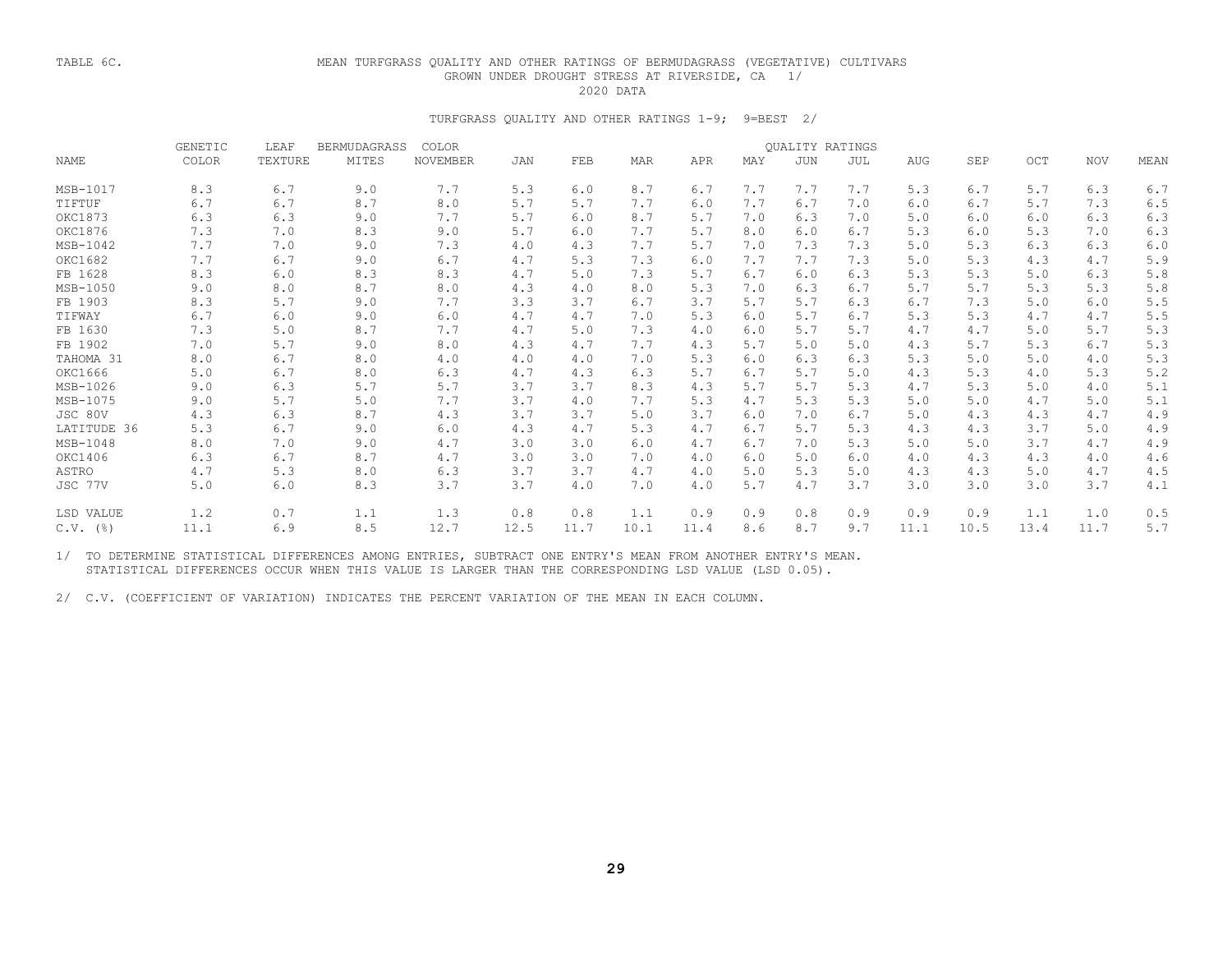## TABLE 6C. MEAN TURFGRASS QUALITY AND OTHER RATINGS OF BERMUDAGRASS (VEGETATIVE) CULTIVARS<br>(CONT'D) (GROWN UNDER DROUGHT STRESS AT RIVERSIDE, CA GROWN UNDER DROUGHT STRESS AT RIVERSIDE, CA 1/<br>2020 DATA 2020 DATA

## TURFGRASS QUALITY AND OTHER RATINGS 1-9; 9=BEST 2/

|                        |        | PERCENT DROUGHT GROUND COVER |         |          |       | PERCENT ESTABLISHMENT |              |
|------------------------|--------|------------------------------|---------|----------|-------|-----------------------|--------------|
| NAME                   | AUGUST | SEPTEMBER                    | OCTOBER | FEBRUARY | MARCH | APRIL                 | MAY          |
| MSB-1017               | 96.0   | 90.3                         | 62.0    | 97.7     | 97.7  | 99.0                  | 99           |
| TIFTUF                 | 96.3   | 88.0                         | 76.0    | 93.0     | 91.3  | 99.0                  | 99           |
| OKC1873                | 74.3   | 71.3                         | 57.3    | 88.0     | 91.3  | 97.7                  | 99           |
| OKC1876                | 91.7   | 81.7                         | 77.0    | 89.7     | 91.3  | 97.7                  | 99           |
| $MSB-1042$             | 87.3   | 82.7                         | 63.3    | 92.7     | 89.7  | 96.0                  | 99           |
| OKC1682                | 83.7   | 69.3                         | 47.3    | 66.7     | 75.0  | 86.7                  | 99           |
| FB 1628                | 88.0   | 79.3                         | 63.3    | 85.0     | 89.7  | 97.7                  | 99           |
| MSB-1050               | 98.0   | 89.3                         | 71.7    | 88.3     | 99.0  | 97.7                  | 99           |
| FB 1903                | 92.7   | 86.3                         | 66.3    | 70.0     | 76.7  | 91.7                  | 99           |
| TIFWAY                 | 81.3   | 61.3                         | 45.7    | 81.7     | 92.7  | 93.0                  | 99           |
| FB 1630                | 84.3   | 71.7                         | 68.3    | 89.7     | 91.3  | 97.7                  | 99           |
| FB 1902                | 65.3   | 82.3                         | 67.0    | 83.3     | 85.0  | 93.0                  | 99           |
| TAHOMA 31              | 93.7   | 81.0                         | 57.0    | 81.7     | 80.0  | 86.7                  | 99           |
| OKC1666                | 82.7   | 80.7                         | 48.0    | 83.3     | 83.3  | 91.3                  | 99           |
| MSB-1026               | 88.0   | 83.7                         | 71.0    | 71.7     | 76.7  | 83.3                  | 99           |
| MSB-1075               | 95.7   | 85.3                         | 76.0    | 76.7     | 83.3  | 91.3                  | 99           |
| JSC 80V                | 85.3   | 60.7                         | 34.0    | 83.3     | 81.7  | 86.7                  | 99           |
| LATITUDE 36            | 77.0   | 51.0                         | 32.7    | 91.3     | 84.7  | 97.7                  | 99           |
| MSB-1048               | 90.3   | 63.7                         | 30.0    | 90.0     | 94.3  | 97.7                  | 99           |
| OKC1406                | 67.7   | 60.7                         | 53.0    | 75.0     | 76.7  | 85.0                  | 99           |
| ASTRO                  | 85.7   | 74.7                         | 48.0    | 91.7     | 88.0  | 96.0                  | 99           |
| JSC 77V                | 27.0   | 31.0                         | 20.0    | 91.3     | 85.0  | 94.3                  | 99           |
| LSD VALUE              | 9.9    | 8.6                          | 13.7    | 13.3     | 23.3  | 13.0                  | 0            |
| $C.V.$ $(\frac{6}{6})$ | 7.9    | 7.7                          | 15.8    | 8.9      | 11.1  | 6.5                   | $\mathbf{0}$ |

 1/ TO DETERMINE STATISTICAL DIFFERENCES AMONG ENTRIES, SUBTRACT ONE ENTRY'S MEAN FROM ANOTHER ENTRY'S MEAN. STATISTICAL DIFFERENCES OCCUR WHEN THIS VALUE IS LARGER THAN THE CORRESPONDING LSD VALUE (LSD 0.05).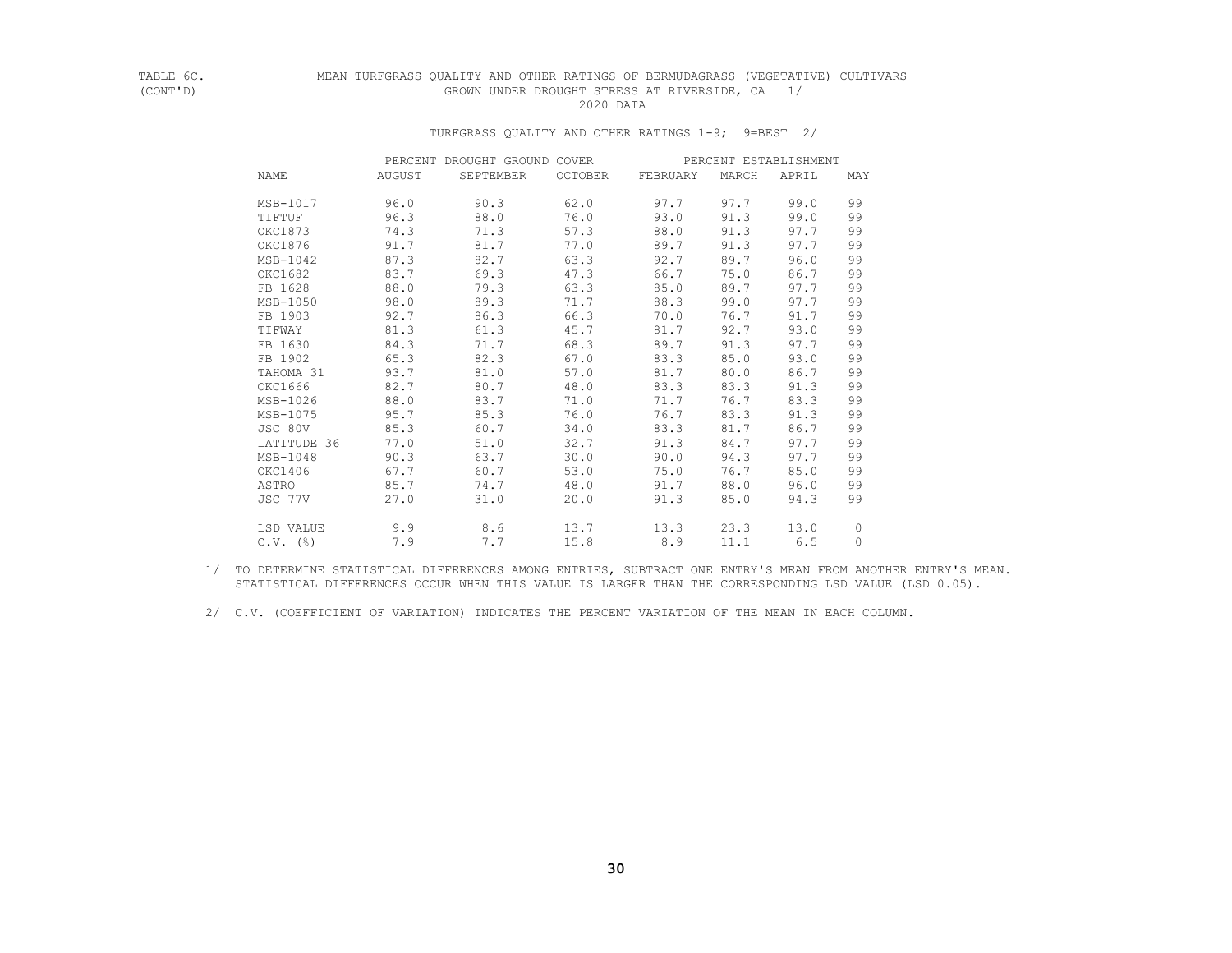### TABLE 7A. MEAN TURFGRASS QUALITY AND OTHER RATINGS OF BERMUDAGRASS CULTIVARS GROWN UNDER DROUGHT AT COLLEGE STATION, TX 1/ 2020 DATA

#### TURFGRASS QUALITY AND OTHER RATINGS 1-9; 9=BEST 2/

|                      | GENETIC | LEAF          |         |          |           |                      |       | QUALITY RATINGS |       |              |         |
|----------------------|---------|---------------|---------|----------|-----------|----------------------|-------|-----------------|-------|--------------|---------|
| <b>NAME</b>          | COLOR   | TEXTURE       | WILTING | DORMANCY | APR       | MAY                  | JUN   | JUL             | SEP   | $_{\rm OCT}$ | MEAN    |
| MSB-1042             | 6.3     | $6.7\,$       | 7.0     | 6.0      | $6.7$     | 7.7                  | 6.7   | 7.0             | 7.0   | 7.3          | 7.1     |
| FB 1628              | 7.0     | 6.0           | 7.0     | 6.7      | 6.7       | 6.7                  | 7.0   | 7.3             | 7.0   | 6.7          | 6.9     |
| MSB-1017             | 6.3     | 7.0           | 7.0     | 6.3      | 6.7       | 7.3                  | 7.0   | 6.7             | 7.0   | 6.7          | 6.9     |
| MSB-1050             | 7.0     | 7.0           | 7.0     | 6.3      | 7.0       | 7.0                  | 7.0   | 7.0             | 6.7   | 7.0          | 6.9     |
| TIFTUF               | 7.3     | 7.0           | 7.3     | 6.7      | 6.3       | 7.3                  | 7.0   | 7.0             | 7.0   | 6.7          | 6.9     |
| MSB-1026             | $6.0$   | $5.7$         | 6.7     | 6.0      | 7.0       | 7.0                  | 6.7   | 7.0             | 6.3   | 6.7          | $6.8\,$ |
| MSB-1075             | 7.3     | $6.0$         | 7.0     | 6.3      | 7.0       | 6.7                  | 7.0   | 7.0             | 6.3   | 6.7          | $6.8\,$ |
| TAHOMA 31            | 7.0     | 7.0           | 7.0     | 6.0      | 6.3       | 6.7                  | 7.0   | 7.3             | 6.3   | 6.3          | 6.7     |
| FB 1902              | 7.0     | 6.0           | 6.3     | 6.3      | 5.7       | 6.3                  | 6.7   | 7.0             | 7.0   | 7.0          | 6.6     |
| FB 1903              | 7.0     | 5.3           | 6.7     | 5.3      | 6.7       | 6.0                  | 7.0   | 7.0             | 6.0   | 7.0          | 6.6     |
| JSC 77V              | 7.0     | $6.0$         | 6.7     | 6.0      | 6.3       | 6.3                  | 7.0   | 6.7             | 6.3   | 6.7          | 6.6     |
| MSB-1048             | 7.0     | $6.0$         | 7.0     | 5.7      | 6.3       | 6.3                  | 7.0   | 6.7             | 6.7   | 6.7          | $6.6$   |
| OKC1873              | 7.0     | 5.3           | 6.7     | 4.7      | 7.0       | 7.0                  | 6.7   | 6.7             | 6.3   | 6.0          | 6.6     |
| OKS2015-1            | $6.7\,$ | 5.3           | $6.0$   | 6.3      | $\bullet$ | $\bullet$            | 6.7   | 6.3             | 6.7   | 6.3          | $6.5$   |
| OKC1406              | 6.7     | $6.0$         | 6.0     | 5.3      | 6.0       | 6.3                  | 6.7   | 6.7             | 6.3   | 6.3          | 6.4     |
| OKC1682              | 6.3     | 6.7           | 6.3     | 5.0      | 6.0       | 7.0                  | 6.3   | 6.7             | 6.7   | 6.0          | 6.4     |
| SUN OUEEN (PST-R6MM) | 6.3     | 6.0           | 6.3     | 6.7      |           | $\sim$               | 6.3   | 6.0             | 7.0   | 6.0          | 6.3     |
| ASTRO                | $6.0$   | $6.0$         | 6.3     | 4.7      | 6.0       | 6.3                  | 6.7   | 6.3             | 6.0   | 6.0          | $6\,.2$ |
| JSC 2013-5S          | $6.0$   | 5.3           | 7.0     | 6.0      |           | $\bullet$            | 6.5   | 6.0             | 6.0   | 6.7          | $6.2\,$ |
| LATITUDE 36          | 7.0     | $7 \, . \, 0$ | $6.0$   | 4.3      | 6.0       | 6.7                  | $6.0$ | 5.7             | 6.3   | 6.3          | $6.2\,$ |
| OKC1876              | 7.0     | 6.3           | 6.0     | 4.3      | 5.7       | 7.0                  | 6.3   | 6.0             | 5.7   | 6.7          | $6.2\,$ |
| OKS2015-7            | 6.3     | $5.0$         | 6.0     | 6.3      | $\bullet$ | $\bullet$            | 6.3   | 6.3             | 6.3   | 5.7          | $6.2\,$ |
| JSC 80V              | 6.3     | 6.3           | 5.7     | 4.7      | 5.7       | 6.0                  | 6.0   | 6.7             | 5.7   | 6.3          | 6.1     |
| MONACO               | 6.7     | $6 \, . \, 0$ | 7.0     | 6.5      | $\bullet$ |                      | 6.5   | 6.5             | 6.0   | 6.0          | $6.1$   |
| OKS2015-3            | 6.0     | 5.7           | 6.0     | 6.7      |           |                      | 6.3   | 5.7             | 6.7   | 5.7          | $6.1$   |
| TIFWAY               | 6.7     | 6.3           | 5.3     | 5.0      | $5.7$     | 7.0                  | 6.7   | 5.7             | 5.3   | 6.3          | 6.1     |
| RIVIERA              | 6.7     | $6.0\,$       | 7.0     | 6.5      | $\bullet$ | $\bullet$            | 6.5   | $6.0$           | 6.0   | 6.3          | $6.0$   |
| JSC 2013-12S         | 7.0     | 6.0           | 7.0     | 7.0      |           |                      | 7.0   | 7.0             | 6.0   | 5.5          | 5.9     |
| DLF-460/3048         | 6.0     | 5.7           | 6.0     | 6.5      |           | $\ddot{\phantom{0}}$ | 5.5   | 6.0             | 6.7   | 5.3          | $5.8$   |
| FB 1630              | 7.0     | $6.0$         | 6.3     | 5.0      | 5.7       | 6.3                  | 6.0   | 5.7             | 5.7   | 5.7          | $5.8$   |
| JSC 2013-10S         | 6.0     | $5.0$         | 6.0     | 5.5      |           |                      | 6.0   | 6.0             | 6.0   | 5.7          | 5.8     |
| JSC 2013-8S          | 6.0     | $6.0$         | 6.0     | 5.7      |           |                      | 6.0   | 5.7             | 5.7   | 6.0          | $5.8$   |
| PST-R6TM             | 5.3     | 5.7           | $6.0$   | 6.5      |           |                      | 6.5   | 5.7             | $6.0$ | 5.7          | $5.8$   |
| JSC 2013-7S          | 6.0     | 6.0           | 6.0     | 6.5      |           | $\bullet$            | 5.0   | 6.0             | 5.7   | 5.7          | 5.6     |
| OKC1666              | 7.0     | 6.7           | 4.7     | 3.3      | 5.0       | 7.0                  | 4.7   | 5.7             | 5.3   | 5.0          | $5.4$   |
| LSD VALUE            | 0.6     | 0.6           | 2.0     | 2.3      | 2.6       | 0.8                  | 3.1   | 2.1             | 2.4   | 1.3          | 1.4     |
| $C.V.$ (%)           | 5.6     | 6.1           | 11.9    | 17.4     | 14.5      | 6.6                  | 13.1  | 11.9            | 12.6  | 10.1         | 9.1     |

 1/ TO DETERMINE STATISTICAL DIFFERENCES AMONG ENTRIES, SUBTRACT ONE ENTRY'S MEAN FROM ANOTHER ENTRY'S MEAN. STATISTICAL DIFFERENCES OCCUR WHEN THIS VALUE IS LARGER THAN THE CORRESPONDING LSD VALUE (LSD 0.05).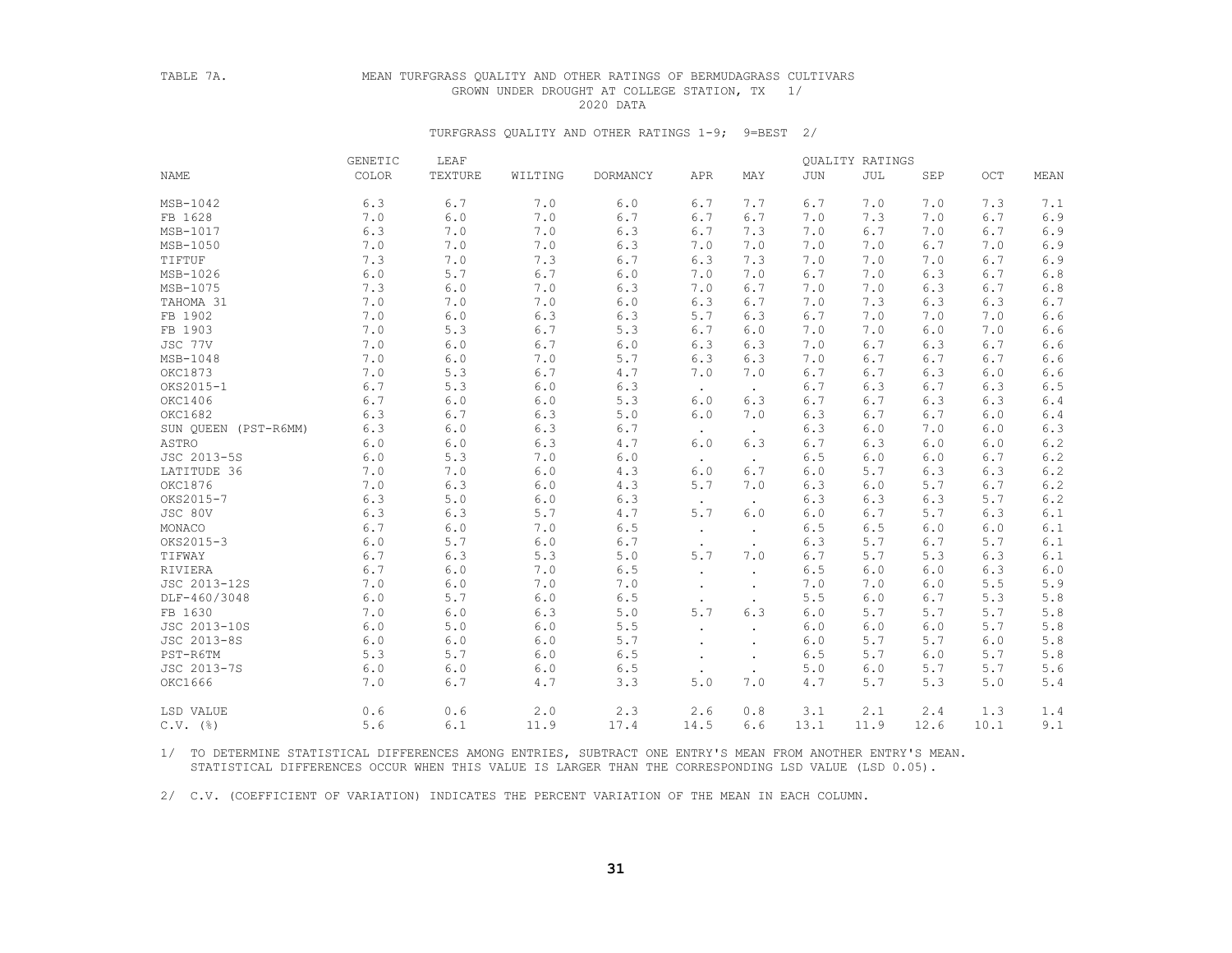### TABLE 7B. MEAN TURFGRASS QUALITY AND OTHER RATINGS OF BERMUDAGRASS (SEEDED) CULTIVARS GROWN UNDER DROUGHT AT COLLEGE STATION, TX 1/ 2020 DATA

#### TURFGRASS QUALITY AND OTHER RATINGS 1-9; 9=BEST 2/

|                      | GENETIC | LEAF    |         |          |     |                      |      | <b>OUALITY RATINGS</b> |      |     |      |
|----------------------|---------|---------|---------|----------|-----|----------------------|------|------------------------|------|-----|------|
| NAME                 | COLOR   | TEXTURE | WILTING | DORMANCY | APR | MAY                  | JUN  | JUL                    | SEP  | OCT | MEAN |
| OKS2015-1            | 6.7     | 5.3     | 6.0     | 6.3      |     | $\ddot{\phantom{a}}$ | 6.7  | 6.3                    | 6.7  | 6.3 | 6.5  |
| SUN OUEEN (PST-R6MM) | 6.3     | 6.0     | 6.3     | 6.7      |     |                      | 6.3  | 6.0                    | 7.0  | 6.0 | 6.3  |
| JSC 2013-5S          | 6.0     | 5.3     | 7.0     | 6.0      |     | $\cdot$              | 6.5  | 6.0                    | 6.0  | 6.7 | 6.2  |
| OKS2015-7            | 6.3     | 5.0     | 6.0     | 6.3      |     |                      | 6.3  | 6.3                    | 6.3  | 5.7 | 6.2  |
| MONACO               | 6.7     | 6.0     | 7.0     | 6.5      |     |                      | 6.5  | 6.5                    | 6.0  | 6.0 | 6.1  |
| OKS2015-3            | 6.0     | 5.7     | 6.0     | 6.7      |     |                      | 6.3  | 5.7                    | 6.7  | 5.7 | 6.1  |
| RIVIERA              | 6.7     | 6.0     | 7.0     | 6.5      |     |                      | 6.5  | 6.0                    | 6.0  | 6.3 | 6.0  |
| JSC 2013-12S         | 7.0     | 6.0     | 7.0     | 7.0      |     |                      | 7.0  | 7.0                    | 6.0  | 5.5 | 5.9  |
| DLF-460/3048         | 6.0     | 5.7     | 6.0     | 6.5      |     |                      | 5.5  | 6.0                    | 6.7  | 5.3 | 5.8  |
| JSC 2013-10S         | 6.0     | 5.0     | 6.0     | 5.5      |     | $\cdot$              | 6.0  | 6.0                    | 6.0  | 5.7 | 5.8  |
| JSC 2013-8S          | 6.0     | 6.0     | 6.0     | 5.7      |     |                      | 6.0  | 5.7                    | 5.7  | 6.0 | 5.8  |
| PST-R6TM             | 5.3     | 5.7     | 6.0     | 6.5      |     |                      | 6.5  | 5.7                    | 6.0  | 5.7 | 5.8  |
| JSC 2013-7S          | 6.0     | 6.0     | 6.0     | 6.5      |     |                      | 5.0  | 6.0                    | 5.7  | 5.7 | 5.6  |
| LSD VALUE            | 0.7     | 0.7     | 0.4     | 3.3      |     | $\cdot$              | 3.0  | 1.7                    | 1.8  | 1.4 | 1.7  |
| $C.V.$ (%)           | 6.4     | 6.5     | 3.2     | 14.1     |     |                      | 13.3 | 8.7                    | 11.1 | 9.3 | 9.2  |

 1/ TO DETERMINE STATISTICAL DIFFERENCES AMONG ENTRIES, SUBTRACT ONE ENTRY'S MEAN FROM ANOTHER ENTRY'S MEAN. STATISTICAL DIFFERENCES OCCUR WHEN THIS VALUE IS LARGER THAN THE CORRESPONDING LSD VALUE (LSD 0.05).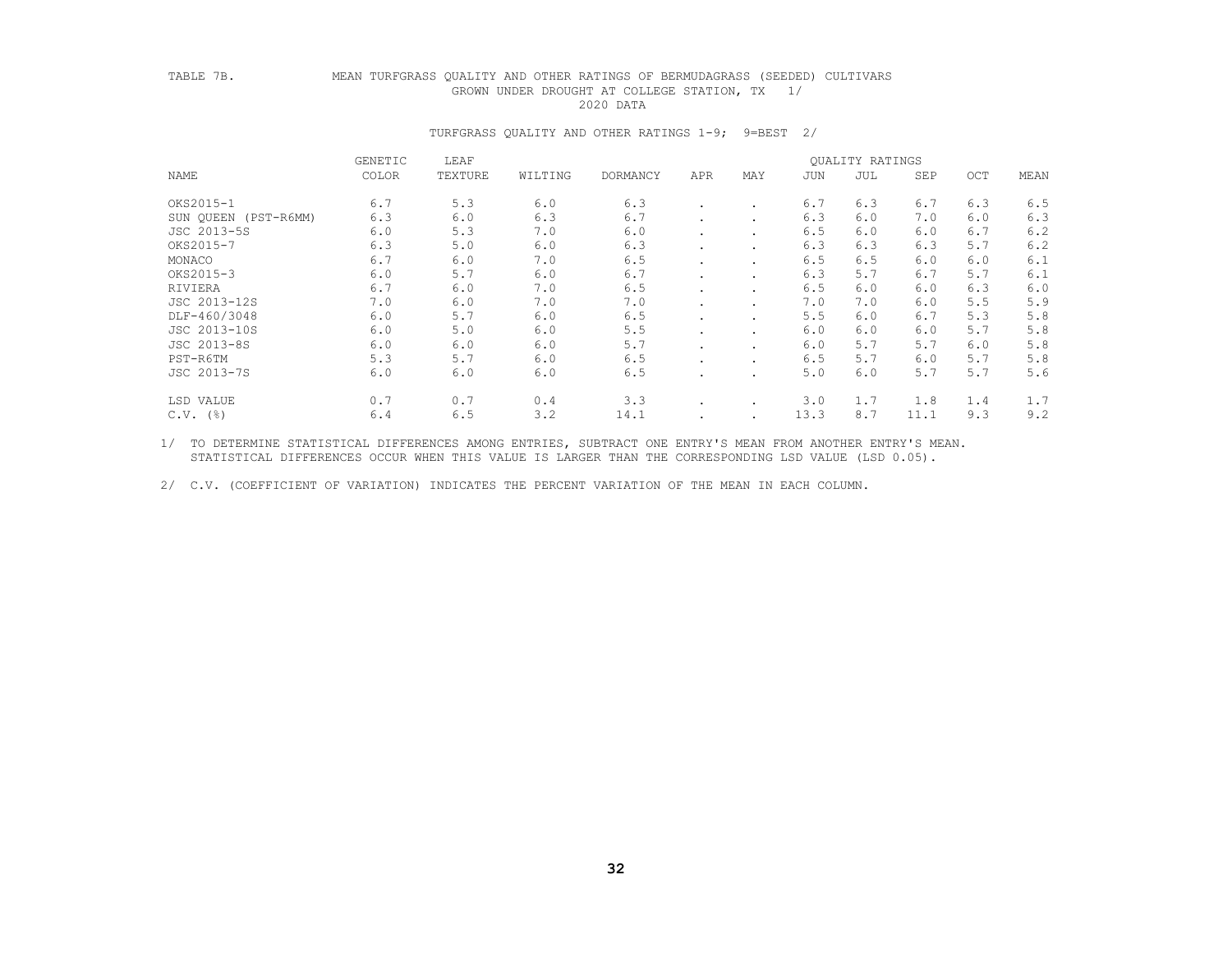# TABLE 7C. MEAN TURFGRASS QUALITY AND OTHER RATINGS OF BERMUDAGRASS (VEGETATIVE) CULTIVARS GROWN UNDER DROUGHT AT COLLEGE STATION, TX 1/<br>2020 DATA

#### 2020 DATA

#### TURFGRASS QUALITY AND OTHER RATINGS 1-9; 9=BEST 2/

|             | GENETIC | LEAF    |         |          |      |     |      | QUALITY RATINGS |      |      |       |
|-------------|---------|---------|---------|----------|------|-----|------|-----------------|------|------|-------|
| NAME        | COLOR   | TEXTURE | WILTING | DORMANCY | APR  | MAY | JUN  | JUL             | SEP  | OCT  | MEAN  |
| MSB-1042    | 6.3     | 6.7     | 7.0     | 6.0      | 6.7  | 7.7 | 6.7  | 7.0             | 7.0  | 7.3  | 7.1   |
| FB 1628     | 7.0     | 6.0     | 7.0     | 6.7      | 6.7  | 6.7 | 7.0  | 7.3             | 7.0  | 6.7  | 6.9   |
| MSB-1017    | 6.3     | 7.0     | 7.0     | 6.3      | 6.7  | 7.3 | 7.0  | 6.7             | 7.0  | 6.7  | 6.9   |
| MSB-1050    | 7.0     | 7.0     | 7.0     | 6.3      | 7.0  | 7.0 | 7.0  | 7.0             | 6.7  | 7.0  | 6.9   |
| TIFTUF      | 7.3     | 7.0     | 7.3     | 6.7      | 6.3  | 7.3 | 7.0  | 7.0             | 7.0  | 6.7  | 6.9   |
| MSB-1026    | 6.0     | 5.7     | 6.7     | 6.0      | 7.0  | 7.0 | 6.7  | 7.0             | 6.3  | 6.7  | $6.8$ |
| MSB-1075    | 7.3     | 6.0     | 7.0     | 6.3      | 7.0  | 6.7 | 7.0  | 7.0             | 6.3  | 6.7  | $6.8$ |
| TAHOMA 31   | 7.0     | 7.0     | 7.0     | 6.0      | 6.3  | 6.7 | 7.0  | 7.3             | 6.3  | 6.3  | 6.7   |
| FB 1902     | 7.0     | 6.0     | 6.3     | 6.3      | 5.7  | 6.3 | 6.7  | 7.0             | 7.0  | 7.0  | 6.6   |
| FB 1903     | 7.0     | 5.3     | 6.7     | 5.3      | 6.7  | 6.0 | 7.0  | 7.0             | 6.0  | 7.0  | 6.6   |
| JSC 77V     | 7.0     | 6.0     | $6.7$   | 6.0      | 6.3  | 6.3 | 7.0  | 6.7             | 6.3  | 6.7  | 6.6   |
| MSB-1048    | 7.0     | 6.0     | 7.0     | 5.7      | 6.3  | 6.3 | 7.0  | 6.7             | 6.7  | 6.7  | 6.6   |
| OKC1873     | 7.0     | 5.3     | 6.7     | 4.7      | 7.0  | 7.0 | 6.7  | 6.7             | 6.3  | 6.0  | $6.6$ |
| OKC1406     | 6.7     | $6.0$   | 6.0     | 5.3      | 6.0  | 6.3 | 6.7  | 6.7             | 6.3  | 6.3  | 6.4   |
| OKC1682     | 6.3     | 6.7     | 6.3     | 5.0      | 6.0  | 7.0 | 6.3  | 6.7             | 6.7  | 6.0  | 6.4   |
| ASTRO       | 6.0     | 6.0     | 6.3     | 4.7      | 6.0  | 6.3 | 6.7  | 6.3             | 6.0  | 6.0  | 6.2   |
| LATITUDE 36 | 7.0     | 7.0     | 6.0     | 4.3      | 6.0  | 6.7 | 6.0  | 5.7             | 6.3  | 6.3  | 6.2   |
| OKC1876     | 7.0     | 6.3     | 6.0     | 4.3      | 5.7  | 7.0 | 6.3  | 6.0             | 5.7  | 6.7  | 6.2   |
| JSC 80V     | 6.3     | 6.3     | 5.7     | 4.7      | 5.7  | 6.0 | 6.0  | 6.7             | 5.7  | 6.3  | 6.1   |
| TIFWAY      | 6.7     | 6.3     | 5.3     | 5.0      | 5.7  | 7.0 | 6.7  | 5.7             | 5.3  | 6.3  | 6.1   |
| FB 1630     | 7.0     | 6.0     | 6.3     | 5.0      | 5.7  | 6.3 | 6.0  | 5.7             | 5.7  | 5.7  | $5.8$ |
| OKC1666     | 7.0     | 6.7     | 4.7     | 3.3      | 5.0  | 7.0 | 4.7  | 5.7             | 5.3  | 5.0  | 5.4   |
| LSD VALUE   | 0.6     | 0.6     | 2.1     | 2.1      | 2.6  | 0.8 | 2.3  | 2.4             | 2.4  | 1.4  | 1.5   |
| $C.V.$ (%)  | 5.2     | 5.9     | 13.6    | 18.7     | 14.5 | 6.6 | 13.0 | 13.0            | 13.5 | 10.0 | 9.1   |

 1/ TO DETERMINE STATISTICAL DIFFERENCES AMONG ENTRIES, SUBTRACT ONE ENTRY'S MEAN FROM ANOTHER ENTRY'S MEAN. STATISTICAL DIFFERENCES OCCUR WHEN THIS VALUE IS LARGER THAN THE CORRESPONDING LSD VALUE (LSD 0.05).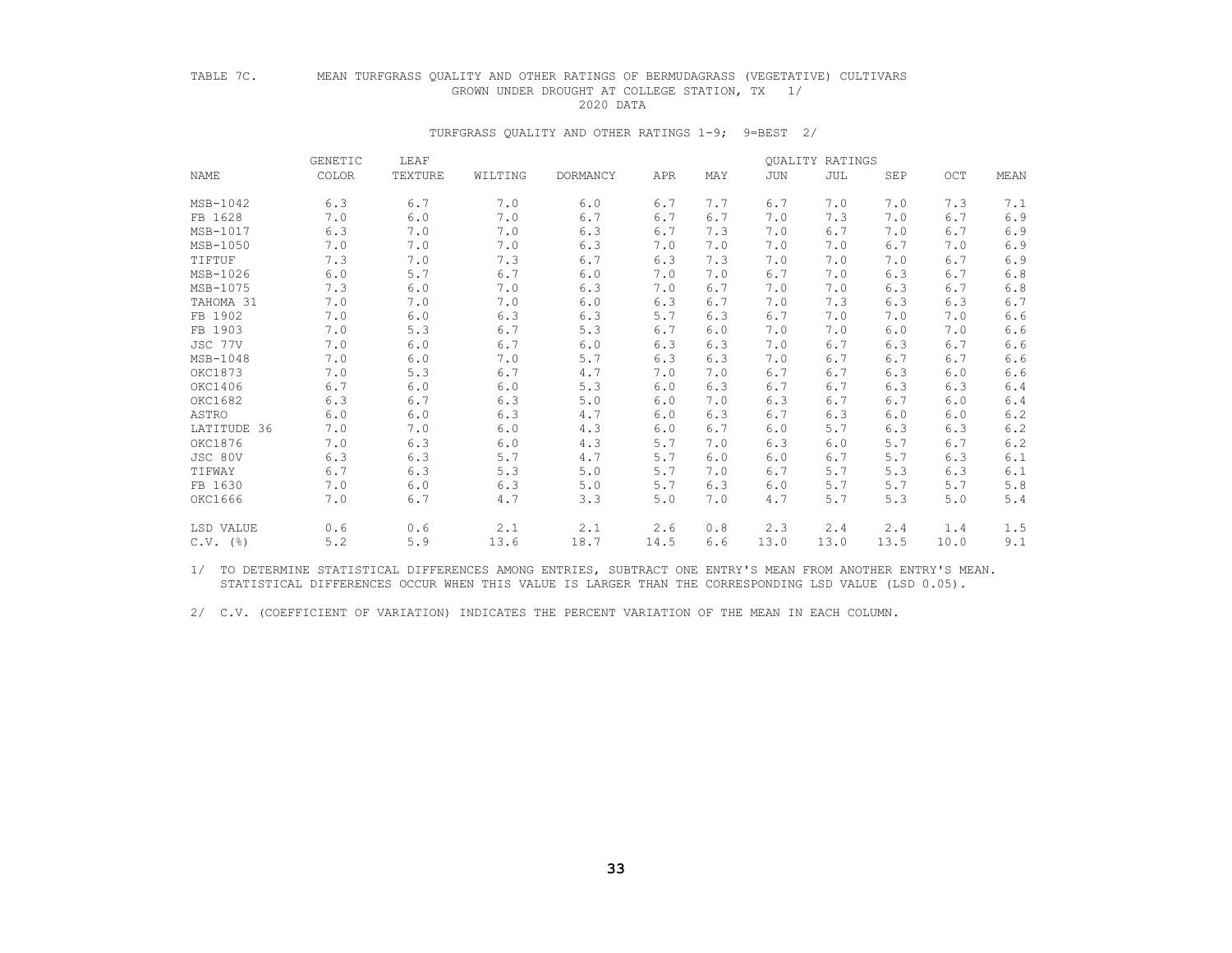# TABLE 8A. MEAN TURFGRASS QUALITY AND OTHER RATINGS OF BERMUDAGRASS CULTIVARS GROWN UNDER SHADE AT COLLEGE STATION, TX 1/<br>2020 DATA

2020 DATA

#### TURFGRASS QUALITY AND OTHER RATINGS 1-9; 9=BEST 2/

|                      | GENETIC | LEAF    |        |     |     |      | QUALITY RATINGS |      |       |       |
|----------------------|---------|---------|--------|-----|-----|------|-----------------|------|-------|-------|
| <b>NAME</b>          | COLOR   | TEXTURE | MAY    | JUN | JUL | AUG  | <b>SEP</b>      | OCT  | NOV   | MEAN  |
| MSB-1050             | 7.7     | 7.7     | 7.0    | 7.0 | 7.0 | 7.3  | 6.7             | 7.0  | 7.7   | 7.1   |
| MSB-1017             | 7.3     | 7.0     | 7.0    | 7.3 | 6.7 | 7.0  | 6.3             | 6.7  | 7.0   | 6.9   |
| MSB-1042             | 6.7     | 6.7     | 7.3    | 7.0 | 7.0 | 6.7  | 5.7             | 7.0  | 7.3   | 6.9   |
| TAHOMA 31            | 6.7     | 6.7     | 7.0    | 6.7 | 7.0 | 6.3  | 5.3             | 7.0  | 7.3   | 6.7   |
| TIFTUF               | 7.3     | 6.3     | 7.0    | 7.0 | 6.7 | 7.3  | 4.7             | 6.7  | 7.3   | 6.7   |
| MSB-1075             | 7.3     | 6.3     | 6.7    | 7.0 | 6.7 | 7.0  | 6.3             | 6.0  | 6.7   | 6.6   |
| FB 1628              | 7.0     | 6.0     | 7.0    | 6.3 | 6.3 | 6.7  | 5.3             | 6.7  | 7.0   | 6.5   |
| LATITUDE 36          | 6.7     | 6.7     | 6.7    | 6.3 | 6.7 | 6.7  | 5.7             | 6.7  | 7.0   | 6.5   |
| OKC1876              | 7.0     | 6.7     | 7.0    | 6.7 | 6.0 | 6.7  | 5.7             | 6.7  | 6.7   | 6.5   |
| FB 1630              | 7.3     | 5.7     | 6.0    | 6.0 | 6.7 | 6.7  | 5.7             | 6.3  | 7.3   | $6.4$ |
| JSC 77V              | 6.7     | 5.3     | 6.3    | 6.3 | 6.3 | 6.3  | 5.3             | 6.7  | 7.3   | 6.4   |
| ASTRO                | 5.7     | 5.7     | 6.7    | 6.3 | 6.3 | 6.0  | 6.0             | 6.7  | 6.3   | 6.3   |
| MSB-1026             | $6.0\,$ | 5.7     | 6.7    | 7.0 | 6.3 | 6.3  | 6.0             | 5.7  | $6.0$ | 6.3   |
| OKC1682              | 6.7     | 6.3     | 7.0    | 7.0 | 6.3 | 6.0  | 5.3             | 6.3  | 6.0   | 6.3   |
| TIFWAY               | 6.3     | 6.3     | 7.0    | 6.7 | 6.7 | 6.0  | 6.0             | 6.0  | 6.0   | 6.3   |
| JSC 80V              | 6.7     | 5.7     | 6.0    | 6.7 | 6.3 | 6.3  | 5.3             | 6.3  | 6.3   | 6.2   |
| OKC1873              | 6.7     | 5.7     | 6.7    | 6.7 | 6.0 | 6.3  | 5.7             | 6.0  | 6.3   | 6.2   |
| FB 1903              | 6.7     | 5.7     | 6.3    | 7.0 | 6.3 | 6.7  | 5.0             | 5.3  | 6.0   | 6.1   |
| JSC 2013-10S         | 5.7     | 5.0     | 6.0    | 6.0 | 6.0 | 5.7  | 5.3             | 6.7  | 6.7   | 6.1   |
| JSC 2013-8S          | 6.3     | 6.0     | 6.0    | 6.0 | 6.3 | 6.0  | 5.0             | 6.3  | 7.0   | 6.1   |
| MSB-1048             | 6.7     | 6.0     | 7.0    | 6.7 | 6.3 | 6.3  | 5.3             | 5.7  | 5.3   | 6.1   |
| OKS2015-1            | 6.3     | 5.3     | $\sim$ | 5.7 | 6.3 | 6.0  | 5.7             | 6.3  | 6.7   | 6.1   |
| JSC 2013-12S         | 6.7     | 6.3     | 5.7    | 6.0 | 6.0 | 6.3  | 4.7             | 6.3  | 6.7   | 6.0   |
| OKC1406              | 6.7     | 6.0     | 6.0    | 5.3 | 5.7 | 6.0  | 6.0             | 6.3  | 6.3   | $6.0$ |
| OKC1666              | 6.7     | 6.3     | 6.0    | 5.7 | 6.3 | 6.0  | 5.0             | 6.3  | 6.3   | 6.0   |
| FB 1902              | 7.0     | 5.3     | 6.0    | 6.3 | 5.7 | 6.0  | 5.0             | 6.3  | 6.0   | 5.9   |
| MONACO               | 6.7     | 6.3     | 5.0    | 5.7 | 6.0 | 5.7  | 5.7             | 6.3  | 6.7   | 5.9   |
| RIVIERA              | 6.7     | 6.0     | 4.5    | 6.3 | 6.0 | 6.0  | 5.0             | 5.7  | 6.7   | 5.8   |
| SUN OUEEN (PST-R6MM) | 6.3     | 6.0     | 6.0    | 5.3 | 5.7 | 5.3  | 5.3             | 6.7  | 6.7   | 5.8   |
| DLF-460/3048         | 6.0     | 5.7     | 5.0    | 6.3 | 6.3 | 6.0  | 5.0             | 6.0  | 5.3   | 5.7   |
| JSC 2013-5S          | 6.3     | 6.0     | 5.0    | 5.3 | 5.3 | 5.0  | 5.3             | 6.3  | 6.3   | 5.6   |
| JSC 2013-7S          | 6.0     | 6.0     | 5.3    | 5.3 | 5.7 | 5.3  | 5.7             | 6.3  | 5.7   | 5.6   |
| OKS2015-3            | 6.0     | 5.7     | 5.7    | 5.7 | 5.3 | 5.3  | 5.3             | 5.7  | 6.0   | 5.6   |
| OKS2015-7            | 6.3     | 5.3     | 5.5    | 5.3 | 5.3 | 5.7  | 5.3             | 6.0  | 5.7   | 5.6   |
| PST-R6TM             | 5.7     | 5.7     | 5.3    | 5.7 | 5.3 | 5.7  | 5.0             | 5.7  | 5.0   | 5.4   |
| LSD VALUE            | 0.9     | 0.8     | 0.8    | 1.0 | 1.1 | 1.2  | 1.0             | 1.8  | 2.1   | 0.6   |
| $C.V.$ (%)           | 7.7     | 8.0     | 7.7    | 9.1 | 8.7 | 10.1 | 9.3             | 10.2 | 13.4  | 6.0   |

 1/ TO DETERMINE STATISTICAL DIFFERENCES AMONG ENTRIES, SUBTRACT ONE ENTRY'S MEAN FROM ANOTHER ENTRY'S MEAN. STATISTICAL DIFFERENCES OCCUR WHEN THIS VALUE IS LARGER THAN THE CORRESPONDING LSD VALUE (LSD 0.05).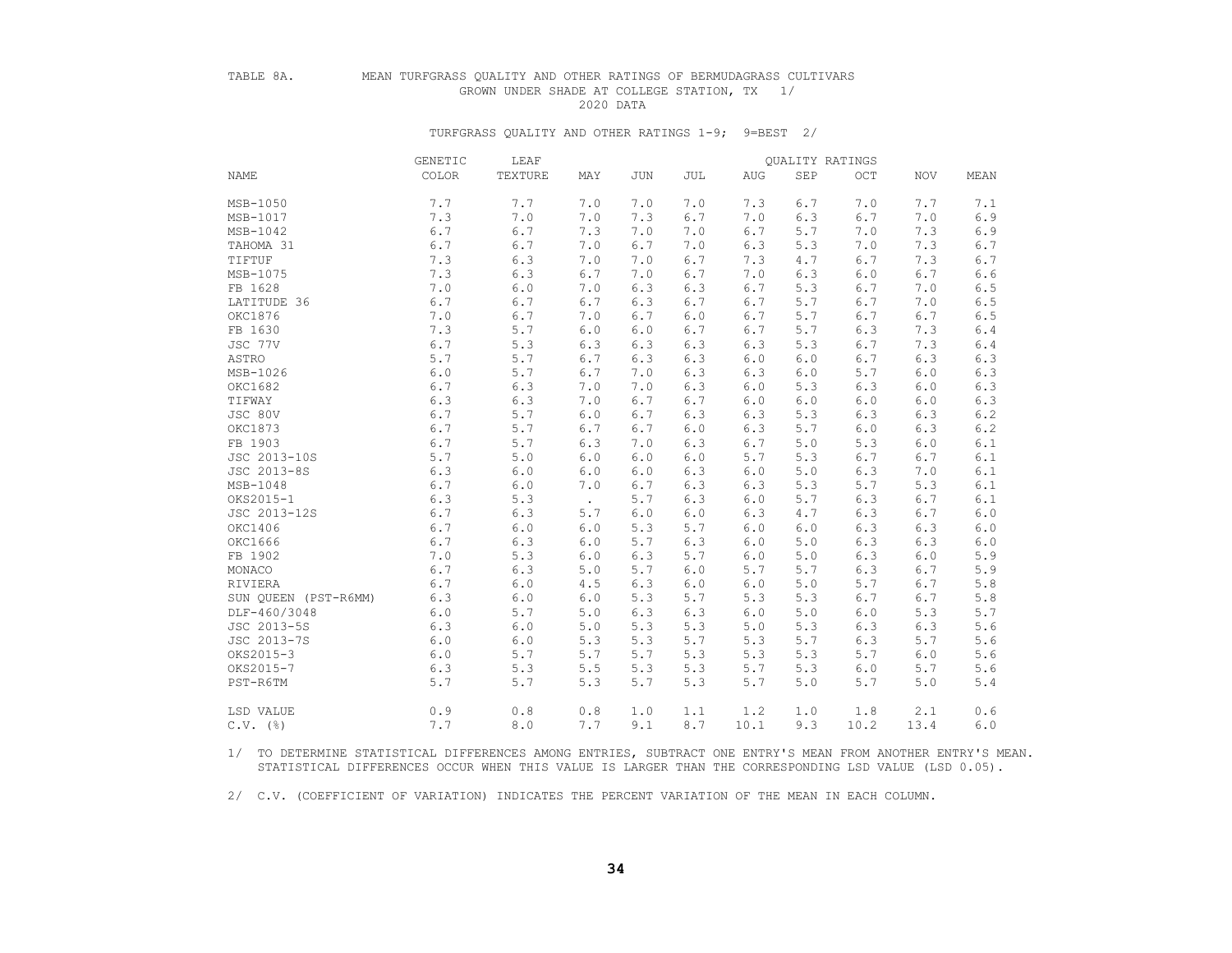### TABLE 8B. MEAN TURFGRASS QUALITY AND OTHER RATINGS OF BERMUDAGRASS (SEEDED) CULTIVARS GROWN UNDER SHADE AT COLLEGE STATION, TX 1/ 2020 DATA

#### TURFGRASS QUALITY AND OTHER RATINGS 1-9; 9=BEST 2/

|                      | <b>GENETIC</b> | LEAF    |         |            |     |      | <b>OUALITY RATINGS</b> |      |            |      |
|----------------------|----------------|---------|---------|------------|-----|------|------------------------|------|------------|------|
| <b>NAME</b>          | COLOR          | TEXTURE | MAY     | <b>JUN</b> | JUL | AUG  | SEP                    | OCT  | <b>NOV</b> | MEAN |
| JSC 2013-10S         | 5.7            | 5.0     | 6.0     | 6.0        | 6.0 | 5.7  | 5.3                    | 6.7  | 6.7        | 6.1  |
| JSC 2013-8S          | 6.3            | 6.0     | 6.0     | 6.0        | 6.3 | 6.0  | 5.0                    | 6.3  | 7.0        | 6.1  |
| OKS2015-1            | 6.3            | 5.3     | $\cdot$ | 5.7        | 6.3 | 6.0  | 5.7                    | 6.3  | 6.7        | 6.1  |
| JSC 2013-12S         | 6.7            | 6.3     | 5.7     | 6.0        | 6.0 | 6.3  | 4.7                    | 6.3  | 6.7        | 6.0  |
| MONACO               | 6.7            | 6.3     | 5.0     | 5.7        | 6.0 | 5.7  | 5.7                    | 6.3  | 6.7        | 5.9  |
| RIVIERA              | 6.7            | 6.0     | 4.5     | 6.3        | 6.0 | 6.0  | 5.0                    | 5.7  | 6.7        | 5.8  |
| SUN OUEEN (PST-R6MM) | 6.3            | 6.0     | 6.0     | 5.3        | 5.7 | 5.3  | 5.3                    | 6.7  | 6.7        | 5.8  |
| DLF-460/3048         | 6.0            | 5.7     | 5.0     | 6.3        | 6.3 | 6.0  | 5.0                    | 6.0  | 5.3        | 5.7  |
| JSC 2013-5S          | 6.3            | 6.0     | 5.0     | 5.3        | 5.3 | 5.0  | 5.3                    | 6.3  | 6.3        | 5.6  |
| JSC 2013-7S          | 6.0            | 6.0     | 5.3     | 5.3        | 5.7 | 5.3  | 5.7                    | 6.3  | 5.7        | 5.6  |
| OKS2015-3            | 6.0            | 5.7     | 5.7     | 5.7        | 5.3 | 5.3  | 5.3                    | 5.7  | 6.0        | 5.6  |
| OKS2015-7            | 6.3            | 5.3     | 5.5     | 5.3        | 5.3 | 5.7  | 5.3                    | 6.0  | 5.7        | 5.6  |
| PST-R6TM             | 5.7            | 5.7     | 5.3     | 5.7        | 5.3 | 5.7  | 5.0                    | 5.7  | 5.0        | 5.4  |
| LSD VALUE            | 1.2            | 0.9     | 1.5     | 2.1        | 1.3 | 1.9  | 1.2                    | 2.5  | 2.1        | 1.2  |
| $C.V.$ (%)           | 8.1            | 7.4     | 10.3    | 12.6       | 9.6 | 12.1 | 9.0                    | 13.2 | 14.1       | 7.4  |

 1/ TO DETERMINE STATISTICAL DIFFERENCES AMONG ENTRIES, SUBTRACT ONE ENTRY'S MEAN FROM ANOTHER ENTRY'S MEAN. STATISTICAL DIFFERENCES OCCUR WHEN THIS VALUE IS LARGER THAN THE CORRESPONDING LSD VALUE (LSD 0.05).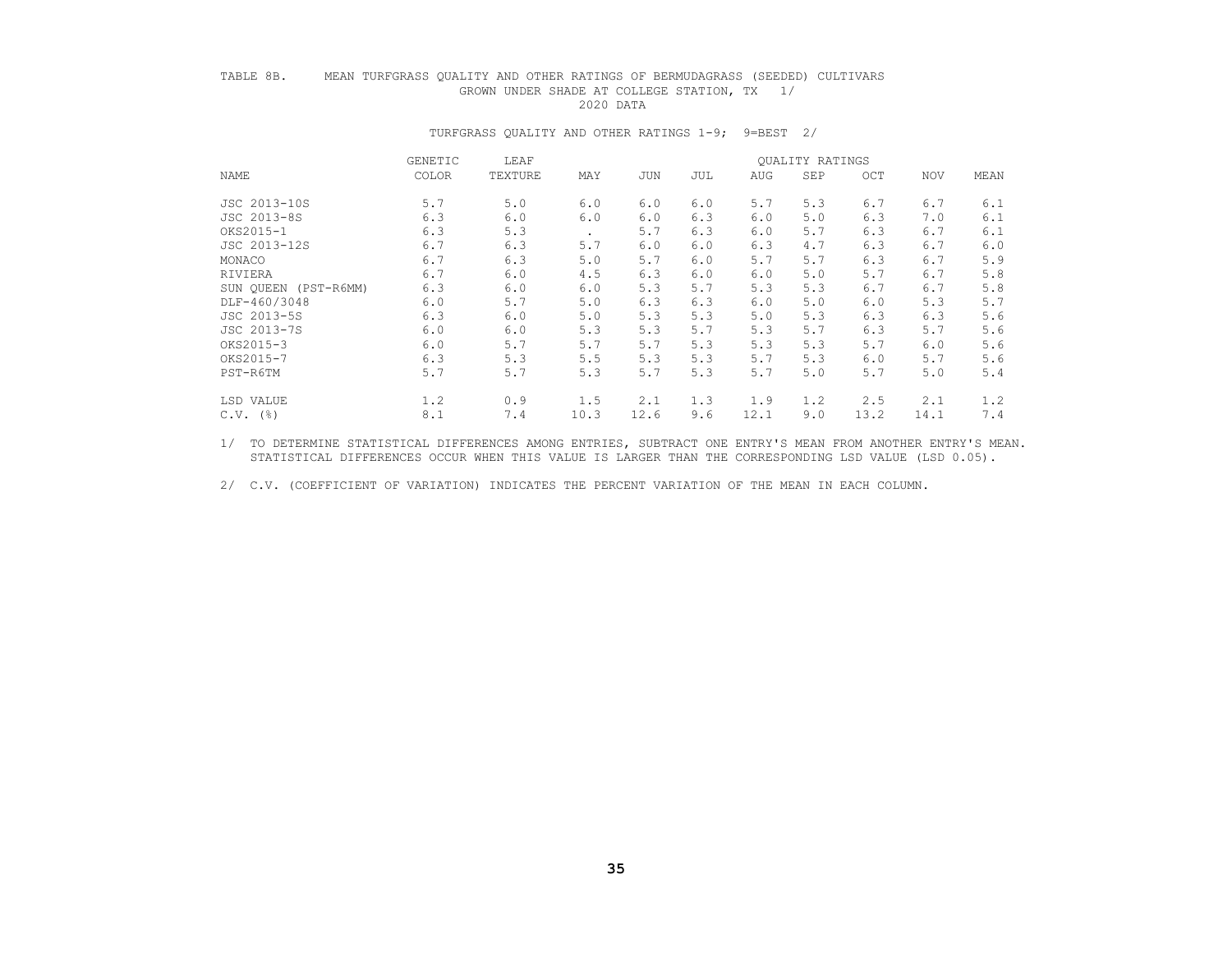### TABLE 8C. MEAN TURFGRASS QUALITY AND OTHER RATINGS OF BERMUDAGRASS (VEGETATIVE) CULTIVARS GROWN UNDER SHADE AT COLLEGE STATION, TX 1/<br>2020 DATA 2020 DATA

#### TURFGRASS QUALITY AND OTHER RATINGS 1-9; 9=BEST 2/

|             | <b>GENETIC</b> | LEAF    |     |     |     |     | <b>OUALITY RATINGS</b> |     |            |       |
|-------------|----------------|---------|-----|-----|-----|-----|------------------------|-----|------------|-------|
| <b>NAME</b> | <b>COLOR</b>   | TEXTURE | MAY | JUN | JUL | AUG | <b>SEP</b>             | OCT | <b>NOV</b> | MEAN  |
| $MSB-1050$  | 7.7            | 7.7     | 7.0 | 7.0 | 7.0 | 7.3 | 6.7                    | 7.0 | 7.7        | 7.1   |
| MSB-1017    | 7.3            | 7.0     | 7.0 | 7.3 | 6.7 | 7.0 | 6.3                    | 6.7 | 7.0        | 6.9   |
| MSB-1042    | $6.7$          | 6.7     | 7.3 | 7.0 | 7.0 | 6.7 | 5.7                    | 7.0 | 7.3        | 6.9   |
| TAHOMA 31   | 6.7            | 6.7     | 7.0 | 6.7 | 7.0 | 6.3 | 5.3                    | 7.0 | 7.3        | 6.7   |
| TIFTUF      | 7.3            | 6.3     | 7.0 | 7.0 | 6.7 | 7.3 | 4.7                    | 6.7 | 7.3        | 6.7   |
| MSB-1075    | 7.3            | 6.3     | 6.7 | 7.0 | 6.7 | 7.0 | 6.3                    | 6.0 | 6.7        | $6.6$ |
| FB 1628     | 7.0            | 6.0     | 7.0 | 6.3 | 6.3 | 6.7 | 5.3                    | 6.7 | 7.0        | $6.5$ |
| LATITUDE 36 | 6.7            | 6.7     | 6.7 | 6.3 | 6.7 | 6.7 | 5.7                    | 6.7 | 7.0        | 6.5   |
| OKC1876     | 7.0            | 6.7     | 7.0 | 6.7 | 6.0 | 6.7 | 5.7                    | 6.7 | 6.7        | 6.5   |
| FB 1630     | 7.3            | 5.7     | 6.0 | 6.0 | 6.7 | 6.7 | 5.7                    | 6.3 | 7.3        | 6.4   |
| JSC 77V     | 6.7            | 5.3     | 6.3 | 6.3 | 6.3 | 6.3 | 5.3                    | 6.7 | 7.3        | 6.4   |
| ASTRO       | 5.7            | 5.7     | 6.7 | 6.3 | 6.3 | 6.0 | 6.0                    | 6.7 | 6.3        | 6.3   |
| MSB-1026    | 6.0            | 5.7     | 6.7 | 7.0 | 6.3 | 6.3 | 6.0                    | 5.7 | 6.0        | 6.3   |
| OKC1682     | 6.7            | 6.3     | 7.0 | 7.0 | 6.3 | 6.0 | 5.3                    | 6.3 | 6.0        | 6.3   |
| TIFWAY      | 6.3            | 6.3     | 7.0 | 6.7 | 6.7 | 6.0 | 6.0                    | 6.0 | 6.0        | 6.3   |
| JSC 80V     | 6.7            | 5.7     | 6.0 | 6.7 | 6.3 | 6.3 | 5.3                    | 6.3 | 6.3        | 6.2   |
| OKC1873     | 6.7            | 5.7     | 6.7 | 6.7 | 6.0 | 6.3 | 5.7                    | 6.0 | 6.3        | 6.2   |
| FB 1903     | 6.7            | 5.7     | 6.3 | 7.0 | 6.3 | 6.7 | 5.0                    | 5.3 | 6.0        | 6.1   |
| MSB-1048    | 6.7            | 6.0     | 7.0 | 6.7 | 6.3 | 6.3 | 5.3                    | 5.7 | 5.3        | 6.1   |
| OKC1406     | 6.7            | 6.0     | 6.0 | 5.3 | 5.7 | 6.0 | 6.0                    | 6.3 | 6.3        | 6.0   |
| OKC1666     | 6.7            | 6.3     | 6.0 | 5.7 | 6.3 | 6.0 | 5.0                    | 6.3 | 6.3        | 6.0   |
| FB 1902     | 7.0            | 5.3     | 6.0 | 6.3 | 5.7 | 6.0 | 5.0                    | 6.3 | 6.0        | 5.9   |
| LSD VALUE   | 1.0            | 0.9     | 0.9 | 0.8 | 1.2 | 1.5 | 0.9                    | 1.1 | 2.1        | 0.6   |
| $C.V.$ (%)  | 7.6            | 8.5     | 6.8 | 6.8 | 7.9 | 9.3 | 9.0                    | 8.2 | 13.1       | 5.2   |

 1/ TO DETERMINE STATISTICAL DIFFERENCES AMONG ENTRIES, SUBTRACT ONE ENTRY'S MEAN FROM ANOTHER ENTRY'S MEAN. STATISTICAL DIFFERENCES OCCUR WHEN THIS VALUE IS LARGER THAN THE CORRESPONDING LSD VALUE (LSD 0.05).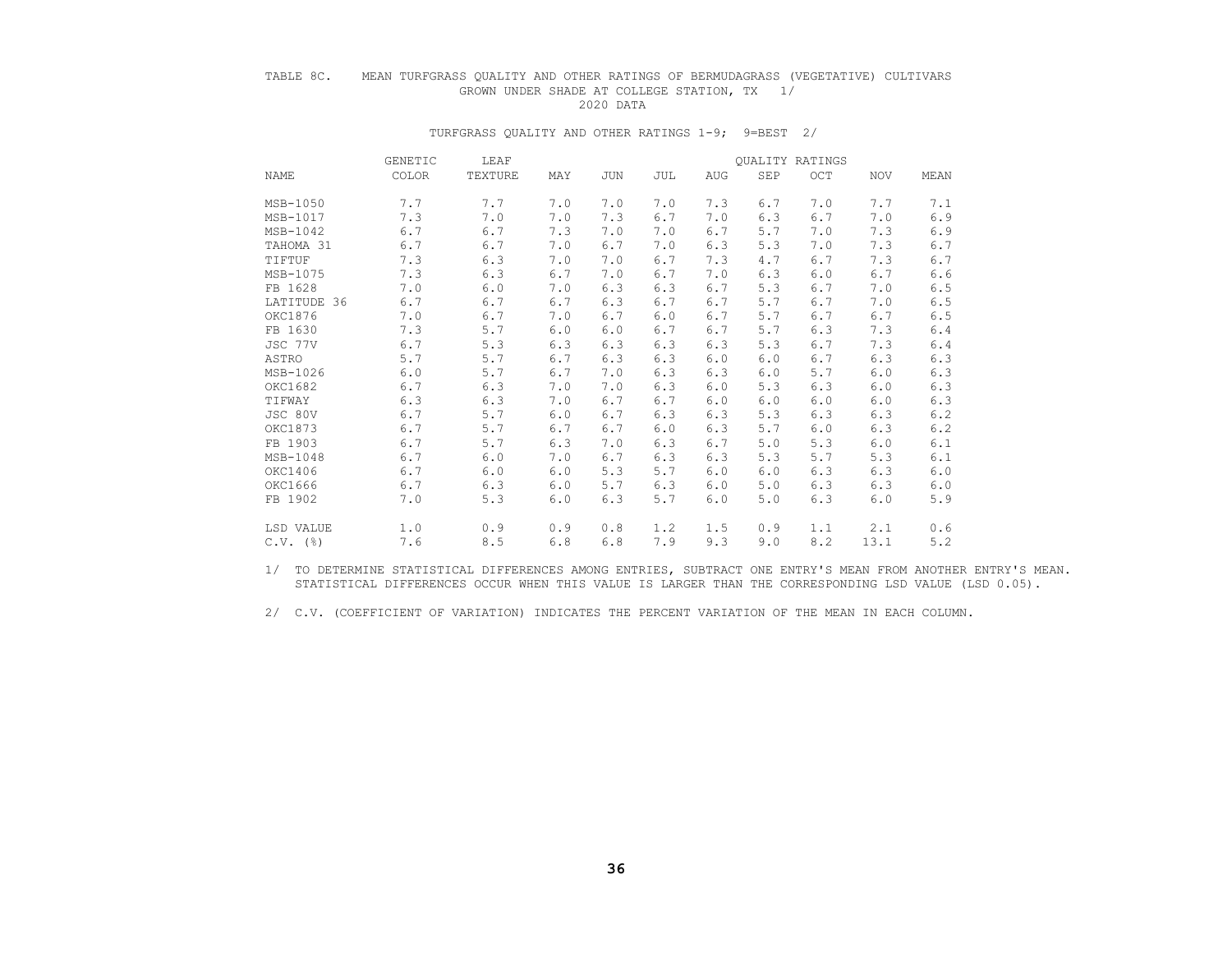#### TABLE 9A. MEAN TURFGRASS QUALITY AND OTHER RATINGS OF BERMUDAGRASS CULTIVARS GROWN WITH SALINE IRRIGATION AT LAS CRUCES, NM 1/ 2020 DATA

#### TURFGRASS QUALITY AND OTHER RATINGS 1-9; 9=BEST 2/

|                      | GENETIC | SPRING         | PERCENT GROUND COVER<br>LEAF |        |        |      |      |      |      |      | QUALITY RATINGS |      |      |            |         |
|----------------------|---------|----------------|------------------------------|--------|--------|------|------|------|------|------|-----------------|------|------|------------|---------|
| <b>NAME</b>          | COLOR   | <b>GREENUP</b> | TEXTURE                      | SPRING | SUMMER | FALL | APR  | MAY  | JUN  | JUL  | AUG             | SEP  | OCT  | <b>NOV</b> | MEAN    |
| OKS2015-1            | 5.7     | 4.0            | 5.7                          | 53.3   | 85.0   | 61.7 | 5.3  | 7.7  | 8.0  | 8.3  | 7.7             | 7.7  | 8.3  | 7.3        | 7.2     |
| JSC 2013-5S          | 6.3     | 4.0            | 5.7                          | 56.0   | 88.3   | 72.0 | 6.0  | 7.3  | 8.0  | 8.3  | 8.3             | 7.7  | 7.3  | 6.3        | 7.0     |
| TAHOMA 31            | 5.7     | 6.7            | 5.7                          | 74.3   | 80.3   | 64.0 | 4.7  | 7.3  | 8.3  | 8.7  | 8.0             | 6.7  | 8.0  | 6.0        | 6.9     |
| OKS2015-7            | 6.7     | 5.0            | 6.0                          | 70.7   | 93.3   | 79.0 | 6.0  | 7.0  | 7.3  | 7.7  | 7.7             | 6.7  | 7.7  | 7.0        | 6.8     |
| DLF-460/3048         | 6.0     | 4.0            | 6.0                          | 56.7   | 88.3   | 75.7 | 5.7  | 7.3  | 7.7  | 8.0  | 7.7             | 6.3  | 7.3  | 6.7        | 6.7     |
| JSC 80V              | 8.7     | 8.3            | 7.0                          | 88.0   | 98.7   | 85.7 | 5.3  | 6.3  | 7.0  | 7.7  | 7.3             | 6.3  | 8.0  | 7.3        | 6.6     |
| MONACO               | 5.7     | 5.0            | 5.0                          | 61.3   | 70.7   | 68.0 | 6.0  | 7.3  | 7.3  | 7.7  | 7.0             | 6.7  | 6.7  | 6.3        | 6.6     |
| MSB-1048             | 8.0     | 7.3            | 6.7                          | 88.0   | 94.0   | 84.0 | 4.3  | 7.7  | 8.0  | 8.0  | 7.3             | 6.3  | 7.3  | 5.7        | 6.5     |
| TIFTUF               | 6.3     | 5.7            | 6.3                          | 83.0   | 95.3   | 4.3  | 6.7  | 6.3  | 7.0  | 7.7  | 7.0             | 6.7  | 6.3  | 5.3        | 6.4     |
| ASTRO                | 7.0     | 6.7            | $6.0$                        | 77.3   | 88.7   | 83.3 | 4.7  | 6.3  | 7.3  | 8.3  | 7.0             | 6.7  | 7.0  | 5.7        | 6.3     |
| OKC1876              | 7.3     | 7.3            | 6.7                          | 76.3   | 96.3   | 71.3 | 6.7  | 6.3  | 7.7  | 7.3  | 6.3             | 6.7  | 6.7  | 5.7        | 6.3     |
| MSB-1017             | 7.0     | 7.7            | 6.3                          | 94.7   | 97.3   | 77.7 | 6.3  | 6.0  | 7.3  | 7.3  | 6.7             | 7.3  | 6.0  | 5.3        | $6.2\,$ |
| OKC1682              | 6.7     | 4.7            | 6.0                          | 63.7   | 90.7   | 47.3 | 4.3  | 8.0  | 7.7  | 8.0  | 7.0             | 6.3  | 5.7  | 5.0        | 6.2     |
| FB 1630              | 7.0     | 6.7            | 6.0                          | 56.3   | 93.7   | 85.7 | 6.0  | 6.7  | 7.0  | 7.3  | 7.0             | 6.0  | 6.3  | 5.0        | 6.1     |
| JSC 2013-8S          | 6.3     | 6.3            | 5.7                          | 81.3   | 81.3   | 67.3 | 5.7  | 7.0  | 7.7  | 7.3  | 6.7             | 6.0  | 6.3  | 5.0        | 6.1     |
| OKC1666              | 7.0     | 4.3            | 6.0                          | 49.3   | 93.7   | 49.3 | 4.0  | 7.0  | 7.0  | 7.7  | 6.3             | 6.3  | 7.3  | 5.3        | 6.1     |
| OKC1873              | 7.7     | 8.0            | 7.0                          | 95.3   | 98.0   | 14.3 | 5.7  | 7.0  | 7.3  | 7.7  | 5.7             | 6.3  | 5.7  | 5.0        | 6.1     |
| FB 1628              | 5.7     | 7.0            | 6.0                          | 67.3   | 91.3   | 75.0 | 4.7  | 7.0  | 7.0  | 7.3  | 6.7             | 6.3  | 5.7  | 5.0        | 6.0     |
| FB 1902              | 8.7     | $8.0$          | 8.0                          | 81.0   | 97.7   | 83.0 | 4.7  | 6.3  | 7.7  | 8.0  | $6.0$           | 5.7  | 6.7  | 5.0        | 6.0     |
| FB 1903              | 5.3     | 5.0            | 5.0                          | 71.0   | 79.3   | 66.3 | 5.7  | 7.0  | 7.3  | 7.3  | 6.0             | 5.7  | 5.7  | 4.7        | $6.0$   |
| JSC 2013-7S          | 5.3     | 5.3            | 5.0                          | 72.3   | 78.0   | 51.7 | 5.3  | 6.3  | 7.3  | 8.0  | 6.7             | 5.7  | 5.7  | 5.3        | 6.0     |
| LATITUDE 36          | 7.3     | 7.7            | 6.7                          | 89.3   | 94.0   | 57.0 | 5.0  | 6.7  | 7.7  | 7.7  | 5.7             | 6.3  | 6.3  | 4.7        | 6.0     |
| OKC1406              | 6.7     | 6.0            | 6.0                          | 75.0   | 96.7   | 38.0 | 3.7  | 7.0  | 6.3  | 7.7  | 6.7             | 6.0  | 6.3  | 6.3        | 6.0     |
| OKS2015-3            | 5.7     | 6.0            | 5.7                          | 65.0   | 90.0   | 67.7 | 5.3  | 7.0  | 7.7  | 8.0  | 6.3             | 5.7  | 5.3  | 4.0        | 6.0     |
| JSC 77V              | 6.3     | 6.7            | 6.0                          | 68.7   | 95.3   | 21.0 | 5.0  | 6.0  | 7.0  | 7.0  | 6.3             | 6.0  | 6.0  | 5.3        | 5.9     |
| MSB-1026             | 9.0     | 6.0            | 7.0                          | 82.3   | 98.7   | 83.0 | 4.0  | 7.3  | 8.0  | 7.7  | 6.3             | 5.3  | 4.7  | 4.3        | 5.8     |
| PST-R6TM             | 5.5     | 5.5            | 5.5                          | 73.0   | 88.5   | 85.0 | 6.0  | 6.0  | 6.5  | 7.5  | 5.5             | 5.5  | 5.0  | 4.0        | 5.7     |
| RIVIERA              | 6.3     | 6.0            | 6.0                          | 79.3   | 91.0   | 74.7 | 5.7  | 7.3  | 6.7  | 6.7  | 6.0             | 5.3  | 6.0  | 4.7        | 5.7     |
| TIFWAY               | 8.0     | 8.3            | 7.0                          | 83.0   | 98.7   | 72.3 | 5.3  | 6.0  | 7.7  | 8.3  | 5.7             | 5.7  | 5.0  | 4.3        | 5.7     |
| SUN QUEEN (PST-R6MM) | 5.0     | 4.3            | 4.7                          | 69.0   | 78.0   | 65.3 | 5.3  | 6.3  | 7.3  | 8.0  | 6.3             | 5.3  | 5.0  | 3.3        | 5.6     |
| JSC 2013-12S         | 6.7     | 5.3            | 6.0                          | 71.7   | 95.0   | 86.3 | 6.0  | 5.7  | 6.7  | 7.0  | 6.3             | 5.0  | 4.7  | 3.0        | 5.3     |
| MSB-1075             | 8.0     | 7.0            | 6.7                          | 85.0   | 94.7   | 61.3 | 4.3  | 6.0  | 6.7  | 7.7  | 6.0             | 5.0  | 5.0  | 4.0        | 5.3     |
| JSC 2013-10S         | 6.3     | 6.3            | 5.3                          | 79.0   | 80.3   | 69.7 | 6.7  | 6.7  | 6.7  | 6.3  | 5.3             | 3.7  | 4.7  | 3.7        | 5.2     |
| MSB-1042             | 5.3     | 4.3            | 5.7                          | 49.7   | 85.0   | 2.7  | 4.7  | 6.0  | 6.7  | 6.7  | 5.0             | 4.7  | 5.0  | 4.3        | 5.1     |
| MSB-1050             | 6.0     | 8.3            | 5.7                          | 97.0   | 80.0   | 42.0 | 5.3  | 5.7  | 6.3  | 6.7  | 5.7             | 4.3  | 4.3  | 3.3        | 4.9     |
| LSD VALUE            | 1.8     | 2.5            | 1.8                          | 16.6   | 31.7   | 27.3 | 1.1  | 5.5  | 4.0  | 4.9  | 4.9             | 4.9  | 5.4  | 4.7        | 2.8     |
| $C.V.$ (%)           | 15.3    | 22.2           | 13.9                         | 13.7   | 12.5   | 27.1 | 12.2 | 19.5 | 13.9 | 15.3 | 21.0            | 24.3 | 28.1 | 32.1       | 14.3    |

 1/ TO DETERMINE STATISTICAL DIFFERENCES AMONG ENTRIES, SUBTRACT ONE ENTRY'S MEAN FROM ANOTHER ENTRY'S MEAN. STATISTICAL DIFFERENCES OCCUR WHEN THIS VALUE IS LARGER THAN THE CORRESPONDING LSD VALUE (LSD 0.05).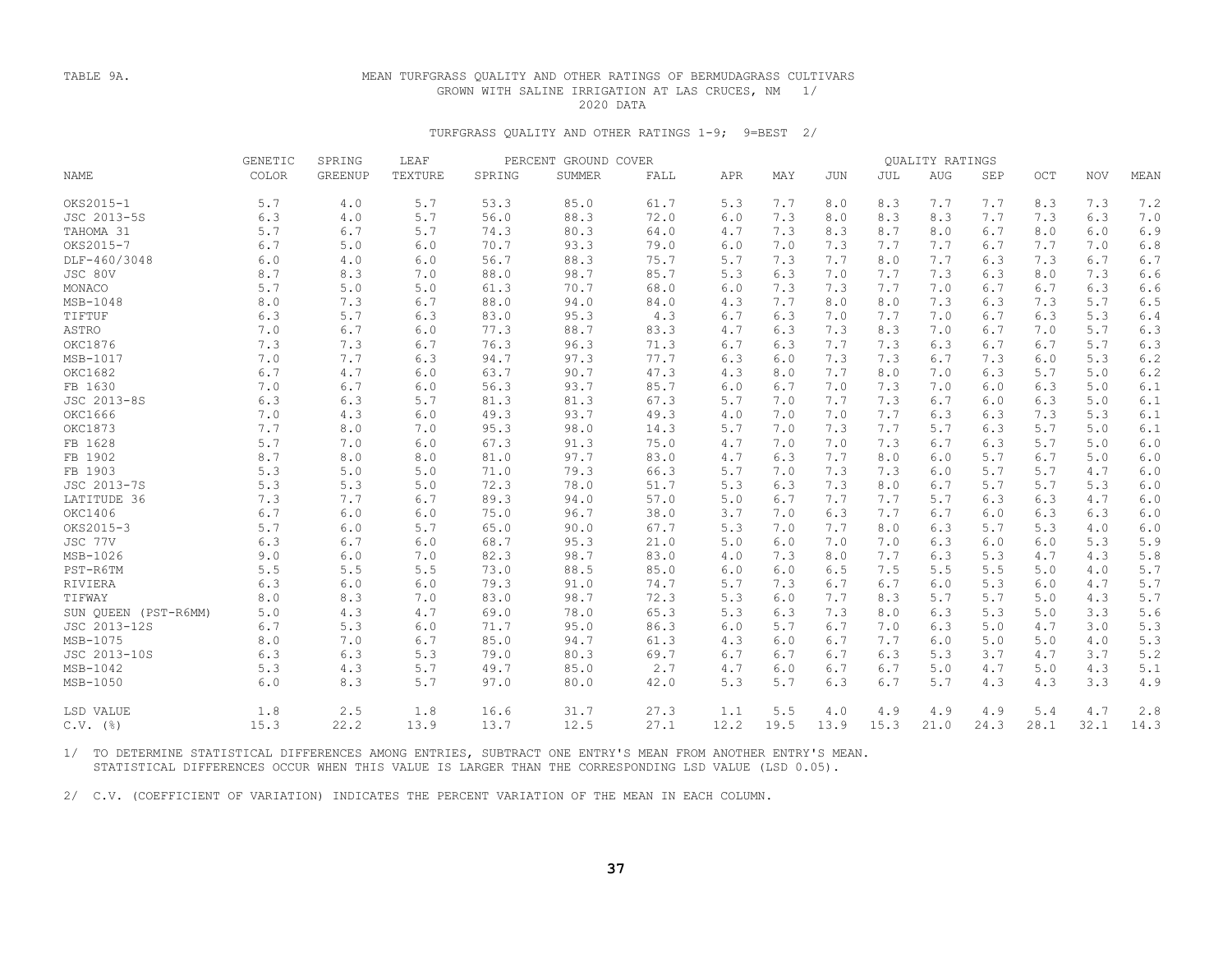### TABLE 9A. MEAN TURFGRASS QUALITY AND OTHER RATINGS OF BERMUDAGRASS CULTIVARS GROWN WITH SALINE IRRIGATION AT LAS CRUCES, NM 1/<br>2020 DATA 2020 DATA

#### TURFGRASS QUALITY AND OTHER RATINGS 1-9; 9=BEST 2/

|                        | COLOR     | COLOR          | COLOR    |         | PERCENT ESTABLISHMENT JULY 25-OCTOBER 9 |         |      |                   |
|------------------------|-----------|----------------|----------|---------|-----------------------------------------|---------|------|-------------------|
| NAME                   | SEPTEMBER | <b>OCTOBER</b> | NOVEMBER | JULY 25 | AUGUST 22                               | SEPT 11 |      | SEPT 26 OCTOBER 9 |
| OKS2015-1              | 5.7       | 5.3            | 4.0      | 65.0    | 92.7                                    | 89.3    | 87.7 | 87.0              |
| JSC 2013-5S            | 6.0       | 6.3            | 3.7      | 73.0    | 91.7                                    | 93.0    | 85.0 | 83.7              |
| TAHOMA 31              | 5.3       | 4.7            | 4.3      | 45.0    | 55.0                                    | 58.0    | 68.3 | 72.0              |
| OKS2015-7              | 6.3       | 7.0            | 4.7      | 68.3    | 93.3                                    | 94.7    | 91.3 | 89.7              |
| DLF-460/3048           | 6.3       | 6.7            | 5.0      | 81.3    | 84.7                                    | 90.7    | 83.0 | 80.3              |
| JSC 80V                | 6.7       | 6.3            | 4.0      | 29.3    | 70.7                                    | 87.3    | 84.7 | 82.7              |
| MONACO                 | 6.3       | 5.0            | 5.0      | 44.7    | 72.7                                    | 84.3    | 82.3 | 87.7              |
| MSB-1048               | 7.7       | 7.3            | 6.7      | 15.7    | 47.0                                    | 68.3    | 73.0 | 73.3              |
| TIFTUF                 | 2.3       | 1.7            | 1.3      | 46.0    | 70.7                                    | 77.3    | 59.3 | 60.3              |
| ASTRO                  | 7.3       | 6.7            | 6.3      | 12.3    | 40.0                                    | 58.3    | 68.3 | 68.7              |
| OKC1876                | 6.3       | 5.7            | 5.0      | 32.0    | 64.0                                    | 83.3    | 88.7 | 90.3              |
| MSB-1017               | 6.7       | 7.0            | 7.0      | 31.7    | 78.7                                    | 84.0    | 69.7 | 66.3              |
| OKC1682                | 5.3       | 3.0            | 3.0      | 23.0    | 54.3                                    | 64.0    | 68.0 | 64.0              |
| FB 1630                | 6.7       | 7.0            | 7.3      | 20.3    | 60.7                                    | 55.7    | 68.7 | 72.3              |
| JSC 2013-8S            | 6.0       | 5.3            | 5.0      | 75.0    | 95.3                                    | 96.0    | 88.7 | 92.3              |
| OKC1666                | 5.7       | 5.0            | 4.0      | 26.0    | 45.0                                    | 52.3    | 57.3 | 61.7              |
| OKC1873                | 3.3       | 3.3            | 3.0      | 14.0    | 57.0                                    | 71.3    | 70.0 | 75.3              |
| FB 1628                | 6.3       | 6.0            | 6.0      | 34.0    | 81.0                                    | 86.7    | 92.0 | 89.0              |
| FB 1902                | 7.0       | 6.7            | 7.0      | 17.3    | 64.3                                    | 87.0    | 90.3 | 91.7              |
| FB 1903                | 5.7       | 5.0            | 4.7      | 82.0    | 89.7                                    | 90.0    | 63.3 | 80.7              |
| JSC 2013-7S            | 5.3       | 4.7            | 3.7      | 90.3    | 91.7                                    | 91.7    | 86.3 | 82.7              |
| LATITUDE 36            | 6.0       | 6.3            | 7.0      | 50.3    | 84.7                                    | 87.7    | 91.7 | 95.7              |
| OKC1406                | 4.7       | 4.3            | 3.7      | 20.3    | 66.0                                    | 75.3    | 85.7 | 84.0              |
| OKS2015-3              | 6.0       | 6.0            | 4.0      | 64.0    | 92.0                                    | 94.7    | 90.3 | 91.0              |
| JSC 77V                | 3.7       | 3.0            | 2.7      | 36.7    | 76.3                                    | 84.0    | 79.3 | 87.7              |
| MSB-1026               | 7.7       | 6.7            | 6.0      | 34.0    | 68.0                                    | 77.3    | 85.3 | 80.3              |
| PST-R6TM               | 6.5       | 6.5            | 6.0      | 73.5    | 90.0                                    | 94.5    | 69.5 | 82.0              |
| RIVIERA                | 6.0       | 6.3            | 5.3      | 75.7    | 95.7                                    | 96.7    | 84.0 | 90.7              |
| TIFWAY                 | 6.0       | 6.7            | 6.7      | 37.0    | 84.7                                    | 82.0    | 91.7 | 95.0              |
| SUN OUEEN (PST-R6MM)   | 5.7       | 5.7            | 4.7      | 81.0    | 87.7                                    | 91.7    | 76.0 | 79.7              |
| JSC 2013-12S           | 6.7       | 6.7            | 4.7      | 69.3    | 92.0                                    | 92.0    | 74.7 | 85.3              |
| MSB-1075               | 6.0       | 6.3            | 5.0      | 24.3    | 61.0                                    | 52.3    | 60.7 | 65.0              |
| JSC 2013-10S           | 6.0       | 5.3            | 4.0      | 76.7    | 95.7                                    | 95.0    | 90.0 | 89.3              |
| $MSB-1042$             | 1.7       | 1.3            | 1.3      | 43.0    | 59.3                                    | 70.7    | 73.7 | 74.7              |
| MSB-1050               | 4.3       | 5.7            | 6.0      | 63.7    | 80.0                                    | 93.0    | 87.0 | 89.0              |
| LSD VALUE              | 1.5       | 2.1            | 1.9      | 22.3    | 15.9                                    | 15.7    | 15.4 | 12.8              |
| $C.V.$ $(\frac{6}{6})$ | 16.0      | 23.0           | 24.4     | 30.2    | 13.6                                    | 12.0    | 11.5 | 9.6               |

 1/ TO DETERMINE STATISTICAL DIFFERENCES AMONG ENTRIES, SUBTRACT ONE ENTRY'S MEAN FROM ANOTHER ENTRY'S MEAN. STATISTICAL DIFFERENCES OCCUR WHEN THIS VALUE IS LARGER THAN THE CORRESPONDING LSD VALUE (LSD 0.05).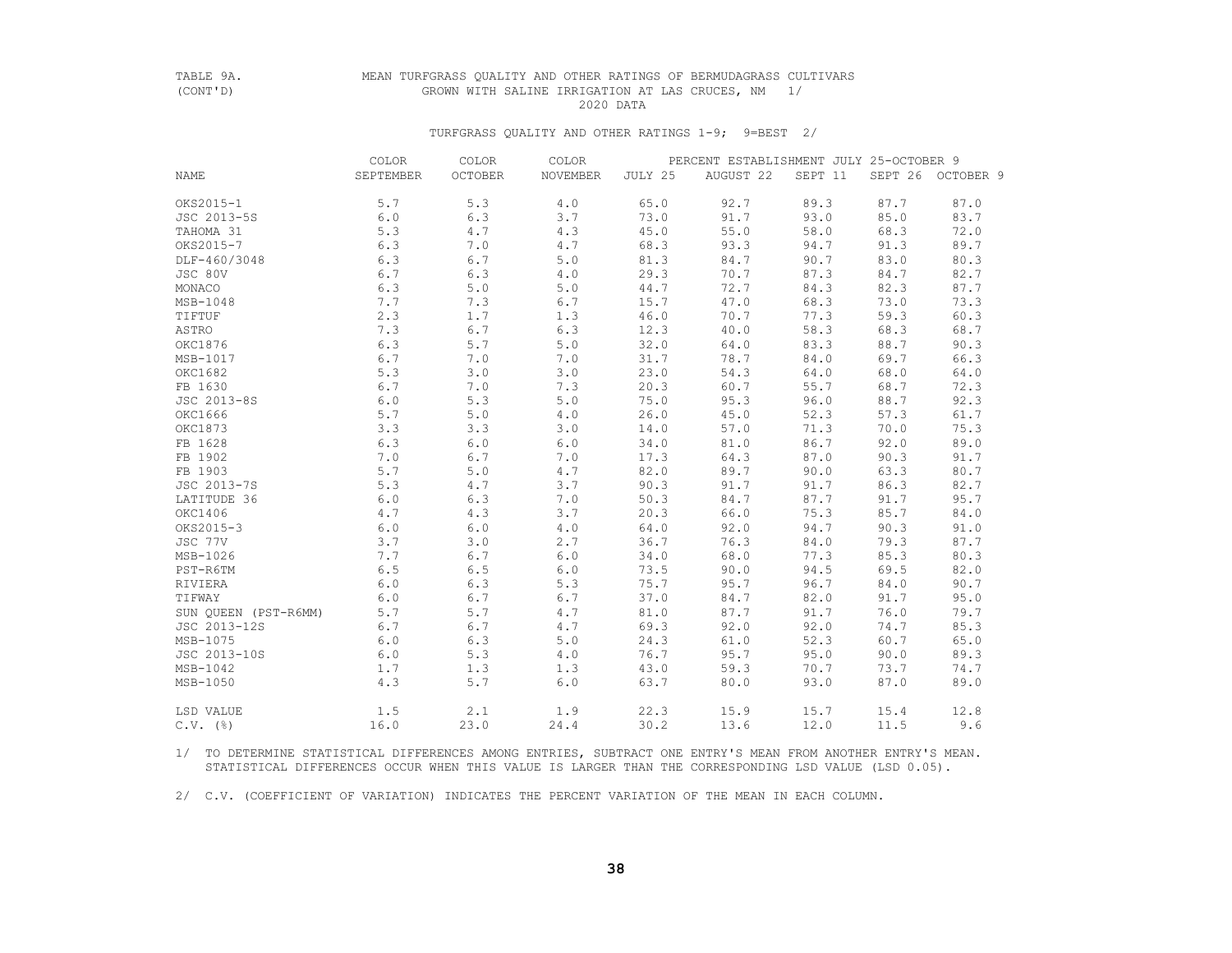### TABLE 9B. MEAN TURFGRASS QUALITY AND OTHER RATINGS OF BERMUDAGRASS (SEEDED) CULTIVARS GROWN WITH SALINE IRRIGATION AT LAS CRUCES, NM 1/ 2020 DATA

#### TURFGRASS QUALITY AND OTHER RATINGS 1-9; 9=BEST 2/

|                      | <b>GENETIC</b> | SPRING         | LEAF    | PERCENT GROUND COVER |        |      |      |      |            |      | QUALITY RATINGS |      |      |            |      |
|----------------------|----------------|----------------|---------|----------------------|--------|------|------|------|------------|------|-----------------|------|------|------------|------|
| NAME                 | COLOR          | <b>GREENUP</b> | TEXTURE | SPRING               | SUMMER | FALL | APR  | MAY  | <b>JUN</b> | JUL  | AUG             | SEP  | OCT  | <b>NOV</b> | MEAN |
| OKS2015-1            | 5.7            | 4.0            | 5.7     | 53.3                 | 85.0   | 61.7 | 5.3  | 7.7  | 8.0        | 8.3  | 7.7             | 7.7  | 8.3  | 7.3        | 7.2  |
| JSC 2013-5S          | 6.3            | 4.0            | 5.7     | 56.0                 | 88.3   | 72.0 | 6.0  | 7.3  | 8.0        | 8.3  | 8.3             | 7.7  | 7.3  | 6.3        | 7.0  |
| OKS2015-7            | 6.7            | 5.0            | 6.0     | 70.7                 | 93.3   | 79.0 | 6.0  | 7.0  | 7.3        | 7.7  | 7.7             | 6.7  | 7.7  | 7.0        | 6.8  |
| DLF-460/3048         | 6.0            | 4.0            | 6.0     | 56.7                 | 88.3   | 75.7 | 5.7  | 7.3  | 7.7        | 8.0  | 7.7             | 6.3  | 7.3  | 6.7        | 6.7  |
| MONACO               | 5.7            | 5.0            | 5.0     | 61.3                 | 70.7   | 68.0 | 6.0  | 7.3  | 7.3        | 7.7  | 7.0             | 6.7  | 6.7  | 6.3        | 6.6  |
| JSC 2013-8S          | 6.3            | 6.3            | 5.7     | 81.3                 | 81.3   | 67.3 | 5.7  | 7.0  | 7.7        | 7.3  | 6.7             | 6.0  | 6.3  | 5.0        | 6.1  |
| JSC 2013-7S          | 5.3            | 5.3            | 5.0     | 72.3                 | 78.0   | 51.7 | 5.3  | 6.3  | 7.3        | 8.0  | 6.7             | 5.7  | 5.7  | 5.3        | 6.0  |
| OKS2015-3            | 5.7            | 6.0            | 5.7     | 65.0                 | 90.0   | 67.7 | 5.3  | 7.0  | 7.7        | 8.0  | 6.3             | 5.7  | 5.3  | 4.0        | 6.0  |
| PST-R6TM             | 5.5            | 5.5            | 5.5     | 73.0                 | 88.5   | 85.0 | 6.0  | 6.0  | 6.5        | 7.5  | 5.5             | 5.5  | 5.0  | 4.0        | 5.7  |
| RIVIERA              | 6.3            | 6.0            | 6.0     | 79.3                 | 91.0   | 74.7 | 5.7  | 7.3  | 6.7        | 6.7  | 6.0             | 5.3  | 6.0  | 4.7        | 5.7  |
| SUN OUEEN (PST-R6MM) | 5.0            | 4.3            | 4.7     | 69.0                 | 78.0   | 65.3 | 5.3  | 6.3  | 7.3        | 8.0  | 6.3             | 5.3  | 5.0  | 3.3        | 5.6  |
| JSC 2013-12S         | 6.7            | 5.3            | 6.0     | 71.7                 | 95.0   | 86.3 | 6.0  | 5.7  | 6.7        | 7.0  | 6.3             | 5.0  | 4.7  | 3.0        | 5.3  |
| JSC 2013-10S         | 6.3            | 6.3            | 5.3     | 79.0                 | 80.3   | 69.7 | 6.7  | 6.7  | 6.7        | 6.3  | 5.3             | 3.7  | 4.7  | 3.7        | 5.2  |
| LSD VALUE            | 3.7            | 5.7            | 3.3     | 32.0                 | 42.2   | 42.2 | 2.2  | 3.6  | 2.5        | 3.1  | 4.7             | 3.4  | 4.8  | 3.3        | 2.4  |
| $C.V.$ (%)           | 20.1           | 36.2           | 18.7    | 19.1                 | 16.7   | 21.3 | 13.2 | 17.8 | 12.1       | 14.6 | 24.3            | 24.3 | 30.0 | 30.9       | 15.6 |

# TABLE 9B. MEAN TURFGRASS QUALITY AND OTHER RATINGS OF BERMUDAGRASS (SEEDED) CULTIVARS<br>(CONT'D) GROWN WITH SALINE IRRIGATION AT LAS CRUCES, NM 1/ GROWN WITH SALINE IRRIGATION AT LAS CRUCES, NM 1/<br>2020 DATA 2020 DATA

#### TURFGRASS QUALITY AND OTHER RATINGS 1-9; 9=BEST 2/

|                      | COLOR     | <b>COLOR</b> | COLOR    |         | PERCENT ESTABLISHMENT JULY 25-OCTOBER 9 |         |         |           |
|----------------------|-----------|--------------|----------|---------|-----------------------------------------|---------|---------|-----------|
| NAME                 | SEPTEMBER | OCTOBER      | NOVEMBER | JULY 25 | AUGUST 22                               | SEPT 11 | SEPT 26 | OCTOBER 9 |
| OKS2015-1            | 5.7       | 5.3          | 4.0      | 65.0    | 92.7                                    | 89.3    | 87.7    | 87.0      |
| JSC 2013-5S          | 6.0       | 6.3          | 3.7      | 73.0    | 91.7                                    | 93.0    | 85.0    | 83.7      |
| OKS2015-7            | 6.3       | 7.0          | 4.7      | 68.3    | 93.3                                    | 94.7    | 91.3    | 89.7      |
| DLF-460/3048         | 6.3       | 6.7          | 5.0      | 81.3    | 84.7                                    | 90.7    | 83.0    | 80.3      |
| MONACO               | 6.3       | 5.0          | 5.0      | 44.7    | 72.7                                    | 84.3    | 82.3    | 87.7      |
| JSC 2013-8S          | 6.0       | 5.3          | 5.0      | 75.0    | 95.3                                    | 96.0    | 88.7    | 92.3      |
| JSC 2013-7S          | 5.3       | 4.7          | 3.7      | 90.3    | 91.7                                    | 91.7    | 86.3    | 82.7      |
| OKS2015-3            | 6.0       | 6.0          | 4.0      | 64.0    | 92.0                                    | 94.7    | 90.3    | 91.0      |
| PST-R6TM             | 6.5       | 6.5          | 6.0      | 73.5    | 90.0                                    | 94.5    | 69.5    | 82.0      |
| RIVIERA              | 6.0       | 6.3          | 5.3      | 75.7    | 95.7                                    | 96.7    | 84.0    | 90.7      |
| SUN QUEEN (PST-R6MM) | 5.7       | 5.7          | 4.7      | 81.0    | 87.7                                    | 91.7    | 76.0    | 79.7      |
| JSC 2013-12S         | 6.7       | 6.7          | 4.7      | 69.3    | 92.0                                    | 92.0    | 74.7    | 85.3      |
| JSC 2013-10S         | 6.0       | 5.3          | 4.0      | 76.7    | 95.7                                    | 95.0    | 90.0    | 89.3      |
| LSD VALUE            | 2.4       | 4.0          | 3.8      | 64.7    | 11.8                                    | 14.2    | 17.5    | 15.0      |
| $C.V.$ (%)           | 12.8      | 23.5         | 27.7     | 30.4    | 6.7                                     | 5.7     | 9.3     | 7.1       |
|                      |           |              |          |         |                                         |         |         |           |

 1/ TO DETERMINE STATISTICAL DIFFERENCES AMONG ENTRIES, SUBTRACT ONE ENTRY'S MEAN FROM ANOTHER ENTRY'S MEAN. STATISTICAL DIFFERENCES OCCUR WHEN THIS VALUE IS LARGER THAN THE CORRESPONDING LSD VALUE (LSD 0.05).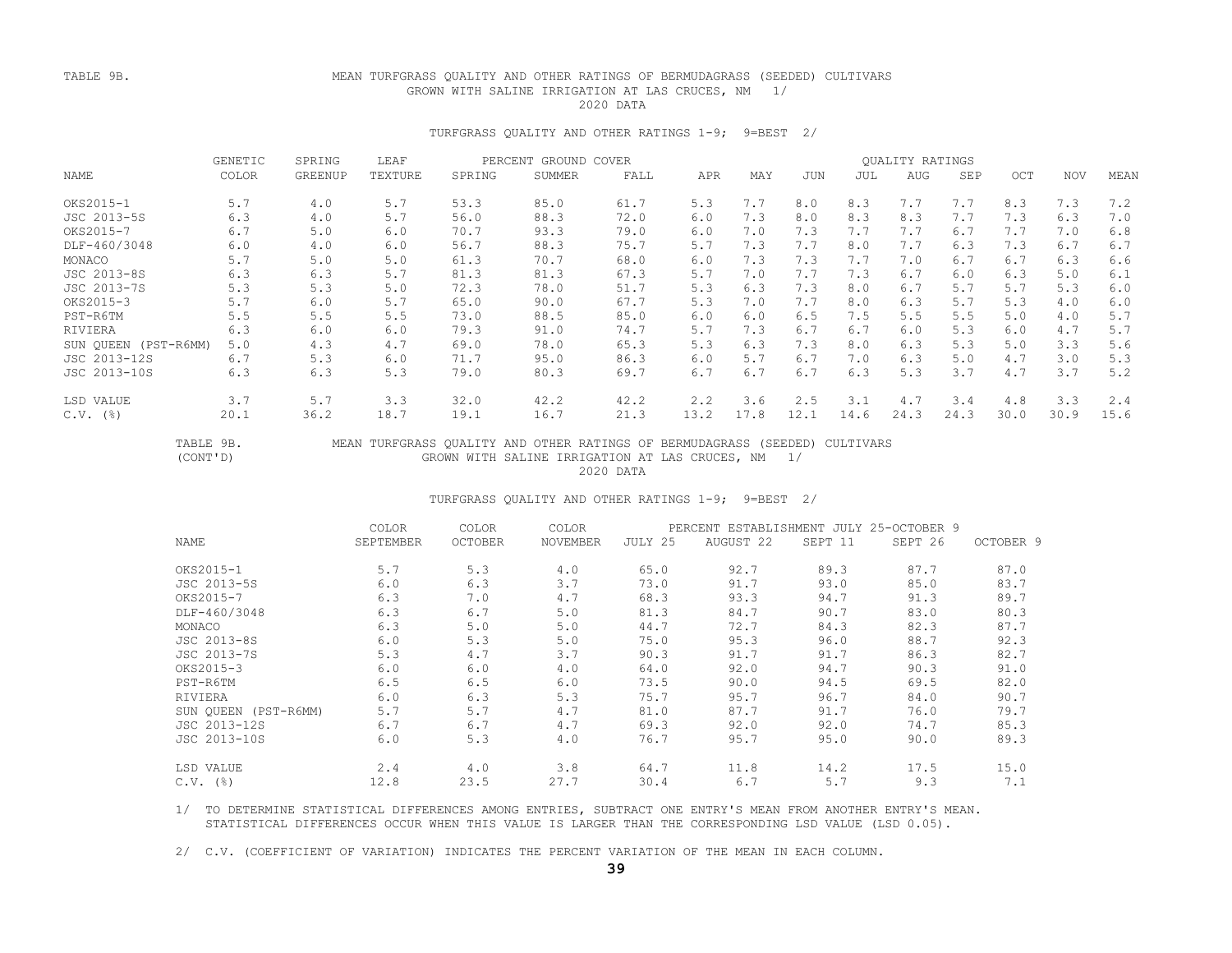#### TABLE 9C.

### MEAN TURFGRASS QUALITY AND OTHER RATINGS OF BERMUDAGRASS (VEGETATIVE) CULTIVARS GROWN WITH SALINE IRRIGATION AT LAS CRUCES, NM 1/ 2020 DATA

#### TURFGRASS QUALITY AND OTHER RATINGS 1-9; 9=BEST 2/

|             | GENETIC | SPRING         | LEAF    | PERCENT | GROUND COVER  |      |      |      |      |      | <b>OUALITY RATINGS</b> |      |      |            |      |
|-------------|---------|----------------|---------|---------|---------------|------|------|------|------|------|------------------------|------|------|------------|------|
| NAME        | COLOR   | <b>GREENUP</b> | TEXTURE | SPRING  | <b>SUMMER</b> | FALL | APR  | MAY  | JUN  | JUL  | <b>AUG</b>             | SEP  | OCT  | <b>NOV</b> | MEAN |
| TAHOMA 31   | 5.7     | 6.7            | 5.7     | 74.3    | 80.3          | 64.0 | 4.7  | 7.3  | 8.3  | 8.7  | 8.0                    | 6.7  | 8.0  | 6.0        | 6.9  |
| JSC 80V     | 8.7     | 8.3            | 7.0     | 88.0    | 98.7          | 85.7 | 5.3  | 6.3  | 7.0  | 7.7  | 7.3                    | 6.3  | 8.0  | 7.3        | 6.6  |
| $MSB-1048$  | 8.0     | 7.3            | 6.7     | 88.0    | 94.0          | 84.0 | 4.3  | 7.7  | 8.0  | 8.0  | 7.3                    | 6.3  | 7.3  | 5.7        | 6.5  |
| TIFTUF      | 6.3     | 5.7            | 6.3     | 83.0    | 95.3          | 4.3  | 6.7  | 6.3  | 7.0  | 7.7  | 7.0                    | 6.7  | 6.3  | 5.3        | 6.4  |
| ASTRO       | 7.0     | 6.7            | 6.0     | 77.3    | 88.7          | 83.3 | 4.7  | 6.3  | 7.3  | 8.3  | 7.0                    | 6.7  | 7.0  | 5.7        | 6.3  |
| OKC1876     | 7.3     | 7.3            | 6.7     | 76.3    | 96.3          | 71.3 | 6.7  | 6.3  | 7.7  | 7.3  | 6.3                    | 6.7  | 6.7  | 5.7        | 6.3  |
| MSB-1017    | 7.0     | 7.7            | 6.3     | 94.7    | 97.3          | 77.7 | 6.3  | 6.0  | 7.3  | 7.3  | 6.7                    | 7.3  | 6.0  | 5.3        | 6.2  |
| OKC1682     | 6.7     | 4.7            | 6.0     | 63.7    | 90.7          | 47.3 | 4.3  | 8.0  | 7.7  | 8.0  | 7.0                    | 6.3  | 5.7  | 5.0        | 6.2  |
| FB 1630     | 7.0     | 6.7            | 6.0     | 56.3    | 93.7          | 85.7 | 6.0  | 6.7  | 7.0  | 7.3  | 7.0                    | 6.0  | 6.3  | 5.0        | 6.1  |
| OKC1666     | 7.0     | 4.3            | 6.0     | 49.3    | 93.7          | 49.3 | 4.0  | 7.0  | 7.0  | 7.7  | 6.3                    | 6.3  | 7.3  | 5.3        | 6.1  |
| OKC1873     | 7.7     | 8.0            | 7.0     | 95.3    | 98.0          | 14.3 | 5.7  | 7.0  | 7.3  | 7.7  | 5.7                    | 6.3  | 5.7  | 5.0        | 6.1  |
| FB 1628     | 5.7     | 7.0            | 6.0     | 67.3    | 91.3          | 75.0 | 4.7  | 7.0  | 7.0  | 7.3  | 6.7                    | 6.3  | 5.7  | 5.0        | 6.0  |
| FB 1902     | 8.7     | 8.0            | 8.0     | 81.0    | 97.7          | 83.0 | 4.7  | 6.3  | 7.7  | 8.0  | 6.0                    | 5.7  | 6.7  | 5.0        | 6.0  |
| FB 1903     | 5.3     | 5.0            | 5.0     | 71.0    | 79.3          | 66.3 | 5.7  | 7.0  | 7.3  | 7.3  | 6.0                    | 5.7  | 5.7  | 4.7        | 6.0  |
| LATITUDE 36 | 7.3     | 7.7            | 6.7     | 89.3    | 94.0          | 57.0 | 5.0  | 6.7  | 7.7  | 7.7  | 5.7                    | 6.3  | 6.3  | 4.7        | 6.0  |
| OKC1406     | 6.7     | 6.0            | 6.0     | 75.0    | 96.7          | 38.0 | 3.7  | 7.0  | 6.3  | 7.7  | 6.7                    | 6.0  | 6.3  | 6.3        | 6.0  |
| JSC 77V     | 6.3     | 6.7            | 6.0     | 68.7    | 95.3          | 21.0 | 5.0  | 6.0  | 7.0  | 7.0  | 6.3                    | 6.0  | 6.0  | 5.3        | 5.9  |
| MSB-1026    | 9.0     | 6.0            | 7.0     | 82.3    | 98.7          | 83.0 | 4.0  | 7.3  | 8.0  | 7.7  | 6.3                    | 5.3  | 4.7  | 4.3        | 5.8  |
| TIFWAY      | 8.0     | 8.3            | 7.0     | 83.0    | 98.7          | 72.3 | 5.3  | 6.0  | 7.7  | 8.3  | 5.7                    | 5.7  | 5.0  | 4.3        | 5.7  |
| MSB-1075    | 8.0     | 7.0            | 6.7     | 85.0    | 94.7          | 61.3 | 4.3  | 6.0  | 6.7  | 7.7  | 6.0                    | 5.0  | 5.0  | 4.0        | 5.3  |
| MSB-1042    | 5.3     | 4.3            | 5.7     | 49.7    | 85.0          | 2.7  | 4.7  | 6.0  | 6.7  | 6.7  | 5.0                    | 4.7  | 5.0  | 4.3        | 5.1  |
| MSB-1050    | 6.0     | 8.3            | 5.7     | 97.0    | 80.0          | 42.0 | 5.3  | 5.7  | 6.3  | 6.7  | 5.7                    | 4.3  | 4.3  | 3.3        | 4.9  |
| LSD VALUE   | 1.6     | 1.7            | 1.4     | 12.6    | 24.2          | 23.2 | 0.9  | 4.8  | 3.7  | 4.6  | 3.8                    | 5.2  | 4.8  | 5.6        | 2.5  |
| $C.V.$ (%)  | 13.1    | 14.9           | 11.5    | 10.5    | 9.9           | 26.0 | 11.5 | 20.2 | 14.8 | 15.9 | 19.3                   | 24.7 | 27.0 | 32.7       | 13.5 |

1/ TO DETERMINE STATISTICAL DIFFERENCES AMONG ENTRIES, SUBTRACT ONE ENTRY'S MEAN FROM ANOTHER ENTRY'S MEAN. STATISTICAL DIFFERENCES OCCUR WHEN THIS VALUE IS LARGER THAN THE CORRESPONDING LSD VALUE (LSD 0.05).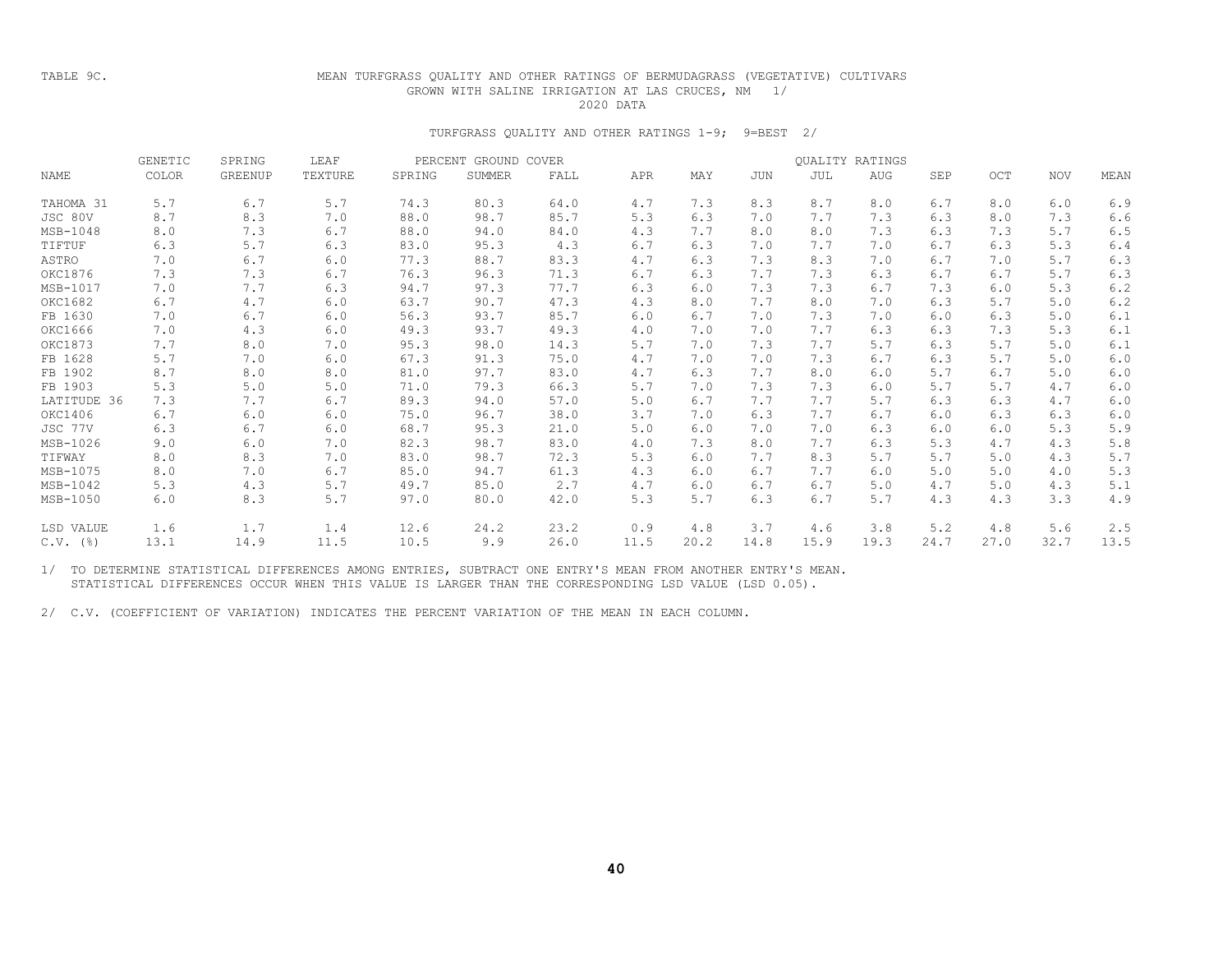# TABLE 9C. MEAN TURFGRASS QUALITY AND OTHER RATINGS OF BERMUDAGRASS (VEGETATIVE) CULTIVARS<br>(CONT'D) 6 GROWN WITH SALINE IRRIGATION AT LAS CRUCES, NM GROWN WITH SALINE IRRIGATION AT LAS CRUCES, NM 1/<br>2020 DATA

#### 2020 DATA

#### TURFGRASS QUALITY AND OTHER RATINGS 1-9; 9=BEST 2/

|                        | <b>COLOR</b> | COLOR          | COLOR           |         | PERCENT ESTABLISHMENT JULY 25-OCTOBER 9 |      |         |           |
|------------------------|--------------|----------------|-----------------|---------|-----------------------------------------|------|---------|-----------|
| NAME                   | SEPTEMBER    | <b>OCTOBER</b> | <b>NOVEMBER</b> | JULY 25 | AUGUST 22 SEPT 11                       |      | SEPT 26 | OCTOBER 9 |
| TAHOMA 31              | 5.3          | 4.7            | 4.3             | 45.0    | 55.0                                    | 58.0 | 68.3    | 72.0      |
| JSC 80V                | 6.7          | 6.3            | 4.0             | 29.3    | 70.7                                    | 87.3 | 84.7    | 82.7      |
| MSB-1048               | 7.7          | 7.3            | 6.7             | 15.7    | 47.0                                    | 68.3 | 73.0    | 73.3      |
| TIFTUF                 | 2.3          | 1.7            | 1.3             | 46.0    | 70.7                                    | 77.3 | 59.3    | 60.3      |
| ASTRO                  | 7.3          | 6.7            | 6.3             | 12.3    | 40.0                                    | 58.3 | 68.3    | 68.7      |
| OKC1876                | 6.3          | 5.7            | 5.0             | 32.0    | 64.0                                    | 83.3 | 88.7    | 90.3      |
| MSB-1017               | 6.7          | 7.0            | 7.0             | 31.7    | 78.7                                    | 84.0 | 69.7    | 66.3      |
| OKC1682                | 5.3          | 3.0            | 3.0             | 23.0    | 54.3                                    | 64.0 | 68.0    | 64.0      |
| FB 1630                | 6.7          | 7.0            | 7.3             | 20.3    | 60.7                                    | 55.7 | 68.7    | 72.3      |
| OKC1666                | 5.7          | 5.0            | 4.0             | 26.0    | 45.0                                    | 52.3 | 57.3    | 61.7      |
| OKC1873                | 3.3          | 3.3            | 3.0             | 14.0    | 57.0                                    | 71.3 | 70.0    | 75.3      |
| FB 1628                | 6.3          | 6.0            | 6.0             | 34.0    | 81.0                                    | 86.7 | 92.0    | 89.0      |
| FB 1902                | 7.0          | 6.7            | 7.0             | 17.3    | 64.3                                    | 87.0 | 90.3    | 91.7      |
| FB 1903                | 5.7          | 5.0            | 4.7             | 82.0    | 89.7                                    | 90.0 | 63.3    | 80.7      |
| LATITUDE 36            | 6.0          | 6.3            | 7.0             | 50.3    | 84.7                                    | 87.7 | 91.7    | 95.7      |
| OKC1406                | 4.7          | 4.3            | 3.7             | 20.3    | 66.0                                    | 75.3 | 85.7    | 84.0      |
| JSC 77V                | 3.7          | 3.0            | 2.7             | 36.7    | 76.3                                    | 84.0 | 79.3    | 87.7      |
| MSB-1026               | 7.7          | 6.7            | 6.0             | 34.0    | 68.0                                    | 77.3 | 85.3    | 80.3      |
| TIFWAY                 | 6.0          | 6.7            | 6.7             | 37.0    | 84.7                                    | 82.0 | 91.7    | 95.0      |
| MSB-1075               | 6.0          | 6.3            | 5.0             | 24.3    | 61.0                                    | 52.3 | 60.7    | 65.0      |
| MSB-1042               | 1.7          | 1.3            | 1.3             | 43.0    | 59.3                                    | 70.7 | 73.7    | 74.7      |
| MSB-1050               | 4.3          | 5.7            | 6.0             | 63.7    | 80.0                                    | 93.0 | 87.0    | 89.0      |
| LSD VALUE              | 1.4          | 1.8            | 1.7             | 11.3    | 19.4                                    | 20.2 | 16.9    | 14.5      |
| $C.V.$ $(\frac{8}{6})$ | 16.2         | 21.6           | 22.6            | 22.2    | 17.2                                    | 15.5 | 13.0    | 11.2      |

 1/ TO DETERMINE STATISTICAL DIFFERENCES AMONG ENTRIES, SUBTRACT ONE ENTRY'S MEAN FROM ANOTHER ENTRY'S MEAN. STATISTICAL DIFFERENCES OCCUR WHEN THIS VALUE IS LARGER THAN THE CORRESPONDING LSD VALUE (LSD 0.05).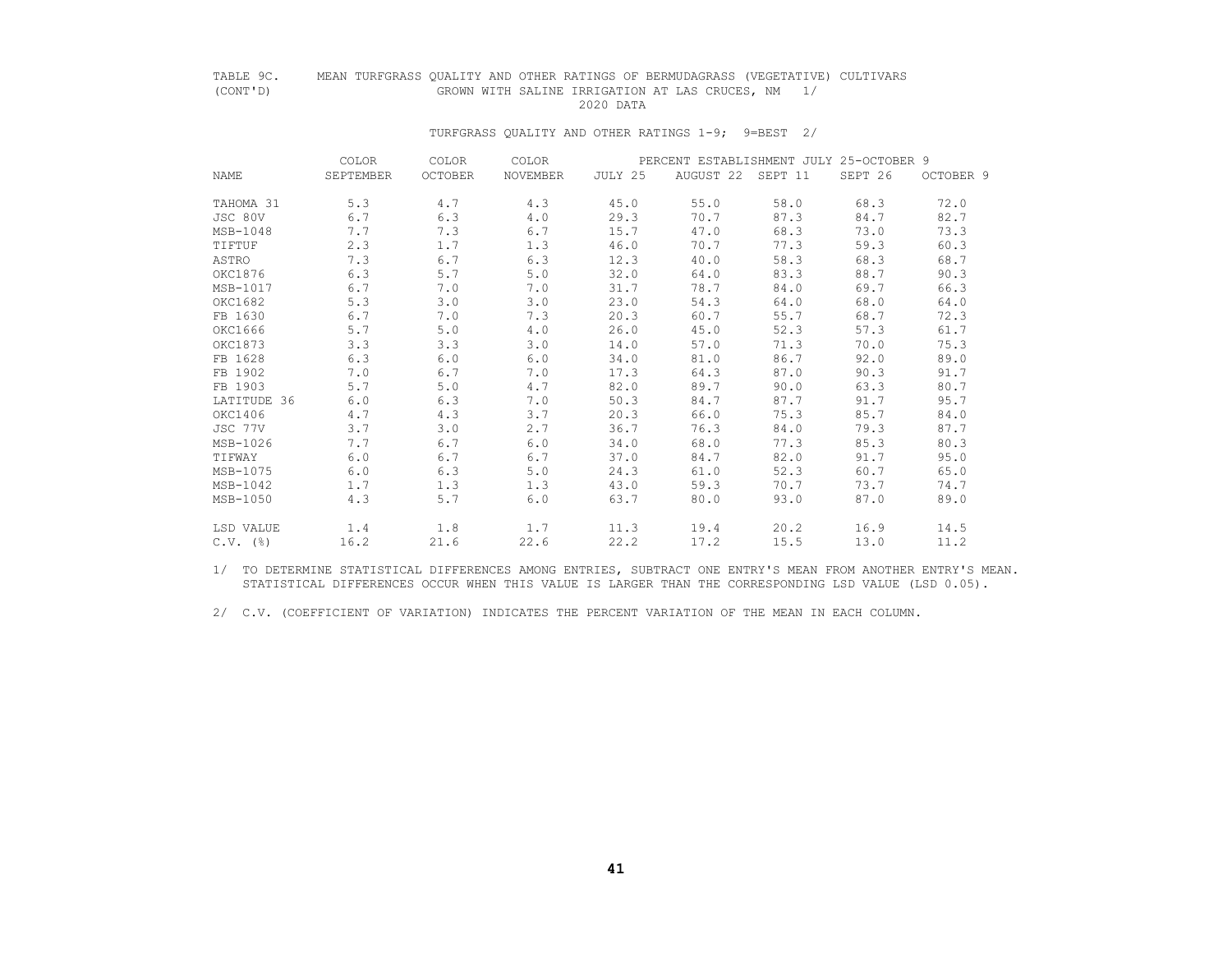TABLE 10A.

#### PERCENT RECOVERY RATINGS FROM DIVOTS OF BERMUDAGRASS CULTIVARS GROWN AT STILLWATER, OK 1/ 2020 DATA 2/ 3/

| <b>NAME</b>          | AUG 12 | AUG 14 | AUG 18 | AUG 21 | <b>AUG 26</b> | AUG 28 | SEPT 1 | SEPT 4 | SEPT 8 |      | SEPT 11 DIVOT MEAN |
|----------------------|--------|--------|--------|--------|---------------|--------|--------|--------|--------|------|--------------------|
| JSC 2013-10S         | 46.7   | 61.3   | 80.7   | 84.7   | 88.7          | 83.7   | 93.3   | 91.7   | 91.0   | 95.7 | 81.7               |
| JSC 2013-7S          | 49.7   | 64.0   | 78.7   | 87.0   | 83.7          | 85.0   | 93.0   | 90.0   | 88.0   | 94.3 | 81.3               |
| RIVIERA              | 43.0   | 57.0   | 79.7   | 89.0   | 89.0          | 87.7   | 92.3   | 87.0   | 90.3   | 95.7 | 81.1               |
| JSC 77V              | 42.0   | 58.0   | 78.3   | 88.0   | 85.0          | 87.3   | 94.0   | 90.7   | 90.0   | 96.0 | 80.9               |
| JSC 2013-8S          | 45.7   | 58.7   | 81.0   | 88.0   | 87.0          | 84.0   | 93.0   | 89.0   | 87.3   | 94.3 | 80.8               |
| DLF-460/3048         | 45.0   | 61.0   | 72.7   | 85.3   | 86.0          | 85.7   | 93.3   | 90.0   | 87.7   | 95.3 | 80.2               |
| JSC 2013-5S          | 41.7   | 59.3   | 77.0   | 84.3   | 86.7          | 83.7   | 93.3   | 90.7   | 90.7   | 95.0 | 80.2               |
| OKS2015-7            | 40.7   | 59.3   | 80.7   | 89.7   | 85.3          | 77.0   | 93.3   | 90.0   | 89.7   | 95.7 | 80.1               |
| TAHOMA 31            | 41.7   | 57.0   | 75.0   | 84.3   | 84.7          | 84.3   | 94.3   | 91.7   | 90.0   | 95.3 | 79.8               |
| JSC 2013-12S         | 41.3   | 57.0   | 79.0   | 85.7   | 85.0          | 82.0   | 93.3   | 89.7   | 88.7   | 95.0 | 79.7               |
| SUN QUEEN (PST-R6MM) | 42.3   | 56.7   | 72.3   | 82.3   | 83.3          | 82.3   | 93.0   | 89.7   | 86.3   | 95.0 | 78.3               |
| ASTRO                | 36.3   | 52.0   | 69.0   | 82.3   | 84.3          | 86.3   | 94.0   | 86.7   | 91.3   | 96.3 | 77.9               |
| MONACO               | 38.7   | 54.0   | 72.7   | 84.3   | 83.0          | 80.0   | 93.3   | 90.3   | 86.3   | 94.3 | 77.7               |
| OKS2015-1            | 33.7   | 50.7   | 74.0   | 79.0   | 87.0          | 84.0   | 93.7   | 90.3   | 89.0   | 95.7 | 77.7               |
| FB 1630              | 31.3   | 49.3   | 71.7   | 82.3   | 83.3          | 85.3   | 93.0   | 89.7   | 88.7   | 96.0 | 77.1               |
| OKS2015-3            | 28.7   | 51.3   | 69.3   | 81.7   | 86.7          | 83.7   | 94.0   | 90.3   | 90.0   | 95.7 | 77.1               |
| PST-R6TM             | 29.3   | 51.0   | 69.0   | 82.3   | 82.7          | 82.0   | 93.0   | 89.3   | 89.0   | 95.0 | 76.3               |
| MSB-1042             | 31.3   | 50.3   | 63.0   | 74.7   | 81.7          | 87.0   | 94.3   | 92.0   | 91.7   | 96.3 | 76.2               |
| FB 1628              | 32.7   | 49.0   | 68.0   | 77.7   | 84.0          | 84.7   | 92.7   | 89.7   | 87.7   | 93.7 | 76.0               |
| LATITUDE 36          | 31.3   | 51.0   | 64.7   | 74.0   | 82.3          | 83.3   | 93.7   | 92.0   | 91.0   | 95.3 | 75.9               |
| MSB-1026             | 36.0   | 53.0   | 72.3   | 80.0   | 81.0          | 75.3   | 90.7   | 87.3   | 88.0   | 94.3 | 75.8               |
| OKC1876              | 32.7   | 50.0   | 62.7   | 79.7   | 83.0          | 82.7   | 94.3   | 90.7   | 88.0   | 94.0 | 75.8               |
| $MSB-1048$           | 26.7   | 47.0   | 63.7   | 76.7   | 83.3          | 84.3   | 93.7   | 92.0   | 92.7   | 96.3 | 75.6               |
| MSB-1017             | 36.7   | 52.3   | 64.3   | 74.3   | 76.7          | 80.0   | 93.0   | 90.3   | 89.0   | 95.3 | 75.2               |
| JSC 80V              | 28.3   | 46.3   | 62.3   | 70.0   | 79.0          | 84.3   | 92.7   | 91.0   | 90.7   | 96.7 | 74.1               |
| MSB-1050             | 38.3   | 50.3   | 63.7   | 71.0   | 72.0          | 77.7   | 90.0   | 88.0   | 87.7   | 95.7 | 73.4               |
| FB 1902              | 21.7   | 43.7   | 57.3   | 74.0   | 81.7          | 84.3   | 93.7   | 89.0   | 88.3   | 94.0 | 72.8               |
| TIFTUF               | 20.0   | 42.0   | 57.3   | 73.0   | 81.0          | 86.0   | 94.0   | 90.3   | 89.0   | 95.3 | 72.8               |
| TIFWAY               | 28.0   | 44.3   | 50.3   | 69.3   | 78.3          | 83.0   | 91.7   | 89.3   | 89.7   | 95.3 | 71.9               |
| FB 1903              | 22.7   | 42.3   | 59.0   | 73.7   | 74.0          | 85.0   | 90.7   | 86.7   | 86.3   | 94.7 | 71.5               |
| OKC1682              | 14.0   | 35.7   | 53.0   | 65.3   | 80.0          | 83.7   | 93.3   | 91.7   | 91.3   | 95.0 | 70.3               |
| OKC1406              | 20.0   | 42.3   | 53.3   | 65.3   | 73.3          | 84.3   | 91.7   | 88.3   | 81.7   | 95.3 | 69.6               |
| OKC1873              | 17.0   | 38.0   | 44.3   | 51.3   | 64.7          | 73.0   | 90.0   | 87.0   | 89.3   | 96.0 | 65.1               |
| MSB-1075             | 23.0   | 36.7   | 52.7   | 58.7   | 54.0          | 66.0   | 85.0   | 79.7   | 84.3   | 95.3 | 63.5               |
| OKC1666              | 12.3   | 36.0   | 40.3   | 33.3   | 52.7          | 71.3   | 85.7   | 86.3   | 85.0   | 95.0 | 59.8               |
| LSD VALUE            | 17.4   | 9.9    | 10.1   | 8.5    | 6.7           | 10.9   | 5.9    | 5.0    | 6.3    | 2.9  | $5.0$              |
| $C.V.$ (%)           | 29.6   | 12.0   | 9.9    | 7.4    | 5.5           | 6.6    | 2.9    | 2.9    | 3.2    | 1.1  | 4.2                |

1/ TO DETERMINE STATISTICAL DIFFERENCES AMONG ENTRIES, SUBTRACT ONE ENTRY'S MEAN FROM ANOTHER ENTRY'S MEAN. STATISTICAL DIFFERENCES OCCUR WHEN THIS VALUE IS LARGER THAN THE CORRESPONDING LSD VALUE (LSD 0.05).

2/ C.V. (COEFFICIENT OF VARIATION) INDICATES THE PERCENT VARIATION OF THE MEAN IN EACH COLUMN.

3/ DIVOTS WERE CUT ON AUGUST 7, 2020.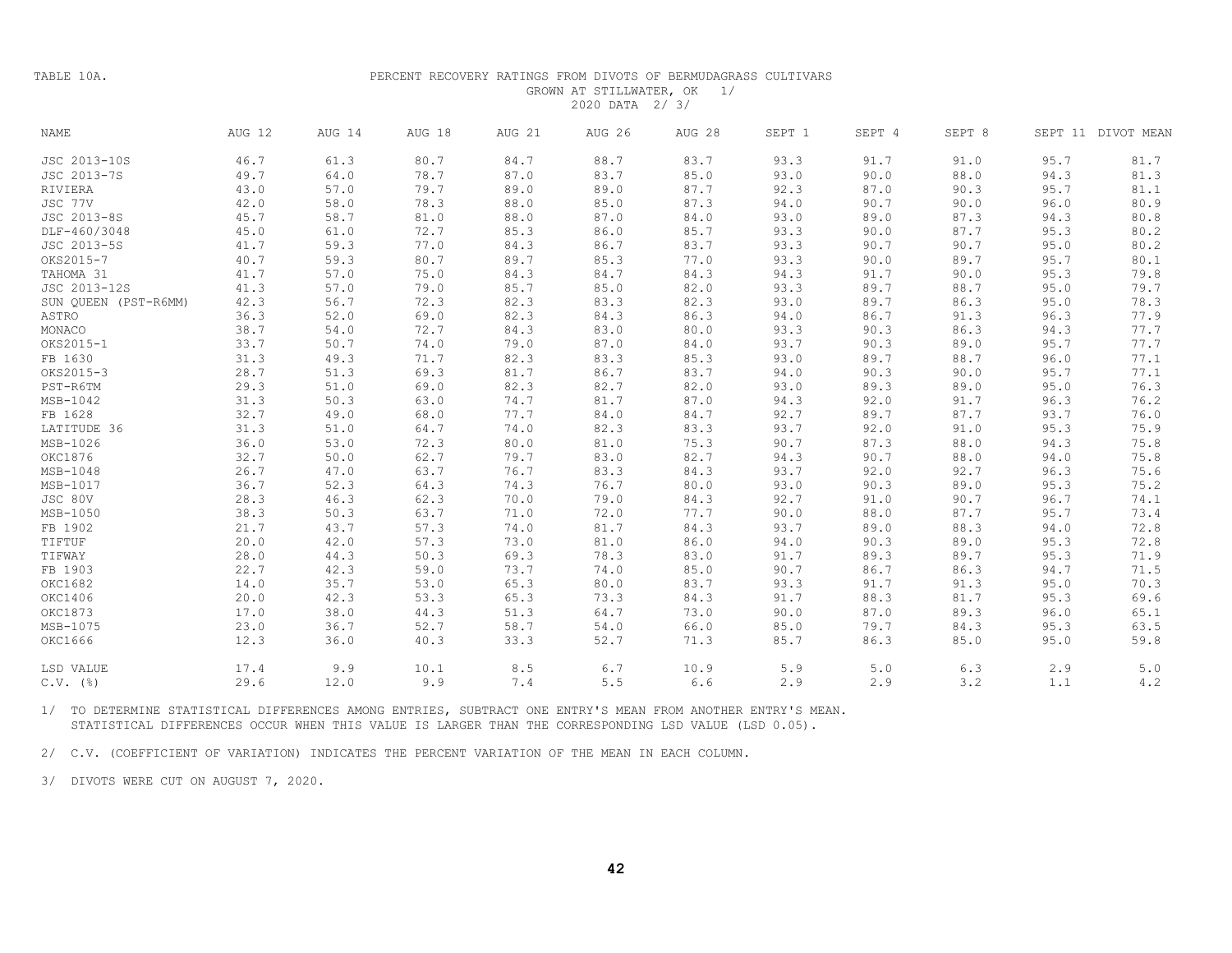| TABLE 10B.               |        |        | PERCENT RECOVERY RATINGS FROM DIVOTS OF BERMUDAGRASS |        | GROWN AT STILLWATER, OK<br>2020 DATA 2/3/ | 1/     | (SEEDED) CULTIVARS |        |        |         |            |
|--------------------------|--------|--------|------------------------------------------------------|--------|-------------------------------------------|--------|--------------------|--------|--------|---------|------------|
| NAME                     | AUG 12 | AUG 14 | AUG 18                                               | AUG 21 | AUG 26                                    | AUG 28 | SEPT 1             | SEPT 4 | SEPT 8 | SEPT 11 | DIVOT MEAN |
| JSC 2013-10S             | 46.7   | 61.3   | 80.7                                                 | 84.7   | 88.7                                      | 83.7   | 93.3               | 91.7   | 91.0   | 95.7    | 81.7       |
| JSC 2013-7S              | 49.7   | 64.0   | 78.7                                                 | 87.0   | 83.7                                      | 85.0   | 93.0               | 90.0   | 88.0   | 94.3    | 81.3       |
| RIVIERA                  | 43.0   | 57.0   | 79.7                                                 | 89.0   | 89.0                                      | 87.7   | 92.3               | 87.0   | 90.3   | 95.7    | 81.1       |
| JSC 2013-8S              | 45.7   | 58.7   | 81.0                                                 | 88.0   | 87.0                                      | 84.0   | 93.0               | 89.0   | 87.3   | 94.3    | 80.8       |
| DLF-460/3048             | 45.0   | 61.0   | 72.7                                                 | 85.3   | 86.0                                      | 85.7   | 93.3               | 90.0   | 87.7   | 95.3    | 80.2       |
| JSC 2013-5S              | 41.7   | 59.3   | 77.0                                                 | 84.3   | 86.7                                      | 83.7   | 93.3               | 90.7   | 90.7   | 95.0    | 80.2       |
| OKS2015-7                | 40.7   | 59.3   | 80.7                                                 | 89.7   | 85.3                                      | 77.0   | 93.3               | 90.0   | 89.7   | 95.7    | 80.1       |
| JSC 2013-12S             | 41.3   | 57.0   | 79.0                                                 | 85.7   | 85.0                                      | 82.0   | 93.3               | 89.7   | 88.7   | 95.0    | 79.7       |
| SUN QUEEN (PST-R6MM)     | 42.3   | 56.7   | 72.3                                                 | 82.3   | 83.3                                      | 82.3   | 93.0               | 89.7   | 86.3   | 95.0    | 78.3       |
| MONACO                   | 38.7   | 54.0   | 72.7                                                 | 84.3   | 83.0                                      | 80.0   | 93.3               | 90.3   | 86.3   | 94.3    | 77.7       |
| OKS2015-1                | 33.7   | 50.7   | 74.0                                                 | 79.0   | 87.0                                      | 84.0   | 93.7               | 90.3   | 89.0   | 95.7    | 77.7       |
| OKS2015-3                | 28.7   | 51.3   | 69.3                                                 | 81.7   | 86.7                                      | 83.7   | 94.0               | 90.3   | 90.0   | 95.7    | 77.1       |
| PST-R6TM                 | 29.3   | 51.0   | 69.0                                                 | 82.3   | 82.7                                      | 82.0   | 93.0               | 89.3   | 89.0   | 95.0    | 76.3       |
| LSD VALUE                | 26.6   | 8.5    | 10.2                                                 | 8.2    | 3.5                                       | 15.5   | 4.5                | 6.0    | 5.7    | 2.7     | 4.6        |
| $C.V.$ ( $\frac{8}{6}$ ) | 25.4   | 7.6    | 6.5                                                  | 4.4    | 2.2                                       | 6.4    | 1.4                | 2.3    | 2.6    | 1.0     | 2.7        |

1/ TO DETERMINE STATISTICAL DIFFERENCES AMONG ENTRIES, SUBTRACT ONE ENTRY'S MEAN FROM ANOTHER ENTRY'S MEAN. STATISTICAL DIFFERENCES OCCUR WHEN THIS VALUE IS LARGER THAN THE CORRESPONDING LSD VALUE (LSD 0.05).

2/ C.V. (COEFFICIENT OF VARIATION) INDICATES THE PERCENT VARIATION OF THE MEAN IN EACH COLUMN.

3/ DIVOTS WERE CUT ON AUGUST 7, 2020.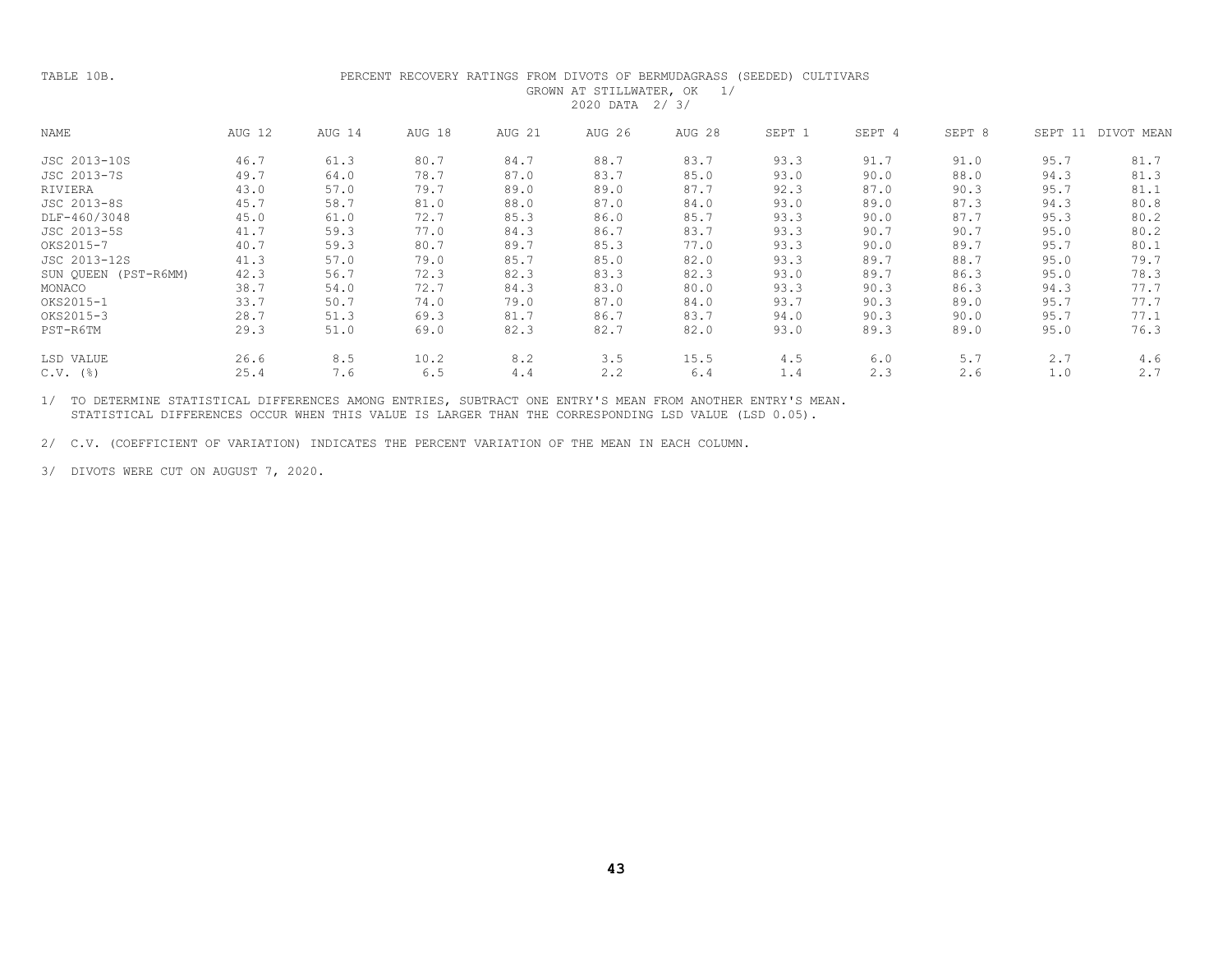#### TABLE 10C. PERCENT RECOVERY RATINGS FROM DIVOTS OF BERMUDAGRASS (VEGETATIVE) CULTIVARS GROWN AT STILLWATER, OK 1/ 2020 DATA 2/ 3/

| <b>NAME</b> | AUG 12 | AUG 14 | AUG 18 | AUG 21 | AUG 26 | AUG 28 | SEPT 1 | SEPT 4 | SEPT 8 | SEPT 11 | DIVOT MEAN |
|-------------|--------|--------|--------|--------|--------|--------|--------|--------|--------|---------|------------|
| JSC 77V     | 42.0   | 58.0   | 78.3   | 88.0   | 85.0   | 87.3   | 94.0   | 90.7   | 90.0   | 96.0    | 80.9       |
| TAHOMA 31   | 41.7   | 57.0   | 75.0   | 84.3   | 84.7   | 84.3   | 94.3   | 91.7   | 90.0   | 95.3    | 79.8       |
| ASTRO       | 36.3   | 52.0   | 69.0   | 82.3   | 84.3   | 86.3   | 94.0   | 86.7   | 91.3   | 96.3    | 77.9       |
| FB 1630     | 31.3   | 49.3   | 71.7   | 82.3   | 83.3   | 85.3   | 93.0   | 89.7   | 88.7   | 96.0    | 77.1       |
| MSB-1042    | 31.3   | 50.3   | 63.0   | 74.7   | 81.7   | 87.0   | 94.3   | 92.0   | 91.7   | 96.3    | 76.2       |
| FB 1628     | 32.7   | 49.0   | 68.0   | 77.7   | 84.0   | 84.7   | 92.7   | 89.7   | 87.7   | 93.7    | 76.0       |
| LATITUDE 36 | 31.3   | 51.0   | 64.7   | 74.0   | 82.3   | 83.3   | 93.7   | 92.0   | 91.0   | 95.3    | 75.9       |
| MSB-1026    | 36.0   | 53.0   | 72.3   | 80.0   | 81.0   | 75.3   | 90.7   | 87.3   | 88.0   | 94.3    | 75.8       |
| OKC1876     | 32.7   | 50.0   | 62.7   | 79.7   | 83.0   | 82.7   | 94.3   | 90.7   | 88.0   | 94.0    | 75.8       |
| MSB-1048    | 26.7   | 47.0   | 63.7   | 76.7   | 83.3   | 84.3   | 93.7   | 92.0   | 92.7   | 96.3    | 75.6       |
| MSB-1017    | 36.7   | 52.3   | 64.3   | 74.3   | 76.7   | 80.0   | 93.0   | 90.3   | 89.0   | 95.3    | 75.2       |
| JSC 80V     | 28.3   | 46.3   | 62.3   | 70.0   | 79.0   | 84.3   | 92.7   | 91.0   | 90.7   | 96.7    | 74.1       |
| MSB-1050    | 38.3   | 50.3   | 63.7   | 71.0   | 72.0   | 77.7   | 90.0   | 88.0   | 87.7   | 95.7    | 73.4       |
| FB 1902     | 21.7   | 43.7   | 57.3   | 74.0   | 81.7   | 84.3   | 93.7   | 89.0   | 88.3   | 94.0    | 72.8       |
| TIFTUF      | 20.0   | 42.0   | 57.3   | 73.0   | 81.0   | 86.0   | 94.0   | 90.3   | 89.0   | 95.3    | 72.8       |
| TIFWAY      | 28.0   | 44.3   | 50.3   | 69.3   | 78.3   | 83.0   | 91.7   | 89.3   | 89.7   | 95.3    | 71.9       |
| FB 1903     | 22.7   | 42.3   | 59.0   | 73.7   | 74.0   | 85.0   | 90.7   | 86.7   | 86.3   | 94.7    | 71.5       |
| OKC1682     | 14.0   | 35.7   | 53.0   | 65.3   | 80.0   | 83.7   | 93.3   | 91.7   | 91.3   | 95.0    | 70.3       |
| OKC1406     | 20.0   | 42.3   | 53.3   | 65.3   | 73.3   | 84.3   | 91.7   | 88.3   | 81.7   | 95.3    | 69.6       |
| OKC1873     | 17.0   | 38.0   | 44.3   | 51.3   | 64.7   | 73.0   | 90.0   | 87.0   | 89.3   | 96.0    | 65.1       |
| MSB-1075    | 23.0   | 36.7   | 52.7   | 58.7   | 54.0   | 66.0   | 85.0   | 79.7   | 84.3   | 95.3    | 63.5       |
| OKC1666     | 12.3   | 36.0   | 40.3   | 33.3   | 52.7   | 71.3   | 85.7   | 86.3   | 85.0   | 95.0    | 59.8       |
| LSD VALUE   | 16.1   | 12.9   | 12.2   | 10.0   | 8.5    | 10.4   | 6.9    | 5.2    | 6.6    | 2.6     | 5.9        |
| $C.V.$ (%)  | 30.6   | 14.6   | 12.1   | 9.0    | 7.0    | 6.9    | 3.5    | 3.2    | 3.5    | 1.2     | 5.0        |
|             |        |        |        |        |        |        |        |        |        |         |            |

 1/ TO DETERMINE STATISTICAL DIFFERENCES AMONG ENTRIES, SUBTRACT ONE ENTRY'S MEAN FROM ANOTHER ENTRY'S MEAN. STATISTICAL DIFFERENCES OCCUR WHEN THIS VALUE IS LARGER THAN THE CORRESPONDING LSD VALUE (LSD 0.05).

2/ C.V. (COEFFICIENT OF VARIATION) INDICATES THE PERCENT VARIATION OF THE MEAN IN EACH COLUMN.

3/ DIVOTS WERE CUT ON AUGUST 7, 2020.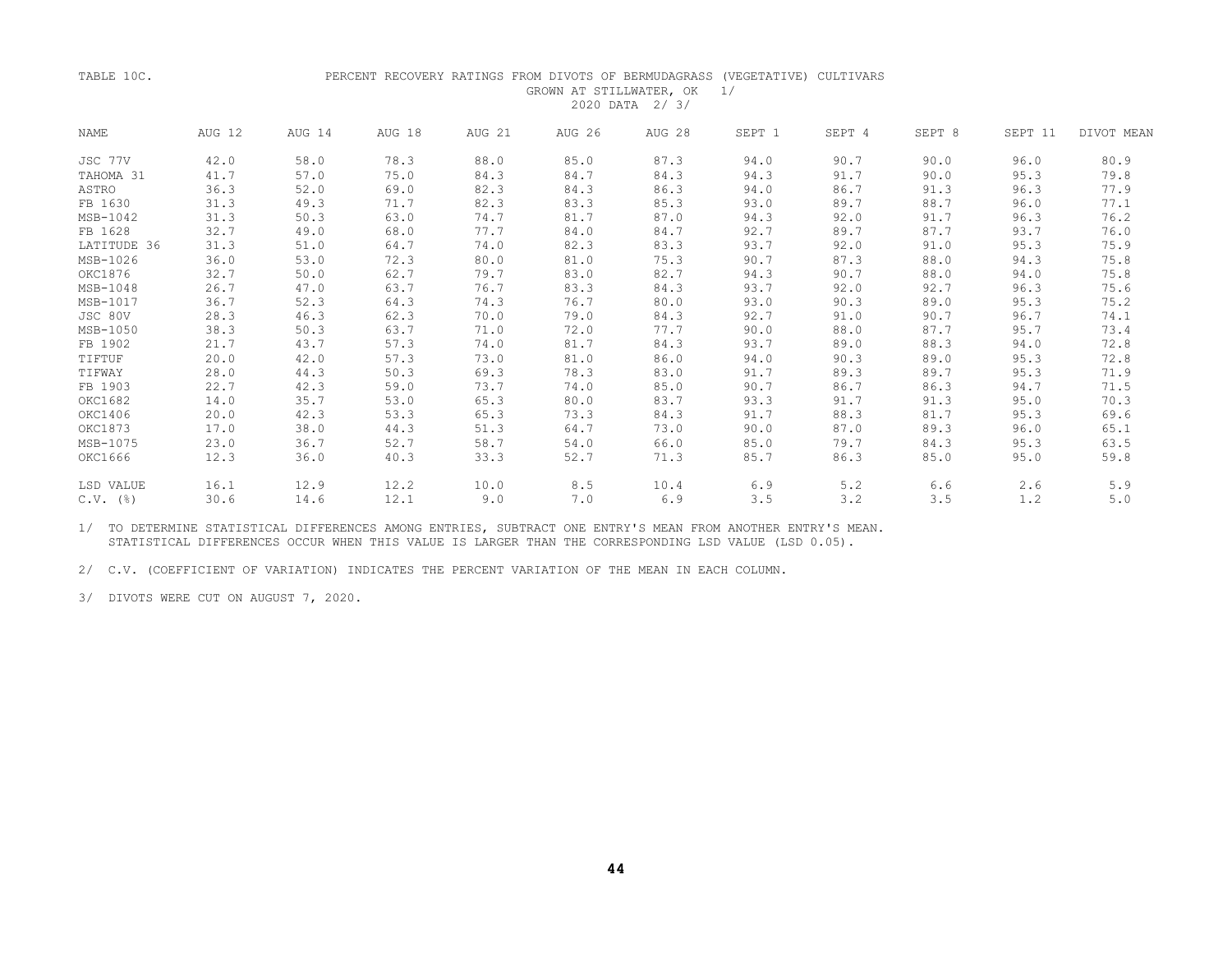#### TABLE 11A. GENETIC COLOR RATINGS OF BERMUDAGRASS CULTIVARS 1/ 2020 DATA

#### GENETIC COLOR RATINGS 1-9; 9=DARK GREEN 2/

| NAME                 | AL1  | AR1   | FL3   | IN1  | KS2 | MO1  | MS1   | NM1   | OK1 | TN1  | MEAN    |
|----------------------|------|-------|-------|------|-----|------|-------|-------|-----|------|---------|
| MSB-1026             | 8.0  | 7.0   | 8.7   | 8.7  | 7.7 | 3.7  | 6.0   | 8.0   | 7.0 | 5.7  | 7.0     |
| FB 1628              | 6.7  | 7.3   | 7.7   | 8.7  | 8.0 | 5.3  | 6.3   | 7.3   | 7.3 | 5.0  | 7.0     |
| FB 1902              | 8.3  | 6.3   | 7.0   | 8.0  | 8.7 | 5.7  | 5.0   | 7.7   | 6.3 | 5.7  | 6.9     |
| TIFWAY               | 6.7  | 7.0   | 7.3   | 7.0  | 6.3 | 6.3  | 6.3   | 7.3   | 6.3 | 6.7  | 6.7     |
| FB 1903              | 5.3  | $5.7$ | $8.0$ | 8.3  | 8.7 | 4.0  | 6.0   | 6.7   | 6.3 | 6.7  | $6.6$   |
| MSB-1017             | 7.7  | 7.7   | 7.3   | 7.7  | 7.3 | 4.7  | 6.0   | 7.0   | 6.7 | 3.7  | $6.6$   |
| JSC 2013-7S          | 7.3  | 6.3   | 7.7   | 7.0  | 8.0 | 5.3  | 5.7   | 6.7   | 7.0 | 3.0  | $6.4$   |
| MSB-1050             | 5.0  | 6.0   | 8.7   | 8.0  | 7.0 | 5.0  | 6.3   | 7.0   | 7.0 | 3.7  | 6.4     |
| OKC1876              | 7.0  | 7.7   | 6.3   | 8.0  | 6.7 | 5.7  | 5.7   | 6.7   | 6.7 | 3.3  | $6.4$   |
| MONACO               | 5.3  | 6.7   | 6.7   | 7.3  | 7.0 | 5.3  | 6.0   | 7.3   | 6.3 | 5.0  | 6.3     |
| MSB-1075             | 6.0  | 6.3   | 8.0   | 7.7  | 9.0 | 2.3  | 6.3   | 7.0   | 6.0 | 4.0  | 6.3     |
| JSC 2013-10S         | 6.3  | 6.3   | 7.7   | 7.3  | 6.7 | 5.3  | 5.7   | 6.7   | 6.0 | 4.7  | 6.3     |
| OKC1682              | 4.7  | 7.0   | 7.0   | 6.3  | 7.3 | 6.3  | 6.0   | 6.3   | 6.3 | 5.0  | $6.2\,$ |
| FB 1630              | 5.7  | 5.7   | 7.7   | 7.7  | 7.7 | 4.7  | 5.7   | 6.0   | 6.3 | 5.0  | $6.2\,$ |
| TAHOMA 31            | 3.7  | 6.3   | 7.0   | 8.3  | 7.7 | 6.3  | 6.3   | 5.7   | 6.0 | 4.3  | 6.2     |
| JSC 2013-5S          | 7.7  | 6.0   | $8.0$ | 6.0  | 7.0 | 5.7  | 5.3   | 5.0   | 6.0 | 4.7  | $6.1\,$ |
| MSB-1048             | 6.0  | 7.3   | 6.7   | 7.0  | 7.7 | 5.3  | 5.7   | 7.7   | 5.0 | 3.0  | 6.1     |
| JSC 2013-8S          | 5.7  | 5.7   | 6.3   | 6.7  | 6.7 | 5.3  | $6.0$ | 6.7   | 6.0 | 6.0  | 6.1     |
| LATITUDE 36          | 6.3  | 7.3   | 6.7   | 7.3  | 5.0 | 6.3  | 6.3   | $6.0$ | 6.0 | 3.3  | 6.1     |
| TIFTUF               | 5.0  | 7.7   | 6.3   | 7.0  | 5.3 | 5.3  | 6.0   | 6.0   | 6.3 | 5.0  | 6.0     |
| OKS2015-3            | 6.3  | 5.7   | 6.3   | 7.0  | 5.7 | 5.7  | 5.7   | $6.0$ | 6.0 | 5.7  | $6.0$   |
| OKS2015-7            | 5.0  | 6.0   | 7.3   | 7.3  | 6.3 | 5.7  | 6.0   | 6.3   | 6.0 | 3.3  | 5.9     |
| JSC 2013-12S         | 6.0  | 6.0   | 7.0   | 6.3  | 6.3 | 5.0  | 6.0   | 5.7   | 6.3 | 4.3  | 5.9     |
| OKC1873              | 6.0  | 6.7   | 6.0   | 7.3  | 5.7 | 5.0  | 5.7   | 6.0   | 6.0 | 4.3  | $5.9$   |
| RIVIERA              | 6.3  | 6.7   | 6.0   | 7.0  | 5.7 | 5.3  | 6.0   | 3.3   | 6.0 | 6.0  | $5.8\,$ |
| MSB-1042             | 4.7  | 7.0   | 6.7   | 7.0  | 5.3 | 6.3  | 5.3   | 5.0   | 6.0 | 4.7  | 5.8     |
| ASTRO                | 6.0  | $6.0$ | 6.0   | 5.7  | 4.3 | 6.0  | 5.7   | 8.0   | 5.3 | 4.0  | 5.7     |
| SUN OUEEN (PST-R6MM) | 6.7  | 6.0   | 6.3   | 6.0  | 5.0 | 3.7  | 5.3   | 5.7   | 6.3 | 5.7  | 5.7     |
| JSC 77V              | 4.3  | 7.0   | 6.7   | 7.0  | 5.7 | 4.7  | 5.7   | 5.0   | 6.0 | 4.3  | $5.6\,$ |
| JSC 80V              | 4.3  | 6.0   | 6.0   | 6.3  | 5.3 | 6.0  | 6.0   | 4.7   | 5.3 | 5.3  | $5.5$   |
| DLF-460/3048         | 5.3  | 6.7   | 6.0   | 5.7  | 5.7 | 3.3  | 5.0   | 6.3   | 6.0 | 5.0  | $5.5\,$ |
| OKC1406              | 3.7  | 5.3   | 6.0   | 7.3  | 4.7 | 7.3  | 6.0   | 6.0   | 5.0 | 3.3  | 5.5     |
| PST-R6TM             | 6.7  | 5.3   | 6.3   | 5.3  | 5.0 | 3.7  | 5.3   | 5.7   | 6.3 | 5.0  | 5.5     |
| OKS2015-1            | 5.7  | 6.3   | $6.0$ | 6.3  | 6.0 | 5.7  | 5.0   | 3.7   | 5.7 | 4.0  | 5.4     |
| OKC1666              | 4.7  | $6.0$ | 5.7   | 6.3  | 4.3 | 6.0  | 5.3   | 5.7   | 5.3 | 3.3  | 5.3     |
| LSD VALUE            | 1.7  | 1.5   | 1.1   | 1.3  | 0.9 | 1.3  | 0.8   | 1.9   | 0.8 | 3.3  | 0.5     |
| $C.V.$ (%)           | 18.5 | 14.2  | 9.8   | 11.0 | 8.8 | 15.9 | 8.6   | 19.4  | 8.6 | 44.7 | 16.7    |

 1/ TO DETERMINE STATISTICAL DIFFERENCES AMONG ENTRIES, SUBTRACT ONE ENTRY'S MEAN FROM ANOTHER ENTRY'S MEAN. STATISTICAL DIFFERENCES OCCUR WHEN THIS VALUE IS LARGER THAN THE CORRESPONDING LSD VALUE (LSD 0.05).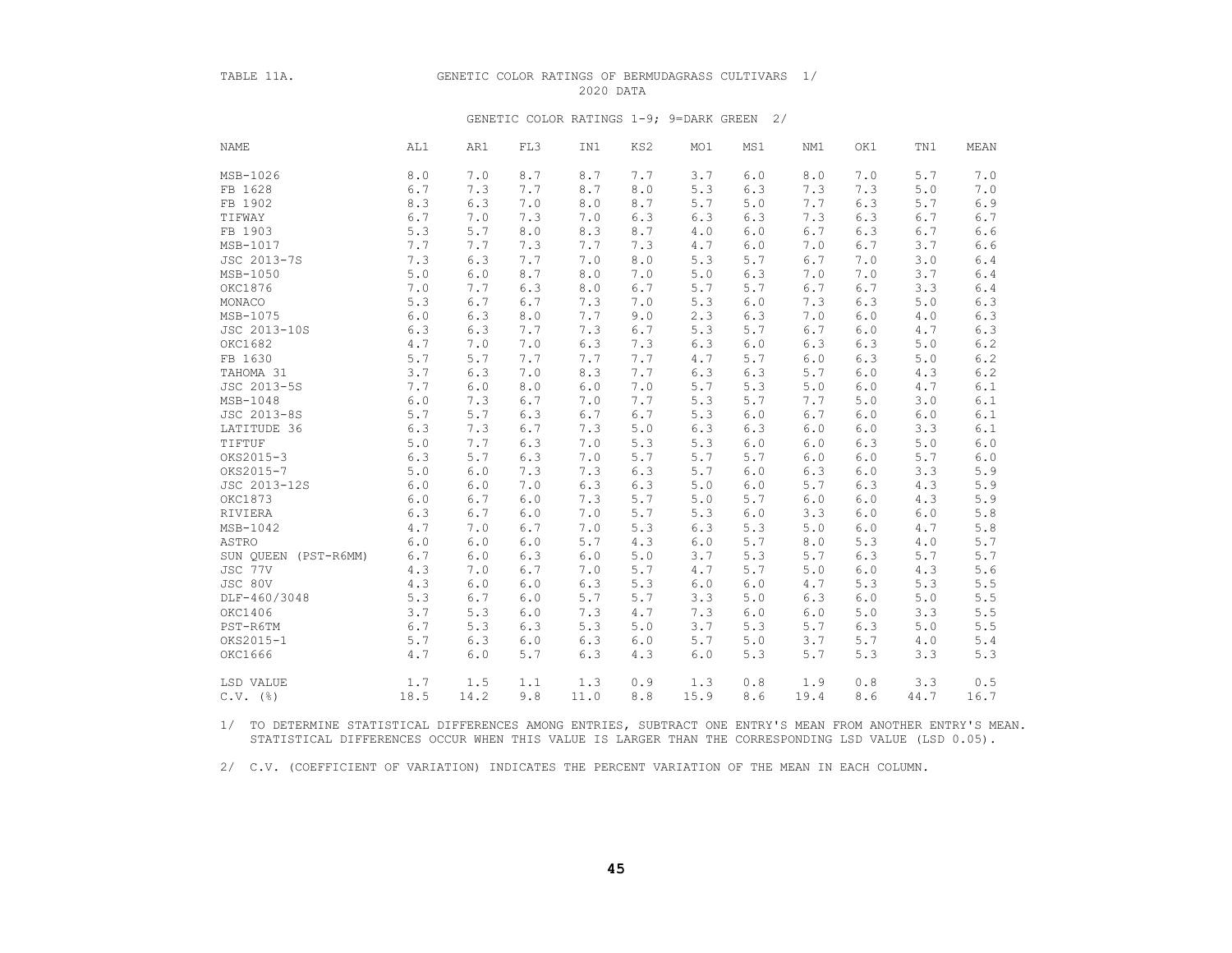# TABLE 11B. GENETIC COLOR RATINGS OF BERMUDAGRASS (SEEDED) CULTIVARS 1/

2020 DATA

| NAME         | AL1               | AR1  | FL3 | IN1  | KS2 | MO1  | MS1 | NM1  | OK1 | TN1  | MEAN |
|--------------|-------------------|------|-----|------|-----|------|-----|------|-----|------|------|
| JSC 2013-7S  | 7.3               | 6.3  | 7.7 | 7.0  | 8.0 | 5.3  | 5.7 | 6.7  | 7.0 | 3.0  | 6.4  |
| MONACO       | 5.3               | 6.7  | 6.7 | 7.3  | 7.0 | 5.3  | 6.0 | 7.3  | 6.3 | 5.0  | 6.3  |
| JSC 2013-10S | 6.3               | 6.3  | 7.7 | 7.3  | 6.7 | 5.3  | 5.7 | 6.7  | 6.0 | 4.7  | 6.3  |
| JSC 2013-5S  | 7.7               | 6.0  | 8.0 | 6.0  | 7.0 | 5.7  | 5.3 | 5.0  | 6.0 | 4.7  | 6.1  |
| JSC 2013-8S  | 5.7               | 5.7  | 6.3 | 6.7  | 6.7 | 5.3  | 6.0 | 6.7  | 6.0 | 6.0  | 6.1  |
| OKS2015-3    | 6.3               | 5.7  | 6.3 | 7.0  | 5.7 | 5.7  | 5.7 | 6.0  | 6.0 | 5.7  | 6.0  |
| OKS2015-7    | 5.0               | 6.0  | 7.3 | 7.3  | 6.3 | 5.7  | 6.0 | 6.3  | 6.0 | 3.3  | 5.9  |
| JSC 2013-12S | 6.0               | 6.0  | 7.0 | 6.3  | 6.3 | 5.0  | 6.0 | 5.7  | 6.3 | 4.3  | 5.9  |
| RIVIERA      | 6.3               | 6.7  | 6.0 | 7.0  | 5.7 | 5.3  | 6.0 | 3.3  | 6.0 | 6.0  | 5.8  |
| SUN OUEEN    | 6.7<br>(PST-R6MM) | 6.0  | 6.3 | 6.0  | 5.0 | 3.7  | 5.3 | 5.7  | 6.3 | 5.7  | 5.7  |
| DLF-460/3048 | 5.3               | 6.7  | 6.0 | 5.7  | 5.7 | 3.3  | 5.0 | 6.3  | 6.0 | 5.0  | 5.5  |
| PST-R6TM     | 6.7               | 5.3  | 6.3 | 5.3  | 5.0 | 3.7  | 5.3 | 5.7  | 6.3 | 5.0  | 5.5  |
| OKS2015-1    | 5.7               | 6.3  | 6.0 | 6.3  | 6.0 | 5.7  | 5.0 | 3.7  | 5.7 | 4.0  | 5.4  |
| LSD VALUE    | 1.4               | 1.4  | 0.7 | 1.1  | 0.8 | 0.9  | 0.6 | 1.7  | 0.6 | 3.5  | 0.5  |
| $C.V.$ (%)   | 14.0              | 14.3 | 6.7 | 10.1 | 8.1 | 11.1 | 7.0 | 18.4 | 5.8 | 45.5 | 15.9 |

#### GENETIC COLOR RATINGS 1-9; 9=DARK GREEN 2/

 1/ TO DETERMINE STATISTICAL DIFFERENCES AMONG ENTRIES, SUBTRACT ONE ENTRY'S MEAN FROM ANOTHER ENTRY'S MEAN. STATISTICAL DIFFERENCES OCCUR WHEN THIS VALUE IS LARGER THAN THE CORRESPONDING LSD VALUE (LSD 0.05).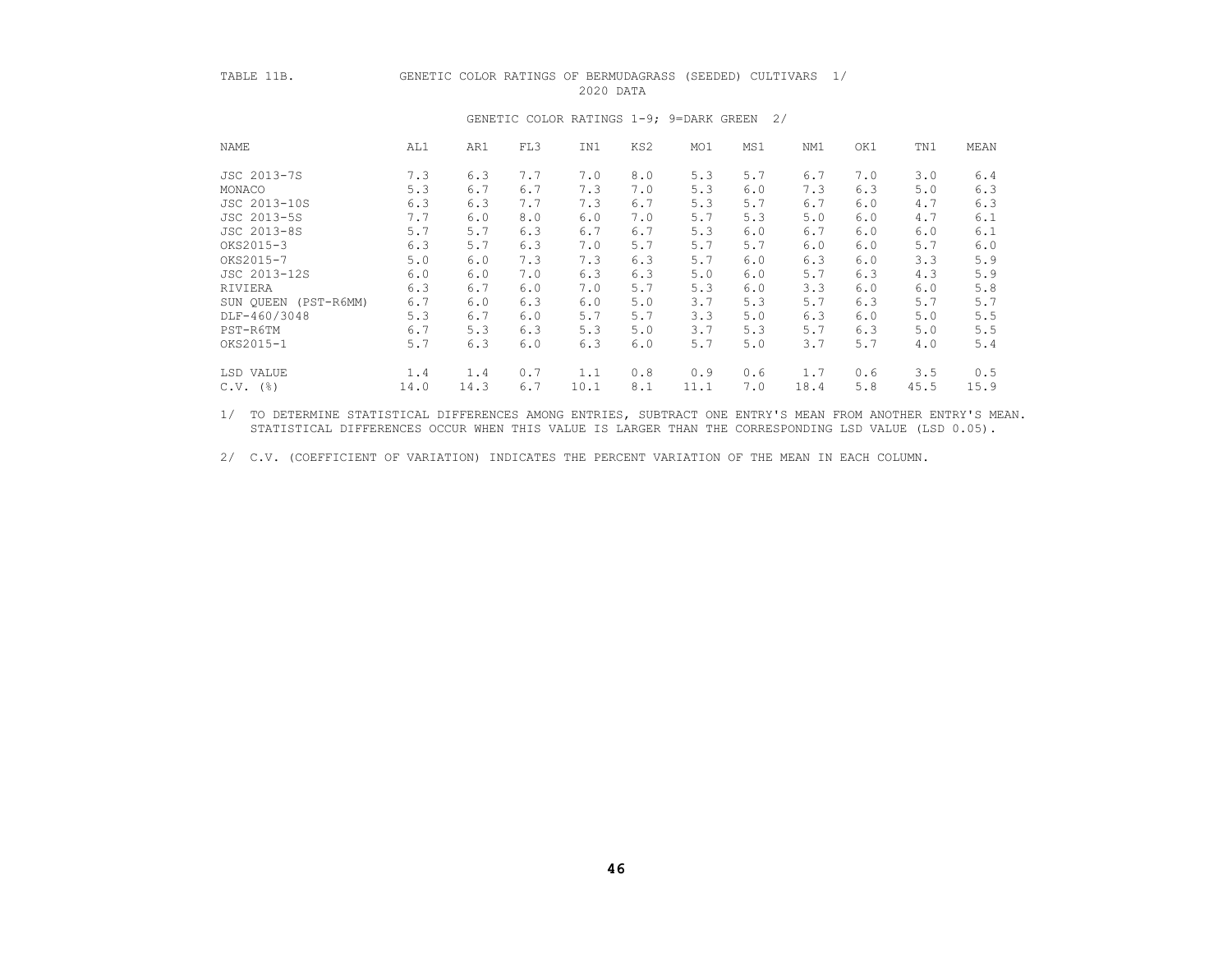### TABLE 11C. GENETIC COLOR RATINGS OF BERMUDAGRASS (VEGETATIVE) CULTIVARS 1/ 2020 DATA

# NAME AL1 AR1 FL3 IN1 KS2 MO1 MS1 NM1 OK1 TN1 MEAN MSB-1026 8.0 7.0 8.7 8.7 7.7 3.7 6.0 8.0 7.0 5.7 7.0 FB 1628 6.7 7.3 7.7 8.7 8.0 5.3 6.3 7.3 7.3 5.0 7.0 FB 1902 8.3 6.3 7.0 8.0 8.7 5.7 5.0 7.7 6.3 5.7 6.9 TIFWAY 6.7 7.0 7.3 7.0 6.3 6.3 6.3 7.3 6.3 6.7 6.7 FB 1903 5.3 5.7 8.0 8.3 8.7 4.0 6.0 6.7 6.3 6.7 6.6 MSB-1017 7.7 7.7 7.3 7.7 7.3 4.7 6.0 7.0 6.7 3.7 6.6 MSB-1050 5.0 6.0 8.7 8.0 7.0 5.0 6.3 7.0 7.0 3.7 6.4 OKC1876 7.0 7.7 6.3 8.0 6.7 5.7 5.7 6.7 6.7 3.3 6.4 MSB-1075 6.0 6.3 8.0 7.7 9.0 2.3 6.3 7.0 6.0 4.0 6.3 OKC1682 4.7 7.0 7.0 6.3 7.3 6.3 6.0 6.3 6.3 5.0 6.2 FB 1630 5.7 5.7 7.7 7.7 7.7 4.7 5.7 6.0 6.3 5.0 6.2 TAHOMA 31 3.7 6.3 7.0 8.3 7.7 6.3 6.3 5.7 6.0 4.3 6.2 MSB-1048 6.0 7.3 6.7 7.0 7.7 5.3 5.7 7.7 5.0 3.0 6.1 LATITUDE 36 6.3 7.3 6.7 7.3 5.0 6.3 6.3 6.0 6.0 3.3 6.1<br>TIFTUF 5.0 7.7 6.3 7.0 5.3 5.3 6.0 6.0 6.3 5.0 6.0 TIFTUF 5.0 7.7 6.3 7.0 5.3 5.3 6.0 6.0 6.3 5.0 6.0 OKC1873 6.0 6.7 6.0 7.3 5.7 5.0 5.7 6.0 6.0 4.3 5.9 MSB-1042 4.7 7.0 6.7 7.0 5.3 6.3 5.3 5.0 6.0 4.7 5.8 ASTRO 6.0 6.0 6.0 5.7 4.3 6.0 5.7 8.0 5.3 4.0 5.7 JSC 77V 4.3 7.0 6.7 7.0 5.7 4.7 5.7 5.0 6.0 4.3 5.6 JSC 80V 4.3 6.0 6.0 6.3 5.3 6.0 6.0 4.7 5.3 5.3 5.5 OKC1406 3.7 5.3 6.0 7.3 4.7 7.3 6.0 6.0 5.0 3.3 5.5 OKC1666 4.7 6.0 5.7 6.3 4.3 6.0 5.3 5.7 5.3 3.3 5.3 LSD VALUE 1.9 1.5 1.3 1.4 1.0 1.5 0.9 2.1 1.0 3.2 0.5 C.V. (%) 21.0 14.1 11.2 11.4 9.1 17.9 9.3 19.8 9.9 44.0 17.1

#### GENETIC COLOR RATINGS 1-9; 9=DARK GREEN 2/

 1/ TO DETERMINE STATISTICAL DIFFERENCES AMONG ENTRIES, SUBTRACT ONE ENTRY'S MEAN FROM ANOTHER ENTRY'S MEAN. STATISTICAL DIFFERENCES OCCUR WHEN THIS VALUE IS LARGER THAN THE CORRESPONDING LSD VALUE (LSD 0.05).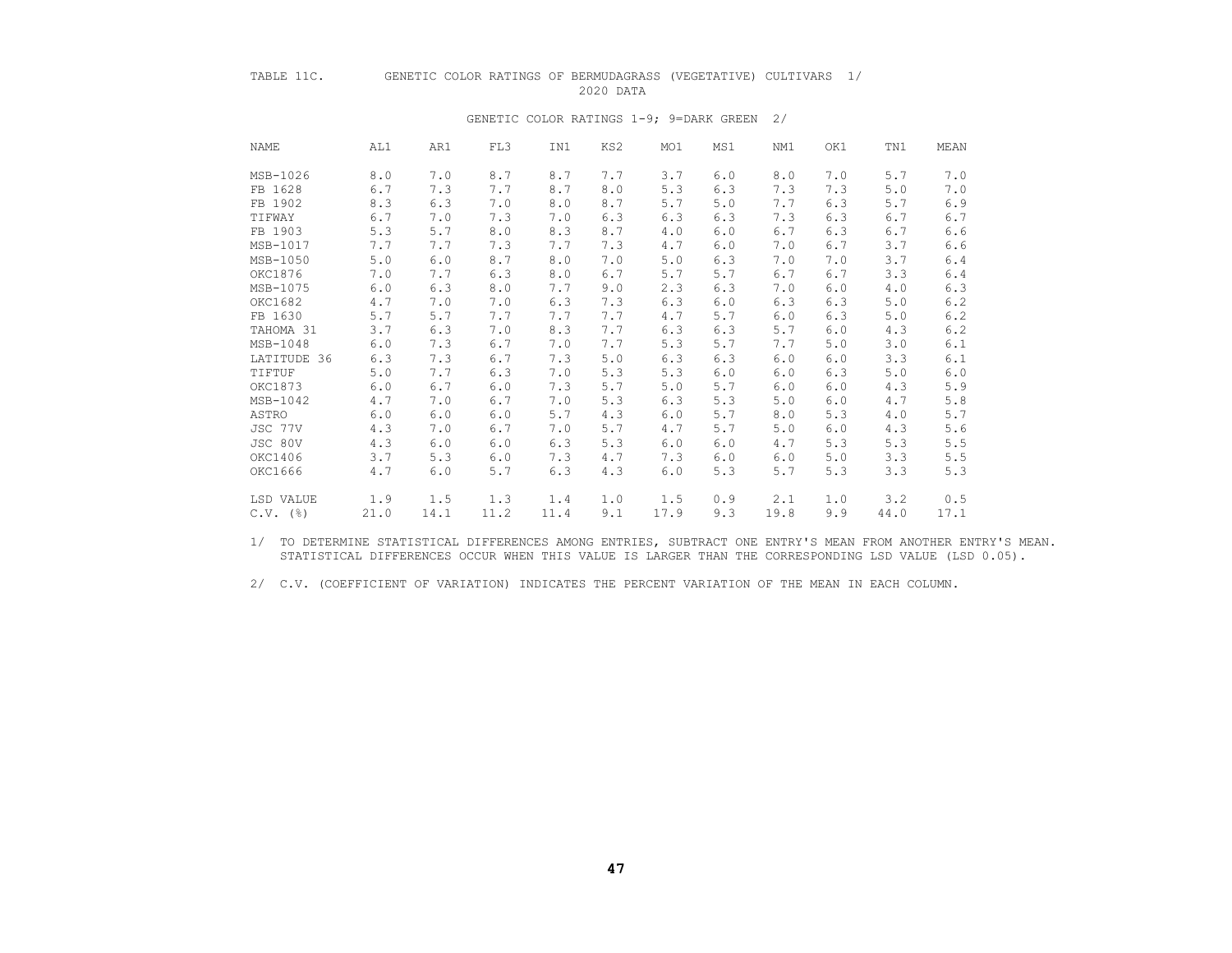#### TABLE 12A. SPRING GREENUP RATINGS OF BERMUDAGRASS CULTIVARS 1/ 2020 DATA

#### SPRING GREENUP RATINGS 1-9; 9=COMPLETELY GREEN 2/

| <b>NAME</b>          | AL1   | AR1   | IN1   | KS2   | KY1   | MS1   | NM1   | OK1   | VA1  | MEAN          |
|----------------------|-------|-------|-------|-------|-------|-------|-------|-------|------|---------------|
| TAHOMA 31            | 7.3   | 9.0   | 7.7   | 6.7   | 5.7   | 8.3   | 6.7   | 4.7   | 3.7  | 6.6           |
| OKS2015-3            | 7.7   | 7.3   | 7.3   | 6.7   | 5.3   | 6.3   | 6.7   | 3.3   | 7.7  | $6.5\,$       |
| LATITUDE 36          | $4.0$ | 7.7   | 8.7   | 7.7   | 5.3   | 8.3   | 7.7   | 3.0   | 5.7  | $6\,.$ $4\,$  |
| TIFTUF               | 7.0   | 7.3   | 7.3   | 6.3   | 5.0   | 9.0   | 8.0   | 3.3   | 4.7  | $6.4\,$       |
| FB 1628              | 8.7   | $6.7$ | 7.0   | 6.7   | 4.0   | 8.7   | 7.7   | 2.7   | 4.0  | $6.2\,$       |
| OKS2015-7            | 9.0   | 5.3   | 7.3   | 7.7   | 4.7   | 6.0   | 5.3   | 3.7   | 6.7  | $6\,.2$       |
| ASTRO                | 7.3   | 5.3   | 8.0   | $4.7$ | 4.7   | 9.0   | 8.0   | 3.0   | 5.3  | $6.1\,$       |
| JSC 2013-8S          | 9.0   | 6.7   | 7.0   | 6.3   | 4.7   | 5.3   | 7.0   | 2.7   | 6.0  | $6.1\,$       |
| JSC 2013-10S         | 8.3   | 6.3   | 7.7   | $6.7$ | 4.7   | $4.0$ | 6.3   | 4.3   | 6.0  | $6.0$         |
| MSB-1026             | 7.0   | 7.3   | 7.3   | $6.0$ | 3.7   | 7.3   | 8.0   | 3.0   | 4.7  | $6.0$         |
| JSC 2013-12S         | 8.0   | $6.0$ | 7.0   | 6.3   | 5.7   | 5.3   | 5.7   | 3.3   | 6.7  | $6.0\,$       |
| OKC1666              | 3.0   | 7.0   | 6.7   | 6.3   | 5.7   | 8.7   | 6.3   | 4.0   | 6.0  | $6.0$         |
| OKC1876              | 6.0   | 6.7   | 7.3   | 5.3   | 2.7   | 8.3   | 8.3   | 1.7   | 6.3  | $5.9$         |
| MONACO               | 8.3   | 6.3   | 6.0   | 5.0   | 4.7   | 5.0   | 8.3   | 3.0   | 5.3  | $5 \; . \; 8$ |
| RIVIERA              | 8.3   | $6.0$ | 7.0   | 6.3   | 5.7   | 5.3   | 4.3   | 3.0   | 6.0  | $5.8\,$       |
| OKS2015-1            | 7.7   | 8.0   | 6.7   | 7.0   | 4.7   | 6.0   | 3.0   | 2.7   | 6.3  | $5.8\,$       |
| MSB-1042             | 6.0   | 5.3   | 8.7   | 5.7   | 2.0   | 9.0   | 6.3   | 2.0   | 6.0  | $5.7$         |
| JSC 2013-5S          | 9.0   | 6.3   | 7.3   | 5.0   | $5.0$ | 5.0   | 3.7   | 2.7   | 6.7  | $5.6$         |
| OKC1406              | 2.7   | 6.7   | 8.7   | 6.7   | $4.0$ | 8.7   | 5.7   | 2.7   | 4.3  | 5.6           |
| FB 1630              | 6.3   | 6.3   | $6.0$ | 5.3   | 2.7   | 8.3   | 7.3   | 3.7   | 3.7  | $5.5\,$       |
| TIFWAY               | 7.0   | 4.7   | 6.0   | 6.3   | 2.7   | 9.0   | 8.3   | 2.3   | 3.0  | $5.5\,$       |
| JSC 77V              | 6.0   | 6.7   | 6.3   | $4.0$ | 5.3   | 8.7   | $6.0$ | $5.0$ | 1.3  | $5.5$         |
| JSC 2013-7S          | 7.7   | 7.0   | 7.7   | 5.3   | $4.0$ | 3.7   | 6.3   | 2.3   | 5.0  | $5.4$         |
| OKC1873              | 5.3   | 7.0   | 6.3   | 3.7   | 2.7   | 5.7   | 7.3   | 3.3   | 4.3  | 5.1           |
| MSB-1017             | 8.3   | 5.0   | 6.0   | 4.0   | 1.7   | 7.0   | 8.0   | 1.3   | 3.7  | $5.0\,$       |
| JSC 80V              | 2.7   | 4.3   | 6.7   | 6.0   | 3.7   | 8.0   | 6.7   | 3.0   | 3.0  | $4\,.9$       |
| OKC1682              | 1.0   | 5.7   | 5.7   | 6.3   | 4.3   | 8.0   | 7.0   | 4.0   | 2.0  | $4\,.9$       |
| FB 1902              | 5.3   | 4.7   | 4.0   | $4.0$ | 2.3   | 8.0   | 7.7   | 3.7   | 1.7  | $4\,.6$       |
| SUN QUEEN (PST-R6MM) | 7.3   | 5.7   | 5.0   | 4.7   | 3.7   | 4.0   | 5.7   | 1.3   | 2.3  | 4.4           |
| FB 1903              | $5.0$ | 4.3   | 4.3   | 3.3   | 3.3   | 7.3   | $6.0$ | 2.3   | 1.7  | 4.2           |
| DLF-460/3048         | 7.7   | 4.0   | 6.0   | 3.7   | 3.7   | 3.7   | 4.3   | 1.3   | 2.3  | 4.1           |
| $MSB-1048$           | 6.3   | 2.7   | 5.3   | 3.0   | 1.7   | 8.3   | 6.3   | 1.3   | 1.3  | $4.0$         |
| MSB-1050             | 6.7   | 2.7   | 5.7   | 2.0   | 1.0   | 8.3   | 8.7   | 0.3   | 1.0  | $4\,.0$       |
| MSB-1075             | 5.0   | 3.3   | 4.0   | 3.7   | 2.0   | 6.0   | 6.7   | 2.0   | 1.3  | 3.8           |
| PST-R6TM             | 6.3   | 5.0   | 4.7   | 3.3   | 3.0   | 3.0   | 4.3   | 1.0   | 2.7  | 3.7           |
| LSD VALUE            | 2.5   | 2.0   | 1.9   | 1.5   | 1.4   | 1.7   | 2.0   | 1.1   | 2.6  | 0.6           |
| $C.V.$ ( $\S$ )      | 24.0  | 21.5  | 17.9  | 17.6  | 22.1  | 15.0  | 18.5  | 24.9  | 37.6 | 21.9          |

 1/ TO DETERMINE STATISTICAL DIFFERENCES AMONG ENTRIES, SUBTRACT ONE ENTRY'S MEAN FROM ANOTHER ENTRY'S MEAN. STATISTICAL DIFFERENCES OCCUR WHEN THIS VALUE IS LARGER THAN THE CORRESPONDING LSD VALUE (LSD 0.05).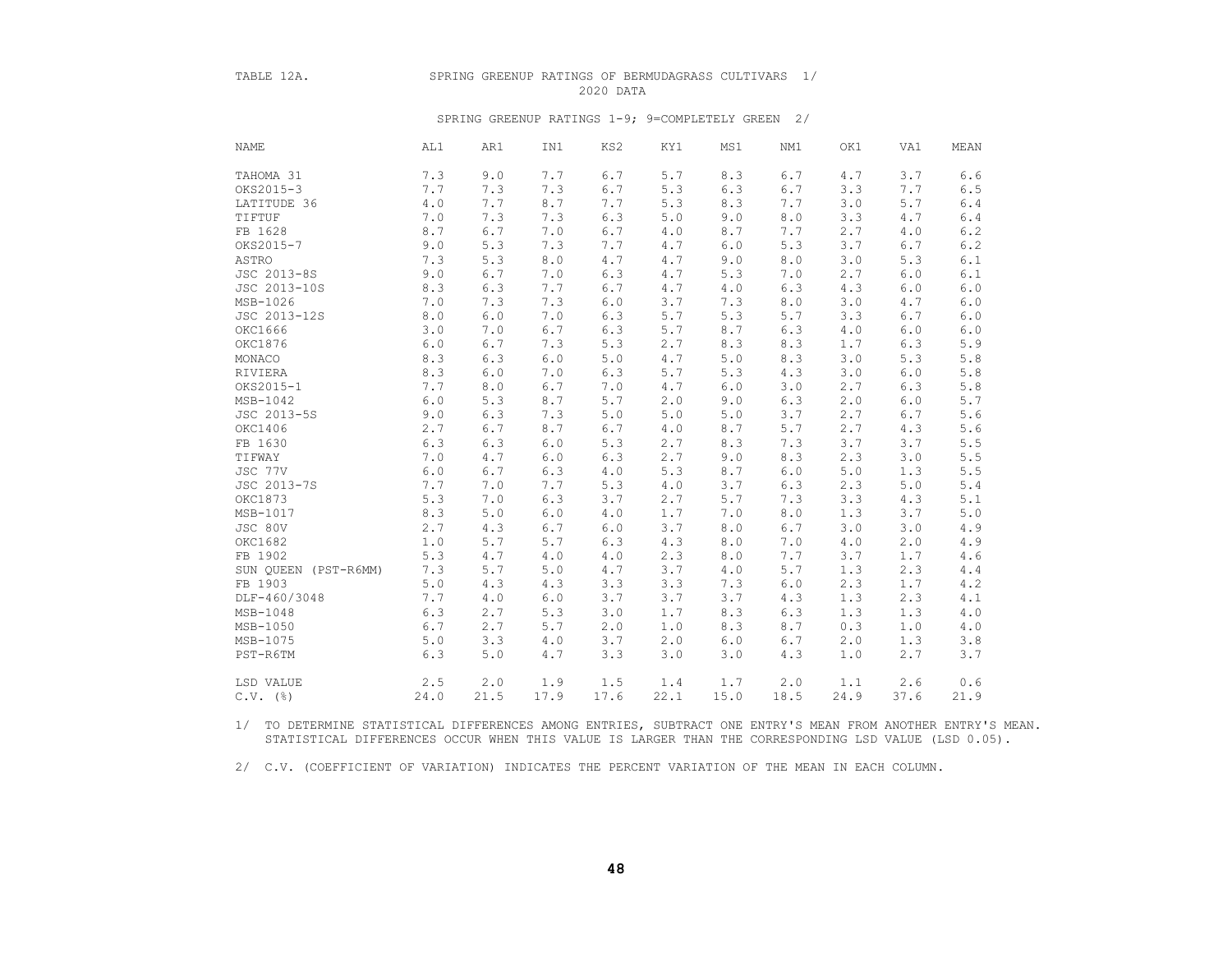#### TABLE 12B. SPRING GREENUP RATINGS OF BERMUDAGRASS (SEEDED) CULTIVARS 1/ 2020 DATA

| NAME                 | AL1  | AR1  | IN1  | KS2  | KY1  | MS1  | NM1  | OK1  | VA1  | MEAN |
|----------------------|------|------|------|------|------|------|------|------|------|------|
| OKS2015-3            | 7.7  | 7.3  | 7.3  | 6.7  | 5.3  | 6.3  | 6.7  | 3.3  | 7.7  | 6.5  |
| OKS2015-7            | 9.0  | 5.3  | 7.3  | 7.7  | 4.7  | 6.0  | 5.3  | 3.7  | 6.7  | 6.2  |
| JSC 2013-8S          | 9.0  | 6.7  | 7.0  | 6.3  | 4.7  | 5.3  | 7.0  | 2.7  | 6.0  | 6.1  |
| JSC 2013-10S         | 8.3  | 6.3  | 7.7  | 6.7  | 4.7  | 4.0  | 6.3  | 4.3  | 6.0  | 6.0  |
| JSC 2013-12S         | 8.0  | 6.0  | 7.0  | 6.3  | 5.7  | 5.3  | 5.7  | 3.3  | 6.7  | 6.0  |
| MONACO               | 8.3  | 6.3  | 6.0  | 5.0  | 4.7  | 5.0  | 8.3  | 3.0  | 5.3  | 5.8  |
| RIVIERA              | 8.3  | 6.0  | 7.0  | 6.3  | 5.7  | 5.3  | 4.3  | 3.0  | 6.0  | 5.8  |
| OKS2015-1            | 7.7  | 8.0  | 6.7  | 7.0  | 4.7  | 6.0  | 3.0  | 2.7  | 6.3  | 5.8  |
| JSC 2013-5S          | 9.0  | 6.3  | 7.3  | 5.0  | 5.0  | 5.0  | 3.7  | 2.7  | 6.7  | 5.6  |
| JSC 2013-7S          | 7.7  | 7.0  | 7.7  | 5.3  | 4.0  | 3.7  | 6.3  | 2.3  | 5.0  | 5.4  |
| SUN QUEEN (PST-R6MM) | 7.3  | 5.7  | 5.0  | 4.7  | 3.7  | 4.0  | 5.7  | 1.3  | 2.3  | 4.4  |
| DLF-460/3048         | 7.7  | 4.0  | 6.0  | 3.7  | 3.7  | 3.7  | 4.3  | 1.3  | 2.3  | 4.1  |
| PST-R6TM             | 6.3  | 5.0  | 4.7  | 3.3  | 3.0  | 3.0  | 4.3  | 1.0  | 2.7  | 3.7  |
| LSD VALUE            | 1.8  | 1.9  | 1.5  | 1.6  | 1.2  | 2, 2 | 2.3  | 1.1  | 1.7  | 0.6  |
| (응)<br>C.V.          | 14.2 | 18.8 | 14.0 | 17.8 | 16.5 | 28.8 | 25.7 | 26.2 | 20.0 | 19.8 |

#### SPRING GREENUP RATINGS 1-9; 9=COMPLETELY GREEN 2/

 1/ TO DETERMINE STATISTICAL DIFFERENCES AMONG ENTRIES, SUBTRACT ONE ENTRY'S MEAN FROM ANOTHER ENTRY'S MEAN. STATISTICAL DIFFERENCES OCCUR WHEN THIS VALUE IS LARGER THAN THE CORRESPONDING LSD VALUE (LSD 0.05).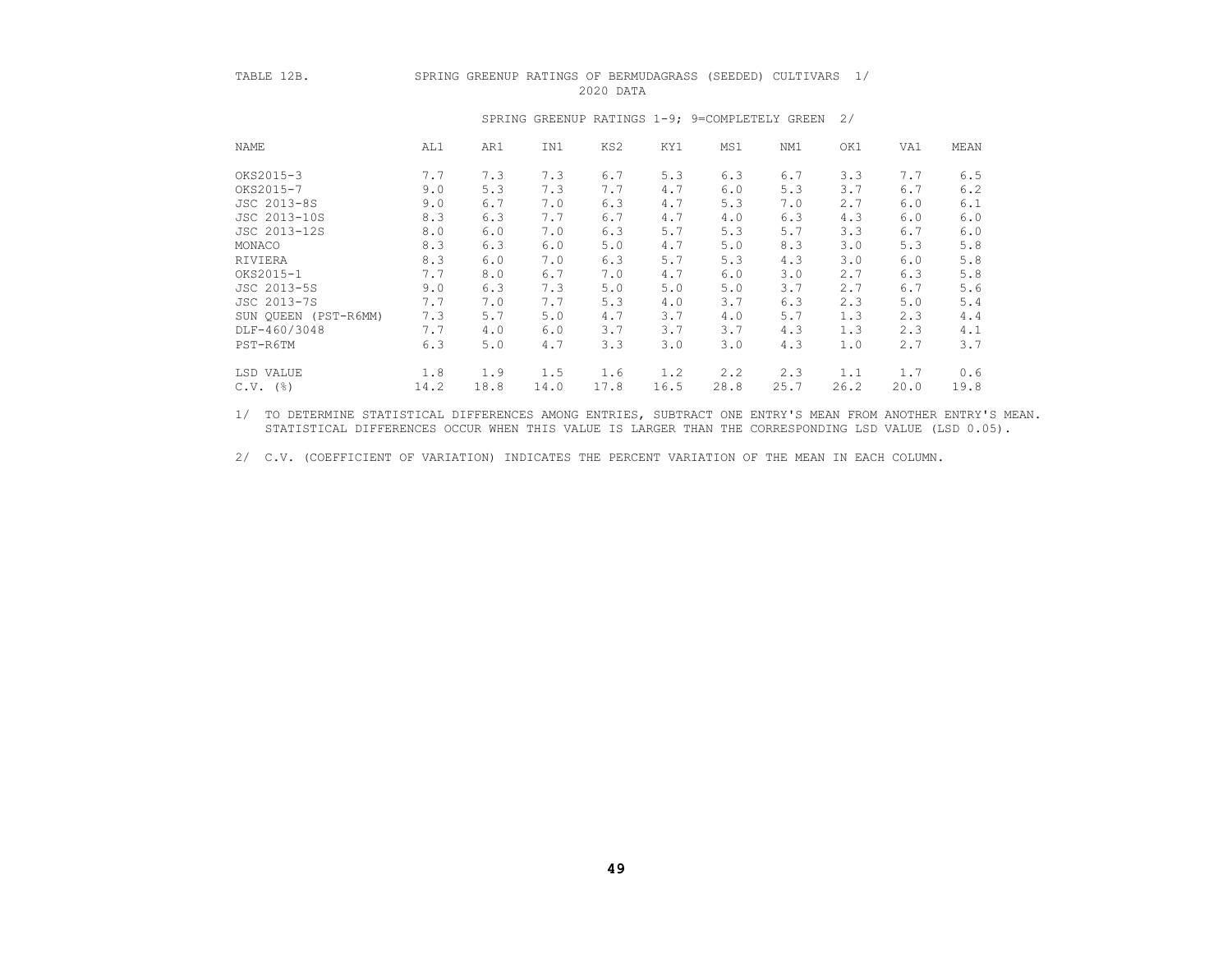#### TABLE 12C. SPRING GREENUP RATINGS OF BERMUDAGRASS (VEGETATIVE) CULTIVARS 1/ 2020 DATA

| NAME   | AL1                | AR1  | IN1  | KS2  | KY1  | MS1 | NM1  | OK1  | VA1  | MEAN  |
|--------|--------------------|------|------|------|------|-----|------|------|------|-------|
|        | TAHOMA 31<br>7.3   | 9.0  | 7.7  | 6.7  | 5.7  | 8.3 | 6.7  | 4.7  | 3.7  | 6.6   |
|        | LATITUDE 36<br>4.0 | 7.7  | 8.7  | 7.7  | 5.3  | 8.3 | 7.7  | 3.0  | 5.7  | 6.4   |
| TIFTUF | 7.0                | 7.3  | 7.3  | 6.3  | 5.0  | 9.0 | 8.0  | 3.3  | 4.7  | 6.4   |
|        | FB 1628<br>8.7     | 6.7  | 7.0  | 6.7  | 4.0  | 8.7 | 7.7  | 2.7  | 4.0  | 6.2   |
| ASTRO  | 7.3                | 5.3  | 8.0  | 4.7  | 4.7  | 9.0 | 8.0  | 3.0  | 5.3  | 6.1   |
|        | MSB-1026<br>7.0    | 7.3  | 7.3  | 6.0  | 3.7  | 7.3 | 8.0  | 3.0  | 4.7  | 6.0   |
|        | OKC1666<br>3.0     | 7.0  | 6.7  | 6.3  | 5.7  | 8.7 | 6.3  | 4.0  | 6.0  | 6.0   |
|        | OKC1876<br>6.0     | 6.7  | 7.3  | 5.3  | 2.7  | 8.3 | 8.3  | 1.7  | 6.3  | 5.9   |
|        | $MSB-1042$<br>6.0  | 5.3  | 8.7  | 5.7  | 2.0  | 9.0 | 6.3  | 2.0  | 6.0  | $5.7$ |
|        | OKC1406<br>2.7     | 6.7  | 8.7  | 6.7  | 4.0  | 8.7 | 5.7  | 2.7  | 4.3  | 5.6   |
|        | FB 1630<br>6.3     | 6.3  | 6.0  | 5.3  | 2.7  | 8.3 | 7.3  | 3.7  | 3.7  | 5.5   |
| TIFWAY | 7.0                | 4.7  | 6.0  | 6.3  | 2.7  | 9.0 | 8.3  | 2.3  | 3.0  | 5.5   |
|        | JSC 77V<br>6.0     | 6.7  | 6.3  | 4.0  | 5.3  | 8.7 | 6.0  | 5.0  | 1.3  | 5.5   |
|        | 5.3<br>OKC1873     | 7.0  | 6.3  | 3.7  | 2.7  | 5.7 | 7.3  | 3.3  | 4.3  | 5.1   |
|        | MSB-1017<br>8.3    | 5.0  | 6.0  | 4.0  | 1.7  | 7.0 | 8.0  | 1.3  | 3.7  | 5.0   |
|        | JSC 80V<br>2.7     | 4.3  | 6.7  | 6.0  | 3.7  | 8.0 | 6.7  | 3.0  | 3.0  | 4.9   |
|        | OKC1682<br>1.0     | 5.7  | 5.7  | 6.3  | 4.3  | 8.0 | 7.0  | 4.0  | 2.0  | 4.9   |
|        | 5.3<br>FB 1902     | 4.7  | 4.0  | 4.0  | 2.3  | 8.0 | 7.7  | 3.7  | 1.7  | 4.6   |
|        | FB 1903<br>5.0     | 4.3  | 4.3  | 3.3  | 3.3  | 7.3 | 6.0  | 2.3  | 1.7  | 4.2   |
|        | MSB-1048<br>6.3    | 2.7  | 5.3  | 3.0  | 1.7  | 8.3 | 6.3  | 1.3  | 1.3  | 4.0   |
|        | MSB-1050<br>6.7    | 2.7  | 5.7  | 2.0  | 1.0  | 8.3 | 8.7  | 0.3  | 1.0  | 4.0   |
|        | MSB-1075<br>5.0    | 3.3  | 4.0  | 3.7  | 2.0  | 6.0 | 6.7  | 2.0  | 1.3  | 3.8   |
|        | 2.8<br>LSD VALUE   | 2.1  | 2.1  | 1.5  | 1.5  | 1.2 | 1.7  | 1.1  | 3.0  | 0.7   |
|        | $C.V.$ (%)<br>31.3 | 23.2 | 19.9 | 17.5 | 26.4 | 9.3 | 15.1 | 24.2 | 51.3 | 23.1  |

#### SPRING GREENUP RATINGS 1-9; 9=COMPLETELY GREEN 2/

 1/ TO DETERMINE STATISTICAL DIFFERENCES AMONG ENTRIES, SUBTRACT ONE ENTRY'S MEAN FROM ANOTHER ENTRY'S MEAN. STATISTICAL DIFFERENCES OCCUR WHEN THIS VALUE IS LARGER THAN THE CORRESPONDING LSD VALUE (LSD 0.05).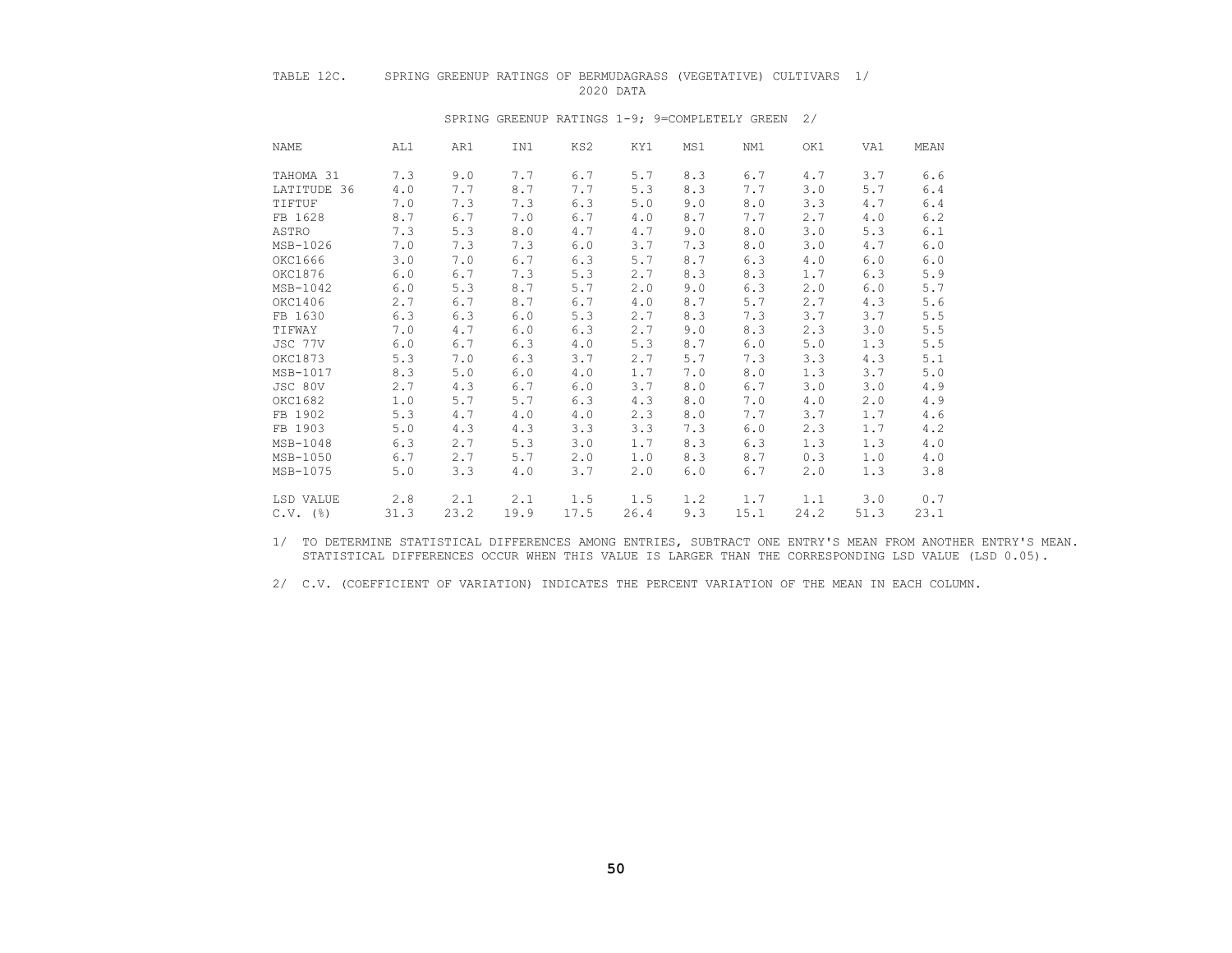#### TABLE 13A. LEAF TEXTURE RATINGS OF BERMUDAGRASS CULTIVARS 1/ 2020 DATA

#### LEAF TEXTURE RATINGS 1-9; 9=VERY FINE 2/

| <b>NAME</b>          | AL1   | AR1   | FL3   | IN1   | KS2   | MS1   | NM1  | OK1 | TN1 | MEAN          |
|----------------------|-------|-------|-------|-------|-------|-------|------|-----|-----|---------------|
| MSB-1050             | 9.0   | 7.3   | 8.0   | 7.7   | 6.3   | 7.0   | 6.3  | 8.0 | 9.0 | 7.6           |
| MSB-1048             | 7.7   | 7.7   | 7.7   | 7.0   | 8.7   | 6.0   | 7.0  | 7.3 | 9.0 | 7.6           |
| MSB-1017             | 7.3   | 7.7   | 7.3   | 7.0   | 8.0   | 7.0   | 6.7  | 7.7 | 9.0 | 7.5           |
| OKC1666              | 7.3   | 7.3   | 8.7   | 7.7   | 8.7   | 6.3   | 5.7  | 6.3 | 8.7 | 7.4           |
| OKC1876              | 6.7   | 8.0   | 7.7   | 7.3   | 7.3   | 7.0   | 6.3  | 7.3 | 9.0 | 7.4           |
| MSB-1042             | 7.3   | 8.0   | 7.3   | 8.0   | 7.7   | 6.3   | 4.7  | 7.0 | 9.0 | 7.3           |
| TIFTUF               | 7.7   | 9.0   | 6.3   | 6.3   | 7.0   | 6.3   | 6.3  | 6.7 | 9.0 | 7.2           |
| MSB-1026             | 7.0   | 7.7   | 7.0   | 7.0   | 7.3   | 6.0   | 7.0  | 7.0 | 8.3 | 7.1           |
| OKC1873              | 7.3   | 8.0   | 7.3   | 7.0   | 7.0   | 5.7   | 6.0  | 7.0 | 9.0 | 7.1           |
| TIFWAY               | 6.3   | 8.3   | 7.0   | 7.0   | 6.7   | $6.0$ | 6.7  | 7.0 | 9.0 | 7.1           |
| LATITUDE 36          | 6.3   | 7.7   | 7.3   | 7.3   | 7.7   | 5.7   | 5.7  | 7.0 | 8.7 | 7.0           |
| OKC1406              | 6.3   | 8.0   | 7.3   | 7.0   | 6.3   | 5.7   | 6.0  | 7.0 | 9.0 | 7.0           |
| FB 1628              | 7.0   | 7.0   | 5.3   | 7.3   | 5.7   | 6.0   | 6.7  | 7.0 | 8.7 | 6.7           |
| OKC1682              | 5.0   | 7.0   | 6.3   | 6.7   | 7.7   | 6.3   | 6.0  | 6.7 | 8.7 | $6.7\,$       |
| TAHOMA 31            | 5.3   | 8.3   | 6.3   | 7.0   | 5.7   | $6.0$ | 6.0  | 6.7 | 9.0 | $6.7\,$       |
| MSB-1075             | $5.0$ | 5.3   | 8.3   | 5.7   | 7.3   | 6.3   | 6.3  | 7.0 | 8.7 | $6.7\,$       |
| JSC 80V              | 4.3   | 7.3   | 6.7   | 7.0   | 7.0   | 6.0   | 5.7  | 7.0 | 9.0 | $6.7\,$       |
| JSC 77V              | 5.3   | 7.3   | 7.0   | 6.0   | 7.0   | 6.0   | 5.7  | 6.3 | 9.0 | $6.6\,$       |
| JSC 2013-7S          | 4.3   | 6.7   | 7.0   | 6.3   | 7.0   | 5.0   | 6.0  | 6.3 | 8.0 | 6.3           |
| ASTRO                | 5.3   | 6.7   | 4.7   | 6.3   | 5.7   | 5.7   | 7.3  | 6.3 | 8.3 | 6.3           |
| FB 1903              | 6.7   | 7.0   | 4.0   | 5.3   | $4.7$ | 6.0   | 6.7  | 6.7 | 8.0 | $6\,.1$       |
| JSC 2013-5S          | 5.7   | 6.3   | 6.0   | 6.3   | $6.0$ | 5.3   | 5.0  | 6.3 | 7.7 | $6.1$         |
| FB 1902              | 4.3   | 6.7   | 4.0   | 7.0   | 5.3   | 5.7   | 7.0  | 6.0 | 8.0 | 6.0           |
| JSC 2013-8S          | 4.7   | 6.0   | 5.0   | 6.0   | $6.0$ | 5.0   | 6.7  | 6.0 | 8.3 | $6.0\,$       |
| MONACO               | 3.7   | 6.0   | 6.0   | 6.3   | 6.3   | 5.0   | 6.3  | 6.0 | 8.0 | $6 \, . \, 0$ |
| FB 1630              | 5.3   | 6.0   | 5.0   | 5.7   | 4.7   | 6.0   | 6.0  | 6.0 | 8.3 | 5.9           |
| RIVIERA              | 5.7   | 6.7   | 6.0   | 5.7   | 7.0   | 5.0   | 3.3  | 6.0 | 7.0 | $5 \, . \, 8$ |
| DLF-460/3048         | 3.3   | 5.7   | 6.0   | 5.7   | 7.0   | 5.0   | 6.0  | 6.0 | 7.0 | 5.7           |
| JSC 2013-12S         | 3.3   | 7.0   | 4.7   | 5.3   | 7.0   | 5.0   | 5.7  | 6.0 | 7.3 | 5.7           |
| OKS2015-3            | 3.3   | 7.0   | 4.3   | 5.0   | 6.7   | 5.0   | 5.7  | 6.0 | 8.0 | $5.7$         |
| PST-R6TM             | 3.0   | 6.3   | $6.0$ | 5.0   | 6.7   | 5.0   | 5.7  | 6.0 | 7.3 | 5.7           |
| JSC 2013-10S         | 3.3   | 6.3   | 4.0   | 5.7   | 7.3   | 5.0   | 6.0  | 6.0 | 7.0 | 5.6           |
| SUN QUEEN (PST-R6MM) | 3.3   | 6.3   | 5.7   | 5.3   | 6.0   | 5.0   | 6.0  | 5.7 | 7.3 | $5.6\,$       |
| OKS2015-7            | 3.3   | $6.0$ | 5.3   | $6.0$ | 5.0   | 4.7   | 5.7  | 6.0 | 8.0 | 5.6           |
| OKS2015-1            | 4.7   | 5.7   | 5.3   | 5.7   | 6.0   | 5.0   | 3.7  | 5.7 | 7.7 | 5.5           |
| LSD VALUE            | 2.0   | 1.0   | 1.4   | 0.9   | 1.2   | 0.5   | 1.4  | 0.6 | 0.6 | 0.4           |
| $C.V.$ (%)           | 22.2  | 9.0   | 14.0  | 9.0   | 10.8  | 5.9   | 14.2 | 5.6 | 4.8 | 11.0          |

 1/ TO DETERMINE STATISTICAL DIFFERENCES AMONG ENTRIES, SUBTRACT ONE ENTRY'S MEAN FROM ANOTHER ENTRY'S MEAN. STATISTICAL DIFFERENCES OCCUR WHEN THIS VALUE IS LARGER THAN THE CORRESPONDING LSD VALUE (LSD 0.05).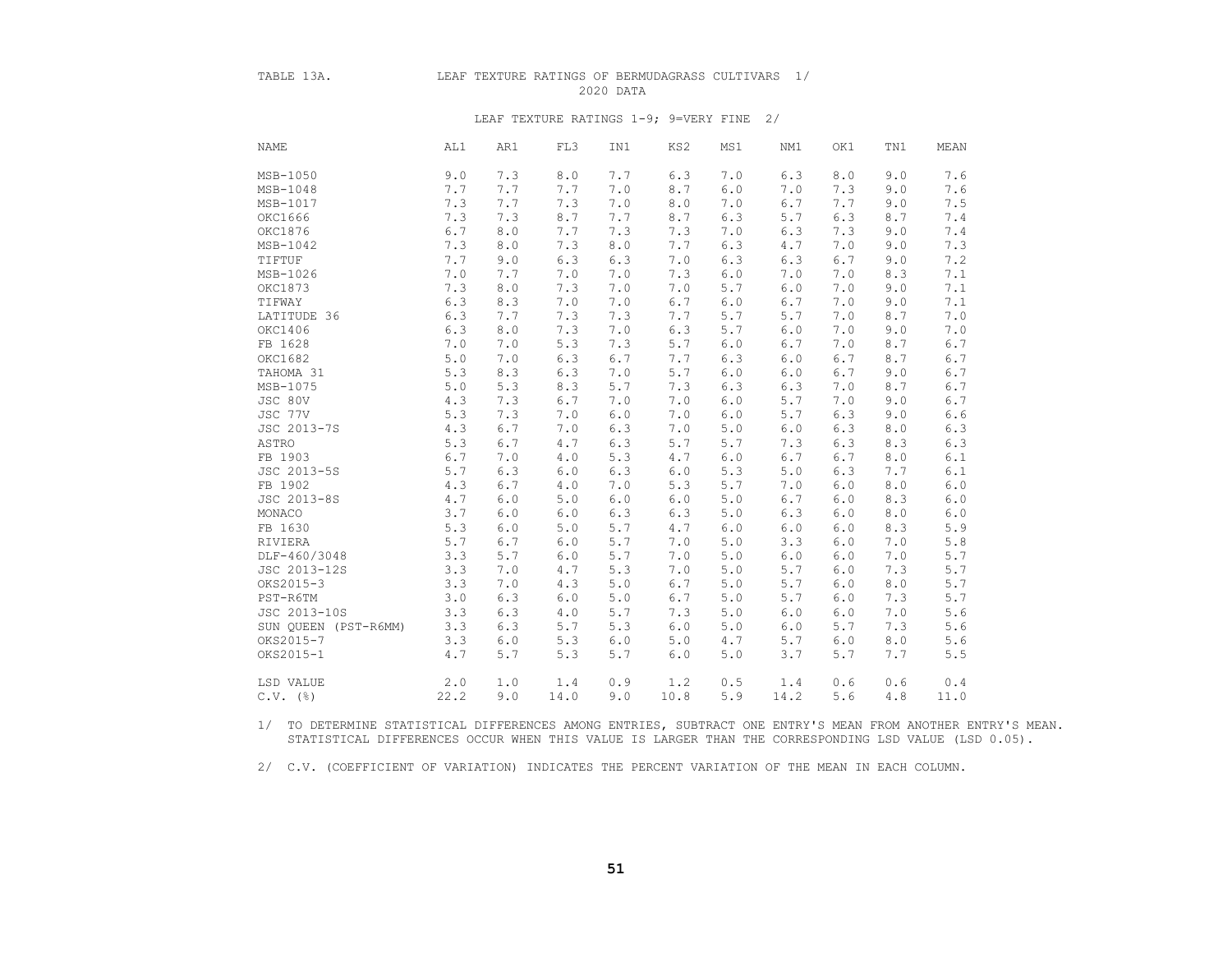# TABLE 13B. LEAF TEXTURE RATINGS OF BERMUDAGRASS (SEEDED) CULTIVARS 1/

2020 DATA

| <b>NAME</b>  | AL1               | AR1  | FL3  | IN1  | KS2 | MS1 | NM1  | OK1 | TN1 | MEAN |
|--------------|-------------------|------|------|------|-----|-----|------|-----|-----|------|
| JSC 2013-7S  | 4.3               | 6.7  | 7.0  | 6.3  | 7.0 | 5.0 | 6.0  | 6.3 | 8.0 | 6.3  |
| JSC 2013-5S  | 5.7               | 6.3  | 6.0  | 6.3  | 6.0 | 5.3 | 5.0  | 6.3 | 7.7 | 6.1  |
| JSC 2013-8S  | 4.7               | 6.0  | 5.0  | 6.0  | 6.0 | 5.0 | 6.7  | 6.0 | 8.3 | 6.0  |
| MONACO       | 3.7               | 6.0  | 6.0  | 6.3  | 6.3 | 5.0 | 6.3  | 6.0 | 8.0 | 6.0  |
| RIVIERA      | 5.7               | 6.7  | 6.0  | 5.7  | 7.0 | 5.0 | 3.3  | 6.0 | 7.0 | 5.8  |
| DLF-460/3048 | 3.3               | 5.7  | 6.0  | 5.7  | 7.0 | 5.0 | 6.0  | 6.0 | 7.0 | 5.7  |
| JSC 2013-12S | 3.3               | 7.0  | 4.7  | 5.3  | 7.0 | 5.0 | 5.7  | 6.0 | 7.3 | 5.7  |
| OKS2015-3    | 3.3               | 7.0  | 4.3  | 5.0  | 6.7 | 5.0 | 5.7  | 6.0 | 8.0 | 5.7  |
| PST-R6TM     | 3.0               | 6.3  | 6.0  | 5.0  | 6.7 | 5.0 | 5.7  | 6.0 | 7.3 | 5.7  |
| JSC 2013-10S | 3.3               | 6.3  | 4.0  | 5.7  | 7.3 | 5.0 | 6.0  | 6.0 | 7.0 | 5.6  |
| SUN OUEEN    | 3.3<br>(PST-R6MM) | 6.3  | 5.7  | 5.3  | 6.0 | 5.0 | 6.0  | 5.7 | 7.3 | 5.6  |
| OKS2015-7    | 3.3               | 6.0  | 5.3  | 6.0  | 5.0 | 4.7 | 5.7  | 6.0 | 8.0 | 5.6  |
| OKS2015-1    | 4.7               | 5.7  | 5.3  | 5.7  | 6.0 | 5.0 | 3.7  | 5.7 | 7.7 | 5.5  |
| LSD VALUE    | 2, 2              | 1.1  | 1.9  | 1.1  | 0.9 | 0.4 | 1.6  | 0.5 | 0.8 | 0.4  |
| $C.V.$ (%)   | 34.9              | 10.5 | 21.2 | 11.9 | 8.9 | 4.5 | 18.6 | 5.3 | 6.3 | 14.1 |

#### LEAF TEXTURE RATINGS 1-9; 9=VERY FINE 2/

 1/ TO DETERMINE STATISTICAL DIFFERENCES AMONG ENTRIES, SUBTRACT ONE ENTRY'S MEAN FROM ANOTHER ENTRY'S MEAN. STATISTICAL DIFFERENCES OCCUR WHEN THIS VALUE IS LARGER THAN THE CORRESPONDING LSD VALUE (LSD 0.05).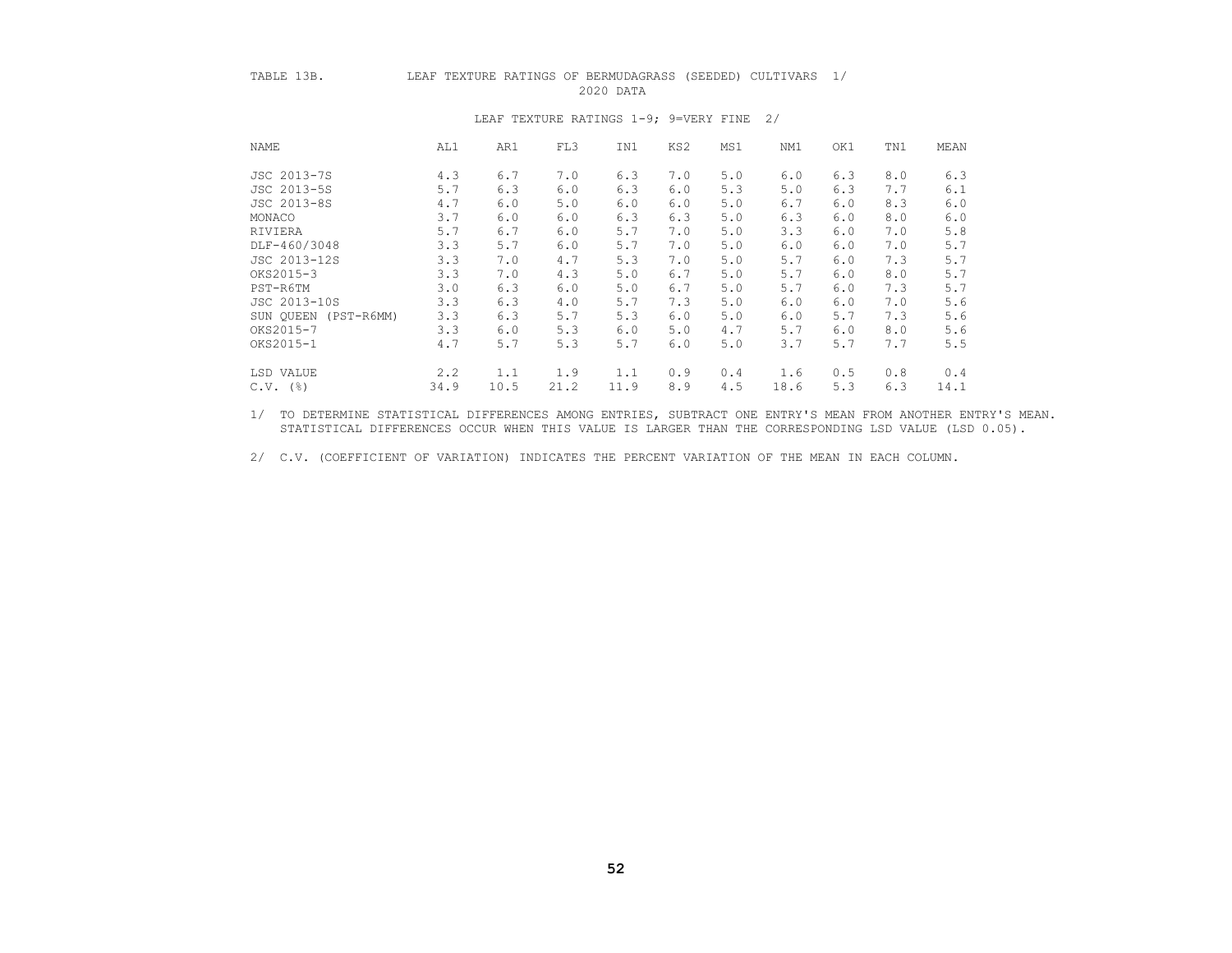# TABLE 13C. LEAF TEXTURE RATINGS OF BERMUDAGRASS (VEGETATIVE) CULTIVARS 1/ 2020 DATA

| NAME | AL1                | AR1 | FL3 | IN1 | KS2  | MS1 | NM1  | OK1 | TN1 | MEAN  |
|------|--------------------|-----|-----|-----|------|-----|------|-----|-----|-------|
|      | MSB-1050<br>9.0    | 7.3 | 8.0 | 7.7 | 6.3  | 7.0 | 6.3  | 8.0 | 9.0 | 7.6   |
|      | 7.7<br>MSB-1048    | 7.7 | 7.7 | 7.0 | 8.7  | 6.0 | 7.0  | 7.3 | 9.0 | 7.6   |
|      | 7.3<br>MSB-1017    | 7.7 | 7.3 | 7.0 | 8.0  | 7.0 | 6.7  | 7.7 | 9.0 | 7.5   |
|      | OKC1666<br>7.3     | 7.3 | 8.7 | 7.7 | 8.7  | 6.3 | 5.7  | 6.3 | 8.7 | 7.4   |
|      | OKC1876<br>6.7     | 8.0 | 7.7 | 7.3 | 7.3  | 7.0 | 6.3  | 7.3 | 9.0 | 7.4   |
|      | 7.3<br>MSB-1042    | 8.0 | 7.3 | 8.0 | 7.7  | 6.3 | 4.7  | 7.0 | 9.0 | 7.3   |
|      | 7.7<br>TIFTUF      | 9.0 | 6.3 | 6.3 | 7.0  | 6.3 | 6.3  | 6.7 | 9.0 | 7.2   |
|      | MSB-1026<br>7.0    | 7.7 | 7.0 | 7.0 | 7.3  | 6.0 | 7.0  | 7.0 | 8.3 | 7.1   |
|      | OKC1873<br>7.3     | 8.0 | 7.3 | 7.0 | 7.0  | 5.7 | 6.0  | 7.0 | 9.0 | 7.1   |
|      | 6.3<br>TIFWAY      | 8.3 | 7.0 | 7.0 | 6.7  | 6.0 | 6.7  | 7.0 | 9.0 | 7.1   |
|      | LATITUDE 36<br>6.3 | 7.7 | 7.3 | 7.3 | 7.7  | 5.7 | 5.7  | 7.0 | 8.7 | 7.0   |
|      | OKC1406<br>6.3     | 8.0 | 7.3 | 7.0 | 6.3  | 5.7 | 6.0  | 7.0 | 9.0 | 7.0   |
|      | FB 1628<br>7.0     | 7.0 | 5.3 | 7.3 | 5.7  | 6.0 | 6.7  | 7.0 | 8.7 | 6.7   |
|      | OKC1682<br>5.0     | 7.0 | 6.3 | 6.7 | 7.7  | 6.3 | 6.0  | 6.7 | 8.7 | 6.7   |
|      | TAHOMA 31<br>5.3   | 8.3 | 6.3 | 7.0 | 5.7  | 6.0 | 6.0  | 6.7 | 9.0 | $6.7$ |
|      | MSB-1075<br>5.0    | 5.3 | 8.3 | 5.7 | 7.3  | 6.3 | 6.3  | 7.0 | 8.7 | 6.7   |
|      | JSC 80V<br>4.3     | 7.3 | 6.7 | 7.0 | 7.0  | 6.0 | 5.7  | 7.0 | 9.0 | $6.7$ |
|      | 5.3<br>JSC 77V     | 7.3 | 7.0 | 6.0 | 7.0  | 6.0 | 5.7  | 6.3 | 9.0 | 6.6   |
|      | 5.3<br>ASTRO       | 6.7 | 4.7 | 6.3 | 5.7  | 5.7 | 7.3  | 6.3 | 8.3 | 6.3   |
|      | FB 1903<br>6.7     | 7.0 | 4.0 | 5.3 | 4.7  | 6.0 | 6.7  | 6.7 | 8.0 | 6.1   |
|      | FB 1902<br>4.3     | 6.7 | 4.0 | 7.0 | 5.3  | 5.7 | 7.0  | 6.0 | 8.0 | 6.0   |
|      | 5.3<br>FB 1630     | 6.0 | 5.0 | 5.7 | 4.7  | 6.0 | 6.0  | 6.0 | 8.3 | 5.9   |
|      | LSD VALUE<br>1.8   | 1.0 | 1.0 | 0.8 | 1.3  | 0.6 | 1.2  | 0.6 | 0.6 | 0.3   |
|      | $C.V.$ (%)<br>17.3 | 8.3 | 9.6 | 7.4 | 11.6 | 6.3 | 11.6 | 5.7 | 4.0 | 9.5   |

#### LEAF TEXTURE RATINGS 1-9; 9=VERY FINE 2/

 1/ TO DETERMINE STATISTICAL DIFFERENCES AMONG ENTRIES, SUBTRACT ONE ENTRY'S MEAN FROM ANOTHER ENTRY'S MEAN. STATISTICAL DIFFERENCES OCCUR WHEN THIS VALUE IS LARGER THAN THE CORRESPONDING LSD VALUE (LSD 0.05).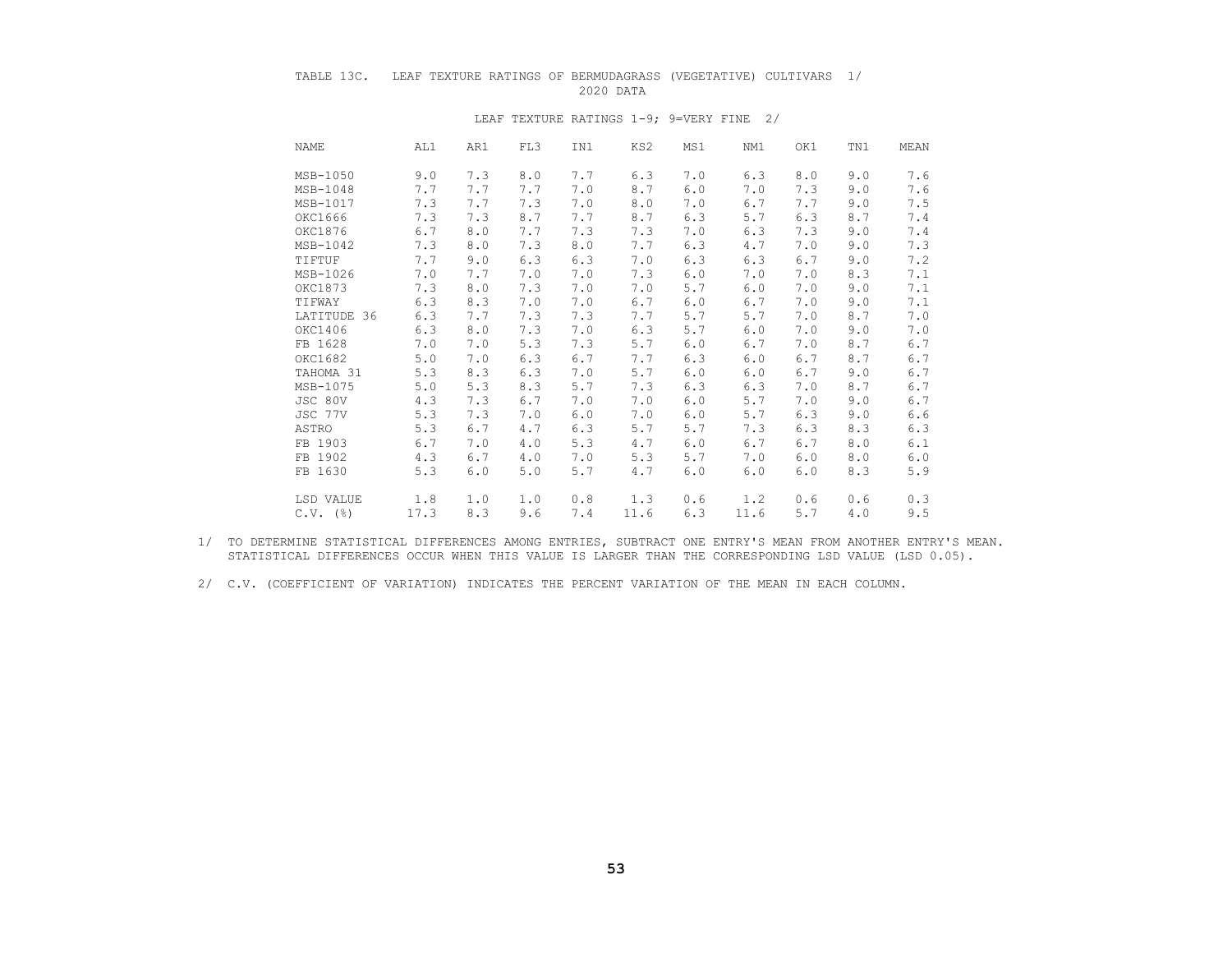#### TABLE 14A. SPRING DENSITY RATINGS OF BERMUDAGRASS CULTIVARS 1/ 2020 DATA

DENSITY RATINGS 1-9; 9=MAXIMUM DENSITY 2/

| <b>NAME</b>          | OK1   | TN1         | MEAN  |
|----------------------|-------|-------------|-------|
| MSB-1026             | 7.0   | 8.0         | 7.5   |
| JSC 80V              | 6.3   | 8.3         | 7.3   |
| OKC1406              | 6.0   | 8.0         | 7.0   |
| OKC1876              | 7.0   | 6.7         | 6.8   |
| MONACO               | 5.7   | 7.3         | 6.5   |
| OKC1666              | 6.0   | 7.0         | $6.5$ |
| OKC1873              | 6.7   | 6.3         | 6.5   |
| TAHOMA 31            | 6.7   | 6.0         | 6.3   |
| JSC 2013-5S          | 5.0   | 7.3         | 6.2   |
| JSC 2013-8S          | 5.3   | 7.0         | $6.2$ |
| OKS2015-3            | 5.3   | 7.0         | 6.2   |
| RIVIERA              | 5.3   | 7.0         | 6.2   |
| JSC 2013-7S          | $5.0$ | $7 \cdot 0$ | $6.0$ |
| JSC 77V              | 6.0   | 6.0         | $6.0$ |
| LATITUDE 36          | 6.3   | 5.7         | $6.0$ |
| MSB-1050             | 8.0   | 4.0         | 6.0   |
| DLF-460/3048         | 4.7   | 7.0         | 5.8   |
| FB 1628              | 7.0   | 4.7         | 5.8   |
| $MSB-1042$           | 6.3   | 5.3         | 5.8   |
| OKS2015-1            | 3.7   | 7.7         | 5.7   |
| SUN QUEEN (PST-R6MM) | 4.7   | 6.7         | 5.7   |
| MSB-1017             | 7.0   | 4.3         | 5.7   |
| MSB-1075             | 7.3   | 4.0         | 5.7   |
| OKC1682              | 6.0   | 5.3         | 5.7   |
| OKS2015-7            | 5.0   | 6.3         | 5.7   |
| FB 1902              | 5.7   | 5.3         | 5.5   |
| JSC 2013-10S         | 5.0   | 6.0         | 5.5   |
| JSC 2013-12S         | 5.0   | 6.0         | 5.5   |
| MSB-1048             | 6.0   | 5.0         | 5.5   |
| PST-R6TM             | 4.0   | 7.0         | 5.5   |
| ASTRO                | 5.7   | 5.0         | 5.3   |
| TIFTUF               | 6.7   | 4.0         | 5.3   |
| FB 1630              | 6.0   | 4.3         | 5.2   |
| FB 1903              | 5.3   | 5.0         | 5.2   |
| TIFWAY               | 6.0   | 4.0         | 5.0   |
| LSD VALUE            | 0.6   | 1.7         | 0.9   |
| $C.V.$ (%)           | 6.9   | 17.2        | 13.3  |

 1/ TO DETERMINE STATISTICAL DIFFERENCES AMONG ENTRIES, SUBTRACT ONE ENTRY'S MEAN FROM ANOTHER ENTRY'S MEAN. STATISTICAL DIFFERENCES OCCUR WHEN THIS VALUE IS LARGER THAN THE CORRESPONDING LSD VALUE (LSD 0.05).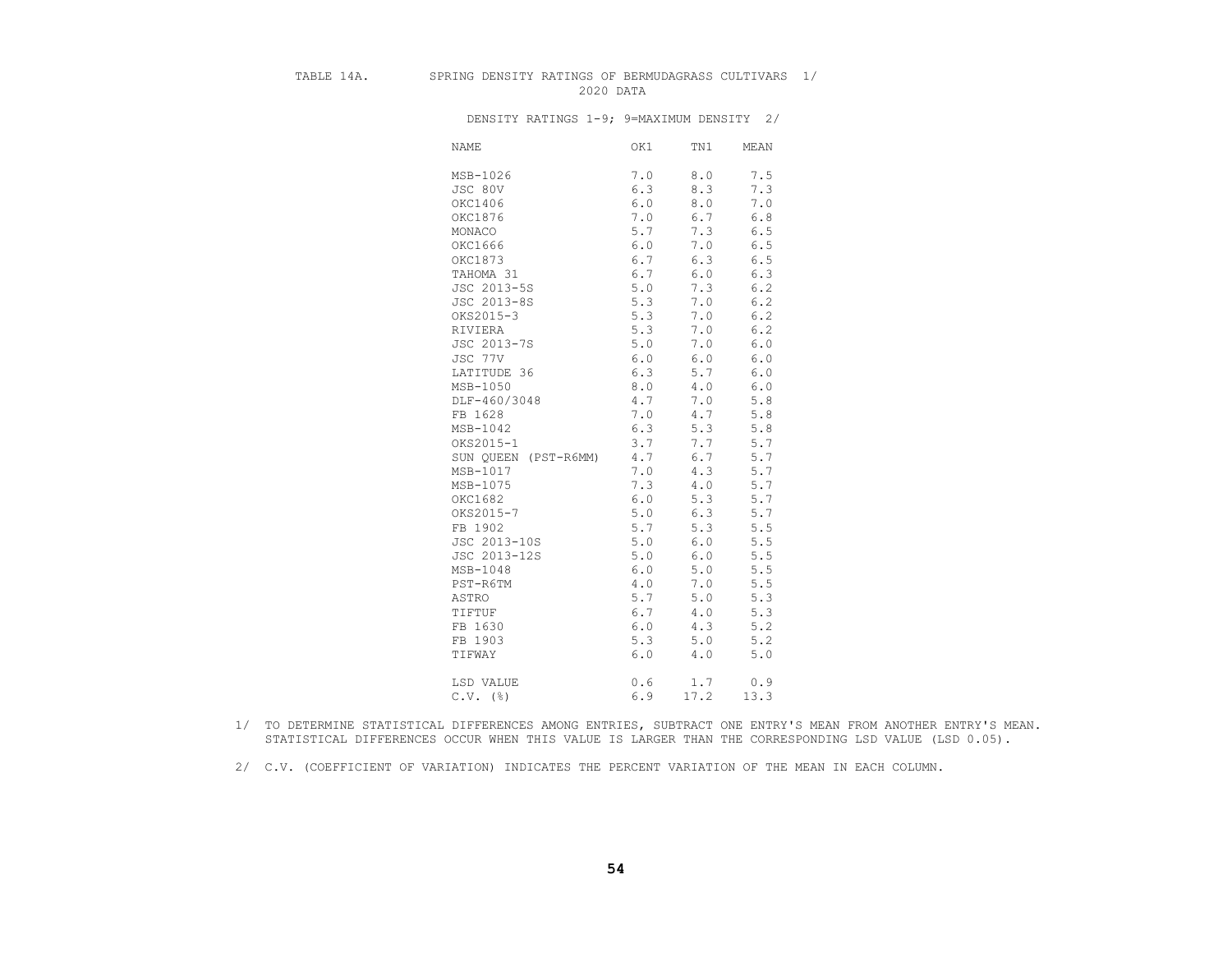# TABLE 14B. SPRING DENSITY RATINGS OF BERMUDAGRASS (SEEDED) CULTIVARS 1/ 2020 DATA

| NAME                 | OK1 | TN1  | MEAN |
|----------------------|-----|------|------|
| MONACO               | 5.7 | 7.3  | 6.5  |
| JSC 2013-5S          | 5.0 | 7.3  | 6.2  |
| JSC 2013-8S          | 5.3 | 7.0  | 6.2  |
| OKS2015-3            | 5.3 | 7.0  | 6.2  |
| RIVIERA              | 5.3 | 7.0  | 6.2  |
| JSC 2013-7S          | 5.0 | 7.0  | 6.0  |
| DLF-460/3048         | 4.7 | 7.0  | 5.8  |
| OKS2015-1            | 3.7 | 7.7  | 5.7  |
| SUN QUEEN (PST-R6MM) | 4.7 | 6.7  | 5.7  |
| OKS2015-7            | 5.0 | 6.3  | 5.7  |
| JSC 2013-10S         | 5.0 | 6.0  | 5.5  |
| JSC 2013-12S         | 5.0 | 6.0  | 5.5  |
| PST-R6TM             | 4.0 | 7.0  | 5.5  |
| LSD VALUE            | 0.7 | 2.0  | 1.1  |
| $C.V.$ (%)           | 8.7 | 18.3 | 16.0 |

- 1/ TO DETERMINE STATISTICAL DIFFERENCES AMONG ENTRIES, SUBTRACT ONE ENTRY'S MEAN FROM ANOTHER ENTRY'S MEAN. STATISTICAL DIFFERENCES OCCUR WHEN THIS VALUE IS LARGER THAN THE CORRESPONDING LSD VALUE (LSD 0.05).
- 2/ C.V. (COEFFICIENT OF VARIATION) INDICATES THE PERCENT VARIATION OF THE MEAN IN EACH COLUMN.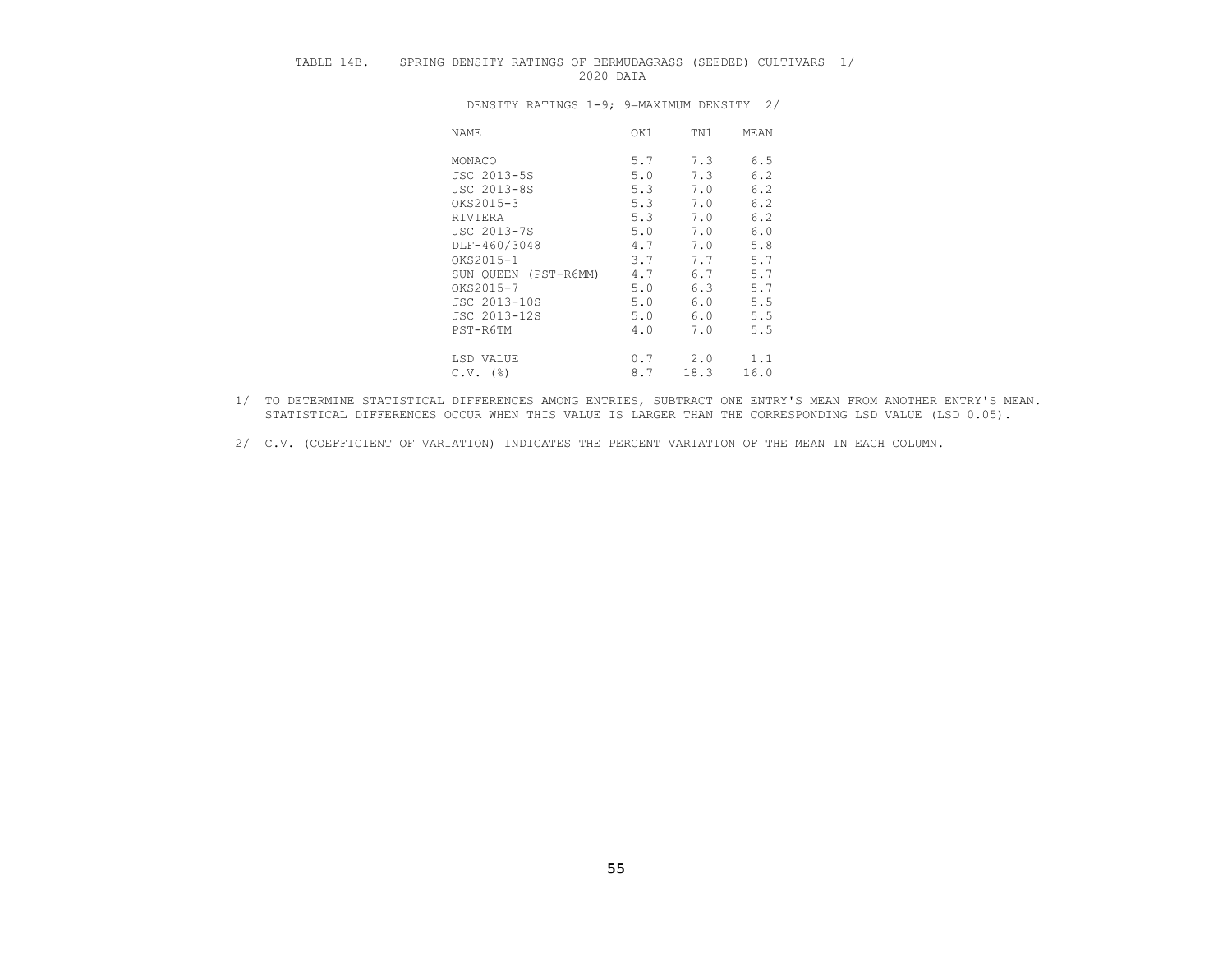# TABLE 14C. SPRING DENSITY RATINGS OF BERMUDAGRASS (VEGETATIVE) CULTIVARS 1/ 2020 DATA

| NAME        | OK1 | TN1  | MEAN |
|-------------|-----|------|------|
| MSB-1026    | 7.0 | 8.0  | 7.5  |
| JSC 80V     | 6.3 | 8.3  | 7.3  |
| OKC1406     | 6.0 | 8.0  | 7.0  |
| OKC1876     | 7.0 | 6.7  | 6.8  |
| OKC1666     | 6.0 | 7.0  | 6.5  |
| OKC1873     | 6.7 | 6.3  | 6.5  |
| TAHOMA 31   | 6.7 | 6.0  | 6.3  |
| JSC 77V     | 6.0 | 6.0  | 6.0  |
| LATITUDE 36 | 6.3 | 5.7  | 6.0  |
| MSB-1050    | 8.0 | 4.0  | 6.0  |
| FB 1628     | 7.0 | 4.7  | 5.8  |
| MSB-1042    | 6.3 | 5.3  | 5.8  |
| MSB-1017    | 7.0 | 4.3  | 5.7  |
| MSB-1075    | 7.3 | 4.0  | 5.7  |
| OKC1682     | 6.0 | 5.3  | 5.7  |
| FB 1902     | 5.7 | 5.3  | 5.5  |
| MSB-1048    | 6.0 | 5.0  | 5.5  |
| ASTRO       | 5.7 | 5.0  | 5.3  |
| TIFTUF      | 6.7 | 4.0  | 5.3  |
| FB 1630     | 6.0 | 4.3  | 5.2  |
| FB 1903     | 5.3 | 5.0  | 5.2  |
| TIFWAY      | 6.0 | 4.0  | 5.0  |
| LSD VALUE   | 0.6 | 1.4  | 0.8  |
| $C.V.$ (%)  | 6.1 | 16.0 | 11.5 |

- 1/ TO DETERMINE STATISTICAL DIFFERENCES AMONG ENTRIES, SUBTRACT ONE ENTRY'S MEAN FROM ANOTHER ENTRY'S MEAN. STATISTICAL DIFFERENCES OCCUR WHEN THIS VALUE IS LARGER THAN THE CORRESPONDING LSD VALUE (LSD 0.05).
- 2/ C.V. (COEFFICIENT OF VARIATION) INDICATES THE PERCENT VARIATION OF THE MEAN IN EACH COLUMN.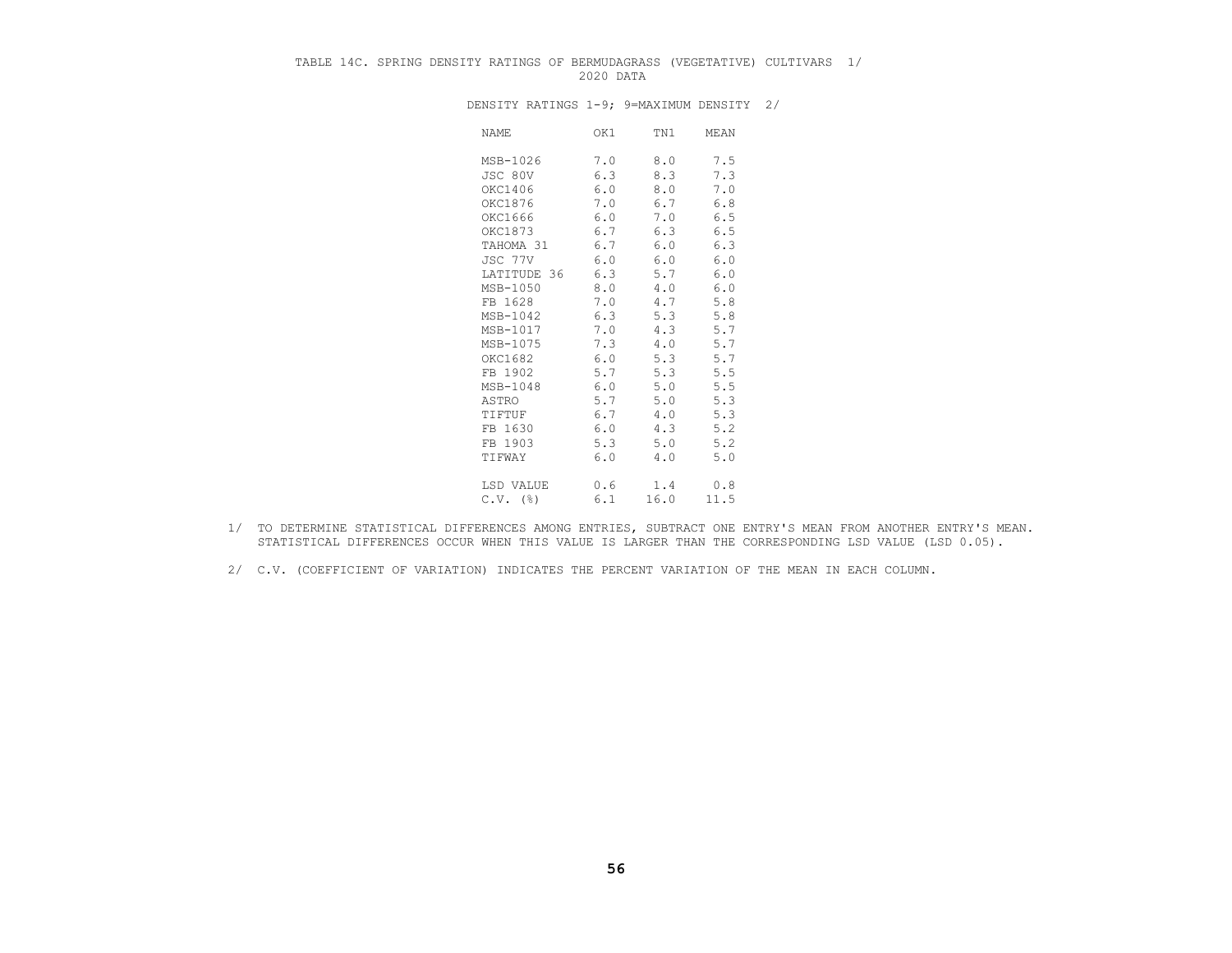# TABLE 15A. SUMMER DENSITY RATINGS OF BERMUDAGRASS CULTIVARS 1/<br>2020 DATA 2020 DATA

DENSITY RATINGS 1-9; 9=MAXIMUM DENSITY 2/

| <b>NAME</b>          | IN1 | MS1   | OK1   | TN1   | MEAN    |
|----------------------|-----|-------|-------|-------|---------|
| MSB-1050             | 8.3 | 7.3   | 8.0   | 5.3   | 7.3     |
| MSB-1026             | 8.3 | 6.3   | 7.0   | 6.7   | 7.1     |
| TIFTUF               | 7.7 | 7.0   | 7.0   | 6.3   | 7.0     |
| MSB-1042             | 7.7 | 7.0   | 7.0   | 5.7   | $6.8\,$ |
| FB 1903              | 7.0 | 6.0   | 6.7   | 7.3   | $6.8\,$ |
| MSB-1048             | 7.3 | 6.0   | 7.7   | $6.0$ | $6.8\,$ |
| TIFWAY               | 8.0 | 6.0   | 7.0   | 6.0   | $6.8\,$ |
| FB 1628              | 7.7 | 6.0   | 7.0   | $6.0$ | $6.7$   |
| OKC1682              | 7.3 | 6.3   | 6.7   | 6.3   | 6.7     |
| FB 1902              | 7.0 | 6.0   | 6.0   | 7.3   | 6.6     |
| LATITUDE 36          | 7.7 | 5.7   | 7.0   | 5.7   | $6.5$   |
| JSC 77V              | 7.3 | 6.7   | 6.3   | 5.7   | $6.5$   |
| OKC1876              | 8.0 | 7.0   | 7.0   | 4.0   | $6.5$   |
| TAHOMA 31            | 7.3 | 6.3   | 7.0   | 5.3   | 6.5     |
| JSC 80V              | 7.3 | 6.7   | 6.7   | 4.7   | 6.3     |
| MSB-1017             | 7.3 | 7.0   | 7.0   | 4.0   | 6.3     |
| MSB-1075             | 6.3 | 6.3   | 8.0   | 4.7   | $6.3$   |
| OKC1666              | 6.7 | 6.7   | 6.0   | 5.7   | 6.3     |
| OKC1873              | 7.0 | 5.7   | 7.0   | 4.7   | 6.1     |
| FB 1630              | 6.0 | 6.0   | 6.0   | 5.7   | 5.9     |
| OKC1406              | 7.7 | 5.7   | 6.3   | $4.0$ | 5.9     |
| ASTRO                | 5.7 | 6.0   | 6.0   | 5.0   | 5.7     |
| MONACO               | 6.7 | 6.0   | 5.7   | 4.0   | 5.6     |
| JSC 2013-5S          | 5.7 | 6.0   | $6.0$ | 3.7   | 5.3     |
| OKS2015-3            | 5.7 | 5.7   | 6.0   | 4.0   | 5.3     |
| DLF-460/3048         | 6.3 | 5.3   | 5.7   | 4.0   | 5.3     |
| JSC 2013-10S         | 6.3 | 5.3   | 6.0   | 3.7   | 5.3     |
| JSC 2013-12S         | 6.3 | 5.3   | $6.0$ | 3.7   | 5.3     |
| JSC 2013-7S          | 6.7 | 5.3   | 6.0   | 3.3   | 5.3     |
| JSC 2013-8S          | 6.3 | 5.3   | 6.0   | 3.7   | 5.3     |
| RIVIERA              | 6.7 | 5.3   | 5.7   | 3.3   | 5.3     |
| OKS2015-1            | 5.0 | $5.0$ | 5.7   | 4.0   | 4.9     |
| PST-R6TM             | 4.3 | 5.3   | 5.7   | 4.3   | 4.9     |
| SUN QUEEN (PST-R6MM) | 5.7 | 5.3   | 5.3   | 3.3   | 4.9     |
| OKS2015-7            | 6.0 | 5.0   | 5.3   | 2.7   | 4.8     |
| LSD VALUE            | 1.1 | 0.8   | 0.6   | 2.8   | 0.8     |
| $C.V.$ (%)           | 9.9 | 7.8   | 6.1   | 36.1  | 16.4    |

 <sup>1/</sup> TO DETERMINE STATISTICAL DIFFERENCES AMONG ENTRIES, SUBTRACT ONE ENTRY'S MEAN FROM ANOTHER ENTRY'S MEAN. STATISTICAL DIFFERENCES OCCUR WHEN THIS VALUE IS LARGER THAN THE CORRESPONDING LSD VALUE (LSD 0.05).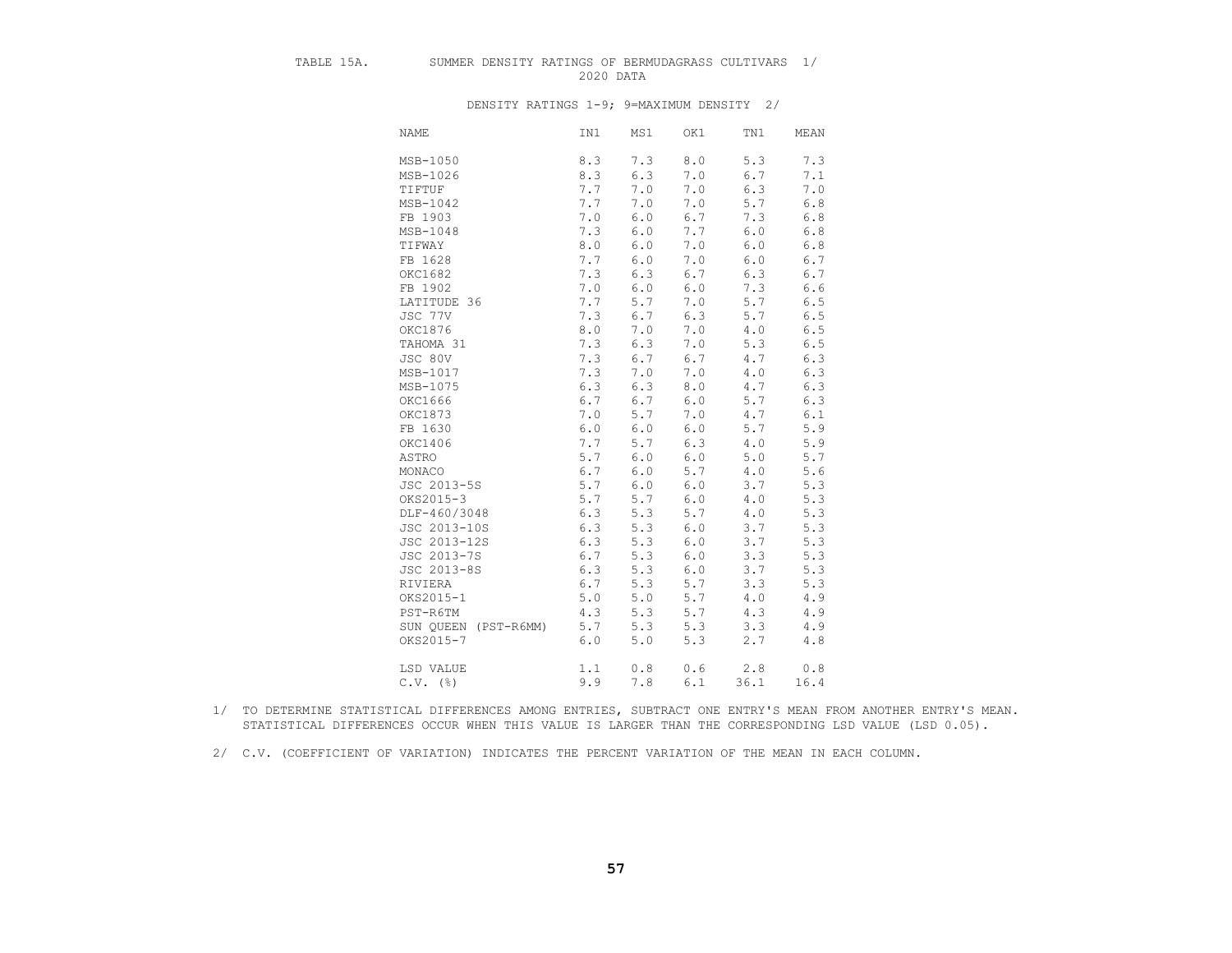# TABLE 15B. SUMMER DENSITY RATINGS OF BERMUDAGRASS (SEEDED) CULTIVARS 1/ 2020 DATA

| NAME                      | IN1  | MS1 | OK1 | TN1  | MEAN |
|---------------------------|------|-----|-----|------|------|
| MONACO                    | 6.7  | 6.0 | 5.7 | 4.0  | 5.6  |
| JSC 2013-5S               | 5.7  | 6.0 | 6.0 | 3.7  | 5.3  |
| OKS2015-3                 | 5.7  | 5.7 | 6.0 | 4.0  | 5.3  |
| DLF-460/3048              | 6.3  | 5.3 | 5.7 | 4.0  | 5.3  |
| JSC 2013-10S              | 6.3  | 5.3 | 6.0 | 3.7  | 5.3  |
| JSC 2013-12S              | 6.3  | 5.3 | 6.0 | 3.7  | 5.3  |
| JSC 2013-7S               | 6.7  | 5.3 | 6.0 | 3.3  | 5.3  |
| JSC 2013-8S               | 6.3  | 5.3 | 6.0 | 3.7  | 5.3  |
| RIVIERA                   | 6.7  | 5.3 | 5.7 | 3.3  | 5.3  |
| OKS2015-1                 | 5.0  | 5.0 | 5.7 | 4.0  | 4.9  |
| PST-R6TM                  | 4.3  | 5.3 | 5.7 | 4.3  | 4.9  |
| SUN OUEEN<br>$(PST-R6MM)$ | 5.7  | 5.3 | 5.3 | 3.3  | 4.9  |
| OKS2015-7                 | 6.0  | 5.0 | 5.3 | 2.7  | 4.8  |
| LSD VALUE                 | 1.1  | 0.8 | 0.7 | 2.5  | 0.7  |
| $C.V.$ (%)                | 11.1 | 8.9 | 7.3 | 42.8 | 17.5 |

- 1/ TO DETERMINE STATISTICAL DIFFERENCES AMONG ENTRIES, SUBTRACT ONE ENTRY'S MEAN FROM ANOTHER ENTRY'S MEAN. STATISTICAL DIFFERENCES OCCUR WHEN THIS VALUE IS LARGER THAN THE CORRESPONDING LSD VALUE (LSD 0.05).
- 2/ C.V. (COEFFICIENT OF VARIATION) INDICATES THE PERCENT VARIATION OF THE MEAN IN EACH COLUMN.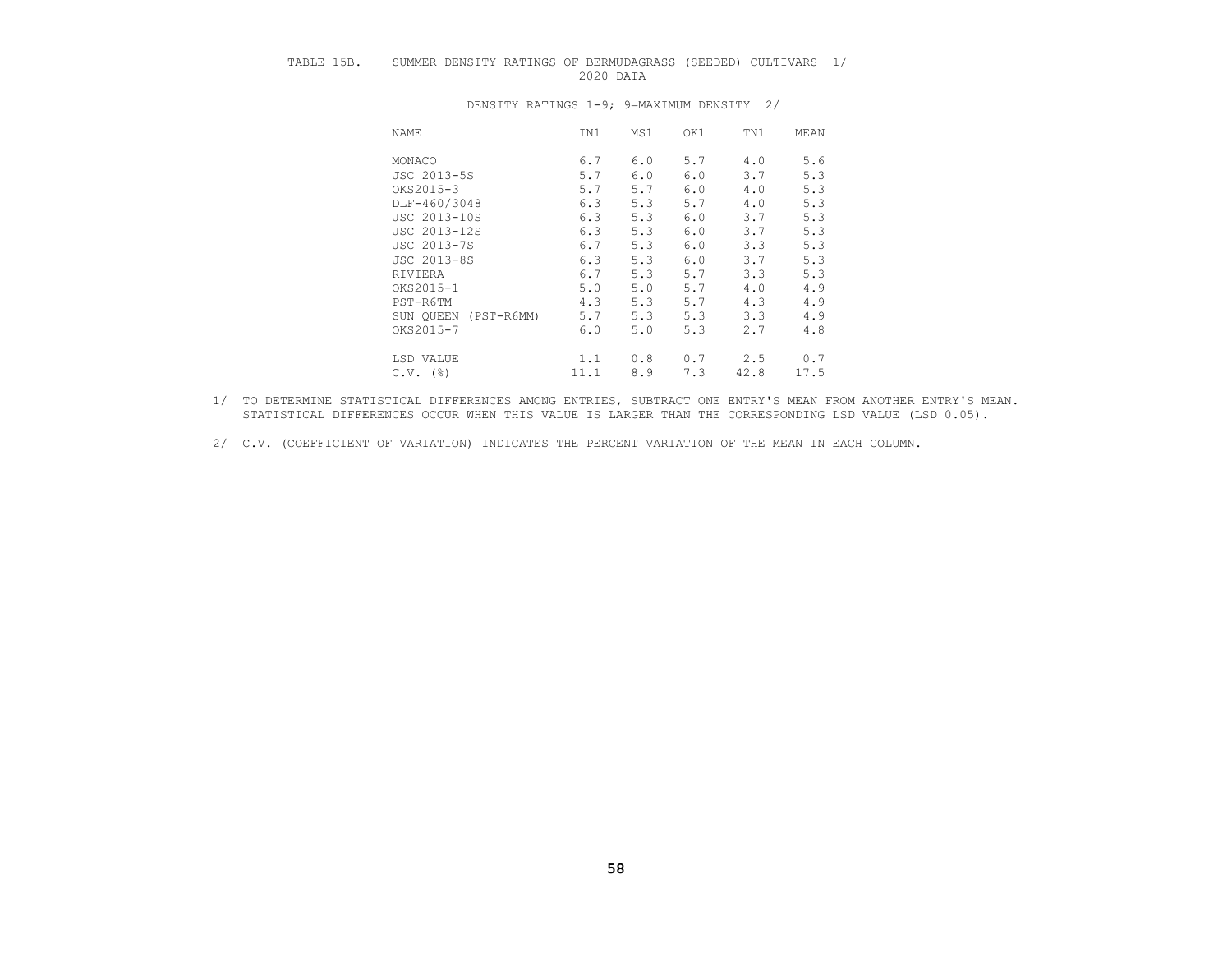# TABLE 15C. SUMMER DENSITY RATINGS OF BERMUDAGRASS (VEGETATIVE) CULTIVARS 1/ 2020 DATA

| NAME        | IN1 | MS1 | OK1 | TN1  | MEAN  |
|-------------|-----|-----|-----|------|-------|
| MSB-1050    | 8.3 | 7.3 | 8.0 | 5.3  | 7.3   |
| MSB-1026    | 8.3 | 6.3 | 7.0 | 6.7  | 7.1   |
| TIFTUF      | 7.7 | 7.0 | 7.0 | 6.3  | 7.0   |
| MSB-1042    | 7.7 | 7.0 | 7.0 | 5.7  | 6.8   |
| FB 1903     | 7.0 | 6.0 | 6.7 | 7.3  | $6.8$ |
| MSB-1048    | 7.3 | 6.0 | 7.7 | 6.0  | $6.8$ |
| TIFWAY      | 8.0 | 6.0 | 7.0 | 6.0  | 6.8   |
| FB 1628     | 7.7 | 6.0 | 7.0 | 6.0  | 6.7   |
| OKC1682     | 7.3 | 6.3 | 6.7 | 6.3  | 6.7   |
| FB 1902     | 7.0 | 6.0 | 6.0 | 7.3  | 6.6   |
| LATITUDE 36 | 7.7 | 5.7 | 7.0 | 5.7  | 6.5   |
| JSC 77V     | 7.3 | 6.7 | 6.3 | 5.7  | $6.5$ |
| OKC1876     | 8.0 | 7.0 | 7.0 | 4.0  | 6.5   |
| TAHOMA 31   | 7.3 | 6.3 | 7.0 | 5.3  | 6.5   |
| JSC 80V     | 7.3 | 6.7 | 6.7 | 4.7  | 6.3   |
| MSB-1017    | 7.3 | 7.0 | 7.0 | 4.0  | 6.3   |
| MSB-1075    | 6.3 | 6.3 | 8.0 | 4.7  | 6.3   |
| OKC1666     | 6.7 | 6.7 | 6.0 | 5.7  | 6.3   |
| OKC1873     | 7.0 | 5.7 | 7.0 | 4.7  | 6.1   |
| FB 1630     | 6.0 | 6.0 | 6.0 | 5.7  | 5.9   |
| OKC1406     | 7.7 | 5.7 | 6.3 | 4.0  | 5.9   |
| ASTRO       | 5.7 | 6.0 | 6.0 | 5.0  | 5.7   |
| LSD VALUE   | 1.1 | 0.7 | 0.6 | 3.0  | 0.8   |
| $C.V.$ (%)  | 9.4 | 7.3 | 5.4 | 33.3 | 15.8  |

- 1/ TO DETERMINE STATISTICAL DIFFERENCES AMONG ENTRIES, SUBTRACT ONE ENTRY'S MEAN FROM ANOTHER ENTRY'S MEAN. STATISTICAL DIFFERENCES OCCUR WHEN THIS VALUE IS LARGER THAN THE CORRESPONDING LSD VALUE (LSD 0.05).
- 2/ C.V. (COEFFICIENT OF VARIATION) INDICATES THE PERCENT VARIATION OF THE MEAN IN EACH COLUMN.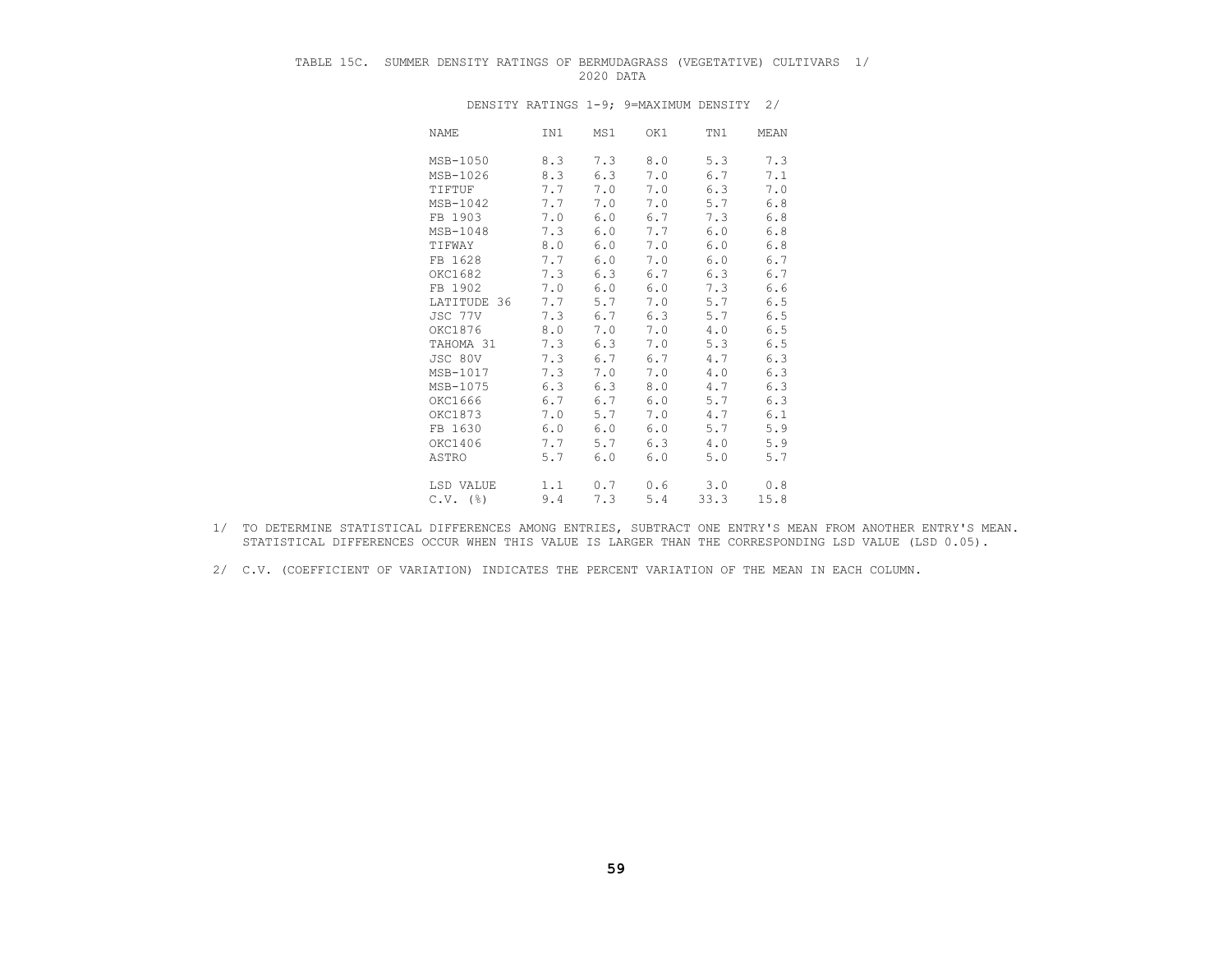#### TABLE 16A. FALL DENSITY RATINGS OF BERMUDAGRASS CULTIVARS 1/ 2020 DATA

| <b>NAME</b>          | OK1 | TN1   | MEAN          |
|----------------------|-----|-------|---------------|
| LATITUDE 36          | 7.0 | 6.7   | 7.1           |
| JSC 2013-5S          | 5.7 | 7.3   | 7.0           |
| MSB-1042             | 7.3 | 6.0   | $7 \, . \, 0$ |
| MSB-1026             | 6.7 | 6.3   | 6.9           |
| TIFWAY               | 7.0 | $6.0$ | 6.9           |
| MSB-1050             | 8.0 | 4.0   | $6.8\,$       |
| OKC1682              | 6.7 | 7.0   | $6.8$         |
| JSC 2013-7S          | 5.3 | 7.0   | 6.8           |
| TIFTUF               | 6.7 | 6.3   | $6.8$         |
| FB 1628              | 6.7 | 5.7   | 6.7           |
| FB 1903              | 6.3 | 7.3   | 6.7           |
| OKC1666              | 5.0 | 6.7   | $6.4$         |
| JSC 2013-12S         | 5.3 | 6.7   | 6.4           |
| MSB-1048             | 6.3 | 5.7   | 6.2           |
| SUN QUEEN (PST-R6MM) | 5.7 | 6.7   | $6.2$         |
| TAHOMA 31            | 6.3 | 4.7   | 6.2           |
| MONACO               | 5.0 | 6.3   | 6.2           |
| PST-R6TM             | 5.0 | 7.3   | 6.2           |
| DLF-460/3048         | 5.0 | 6.3   | $6.0$         |
| JSC 2013-8S          | 5.0 | 5.7   | $6.0$         |
| OKS2015-3            | 5.0 | 6.7   | 6.0           |
| JSC 2013-10S         | 5.3 | 5.7   | 5.9           |
| MSB-1017             | 6.7 | 3.0   | 5.9           |
| MSB-1075             | 7.0 | 3.7   | 5.9           |
| JSC 77V              | 6.3 | 4.3   | 5.9           |
| ASTRO                | 5.7 | 6.0   | 5.8           |
| FB 1902              | 6.3 | 5.7   | 5.8           |
| OKC1406              | 7.0 | 3.3   | 5.8           |
| OKC1876              | 7.0 | 2.3   | 5.8           |
| OKS2015-1            | 5.0 | 6.3   | 5.8           |
| RIVIERA              | 5.3 | 5.0   | 5.8           |
| OKC1873              | 7.0 | 2.7   | 5.6           |
| JSC 80V              | 6.3 | 2.3   | 5.2           |
| FB 1630              | 6.0 | 4.3   | 5.2           |
| OKS2015-7            | 5.0 | 4.7   | 5.1           |
| LSD VALUE            | 0.8 | 2.6   | 1.0           |
| $C.V.$ (%)           | 8.5 | 29.0  | 16.9          |

- 1/ TO DETERMINE STATISTICAL DIFFERENCES AMONG ENTRIES, SUBTRACT ONE ENTRY'S MEAN FROM ANOTHER ENTRY'S MEAN. STATISTICAL DIFFERENCES OCCUR WHEN THIS VALUE IS LARGER THAN THE CORRESPONDING LSD VALUE (LSD 0.05).
- 2/ C.V. (COEFFICIENT OF VARIATION) INDICATES THE PERCENT VARIATION OF THE MEAN IN EACH COLUMN.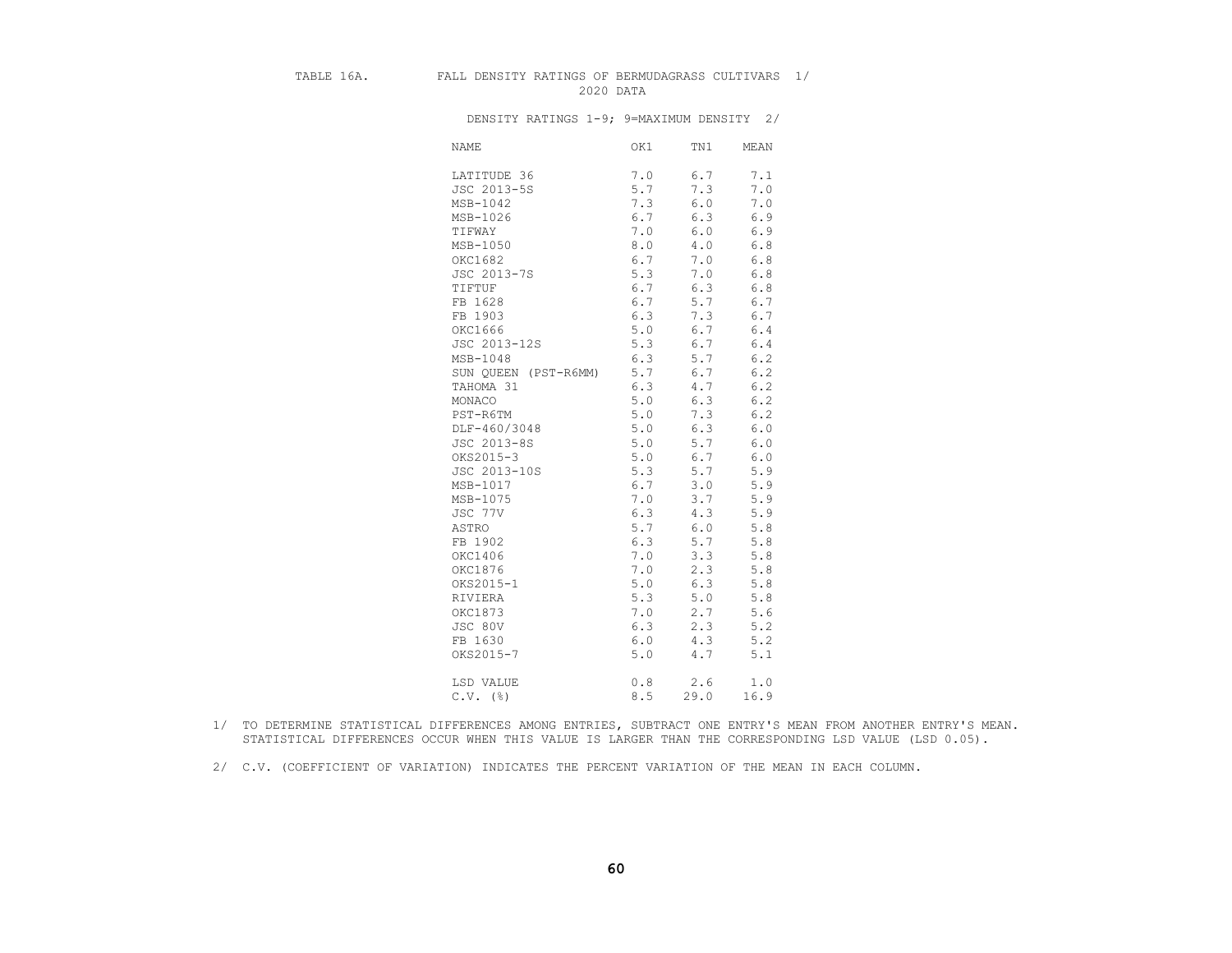# TABLE 16B. FALL DENSITY RATINGS OF BERMUDAGRASS (SEEDED) CULTIVARS 1/<br>2020 DATA 2020 DATA

| NAME                 | OK1 | TN1  | MEAN |
|----------------------|-----|------|------|
| JSC 2013-5S          | 5.7 | 7.3  | 7.0  |
| JSC 2013-7S          | 5.3 | 7.0  | 6.8  |
| JSC 2013-12S         | 5.3 | 6.7  | 6.4  |
| SUN QUEEN (PST-R6MM) | 5.7 | 6.7  | 6.2  |
| MONACO               | 5.0 | 6.3  | 6.2  |
| PST-R6TM             | 5.0 | 7.3  | 6.2  |
| DLF-460/3048         | 5.0 | 6.3  | 6.0  |
| JSC 2013-8S          | 5.0 | 5.7  | 6.0  |
| OKS2015-3            | 5.0 | 6.7  | 6.0  |
| JSC 2013-10S         | 5.3 | 5.7  | 5.9  |
| OKS2015-1            | 5.0 | 6.3  | 5.8  |
| RIVIERA              | 5.3 | 5.0  | 5.8  |
| OKS2015-7            | 5.0 | 4.7  | 5.1  |
| LSD VALUE            | 0.8 | 1.7  | 0.7  |
| $C.V.$ (%)           | 9.2 | 16.9 | 13.0 |

- 1/ TO DETERMINE STATISTICAL DIFFERENCES AMONG ENTRIES, SUBTRACT ONE ENTRY'S MEAN FROM ANOTHER ENTRY'S MEAN. STATISTICAL DIFFERENCES OCCUR WHEN THIS VALUE IS LARGER THAN THE CORRESPONDING LSD VALUE (LSD 0.05).
- 2/ C.V. (COEFFICIENT OF VARIATION) INDICATES THE PERCENT VARIATION OF THE MEAN IN EACH COLUMN.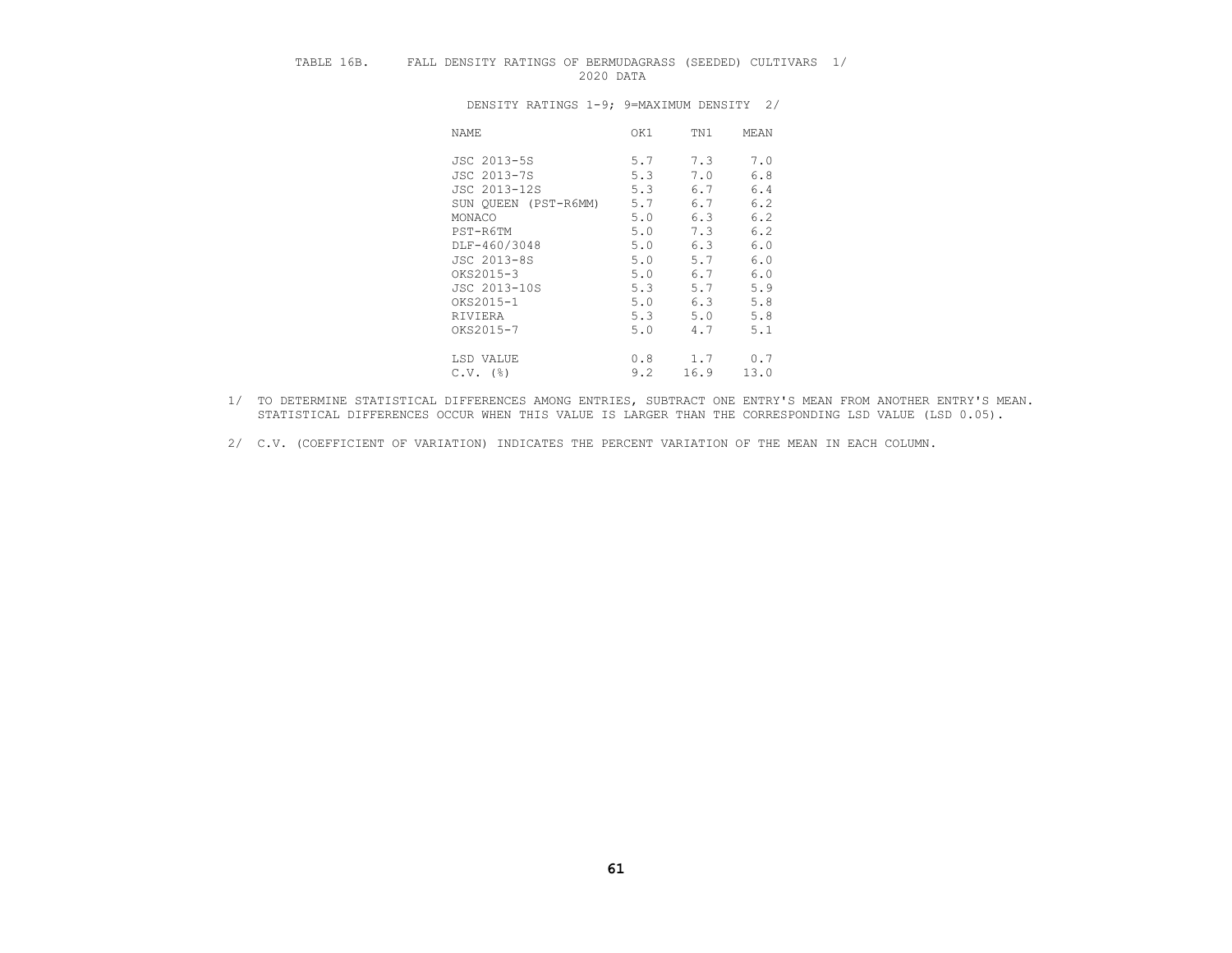# TABLE 16C. FALL DENSITY RATINGS OF BERMUDAGRASS (VEGETATIVE) CULTIVARS 1/ 2020 DATA

| NAME        | OK1 | TN1  | MEAN |
|-------------|-----|------|------|
| LATITUDE 36 | 7.0 | 6.7  | 7.1  |
| MSB-1042    | 7.3 | 6.0  | 7.0  |
| MSB-1026    | 6.7 | 6.3  | 6.9  |
| TIFWAY      | 7.0 | 6.0  | 6.9  |
| MSB-1050    | 8.0 | 4.0  | 6.8  |
|             |     |      |      |
| OKC1682     | 6.7 | 7.0  | 6.8  |
| TIFTUF      | 6.7 | 6.3  | 6.8  |
| FB 1628     | 6.7 | 5.7  | 6.7  |
| FB 1903     | 6.3 | 7.3  | 6.7  |
| OKC1666     | 5.0 | 6.7  | 6.4  |
| MSB-1048    | 6.3 | 5.7  | 6.2  |
| TAHOMA 31   | 6.3 | 4.7  | 6.2  |
| MSB-1017    | 6.7 | 3.0  | 5.9  |
| MSB-1075    | 7.0 | 3.7  | 5.9  |
| JSC 77V     | 6.3 | 4.3  | 5.9  |
| ASTRO       | 5.7 | 6.0  | 5.8  |
| FB 1902     | 6.3 | 5.7  | 5.8  |
| OKC1406     | 7.0 | 3.3  | 5.8  |
| OKC1876     | 7.0 | 2.3  | 5.8  |
| OKC1873     | 7.0 | 2.7  | 5.6  |
| JSC 80V     | 6.3 | 2.3  | 5.2  |
| FB 1630     | 6.0 | 4.3  | 5.2  |
| LSD VALUE   | 0.9 | 2.9  | 1.1  |
| $C.V.$ (%)  | 8.1 | 36.5 | 18.8 |
|             |     |      |      |

- 1/ TO DETERMINE STATISTICAL DIFFERENCES AMONG ENTRIES, SUBTRACT ONE ENTRY'S MEAN FROM ANOTHER ENTRY'S MEAN. STATISTICAL DIFFERENCES OCCUR WHEN THIS VALUE IS LARGER THAN THE CORRESPONDING LSD VALUE (LSD 0.05).
- 2/ C.V. (COEFFICIENT OF VARIATION) INDICATES THE PERCENT VARIATION OF THE MEAN IN EACH COLUMN.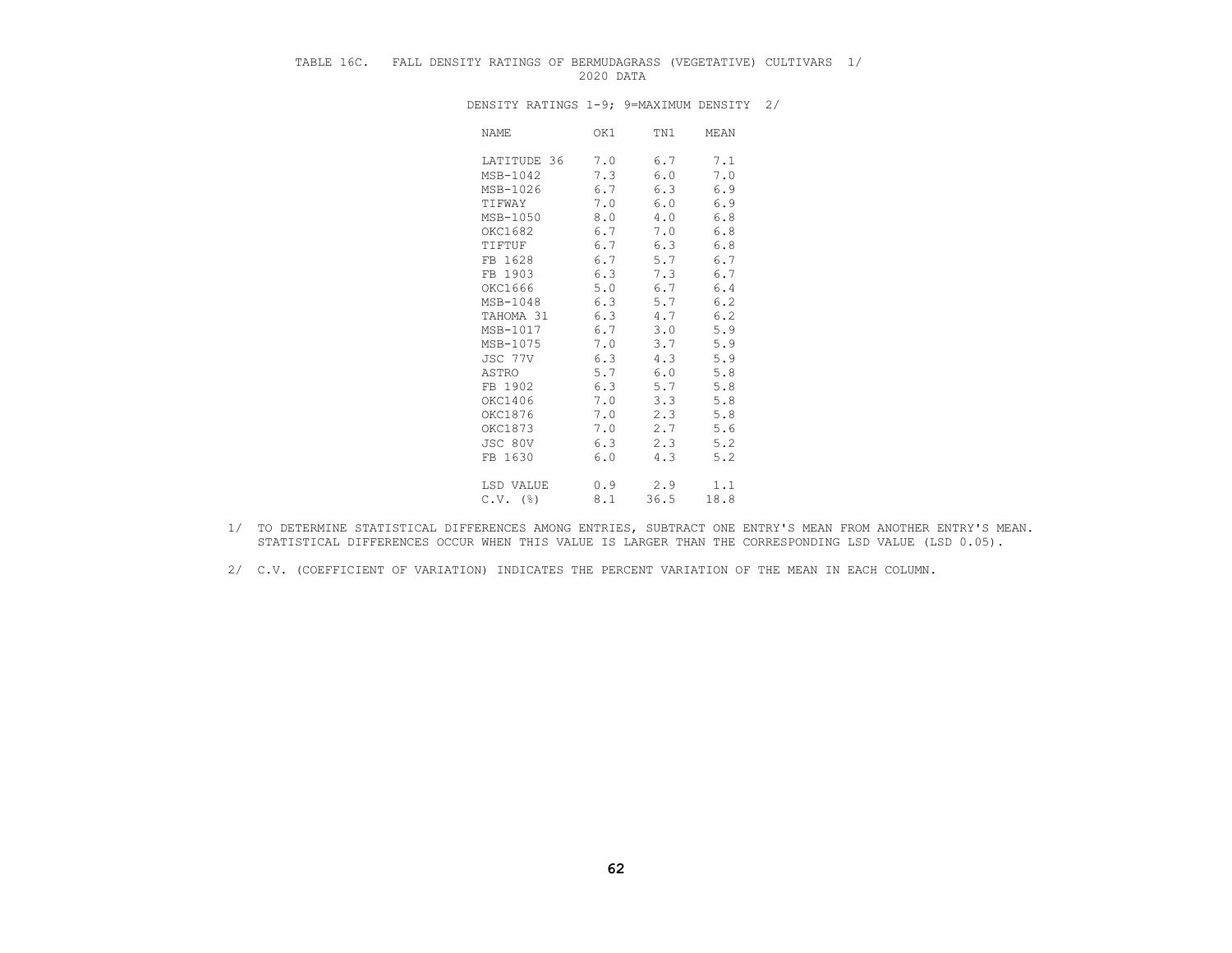### TABLE 17A. PERCENT LIVING GROUND COVER (SPRING) RATINGS OF BERMUDAGRASS CULTIVARS 1/ 2020 DATA

#### PERCENT LIVING GROUND COVER IN SPRING: LOCATIONS 2/

| <b>NAME</b>          | AL1  | AR1  | KS2  | MO1  | MS1  | NM1  | TN1  | VA1  | MEAN |
|----------------------|------|------|------|------|------|------|------|------|------|
| TIFTUF               | 93.0 | 95.0 | 70.0 | 90.3 | 99.0 | 91.7 | 99.0 | 78.3 | 89.5 |
| MSB-1017             | 96.0 | 66.7 | 80.0 | 94.3 | 99.0 | 97.3 | 98.0 | 78.3 | 88.7 |
| OKC1876              | 89.7 | 83.3 | 76.7 | 90.0 | 99.0 | 93.7 | 98.0 | 73.3 | 88.0 |
| TAHOMA 31            | 99.0 | 95.0 | 60.0 | 99.0 | 99.0 | 84.3 | 96.7 | 63.3 | 87.0 |
| MSB-1042             | 92.7 | 81.7 | 81.7 | 96.0 | 99.0 | 69.0 | 94.0 | 78.3 | 86.5 |
| LATITUDE 36          | 76.3 | 90.0 | 66.7 | 97.7 | 99.0 | 88.7 | 98.0 | 75.0 | 86.4 |
| ASTRO                | 99.0 | 80.0 | 53.3 | 93.3 | 99.0 | 90.7 | 98.0 | 76.7 | 86.3 |
| FB 1628              | 99.0 | 90.0 | 56.7 | 93.0 | 99.0 | 84.0 | 98.0 | 65.0 | 85.6 |
| JSC 2013-8S          | 96.0 | 66.7 | 87.7 | 85.0 | 99.0 | 92.3 | 66.0 | 88.3 | 85.1 |
| MONACO               | 99.0 | 63.3 | 83.3 | 85.0 | 99.0 | 95.7 | 66.3 | 83.3 | 84.4 |
| TIFWAY               | 89.3 | 81.7 | 68.3 | 90.0 | 99.0 | 94.0 | 99.0 | 53.3 | 84.3 |
| JSC 2013-10S         | 96.0 | 63.3 | 80.0 | 90.0 | 99.0 | 85.3 | 70.7 | 90.0 | 84.3 |
| MSB-1048             | 93.0 | 63.3 | 76.7 | 91.7 | 99.0 | 80.3 | 98.0 | 65.0 | 83.4 |
| MSB-1026             | 86.3 | 78.3 | 61.7 | 85.0 | 99.0 | 94.0 | 98.3 | 63.3 | 83.3 |
| OKC1873              | 80.0 | 93.3 | 61.7 | 88.3 | 99.0 | 92.0 | 98.7 | 51.7 | 83.1 |
| RIVIERA              | 99.0 | 60.0 | 85.0 | 86.7 | 99.0 | 79.7 | 67.7 | 86.7 | 83.0 |
| OKS2015-3            | 96.0 | 73.3 | 85.0 | 81.7 | 99.0 | 74.7 | 62.7 | 88.3 | 82.6 |
| FB 1630              | 92.7 | 88.3 | 48.3 | 94.3 | 99.0 | 77.0 | 98.7 | 60.0 | 82.3 |
| JSC 2013-12S         | 96.0 | 60.0 | 86.7 | 90.0 | 99.0 | 70.0 | 68.3 | 88.3 | 82.3 |
| JSC 2013-7S          | 99.0 | 70.0 | 83.3 | 83.3 | 96.0 | 81.7 | 50.3 | 91.7 | 81.9 |
| JSC 2013-5S          | 99.0 | 61.7 | 80.0 | 88.3 | 99.0 | 62.7 | 60.7 | 85.0 | 79.5 |
| OKS2015-7            | 99.0 | 53.3 | 66.7 | 88.3 | 99.0 | 71.7 | 72.0 | 85.0 | 79.4 |
| OKC1406              | 56.7 | 86.7 | 75.0 | 91.7 | 99.0 | 72.7 | 98.3 | 53.3 | 79.2 |
| OKC1666              | 63.3 | 85.0 | 76.7 | 80.0 | 99.0 | 67.0 | 98.0 | 60.0 | 78.6 |
| MSB-1050             | 96.0 | 53.3 | 36.7 | 97.0 | 99.0 | 96.7 | 97.7 | 48.3 | 78.1 |
| JSC 77V              | 96.0 | 86.7 | 38.3 | 88.0 | 93.0 | 70.0 | 97.7 | 46.7 | 77.0 |
| FB 1902              | 89.3 | 83.3 | 45.0 | 80.0 | 96.0 | 87.7 | 97.0 | 35.0 | 76.7 |
| JSC 80V              | 60.0 | 81.7 | 58.3 | 80.0 | 99.0 | 70.0 | 97.7 | 63.3 | 76.3 |
| OKS2015-1            | 89.7 | 78.3 | 75.0 | 80.0 | 96.0 | 46.0 | 63.7 | 80.0 | 76.1 |
| OKC1682              | 43.3 | 80.0 | 75.0 | 85.0 | 99.0 | 87.7 | 99.0 | 26.7 | 74.5 |
| SUN QUEEN (PST-R6MM) | 99.0 | 56.7 | 81.7 | 63.3 | 79.7 | 78.7 | 52.0 | 71.7 | 72.8 |
| FB 1903              | 86.3 | 85.0 | 31.7 | 68.3 | 96.0 | 81.3 | 97.7 | 33.3 | 72.5 |
| MSB-1075             | 73.3 | 63.3 | 36.7 | 73.3 | 99.0 | 84.3 | 95.0 | 21.7 | 68.3 |
| DLF-460/3048         | 92.7 | 40.0 | 71.7 | 65.0 | 86.3 | 60.3 | 40.0 | 70.0 | 65.8 |
| PST-R6TM             | 96.0 | 50.0 | 60.0 | 55.0 | 70.0 | 66.0 | 50.3 | 75.0 | 65.3 |
| LSD VALUE            | 16.7 | 14.0 | 19.9 | 10.4 | 12.9 | 17.4 | 6.3  | 14.6 | 5.2  |
| $C.V.$ (%)           | 11.7 | 11.8 | 18.4 | 7.6  | 8.3  | 13.4 | 4.6  | 13.5 | 11.3 |

 1/ TO DETERMINE STATISTICAL DIFFERENCES AMONG ENTRIES, SUBTRACT ONE ENTRY'S MEAN FROM ANOTHER ENTRY'S MEAN. STATISTICAL DIFFERENCES OCCUR WHEN THIS VALUE IS LARGER THAN THE CORRESPONDING LSD VALUE (LSD 0.05).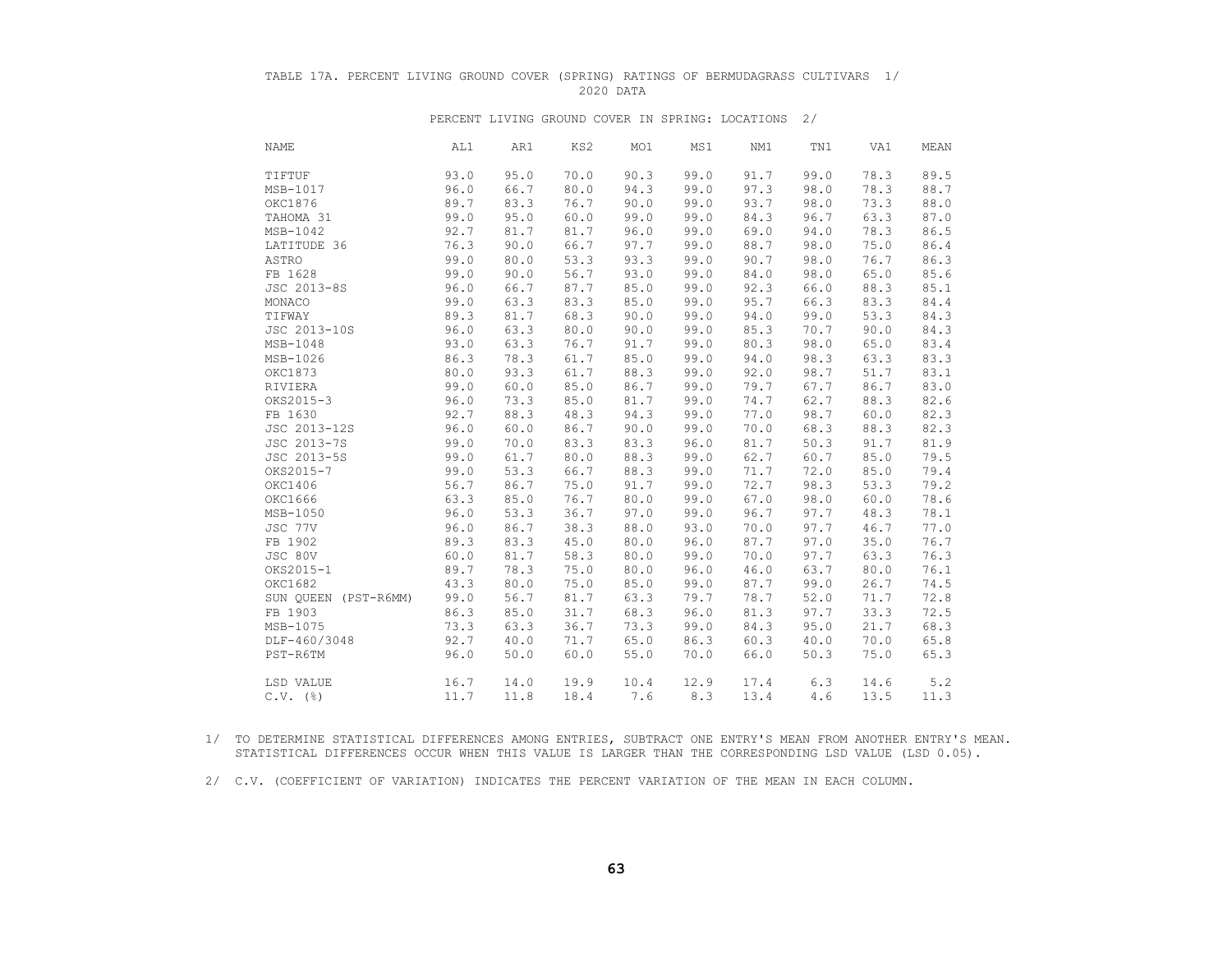### TABLE 17B. PERCENT LIVING GROUND COVER (SPRING) RATINGS OF BERMUDAGRASS (SEEDED) CULTIVARS 1/<br>2020 DATA 2020 DATA

| <b>NAME</b>          | AL1  | AR1  | KS2  | MO1  | MS1  | NM1  | TN1  | VA1  | MEAN |
|----------------------|------|------|------|------|------|------|------|------|------|
| JSC 2013-8S          | 96.0 | 66.7 | 87.7 | 85.0 | 99.0 | 92.3 | 66.0 | 88.3 | 85.1 |
| MONACO               | 99.0 | 63.3 | 83.3 | 85.0 | 99.0 | 95.7 | 66.3 | 83.3 | 84.4 |
| JSC 2013-10S         | 96.0 | 63.3 | 80.0 | 90.0 | 99.0 | 85.3 | 70.7 | 90.0 | 84.3 |
| RIVIERA              | 99.0 | 60.0 | 85.0 | 86.7 | 99.0 | 79.7 | 67.7 | 86.7 | 83.0 |
| OKS2015-3            | 96.0 | 73.3 | 85.0 | 81.7 | 99.0 | 74.7 | 62.7 | 88.3 | 82.6 |
| JSC 2013-12S         | 96.0 | 60.0 | 86.7 | 90.0 | 99.0 | 70.0 | 68.3 | 88.3 | 82.3 |
| JSC 2013-7S          | 99.0 | 70.0 | 83.3 | 83.3 | 96.0 | 81.7 | 50.3 | 91.7 | 81.9 |
| JSC 2013-5S          | 99.0 | 61.7 | 80.0 | 88.3 | 99.0 | 62.7 | 60.7 | 85.0 | 79.5 |
| OKS2015-7            | 99.0 | 53.3 | 66.7 | 88.3 | 99.0 | 71.7 | 72.0 | 85.0 | 79.4 |
| OKS2015-1            | 89.7 | 78.3 | 75.0 | 80.0 | 96.0 | 46.0 | 63.7 | 80.0 | 76.1 |
| SUN QUEEN (PST-R6MM) | 99.0 | 56.7 | 81.7 | 63.3 | 79.7 | 78.7 | 52.0 | 71.7 | 72.8 |
| DLF-460/3048         | 92.7 | 40.0 | 71.7 | 65.0 | 86.3 | 60.3 | 40.0 | 70.0 | 65.8 |
| PST-R6TM             | 96.0 | 50.0 | 60.0 | 55.0 | 70.0 | 66.0 | 50.3 | 75.0 | 65.3 |
| LSD VALUE            | 8.3  | 18.2 | 13.4 | 9.5  | 20.7 | 17.0 | 9.6  | 9.3  | 4.9  |
| $C.V.$ (%)           | 5.3  | 18.5 | 10.6 | 7.3  | 13.7 | 14.3 | 9.8  | 6.9  | 11.1 |

#### PERCENT LIVING GROUND COVER IN SPRING: LOCATIONS 2/

 1/ TO DETERMINE STATISTICAL DIFFERENCES AMONG ENTRIES, SUBTRACT ONE ENTRY'S MEAN FROM ANOTHER ENTRY'S MEAN. STATISTICAL DIFFERENCES OCCUR WHEN THIS VALUE IS LARGER THAN THE CORRESPONDING LSD VALUE (LSD 0.05).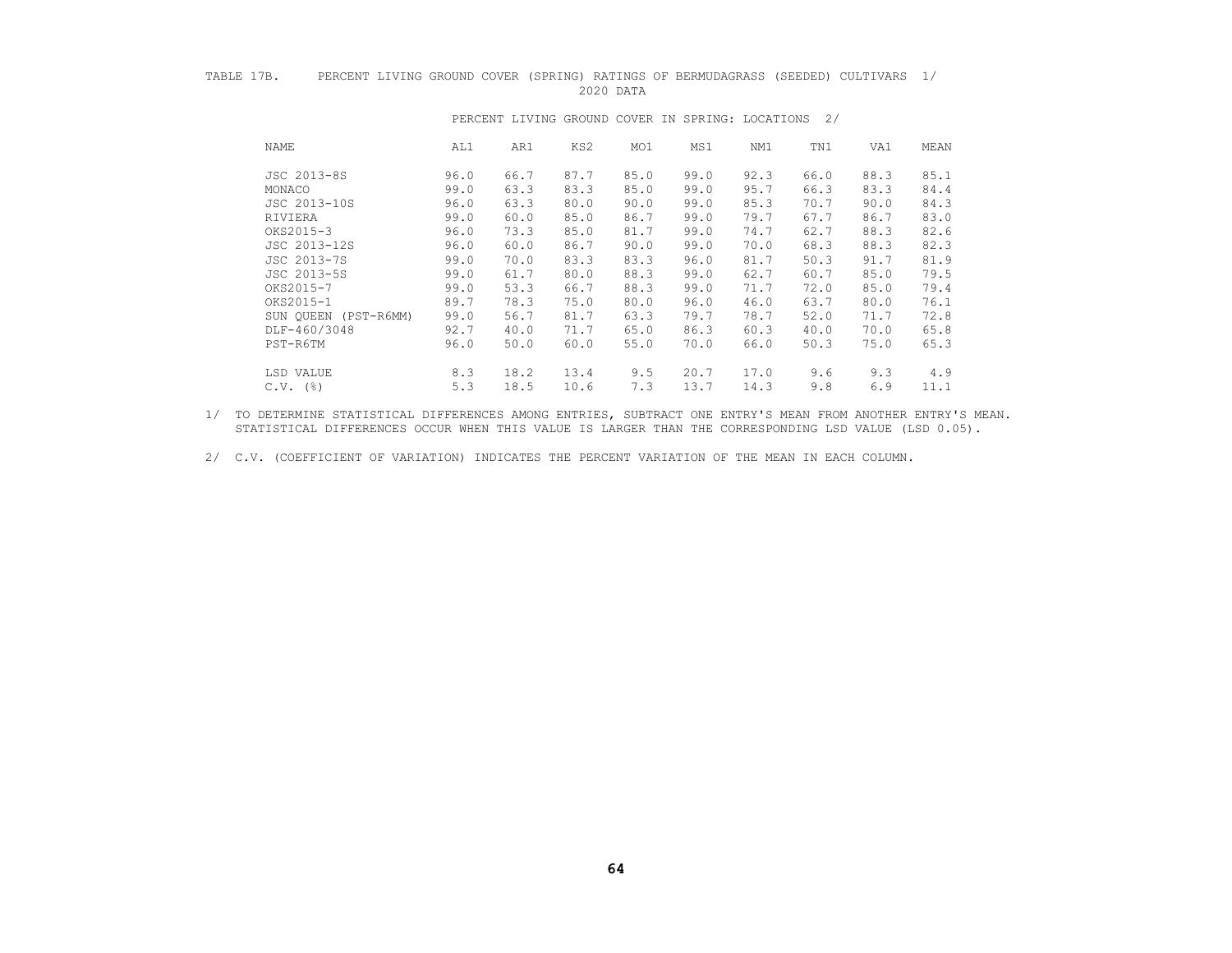#### TABLE 17C. PERCENT LIVING GROUND COVER (SPRING) RATINGS OF BERMUDAGRASS (VEGETATIVE) CULTIVARS 1/ 2020 DATA

| NAME        | AL1  | AR1  | KS2  | MO1  | MS1  | NM1  | TN1  | VA1  | MEAN |
|-------------|------|------|------|------|------|------|------|------|------|
| TIFTUF      | 93.0 | 95.0 | 70.0 | 90.3 | 99.0 | 91.7 | 99.0 | 78.3 | 89.5 |
| MSB-1017    | 96.0 | 66.7 | 80.0 | 94.3 | 99.0 | 97.3 | 98.0 | 78.3 | 88.7 |
| OKC1876     | 89.7 | 83.3 | 76.7 | 90.0 | 99.0 | 93.7 | 98.0 | 73.3 | 88.0 |
| TAHOMA 31   | 99.0 | 95.0 | 60.0 | 99.0 | 99.0 | 84.3 | 96.7 | 63.3 | 87.0 |
| MSB-1042    | 92.7 | 81.7 | 81.7 | 96.0 | 99.0 | 69.0 | 94.0 | 78.3 | 86.5 |
| LATITUDE 36 | 76.3 | 90.0 | 66.7 | 97.7 | 99.0 | 88.7 | 98.0 | 75.0 | 86.4 |
| ASTRO       | 99.0 | 80.0 | 53.3 | 93.3 | 99.0 | 90.7 | 98.0 | 76.7 | 86.3 |
| FB 1628     | 99.0 | 90.0 | 56.7 | 93.0 | 99.0 | 84.0 | 98.0 | 65.0 | 85.6 |
| TIFWAY      | 89.3 | 81.7 | 68.3 | 90.0 | 99.0 | 94.0 | 99.0 | 53.3 | 84.3 |
| MSB-1048    | 93.0 | 63.3 | 76.7 | 91.7 | 99.0 | 80.3 | 98.0 | 65.0 | 83.4 |
| MSB-1026    | 86.3 | 78.3 | 61.7 | 85.0 | 99.0 | 94.0 | 98.3 | 63.3 | 83.3 |
| OKC1873     | 80.0 | 93.3 | 61.7 | 88.3 | 99.0 | 92.0 | 98.7 | 51.7 | 83.1 |
| FB 1630     | 92.7 | 88.3 | 48.3 | 94.3 | 99.0 | 77.0 | 98.7 | 60.0 | 82.3 |
| OKC1406     | 56.7 | 86.7 | 75.0 | 91.7 | 99.0 | 72.7 | 98.3 | 53.3 | 79.2 |
| OKC1666     | 63.3 | 85.0 | 76.7 | 80.0 | 99.0 | 67.0 | 98.0 | 60.0 | 78.6 |
| MSB-1050    | 96.0 | 53.3 | 36.7 | 97.0 | 99.0 | 96.7 | 97.7 | 48.3 | 78.1 |
| JSC 77V     | 96.0 | 86.7 | 38.3 | 88.0 | 93.0 | 70.0 | 97.7 | 46.7 | 77.0 |
| FB 1902     | 89.3 | 83.3 | 45.0 | 80.0 | 96.0 | 87.7 | 97.0 | 35.0 | 76.7 |
| JSC 80V     | 60.0 | 81.7 | 58.3 | 80.0 | 99.0 | 70.0 | 97.7 | 63.3 | 76.3 |
| OKC1682     | 43.3 | 80.0 | 75.0 | 85.0 | 99.0 | 87.7 | 99.0 | 26.7 | 74.5 |
| FB 1903     | 86.3 | 85.0 | 31.7 | 68.3 | 96.0 | 81.3 | 97.7 | 33.3 | 72.5 |
| MSB-1075    | 73.3 | 63.3 | 36.7 | 73.3 | 99.0 | 84.3 | 95.0 | 21.7 | 68.3 |
| LSD VALUE   | 20.0 | 10.8 | 22.9 | 10.9 | 3.1  | 17.6 | 2.8  | 16.9 | 5.3  |
| $C.V.$ (%)  | 14.8 | 8.2  | 23.5 | 7.7  | 1.9  | 13.0 | 1.8  | 18.2 | 11.3 |

#### PERCENT LIVING GROUND COVER IN SPRING: LOCATIONS 2/

 1/ TO DETERMINE STATISTICAL DIFFERENCES AMONG ENTRIES, SUBTRACT ONE ENTRY'S MEAN FROM ANOTHER ENTRY'S MEAN. STATISTICAL DIFFERENCES OCCUR WHEN THIS VALUE IS LARGER THAN THE CORRESPONDING LSD VALUE (LSD 0.05).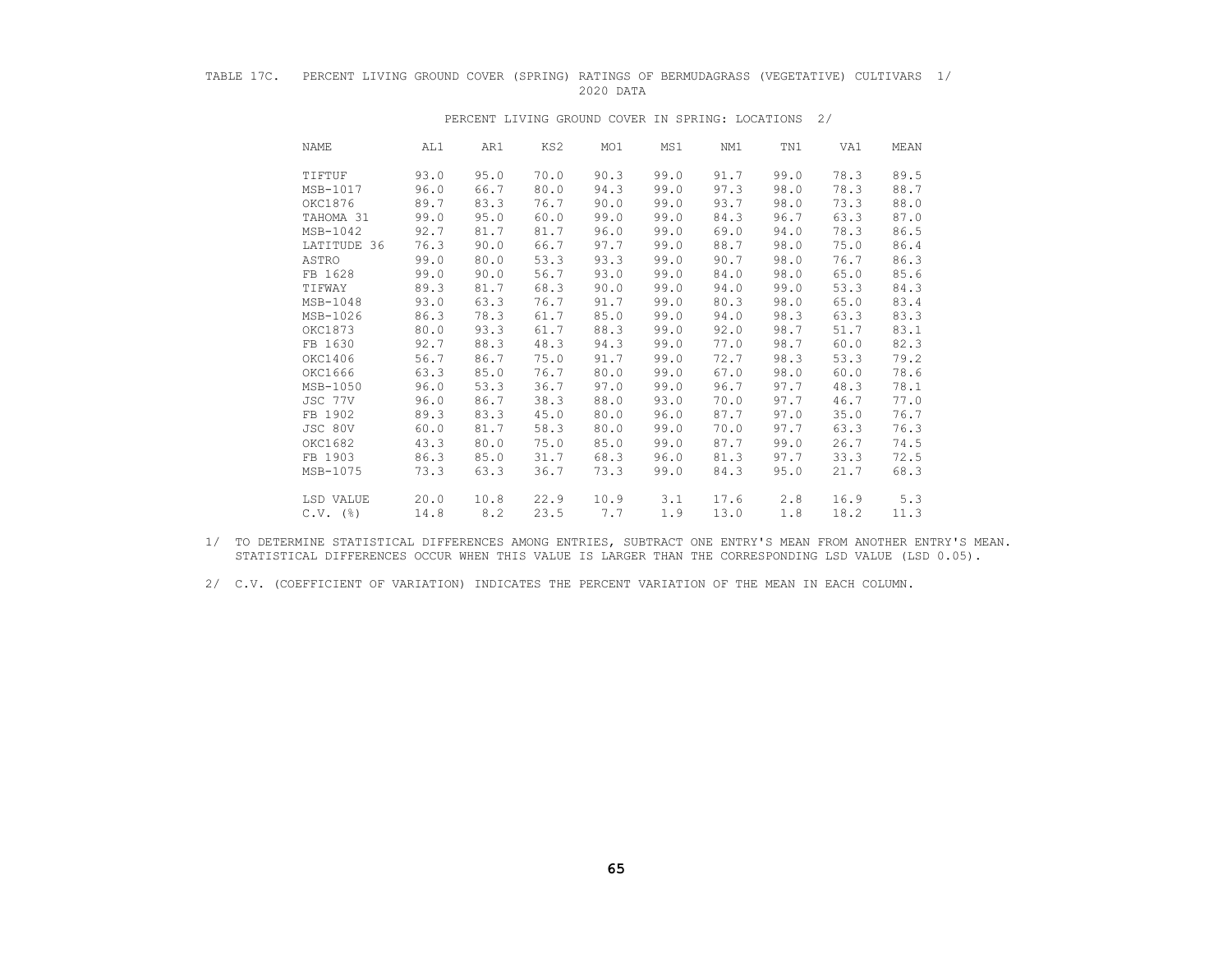### TABLE 18A. PERCENT LIVING GROUND COVER (SUMMER) RATINGS OF BERMUDAGRASS CULTIVARS 1/ 2020 DATA

 NAME KS2 NM1 TN1 MEAN JSC 2013-8S 97.0 98.7 97.0 97.6 98.7 94.7 97.4<br>95.3 96.7 96.8 SUN QUEEN (PST-R6MM) 98.3<br>TIFWAY 94.0 TIFWAY 94.0 98.7 97.3 96.7 FB 1628 96.3 97.3 96.0 96.6<br>FB 1902 95.7 98.7 95.0 96.4 FB 1902 95.7 98.7 95.0 96.4 JSC 2013-10S 97.7 96.0 95.0 96.2 OKC1682 97.0 96.7 95.0 96.2 OKC1406 97.7 96.3 94.0 96.0<br>DLF-460/3048 96.3 94.0 96.7 95.7 DLF-460/3048 96.3 94.0 96.7 95.7<br>FB 1630 93.7 97.0 96.3 95.7 FB 1630 93.7 97.0 96.3 95.7<br>0KS2015-3 94.7 95.3 97.0 95.7 OKS2015-3 94.7 95.3 97.0 95.7<br>TIFTUF 96.3 97.7 93.0 95.7 TIFTUF 96.3 97.7 93.0 95.7 OKC1876 94.7 97.3 94.3 95.4 JSC 2013-7S 95.7 96.7 93.7 95.3 MSB-1048 98.3 98.0 89.3 95.2<br>MONACO 94.0 97.3 94.0 95.1 MONACO 94.0 97.3 94.0 95.1<br>MSB-1026 93.3 96.7 95.3 95.1 MSB-1026 93.3 96.7 95.3 95.1<br>ASTRO 94.0 98.3 91.3 94.6 ASTRO 94.0 98.3 91.3 94.6 JSC 80V 92.3 96.3 95.0 94.6 OKC1873 88.3 97.3 95.3 93.7<br>JSC 2013-12S 95.0 91.0 94.3 93.4 JSC 2013-12S 95.0 91.0 94.3 93.4 TAHOMA 31 88.3 97.0 94.3 93.2<br>OKC1666 90.7 93.3 94.3 92.8 OKC1666 90.7 93.3 94.3 92.8<br>PST-R6TM 95.3 87.3 95.7 92.8 PST-R6TM 95.3 87.3 95.7 92.8<br>MSB-1050 94.3 96.7 86.3 92.4 MSB-1050 94.3 96.7 86.3 92.4<br>0KS2015-7 93.0 90.0 92.7 91.9 0KS2015-7 93.0 90.0 92.7 91.9<br>FB 1903 81.7 96.3 97.3 91.8 FB 1903 81.7 96.3 97.3 91.8<br>MSB-1042 97.7 78.7 96.3 90.9 MSB-1042 97.7 78.7 96.3 90.9 LATITUDE 36 87.3 90.7 89.0 89.0<br>JSC 2013-5S 95.7 72.7 96.3 88.2 JSC 2013-5S 95.7 72.7 96.3 88.2 MSB-1075 80.0 93.7 88.3 87.3 JSC 77V 80.0 89.0 91.7 86.9<br>0KS2015-1 94.7 59.3 95.3 83.1 OKS2015-1 94.7 59.3<br>RIVIERA 97.7 51.3 97.7 51.3 95.7 81.6 LSD VALUE 2008 7.6 18.2 6.3 6.9  $C.V.$  (%)  $5.1$  12.3 4.2 8.0

PERCENT LIVING GROUND COVER IN SUMMER: LOCATIONS 2/

- 1/ TO DETERMINE STATISTICAL DIFFERENCES AMONG ENTRIES, SUBTRACT ONE ENTRY'S MEAN FROM ANOTHER ENTRY'S MEAN. STATISTICAL DIFFERENCES OCCUR WHEN THIS VALUE IS LARGER THAN THE CORRESPONDING LSD VALUE (LSD 0.05).
- 2/ C.V. (COEFFICIENT OF VARIATION) INDICATES THE PERCENT VARIATION OF THE MEAN IN EACH COLUMN.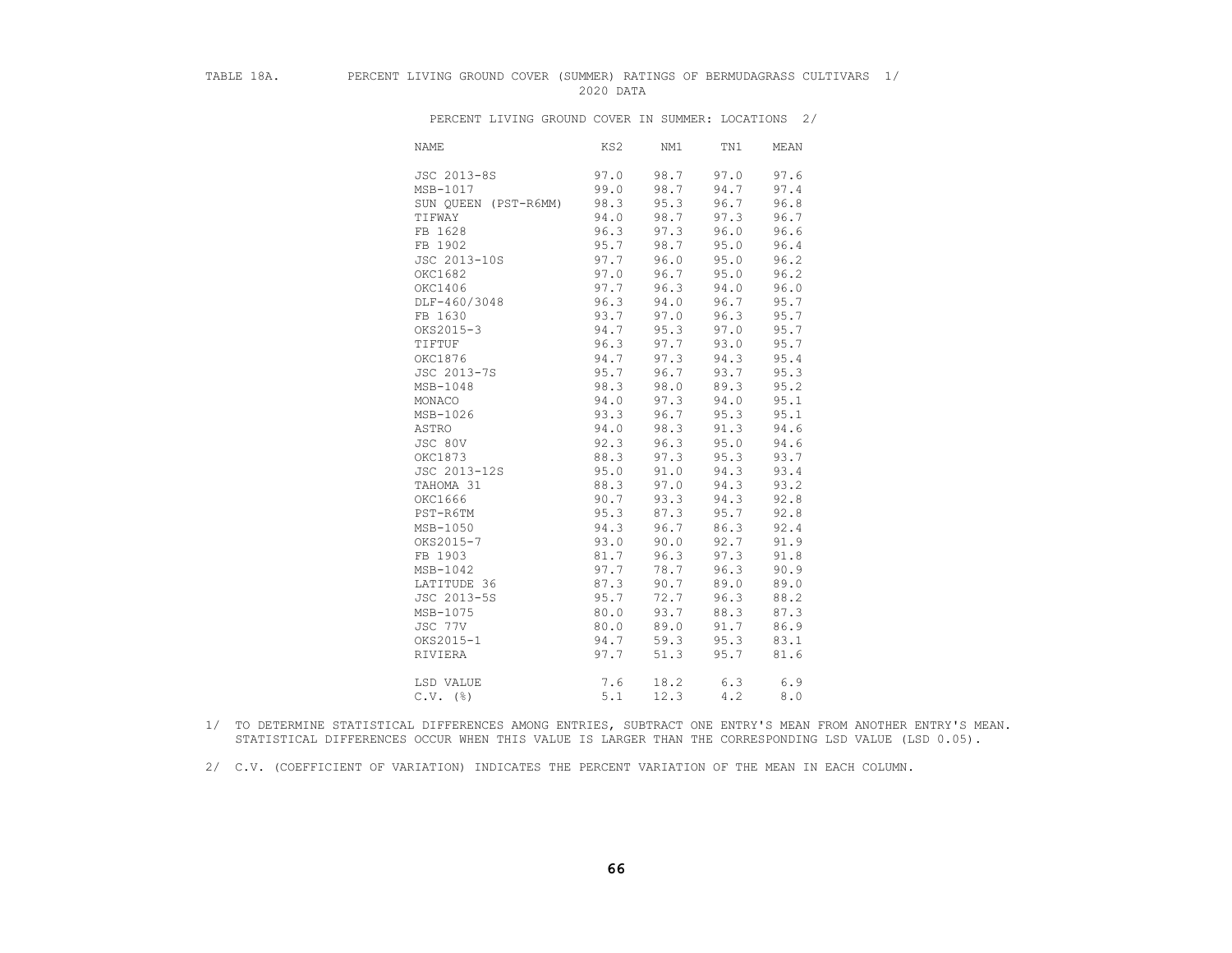## TABLE 18B. PERCENT LIVING GROUND COVER (SUMMER) RATINGS OF BERMUDAGRASS (SEEDED) CULTIVARS 1/ 2020 DATA

| NAME                 | KS2  | NM1  | TN1  | MEAN |
|----------------------|------|------|------|------|
| JSC 2013-8S          | 97.0 | 98.7 | 97.0 | 97.6 |
| SUN QUEEN (PST-R6MM) | 98.3 | 95.3 | 96.7 | 96.8 |
| JSC 2013-10S         | 97.7 | 96.0 | 95.0 | 96.2 |
| DLF-460/3048         | 96.3 | 94.0 | 96.7 | 95.7 |
| OKS2015-3            | 94.7 | 95.3 | 97.0 | 95.7 |
| JSC 2013-7S          | 95.7 | 96.7 | 93.7 | 95.3 |
| MONACO               | 94.0 | 97.3 | 94.0 | 95.1 |
| JSC 2013-12S         | 95.0 | 91.0 | 94.3 | 93.4 |
| PST-R6TM             | 95.3 | 87.3 | 95.7 | 92.8 |
| OKS2015-7            | 93.0 | 90.0 | 92.7 | 91.9 |
| JSC 2013-5S          | 95.7 | 72.7 | 96.3 | 88.2 |
| OKS2015-1            | 94.7 | 59.3 | 95.3 | 83.1 |
| RIVIERA              | 97.7 | 51.3 | 95.7 | 81.6 |
| LSD VALUE            | 5.4  | 27.9 | 4.6  | 9.6  |
| $C.V.$ (%)           | 3.5  | 20.0 | 3.0  | 11.2 |

PERCENT LIVING GROUND COVER IN SUMMER: LOCATIONS 2/

- 1/ TO DETERMINE STATISTICAL DIFFERENCES AMONG ENTRIES, SUBTRACT ONE ENTRY'S MEAN FROM ANOTHER ENTRY'S MEAN. STATISTICAL DIFFERENCES OCCUR WHEN THIS VALUE IS LARGER THAN THE CORRESPONDING LSD VALUE (LSD 0.05).
- 2/ C.V. (COEFFICIENT OF VARIATION) INDICATES THE PERCENT VARIATION OF THE MEAN IN EACH COLUMN.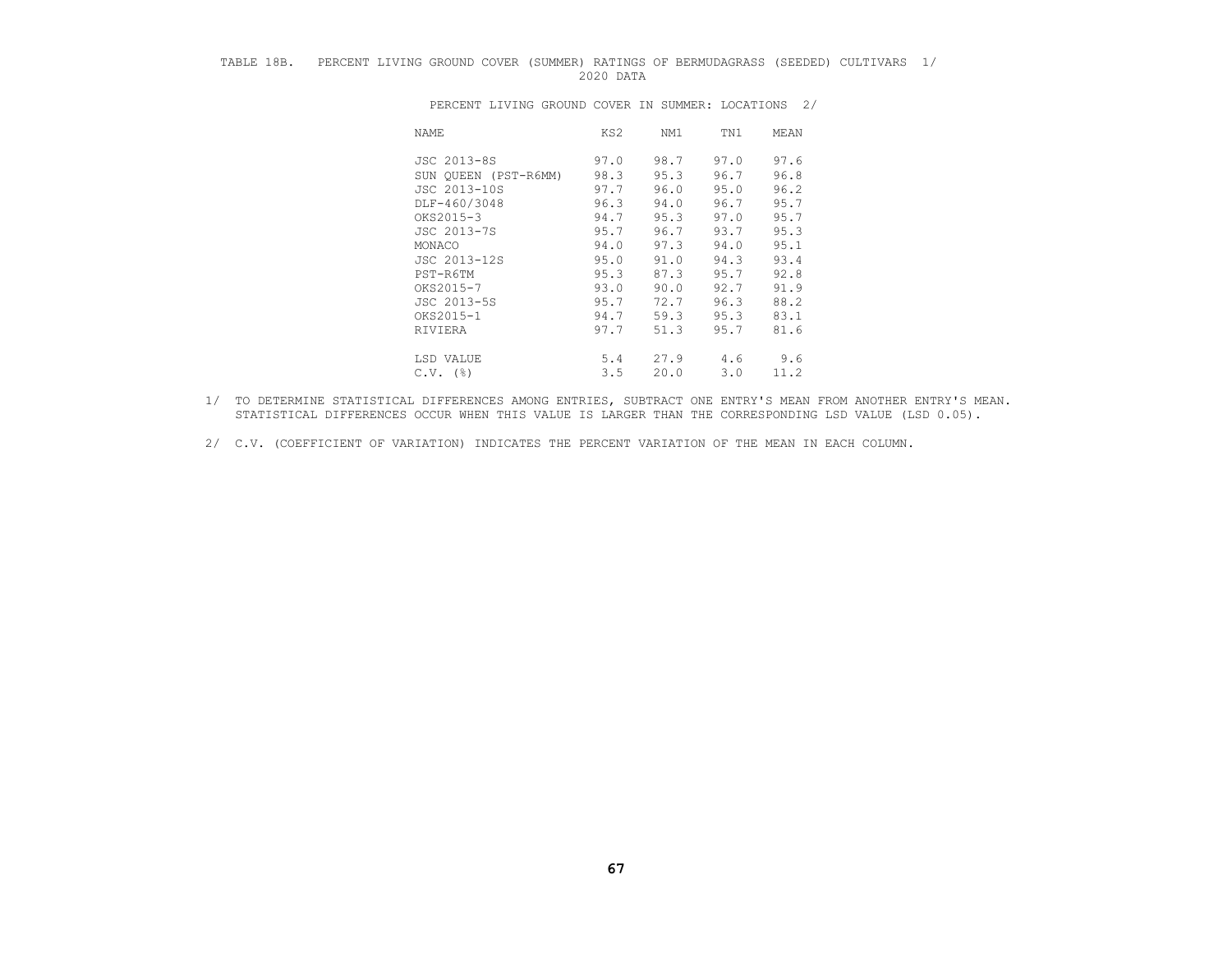## TABLE 18C. PERCENT LIVING GROUND COVER (SUMMER) RATINGS OF BERMUDAGRASS (VEGETATIVE) CULTIVARS 1/ 2020 DATA

| NAME                   | KS2  | NM1  | TN1  | MEAN |
|------------------------|------|------|------|------|
| MSB-1017               | 99.0 | 98.7 | 94.7 | 97.4 |
| TIFWAY                 | 94.0 | 98.7 | 97.3 | 96.7 |
| FB 1628                | 96.3 | 97.3 | 96.0 | 96.6 |
| FB 1902                | 95.7 | 98.7 | 95.0 | 96.4 |
| OKC1682                | 97.0 | 96.7 | 95.0 | 96.2 |
| OKC1406                | 97.7 | 96.3 | 94.0 | 96.0 |
| FB 1630                | 93.7 | 97.0 | 96.3 | 95.7 |
| TIFTUF                 | 96.3 | 97.7 | 93.0 | 95.7 |
| OKC1876                | 94.7 | 97.3 | 94.3 | 95.4 |
| MSB-1048               | 98.3 | 98.0 | 89.3 | 95.2 |
| MSB-1026               | 93.3 | 96.7 | 95.3 | 95.1 |
| ASTRO                  | 94.0 | 98.3 | 91.3 | 94.6 |
| JSC 80V                | 92.3 | 96.3 | 95.0 | 94.6 |
| OKC1873                | 88.3 | 97.3 | 95.3 | 93.7 |
| TAHOMA 31              | 88.3 | 97.0 | 94.3 | 93.2 |
| OKC1666                | 90.7 | 93.3 | 94.3 | 92.8 |
| MSB-1050               | 94.3 | 96.7 | 86.3 | 92.4 |
| FB 1903                | 81.7 | 96.3 | 97.3 | 91.8 |
| MSB-1042               | 97.7 | 78.7 | 96.3 | 90.9 |
| LATITUDE 36            | 87.3 | 90.7 | 89.0 | 89.0 |
| MSB-1075               | 80.0 | 93.7 | 88.3 | 87.3 |
| JSC 77V                | 80.0 | 89.0 | 91.7 | 86.9 |
| LSD VALUE              | 8.7  | 8.2  | 7.2  | 4.6  |
| $C.V.$ $(\frac{6}{6})$ | 5.8  | 5.4  | 4.8  | 5.3  |

PERCENT LIVING GROUND COVER IN SUMMER: LOCATIONS 2/

- 1/ TO DETERMINE STATISTICAL DIFFERENCES AMONG ENTRIES, SUBTRACT ONE ENTRY'S MEAN FROM ANOTHER ENTRY'S MEAN. STATISTICAL DIFFERENCES OCCUR WHEN THIS VALUE IS LARGER THAN THE CORRESPONDING LSD VALUE (LSD 0.05).
- 2/ C.V. (COEFFICIENT OF VARIATION) INDICATES THE PERCENT VARIATION OF THE MEAN IN EACH COLUMN.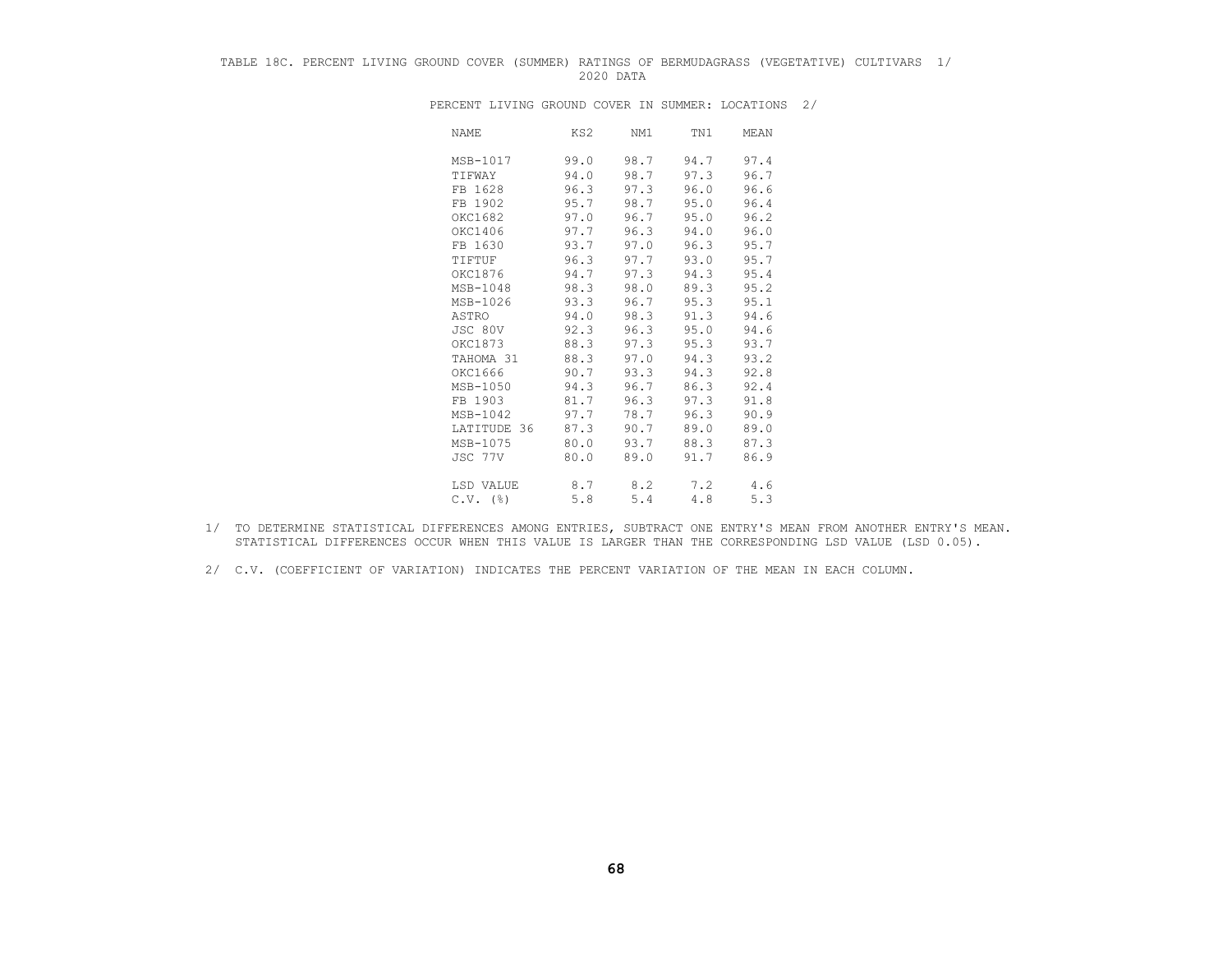## TABLE 19A. PERCENT LIVING GROUND COVER (FALL) RATINGS OF BERMUDAGRASS CULTIVARS 1/ 2020 DATA

PERCENT LIVING GROUND COVER IN FALL: LOCATIONS 2/

| <b>NAME</b>          | AR1  | KS2  | NM1  | TN1  | VA1  | $\operatorname{\mathsf{MEAN}}$ |
|----------------------|------|------|------|------|------|--------------------------------|
| SUN OUEEN (PST-R6MM) | 66.7 | 89.3 | 87.0 | 95.7 | 99.0 | 87.5                           |
| JSC 2013-7S          | 66.7 | 89.7 | 86.3 | 94.7 | 99.0 | 87.3                           |
| JSC 2013-10S         | 73.3 | 76.7 | 91.7 | 94.7 | 99.0 | 87.1                           |
| DLF-460/3048         | 80.0 | 75.0 | 86.0 | 95.0 | 99.0 | 87.0                           |
| MSB-1048             | 80.0 | 96.0 | 77.7 | 79.0 | 99.0 | 86.3                           |
| TIFWAY               | 75.0 | 93.0 | 65.7 | 95.0 | 99.0 | 85.5                           |
| MSB-1017             | 71.7 | 94.3 | 76.3 | 79.7 | 99.0 | 84.2                           |
| OKC1876              | 71.7 | 91.3 | 70.7 | 82.3 | 99.0 | 83.0                           |
| JSC 2013-12S         | 76.7 | 75.0 | 71.3 | 92.3 | 99.0 | 82.9                           |
| PST-R6TM             | 76.7 | 71.7 | 72.7 | 94.3 | 99.0 | 82.9                           |
| RIVIERA              | 71.7 | 80.0 | 68.0 | 95.0 | 99.0 | 82.7                           |
| ASTRO                | 66.7 | 81.7 | 80.7 | 81.0 | 99.0 | 81.8                           |
| OKS2015-3            | 58.3 | 73.3 | 84.0 | 94.0 | 99.0 | 81.7                           |
| FB 1630              | 55.0 | 88.3 | 87.7 | 81.0 | 96.0 | 81.6                           |
| OKS2015-7            | 50.0 | 73.3 | 89.0 | 96.0 | 99.0 | 81.5                           |
| FB 1628              | 45.0 | 88.0 | 89.3 | 85.7 | 99.0 | 81.4                           |
| FB 1903              | 58.3 | 73.3 | 91.0 | 77.7 | 99.0 | 79.9                           |
| MSB-1042             | 75.0 | 90.0 | 41.7 | 87.7 | 99.0 | 78.7                           |
| JSC 2013-5S          | 70.0 | 86.3 | 50.7 | 93.3 | 92.7 | 78.6                           |
| FB 1902              | 53.3 | 86.3 | 73.7 | 76.7 | 99.0 | 77.8                           |
| MONACO               | 41.7 | 76.7 | 70.7 | 94.3 | 99.0 | 76.5                           |
| TIFTUF               | 80.0 | 93.0 | 23.0 | 85.7 | 99.0 | 76.1                           |
| MSB-1026             | 51.7 | 88.0 | 52.3 | 89.3 | 99.0 | 76.1                           |
| OKC1873              | 70.0 | 80.0 | 52.0 | 78.7 | 99.0 | 75.9                           |
| MSB-1050             | 68.3 | 78.3 | 50.7 | 77.0 | 99.0 | 74.7                           |
| TAHOMA 31            | 51.7 | 83.0 | 55.0 | 84.3 | 99.0 | 74.6                           |
| OKS2015-1            | 38.3 | 80.0 | 51.3 | 94.7 | 99.0 | 72.7                           |
| OKC1406              | 46.7 | 85.0 | 44.0 | 82.3 | 99.0 | 71.4                           |
| JSC 2013-8S          | 60.0 | 81.7 | 88.0 | 94.7 | 31.7 | 71.2                           |
| MSB-1075             | 26.7 | 73.3 | 58.7 | 79.3 | 99.0 | 67.4                           |
| JSC 77V              | 61.7 | 71.7 | 12.0 | 84.7 | 99.0 | 65.8                           |
| OKC1682              | 16.7 | 81.7 | 45.3 | 79.0 | 99.0 | 64.3                           |
| LATITUDE 36          | 30.0 | 68.3 | 44.0 | 80.0 | 99.0 | 64.3                           |
| OKC1666              | 26.7 | 75.0 | 28.7 | 83.0 | 99.0 | 62.5                           |
| JSC 80V              | 25.0 | 77.3 | 31.0 | 69.3 | 99.0 | 60.3                           |
| LSD VALUE            | 25.3 | 16.6 | 38.1 | 16.2 | 3.9  | 10.3                           |
| $C.V.$ (%)           | 27.0 | 12.6 | 36.9 | 11.6 | 2.5  | 18.4                           |

 1/ TO DETERMINE STATISTICAL DIFFERENCES AMONG ENTRIES, SUBTRACT ONE ENTRY'S MEAN FROM ANOTHER ENTRY'S MEAN. STATISTICAL DIFFERENCES OCCUR WHEN THIS VALUE IS LARGER THAN THE CORRESPONDING LSD VALUE (LSD 0.05).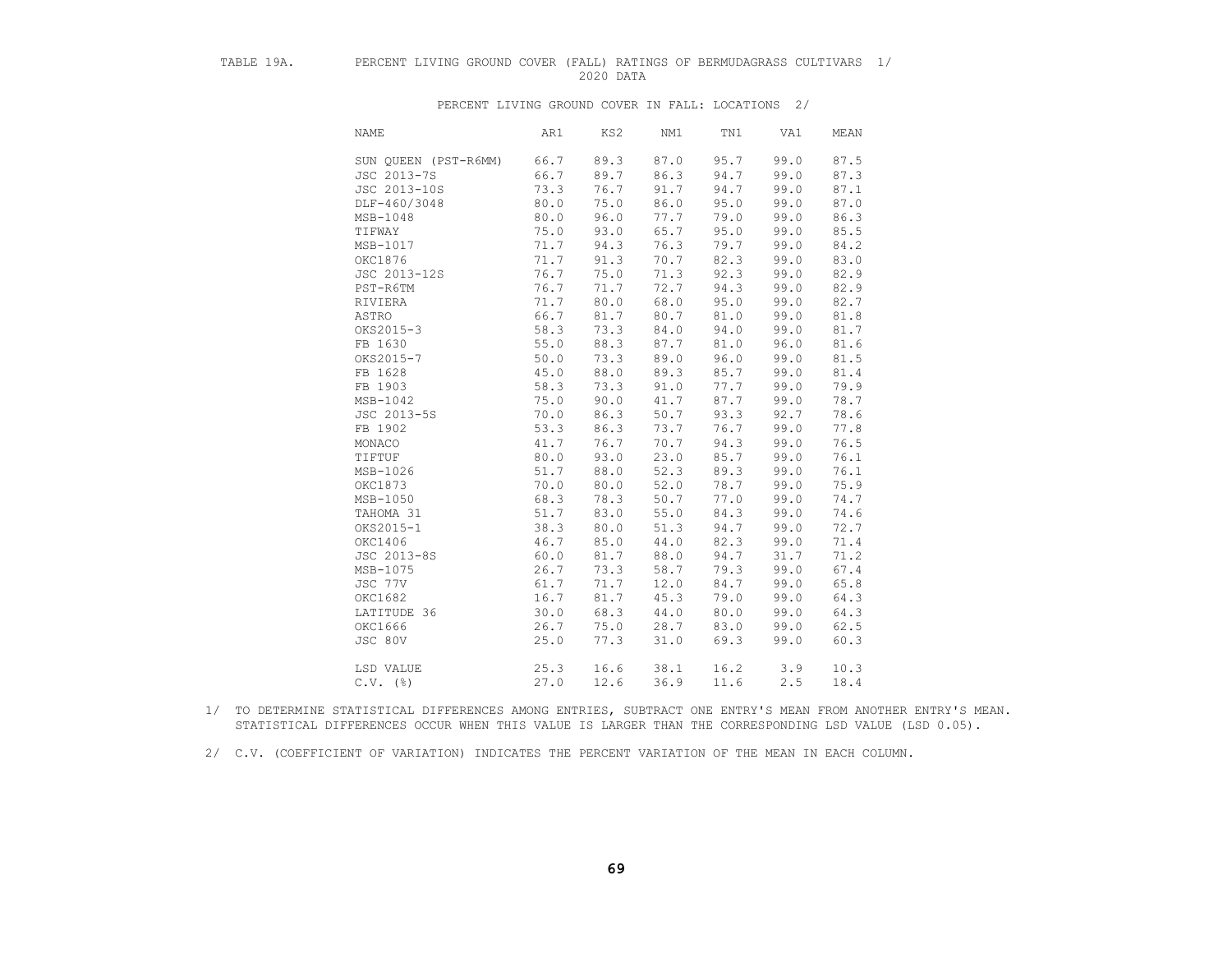## TABLE 19B. PERCENT LIVING GROUND COVER (FALL) RATINGS OF BERMUDAGRASS (SEEDED) CULTIVARS 1/ 2020 DATA

| NAME                 | AR1  | KS2  | NM1  | TN1  | VA1  | MEAN |
|----------------------|------|------|------|------|------|------|
| SUN QUEEN (PST-R6MM) | 66.7 | 89.3 | 87.0 | 95.7 | 99.0 | 87.5 |
| JSC 2013-7S          | 66.7 | 89.7 | 86.3 | 94.7 | 99.0 | 87.3 |
| JSC 2013-10S         | 73.3 | 76.7 | 91.7 | 94.7 | 99.0 | 87.1 |
| DLF-460/3048         | 80.0 | 75.0 | 86.0 | 95.0 | 99.0 | 87.0 |
| JSC 2013-12S         | 76.7 | 75.0 | 71.3 | 92.3 | 99.0 | 82.9 |
| PST-R6TM             | 76.7 | 71.7 | 72.7 | 94.3 | 99.0 | 82.9 |
| RIVIERA              | 71.7 | 80.0 | 68.0 | 95.0 | 99.0 | 82.7 |
| OKS2015-3            | 58.3 | 73.3 | 84.0 | 94.0 | 99.0 | 81.7 |
| OKS2015-7            | 50.0 | 73.3 | 89.0 | 96.0 | 99.0 | 81.5 |
| JSC 2013-5S          | 70.0 | 86.3 | 50.7 | 93.3 | 92.7 | 78.6 |
| MONACO               | 41.7 | 76.7 | 70.7 | 94.3 | 99.0 | 76.5 |
| OKS2015-1            | 38.3 | 80.0 | 51.3 | 94.7 | 99.0 | 72.7 |
| JSC 2013-8S          | 60.0 | 81.7 | 88.0 | 94.7 | 31.7 | 71.2 |
| LSD VALUE            | 28.7 | 17.1 | 23.7 | 5.7  | 6.0  | 8.3  |
| $C.V.$ (%)           | 27.9 | 13.4 | 19.2 | 3.7  | 4.0  | 14.2 |

PERCENT LIVING GROUND COVER IN FALL: LOCATIONS 2/

 1/ TO DETERMINE STATISTICAL DIFFERENCES AMONG ENTRIES, SUBTRACT ONE ENTRY'S MEAN FROM ANOTHER ENTRY'S MEAN. STATISTICAL DIFFERENCES OCCUR WHEN THIS VALUE IS LARGER THAN THE CORRESPONDING LSD VALUE (LSD 0.05).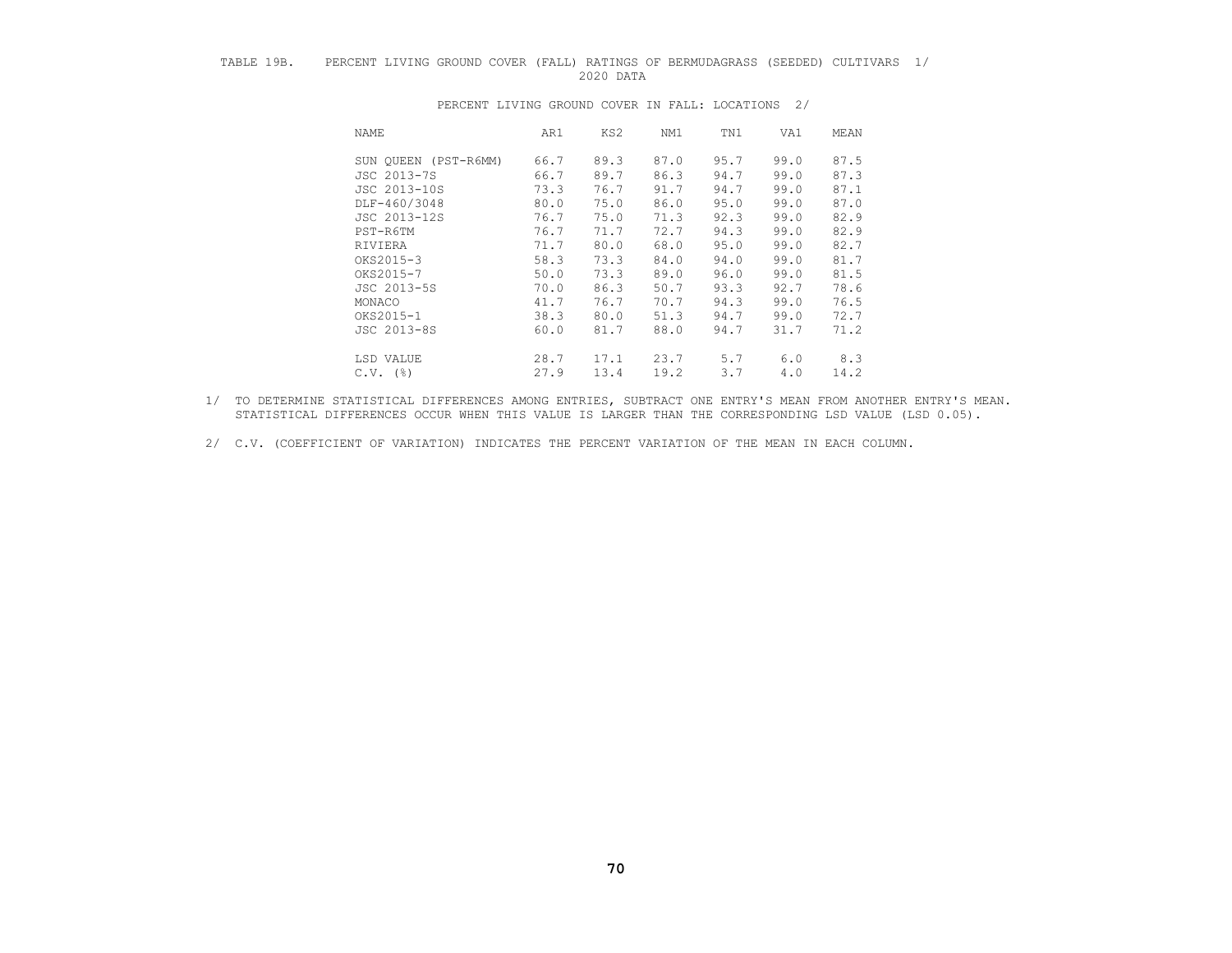## TABLE 19C. PERCENT LIVING GROUND COVER (FALL) RATINGS OF BERMUDAGRASS (VEGETATIVE) CULTIVARS 1/ 2020 DATA

| NAME             | AR1  | KS2  | NM1  | TN1  | VA1  | MEAN |
|------------------|------|------|------|------|------|------|
| MSB-1048         | 80.0 | 96.0 | 77.7 | 79.0 | 99.0 | 86.3 |
| TIFWAY           | 75.0 | 93.0 | 65.7 | 95.0 | 99.0 | 85.5 |
| MSB-1017         | 71.7 | 94.3 | 76.3 | 79.7 | 99.0 | 84.2 |
| OKC1876          | 71.7 | 91.3 | 70.7 | 82.3 | 99.0 | 83.0 |
| ASTRO            | 66.7 | 81.7 | 80.7 | 81.0 | 99.0 | 81.8 |
| FB 1630          | 55.0 | 88.3 | 87.7 | 81.0 | 96.0 | 81.6 |
| FB 1628          | 45.0 | 88.0 | 89.3 | 85.7 | 99.0 | 81.4 |
| FB 1903          | 58.3 | 73.3 | 91.0 | 77.7 | 99.0 | 79.9 |
| MSB-1042         | 75.0 | 90.0 | 41.7 | 87.7 | 99.0 | 78.7 |
| FB 1902          | 53.3 | 86.3 | 73.7 | 76.7 | 99.0 | 77.8 |
| TIFTUF           | 80.0 | 93.0 | 23.0 | 85.7 | 99.0 | 76.1 |
| MSB-1026         | 51.7 | 88.0 | 52.3 | 89.3 | 99.0 | 76.1 |
| OKC1873          | 70.0 | 80.0 | 52.0 | 78.7 | 99.0 | 75.9 |
| MSB-1050         | 68.3 | 78.3 | 50.7 | 77.0 | 99.0 | 74.7 |
| TAHOMA 31        | 51.7 | 83.0 | 55.0 | 84.3 | 99.0 | 74.6 |
| OKC1406          | 46.7 | 85.0 | 44.0 | 82.3 | 99.0 | 71.4 |
| MSB-1075         | 26.7 | 73.3 | 58.7 | 79.3 | 99.0 | 67.4 |
| JSC 77V          | 61.7 | 71.7 | 12.0 | 84.7 | 99.0 | 65.8 |
| OKC1682          | 16.7 | 81.7 | 45.3 | 79.0 | 99.0 | 64.3 |
| LATITUDE 36      | 30.0 | 68.3 | 44.0 | 80.0 | 99.0 | 64.3 |
| OKC1666          | 26.7 | 75.0 | 28.7 | 83.0 | 99.0 | 62.5 |
| JSC 80V          | 25.0 | 77.3 | 31.0 | 69.3 | 99.0 | 60.3 |
| LSD VALUE        | 23.0 | 16.3 | 44.5 | 19.9 | 1.8  | 11.3 |
| $C.V.$ ( $\})$ ) | 26.1 | 12.1 | 48.6 | 15.1 | 1.1  | 20.8 |

PERCENT LIVING GROUND COVER IN FALL: LOCATIONS 2/

- 1/ TO DETERMINE STATISTICAL DIFFERENCES AMONG ENTRIES, SUBTRACT ONE ENTRY'S MEAN FROM ANOTHER ENTRY'S MEAN. STATISTICAL DIFFERENCES OCCUR WHEN THIS VALUE IS LARGER THAN THE CORRESPONDING LSD VALUE (LSD 0.05).
- 2/ C.V. (COEFFICIENT OF VARIATION) INDICATES THE PERCENT VARIATION OF THE MEAN IN EACH COLUMN.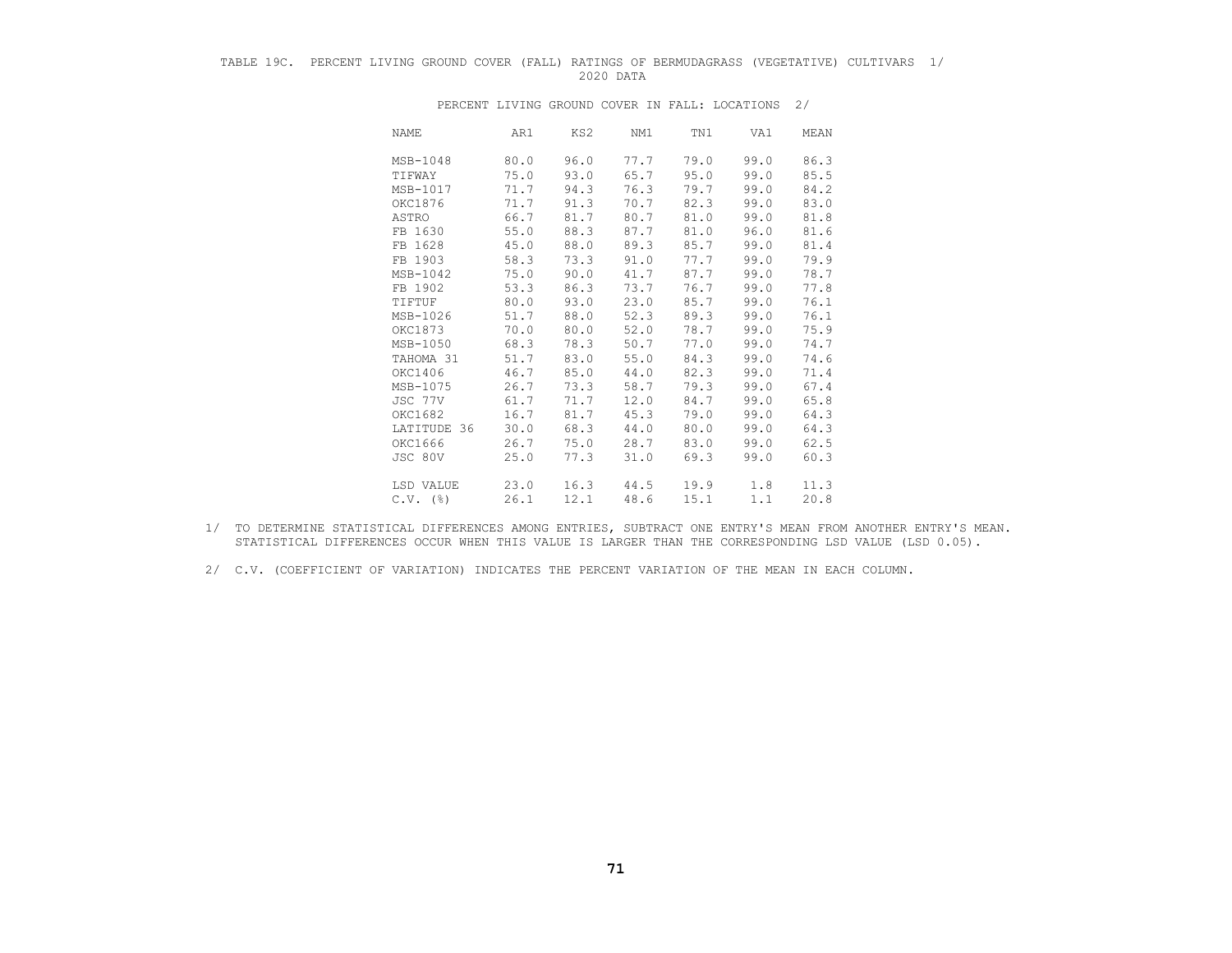## TABLE 20A. FALL COLOR (SEPTEMBER) RATINGS OF BERMUDAGRASS CULTIVARS 1/ 2020 DATA

| <b>NAME</b>          | IN1   | NM1     | OK1   | VA1   | MEAN    |
|----------------------|-------|---------|-------|-------|---------|
| FB 1628              | 8.3   | 7.0     | 7.3   | 8.7   | 7.8     |
| OKC1876              | 7.3   | 6.3     | 6.7   | 8.3   | 7.2     |
| TIFWAY               | 8.3   | 5.3     | 6.3   | 8.3   | 7.1     |
| MSB-1050             | $8.0$ | 5.0     | $6.7$ | $8.0$ | 6.9     |
| FB 1630              | 7.0   | $5.7$   | 6.3   | $8.0$ | $6.8$   |
| FB 1903              | 6.3   | $6.7$   | 6.3   | 7.7   | $6.8$   |
| LATITUDE 36          | 7.3   | $5.0$   | 6.0   | 8.3   | 6.7     |
| MSB-1026             | 7.7   | 5.3     | 6.7   | 6.3   | 6.5     |
| JSC 2013-10S         | 7.0   | 7.0     | 6.0   | 5.7   | $6.4$   |
| MSB-1017             | 7.0   | $6.0$   | 6.7   | $6.0$ | $6.4$   |
| TAHOMA 31            | 7.7   | 4.7     | 6.0   | 7.3   | $6.4$   |
| TIFTUF               | 7.7   | 3.7     | 6.3   | 7.7   | 6.3     |
| FB 1902              | 6.7   | 6.3     | 6.3   | 5.7   | 6.3     |
| MSB-1075             | 6.7   | $6.0$   | 6.0   | 6.3   | $6.3$   |
| OKC1873              | 7.0   | 5.3     | 6.0   | 6.7   | $6.3$   |
| RIVIERA              | 7.3   | 5.7     | 6.0   | $6.0$ | 6.3     |
| JSC 77V              | 8.7   | 3.3     | 6.0   | 6.3   | 6.1     |
| MONACO               | 7.3   | 5.3     | 6.3   | 5.3   | 6.1     |
| OKC1682              | 7.0   | 4.7     | 6.3   | 6.3   | 6.1     |
| OKS2015-7            | 7.0   | $7.0$   | 6.0   | 4.3   | 6.1     |
| ASTRO                | 6.7   | 7.0     | 5.3   | 5.0   | $6.0$   |
| OKS2015-3            | $6.0$ | 6.3     | $6.0$ | 5.7   | 6.0     |
| DLF-460/3048         | 5.7   | 6.7     | 6.0   | 5.0   | $5.8$   |
| JSC 2013-8S          | 6.7   | 6.0     | 6.0   | 4.3   | $5.8$   |
| JSC 2013-12S         | 6.7   | 5.3     | 6.3   | 4.3   | 5.7     |
| MSB-1048             | 5.3   | 7.0     | 5.0   | 5.0   | 5.6     |
| PST-R6TM             | 6.0   | 6.3     | 6.3   | 3.7   | 5.6     |
| OKC1406              | $6.0$ | 4.7     | $5.0$ | 6.3   | 5.5     |
| JSC 2013-7S          | 5.3   | 6.3     | 7.0   | 3.3   | $5.5$   |
| OKS2015-1            | 6.3   | 5.0     | 5.7   | 4.7   | $5.4\,$ |
| JSC 80V              | 6.0   | 3.0     | 5.3   | 7.3   | 5.4     |
| SUN QUEEN (PST-R6MM) | 6.0   | 6.3     | 6.3   | 3.0   | $5.4$   |
| JSC 2013-5S          | 6.3   | $4.7\,$ | 6.0   | 4.3   | 5.3     |
| MSB-1042             | $6.0$ | 3.7     | $6.0$ | 5.7   | 5.3     |
| OKC1666              | 5.3   | 3.7     | 4.7   | 4.3   | 4.5     |
| LSD VALUE            | 1.3   | 2.1     | 0.8   | 2.4   | 0.9     |
| $C.V.$ (%)           | 11.8  | 23.6    | 8.0   | 24.8  | 17.9    |

- 1/ TO DETERMINE STATISTICAL DIFFERENCES AMONG ENTRIES, SUBTRACT ONE ENTRY'S MEAN FROM ANOTHER ENTRY'S MEAN. STATISTICAL DIFFERENCES OCCUR WHEN THIS VALUE IS LARGER THAN THE CORRESPONDING LSD VALUE (LSD 0.05).
- 2/ C.V. (COEFFICIENT OF VARIATION) INDICATES THE PERCENT VARIATION OF THE MEAN IN EACH COLUMN.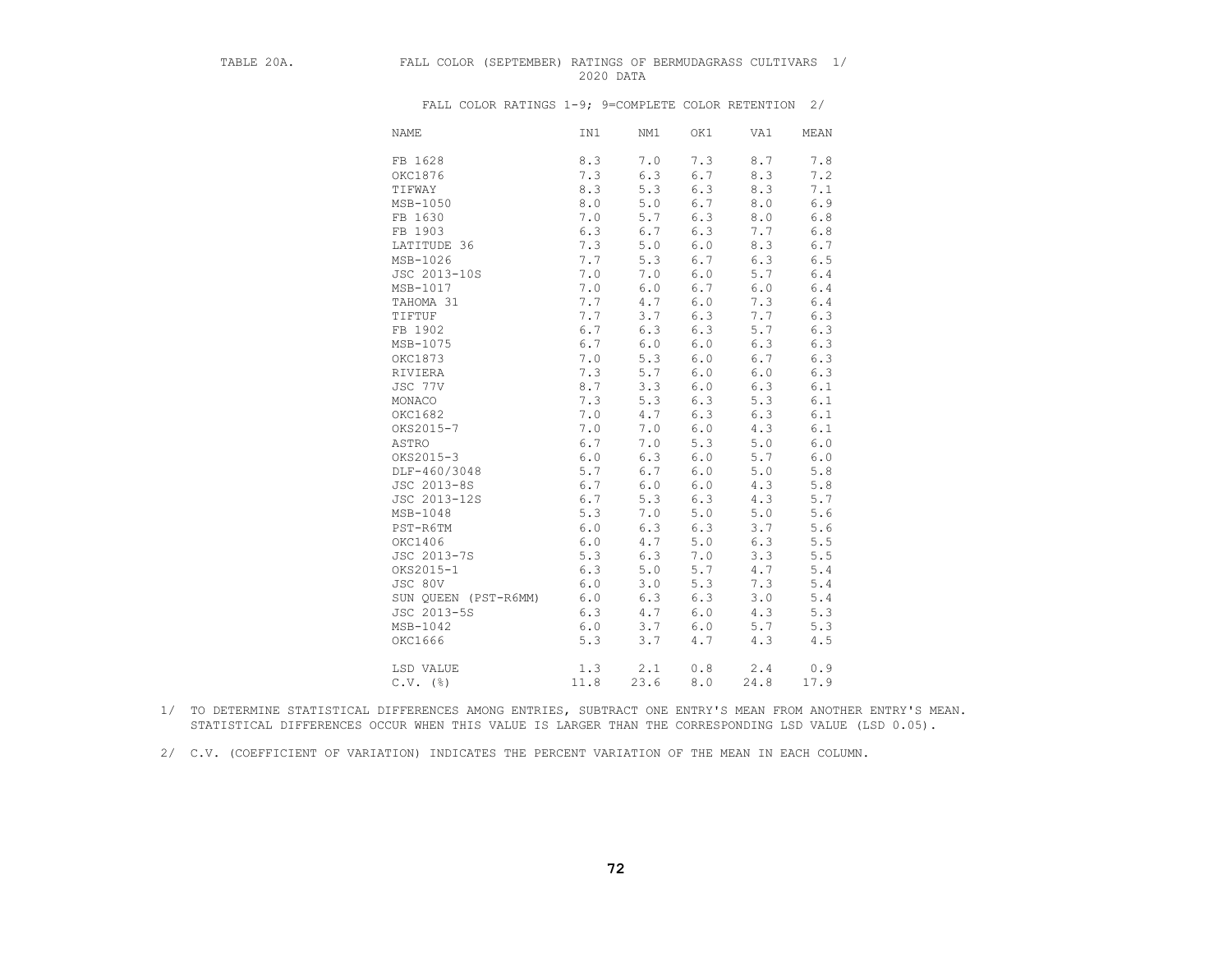## TABLE 20B. FALL COLOR (SEPTEMBER) RATINGS OF BERMUDAGRASS (SEEDED) CULTIVARS 1/ 2020 DATA

| <b>NAME</b>             | IN1  | NM1  | OK1 | VA1  | MEAN |
|-------------------------|------|------|-----|------|------|
| JSC 2013-10S            | 7.0  | 7.0  | 6.0 | 5.7  | 6.4  |
| RIVIERA                 | 7.3  | 5.7  | 6.0 | 6.0  | 6.3  |
| MONACO                  | 7.3  | 5.3  | 6.3 | 5.3  | 6.1  |
| OKS2015-7               | 7.0  | 7.0  | 6.0 | 4.3  | 6.1  |
| OKS2015-3               | 6.0  | 6.3  | 6.0 | 5.7  | 6.0  |
| DLF-460/3048            | 5.7  | 6.7  | 6.0 | 5.0  | 5.8  |
| JSC 2013-8S             | 6.7  | 6.0  | 6.0 | 4.3  | 5.8  |
| JSC 2013-12S            | 6.7  | 5.3  | 6.3 | 4.3  | 5.7  |
| PST-R6TM                | 6.0  | 6.3  | 6.3 | 3.7  | 5.6  |
| JSC 2013-7S             | 5.3  | 6.3  | 7.0 | 3.3  | 5.5  |
| OKS2015-1               | 6.3  | 5.0  | 5.7 | 4.7  | 5.4  |
| SUN OUEEN<br>(PST-R6MM) | 6.0  | 6.3  | 6.3 | 3.0  | 5.4  |
| JSC 2013-5S             | 6.3  | 4.7  | 6.0 | 4.3  | 5.3  |
| LSD VALUE               | 1.2  | 1.2  | 0.6 | 2, 2 | 0.7  |
| (응)<br>C.V.             | 11.1 | 12.2 | 5.8 | 29.8 | 15.1 |

- 1/ TO DETERMINE STATISTICAL DIFFERENCES AMONG ENTRIES, SUBTRACT ONE ENTRY'S MEAN FROM ANOTHER ENTRY'S MEAN. STATISTICAL DIFFERENCES OCCUR WHEN THIS VALUE IS LARGER THAN THE CORRESPONDING LSD VALUE (LSD 0.05).
- 2/ C.V. (COEFFICIENT OF VARIATION) INDICATES THE PERCENT VARIATION OF THE MEAN IN EACH COLUMN.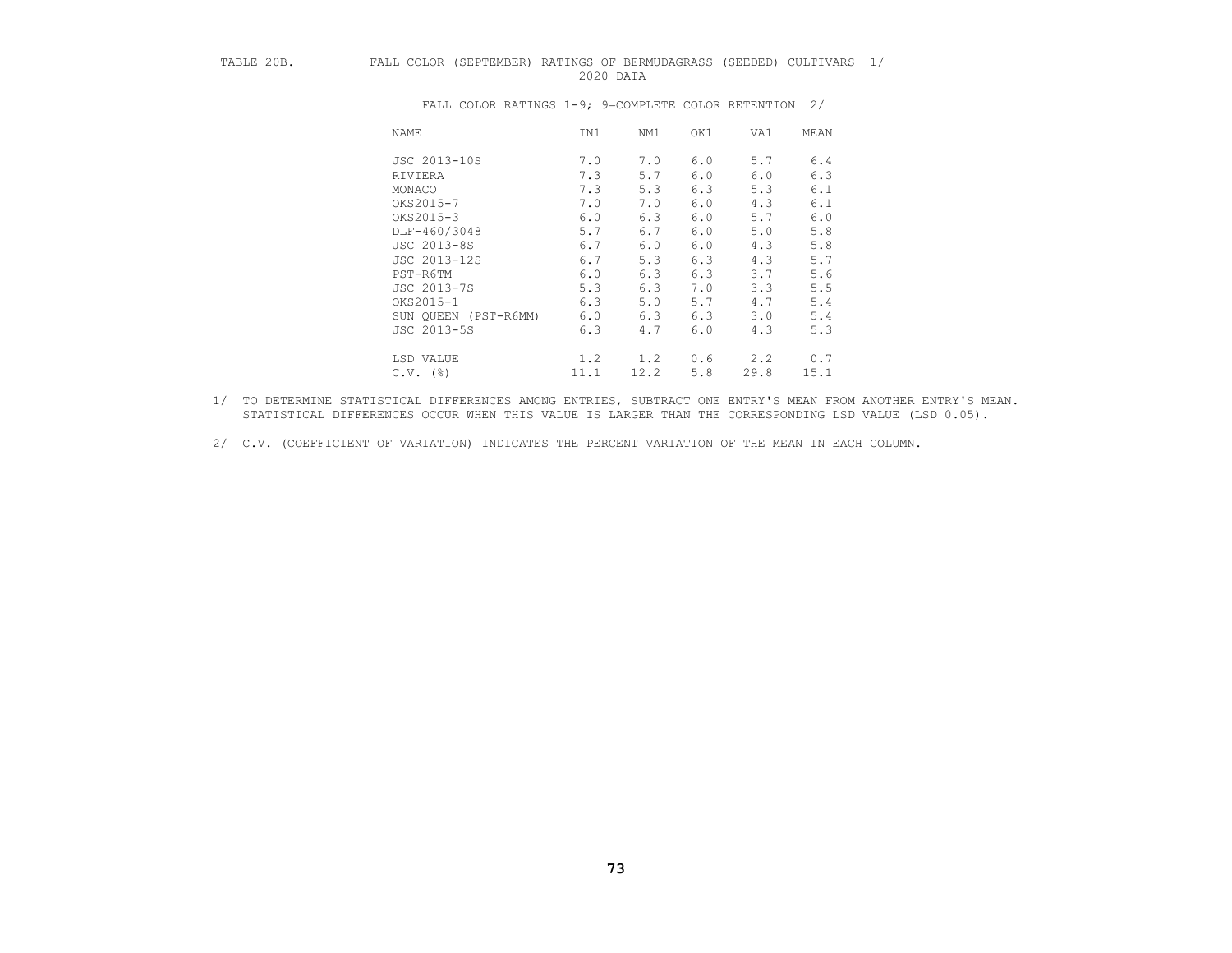## TABLE 20C. FALL COLOR (SEPTEMBER) RATINGS OF BERMUDAGRASS (VEGETATIVE) CULTIVARS 1/ 2020 DATA

| <b>NAME</b> | IN1  | NM1  | OK1 | VA1  | MEAN  |
|-------------|------|------|-----|------|-------|
| FB 1628     | 8.3  | 7.0  | 7.3 | 8.7  | 7.8   |
| OKC1876     | 7.3  | 6.3  | 6.7 | 8.3  | 7.2   |
| TIFWAY      | 8.3  | 5.3  | 6.3 | 8.3  | 7.1   |
| MSB-1050    | 8.0  | 5.0  | 6.7 | 8.0  | 6.9   |
| FB 1630     | 7.0  | 5.7  | 6.3 | 8.0  | 6.8   |
| FB 1903     | 6.3  | 6.7  | 6.3 | 7.7  | $6.8$ |
| LATITUDE 36 | 7.3  | 5.0  | 6.0 | 8.3  | 6.7   |
| MSB-1026    | 7.7  | 5.3  | 6.7 | 6.3  | 6.5   |
| MSB-1017    | 7.0  | 6.0  | 6.7 | 6.0  | 6.4   |
| TAHOMA 31   | 7.7  | 4.7  | 6.0 | 7.3  | 6.4   |
| TIFTUF      | 7.7  | 3.7  | 6.3 | 7.7  | 6.3   |
| FB 1902     | 6.7  | 6.3  | 6.3 | 5.7  | 6.3   |
| MSB-1075    | 6.7  | 6.0  | 6.0 | 6.3  | 6.3   |
| OKC1873     | 7.0  | 5.3  | 6.0 | 6.7  | 6.3   |
| JSC 77V     | 8.7  | 3.3  | 6.0 | 6.3  | 6.1   |
| OKC1682     | 7.0  | 4.7  | 6.3 | 6.3  | 6.1   |
| ASTRO       | 6.7  | 7.0  | 5.3 | 5.0  | $6.0$ |
| MSB-1048    | 5.3  | 7.0  | 5.0 | 5.0  | 5.6   |
| OKC1406     | 6.0  | 4.7  | 5.0 | 6.3  | 5.5   |
| JSC 80V     | 6.0  | 3.0  | 5.3 | 7.3  | 5.4   |
| MSB-1042    | 6.0  | 3.7  | 6.0 | 5.7  | 5.3   |
| OKC1666     | 5.3  | 3.7  | 4.7 | 4.3  | 4.5   |
| LSD VALUE   | 1.4  | 2.5  | 0.9 | 2.5  | 1.0   |
| $C.V.$ (%)  | 12.1 | 29.5 | 9.1 | 22.7 | 19.2  |

- 1/ TO DETERMINE STATISTICAL DIFFERENCES AMONG ENTRIES, SUBTRACT ONE ENTRY'S MEAN FROM ANOTHER ENTRY'S MEAN. STATISTICAL DIFFERENCES OCCUR WHEN THIS VALUE IS LARGER THAN THE CORRESPONDING LSD VALUE (LSD 0.05).
- 2/ C.V. (COEFFICIENT OF VARIATION) INDICATES THE PERCENT VARIATION OF THE MEAN IN EACH COLUMN.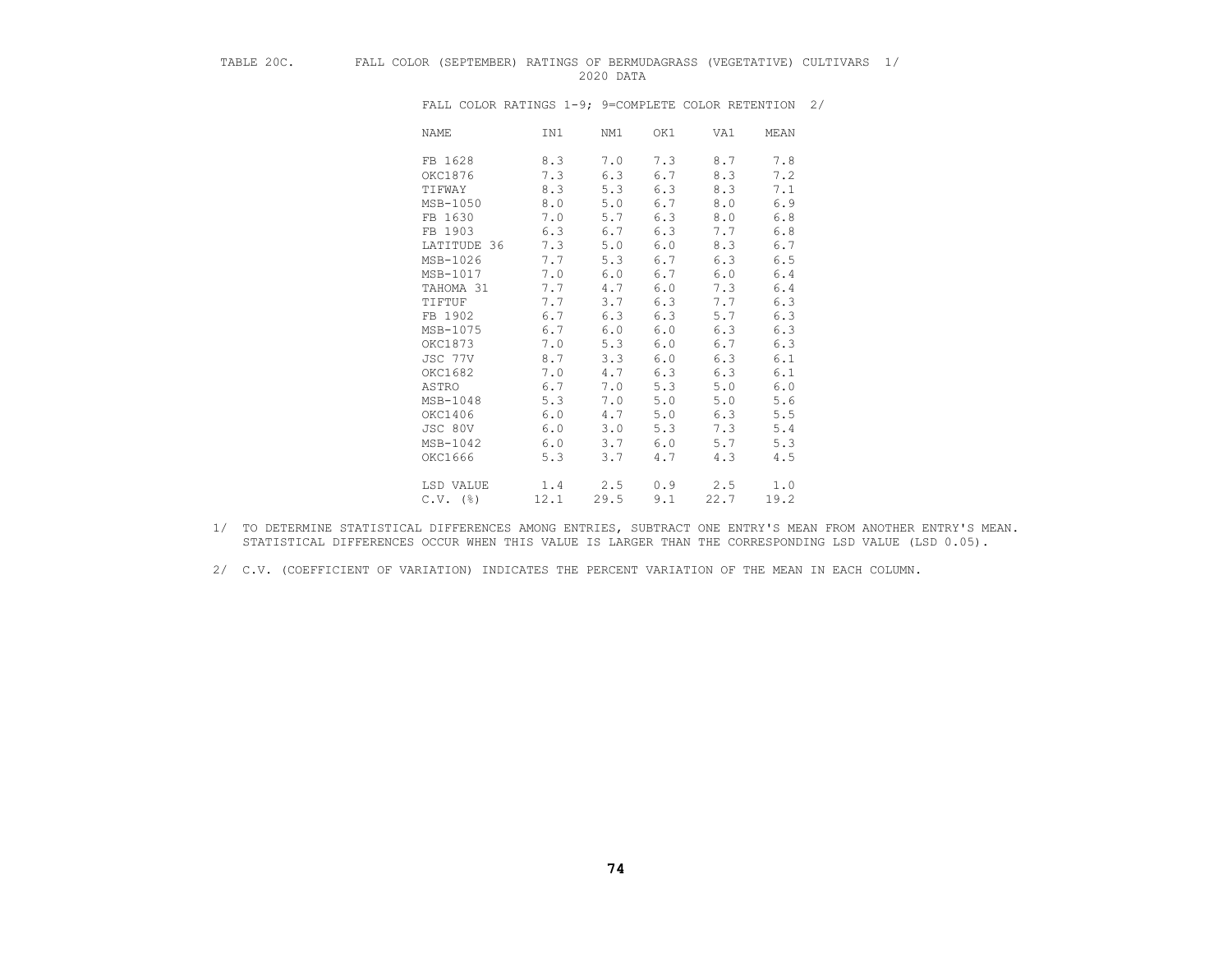## TABLE 21A. FALL COLOR (OCTOBER) RATINGS OF BERMUDAGRASS CULTIVARS 1/ 2020 DATA

FALL COLOR RATINGS 1-9; 9=COMPLETE COLOR RETENTION 2/

| <b>NAME</b>          | AL1     | AR1     | IN1     | MO1   | NM1       | OK1   | VA1       | MEAN         |
|----------------------|---------|---------|---------|-------|-----------|-------|-----------|--------------|
| FB 1628              | 7.7     | 6.3     | 7.7     | 5.3   | 7.0       | 6.7   | 3.3       | 6.3          |
| FB 1902              | 8.0     | 5.7     | 6.3     | 7.3   | 6.7       | 6.3   | 3.3       | $6.2\,$      |
| OKC1876              | 6.0     | 6.7     | 6.7     | 8.3   | 6.0       | 7.0   | 2.7       | 6.2          |
| MSB-1017             | 8.0     | 5.3     | 6.3     | 6.3   | 6.7       | 7.0   | 2.0       | $6.0\,$      |
| FB 1630              | 5.7     | $6.0$   | 7.7     | 4.3   | 6.7       | 7.0   | 3.7       | 5.9          |
| OKC1873              | 6.3     | 7.0     | 6.7     | $5.0$ | $5.0$     | 7.0   | 3.3       | $5.8\,$      |
| TIFTUF               | $4\,.7$ | 6.3     | 7.7     | $8.0$ | 3.0       | 6.7   | 4.0       | $5.8\,$      |
| TIFWAY               | 5.7     | 4.3     | 7.3     | 3.7   | 6.3       | 7.0   | 5.0       | $5.6$        |
| MSB-1075             | 5.0     | 4.3     | $6.0$   | $6.0$ | 6.3       | 6.7   | 3.7       | $5.4$        |
| SUN QUEEN (PST-R6MM) | 4.0     | 4.7     | 6.7     | 5.7   | 6.7       | $6.0$ | 3.3       | 5.3          |
| MONACO               | 4.0     | 4.7     | 7.0     | 7.3   | 5.7       | $6.0$ | 1.7       | 5.2          |
| MSB-1026             | 7.7     | $5.7$   | $6.7$   | 2.3   | 4.7       | 6.3   | 3.0       | $5.2\,$      |
| MSB-1042             | 3.7     | 4.7     | 6.7     | 8.3   | 4.0       | 6.3   | 2.7       | $5.2\,$      |
| JSC 2013-12S         | 4.0     | 4.3     | 6.3     | 7.0   | $6.0$     | $6.0$ | 2.3       | 5.1          |
| JSC 2013-7S          | 5.3     | 3.7     | $6.0$   | 6.7   | 6.7       | $6.0$ | 1.3       | $5.1\,$      |
| JSC 2013-10S         | 4.3     | 4.7     | 6.3     | $5.0$ | 7.0       | $6.0$ | 2.3       | $5.1\,$      |
| PST-R6TM             | 3.3     | 4.7     | 6.3     | 6.3   | $6.0$     | $6.0$ | 3.0       | 5.1          |
| ASTRO                | 3.3     | $5.0$   | 6.3     | 5.3   | 7.0       | 5.3   | 3.0       | $5.0$        |
| OKS2015-3            | 4.0     | 3.7     | 6.7     | 6.3   | 6.3       | $6.0$ | 2.3       | $5.0$        |
| RIVIERA              | $4.7$   | 4.7     | 7.3     | 4.7   | 5.3       | $6.0$ | 2.3       | $5.0$        |
| DLF-460/3048         | 2.7     | $5.0$   | 6.3     | 6.3   | 6.7       | $6.0$ | 2.0       | 5.0          |
| FB 1903              | 2.7     | $6.0$   | $6.0$   | $6.0$ | 7.0       | $6.0$ | 1.0       | $5.0$        |
| LATITUDE 36          | 5.0     | 5.3     | 7.0     | 2.7   | 6.0       | 6.7   | $2\,.\,0$ | $5.0$        |
| JSC 2013-5S          | $5.0$   | 5.3     | 6.3     | 5.7   | 4.7       | 5.7   | 1.7       | $4.9\,$      |
| MSB-1050             | 3.0     | 5.3     | 5.7     | 6.7   | 5.0       | 7.0   | 1.0       | $4\,.8$      |
| JSC 2013-8S          | 3.3     | 3.7     | 6.3     | $6.0$ | 7.0       | $6.0$ | 1.3       | $4\,.8$      |
| OKC1666              | 2.7     | 4.3     | 6.7     | 8.3   | 3.3       | 5.7   | 2.3       | $4\ .\ 8$    |
| OKC1682              | 2.7     | $4.7\,$ | 6.7     | 6.3   | $4.0$     | $6.0$ | 3.0       | $4\ .\ 8$    |
| JSC 77V              | 3.3     | 5.7     | 7.3     | 5.3   | 2.7       | 5.7   | 2.7       | 4.7          |
| OKS2015-1            | $6.0$   | 3.0     | $6.0$   | $4.0$ | 4.3       | 5.7   | 2.0       | $4\,\ldotp4$ |
| OKS2015-7            | 4.0     | 4.3     | 5.7     | 3.0   | 6.7       | $6.0$ | 1.3       | $4\,\ldotp4$ |
| TAHOMA 31            | 2.7     | 4.7     | 6.7     | 4.3   | $5.0$     | 5.7   | 1.7       | $4.4$        |
| MSB-1048             | 2.0     | 4.0     | 6.3     | $6.0$ | 6.0       | 4.0   | 1.3       | 4.2          |
| JSC 80V              | 2.3     | $4.0$   | 5.7     | 5.7   | 3.0       | $5.0$ | 1.7       | 3.9          |
| OKC1406              | 2.0     | 3.3     | $4\,.7$ | 3.0   | $4\ .\ 0$ | $5.0$ | 3.0       | 3.6          |
| LSD VALUE            | 1.8     | 1.7     | 1.1     | 1.5   | 2.4       | 1.0   | 1.7       | 0.6          |
| $C.V.$ (%)           | 25.6    | 21.0    | 10.9    | 16.8  | 27.0      | 10.5  | 43.0      | 20.4         |

 1/ TO DETERMINE STATISTICAL DIFFERENCES AMONG ENTRIES, SUBTRACT ONE ENTRY'S MEAN FROM ANOTHER ENTRY'S MEAN. STATISTICAL DIFFERENCES OCCUR WHEN THIS VALUE IS LARGER THAN THE CORRESPONDING LSD VALUE (LSD 0.05).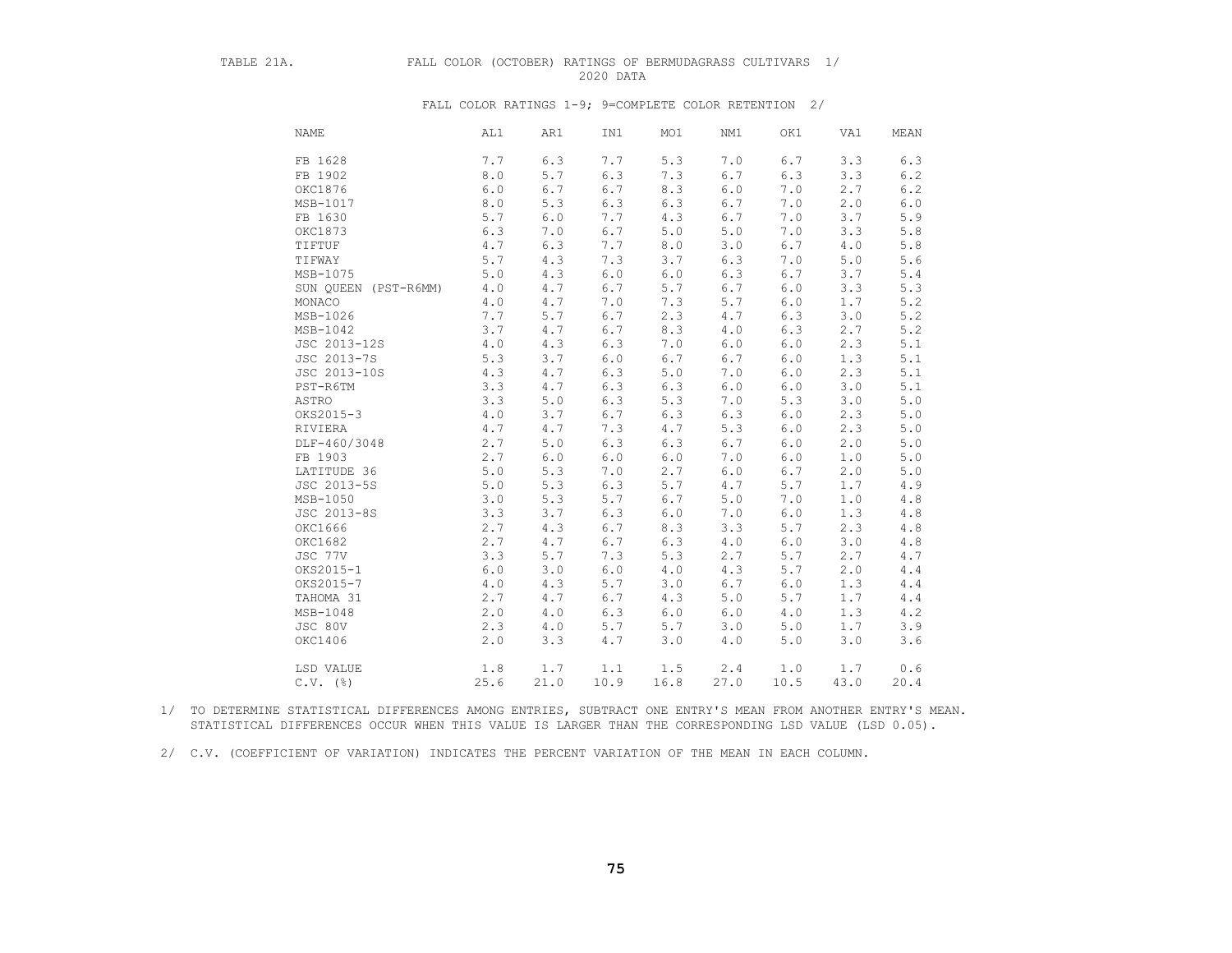## TABLE 21B. FALL COLOR (OCTOBER) RATINGS OF BERMUDAGRASS (SEEDED) CULTIVARS 1/ 2020 DATA

| NAME                    | AL1  | AR1  | IN1  | MO1  | NM1  | OK1 | VA1  | MEAN |
|-------------------------|------|------|------|------|------|-----|------|------|
| (PST-R6MM)<br>SUN OUEEN | 4.0  | 4.7  | 6.7  | 5.7  | 6.7  | 6.0 | 3.3  | 5.3  |
| MONACO                  | 4.0  | 4.7  | 7.0  | 7.3  | 5.7  | 6.0 | 1.7  | 5.2  |
| JSC 2013-12S            | 4.0  | 4.3  | 6.3  | 7.0  | 6.0  | 6.0 | 2.3  | 5.1  |
| JSC 2013-7S             | 5.3  | 3.7  | 6.0  | 6.7  | 6.7  | 6.0 | 1.3  | 5.1  |
| JSC 2013-10S            | 4.3  | 4.7  | 6.3  | 5.0  | 7.0  | 6.0 | 2.3  | 5.1  |
| PST-R6TM                | 3.3  | 4.7  | 6.3  | 6.3  | 6.0  | 6.0 | 3.0  | 5.1  |
| OKS2015-3               | 4.0  | 3.7  | 6.7  | 6.3  | 6.3  | 6.0 | 2.3  | 5.0  |
| RIVIERA                 | 4.7  | 4.7  | 7.3  | 4.7  | 5.3  | 6.0 | 2.3  | 5.0  |
| DLF-460/3048            | 2.7  | 5.0  | 6.3  | 6.3  | 6.7  | 6.0 | 2.0  | 5.0  |
| JSC 2013-5S             | 5.0  | 5.3  | 6.3  | 5.7  | 4.7  | 5.7 | 1.7  | 4.9  |
| JSC 2013-8S             | 3.3  | 3.7  | 6.3  | 6.0  | 7.0  | 6.0 | 1.3  | 4.8  |
| OKS2015-1               | 6.0  | 3.0  | 6.0  | 4.0  | 4.3  | 5.7 | 2.0  | 4.4  |
| OKS2015-7               | 4.0  | 4.3  | 5.7  | 3.0  | 6.7  | 6.0 | 1.3  | 4.4  |
| LSD VALUE               | 1.3  | 1.8  | 1.2  | 1.5  | 1.7  | 0.4 | 1.8  | 0.5  |
| $C.V.$ (%)              | 18.7 | 25.3 | 11.7 | 15.9 | 17.1 | 3.8 | 54.0 | 18.0 |

#### FALL COLOR RATINGS 1-9; 9=COMPLETE COLOR RETENTION 2/

 1/ TO DETERMINE STATISTICAL DIFFERENCES AMONG ENTRIES, SUBTRACT ONE ENTRY'S MEAN FROM ANOTHER ENTRY'S MEAN. STATISTICAL DIFFERENCES OCCUR WHEN THIS VALUE IS LARGER THAN THE CORRESPONDING LSD VALUE (LSD 0.05).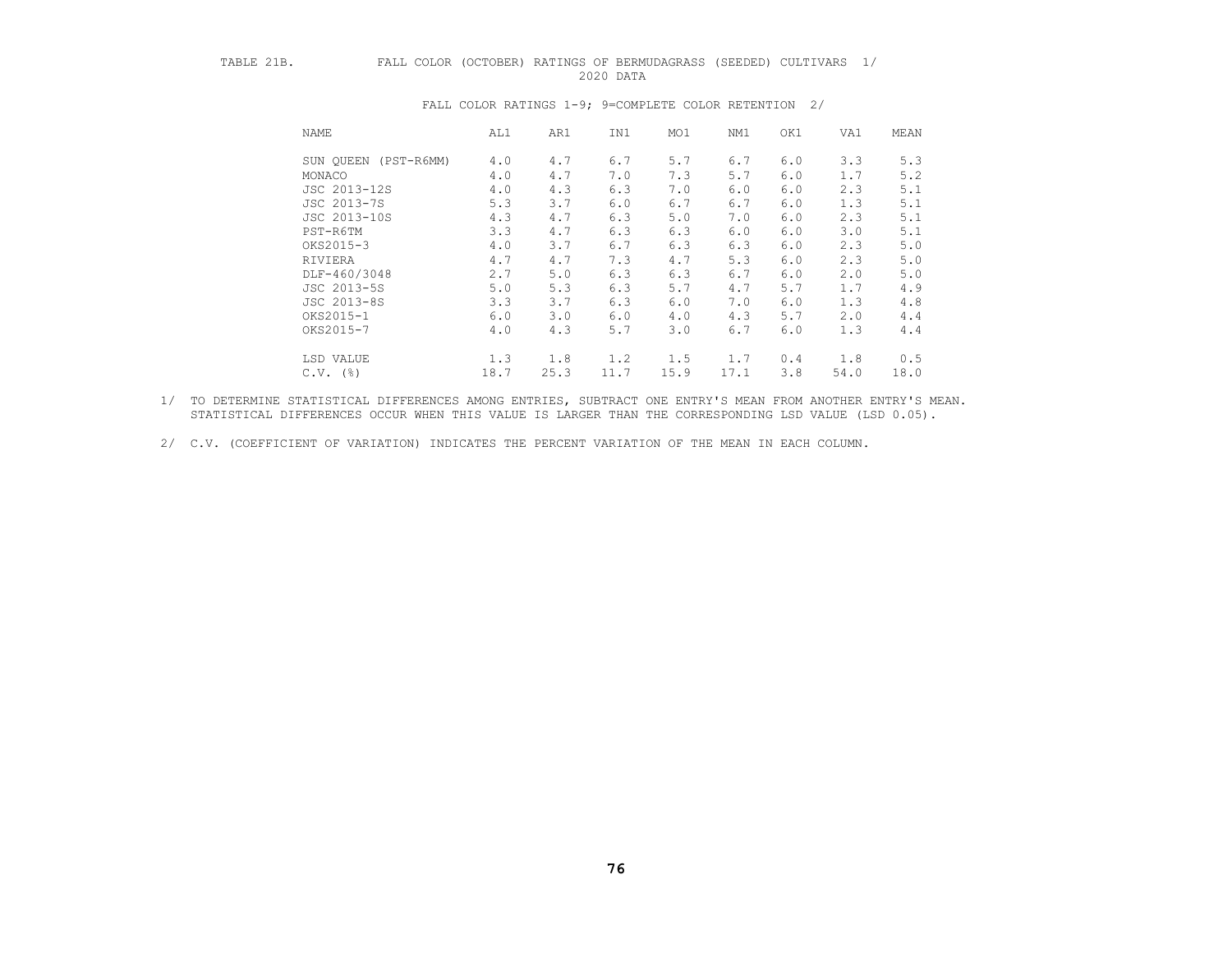## TABLE 21C. FALL COLOR (OCTOBER) RATINGS OF BERMUDAGRASS (VEGETATIVE) CULTIVARS 1/ 2020 DATA

| <b>NAME</b> | AL1  | AR1  | IN1  | MO1  | NM1  | OK1  | VA1  | MEAN |
|-------------|------|------|------|------|------|------|------|------|
| FB 1628     | 7.7  | 6.3  | 7.7  | 5.3  | 7.0  | 6.7  | 3.3  | 6.3  |
| FB 1902     | 8.0  | 5.7  | 6.3  | 7.3  | 6.7  | 6.3  | 3.3  | 6.2  |
| OKC1876     | 6.0  | 6.7  | 6.7  | 8.3  | 6.0  | 7.0  | 2.7  | 6.2  |
| MSB-1017    | 8.0  | 5.3  | 6.3  | 6.3  | 6.7  | 7.0  | 2.0  | 6.0  |
| FB 1630     | 5.7  | 6.0  | 7.7  | 4.3  | 6.7  | 7.0  | 3.7  | 5.9  |
| OKC1873     | 6.3  | 7.0  | 6.7  | 5.0  | 5.0  | 7.0  | 3.3  | 5.8  |
| TIFTUF      | 4.7  | 6.3  | 7.7  | 8.0  | 3.0  | 6.7  | 4.0  | 5.8  |
| TIFWAY      | 5.7  | 4.3  | 7.3  | 3.7  | 6.3  | 7.0  | 5.0  | 5.6  |
| MSB-1075    | 5.0  | 4.3  | 6.0  | 6.0  | 6.3  | 6.7  | 3.7  | 5.4  |
| MSB-1026    | 7.7  | 5.7  | 6.7  | 2.3  | 4.7  | 6.3  | 3.0  | 5.2  |
| MSB-1042    | 3.7  | 4.7  | 6.7  | 8.3  | 4.0  | 6.3  | 2.7  | 5.2  |
| ASTRO       | 3.3  | 5.0  | 6.3  | 5.3  | 7.0  | 5.3  | 3.0  | 5.0  |
| FB 1903     | 2.7  | 6.0  | 6.0  | 6.0  | 7.0  | 6.0  | 1.0  | 5.0  |
| LATITUDE 36 | 5.0  | 5.3  | 7.0  | 2.7  | 6.0  | 6.7  | 2.0  | 5.0  |
| MSB-1050    | 3.0  | 5.3  | 5.7  | 6.7  | 5.0  | 7.0  | 1.0  | 4.8  |
| OKC1666     | 2.7  | 4.3  | 6.7  | 8.3  | 3.3  | 5.7  | 2.3  | 4.8  |
| OKC1682     | 2.7  | 4.7  | 6.7  | 6.3  | 4.0  | 6.0  | 3.0  | 4.8  |
| JSC 77V     | 3.3  | 5.7  | 7.3  | 5.3  | 2.7  | 5.7  | 2.7  | 4.7  |
| TAHOMA 31   | 2.7  | 4.7  | 6.7  | 4.3  | 5.0  | 5.7  | 1.7  | 4.4  |
| MSB-1048    | 2.0  | 4.0  | 6.3  | 6.0  | 6.0  | 4.0  | 1.3  | 4.2  |
| JSC 80V     | 2.3  | 4.0  | 5.7  | 5.7  | 3.0  | 5.0  | 1.7  | 3.9  |
| OKC1406     | 2.0  | 3.3  | 4.7  | 3.0  | 4.0  | 5.0  | 3.0  | 3.6  |
| LSD VALUE   | 2.1  | 1.6  | 1.1  | 1.6  | 2.8  | 1.3  | 1.6  | 0.7  |
| $C.V.$ (%)  | 28.4 | 18.9 | 10.4 | 17.4 | 32.7 | 12.7 | 37.9 | 21.6 |

FALL COLOR RATINGS 1-9; 9=COMPLETE COLOR RETENTION 2/

 1/ TO DETERMINE STATISTICAL DIFFERENCES AMONG ENTRIES, SUBTRACT ONE ENTRY'S MEAN FROM ANOTHER ENTRY'S MEAN. STATISTICAL DIFFERENCES OCCUR WHEN THIS VALUE IS LARGER THAN THE CORRESPONDING LSD VALUE (LSD 0.05).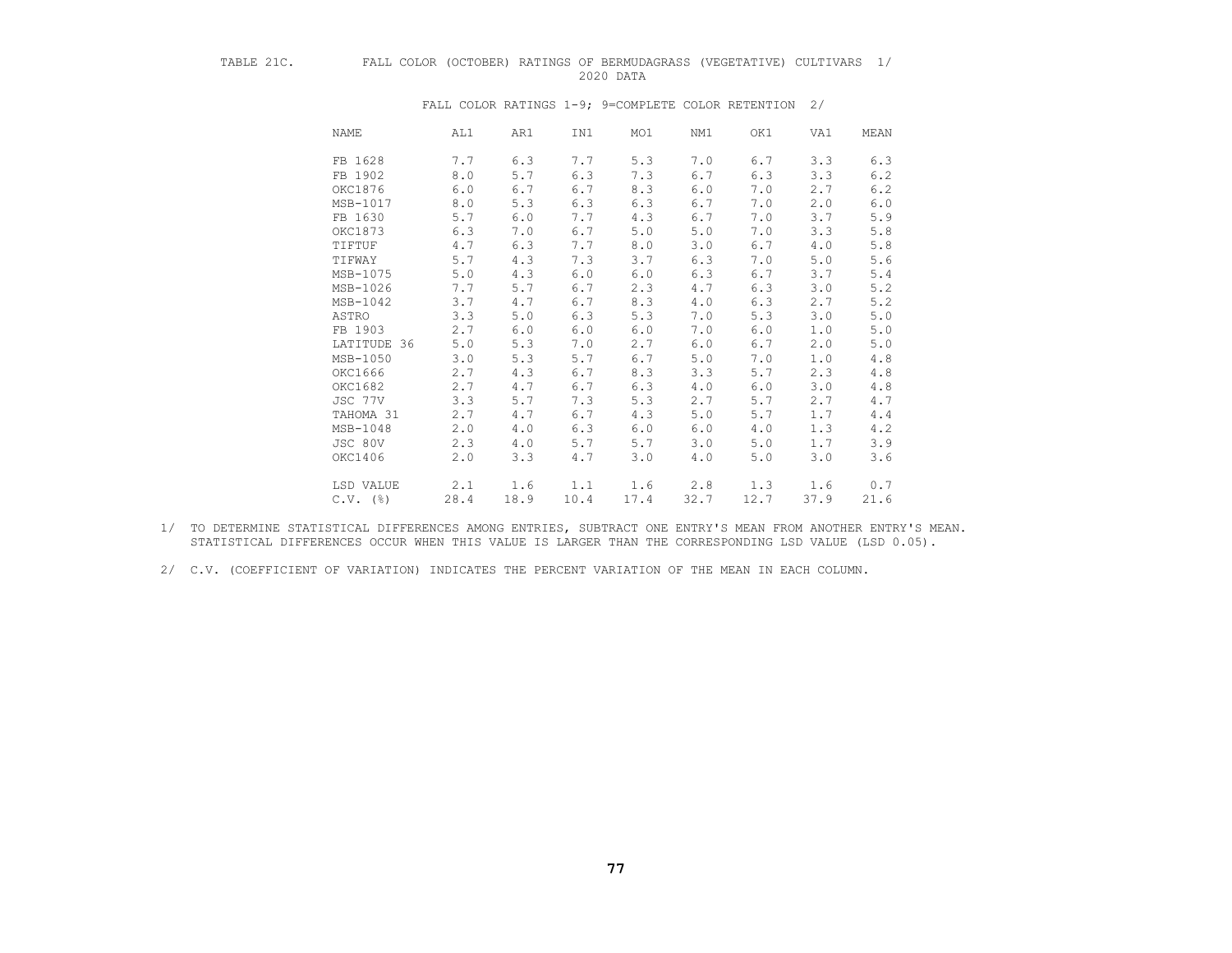## TABLE 22A. FALL COLOR (NOVEMBER) RATINGS OF BERMUDAGRASS CULTIVARS 1/ 2020 DATA

| <b>NAME</b>  | MS1                         | NM1   | OK1   | MEAN  |
|--------------|-----------------------------|-------|-------|-------|
| FB 1902      | 6.7                         | 6.7   | 6.3   | 6.6   |
| FB 1628      | 6.0                         | 7.3   | 6.3   | 6.6   |
| OKC1876      | 5.7                         | 6.3   | 6.7   | 6.2   |
| FB 1630      | 5.7                         | 6.7   | $6.0$ | 6.1   |
| TIFWAY       | 5.0                         | 6.7   | 6.3   | $6.0$ |
| JSC 2013-10S | 5.0                         | 6.0   | 5.7   | 5.6   |
| LATITUDE 36  | 5.0                         | 6.0   | 5.7   | 5.6   |
| ASTRO        | 4.3                         | 6.7   | 5.0   | 5.3   |
| PST-R6TM     | 4.7                         | $6.0$ | 5.3   | 5.3   |
|              | 4.7<br>SUN QUEEN (PST-R6MM) | 6.0   | 5.3   | 5.3   |
| MONACO       | 4.7                         | 6.3   | 4.7   | 5.2   |
| OKC1873      | 5.7                         | 4.7   | 5.3   | 5.2   |
| MSB-1017     | 3.0                         | 6.7   | 5.7   | 5.1   |
| FB 1903      | 4.0                         | 6.3   | 5.0   | 5.1   |
| MSB-1026     | 5.3                         | 4.0   | 6.0   | 5.1   |
| MSB-1075     | 4.7                         | 5.3   | $5.0$ | 5.0   |
| RIVIERA      | 4.3                         | 4.7   | $6.0$ | 5.0   |
| TIFTUF       | 5.3                         | 3.0   | 6.7   | $5.0$ |
| OKS2015-7    | 3.7                         | 5.7   | 5.3   | 4.9   |
| MSB-1042     | 5.7                         | 3.0   | 5.7   | 4.8   |
| JSC 2013-12S | 4.3                         | 5.0   | 5.0   | $4.8$ |
| OKS2015-3    | 4.3                         | 5.0   | 5.0   | 4.8   |
| DLF-460/3048 | 4.3                         | 5.0   | 4.7   | 4.7   |
| JSC 2013-8S  | 4.0                         | 5.7   | 4.3   | 4.7   |
| OKC1682      | 4.7                         | 3.3   | $6.0$ | 4.7   |
| JSC 2013-7S  | 5.0                         | 5.3   | 3.7   | 4.7   |
| MSB-1050     | 3.3                         | 4.0   | 6.0   | 4.4   |
| JSC 2013-5S  | 4.7                         | 4.3   | 4.0   | 4.3   |
| JSC 77V      | 4.3                         | 3.0   | 5.7   | 4.3   |
| OKC1406      | 4.7                         | 3.3   | 4.7   | 4.2   |
| OKS2015-1    | 4.3                         | 3.3   | 5.0   | 4.2   |
| TAHOMA 31    | 3.3                         | $4.0$ | 5.0   | 4.1   |
| MSB-1048     | 3.0                         | 5.7   | 3.3   | 4.0   |
| OKC1666      | 4.7                         | 3.0   | 3.7   | 3.8   |
| JSC 80V      | 4.3                         | 2.3   | 4.7   | 3.8   |
| LSD VALUE    | 1.2                         | 2.4   | 0.9   | 1.0   |
| $C.V.$ (%)   | 16.6                        | 29.6  | 10.8  | 20.5  |

- 1/ TO DETERMINE STATISTICAL DIFFERENCES AMONG ENTRIES, SUBTRACT ONE ENTRY'S MEAN FROM ANOTHER ENTRY'S MEAN. STATISTICAL DIFFERENCES OCCUR WHEN THIS VALUE IS LARGER THAN THE CORRESPONDING LSD VALUE (LSD 0.05).
- 2/ C.V. (COEFFICIENT OF VARIATION) INDICATES THE PERCENT VARIATION OF THE MEAN IN EACH COLUMN.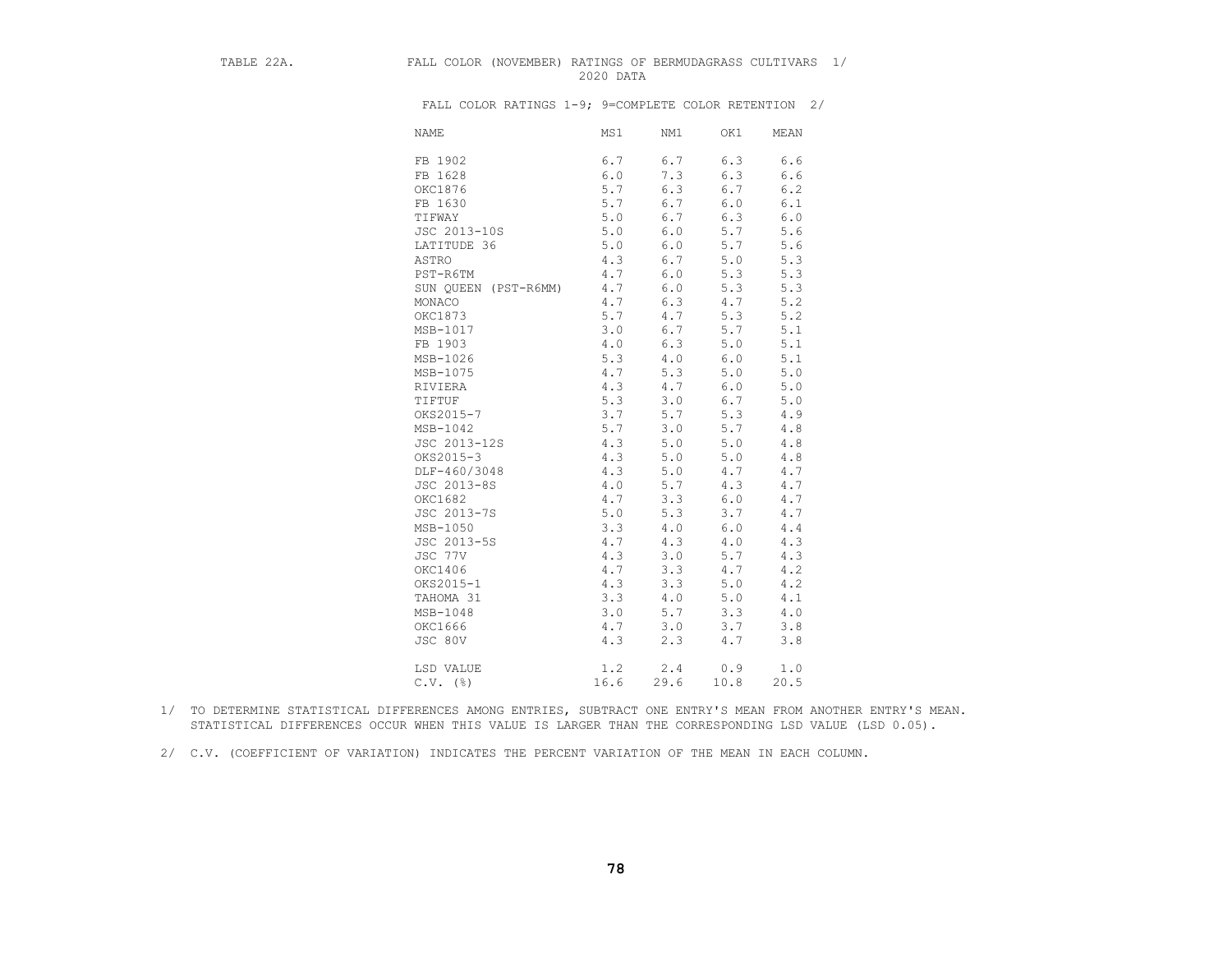## TABLE 22B. FALL COLOR (NOVEMBER) RATINGS OF BERMUDAGRASS (SEEDED) CULTIVARS 1/ 2020 DATA

| NAME                    | MS1  | NM1  | OK1  | MEAN |
|-------------------------|------|------|------|------|
| JSC 2013-10S            | 5.0  | 6.0  | 5.7  | 5.6  |
| PST-R6TM                | 4.7  | 6.0  | 5.3  | 5.3  |
| SUN QUEEN<br>(PST-R6MM) | 4.7  | 6.0  | 5.3  | 5.3  |
| MONACO                  | 4.7  | 6.3  | 4.7  | 5.2  |
| RIVIERA                 | 4.3  | 4.7  | 6.0  | 5.0  |
| OKS2015-7               | 3.7  | 5.7  | 5.3  | 4.9  |
| JSC 2013-12S            | 4.3  | 5.0  | 5.0  | 4.8  |
| OKS2015-3               | 4.3  | 5.0  | 5.0  | 4.8  |
| DLF-460/3048            | 4.3  | 5.0  | 4.7  | 4.7  |
| JSC 2013-8S             | 4.0  | 5.7  | 4.3  | 4.7  |
| JSC 2013-7S             | 5.0  | 5.3  | 3.7  | 4.7  |
| JSC 2013-5S             | 4.7  | 4.3  | 4.0  | 4.3  |
| OKS2015-1               | 4.3  | 3.3  | 5.0  | 4.2  |
| LSD VALUE               | 1.0  | 1.2  | 0.9  | 0.6  |
| $C.V.$ (%)              | 14.4 | 14.3 | 10.8 | 13.3 |

- 1/ TO DETERMINE STATISTICAL DIFFERENCES AMONG ENTRIES, SUBTRACT ONE ENTRY'S MEAN FROM ANOTHER ENTRY'S MEAN. STATISTICAL DIFFERENCES OCCUR WHEN THIS VALUE IS LARGER THAN THE CORRESPONDING LSD VALUE (LSD 0.05).
- 2/ C.V. (COEFFICIENT OF VARIATION) INDICATES THE PERCENT VARIATION OF THE MEAN IN EACH COLUMN.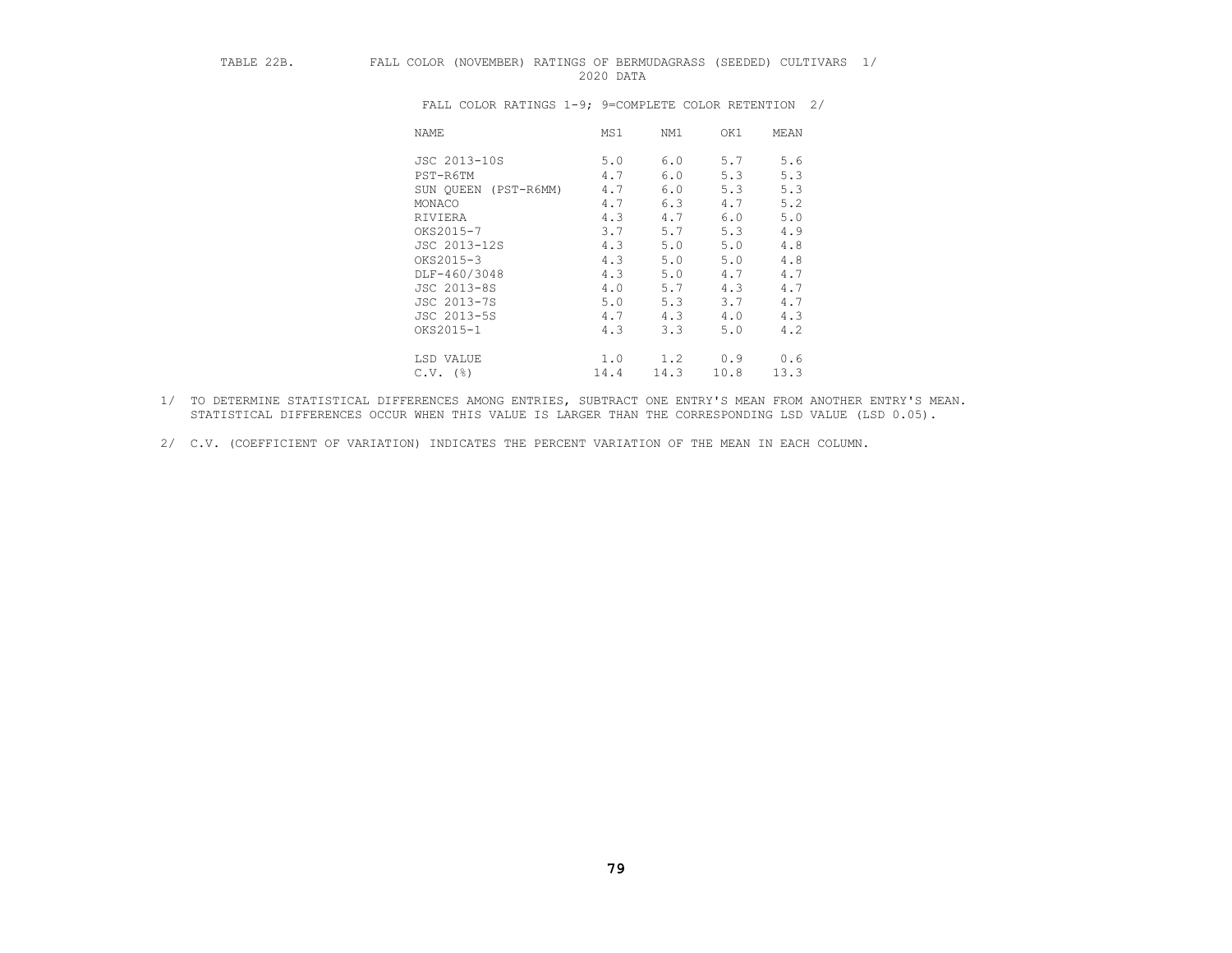## TABLE 22C. FALL COLOR (NOVEMBER) RATINGS OF BERMUDAGRASS (VEGETATIVE) CULTIVARS 1/ 2020 DATA

| NAME                   | MS1  | NM1  | OK1  | MEAN |
|------------------------|------|------|------|------|
| FB 1902                | 6.7  | 6.7  | 6.3  | 6.6  |
| FB 1628                | 6.0  | 7.3  | 6.3  | 6.6  |
| OKC1876                | 5.7  | 6.3  | 6.7  | 6.2  |
| FB 1630                | 5.7  | 6.7  | 6.0  | 6.1  |
| TIFWAY                 | 5.0  | 6.7  | 6.3  | 6.0  |
| LATITUDE 36            | 5.0  | 6.0  | 5.7  | 5.6  |
| ASTRO                  | 4.3  | 6.7  | 5.0  | 5.3  |
| OKC1873                | 5.7  | 4.7  | 5.3  | 5.2  |
| MSB-1017               | 3.0  | 6.7  | 5.7  | 5.1  |
| FB 1903                | 4.0  | 6.3  | 5.0  | 5.1  |
| MSB-1026               | 5.3  | 4.0  | 6.0  | 5.1  |
| MSB-1075               | 4.7  | 5.3  | 5.0  | 5.0  |
| TIFTUF                 | 5.3  | 3.0  | 6.7  | 5.0  |
| MSB-1042               | 5.7  | 3.0  | 5.7  | 4.8  |
| OKC1682                | 4.7  | 3.3  | 6.0  | 4.7  |
| MSB-1050               | 3.3  | 4.0  | 6.0  | 4.4  |
| JSC 77V                | 4.3  | 3.0  | 5.7  | 4.3  |
| OKC1406                | 4.7  | 3.3  | 4.7  | 4.2  |
| TAHOMA 31              | 3.3  | 4.0  | 5.0  | 4.1  |
| MSB-1048               | 3.0  | 5.7  | 3.3  | 4.0  |
| OKC1666                | 4.7  | 3.0  | 3.7  | 3.8  |
| JSC 80V                | 4.3  | 2.3  | 4.7  | 3.8  |
| LSD VALUE              | 1.3  | 2.9  | 0.9  | 1.1  |
| $C.V.$ $(\frac{6}{6})$ | 17.6 | 36.5 | 10.8 | 23.6 |

FALL COLOR RATINGS 1-9; 9=COMPLETE COLOR RETENTION 2/

 1/ TO DETERMINE STATISTICAL DIFFERENCES AMONG ENTRIES, SUBTRACT ONE ENTRY'S MEAN FROM ANOTHER ENTRY'S MEAN. STATISTICAL DIFFERENCES OCCUR WHEN THIS VALUE IS LARGER THAN THE CORRESPONDING LSD VALUE (LSD 0.05).

 <sup>2/</sup> C.V. (COEFFICIENT OF VARIATION) INDICATES THE PERCENT VARIATION OF THE MEAN IN EACH COLUMN.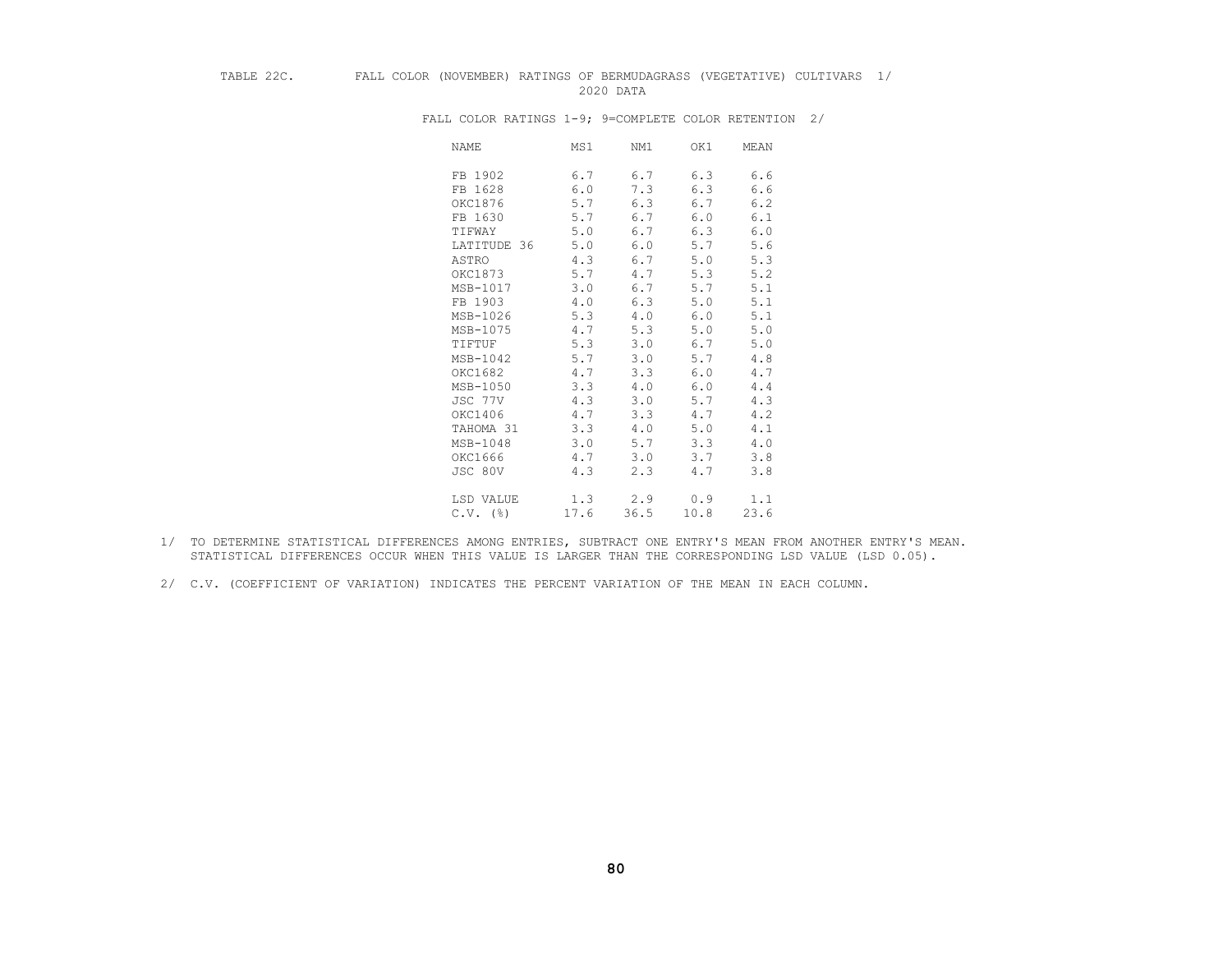### TABLE 23A. SEEDHEAD RATINGS OF BERMUDAGRASS CULTIVARS 1/ 2020 DATA

#### SEEDHEAD RATINGS 1-9; 9=NONE 2/

| <b>NAME</b>          | IN1  | KS2   | MS1  | VA1   | MEAN  |
|----------------------|------|-------|------|-------|-------|
| MSB-1050             | 9.0  | 8.7   | 9.0  | 7.0   | 8.4   |
| MSB-1017             | 8.7  | 8.3   | 8.7  | 7.3   | 8.3   |
| MSB-1026             | 8.0  | 7.7   | 9.0  | 7.0   | 7.9   |
| OKC1873              | 9.0  | 7.3   | 9.0  | 4.7   | 7.5   |
| MSB-1048             | 8.3  | 6.7   | 8.3  | 5.3   | 7.2   |
| OKC1666              | 8.7  | 4.3   | 8.0  | 7.7   | 7.2   |
| MSB-1075             | 7.3  | 7.0   | 9.0  | 5.3   | 7.2   |
| OKC1876              | 9.0  | 5.7   | 8.3  | 5.3   | 7.1   |
| MSB-1042             | 9.0  | 6.7   | 6.3  | 5.3   | $6.8$ |
| FB 1628              | 8.7  | 5.3   | 9.0  | 4.0   | $6.8$ |
| FB 1903              | 8.7  | 6.7   | 6.3  | 5.3   | $6.8$ |
| OKC1682              | 7.7  | 6.7   | 7.3  | 4.3   | $6.5$ |
| TIFWAY               | 8.3  | $6.0$ | 6.3  | 5.3   | 6.5   |
| JSC 2013-10S         | 8.0  | 4.7   | 5.7  | 6.7   | 6.3   |
| TIFTUF               | 6.0  | $5.0$ | 8.3  | 5.3   | 6.2   |
| JSC 2013-5S          | 8.0  | 5.7   | 2.7  | 7.7   | $6.0$ |
| PST-R6TM             | 6.7  | 4.7   | 4.3  | 8.3   | $6.0$ |
| DLF-460/3048         | 7.0  | 5.0   | 4.0  | 7.7   | 5.9   |
| RIVIERA              | 6.7  | 6.3   | 4.3  | 5.7   | 5.8   |
| JSC 2013-12S         | 7.3  | 5.7   | 4.0  | 5.0   | $5.5$ |
| JSC 2013-8S          | 6.3  | $5.0$ | 3.0  | 7.7   | $5.5$ |
| LATITUDE 36          | 8.3  | 6.3   | 3.0  | 4.3   | 5.5   |
| SUN QUEEN (PST-R6MM) | 6.0  | 4.3   | 4.7  | 6.7   | $5.4$ |
| OKC1406              | 3.3  | 5.3   | 3.7  | 8.7   | 5.3   |
| ASTRO                | 5.0  | 5.7   | 2.0  | 8.0   | 5.2   |
| MONACO               | 7.0  | 5.3   | 5.0  | 3.3   | 5.2   |
| FB 1630              | 7.7  | 4.3   | 3.0  | 5.3   | 5.1   |
| OKS2015-3            | 4.3  | 7.0   | 2.0  | 7.0   | 5.1   |
| FB 1902              | 9.0  | 3.0   | 2.0  | 4.7   | 4.7   |
| OKS2015-7            | 7.7  | 4.0   | 2.3  | 4.7   | 4.7   |
| TAHOMA 31            | 6.3  | 6.0   | 2.0  | 4.3   | 4.7   |
| JSC 77V              | 3.0  | 5.7   | 4.7  | 4.0   | 4.3   |
| JSC 80V              | 3.7  | 6.0   | 2.0  | 5.3   | 4.3   |
| OKS2015-1            | 3.7  | 5.7   | 2.7  | 5.0   | 4.3   |
| JSC 2013-7S          | 5.3  | 3.3   | 1.7  | $5.7$ | 4.0   |
| LSD VALUE            | 2.1  | 1.5   | 2.7  | 4.5   | 1.5   |
| $C.V.$ ( $\S$ )      | 18.4 | 16.2  | 32.7 | 47.8  | 30.6  |

 1/ TO DETERMINE STATISTICAL DIFFERENCES AMONG ENTRIES, SUBTRACT ONE ENTRY'S MEAN FROM ANOTHER ENTRY'S MEAN. STATISTICAL DIFFERENCES OCCUR WHEN THIS VALUE IS LARGER THAN THE CORRESPONDING LSD VALUE (LSD 0.05).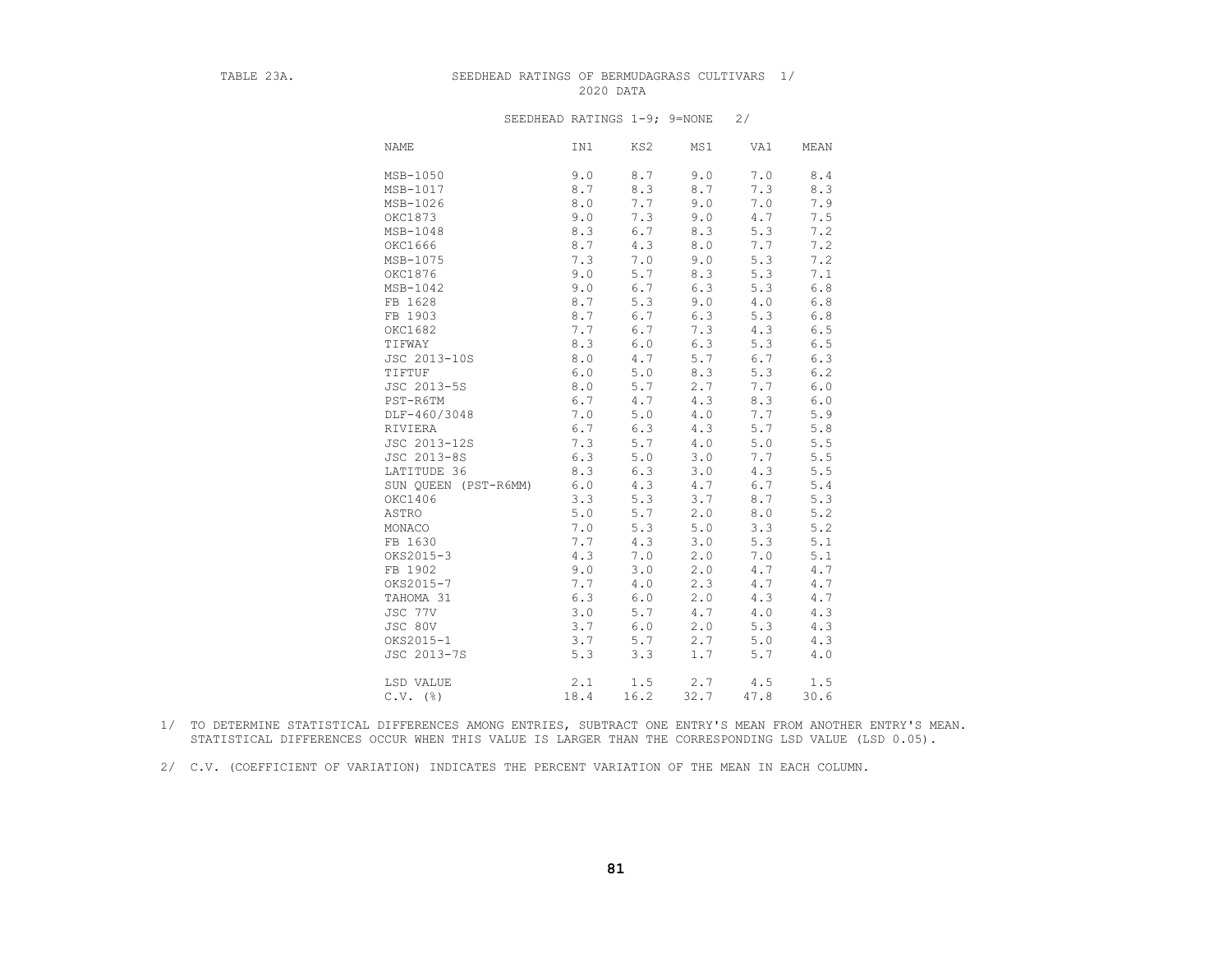#### TABLE 23B. SEEDHEAD RATINGS OF BERMUDAGRASS (SEEDED) CULTIVARS 1/ 2020 DATA

| NAME                 | IN1  | KS2  | MS1  | VA1  | MEAN |
|----------------------|------|------|------|------|------|
| JSC 2013-10S         | 8.0  | 4.7  | 5.7  | 6.7  | 6.3  |
| JSC 2013-5S          | 8.0  | 5.7  | 2.7  | 7.7  | 6.0  |
| PST-R6TM             | 6.7  | 4.7  | 4.3  | 8.3  | 6.0  |
| DLF-460/3048         | 7.0  | 5.0  | 4.0  | 7.7  | 5.9  |
| RIVIERA              | 6.7  | 6.3  | 4.3  | 5.7  | 5.8  |
| JSC 2013-12S         | 7.3  | 5.7  | 4.0  | 5.0  | 5.5  |
| JSC 2013-8S          | 6.3  | 5.0  | 3.0  | 7.7  | 5.5  |
| SUN OUEEN (PST-R6MM) | 6.0  | 4.3  | 4.7  | 6.7  | 5.4  |
| MONACO               | 7.0  | 5.3  | 5.0  | 3.3  | 5.2  |
| OKS2015-3            | 4.3  | 7.0  | 2.0  | 7.0  | 5.1  |
| OKS2015-7            | 7.7  | 4.0  | 2.3  | 4.7  | 4.7  |
| OKS2015-1            | 3.7  | 5.7  | 2.7  | 5.0  | 4.3  |
| JSC 2013-7S          | 5.3  | 3.3  | 1.7  | 5.7  | 4.0  |
| LSD VALUE            | 2.1  | 1.3  | 2.0  | 4.3  | 1.3  |
| $C.V.$ (%)           | 20.0 | 15.3 | 35.4 | 42.5 | 30.9 |

### SEEDHEAD RATINGS 1-9; 9=NONE 2/

- 1/ TO DETERMINE STATISTICAL DIFFERENCES AMONG ENTRIES, SUBTRACT ONE ENTRY'S MEAN FROM ANOTHER ENTRY'S MEAN. STATISTICAL DIFFERENCES OCCUR WHEN THIS VALUE IS LARGER THAN THE CORRESPONDING LSD VALUE (LSD 0.05).
- 2/ C.V. (COEFFICIENT OF VARIATION) INDICATES THE PERCENT VARIATION OF THE MEAN IN EACH COLUMN.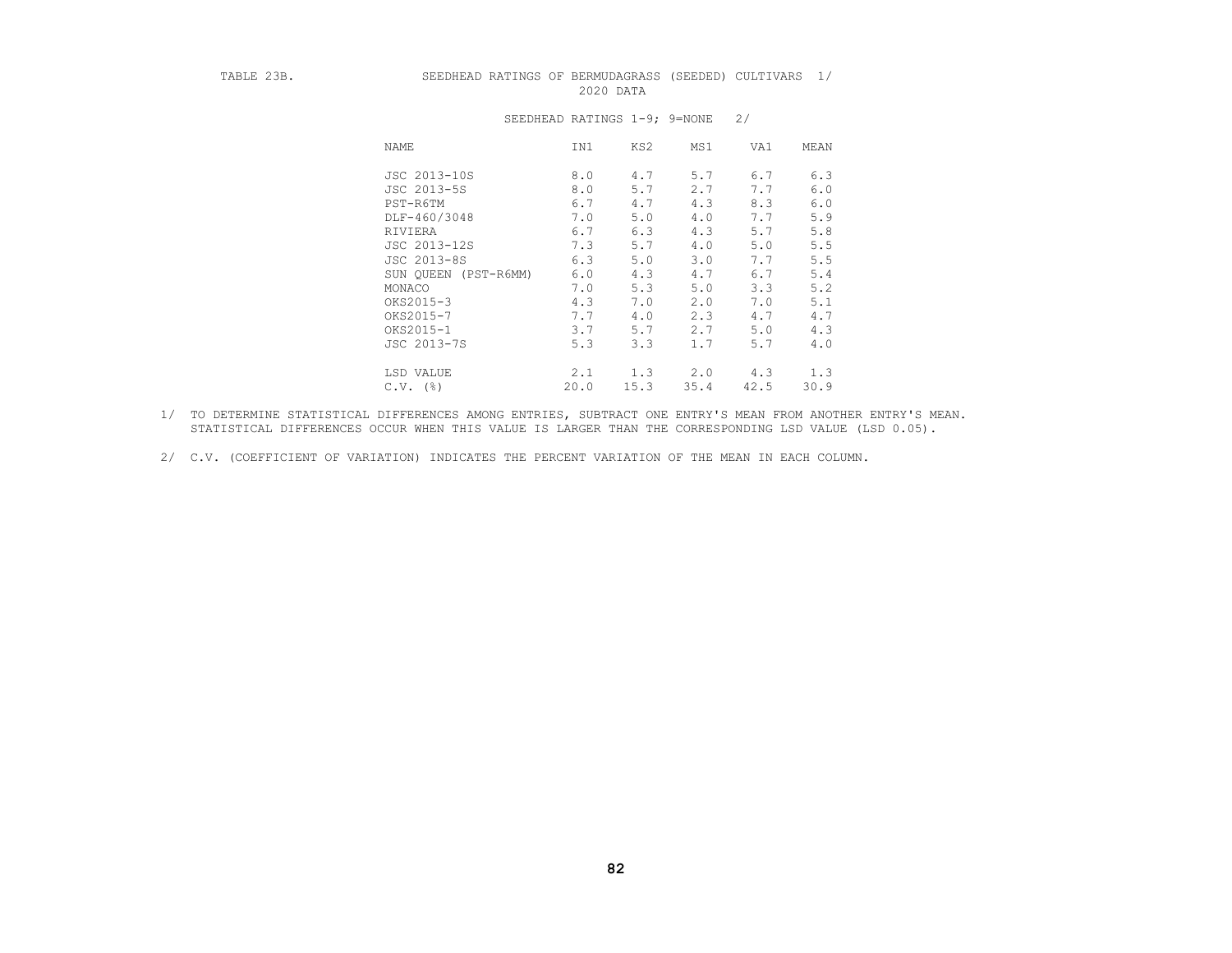## TABLE 23C. SEEDHEAD RATINGS OF BERMUDAGRASS (VEGETATIVE) CULTIVARS 1/ 2020 DATA

| NAME            | IN1  | KS2  | MS1  | VA1  | MEAN |
|-----------------|------|------|------|------|------|
| MSB-1050        | 9.0  | 8.7  | 9.0  | 7.0  | 8.4  |
| MSB-1017        | 8.7  | 8.3  | 8.7  | 7.3  | 8.3  |
| MSB-1026        | 8.0  | 7.7  | 9.0  | 7.0  | 7.9  |
| OKC1873         | 9.0  | 7.3  | 9.0  | 4.7  | 7.5  |
| MSB-1048        | 8.3  | 6.7  | 8.3  | 5.3  | 7.2  |
| OKC1666         | 8.7  | 4.3  | 8.0  | 7.7  | 7.2  |
| MSB-1075        | 7.3  | 7.0  | 9.0  | 5.3  | 7.2  |
| OKC1876         | 9.0  | 5.7  | 8.3  | 5.3  | 7.1  |
| MSB-1042        | 9.0  | 6.7  | 6.3  | 5.3  | 6.8  |
| FB 1628         | 8.7  | 5.3  | 9.0  | 4.0  | 6.8  |
| FB 1903         | 8.7  | 6.7  | 6.3  | 5.3  | 6.8  |
| OKC1682         | 7.7  | 6.7  | 7.3  | 4.3  | 6.5  |
| TIFWAY          | 8.3  | 6.0  | 6.3  | 5.3  | 6.5  |
| TIFTUF          | 6.0  | 5.0  | 8.3  | 5.3  | 6.2  |
| LATITUDE 36     | 8.3  | 6.3  | 3.0  | 4.3  | 5.5  |
| OKC1406         | 3.3  | 5.3  | 3.7  | 8.7  | 5.3  |
| ASTRO           | 5.0  | 5.7  | 2.0  | 8.0  | 5.2  |
| FB 1630         | 7.7  | 4.3  | 3.0  | 5.3  | 5.1  |
| FB 1902         | 9.0  | 3.0  | 2.0  | 4.7  | 4.7  |
| TAHOMA 31       | 6.3  | 6.0  | 2.0  | 4.3  | 4.7  |
| JSC 77V         | 3.0  | 5.7  | 4.7  | 4.0  | 4.3  |
| JSC 80V         | 3.7  | 6.0  | 2.0  | 5.3  | 4.3  |
| LSD VALUE       | 2.1  | 1.6  | 3.1  | 4.6  | 1.5  |
| $C.V.$ ( $\S$ ) | 17.6 | 16.5 | 31.1 | 51.1 | 30.3 |

### SEEDHEAD RATINGS 1-9; 9=NONE 2/

 1/ TO DETERMINE STATISTICAL DIFFERENCES AMONG ENTRIES, SUBTRACT ONE ENTRY'S MEAN FROM ANOTHER ENTRY'S MEAN. STATISTICAL DIFFERENCES OCCUR WHEN THIS VALUE IS LARGER THAN THE CORRESPONDING LSD VALUE (LSD 0.05).

 <sup>2/</sup> C.V. (COEFFICIENT OF VARIATION) INDICATES THE PERCENT VARIATION OF THE MEAN IN EACH COLUMN.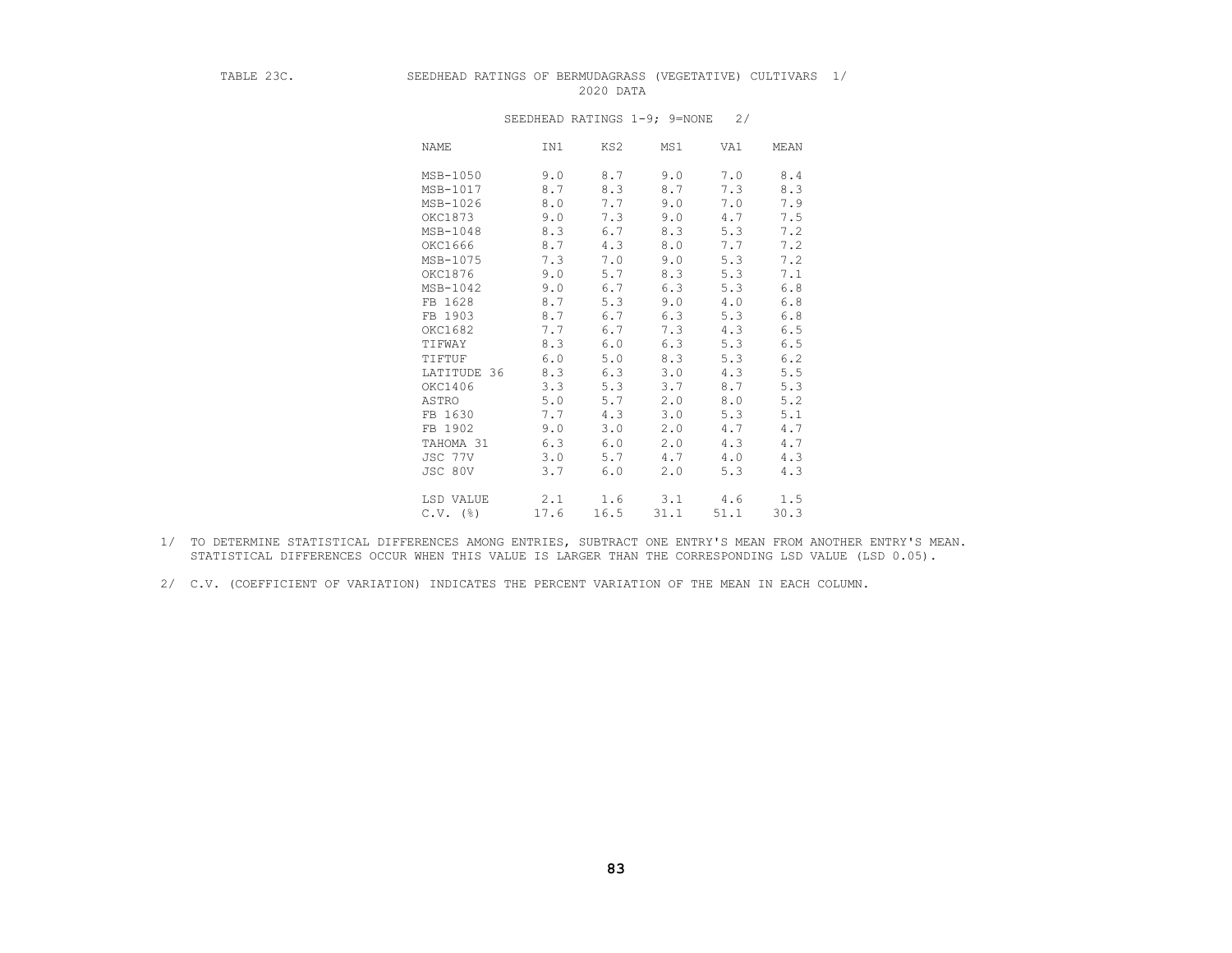#### TABLE 24A. PERCENT ESTABLISHMENT RATINGS OF BERMUDAGRASS CULTIVARS 1/ 2020 DATA 2/

| <b>NAME</b>          | AL1  | MO1  | MEAN |
|----------------------|------|------|------|
| SUN QUEEN (PST-R6MM) | 86.0 | 93.3 | 88.7 |
| JSC 2013-5S          | 80.0 | 86.7 | 87.7 |
| JSC 2013-8S          | 76.7 | 93.0 | 87.0 |
| PST-R6TM             | 83.0 | 85.0 | 86.6 |
| OKS2015-7            | 70.0 | 97.7 | 85.3 |
| DLF-460/3048         | 83.0 | 81.7 | 84.9 |
| MONACO               | 76.7 | 94.7 | 84.9 |
| JSC 2013-7S          | 73.3 | 88.3 | 84.4 |
| JSC 2013-10S         | 73.3 | 93.3 | 83.9 |
| OKS2015-3            | 70.0 | 93.0 | 83.2 |
| RIVIERA              | 89.7 | 73.0 | 82.0 |
| MSB-1050             | 90.0 | 86.3 | 81.0 |
| JSC 2013-12S         | 70.0 | 90.0 | 80.6 |
| OKS2015-1            | 66.7 | 94.7 | 79.9 |
| MSB-1017             | 76.7 | 81.7 | 74.4 |
| OKC1876              | 56.7 | 90.0 | 71.1 |
| MSB-1026             | 56.7 | 76.7 | 68.9 |
| FB 1630              | 46.7 | 79.7 | 65.4 |
| ASTRO                | 60.0 | 80.0 | 64.4 |
| MSB-1042             | 70.0 | 63.3 | 63.9 |
| TIFTUF               | 63.3 | 75.0 | 63.9 |
| MSB-1048             | 73.3 | 61.7 | 63.9 |
| FB 1903              | 53.3 | 86.7 | 61.1 |
| FB 1628              | 60.0 | 76.7 | 59.4 |
| TIFWAY               | 50.0 | 81.7 | 59.4 |
| LATITUDE 36          | 40.0 | 83.3 | 57.2 |
| OKC1873              | 43.3 | 86.7 | 56.1 |
| TAHOMA 31            | 60.0 | 71.7 | 54.4 |
| FB 1902              | 35.0 | 68.3 | 53.9 |
| JSC 77V              | 46.7 | 65.0 | 53.9 |
| OKC1666              | 30.0 | 80.0 | 52.2 |
| JSC 80V              | 26.7 | 88.3 | 48.3 |
| OKC1406              | 20.0 | 86.7 | 48.3 |
| MSB-1075             | 26.7 | 80.0 | 45.6 |
| OKC1682              | 11.7 | 73.3 | 40.6 |
|                      |      |      |      |
| LSD VALUE            | 25.9 | 22.2 | 13.0 |
| $C.V.$ (%)           | 26.9 | 16.7 | 20.3 |
|                      |      |      |      |

 1/ TO DETERMINE STATISTICAL DIFFERENCES AMONG ENTRIES, SUBTRACT ONE ENTRY'S MEAN FROM ANOTHER ENTRY'S MEAN. STATISTICAL DIFFERENCES OCCUR WHEN THIS VALUE IS LARGER THAN THE CORRESPONDING LSD VALUE (LSD 0.05).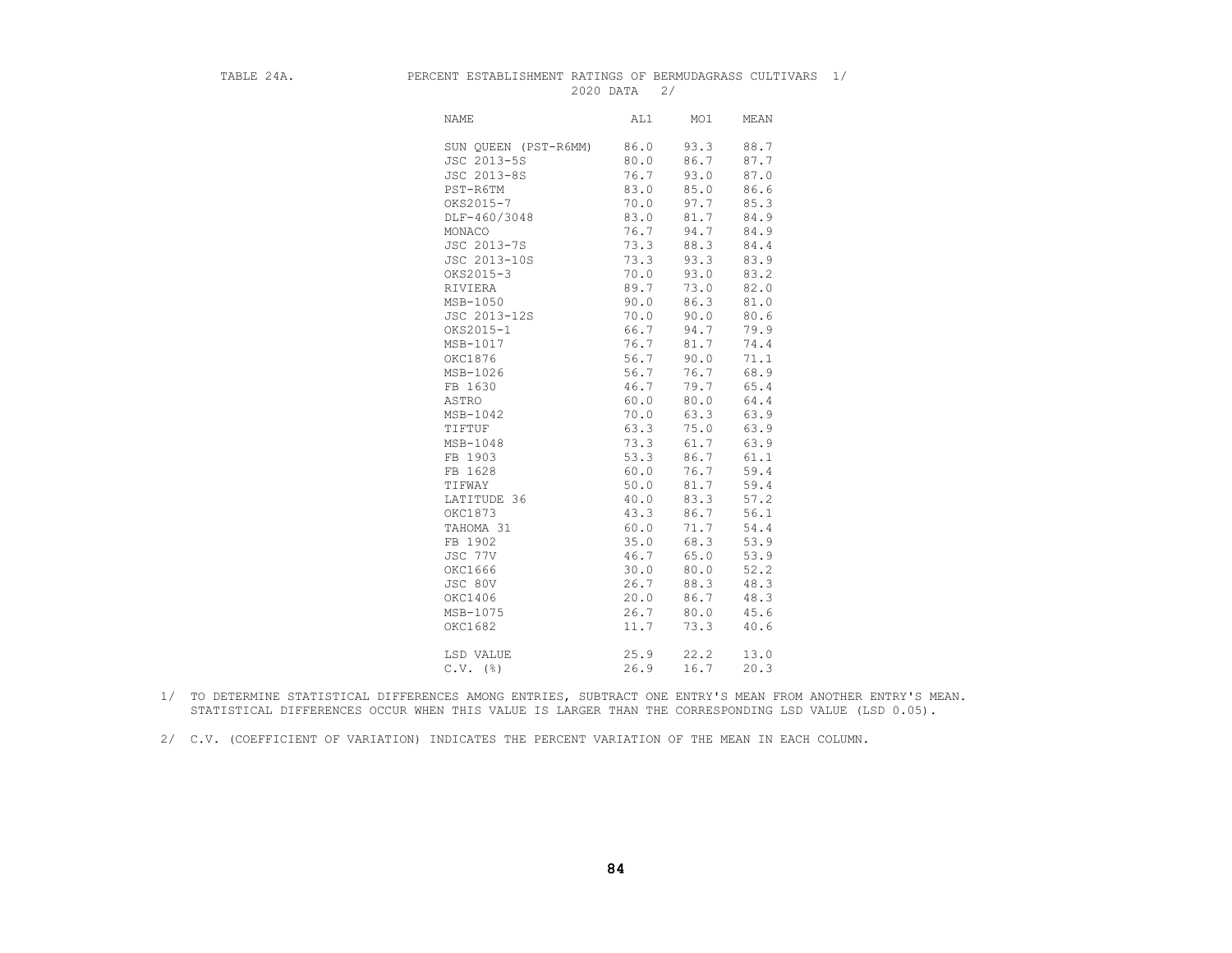#### TABLE 24B. PERCENT ESTABLISHMENT RATINGS OF BERMUDAGRASS (SEEDED) CULTIVARS 1/ 2020 DATA 2/

| NAME                 | AL1  | MO1  | MEAN |
|----------------------|------|------|------|
| SUN OUEEN (PST-R6MM) | 86.0 | 93.3 | 88.7 |
| JSC 2013-5S          | 80.0 | 86.7 | 87.7 |
| JSC 2013-8S          | 76.7 | 93.0 | 87.0 |
| PST-R6TM             | 83.0 | 85.0 | 86.6 |
| OKS2015-7            | 70.0 | 97.7 | 85.3 |
| DLF-460/3048         | 83.0 | 81.7 | 84.9 |
| MONACO               | 76.7 | 94.7 | 84.9 |
| JSC 2013-7S          | 73.3 | 88.3 | 84.4 |
| JSC 2013-10S         | 73.3 | 93.3 | 83.9 |
| OKS2015-3            | 70.0 | 93.0 | 83.2 |
| RIVIERA              | 89.7 | 73.0 | 82.0 |
| JSC 2013-12S         | 70.0 | 90.0 | 80.6 |
| OKS2015-1            | 66.7 | 94.7 | 79.9 |
| LSD VALUE            | 23.2 | 15.0 | 10.3 |
| $C.V.$ (%)           | 18.8 | 10.4 | 13.1 |

- 1/ TO DETERMINE STATISTICAL DIFFERENCES AMONG ENTRIES, SUBTRACT ONE ENTRY'S MEAN FROM ANOTHER ENTRY'S MEAN. STATISTICAL DIFFERENCES OCCUR WHEN THIS VALUE IS LARGER THAN THE CORRESPONDING LSD VALUE (LSD 0.05).
- 2/ C.V. (COEFFICIENT OF VARIATION) INDICATES THE PERCENT VARIATION OF THE MEAN IN EACH COLUMN.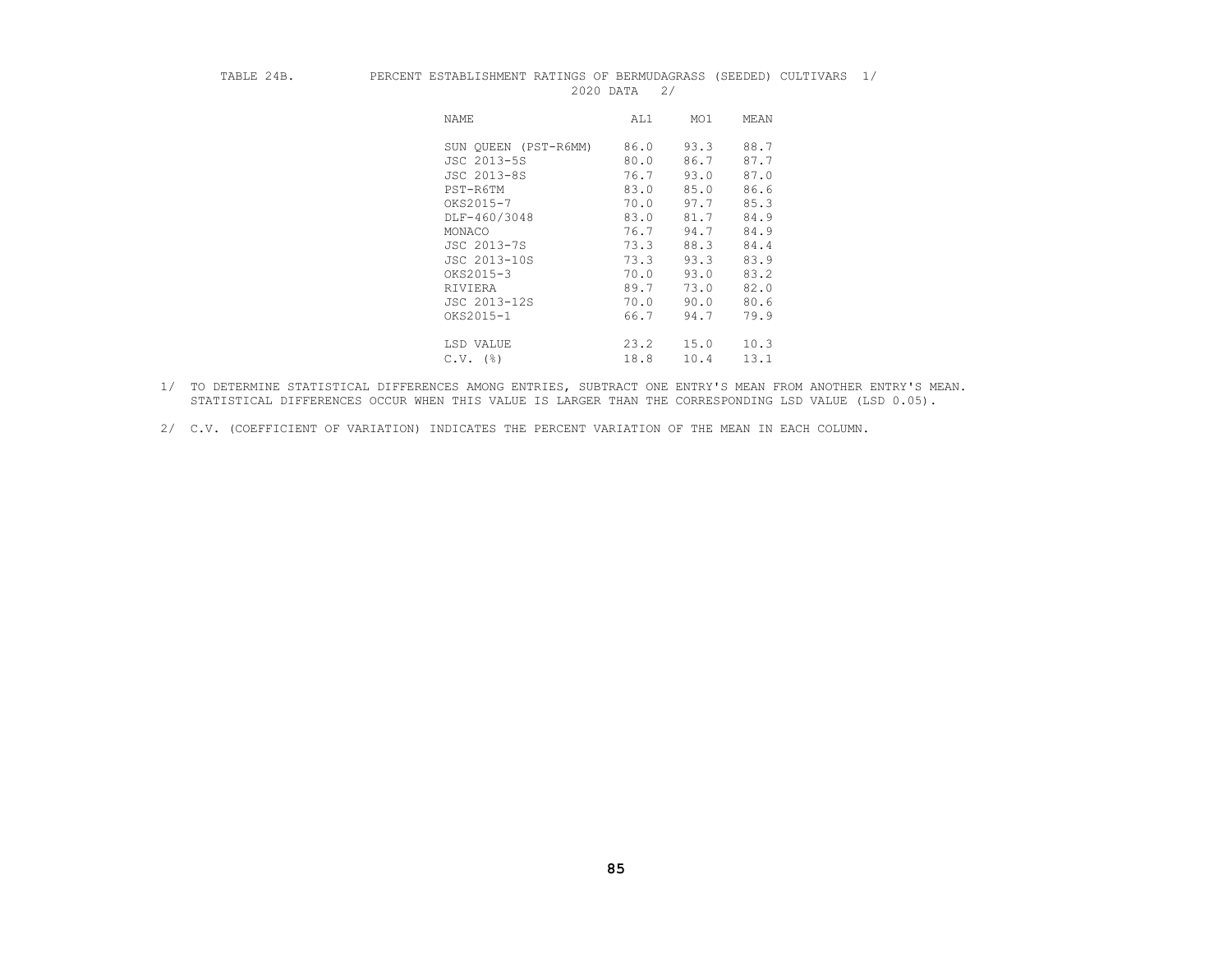#### TABLE 24C. PERCENT ESTABLISHMENT RATINGS OF BERMUDAGRASS (VEGETATIVE) CULTIVARS 1/ 2020 DATA 2/

| <b>NAME</b>            | AL1  | MO1  | MEAN |
|------------------------|------|------|------|
| MSB-1050               | 90.0 | 86.3 | 81.0 |
| MSB-1017               | 76.7 | 81.7 | 74.4 |
| OKC1876                | 56.7 | 90.0 | 71.1 |
| MSB-1026               | 56.7 | 76.7 | 68.9 |
| FB 1630                | 46.7 | 79.7 | 65.4 |
| ASTRO                  | 60.0 | 80.0 | 64.4 |
| MSB-1042               | 70.0 | 63.3 | 63.9 |
| TIFTUF                 | 63.3 | 75.0 | 63.9 |
| MSB-1048               | 73.3 | 61.7 | 63.9 |
| FB 1903                | 53.3 | 86.7 | 61.1 |
| FB 1628                | 60.0 | 76.7 | 59.4 |
| TIFWAY                 | 50.0 | 81.7 | 59.4 |
| LATITUDE 36            | 40.0 | 83.3 | 57.2 |
| OKC1873                | 43.3 | 86.7 | 56.1 |
| TAHOMA 31              | 60.0 | 71.7 | 54.4 |
| FB 1902                | 35.0 | 68.3 | 53.9 |
| JSC 77V                | 46.7 | 65.0 | 53.9 |
| OKC1666                | 30.0 | 80.0 | 52.2 |
| JSC 80V                | 26.7 | 88.3 | 48.3 |
| OKC1406                | 20.0 | 86.7 | 48.3 |
| MSB-1075               | 26.7 | 80.0 | 45.6 |
| OKC1682                | 11.7 | 73.3 | 40.6 |
|                        |      |      |      |
| LSD VALUE              | 27.4 | 25.5 | 14.3 |
| $C.V.$ $(\frac{6}{6})$ | 34.2 | 20.3 | 25.9 |

- 1/ TO DETERMINE STATISTICAL DIFFERENCES AMONG ENTRIES, SUBTRACT ONE ENTRY'S MEAN FROM ANOTHER ENTRY'S MEAN. STATISTICAL DIFFERENCES OCCUR WHEN THIS VALUE IS LARGER THAN THE CORRESPONDING LSD VALUE (LSD 0.05).
- 2/ C.V. (COEFFICIENT OF VARIATION) INDICATES THE PERCENT VARIATION OF THE MEAN IN EACH COLUMN.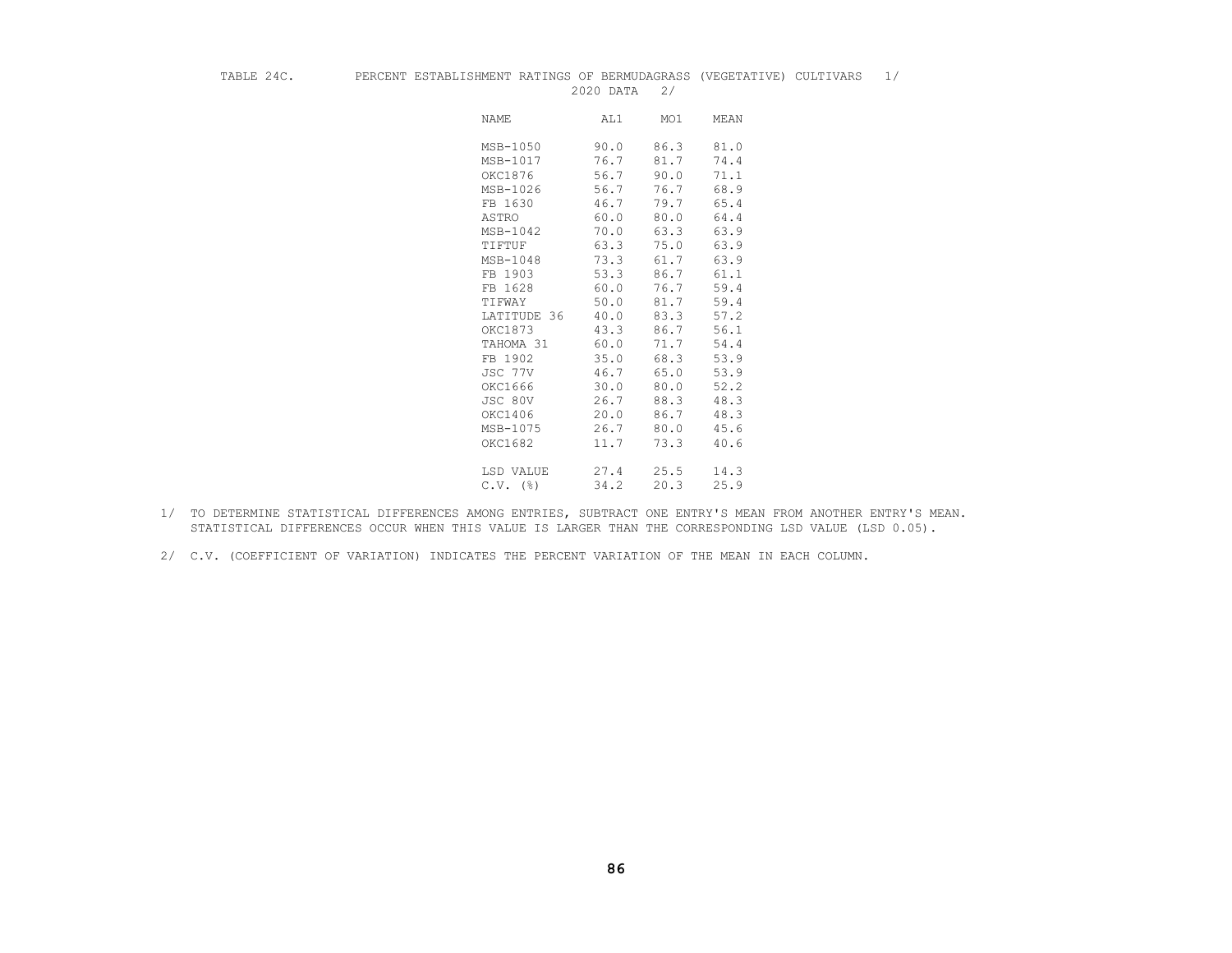#### TABLE 25A. SPRING DEAD SPOT RATINGS OF BERMUDAGRASS CULTIVARS 1/ 2020 DATA

SPRING DEAD SPOT RATINGS 1-9; 9=NO DISEASE 2/

| <b>NAME</b>          | IN1  |
|----------------------|------|
| MSB-1017             | 8.0  |
| MSB-1075             | 8.0  |
| ASTRO                | 7.3  |
| LATITUDE 36          | 7.3  |
| FB 1902              | 7.0  |
| FB 1903              | 7.0  |
| JSC 2013-10S         | 7.0  |
| OKC1682              | 7.0  |
| TIFWAY               | 7.0  |
| FB 1628              | 6.7  |
| JSC 2013-8S          | 6.7  |
| MSB-1042             | 6.7  |
| OKS2015-3            | 6.7  |
| TAHOMA 31            | 6.7  |
| TIFTUF               | 6.7  |
| SUN QUEEN (PST-R6MM) | 6.5  |
| JSC 2013-5S          | 6.3  |
| JSC 77V              | 6.3  |
| JSC 80V              | 6.3  |
| OKC1406              | 6.3  |
| PST-R6TM             | 6.3  |
| DLF-460/3048         | 6.0  |
| JSC 2013-7S          | 6.0  |
| OKC1873              | 6.0  |
| OKC1876              | 6.0  |
| OKS2015-7            | 6.0  |
| FB 1630              | 5.7  |
| MONACO               | 5.7  |
| JSC 2013-12S         | 5.3  |
| MSB-1026             | 5.3  |
| MSB-1050             | 5.0  |
| OKC1666              | 5.0  |
| RIVIERA              | 5.0  |
| OKS2015-1            | 4.3  |
| LSD VALUE            | 2.2  |
| $C.V.$ ( $\S$ )      | 19.5 |

- 1/ TO DETERMINE STATISTICAL DIFFERENCES AMONG ENTRIES, SUBTRACT ONE ENTRY'S MEAN FROM ANOTHER ENTRY'S MEAN. STATISTICAL DIFFERENCES OCCUR WHEN THIS VALUE IS LARGER THAN THE CORRESPONDING LSD VALUE (LSD 0.05).
- 2/ C.V. (COEFFICIENT OF VARIATION) INDICATES THE PERCENT VARIATION OF THE MEAN IN EACH COLUMN.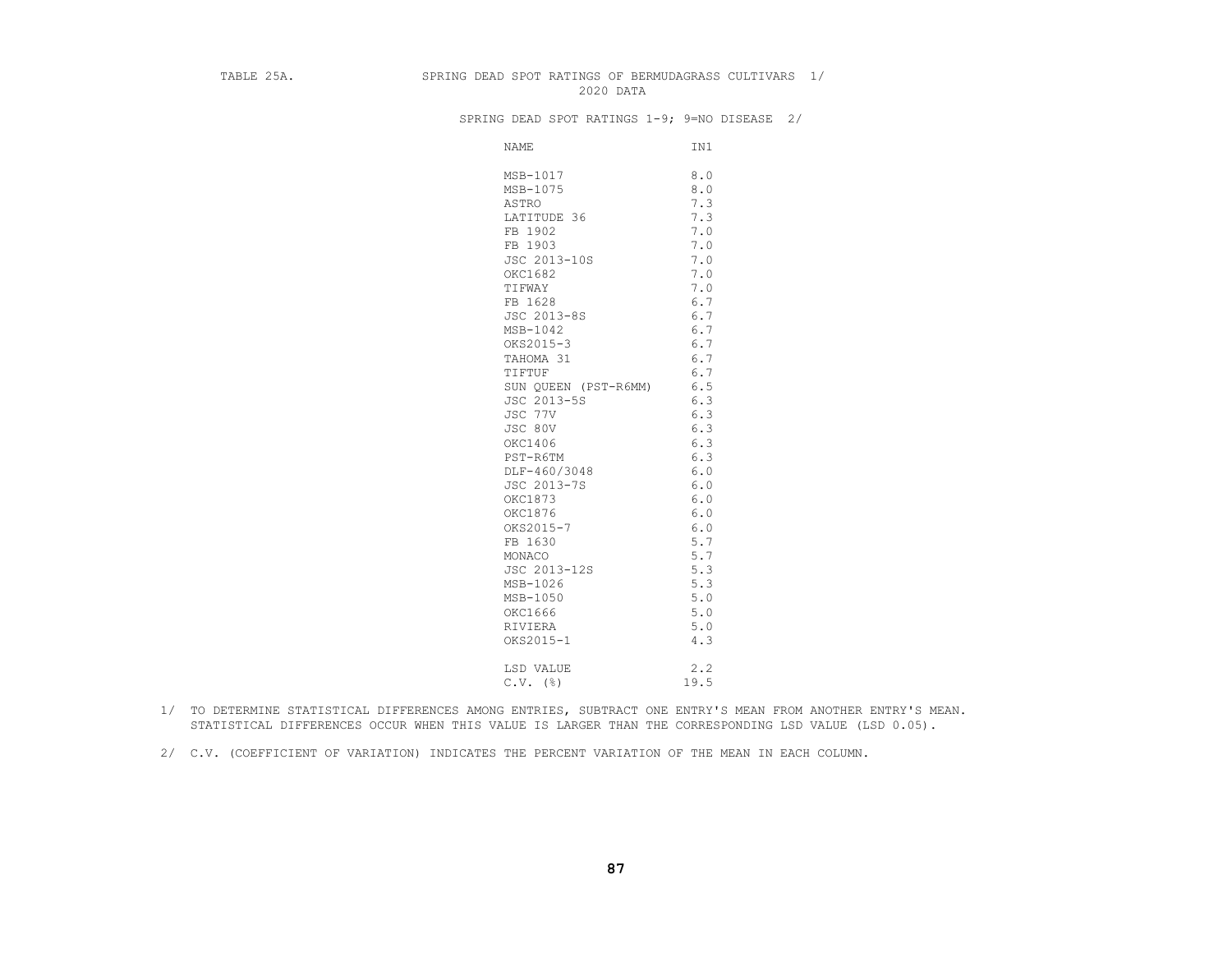#### TABLE 25B. SPRING DEAD SPOT RATINGS OF BERMUDAGRASS (SEEDED) CULTIVARS 1/ 2020 DATA

SPRING DEAD SPOT RATINGS 1-9; 9=NO DISEASE 2/

| JSC 2013-10S<br>7.0<br>JSC 2013-8S<br>6.7<br>6.7<br>OKS2015-3<br>6.5<br>SUN QUEEN (PST-R6MM)<br>JSC 2013-5S<br>6.3<br>6.3<br>PST-R6TM<br>DLF-460/3048<br>6.0<br>6.0<br>JSC 2013-7S<br>OKS2015-7<br>6.0<br>5.7<br>MONACO<br>5.3<br>JSC 2013-12S<br>5.0<br>RIVIERA<br>OKS2015-1<br>4.3<br>2.0<br>LSD VALUE<br>20.4<br>$C.V.$ (%) | NAME | IN1 |
|--------------------------------------------------------------------------------------------------------------------------------------------------------------------------------------------------------------------------------------------------------------------------------------------------------------------------------|------|-----|
|                                                                                                                                                                                                                                                                                                                                |      |     |
|                                                                                                                                                                                                                                                                                                                                |      |     |
|                                                                                                                                                                                                                                                                                                                                |      |     |
|                                                                                                                                                                                                                                                                                                                                |      |     |
|                                                                                                                                                                                                                                                                                                                                |      |     |
|                                                                                                                                                                                                                                                                                                                                |      |     |
|                                                                                                                                                                                                                                                                                                                                |      |     |
|                                                                                                                                                                                                                                                                                                                                |      |     |
|                                                                                                                                                                                                                                                                                                                                |      |     |
|                                                                                                                                                                                                                                                                                                                                |      |     |
|                                                                                                                                                                                                                                                                                                                                |      |     |
|                                                                                                                                                                                                                                                                                                                                |      |     |
|                                                                                                                                                                                                                                                                                                                                |      |     |
|                                                                                                                                                                                                                                                                                                                                |      |     |
|                                                                                                                                                                                                                                                                                                                                |      |     |
|                                                                                                                                                                                                                                                                                                                                |      |     |

- 1/ TO DETERMINE STATISTICAL DIFFERENCES AMONG ENTRIES, SUBTRACT ONE ENTRY'S MEAN FROM ANOTHER ENTRY'S MEAN. STATISTICAL DIFFERENCES OCCUR WHEN THIS VALUE IS LARGER THAN THE CORRESPONDING LSD VALUE (LSD 0.05).
- 2/ C.V. (COEFFICIENT OF VARIATION) INDICATES THE PERCENT VARIATION OF THE MEAN IN EACH COLUMN.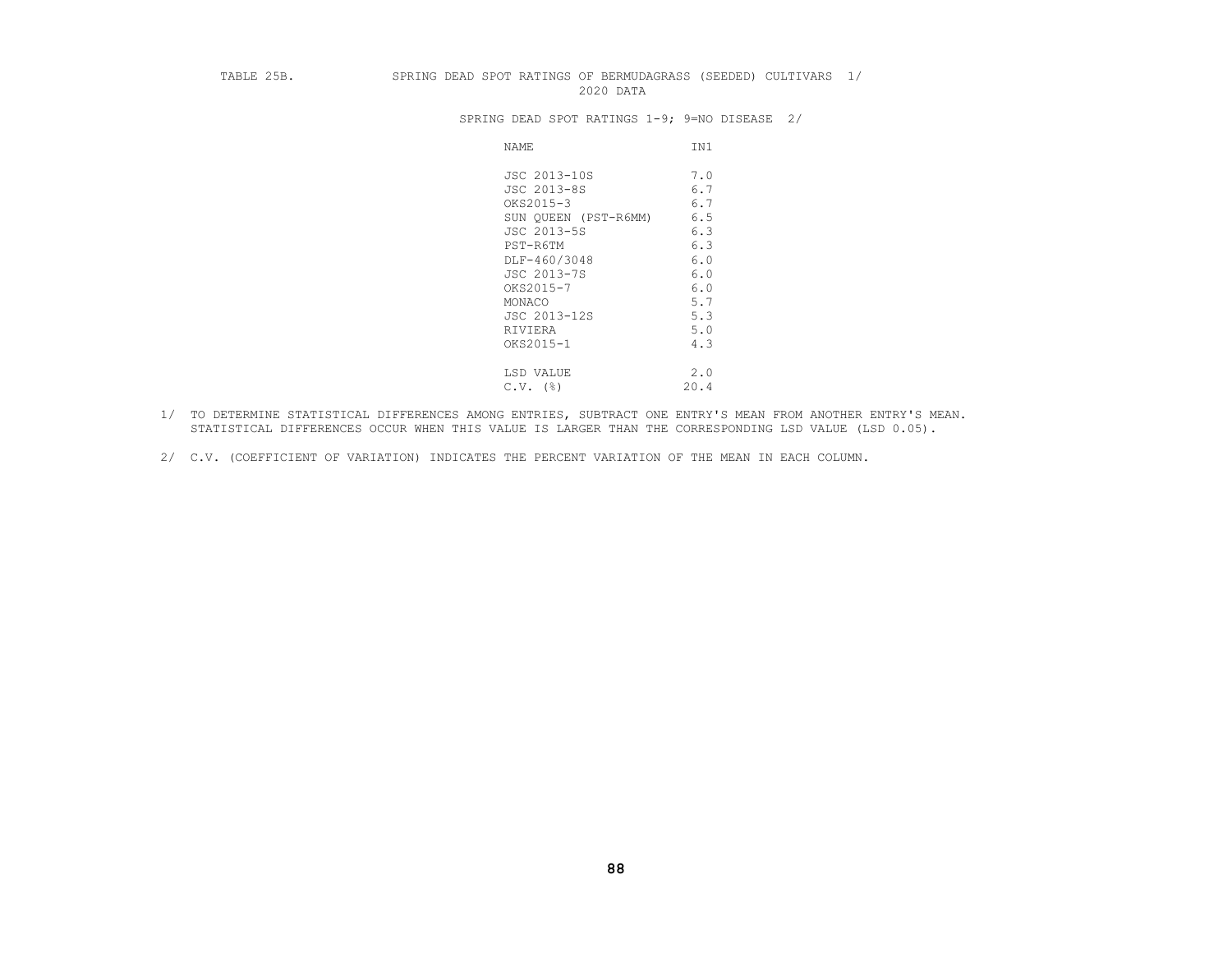#### TABLE 25C. SPRING DEAD SPOT RATINGS OF BERMUDAGRASS (VEGETATIVE) CULTIVARS 1/ 2020 DATA

SPRING DEAD SPOT RATINGS 1-9; 9=NO DISEASE 2/

| NAME        | IN1  |
|-------------|------|
| MSB-1017    | 8.0  |
| MSB-1075    | 8.0  |
| ASTRO       | 7.3  |
| LATITUDE 36 | 7.3  |
| FB 1902     | 7.0  |
| FB 1903     | 7.0  |
| OKC1682     | 7.0  |
| TIFWAY      | 7.0  |
| FB 1628     | 6.7  |
| MSB-1042    | 6.7  |
| TAHOMA 31   | 6.7  |
| TIFTUF      | 6.7  |
| JSC 77V     | 6.3  |
| JSC 80V     | 6.3  |
| OKC1406     | 6.3  |
| OKC1873     | 6.0  |
| OKC1876     | 6.0  |
| FB 1630     | 5.7  |
| MSB-1026    | 5.3  |
| MSB-1050    | 5.0  |
| OKC1666     | 5.0  |
| LSD VALUE   | 2.4  |
| $C.V.$ (%)  | 19.0 |
|             |      |

- 1/ TO DETERMINE STATISTICAL DIFFERENCES AMONG ENTRIES, SUBTRACT ONE ENTRY'S MEAN FROM ANOTHER ENTRY'S MEAN. STATISTICAL DIFFERENCES OCCUR WHEN THIS VALUE IS LARGER THAN THE CORRESPONDING LSD VALUE (LSD 0.05).
- 2/ C.V. (COEFFICIENT OF VARIATION) INDICATES THE PERCENT VARIATION OF THE MEAN IN EACH COLUMN.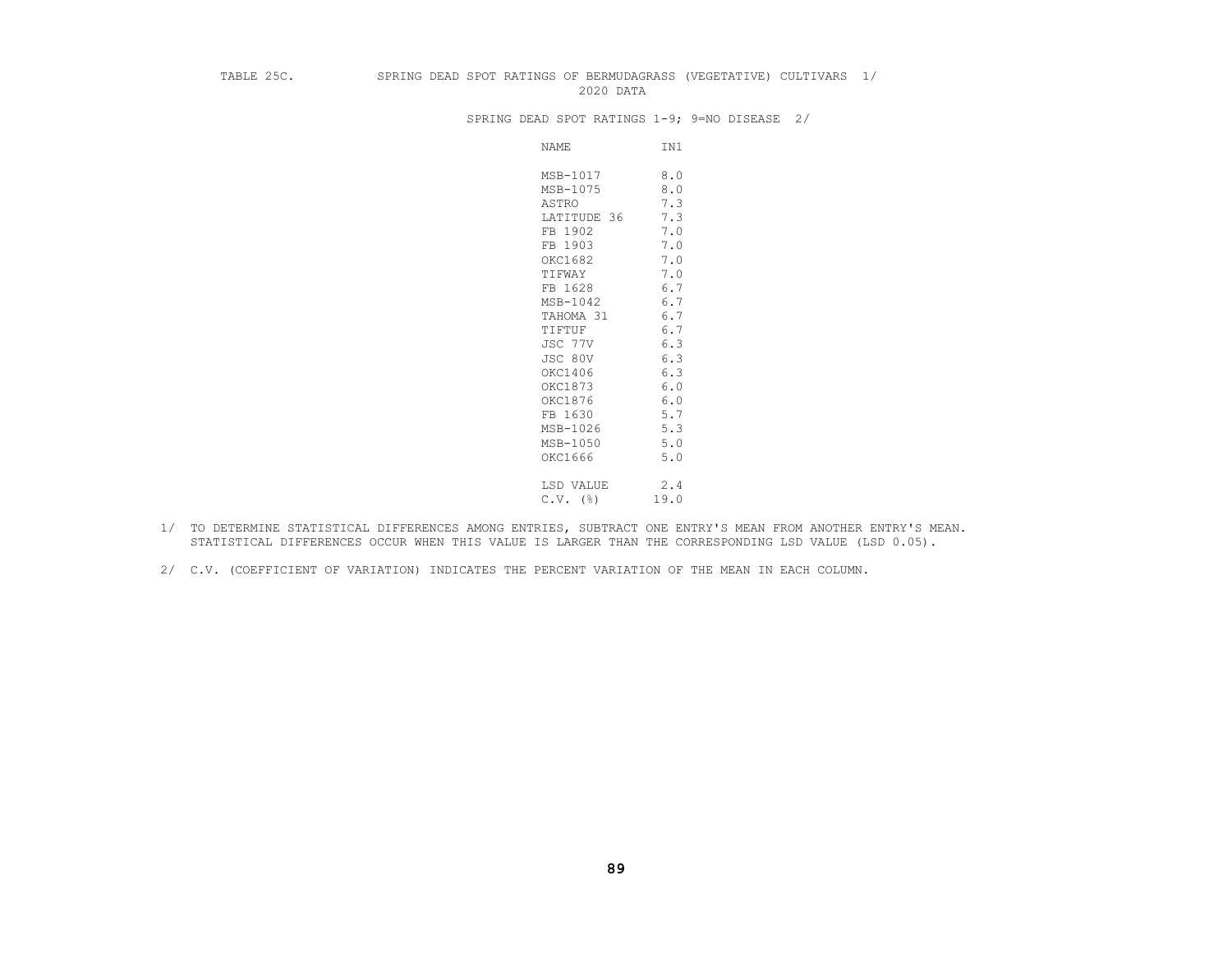#### TABLE 26A. SPRING COLOR RATINGS OF BERMUDAGRASS CULTIVARS 1/ 2020 DATA

SPRING COLOR RATINGS 1-9; 9=BEST 2/

| <b>NAME</b>          | MO1   |
|----------------------|-------|
| OKC1666              | 8.0   |
| TAHOMA 31            | 8.0   |
| OKC1682              | 7.7   |
| JSC 80V              | 7.0   |
| LATITUDE 36          | 7.0   |
| OKC1406              | 7.0   |
| ASTRO                | 6.3   |
| JSC 2013-10S         | 6.3   |
| JSC 2013-12S         | 6.3   |
| JSC 77V              | 6.3   |
| MSB-1042             | 6.3   |
| OKS2015-3            | $6.0$ |
| RIVIERA              | 6.0   |
| JSC 2013-8S          | 5.7   |
| OKS2015-7            | 5.7   |
| FB 1628              | 5.0   |
| JSC 2013-5S          | $5.0$ |
| JSC 2013-7S          | 5.0   |
| OKS2015-1            | 5.0   |
| TIFTUF               | 5.0   |
| OKC1876              | 4.7   |
| FB 1902              | 4.3   |
| MSB-1017             | 4.3   |
| OKC1873              | 4.3   |
| MONACO               | 4.0   |
| TIFWAY               | 4.0   |
| FB 1630              | 3.7   |
| MSB-1026             | 3.7   |
| MSB-1048             | 3.7   |
| MSB-1050             | 3.3   |
| FB 1903              | 3.0   |
| SUN QUEEN (PST-R6MM) | 2.7   |
| DLF-460/3048         | 2.3   |
| MSB-1075             | 1.7   |
| PST-R6TM             | 1.7   |
| LSD VALUE            | 1.7   |
| $C.V.$ ( $\S$ )      | 20.9  |

- 1/ TO DETERMINE STATISTICAL DIFFERENCES AMONG ENTRIES, SUBTRACT ONE ENTRY'S MEAN FROM ANOTHER ENTRY'S MEAN. STATISTICAL DIFFERENCES OCCUR WHEN THIS VALUE IS LARGER THAN THE CORRESPONDING LSD VALUE (LSD 0.05).
- 2/ C.V. (COEFFICIENT OF VARIATION) INDICATES THE PERCENT VARIATION OF THE MEAN IN EACH COLUMN.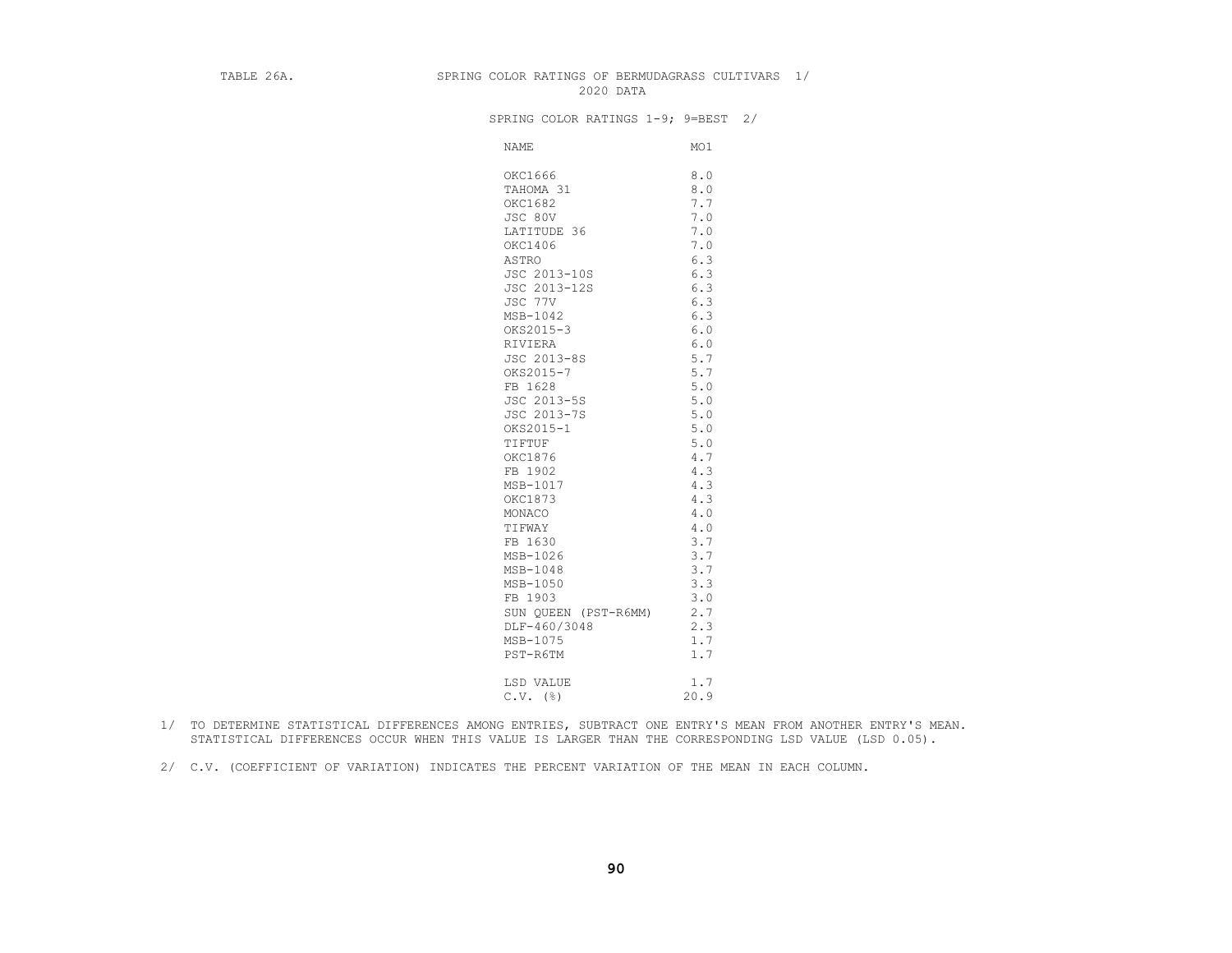#### TABLE 26B. SPRING COLOR RATINGS OF BERMUDAGRASS (SEEDED) CULTIVARS 1/ 2020 DATA

SPRING COLOR RATINGS 1-9; 9=BEST 2/

| <b>NAME</b>          | MO1  |
|----------------------|------|
| JSC 2013-10S         | 6.3  |
| JSC 2013-12S         | 6.3  |
| OKS2015-3            | 6.0  |
| RIVIERA              | 6.0  |
| JSC 2013-8S          | 5.7  |
| OKS2015-7            | 5.7  |
| JSC 2013-5S          | 5.0  |
| JSC 2013-7S          | 5.0  |
| OKS2015-1            | 5.0  |
| MONACO               | 4.0  |
| SUN QUEEN (PST-R6MM) | 2.7  |
| DLF-460/3048         | 2.3  |
| PST-R6TM             | 1.7  |
|                      |      |
| LSD VALUE            | 1.1  |
| $C.V.$ (%)           | 14.7 |

- 1/ TO DETERMINE STATISTICAL DIFFERENCES AMONG ENTRIES, SUBTRACT ONE ENTRY'S MEAN FROM ANOTHER ENTRY'S MEAN. STATISTICAL DIFFERENCES OCCUR WHEN THIS VALUE IS LARGER THAN THE CORRESPONDING LSD VALUE (LSD 0.05).
- 2/ C.V. (COEFFICIENT OF VARIATION) INDICATES THE PERCENT VARIATION OF THE MEAN IN EACH COLUMN.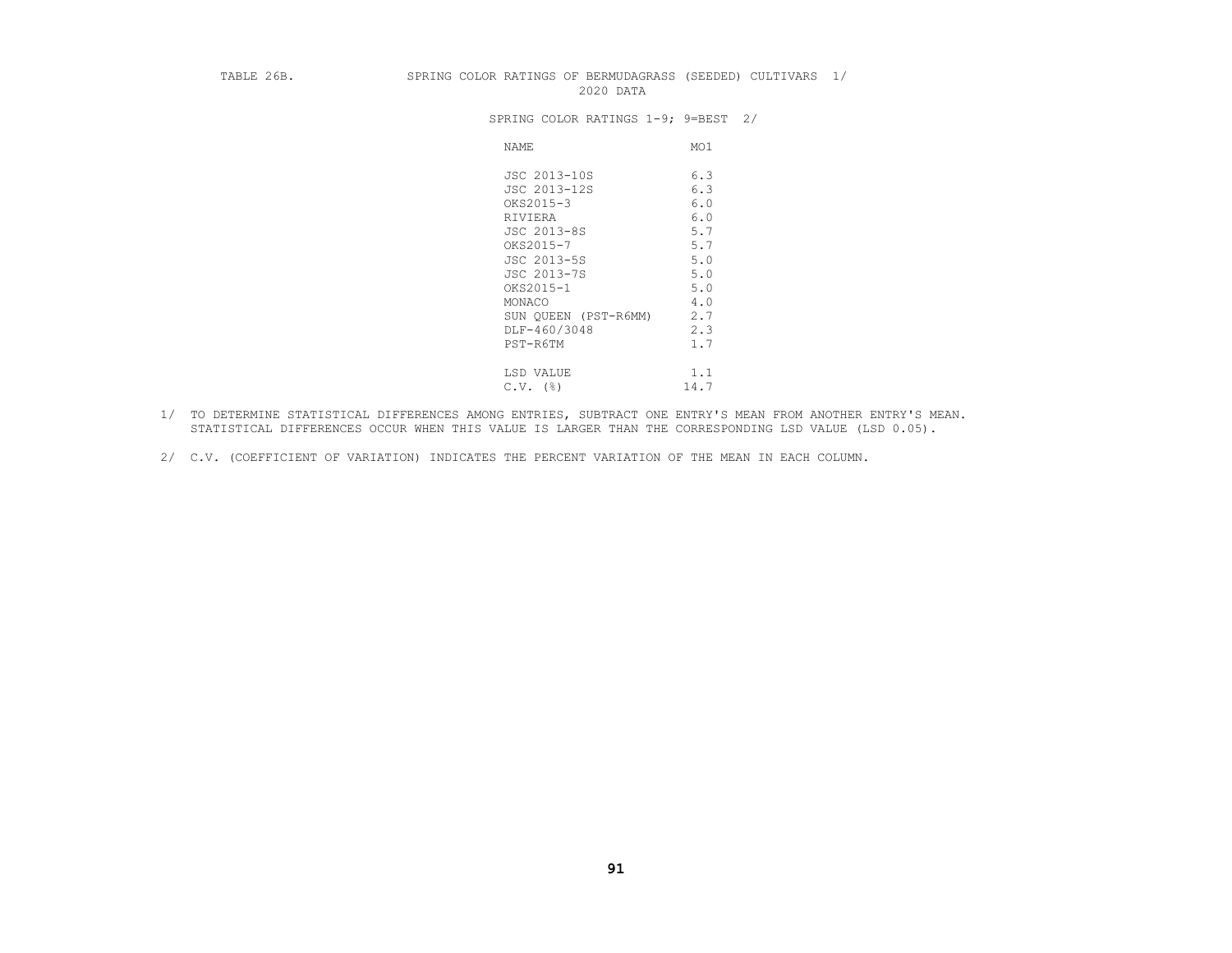#### TABLE 26C. SPRING COLOR RATINGS OF BERMUDAGRASS (VEGETATIVE) CULTIVARS 1/ 2020 DATA

SPRING COLOR RATINGS 1-9; 9=BEST 2/

| NAME        | MO1  |
|-------------|------|
| OKC1666     | 8.0  |
| TAHOMA 31   | 8.0  |
| OKC1682     | 7.7  |
| JSC 80V     | 7.0  |
| LATITUDE 36 | 7.0  |
| OKC1406     | 7.0  |
| ASTRO       | 6.3  |
| JSC 77V     | 6.3  |
| MSB-1042    | 6.3  |
| FB 1628     | 5.0  |
| TIFTUF      | 5.0  |
| OKC1876     | 4.7  |
| FB 1902     | 4.3  |
| MSB-1017    | 4.3  |
| OKC1873     | 4.3  |
| TIFWAY      | 4.0  |
| FB 1630     | 3.7  |
| MSB-1026    | 3.7  |
| MSB-1048    | 3.7  |
| MSB-1050    | 3.3  |
| FB 1903     | 3.0  |
| MSB-1075    | 1.7  |
| LSD VALUE   | 1.9  |
| $C.V.$ (%)  | 23.3 |

- 1/ TO DETERMINE STATISTICAL DIFFERENCES AMONG ENTRIES, SUBTRACT ONE ENTRY'S MEAN FROM ANOTHER ENTRY'S MEAN. STATISTICAL DIFFERENCES OCCUR WHEN THIS VALUE IS LARGER THAN THE CORRESPONDING LSD VALUE (LSD 0.05).
- 2/ C.V. (COEFFICIENT OF VARIATION) INDICATES THE PERCENT VARIATION OF THE MEAN IN EACH COLUMN.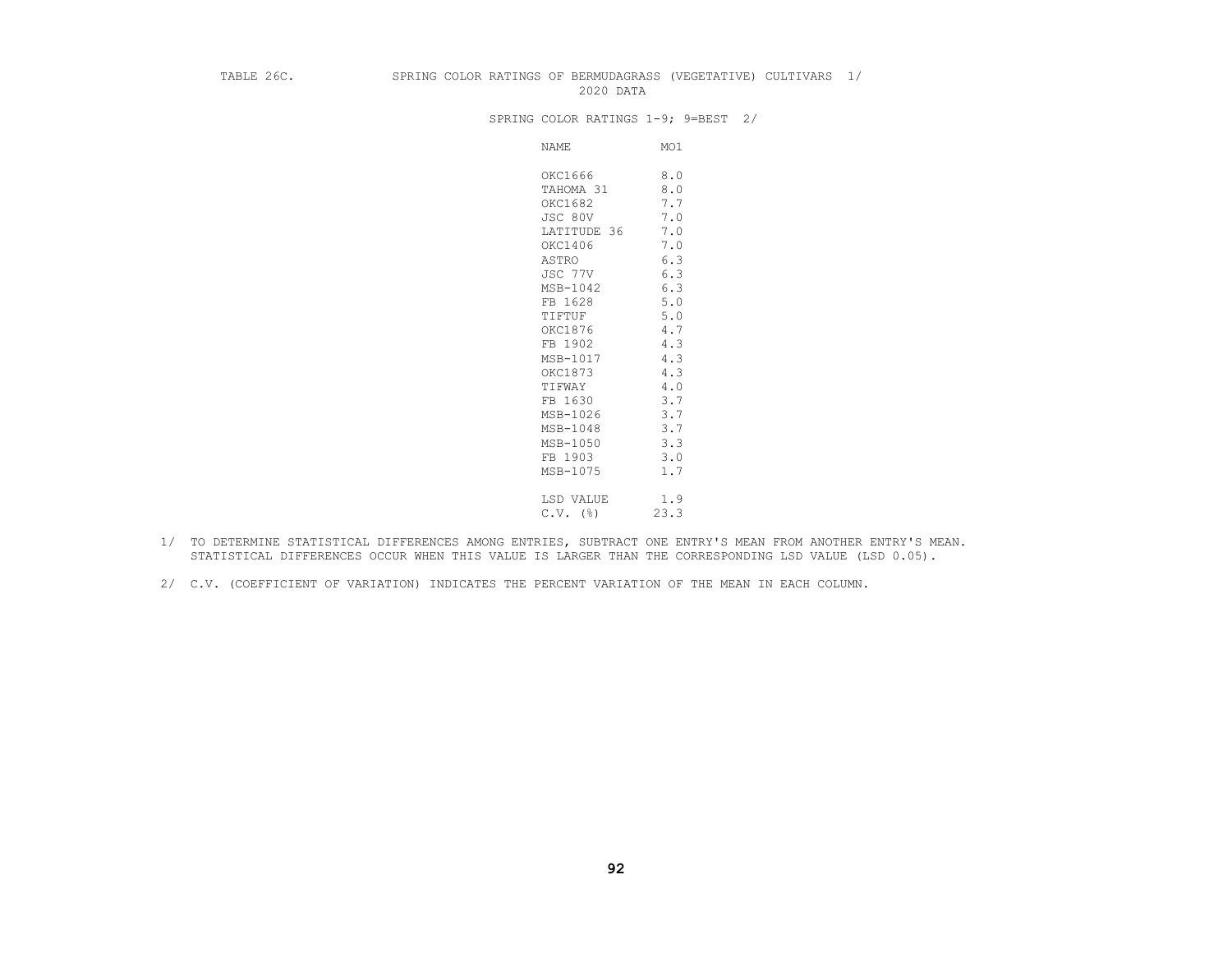## TABLE 27A. SCALPING RATINGS OF BERMUDAGRASS CULTIVARS 1/ 2020 DATA

| SCALPING RATINGS 1-9; 9=NONE 2/ |     |  |
|---------------------------------|-----|--|
| NAME                            | IN1 |  |
| FB 1628                         | 9.0 |  |
| FB 1630                         | 9.0 |  |
| JSC 2013-7S                     | 9.0 |  |
| JSC 77V                         | 9.0 |  |
| MONACO                          | 9.0 |  |
| OKS2015-3                       | 9.0 |  |
| OKS2015-7                       | 9.0 |  |
| RIVIERA                         | 9.0 |  |
| SUN QUEEN (PST-R6MM)            | 9.0 |  |
| FB 1902                         | 8.7 |  |
| FB 1903                         | 8.7 |  |
| JSC 2013-5S                     | 8.7 |  |
| JSC 2013-8S                     | 8.7 |  |
| MSB-1075                        | 8.7 |  |
| OKS2015-1                       | 8.7 |  |
| PST-R6TM                        | 8.7 |  |
| TAHOMA 31                       | 8.7 |  |
| ASTRO                           | 8.3 |  |
| JSC 2013-10S                    | 8.3 |  |
| JSC 80V                         | 8.3 |  |
| TIFWAY                          | 8.3 |  |
| JSC 2013-12S                    | 8.0 |  |
| MSB-1026                        | 8.0 |  |
| $MSB-1048$                      | 8.0 |  |
| DLF-460/3048                    | 7.7 |  |
| OKC1873                         | 7.7 |  |
| OKC1876                         | 7.7 |  |
| TIFTUF                          | 7.7 |  |
| MSB-1017                        | 7.5 |  |
| MSB-1042                        | 7.0 |  |
| OKC1682                         | 7.0 |  |
| LATITUDE 36                     | 6.7 |  |
| MSB-1050                        | 6.7 |  |
| OKC1406                         | 5.7 |  |
| OKC1666                         | 5.7 |  |
|                                 |     |  |
| LSD VALUE                       | 1.2 |  |
| $C.V.$ (%)                      | 9.1 |  |

- 1/ TO DETERMINE STATISTICAL DIFFERENCES AMONG ENTRIES, SUBTRACT ONE ENTRY'S MEAN FROM ANOTHER ENTRY'S MEAN. STATISTICAL DIFFERENCES OCCUR WHEN THIS VALUE IS LARGER THAN THE CORRESPONDING LSD VALUE (LSD 0.05).
- 2/ C.V. (COEFFICIENT OF VARIATION) INDICATES THE PERCENT VARIATION OF THE MEAN IN EACH COLUMN.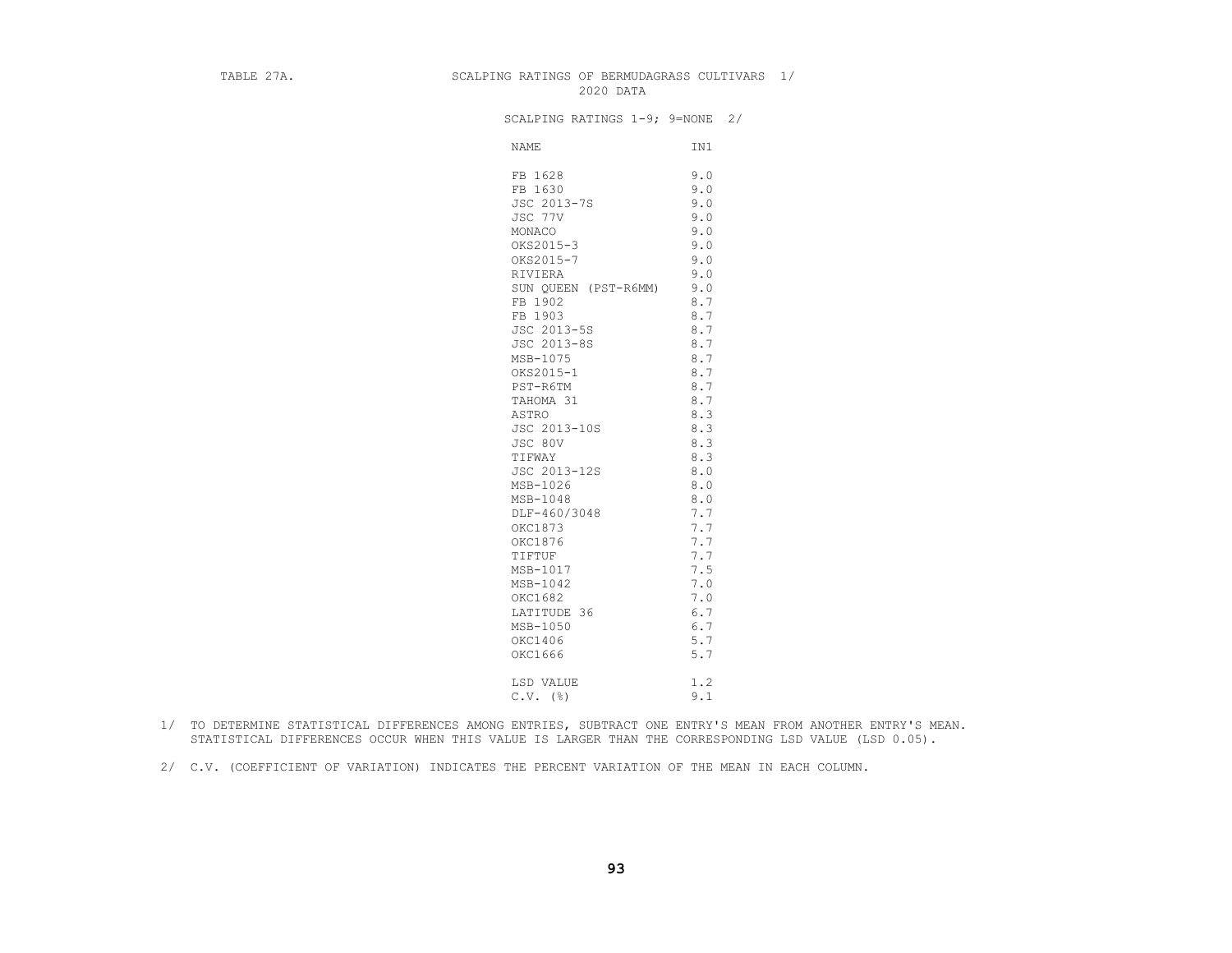#### TABLE 27B. SCALPING RATINGS OF BERMUDAGRASS (SEEDED) CULTIVARS 1/ 2020 DATA

| SCALPING RATINGS 1-9; 9=NONE 2/ |  |  |
|---------------------------------|--|--|
|---------------------------------|--|--|

| <b>NAME</b>          | IN1 |
|----------------------|-----|
| JSC 2013-7S          | 9.0 |
| MONACO               | 9.0 |
| OKS2015-3            | 9.0 |
| OKS2015-7            | 9.0 |
| RIVIERA              | 9.0 |
| SUN QUEEN (PST-R6MM) | 9.0 |
| JSC 2013-5S          | 8.7 |
| JSC 2013-8S          | 8.7 |
| OKS2015-1            | 8.7 |
| PST-R6TM             | 8.7 |
| JSC 2013-10S         | 8.3 |
| JSC 2013-12S         | 8.0 |
| DLF-460/3048         | 7.7 |
|                      |     |
| LSD VALUE            | 0.8 |
| (%)<br>C.V.          | 5.5 |

- 1/ TO DETERMINE STATISTICAL DIFFERENCES AMONG ENTRIES, SUBTRACT ONE ENTRY'S MEAN FROM ANOTHER ENTRY'S MEAN. STATISTICAL DIFFERENCES OCCUR WHEN THIS VALUE IS LARGER THAN THE CORRESPONDING LSD VALUE (LSD 0.05).
- 2/ C.V. (COEFFICIENT OF VARIATION) INDICATES THE PERCENT VARIATION OF THE MEAN IN EACH COLUMN.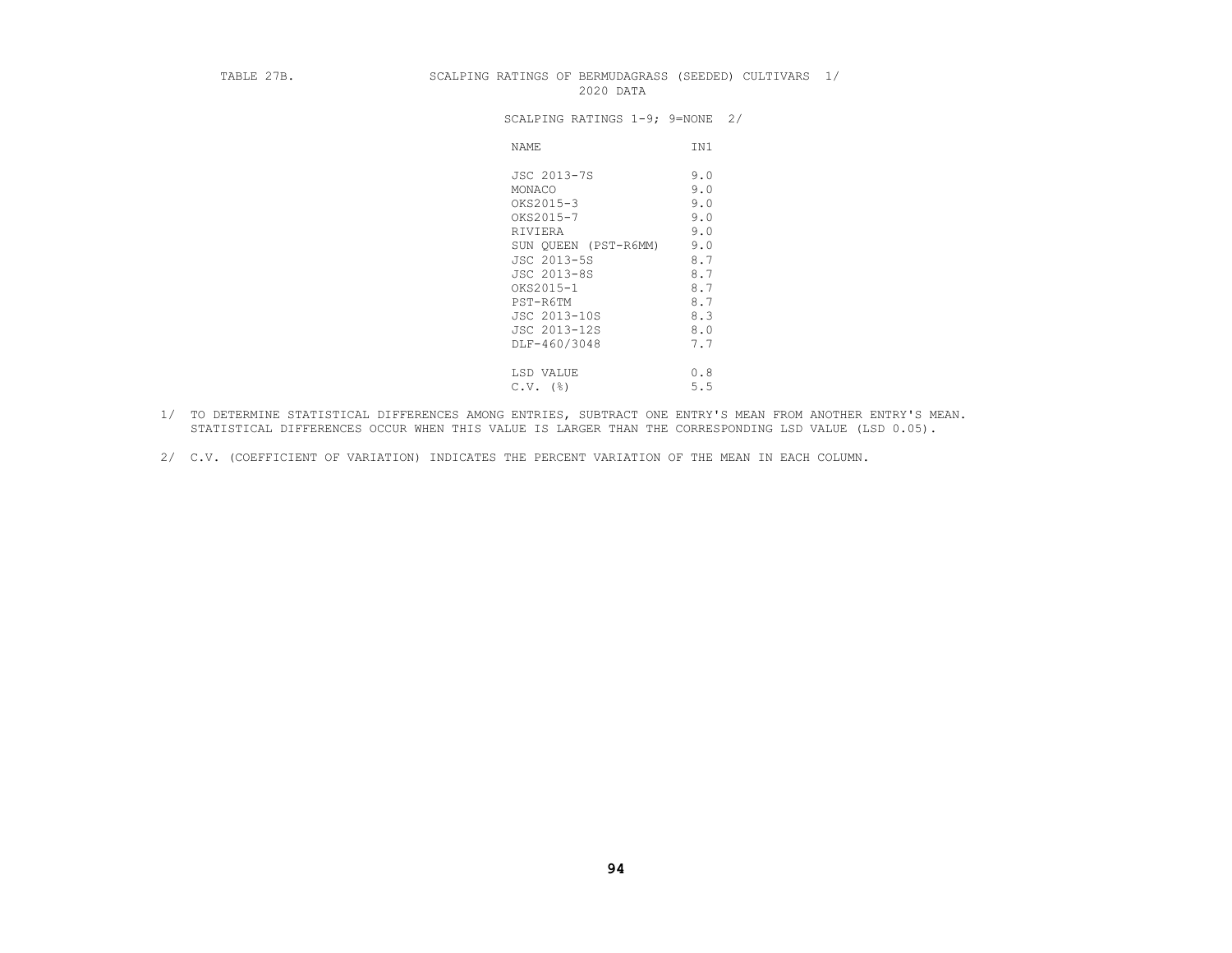## TABLE 27C. SCALPING RATINGS OF BERMUDAGRASS (VEGETATIVE) CULTIVARS 1/ 2020 DATA

#### SCALPING RATINGS 1-9; 9=NONE 2/

NAME IN1 FB 1628 9.0<br>FB 1630 9.0 FB 1630 9.0 JSC 77V 9.0 FB 1902 8.7 FB 1903 8.7 MSB-1075 8.7<br>TAHOMA 31 8.7 TAHOMA 31 8.7<br>ASTRO 8.3 as a set of the set of the set of the set of the set of the set of the set of the set of the set of the set of the set of the set of the set of the set of the set of the set of the set of the set of the set of the set of t  $JSC 80V$  8.3 TIFWAY 8.3  $MSB-1026$  8.0 MSB-1048 8.0<br>OKC1873 7.7 OKC1873 7.7<br>OKC1876 7.7 okc1876 7.7 TIFTUF 7.7 MSB-1017 7.5 MSB-1042 7.0 or the contract of the contract of the contract of the contract of the contract of the contract of the contract of the contract of the contract of the contract of the contract of the contract of the contract of the contrac LATITUDE 36 6.7<br>MSB-1050 6.7  $MSB-1050$  6.7 orces and the contract of the contract of the contract of the contract of the contract of the contract of the contract of the contract of the contract of the contract of the contract of the contract of the contract of the okc1666 5.7 LSD VALUE 1.4  $C.V.$  (%) 11.0

- 1/ TO DETERMINE STATISTICAL DIFFERENCES AMONG ENTRIES, SUBTRACT ONE ENTRY'S MEAN FROM ANOTHER ENTRY'S MEAN. STATISTICAL DIFFERENCES OCCUR WHEN THIS VALUE IS LARGER THAN THE CORRESPONDING LSD VALUE (LSD 0.05).
- 2/ C.V. (COEFFICIENT OF VARIATION) INDICATES THE PERCENT VARIATION OF THE MEAN IN EACH COLUMN.

**95**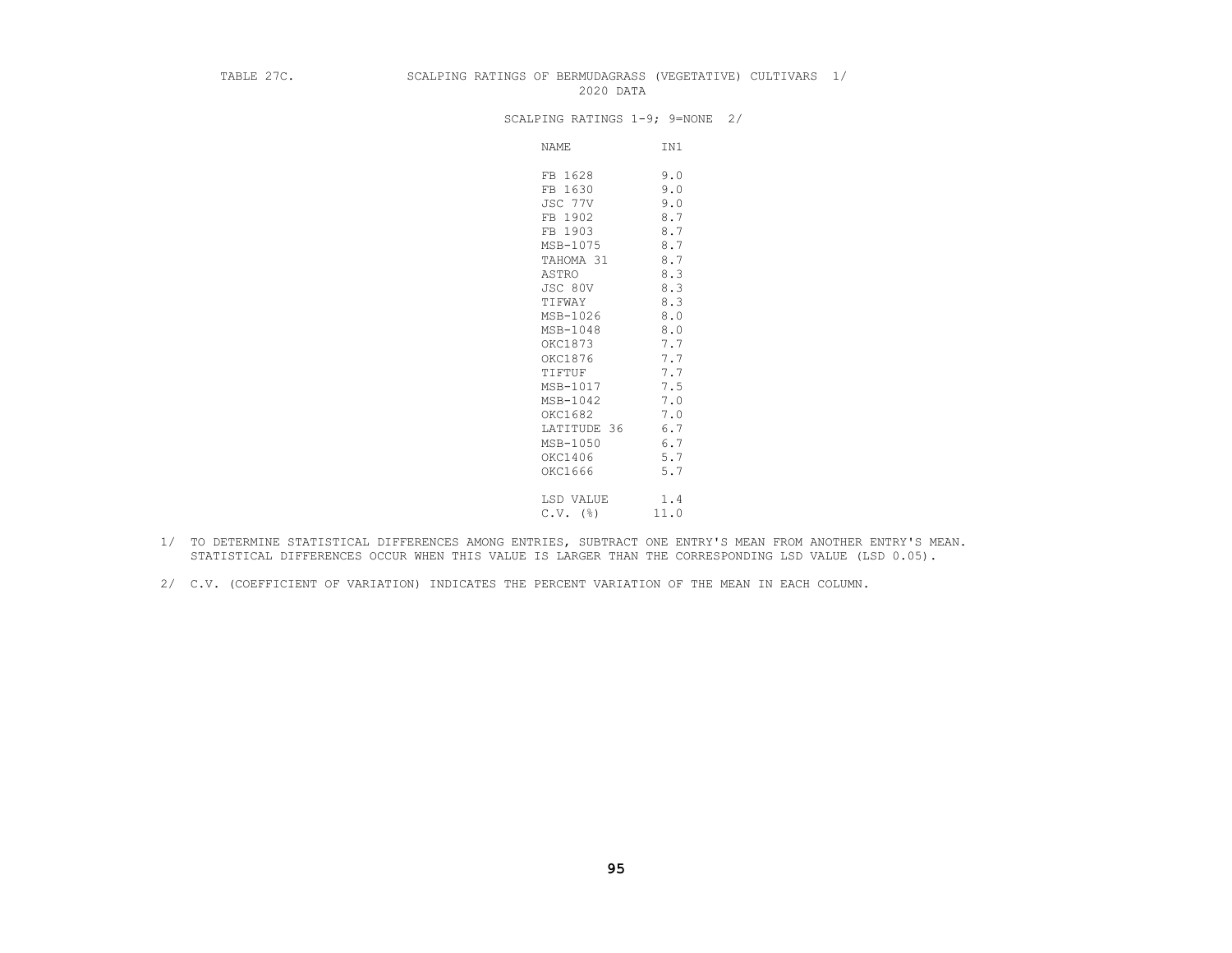### TABLE 28A. CANOPY SMOOTHNESS RATINGS OF BERMUDAGRASS CULTIVARS 1/ 2020 DATA

CANOPY SMOOTHNESS RATINGS 1-9; 9=SMOOTH 2/

| NAME                 | IN1  |
|----------------------|------|
| DLF-460/3048         | 9.0  |
| OKC1406              | 9.0  |
| OKS2015-1            | 9.0  |
| JSC 2013-10S         | 8.7  |
| JSC 2013-12S         | 8.7  |
| MSB-1042             | 8.7  |
| OKS2015-3            | 8.7  |
| PST-R6TM             | 8.7  |
| ASTRO                | 8.3  |
| FB 1903              | 8.3  |
| JSC 2013-8S          | 8.3  |
| OKC1666              | 8.3  |
| OKC1682              | 8.3  |
| OKS2015-7            | 8.3  |
| SUN QUEEN (PST-R6MM) | 8.3  |
| FB 1630              | 8.0  |
| FB 1902              | 8.0  |
| JSC 2013-5S          | 8.0  |
| JSC 2013-7S          | 8.0  |
| JSC 80V              | 8.0  |
| LATITUDE 36          | 8.0  |
| MONACO               | 8.0  |
| MSB-1048             | 8.0  |
| TIFTUF               | 8.0  |
| OKC1873              | 7.7  |
| OKC1876              | 7.7  |
| MSB-1017             | 7.5  |
| FB 1628              | 7.3  |
| RIVIERA              | 7.3  |
| MSB-1075             | 7.0  |
| TAHOMA 31            | 6.7  |
| TIFWAY               | 6.7  |
| JSC 77V              | 6.3  |
| MSB-1050             | 6.3  |
| MSB-1026             | 5.7  |
| LSD VALUE            | 1.5  |
| $C.V.$ ( $\S$ )      | 11.8 |

- 1/ TO DETERMINE STATISTICAL DIFFERENCES AMONG ENTRIES, SUBTRACT ONE ENTRY'S MEAN FROM ANOTHER ENTRY'S MEAN. STATISTICAL DIFFERENCES OCCUR WHEN THIS VALUE IS LARGER THAN THE CORRESPONDING LSD VALUE (LSD 0.05).
- 2/ C.V. (COEFFICIENT OF VARIATION) INDICATES THE PERCENT VARIATION OF THE MEAN IN EACH COLUMN.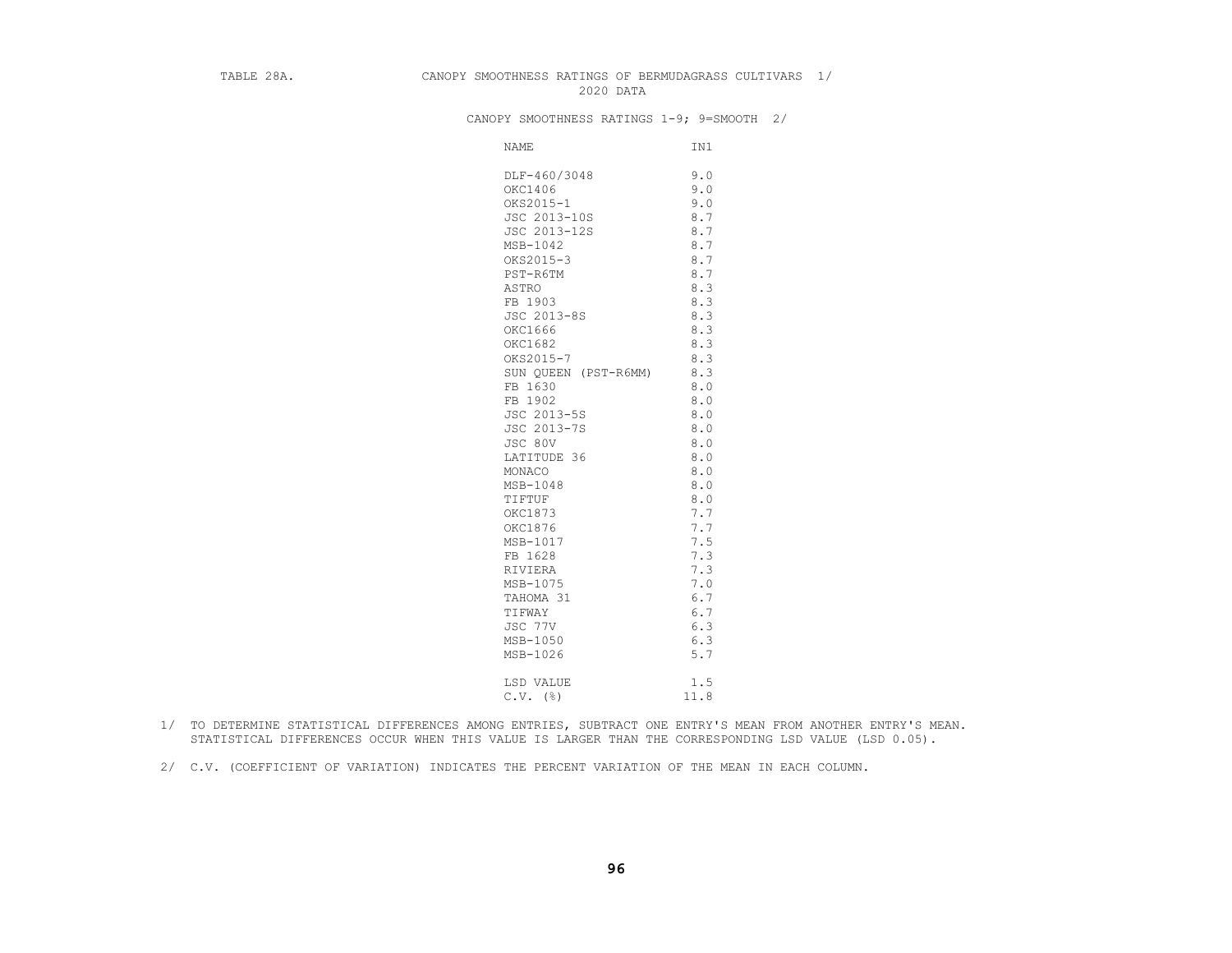#### TABLE 28B. CANOPY SMOOTHNESS RATINGS OF BERMUDAGRASS (SEEDED) CULTIVARS 1/ 2020 DATA

CANOPY SMOOTHNESS RATINGS 1-9; 9=SMOOTH 2/

| NAME                 | IN1  |
|----------------------|------|
| DLF-460/3048         | 9.0  |
| OKS2015-1            | 9.0  |
| JSC 2013-10S         | 8.7  |
| JSC 2013-12S         | 8.7  |
| OKS2015-3            | 8.7  |
| PST-R6TM             | 8.7  |
| JSC 2013-8S          | 8.3  |
| OKS2015-7            | 8.3  |
| SUN OUEEN (PST-R6MM) | 8.3  |
| JSC 2013-5S          | 8.0  |
| JSC 2013-7S          | 8.0  |
| MONACO               | 8.0  |
| RIVIERA              | 7.3  |
|                      |      |
| LSD VALUE            | 1.4  |
| (%)<br>C.V.          | 10.3 |

- 1/ TO DETERMINE STATISTICAL DIFFERENCES AMONG ENTRIES, SUBTRACT ONE ENTRY'S MEAN FROM ANOTHER ENTRY'S MEAN. STATISTICAL DIFFERENCES OCCUR WHEN THIS VALUE IS LARGER THAN THE CORRESPONDING LSD VALUE (LSD 0.05).
- 2/ C.V. (COEFFICIENT OF VARIATION) INDICATES THE PERCENT VARIATION OF THE MEAN IN EACH COLUMN.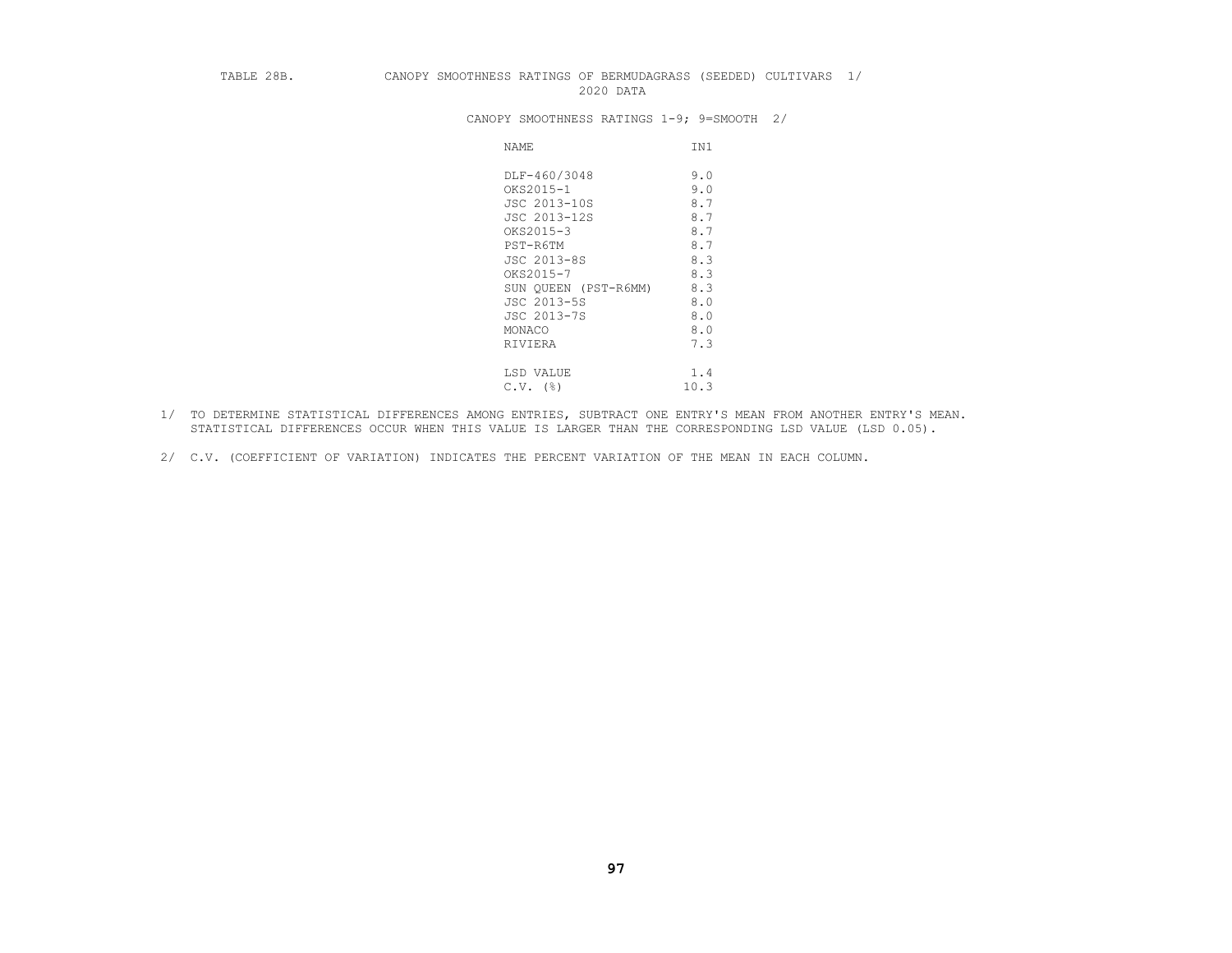## TABLE 28C. CANOPY SMOOTHNESS RATINGS OF BERMUDAGRASS (VEGETATIVE) CULTIVARS 1/ 2020 DATA

CANOPY SMOOTHNESS RATINGS 1-9; 9=SMOOTH 2/

| NAME        | IN1  |
|-------------|------|
| OKC1406     | 9.0  |
| MSB-1042    | 8.7  |
| ASTRO       | 8.3  |
| FB 1903     | 8.3  |
| OKC1666     | 8.3  |
| OKC1682     | 8.3  |
| FB 1630     | 8.0  |
| FB 1902     | 8.0  |
| JSC 80V     | 8.0  |
| LATITUDE 36 | 8.0  |
| MSB-1048    | 8.0  |
| TIFTUF      | 8.0  |
| OKC1873     | 7.7  |
| OKC1876     | 7.7  |
| MSB-1017    | 7.5  |
| FB 1628     | 7.3  |
| MSB-1075    | 7.0  |
| TAHOMA 31   | 6.7  |
| TIFWAY      | 6.7  |
| JSC 77V     | 6.3  |
| MSB-1050    | 6.3  |
| MSB-1026    | 5.7  |
| LSD VALUE   | 1.6  |
| $C.V.$ (%)  | 12.8 |

- 1/ TO DETERMINE STATISTICAL DIFFERENCES AMONG ENTRIES, SUBTRACT ONE ENTRY'S MEAN FROM ANOTHER ENTRY'S MEAN. STATISTICAL DIFFERENCES OCCUR WHEN THIS VALUE IS LARGER THAN THE CORRESPONDING LSD VALUE (LSD 0.05).
- 2/ C.V. (COEFFICIENT OF VARIATION) INDICATES THE PERCENT VARIATION OF THE MEAN IN EACH COLUMN.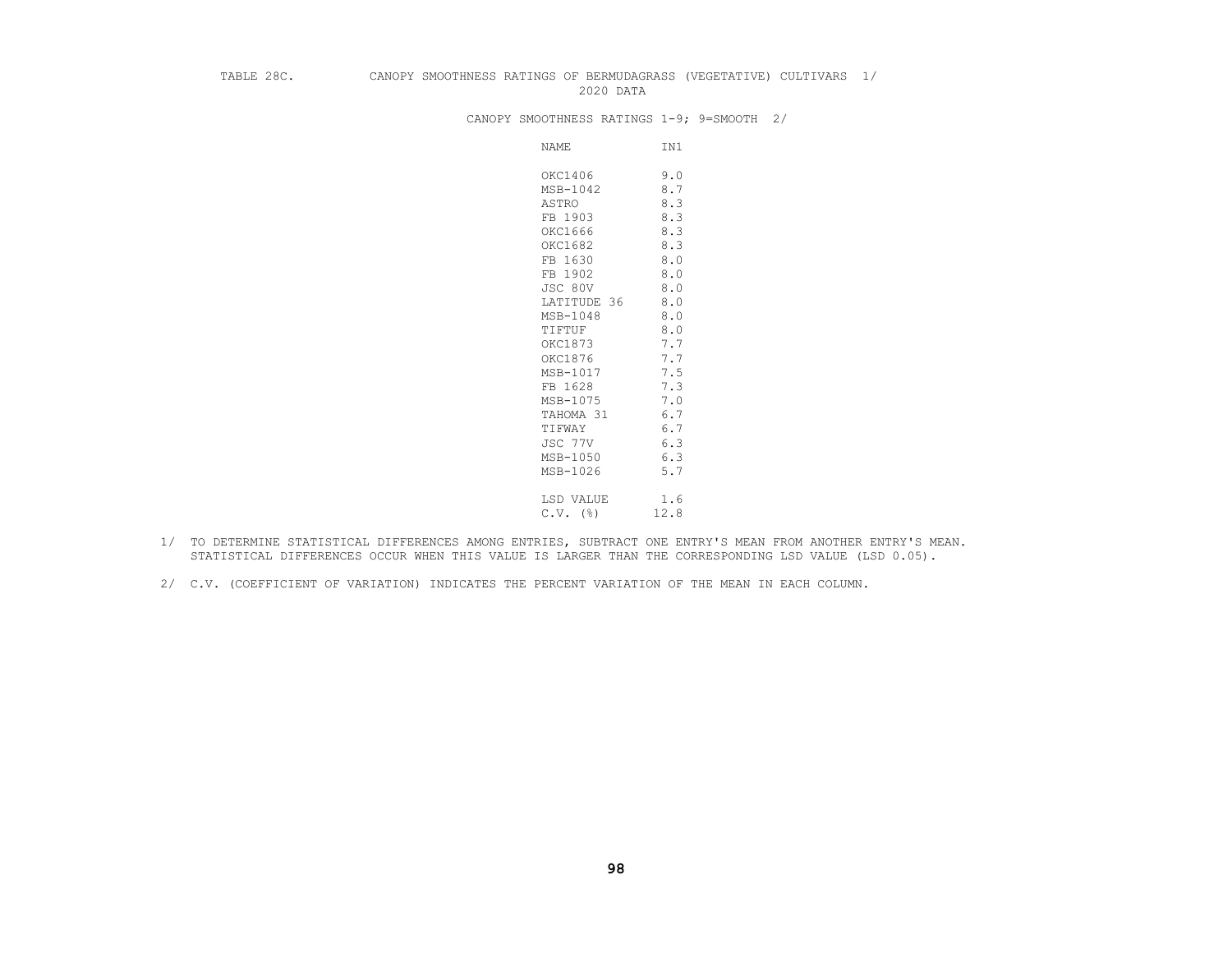## TABLE 29A. SEEDHEAD RATINGS OF BERMUDAGRASS CULTIVARS MISS. ST., MS 1/<br>2020 DATA 2020 DATA

#### SEEDHEAD RATINGS 1-9; 9=NONE 2/

| NAME                 | MAY   | JUNE    | MEAN  |
|----------------------|-------|---------|-------|
| MSB-1026             | 8.7   | 9.0     | 8.8   |
| MSB-1050             | 8.3   | 9.0     | 8.7   |
| MSB-1075             | 8.3   | 9.0     | 8.7   |
| MSB-1017             | 8.3   | 8.7     | 8.5   |
| MSB-1048             | 8.3   | 8.3     | 8.3   |
| OKC1873              | 7.7   | 9.0     | 8.3   |
| OKC1666              | 8.3   | 8.0     | 8.2   |
| TIFTUF               | 8.0   | 8.3     | 8.2   |
| OKC1682              | 8.3   | 7.3     | 7.8   |
| OKC1876              | 7.0   | 8.3     | 7.7   |
| MSB-1042             | 8.3   | 6.3     | 7.3   |
| TIFWAY               | $8.0$ | 6.3     | 7.2   |
| FB 1628              | $5.0$ | 9.0     | 7.0   |
| FB 1903              | 7.0   | 6.3     | 6.7   |
| MONACO               | 7.3   | $5.0$   | 6.2   |
| RIVIERA              | 8.0   | 4.3     | 6.2   |
| JSC 77V              | 7.3   | $4\,.7$ | 6.0   |
| OKC1406              | 8.3   | 3.7     | 6.0   |
| DLF-460/3048         | 7.7   | $4.0$   | 5.8   |
| JSC 2013-10S         | $6.0$ | 5.7     | 5.8   |
| JSC 2013-12S         | 7.7   | 4.0     | 5.8   |
| SUN QUEEN (PST-R6MM) | 7.0   | 4.7     | $5.8$ |
| LATITUDE 36          | 8.3   | 3.0     | 5.7   |
| PST-R6TM             | 7.0   | 4.3     | 5.7   |
| JSC 80V              | 9.0   | 2.0     | 5.5   |
| OKS2015-1            | 8.0   | 2.7     | 5.3   |
| ASTRO                | 8.3   | 2.0     | 5.2   |
| OKS2015-3            | 8.0   | 2.0     | 5.0   |
| FB 1902              | 7.7   | 2.0     | 4.8   |
| JSC 2013-8S          | 6.7   | 3.0     | 4.8   |
| OKS2015-7            | 7.0   | 2.3     | 4.7   |
| TAHOMA 31            | 7.3   | 2.0     | 4.7   |
| JSC 2013-5S          | 6.0   | 2.7     | 4.3   |
| FB 1630              | 5.3   | 3.0     | 4.2   |
| JSC 2013-7S          | 6.3   | 1.7     | 4.0   |
| LSD VALUE            | 0.9   | 2.7     | 1.4   |
| $C.V.$ (%)           | 7.7   | 33.0    | 13.9  |

- 1/ TO DETERMINE STATISTICAL DIFFERENCES AMONG ENTRIES, SUBTRACT ONE ENTRY'S MEAN FROM ANOTHER ENTRY'S MEAN. STATISTICAL DIFFERENCES OCCUR WHEN THIS VALUE IS LARGER THAN THE CORRESPONDING LSD VALUE (LSD 0.05).
- 2/ C.V. (COEFFICIENT OF VARIATION) INDICATES THE PERCENT VARIATION OF THE MEAN IN EACH COLUMN.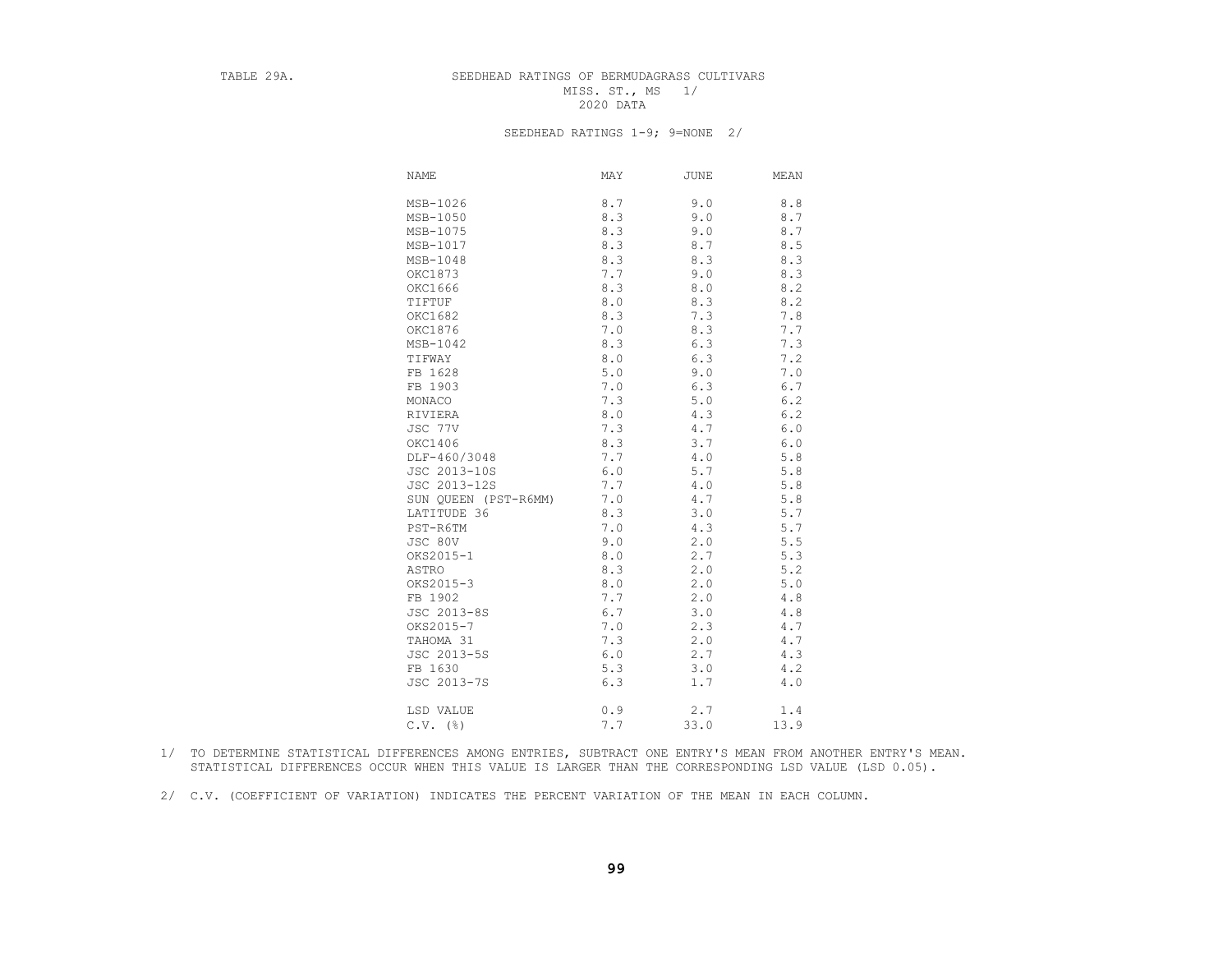## TABLE 29B. SEEDHEAD RATINGS OF BERMUDAGRASS (SEEDED) CULTIVARS MISS. ST., MS 1/<br>2020 DATA 2020 DATA SEEDHEAD RATINGS 1-9; 9=NONE 2/

| NAME                 | MAY | <b>JUNE</b> | MEAN |
|----------------------|-----|-------------|------|
| MONACO               | 7.3 | 5.0         | 6.2  |
| RIVIERA              | 8.0 | 4.3         | 6.2  |
| DLF-460/3048         | 7.7 | 4.0         | 5.8  |
| JSC 2013-10S         | 6.0 | 5.7         | 5.8  |
| JSC 2013-12S         | 7.7 | 4.0         | 5.8  |
| SUN QUEEN (PST-R6MM) | 7.0 | 4.7         | 5.8  |
| PST-R6TM             | 7.0 | 4.3         | 5.7  |
| OKS2015-1            | 8.0 | 2.7         | 5.3  |
| OKS2015-3            | 8.0 | 2.0         | 5.0  |
| JSC 2013-8S          | 6.7 | 3.0         | 4.8  |
| OKS2015-7            | 7.0 | 2.3         | 4.7  |
| JSC 2013-5S          | 6.0 | 2.7         | 4.3  |
| JSC 2013-7S          | 6.3 | 1.7         | 4.0  |
| LSD VALUE            | 1.0 | 2.6         | 1.4  |
| $C.V.$ (%)           | 7.9 | 36.7        | 13.3 |

- 1/ TO DETERMINE STATISTICAL DIFFERENCES AMONG ENTRIES, SUBTRACT ONE ENTRY'S MEAN FROM ANOTHER ENTRY'S MEAN. STATISTICAL DIFFERENCES OCCUR WHEN THIS VALUE IS LARGER THAN THE CORRESPONDING LSD VALUE (LSD 0.05).
- 2/ C.V. (COEFFICIENT OF VARIATION) INDICATES THE PERCENT VARIATION OF THE MEAN IN EACH COLUMN.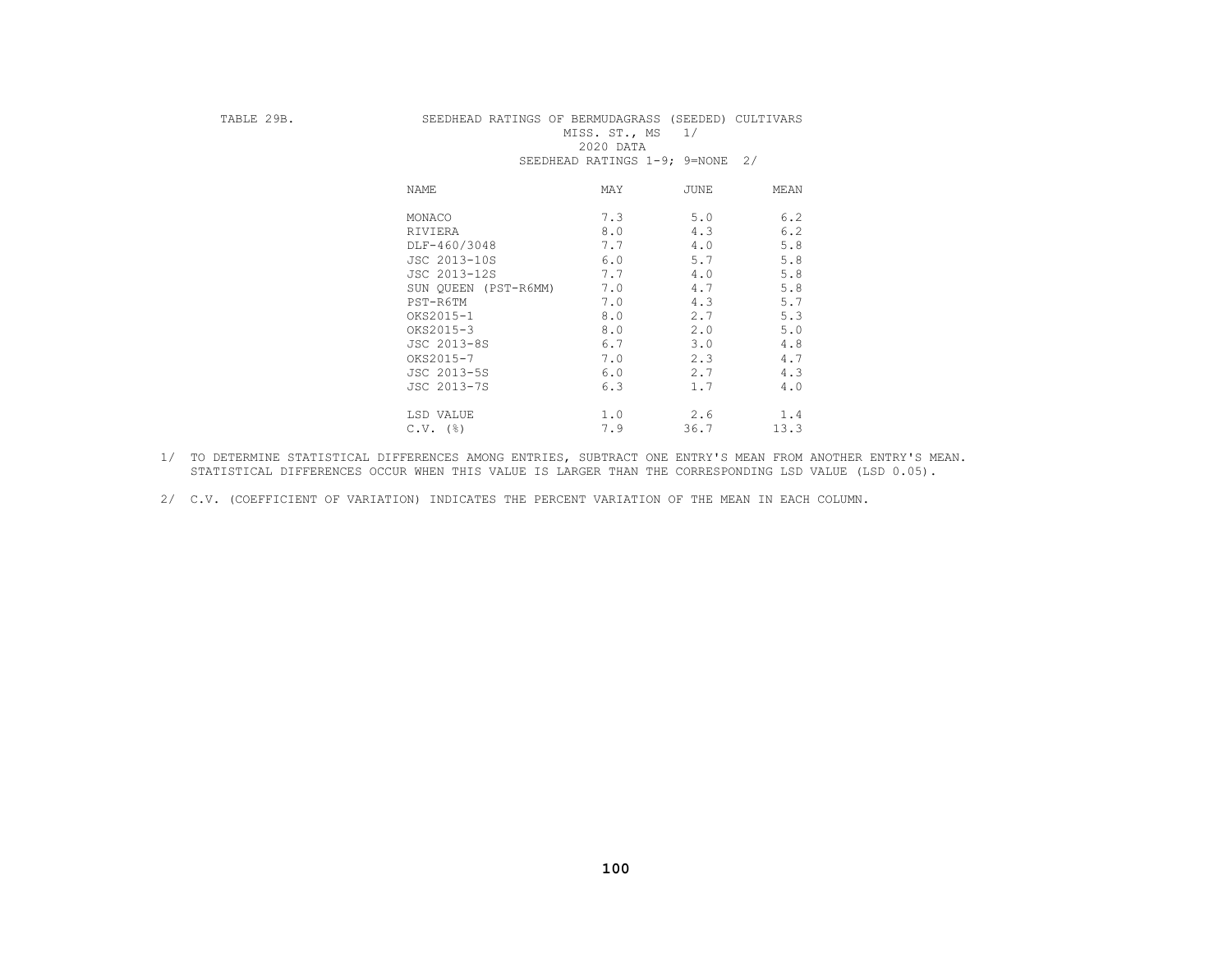# TABLE 29C. SEEDHEAD RATINGS OF BERMUDAGRASS (VEGETATIVE) CULTIVARS MISS. ST., MS 1/<br>2020 DATA

|             | UBBDIBAD IAIINGU I J, J-NONB |             | $\sim$ / |
|-------------|------------------------------|-------------|----------|
| NAME        | MAY                          | <b>JUNE</b> | MEAN     |
| MSB-1026    | 8.7                          | 9.0         | 8.8      |
| MSB-1050    | 8.3                          | 9.0         | 8.7      |
| MSB-1075    | 8.3                          | 9.0         | 8.7      |
| MSB-1017    | 8.3                          | 8.7         | 8.5      |
| MSB-1048    | 8.3                          | 8.3         | 8.3      |
| OKC1873     | 7.7                          | 9.0         | 8.3      |
| OKC1666     | 8.3                          | 8.0         | 8.2      |
| TIFTUF      | 8.0                          | 8.3         | 8.2      |
| OKC1682     | 8.3                          | 7.3         | 7.8      |
| OKC1876     | 7.0                          | 8.3         | 7.7      |
| MSB-1042    | 8.3                          | 6.3         | 7.3      |
| TIFWAY      | 8.0                          | 6.3         | 7.2      |
| FB 1628     | 5.0                          | 9.0         | 7.0      |
| FB 1903     | 7.0                          | 6.3         | 6.7      |
| JSC 77V     | 7.3                          | 4.7         | 6.0      |
| OKC1406     | 8.3                          | 3.7         | 6.0      |
| LATITUDE 36 | 8.3                          | 3.0         | 5.7      |
| JSC 80V     | 9.0                          | 2.0         | 5.5      |
| ASTRO       | 8.3                          | 2.0         | 5.2      |
| FB 1902     | 7.7                          | 2.0         | 4.8      |
| TAHOMA 31   | 7.3                          | 2.0         | 4.7      |
| FB 1630     | 5.3                          | 3.0         | 4.2      |
| LSD VALUE   | 0.8                          | 3.1         | 1.5      |
| $C.V.$ (%)  | 6.5                          | 31.6        | 14.0     |

#### 2020 DATA SEEDHEAD RATINGS 1-9; 9=NONE 2/

- 1/ TO DETERMINE STATISTICAL DIFFERENCES AMONG ENTRIES, SUBTRACT ONE ENTRY'S MEAN FROM ANOTHER ENTRY'S MEAN. STATISTICAL DIFFERENCES OCCUR WHEN THIS VALUE IS LARGER THAN THE CORRESPONDING LSD VALUE (LSD 0.05).
- 2/ C.V. (COEFFICIENT OF VARIATION) INDICATES THE PERCENT VARIATION OF THE MEAN IN EACH COLUMN.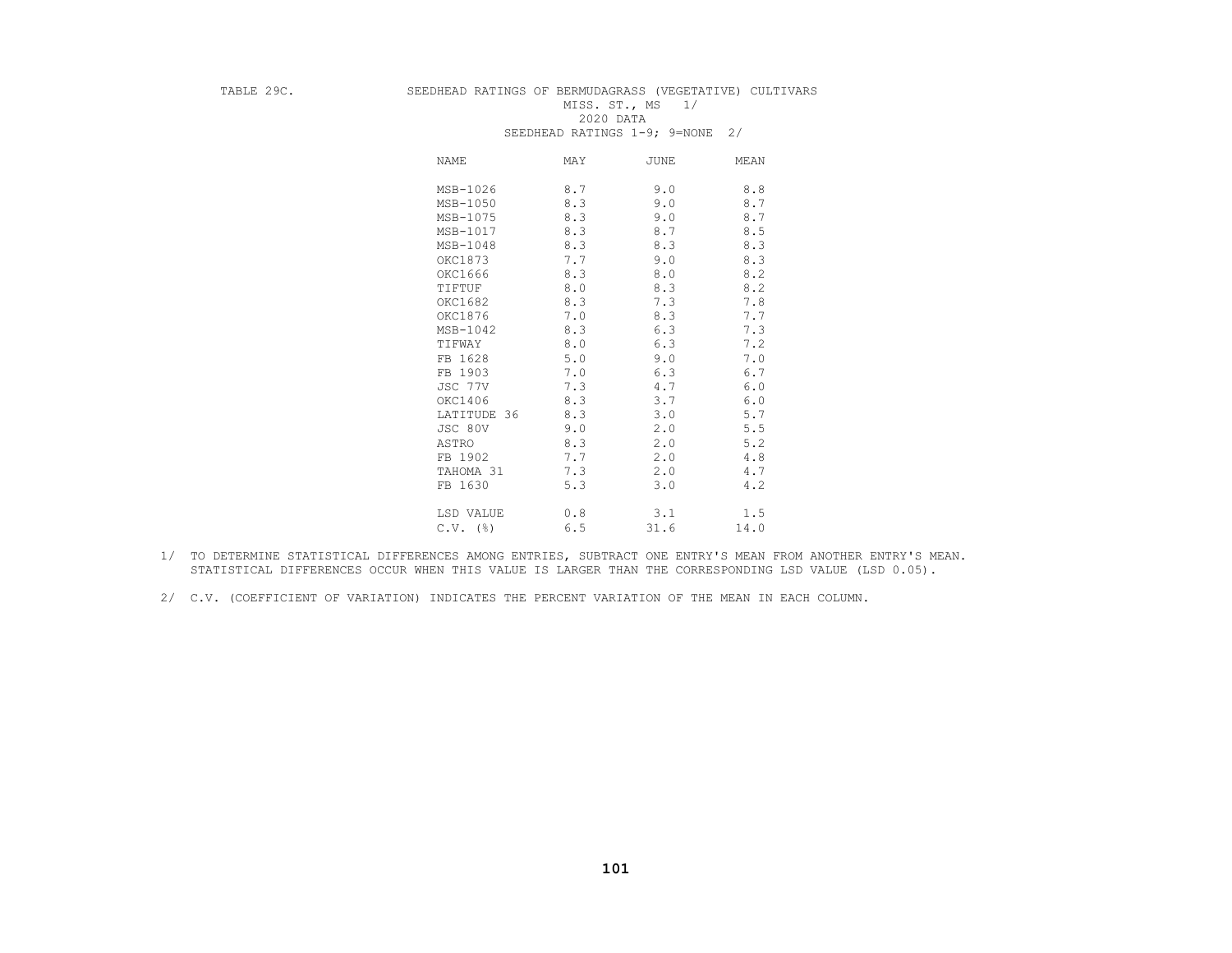| ۱ |  |
|---|--|
|   |  |

#### PERCENT ESTABLISHMENT RATINGS OF BERMUDAGRASS CULTIVARS

#### AT JAY, FL 1/ 2019-20 DATA 2/

| <b>NAME</b>          | 9/13/19 | 9/30/19 | 10/28/19   | 03/2020 | 04/2020 | 05/2020 | 06/2020 | MEAN |
|----------------------|---------|---------|------------|---------|---------|---------|---------|------|
| MSB-1017             | 99.0    | 99.0    | 99.0       | 99.0    | 99.0    | 99.0    | 99.0    | 99.0 |
| DLF-460/3048         | 90.0    | 99.0    | 99.0       | 99.0    | 99.0    | 99.0    | 99.0    | 97.7 |
| JSC 2013-5S          | 90.0    | 99.0    | 99.0       | 99.0    | 99.0    | 99.0    | 99.0    | 97.7 |
| MSB-1050             | 90.0    | 99.0    | 99.0       | 99.0    | 99.0    | 99.0    | 99.0    | 97.7 |
| JSC 2013-10S         | 86.7    | 99.0    | 99.0       | 99.0    | 99.0    | 99.0    | 99.0    | 97.2 |
| JSC 2013-7S          | 86.7    | 99.0    | 99.0       | 99.0    | 99.0    | 99.0    | 99.0    | 97.2 |
| JSC 2013-8S          | 86.7    | 96.0    | 99.0       | 99.0    | 99.0    | 99.0    | 99.0    | 96.8 |
| MSB-1042             | 86.7    | 96.0    | 99.0       | 99.0    | 99.0    | 99.0    | 99.0    | 96.8 |
| PST-R6TM             | 83.3    | 96.0    | 99.0       | 99.0    | 99.0    | 99.0    | 99.0    | 96.3 |
| RIVIERA              | 83.3    | 96.0    | 99.0       | 99.0    | 99.0    | 99.0    | 99.0    | 96.3 |
| SUN QUEEN (PST-R6MM) | 83.3    | 96.0    | 99.0       | 99.0    | 99.0    | 99.0    | 99.0    | 96.3 |
| OKS2015-3            | 80.0    | 96.0    | 99.0       | 99.0    | 99.0    | 99.0    | 99.0    | 95.9 |
| JSC 2013-12S         | 83.3    | 96.0    | 96.0       | 97.7    | 99.0    | 99.0    | 99.0    | 95.7 |
| ASTRO                | 83.3    | 90.0    | 99.0       | 99.0    | 99.0    | 99.0    | 99.0    | 95.5 |
| TIFTUF               | 80.0    | 93.0    | 99.0       | 99.0    | 99.0    | 99.0    | 99.0    | 95.4 |
| MONACO               | 83.3    | 93.0    | 96.0       | 97.7    | 99.0    | 99.0    | 99.0    | 95.3 |
| JSC 77V              | 80.0    | 90.0    | 99.0       | 99.0    | 99.0    | 99.0    | 99.0    | 95.0 |
| OKC1876              | 76.7    | 90.0    | 99.0       | 99.0    | 99.0    | 99.0    | 99.0    | 94.5 |
| OKS2015-7            | 76.7    | 90.0    | 99.0       | 99.0    | 99.0    | 99.0    | 99.0    | 94.5 |
| OKS2015-1            | 76.7    | 90.0    | 96.0       | 99.0    | 99.0    | 99.0    | 99.0    | 94.1 |
| MSB-1048             | 73.3    | 86.3    | 96.0       | 99.0    | 99.0    | 99.0    | 99.0    | 93.1 |
| LATITUDE 36          | 70.0    | 83.3    | 93.0       | 99.0    | 99.0    | 99.0    | 99.0    | 91.8 |
| OKC1406              | 66.7    | 86.7    | 93.0       | 96.3    | 97.7    | 99.0    | 99.0    | 91.2 |
| FB 1630              | 66.7    | 83.3    | 90.0       | 99.0    | 99.0    | 99.0    | 99.0    | 90.9 |
| JSC 80V              | 73.3    | 80.0    | 90.0       | 96.3    | 96.3    | 99.0    | 99.0    | 90.6 |
| MSB-1026             | 76.7    | 83.3    | 90.0       | 93.3    | 93.3    | 95.0    | 97.7    | 89.9 |
| FB 1628              | 56.7    | 73.3    | 89.3       | 96.0    | 97.7    | 97.7    | 99.0    | 87.1 |
| OKC1873              | 50.0    | 70.0    | 89.7       | 99.0    | 99.0    | 99.0    | 99.0    | 86.5 |
| TAHOMA 31            | 46.7    | 66.7    | 90.0       | 96.3    | 99.0    | 99.0    | 99.0    | 85.2 |
| TIFWAY               | 43.3    | 60.0    | 83.3       | 94.7    | 97.7    | 99.0    | 99.0    | 82.4 |
| MSB-1075             | 40.0    | 66.7    | 83.3       | 91.7    | 95.0    | 97.7    | 99.0    | 81.9 |
| FB 1903              | 33.3    | 53.3    | 76.7       | 86.7    | 94.7    | 97.7    | 99.0    | 77.3 |
| OKC1666              | 36.7    | 56.7    | 70.0       | 80.0    | 83.3    | 90.0    | 95.0    | 73.1 |
| FB 1902              | 26.7    | 43.3    | 60.0       | 86.7    | 96.3    | 99.0    | 99.0    | 73.0 |
| OKC1682              | 16.7    | 33.3    | 63.3       | 78.3    | 85.0    | 90.0    | 95.0    | 66.0 |
| LSD VALUE            | 13.4    |         | $12.3$ 8.9 | 3.8     | 2.4     | 1.0     | 0.6     | 5.0  |
| $C.V.$ (%)           | 12.8    | 9.8     | 6.3        | 2.6     | 1.6     | 0.7     | 0.4     | 3.7  |

 1/ TO DETERMINE STATISTICAL DIFFERENCES AMONG ENTRIES, SUBTRACT ONE ENTRY'S MEAN FROM ANOTHER ENTRY'S MEAN. STATISTICAL DIFFERENCES OCCUR WHEN THIS VALUE IS LARGER THAN THE CORRESPONDING LSD VALUE (LSD 0.05).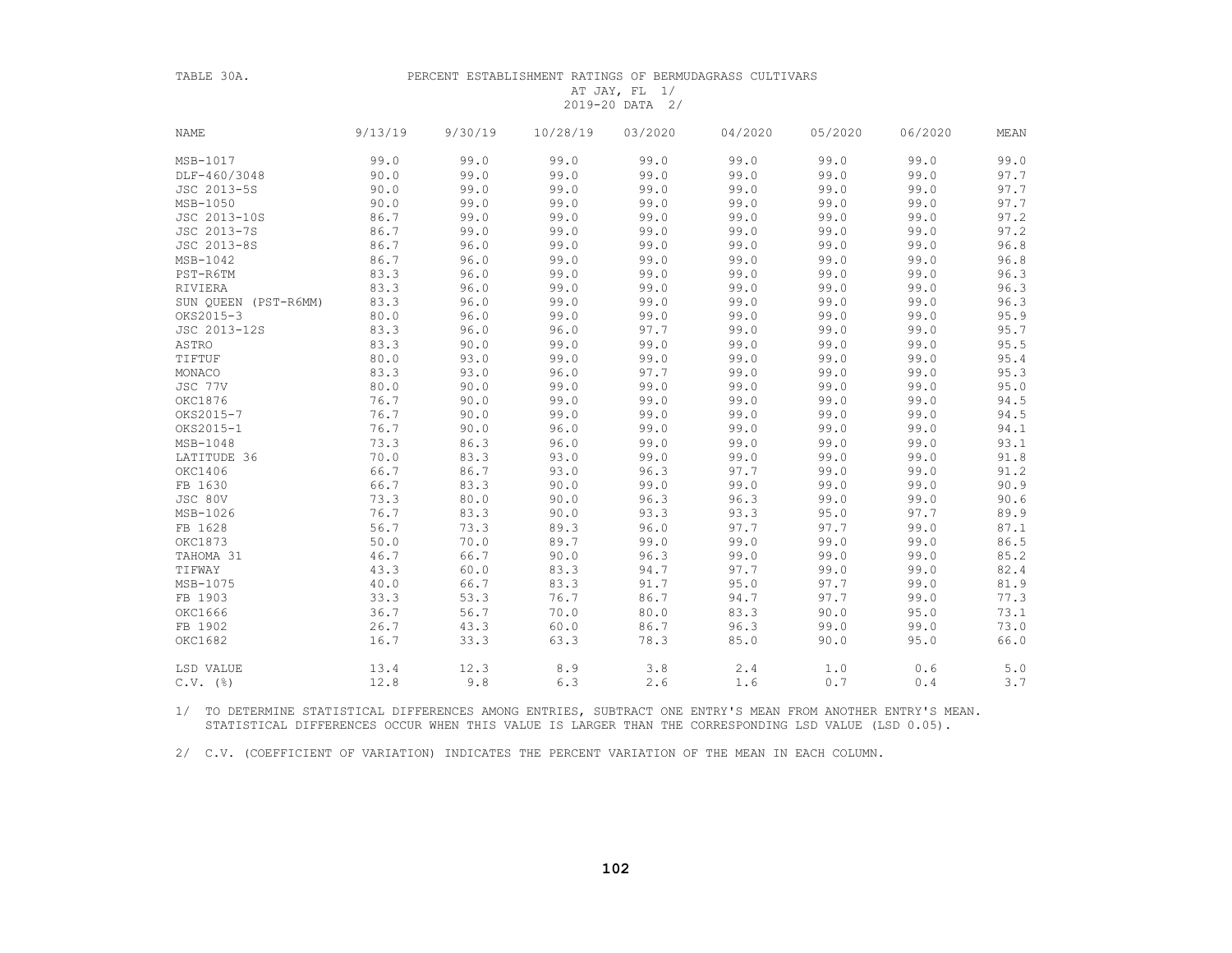| TABLE 30B.           |         |         |          | PERCENT ESTABLISHMENT RATINGS OF BERMUDAGRASS (SEEDED) CULTIVARS<br>AT JAY, FL $1/$ |         |         |         |      |
|----------------------|---------|---------|----------|-------------------------------------------------------------------------------------|---------|---------|---------|------|
|                      |         |         |          | 2019-20 DATA 2/                                                                     |         |         |         |      |
| NAME                 | 9/13/19 | 9/30/19 | 10/28/19 | 03/2020                                                                             | 04/2020 | 05/2020 | 06/2020 | MEAN |
| DLF-460/3048         | 90.0    | 99.0    | 99.0     | 99.0                                                                                | 99      | 99      | 99      | 97.7 |
| JSC 2013-5S          | 90.0    | 99.0    | 99.0     | 99.0                                                                                | 99      | 99      | 99      | 97.7 |
| JSC 2013-10S         | 86.7    | 99.0    | 99.0     | 99.0                                                                                | 99      | 99      | 99      | 97.2 |
| JSC 2013-7S          | 86.7    | 99.0    | 99.0     | 99.0                                                                                | 99      | 99      | 99      | 97.2 |
| JSC 2013-8S          | 86.7    | 96.0    | 99.0     | 99.0                                                                                | 99      | 99      | 99      | 96.8 |
| PST-R6TM             | 83.3    | 96.0    | 99.0     | 99.0                                                                                | 99      | 99      | 99      | 96.3 |
| RIVIERA              | 83.3    | 96.0    | 99.0     | 99.0                                                                                | 99      | 99      | 99      | 96.3 |
| SUN QUEEN (PST-R6MM) | 83.3    | 96.0    | 99.0     | 99.0                                                                                | 99      | 99      | 99      | 96.3 |
| OKS2015-3            | 80.0    | 96.0    | 99.0     | 99.0                                                                                | 99      | 99      | 99      | 95.9 |
| JSC 2013-12S         | 83.3    | 96.0    | 96.0     | 97.7                                                                                | 99      | 99      | 99      | 95.7 |
| MONACO               | 83.3    | 93.0    | 96.0     | 97.7                                                                                | 99      | 99      | 99      | 95.3 |
| OKS2015-7            | 76.7    | 90.0    | 99.0     | 99.0                                                                                | 99      | 99      | 99      | 94.5 |
| OKS2015-1            | 76.7    | 90.0    | 96.0     | 99.0                                                                                | 99      | 99      | 99      | 94.1 |
| LSD VALUE            | 14.4    | 7.8     | 7.1      | 2.6                                                                                 | $\circ$ | 0       | 0       | 3.5  |
| $C.V.$ (%)           | 7.2     | 3.8     | 2.5      | 0.9                                                                                 |         | 0       | $\circ$ | 1.6  |
|                      |         |         |          |                                                                                     |         |         |         |      |

 1/ TO DETERMINE STATISTICAL DIFFERENCES AMONG ENTRIES, SUBTRACT ONE ENTRY'S MEAN FROM ANOTHER ENTRY'S MEAN. STATISTICAL DIFFERENCES OCCUR WHEN THIS VALUE IS LARGER THAN THE CORRESPONDING LSD VALUE (LSD 0.05).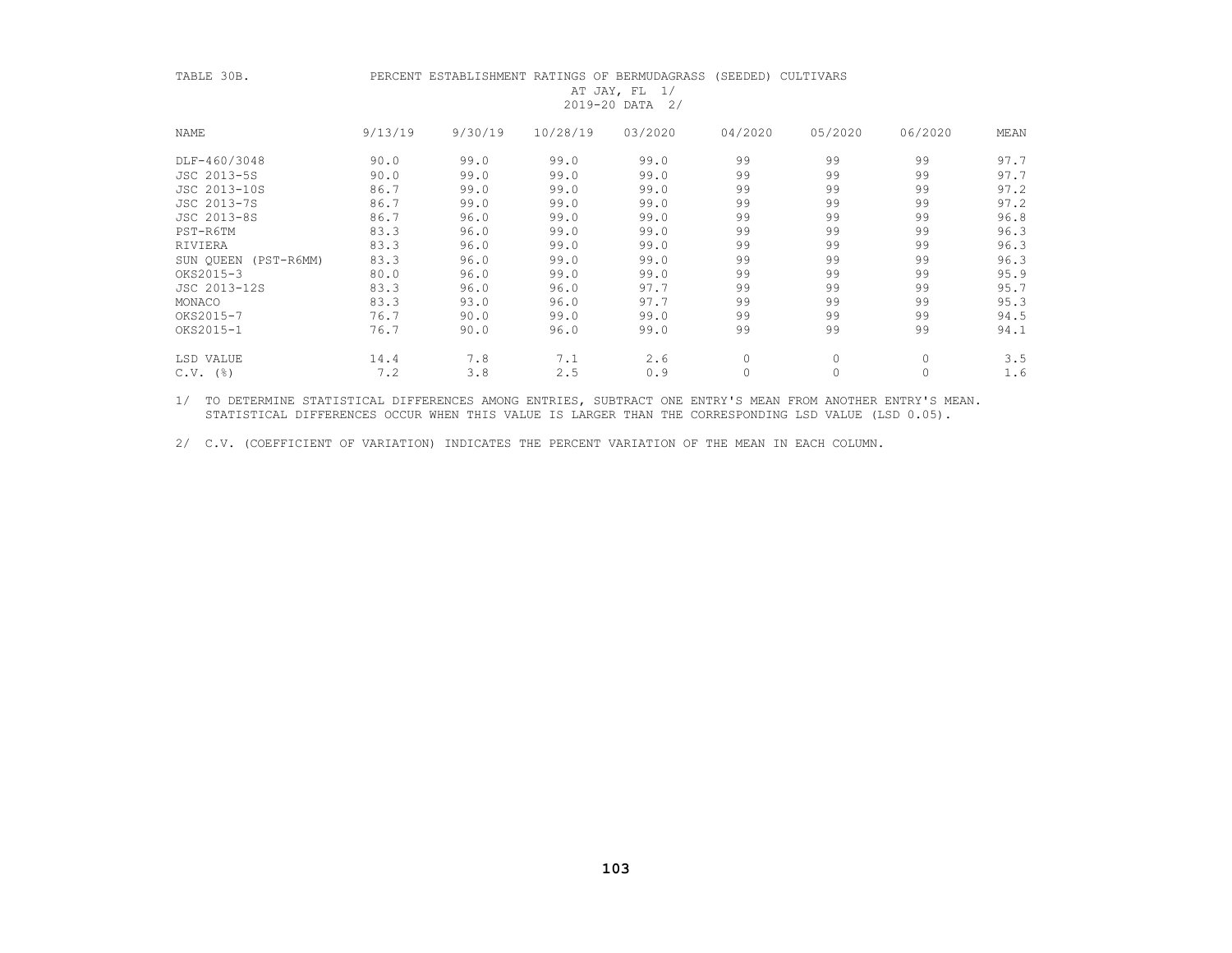| TABLE 30C.   |         |         |          | AT JAY, FL 1/<br>2019-20 DATA 2/ | PERCENT ESTABLISHMENT RATINGS OF BERMUDAGRASS (VEGETATIVE) CULTIVARS |         |         |      |
|--------------|---------|---------|----------|----------------------------------|----------------------------------------------------------------------|---------|---------|------|
| <b>NAME</b>  | 9/13/19 | 9/30/19 | 10/28/19 | 03/2020                          | 04/2020                                                              | 05/2020 | 06/2020 | MEAN |
| MSB-1017     | 99.0    | 99.0    | 99.0     | 99.0                             | 99.0                                                                 | 99.0    | 99.0    | 99.0 |
| MSB-1050     | 90.0    | 99.0    | 99.0     | 99.0                             | 99.0                                                                 | 99.0    | 99.0    | 97.7 |
| $MSB-1042$   | 86.7    | 96.0    | 99.0     | 99.0                             | 99.0                                                                 | 99.0    | 99.0    | 96.8 |
| ASTRO        | 83.3    | 90.0    | 99.0     | 99.0                             | 99.0                                                                 | 99.0    | 99.0    | 95.5 |
| TIFTUF       | 80.0    | 93.0    | 99.0     | 99.0                             | 99.0                                                                 | 99.0    | 99.0    | 95.4 |
| JSC 77V      | 80.0    | 90.0    | 99.0     | 99.0                             | 99.0                                                                 | 99.0    | 99.0    | 95.0 |
| OKC1876      | 76.7    | 90.0    | 99.0     | 99.0                             | 99.0                                                                 | 99.0    | 99.0    | 94.5 |
| MSB-1048     | 73.3    | 86.3    | 96.0     | 99.0                             | 99.0                                                                 | 99.0    | 99.0    | 93.1 |
| LATITUDE 36  | 70.0    | 83.3    | 93.0     | 99.0                             | 99.0                                                                 | 99.0    | 99.0    | 91.8 |
| OKC1406      | 66.7    | 86.7    | 93.0     | 96.3                             | 97.7                                                                 | 99.0    | 99.0    | 91.2 |
| FB 1630      | 66.7    | 83.3    | 90.0     | 99.0                             | 99.0                                                                 | 99.0    | 99.0    | 90.9 |
| JSC 80V      | 73.3    | 80.0    | 90.0     | 96.3                             | 96.3                                                                 | 99.0    | 99.0    | 90.6 |
| MSB-1026     | 76.7    | 83.3    | 90.0     | 93.3                             | 93.3                                                                 | 95.0    | 97.7    | 89.9 |
| FB 1628      | 56.7    | 73.3    | 89.3     | 96.0                             | 97.7                                                                 | 97.7    | 99.0    | 87.1 |
| OKC1873      | 50.0    | 70.0    | 89.7     | 99.0                             | 99.0                                                                 | 99.0    | 99.0    | 86.5 |
| TAHOMA 31    | 46.7    | 66.7    | 90.0     | 96.3                             | 99.0                                                                 | 99.0    | 99.0    | 85.2 |
| TIFWAY       | 43.3    | 60.0    | 83.3     | 94.7                             | 97.7                                                                 | 99.0    | 99.0    | 82.4 |
| MSB-1075     | 40.0    | 66.7    | 83.3     | 91.7                             | 95.0                                                                 | 97.7    | 99.0    | 81.9 |
| FB 1903      | 33.3    | 53.3    | 76.7     | 86.7                             | 94.7                                                                 | 97.7    | 99.0    | 77.3 |
| OKC1666      | 36.7    | 56.7    | 70.0     | 80.0                             | 83.3                                                                 | 90.0    | 95.0    | 73.1 |
| FB 1902      | 26.7    | 43.3    | 60.0     | 86.7                             | 96.3                                                                 | 99.0    | 99.0    | 73.0 |
| OKC1682      | 16.7    | 33.3    | 63.3     | 78.3                             | 85.0                                                                 | 90.0    | 95.0    | 66.0 |
| LSD VALUE    | 15.6    | 15.4    | 11.1     | 4.8                              | 3.1                                                                  | 1.3     | 0.7     | 6.2  |
| $C.V.$ $(%)$ | 16.5    | 13.1    | 8.0      | 3.3                              | 2.1                                                                  | 0.9     | 0.5     | 4.7  |

 1/ TO DETERMINE STATISTICAL DIFFERENCES AMONG ENTRIES, SUBTRACT ONE ENTRY'S MEAN FROM ANOTHER ENTRY'S MEAN. STATISTICAL DIFFERENCES OCCUR WHEN THIS VALUE IS LARGER THAN THE CORRESPONDING LSD VALUE (LSD 0.05).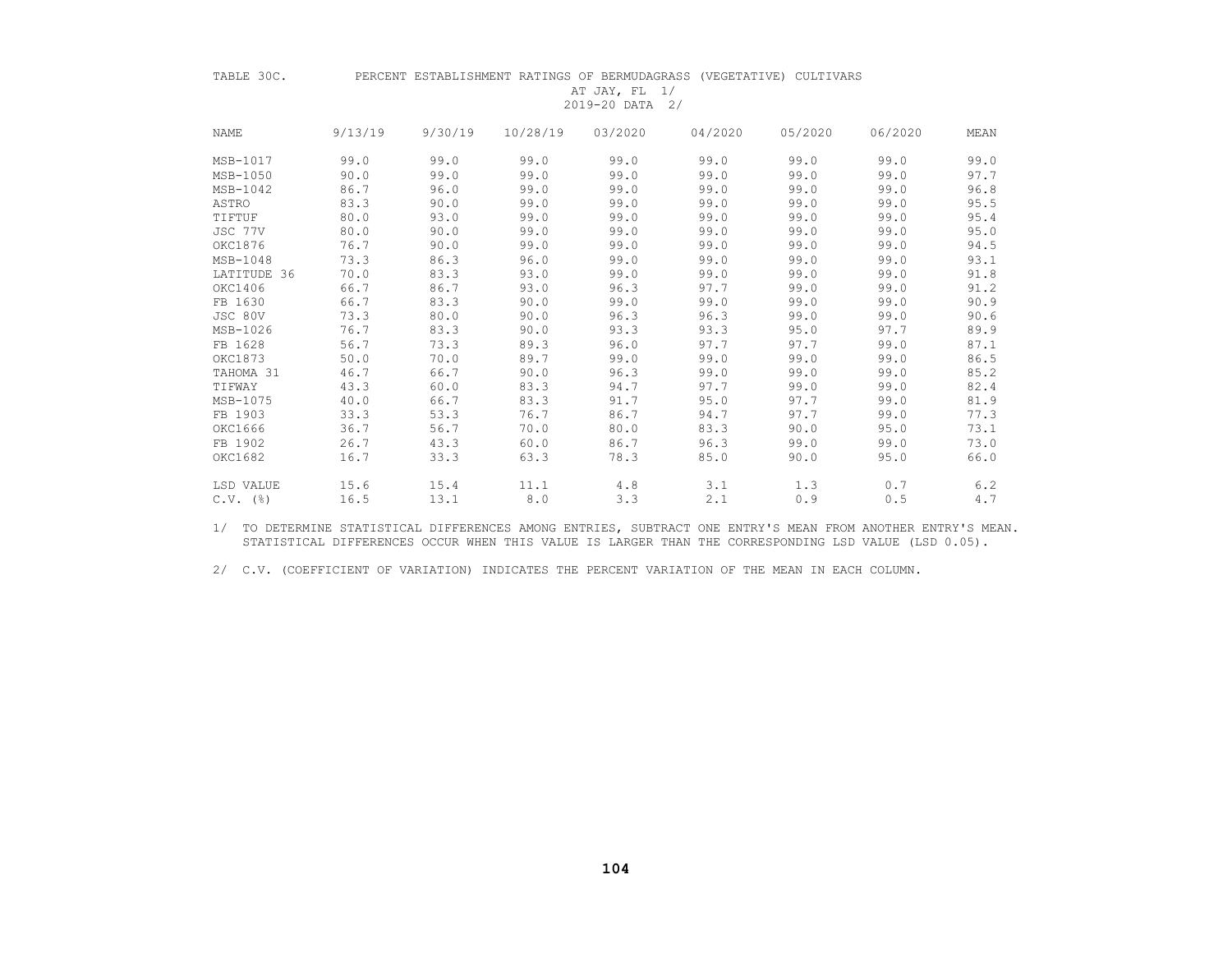#### TABLE 31A. PERCENT ESTABLISHMENT RATINGS OF BERMUDAGRASS CULTIVARS AT WICHITA, KS 1/ 2019-20 DATA 2/

| NAME                 | <b>JULY</b> | <b>AUGUST</b> | SEPTEMBER | MEAN |
|----------------------|-------------|---------------|-----------|------|
| DLF-460/3048         | 76.7        | 93.3          | 98.3      | 89.4 |
| JSC 2013-5S          | 71.7        | 93.3          | 97.0      | 87.3 |
| SUN QUEEN (PST-R6MM) | 63.3        | 93.3          | 99.0      | 85.2 |
| JSC 2013-8S          | 63.3        | 91.0          | 97.7      | 84.0 |
| JSC 2013-7S          | 63.3        | 84.3          | 97.7      | 81.8 |
| PST-R6TM             | 53.3        | 93.3          | 98.3      | 81.7 |
| MONACO               | 56.7        | 89.3          | 95.3      | 80.4 |
| JSC 2013-12S         | 43.3        | 83.3          | 96.3      | 74.3 |
| RIVIERA              | 30.3        | 89.3          | 97.7      | 72.4 |
| MSB-1017             | 40.0        | 80.0          | 97.0      | 72.3 |
| JSC 2013-10S         | 38.3        | 80.0          | 96.3      | 71.6 |
| OKS2015-3            | 22.0        | 89.3          | 94.7      | 68.7 |
| $MSB-1042$           | 26.7        | 76.7          | 94.0      | 65.8 |
| OKS2015-1            | 26.7        | 68.3          | 94.3      | 63.1 |
| MSB-1050             | 23.7        | 70.0          | 94.0      | 62.6 |
| MSB-1048             | 20.7        | 66.7          | 95.7      | 61.0 |
| OKS2015-7            | 16.0        | 71.7          | 92.7      | 60.1 |
| OKC1876              | 23.3        | 58.3          | 91.7      | 57.8 |
| OKC1666              | 20.0        | 55.0          | 95.0      | 56.7 |
| FB 1630              | 21.3        | 56.7          | 90.0      | 56.0 |
| TIFTUF               | 26.7        | 45.0          | 93.3      | 55.0 |
| ASTRO                | 25.0        | 38.3          | 91.7      | 51.7 |
| TAHOMA 31            | 14.7        | 51.7          | 88.3      | 51.6 |
| TIFWAY               | 21.7        | 43.3          | 88.3      | 51.1 |
| OKC1406              | 19.7        | 43.3          | 90.0      | 51.0 |
| JSC 80V              | 17.3        | 45.0          | 86.7      | 49.7 |
| MSB-1075             | 17.3        | 41.7          | 88.3      | 49.1 |
| FB 1902              | 11.3        | 45.0          | 90.0      | 48.8 |
| LATITUDE 36          | 14.7        | 38.3          | 90.0      | 47.7 |
| MSB-1026             | 20.3        | 26.7          | 88.3      | 45.1 |
| OKC1873              | 11.7        | 38.3          | 85.0      | 45.0 |
| FB 1628              | 12.3        | 31.7          | 86.7      | 43.6 |
| FB 1903              | 9.7         | 36.7          | 78.3      | 41.6 |
| JSC 77V              | 19.0        | 23.3          | 73.3      | 38.6 |
| OKC1682              | 10.7        | 12.0          | 83.3      | 35.3 |
| LSD VALUE            | 13.9        | 12.6          | 11.2      | 9.1  |
| $C.V.$ ( $\S$ )      | 30.8        | 14.0          | 6.6       | 10.1 |

 1/ TO DETERMINE STATISTICAL DIFFERENCES AMONG ENTRIES, SUBTRACT ONE ENTRY'S MEAN FROM ANOTHER ENTRY'S MEAN. STATISTICAL DIFFERENCES OCCUR WHEN THIS VALUE IS LARGER THAN THE CORRESPONDING LSD VALUE (LSD 0.05).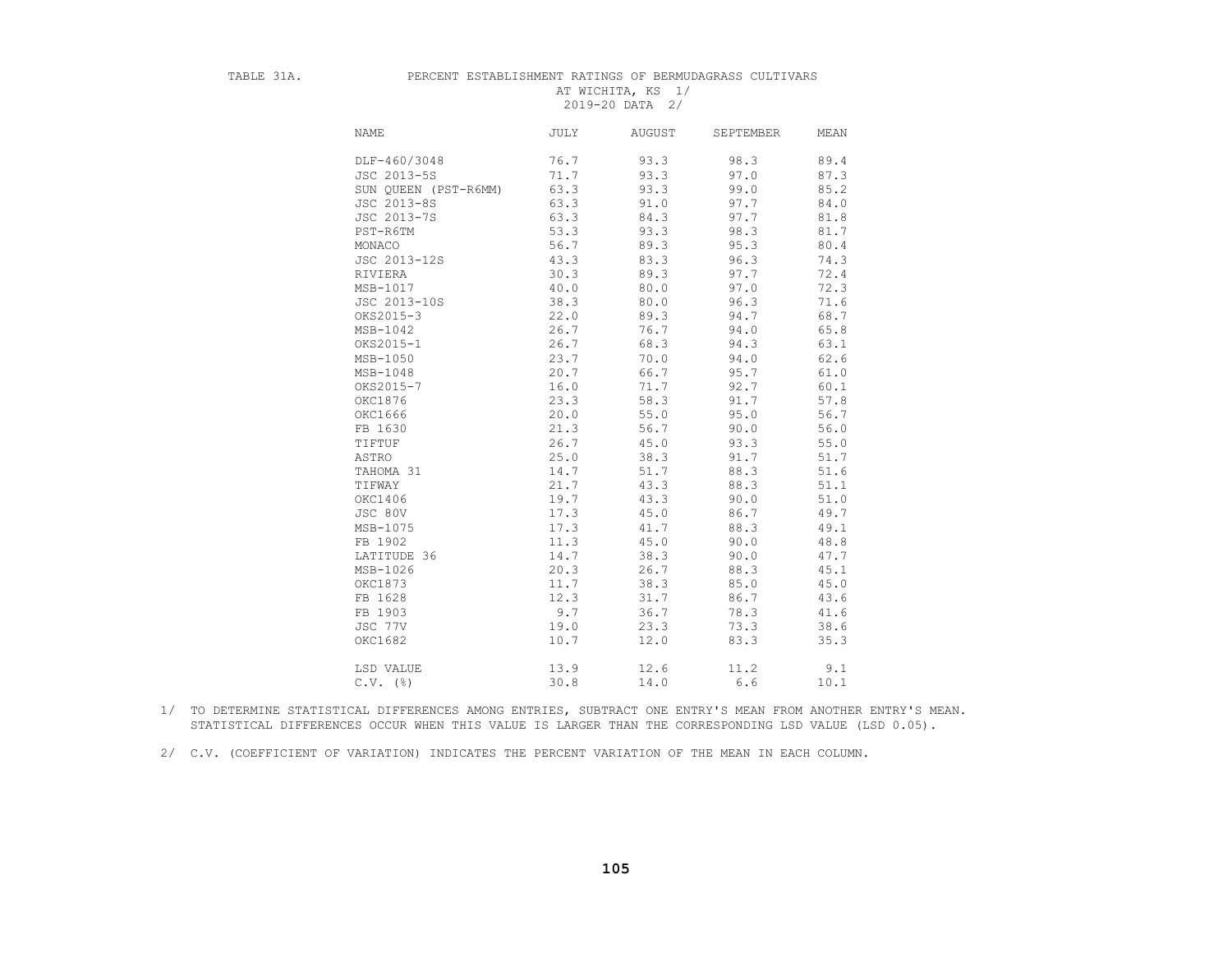| TABLE |  |  |
|-------|--|--|
|       |  |  |

#### PERCENT ESTABLISHMENT RATINGS OF BERMUDAGRASS (SEEDED) CULTIVARS AT WICHITA, KS 1/ 2019-20 DATA 2/

| NAME            | <b>JULY</b>                  | AUGUST | SEPTEMBER | MEAN |
|-----------------|------------------------------|--------|-----------|------|
|                 | DLF-460/3048<br>76.7         | 93.3   | 98.3      | 89.4 |
|                 | JSC 2013-5S<br>71.7          | 93.3   | 97.0      | 87.3 |
|                 | 63.3<br>SUN OUEEN (PST-R6MM) | 93.3   | 99.0      | 85.2 |
|                 | JSC 2013-8S<br>63.3          | 91.0   | 97.7      | 84.0 |
|                 | JSC 2013-7S<br>63.3          | 84.3   | 97.7      | 81.8 |
| PST-R6TM        | 53.3                         | 93.3   | 98.3      | 81.7 |
| MONACO          | 56.7                         | 89.3   | 95.3      | 80.4 |
|                 | 43.3<br>JSC 2013-12S         | 83.3   | 96.3      | 74.3 |
| RIVIERA         | 30.3                         | 89.3   | 97.7      | 72.4 |
|                 | 38.3<br>JSC 2013-10S         | 80.0   | 96.3      | 71.6 |
| OKS2015-3       | 22.0                         | 89.3   | 94.7      | 68.7 |
| OKS2015-1       | 26.7                         | 68.3   | 94.3      | 63.1 |
| OKS2015-7       | 16.0                         | 71.7   | 92.7      | 60.1 |
| LSD VALUE       | 19.8                         | 10.6   | 4.7       | 9.2  |
| $C.V.$ ( $\S$ ) | 25.4                         | 7.2    | 2.3       | 7.4  |

 1/ TO DETERMINE STATISTICAL DIFFERENCES AMONG ENTRIES, SUBTRACT ONE ENTRY'S MEAN FROM ANOTHER ENTRY'S MEAN. STATISTICAL DIFFERENCES OCCUR WHEN THIS VALUE IS LARGER THAN THE CORRESPONDING LSD VALUE (LSD 0.05).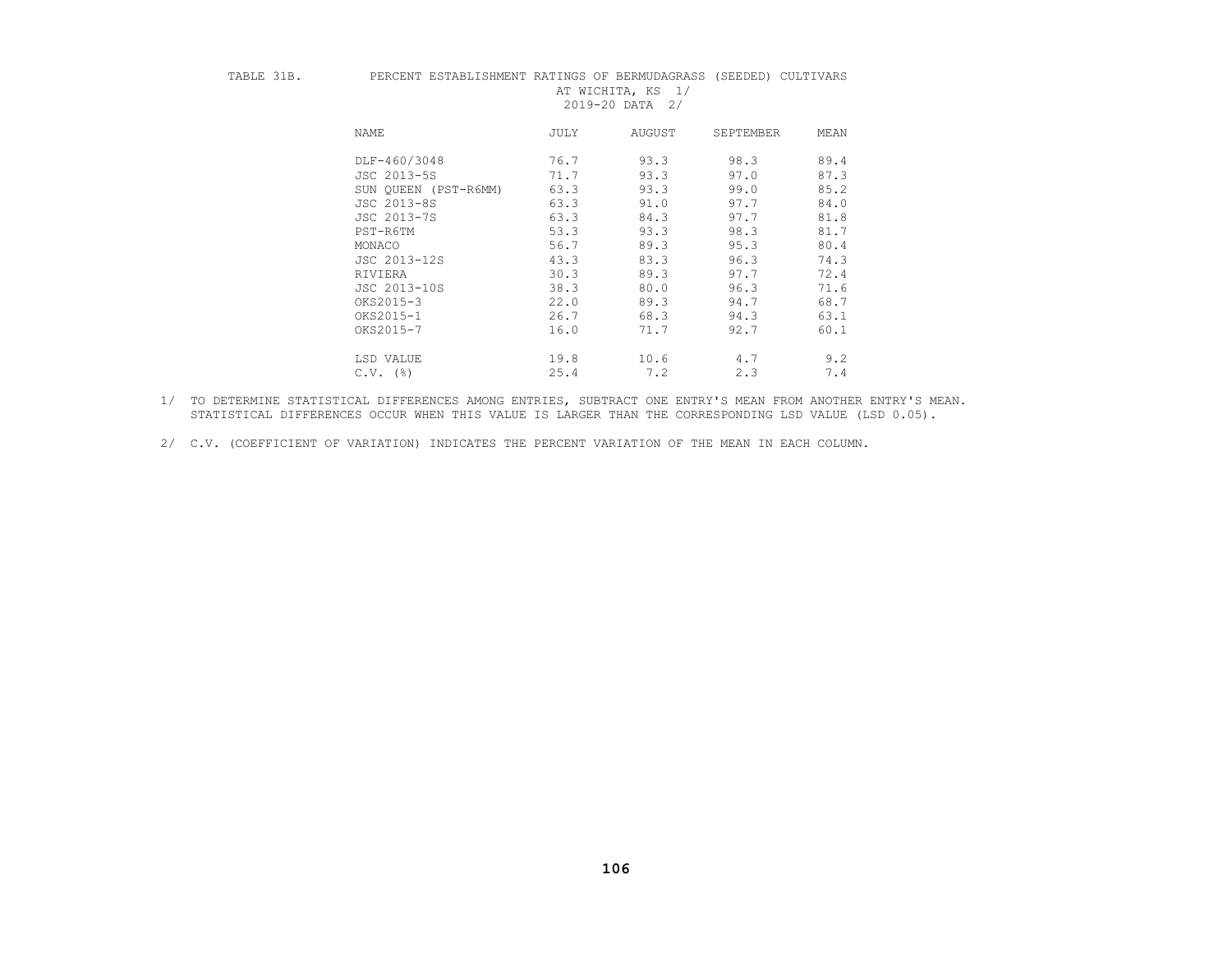#### TABLE 31C. PERCENT ESTABLISHMENT RATINGS OF BERMUDAGRASS (VEGETATIVE) CULTIVARS AT WICHITA, KS 1/

2019-20 DATA 2/

| NAME                   | JULY | AUGUST | SEPTEMBER | MEAN |
|------------------------|------|--------|-----------|------|
| MSB-1017               | 40.0 | 80.0   | 97.0      | 72.3 |
| MSB-1042               | 26.7 | 76.7   | 94.0      | 65.8 |
| MSB-1050               | 23.7 | 70.0   | 94.0      | 62.6 |
| $MSB-1048$             | 20.7 | 66.7   | 95.7      | 61.0 |
| OKC1876                | 23.3 | 58.3   | 91.7      | 57.8 |
| OKC1666                | 20.0 | 55.0   | 95.0      | 56.7 |
| FB 1630                | 21.3 | 56.7   | 90.0      | 56.0 |
| TIFTUF                 | 26.7 | 45.0   | 93.3      | 55.0 |
| ASTRO                  | 25.0 | 38.3   | 91.7      | 51.7 |
| TAHOMA 31              | 14.7 | 51.7   | 88.3      | 51.6 |
| TIFWAY                 | 21.7 | 43.3   | 88.3      | 51.1 |
| OKC1406                | 19.7 | 43.3   | 90.0      | 51.0 |
| JSC 80V                | 17.3 | 45.0   | 86.7      | 49.7 |
| MSB-1075               | 17.3 | 41.7   | 88.3      | 49.1 |
| FB 1902                | 11.3 | 45.0   | 90.0      | 48.8 |
| LATITUDE 36            | 14.7 | 38.3   | 90.0      | 47.7 |
| MSB-1026               | 20.3 | 26.7   | 88.3      | 45.1 |
| OKC1873                | 11.7 | 38.3   | 85.0      | 45.0 |
| FB 1628                | 12.3 | 31.7   | 86.7      | 43.6 |
| FB 1903                | 9.7  | 36.7   | 78.3      | 41.6 |
| JSC 77V                | 19.0 | 23.3   | 73.3      | 38.6 |
| OKC1682                | 10.7 | 12.0   | 83.3      | 35.3 |
| LSD VALUE              | 12.2 | 14.6   | 16.1      | 9.7  |
| $C.V.$ $(\frac{6}{6})$ | 34.6 | 20.3   | 8.0       | 11.7 |

- 1/ TO DETERMINE STATISTICAL DIFFERENCES AMONG ENTRIES, SUBTRACT ONE ENTRY'S MEAN FROM ANOTHER ENTRY'S MEAN. STATISTICAL DIFFERENCES OCCUR WHEN THIS VALUE IS LARGER THAN THE CORRESPONDING LSD VALUE (LSD 0.05).
- 2/ C.V. (COEFFICIENT OF VARIATION) INDICATES THE PERCENT VARIATION OF THE MEAN IN EACH COLUMN.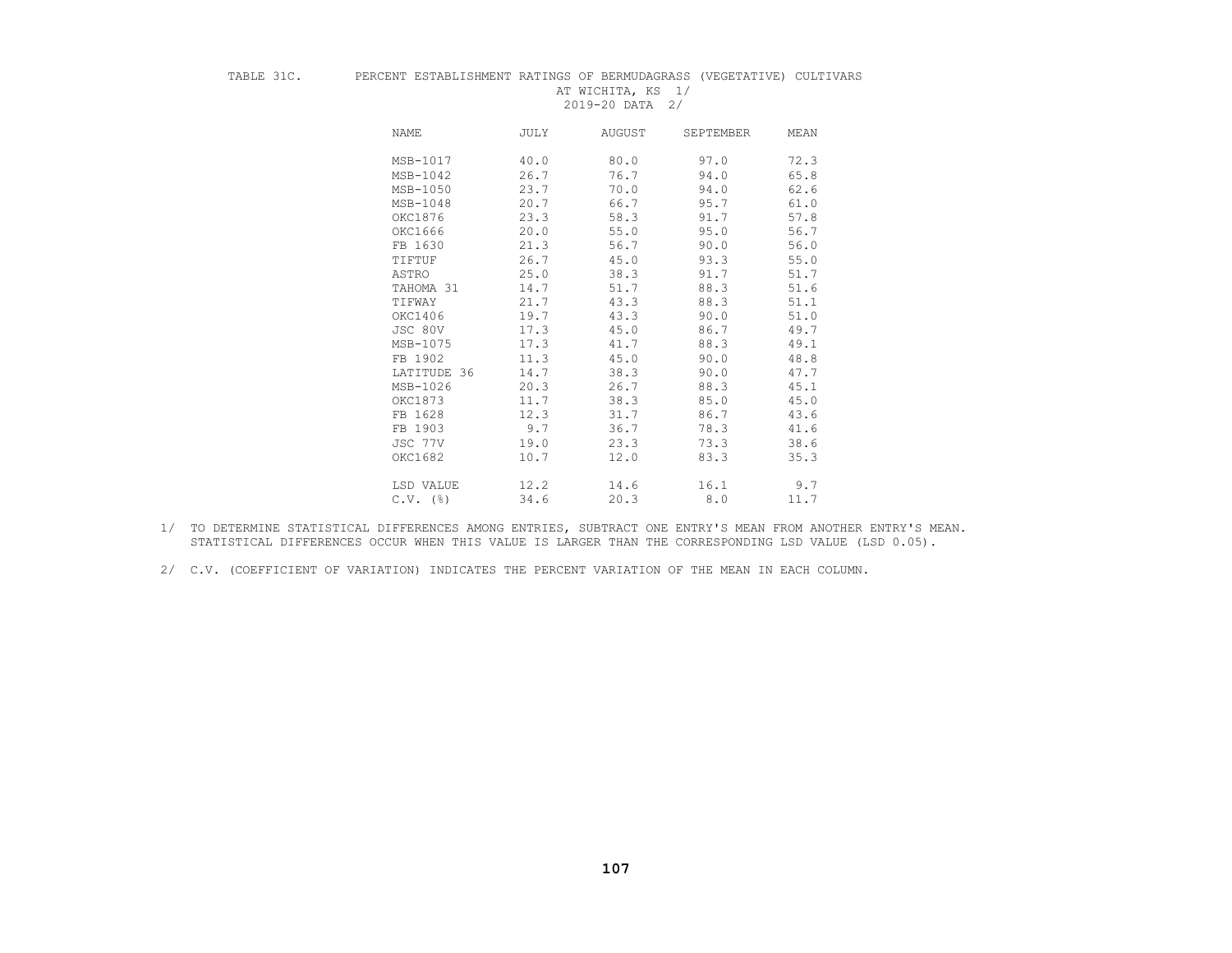# TABLE 32A. PERCENT ESTABLISHMENT RATINGS OF BERMUDAGRASS CULTIVARS AT MISS. ST., MS 1/

2019 DATA 2/

| <b>NAME</b>          | <b>AUGUST</b> | SEPT 6 | SEPT 27 | <b>OCTOBER</b> | MEAN |
|----------------------|---------------|--------|---------|----------------|------|
| MSB-1050             | 31.7          | 93.0   | 99.0    | 99.0           | 80.7 |
| MSB-1042             | 25.0          | 70.0   | 99.0    | 99.0           | 73.3 |
| TIFTUF               | 25.0          | 70.0   | 99.0    | 99.0           | 73.3 |
| MSB-1026             | 23.3          | 70.0   | 99.0    | 99.0           | 72.8 |
| MSB-1048             | 23.3          | 70.0   | 99.0    | 99.0           | 72.8 |
| OKS2015-3            | 20.0          | 70.0   | 99.0    | 99.0           | 72.0 |
| MSB-1017             | 23.3          | 66.7   | 96.0    | 99.0           | 71.3 |
| LATITUDE 36          | 21.7          | 65.0   | 99.0    | 99.0           | 71.2 |
| FB 1628              | 21.7          | 63.3   | 99.0    | 99.0           | 70.8 |
| OKC1873              | 21.7          | 63.3   | 99.0    | 99.0           | 70.8 |
| DLF-460/3048         | 20.0          | 63.3   | 99.0    | 99.0           | 70.3 |
| JSC 2013-12S         | 20.0          | 63.3   | 99.0    | 99.0           | 70.3 |
| OKS2015-1            | 20.0          | 63.3   | 99.0    | 99.0           | 70.3 |
| MONACO               | 20.0          | 61.7   | 99.0    | 99.0           | 69.9 |
| OKC1876              | 21.7          | 60.0   | 99.0    | 99.0           | 69.9 |
| FB 1630              | 20.0          | 60.0   | 99.0    | 99.0           | 69.5 |
| JSC 2013-8S          | 20.0          | 60.0   | 99.0    | 99.0           | 69.5 |
| JSC 77V              | 20.0          | 60.0   | 99.0    | 99.0           | 69.5 |
| OKS2015-7            | 20.0          | 60.0   | 99.0    | 99.0           | 69.5 |
| FB 1902              | 20.0          | 60.0   | 96.0    | 99.0           | 68.8 |
| MSB-1075             | 20.0          | 60.0   | 96.0    | 99.0           | 68.8 |
| ASTRO                | 18.3          | 56.7   | 96.0    | 99.0           | 67.5 |
| OKC1666              | 20.0          | 55.0   | 96.0    | 99.0           | 67.5 |
| JSC 2013-5S          | 16.7          | 56.7   | 96.0    | 99.0           | 67.1 |
| TIFWAY               | 20.0          | 56.7   | 92.7    | 99.0           | 67.1 |
| FB 1903              | 20.0          | 53.3   | 93.0    | 99.0           | 66.3 |
| OKC1406              | 18.3          | 53.3   | 92.7    | 99.0           | 65.8 |
| JSC 80V              | 18.3          | 55.0   | 89.7    | 99.0           | 65.5 |
| OKC1682              | 18.3          | 51.7   | 93.0    | 99.0           | 65.5 |
| TAHOMA 31            | 18.3          | 51.7   | 93.0    | 99.0           | 65.5 |
| SUN QUEEN (PST-R6MM) | 15.0          | 51.7   | 96.0    | 99.0           | 65.4 |
| JSC 2013-7S          | 16.7          | 50.0   | 92.7    | 99.0           | 64.6 |
| JSC 2013-10S         | 16.7          | 45.0   | 90.0    | 99.0           | 62.7 |
| PST-R6TM             | 16.7          | 50.0   | 92.7    | 89.3           | 62.2 |
| RIVIERA              | 15.0          | 46.7   | 89.7    | 96.0           | 61.8 |
| LSD VALUE            | 6.6           | 19.2   | 16.5    | 10.2           | 10.2 |
| $C.V.$ (%)           | 17.0          | 16.5   | 5.4     | 3.0            | 6.8  |

 1/ TO DETERMINE STATISTICAL DIFFERENCES AMONG ENTRIES, SUBTRACT ONE ENTRY'S MEAN FROM ANOTHER ENTRY'S MEAN. STATISTICAL DIFFERENCES OCCUR WHEN THIS VALUE IS LARGER THAN THE CORRESPONDING LSD VALUE (LSD 0.05).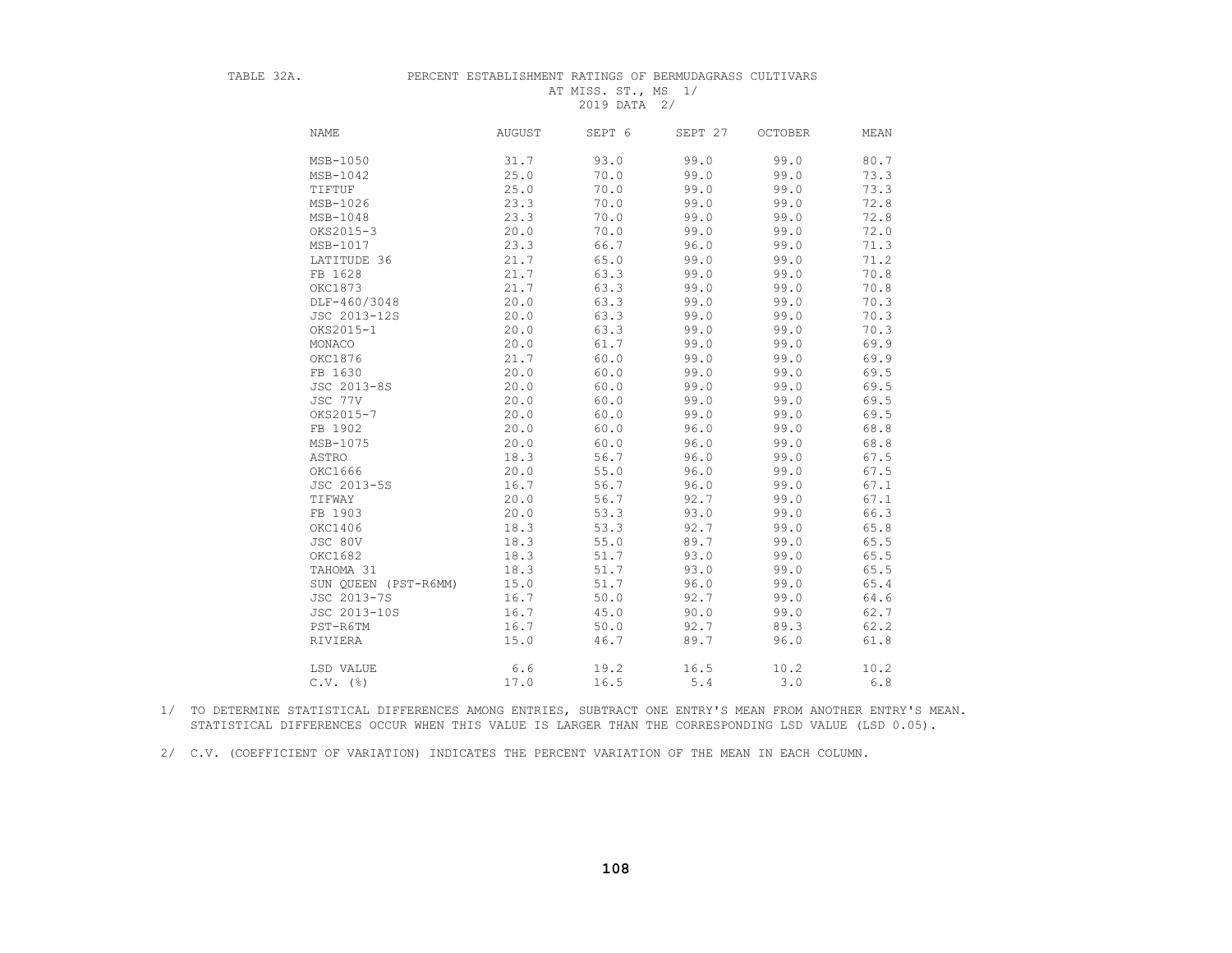| m<br>Λ<br>ı<br>т<br>٠<br>г<br>ï<br>٠<br>٠ |  |
|-------------------------------------------|--|
|                                           |  |

## PERCENT ESTABLISHMENT RATINGS OF BERMUDAGRASS (SEEDED) CULTIVARS AT MISS. ST., MS 1/

2019 DATA 2/

| NAME                 | AUGUST | SEPT 6 | SEPT 27 | OCTOBER | MEAN |
|----------------------|--------|--------|---------|---------|------|
| OKS2015-3            | 20.0   | 70.0   | 99.0    | 99.0    | 72.0 |
| DLF-460/3048         | 20.0   | 63.3   | 99.0    | 99.0    | 70.3 |
| JSC 2013-12S         | 20.0   | 63.3   | 99.0    | 99.0    | 70.3 |
| OKS2015-1            | 20.0   | 63.3   | 99.0    | 99.0    | 70.3 |
| MONACO               | 20.0   | 61.7   | 99.0    | 99.0    | 69.9 |
| JSC 2013-8S          | 20.0   | 60.0   | 99.0    | 99.0    | 69.5 |
| OKS2015-7            | 20.0   | 60.0   | 99.0    | 99.0    | 69.5 |
| JSC 2013-5S          | 16.7   | 56.7   | 96.0    | 99.0    | 67.1 |
| SUN OUEEN (PST-R6MM) | 15.0   | 51.7   | 96.0    | 99.0    | 65.4 |
| JSC 2013-7S          | 16.7   | 50.0   | 92.7    | 99.0    | 64.6 |
| JSC 2013-10S         | 16.7   | 45.0   | 90.0    | 99.0    | 62.7 |
| PST-R6TM             | 16.7   | 50.0   | 92.7    | 89.3    | 62.2 |
| RIVIERA              | 15.0   | 46.7   | 89.7    | 96.0    | 61.8 |
| LSD VALUE            | 11.7   | 33.3   | 13.6    | 13.6    | 16.3 |
| $C.V.$ (%)           | 22.4   | 22.1   | 5.7     | 5.0     | 9.0  |

 1/ TO DETERMINE STATISTICAL DIFFERENCES AMONG ENTRIES, SUBTRACT ONE ENTRY'S MEAN FROM ANOTHER ENTRY'S MEAN. STATISTICAL DIFFERENCES OCCUR WHEN THIS VALUE IS LARGER THAN THE CORRESPONDING LSD VALUE (LSD 0.05).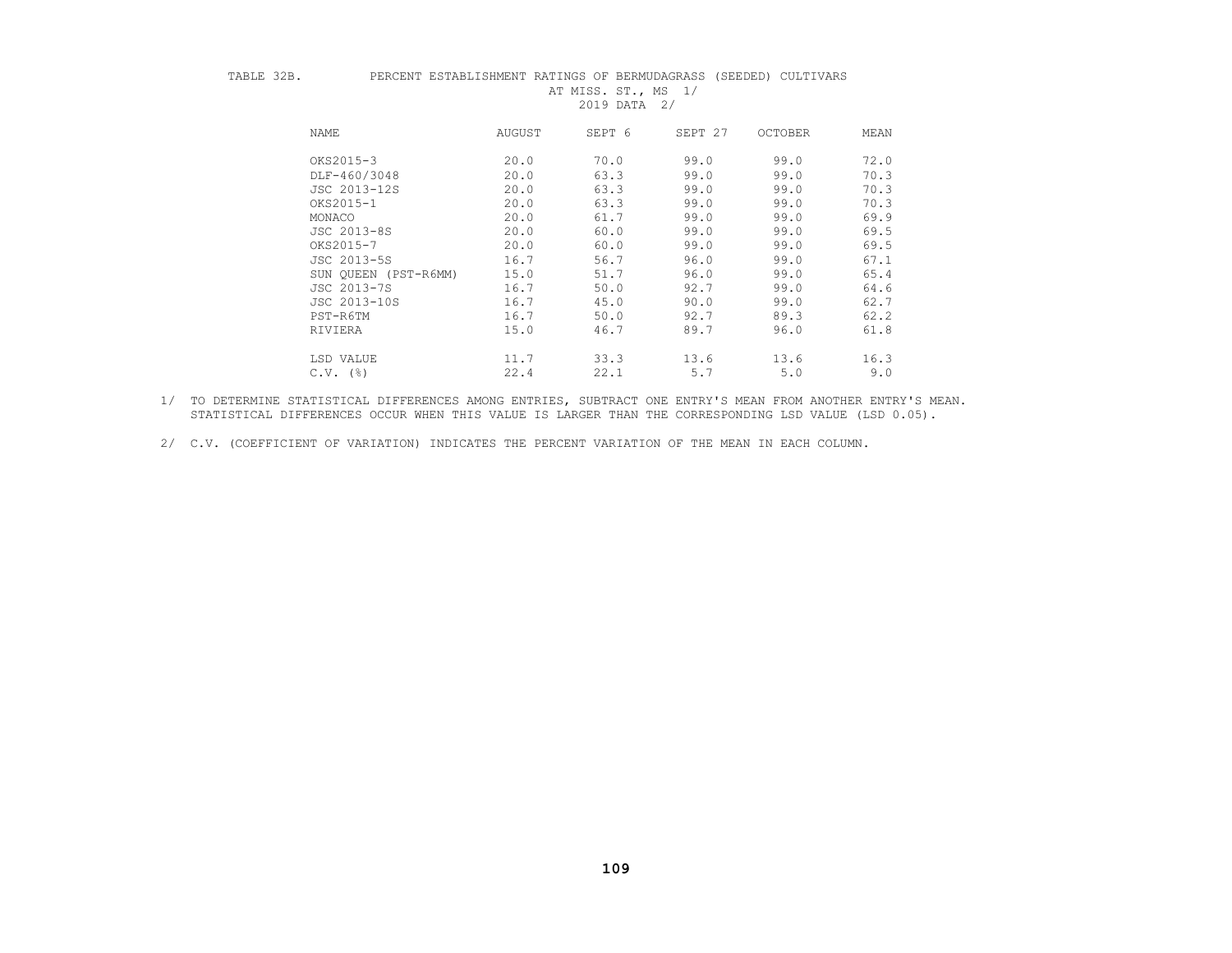#### TABLE 32C. PERCENT ESTABLISHMENT RATINGS OF BERMUDAGRASS (VEGETATIVE) CULTIVARS AT MISS. ST., MS 1/

2019 DATA 2/

| NAME                   | AUGUST | SEPT 6 | SEPT 27 | <b>OCTOBER</b> | MEAN |
|------------------------|--------|--------|---------|----------------|------|
| MSB-1050               | 31.7   | 93.0   | 99.0    | 99             | 80.7 |
| MSB-1042               | 25.0   | 70.0   | 99.0    | 99             | 73.3 |
| TIFTUF                 | 25.0   | 70.0   | 99.0    | 99             | 73.3 |
| MSB-1026               | 23.3   | 70.0   | 99.0    | 99             | 72.8 |
| $MSB-1048$             | 23.3   | 70.0   | 99.0    | 99             | 72.8 |
| MSB-1017               | 23.3   | 66.7   | 96.0    | 99             | 71.3 |
| LATITUDE 36            | 21.7   | 65.0   | 99.0    | 99             | 71.2 |
| FB 1628                | 21.7   | 63.3   | 99.0    | 99             | 70.8 |
| OKC1873                | 21.7   | 63.3   | 99.0    | 99             | 70.8 |
| OKC1876                | 21.7   | 60.0   | 99.0    | 99             | 69.9 |
| FB 1630                | 20.0   | 60.0   | 99.0    | 99             | 69.5 |
| JSC 77V                | 20.0   | 60.0   | 99.0    | 99             | 69.5 |
| FB 1902                | 20.0   | 60.0   | 96.0    | 99             | 68.8 |
| MSB-1075               | 20.0   | 60.0   | 96.0    | 99             | 68.8 |
| ASTRO                  | 18.3   | 56.7   | 96.0    | 99             | 67.5 |
| OKC1666                | 20.0   | 55.0   | 96.0    | 99             | 67.5 |
| TIFWAY                 | 20.0   | 56.7   | 92.7    | 99             | 67.1 |
| FB 1903                | 20.0   | 53.3   | 93.0    | 99             | 66.3 |
| OKC1406                | 18.3   | 53.3   | 92.7    | 99             | 65.8 |
| JSC 80V                | 18.3   | 55.0   | 89.7    | 99             | 65.5 |
| OKC1682                | 18.3   | 51.7   | 93.0    | 99             | 65.5 |
| TAHOMA 31              | 18.3   | 51.7   | 93.0    | 99             | 65.5 |
| LSD VALUE              | 5.3    | 11.9   | 15.2    | 0              | 6.1  |
| $C.V.$ $(\frac{6}{6})$ | 13.8   | 11.6   | 5.2     | 0              | 4.9  |

 1/ TO DETERMINE STATISTICAL DIFFERENCES AMONG ENTRIES, SUBTRACT ONE ENTRY'S MEAN FROM ANOTHER ENTRY'S MEAN. STATISTICAL DIFFERENCES OCCUR WHEN THIS VALUE IS LARGER THAN THE CORRESPONDING LSD VALUE (LSD 0.05).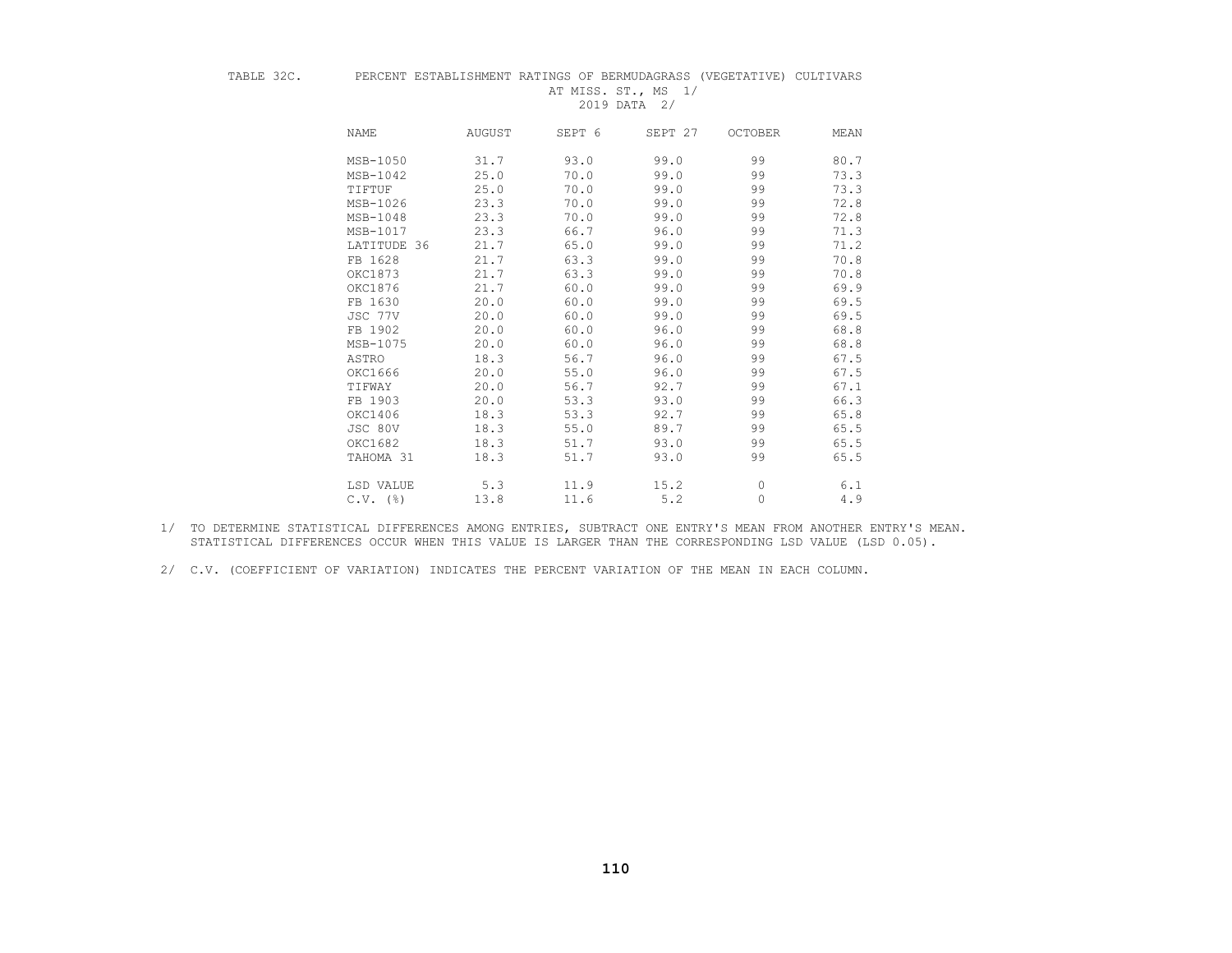#### TABLE 33A. PERCENT ESTABLISHMENT RATINGS OF BERMUDAGRASS CULTIVARS AT LAS CRUCES, NM 1/ 2019 DATA 2/

| <b>NAME</b>          | JULY 25 | AUG 22 | SEPT 11 | SEPT 26 | OCT 9 | MEAN |
|----------------------|---------|--------|---------|---------|-------|------|
| JSC 2013-7S          | 91.0    | 93.0   | 97.3    | 93.7    | 96.0  | 94.2 |
| JSC 2013-8S          | 81.3    | 94.3   | 98.0    | 94.0    | 96.7  | 92.9 |
| JSC 2013-10S         | 87.7    | 93.7   | 92.0    | 93.0    | 95.0  | 92.3 |
| OKS2015-7            | 79.3    | 95.0   | 97.0    | 90.7    | 97.0  | 91.8 |
| OKS2015-3            | 75.3    | 94.3   | 92.0    | 97.3    | 97.7  | 91.3 |
| RIVIERA              | 84.0    | 91.0   | 94.0    | 94.0    | 93.0  | 91.2 |
| JSC 2013-5S          | 89.0    | 92.0   | 96.0    | 82.0    | 92.0  | 90.2 |
| JSC 2013-12S         | 48.7    | 95.7   | 97.3    | 95.3    | 96.3  | 86.7 |
| PST-R6TM             | 78.0    | 81.7   | 96.7    | 85.7    | 88.0  | 86.0 |
| FB 1903              | 64.7    | 84.7   | 95.0    | 84.3    | 92.3  | 84.2 |
| SUN OUEEN (PST-R6MM) | 88.7    | 80.0   | 76.7    | 84.3    | 90.3  | 84.0 |
| OKS2015-1            | 39.7    | 89.3   | 90.7    | 93.3    | 93.3  | 81.3 |
| OKC1876              | 28.7    | 78.3   | 93.7    | 94.7    | 95.7  | 78.2 |
| TIFWAY               | 25.0    | 82.7   | 90.7    | 94.0    | 96.0  | 77.7 |
| DLF-460/3048         | 39.0    | 82.0   | 81.0    | 91.7    | 92.7  | 77.3 |
| FB 1628              | 21.0    | 78.7   | 90.0    | 95.7    | 96.3  | 76.3 |
| LATITUDE 36          | 33.7    | 77.0   | 86.7    | 90.7    | 92.0  | 76.0 |
| MSB-1050             | 38.0    | 77.3   | 78.7    | 88.3    | 90.7  | 74.6 |
| TIFTUF               | 33.0    | 73.3   | 93.0    | 86.7    | 86.3  | 74.5 |
| JSC 77V              | 41.0    | 72.3   | 86.7    | 80.3    | 85.3  | 73.1 |
| TAHOMA 31            | 46.7    | 66.7   | 80.3    | 85.7    | 83.7  | 72.6 |
| MSB-1017             | 35.7    | 81.3   | 87.3    | 84.7    | 73.7  | 72.5 |
| FB 1902              | 9.0     | 73.7   | 87.0    | 87.0    | 91.7  | 69.7 |
| JSC 80V              | 22.7    | 64.7   | 84.3    | 86.3    | 85.0  | 68.6 |
| FB 1630              | 11.0    | 76.0   | 80.3    | 82.3    | 91.7  | 68.3 |
| ASTRO                | 20.3    | 62.7   | 74.7    | 83.7    | 86.7  | 65.6 |
| MONACO               | 11.7    | 58.7   | 76.0    | 86.0    | 88.7  | 64.2 |
| MSB-1026             | 14.3    | 62.3   | 71.7    | 87.0    | 85.0  | 64.1 |
| OKC1873              | 21.3    | 50.3   | 70.7    | 84.7    | 85.7  | 62.5 |
| MSB-1048             | 10.7    | 47.0   | 78.0    | 80.3    | 82.7  | 59.7 |
| OKC1666              | 15.7    | 58.7   | 74.3    | 71.0    | 71.7  | 58.3 |
| MSB-1042             | 29.3    | 64.3   | 70.0    | 67.0    | 58.0  | 57.7 |
| OKC1406              | 15.0    | 57.3   | 67.0    | 69.0    | 70.3  | 55.7 |
| OKC1682              | 9.7     | 47.0   | 69.7    | 71.0    | 77.3  | 54.9 |
| MSB-1075             | 11.7    | 58.7   | 61.3    | 67.7    | 65.3  | 52.9 |
| LSD VALUE            | 22.2    | 21.0   | 23.5    | 16.1    | 12.7  | 12.0 |
| $C.V.$ (%)           | 35.4    | 16.6   | 14.0    | 10.2    | 8.9   | 10.3 |

 1/ TO DETERMINE STATISTICAL DIFFERENCES AMONG ENTRIES, SUBTRACT ONE ENTRY'S MEAN FROM ANOTHER ENTRY'S MEAN. STATISTICAL DIFFERENCES OCCUR WHEN THIS VALUE IS LARGER THAN THE CORRESPONDING LSD VALUE (LSD 0.05).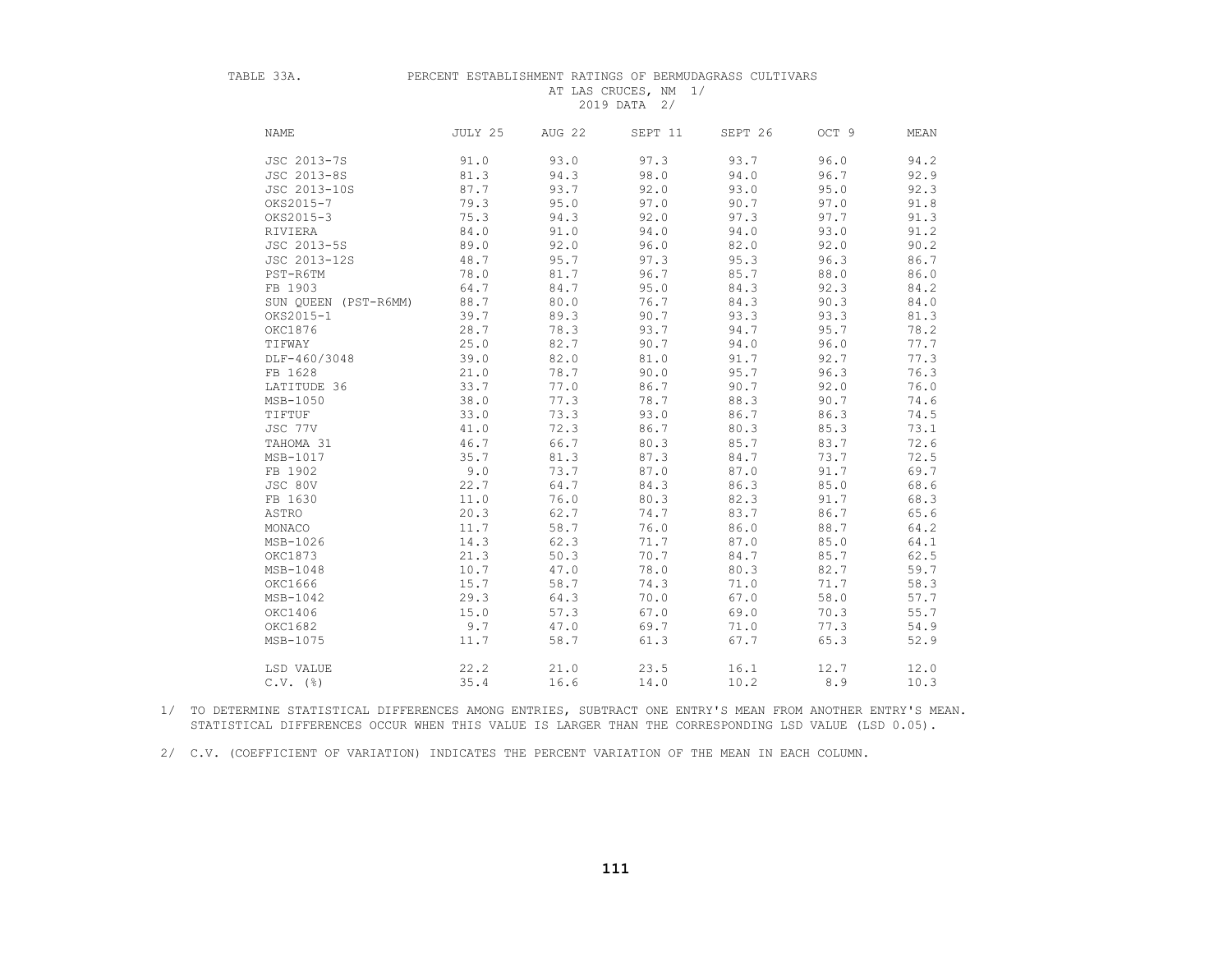#### TABLE 33B. PERCENT ESTABLISHMENT RATINGS OF BERMUDAGRASS (SEEDED) CULTIVARS AT LAS CRUCES, NM 1/ 2019 DATA 2/

| NAME                 | JULY 25 | AUG 22 | SEPT 11 | SEPT 26 | OCT 9 | MEAN |
|----------------------|---------|--------|---------|---------|-------|------|
| JSC 2013-7S          | 91.0    | 93.0   | 97.3    | 93.7    | 96.0  | 94.2 |
| JSC 2013-8S          | 81.3    | 94.3   | 98.0    | 94.0    | 96.7  | 92.9 |
| JSC 2013-10S         | 87.7    | 93.7   | 92.0    | 93.0    | 95.0  | 92.3 |
| OKS2015-7            | 79.3    | 95.0   | 97.0    | 90.7    | 97.0  | 91.8 |
| OKS2015-3            | 75.3    | 94.3   | 92.0    | 97.3    | 97.7  | 91.3 |
| RIVIERA              | 84.0    | 91.0   | 94.0    | 94.0    | 93.0  | 91.2 |
| JSC 2013-5S          | 89.0    | 92.0   | 96.0    | 82.0    | 92.0  | 90.2 |
| JSC 2013-12S         | 48.7    | 95.7   | 97.3    | 95.3    | 96.3  | 86.7 |
| PST-R6TM             | 78.0    | 81.7   | 96.7    | 85.7    | 88.0  | 86.0 |
| SUN OUEEN (PST-R6MM) | 88.7    | 80.0   | 76.7    | 84.3    | 90.3  | 84.0 |
| OKS2015-1            | 39.7    | 89.3   | 90.7    | 93.3    | 93.3  | 81.3 |
| DLF-460/3048         | 39.0    | 82.0   | 81.0    | 91.7    | 92.7  | 77.3 |
| MONACO               | 11.7    | 58.7   | 76.0    | 86.0    | 88.7  | 64.2 |
| LSD VALUE            | 15.6    | 17.4   | 27.4    | 6.9     | 7.0   | 6.9  |
| $C.V.$ $(%)$         | 14.7    | 10.8   | 12.5    | 4.3     | 3.7   | 5.0  |

 1/ TO DETERMINE STATISTICAL DIFFERENCES AMONG ENTRIES, SUBTRACT ONE ENTRY'S MEAN FROM ANOTHER ENTRY'S MEAN. STATISTICAL DIFFERENCES OCCUR WHEN THIS VALUE IS LARGER THAN THE CORRESPONDING LSD VALUE (LSD 0.05).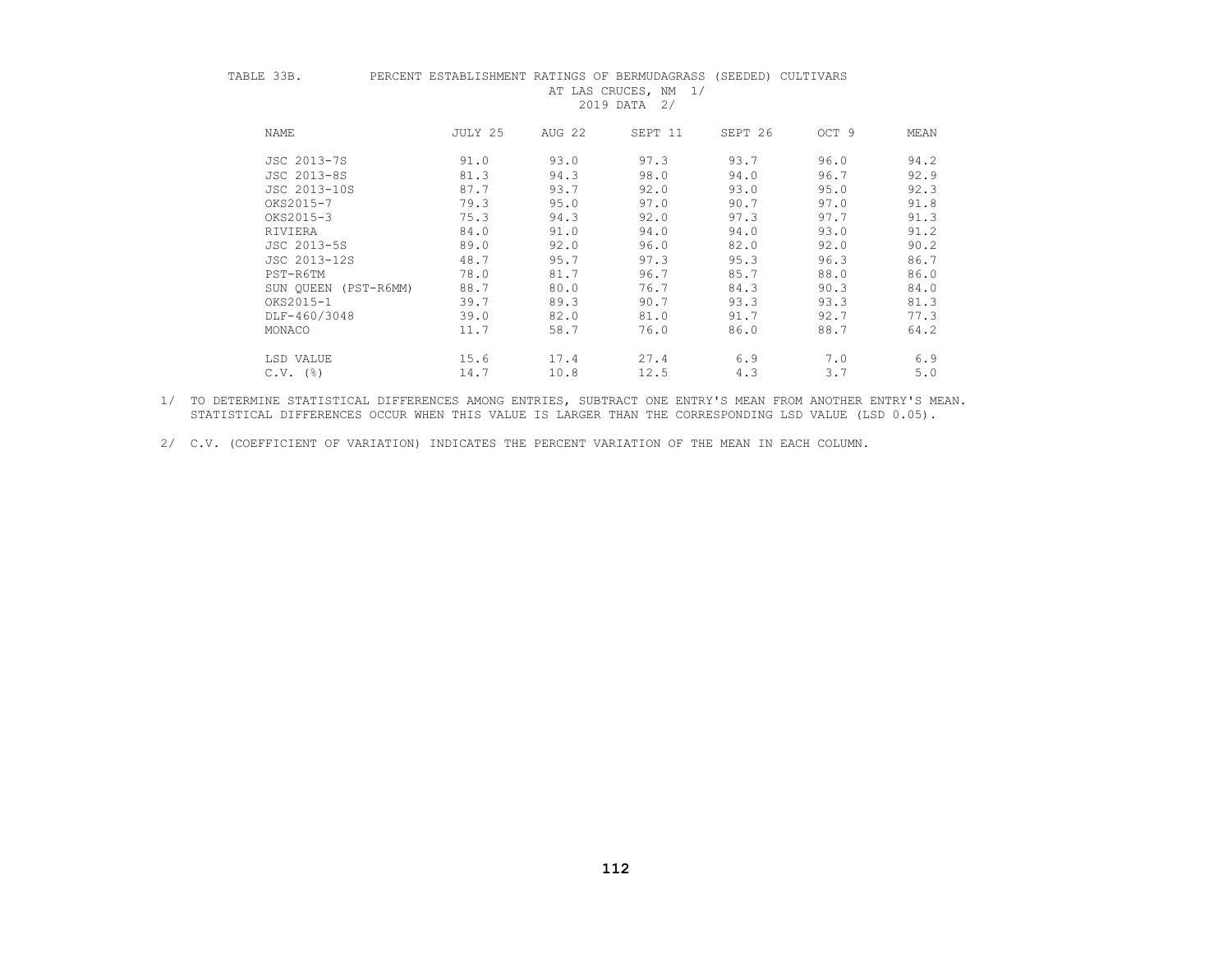#### TABLE 33C. PERCENT ESTABLISHMENT RATINGS OF BERMUDAGRASS (VEGETATIVE) CULTIVARS AT LAS CRUCES, NM 1/

2019 DATA 2/

| <b>NAME</b> | JULY 25             | AUG 22 | SEPT 11 | SEPT 26 | OCT 9 | MEAN |
|-------------|---------------------|--------|---------|---------|-------|------|
|             | FB 1903<br>64.7     | 84.7   | 95.0    | 84.3    | 92.3  | 84.2 |
|             | 28.7<br>OKC1876     | 78.3   | 93.7    | 94.7    | 95.7  | 78.2 |
| TIFWAY      | 25.0                | 82.7   | 90.7    | 94.0    | 96.0  | 77.7 |
|             | FB 1628<br>21.0     | 78.7   | 90.0    | 95.7    | 96.3  | 76.3 |
|             | 33.7<br>LATITUDE 36 | 77.0   | 86.7    | 90.7    | 92.0  | 76.0 |
|             | 38.0<br>MSB-1050    | 77.3   | 78.7    | 88.3    | 90.7  | 74.6 |
| TIFTUF      | 33.0                | 73.3   | 93.0    | 86.7    | 86.3  | 74.5 |
|             | 41.0<br>JSC 77V     | 72.3   | 86.7    | 80.3    | 85.3  | 73.1 |
|             | 46.7<br>TAHOMA 31   | 66.7   | 80.3    | 85.7    | 83.7  | 72.6 |
|             | MSB-1017<br>35.7    | 81.3   | 87.3    | 84.7    | 73.7  | 72.5 |
|             | FB 1902<br>9.0      | 73.7   | 87.0    | 87.0    | 91.7  | 69.7 |
|             | JSC 80V<br>22.7     | 64.7   | 84.3    | 86.3    | 85.0  | 68.6 |
|             | 11.0<br>FB 1630     | 76.0   | 80.3    | 82.3    | 91.7  | 68.3 |
| ASTRO       | 20.3                | 62.7   | 74.7    | 83.7    | 86.7  | 65.6 |
|             | 14.3<br>MSB-1026    | 62.3   | 71.7    | 87.0    | 85.0  | 64.1 |
|             | OKC1873<br>21.3     | 50.3   | 70.7    | 84.7    | 85.7  | 62.5 |
|             | 10.7<br>MSB-1048    | 47.0   | 78.0    | 80.3    | 82.7  | 59.7 |
|             | 15.7<br>OKC1666     | 58.7   | 74.3    | 71.0    | 71.7  | 58.3 |
|             | 29.3<br>MSB-1042    | 64.3   | 70.0    | 67.0    | 58.0  | 57.7 |
|             | OKC1406<br>15.0     | 57.3   | 67.0    | 69.0    | 70.3  | 55.7 |
|             | OKC1682<br>9.7      | 47.0   | 69.7    | 71.0    | 77.3  | 54.9 |
|             | 11.7<br>MSB-1075    | 58.7   | 61.3    | 67.7    | 65.3  | 52.9 |
|             | LSD VALUE<br>35.9   | 29.8   | 27.4    | 23.0    | 16.4  | 17.5 |
|             | $C.V.$ (%)<br>66.7  | 20.5   | 15.2    | 12.8    | 11.2  | 13.5 |

 1/ TO DETERMINE STATISTICAL DIFFERENCES AMONG ENTRIES, SUBTRACT ONE ENTRY'S MEAN FROM ANOTHER ENTRY'S MEAN. STATISTICAL DIFFERENCES OCCUR WHEN THIS VALUE IS LARGER THAN THE CORRESPONDING LSD VALUE (LSD 0.05).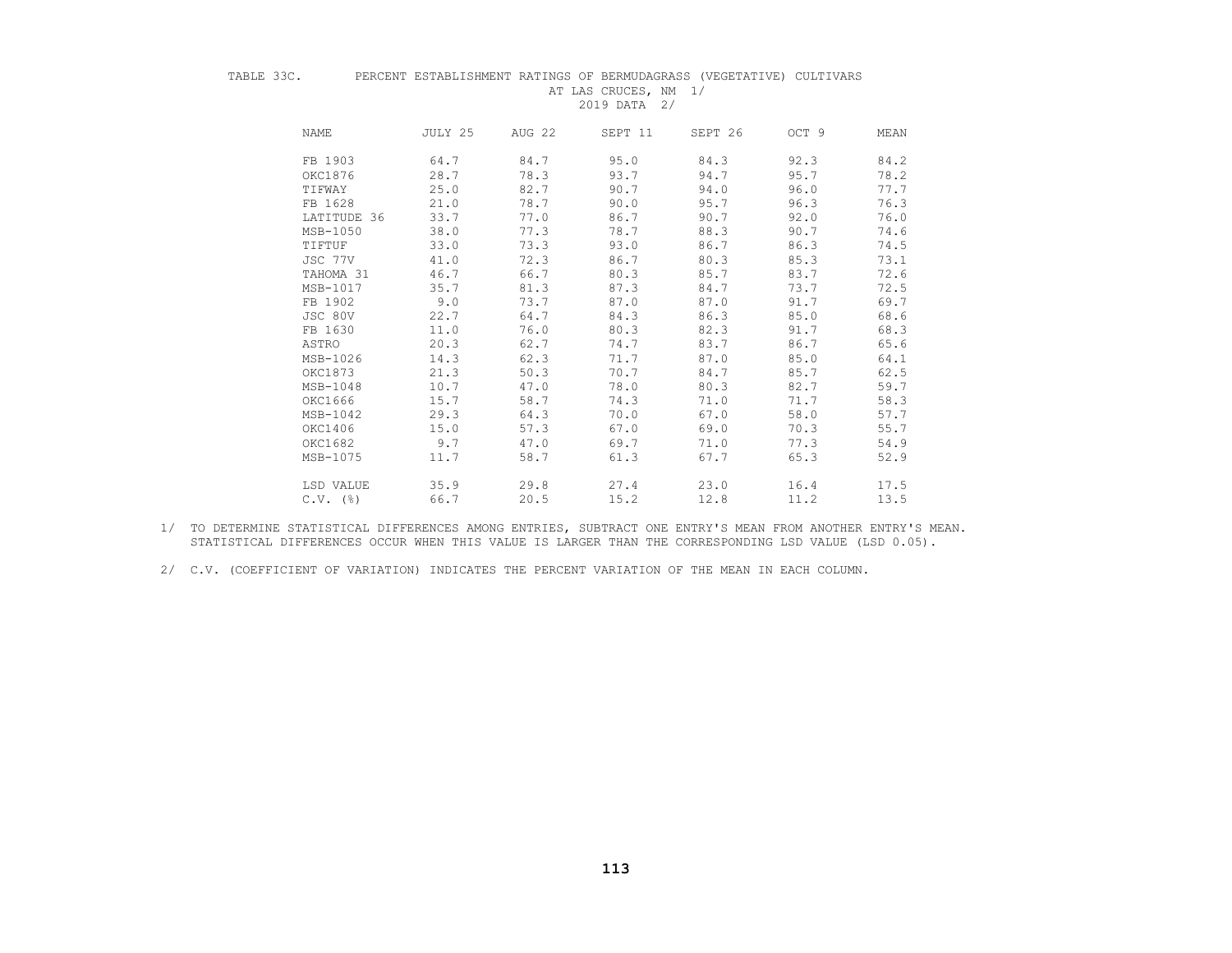## TABLE 34A. MEAN TURFGRASS QUALITY AND OTHER RATINGS OF BERMUDAGRASS CULTIVARS AT RIVERSIDE, CA 1/<br>2019 DATA 2019 DATA

#### TURFGRASS QUALITY AND OTHER RATINGS 1-9; 9=BEST 2/

|                      | COLOR    | PERCENT ESTABLISHMENT AUGUST-DECEMBER 2019 |           |         | QUALITY RATINGS |          |      |      |      |
|----------------------|----------|--------------------------------------------|-----------|---------|-----------------|----------|------|------|------|
| <b>NAME</b>          | DECEMBER | AUGUST                                     | SEPTEMBER | OCTOBER | NOVEMBER        | DECEMBER | NOV  | DEC  | MEAN |
| OKC1876              | 6.7      | 25.0                                       | 88.0      | 93.0    | 91.3            | 88.0     | 6.7  | 5.7  | 6.2  |
| OKC1873              | 8.0      | 23.3                                       | 86.3      | 93.0    | 93.0            | 88.0     | 6.3  | 5.7  | 6.0  |
| TIFTUF               | 6.7      | 28.3                                       | 93.0      | 93.0    | 97.7            | 96.0     | 6.3  | 5.3  | 5.8  |
| MSB-1017             | 6.7      | 51.7                                       | 94.7      | 94.7    | 94.7            | 94.7     | 6.0  | 5.0  | 5.5  |
| OKC1666              | 4.0      | 33.3                                       | 91.3      | 93.0    | 92.7            | 94.3     | 5.3  | 4.7  | 5.0  |
| FB 1630              | 8.0      | 22.7                                       | 85.0      | 90.0    | 94.7            | 93.3     | 5.3  | 4.3  | 4.8  |
| JSC 2013-10S         | 5.0      | 48.3                                       | 90.0      | 97.7    | 94.7            | 96.3     | 5.3  | 4.3  | 4.8  |
| LATITUDE 36          | 5.3      | 30.0                                       | 85.0      | 91.7    | 95.0            | 94.7     | 5.3  | 4.3  | 4.8  |
| MONACO               | 5.0      | 45.0                                       | 97.7      | 97.7    | 91.7            | 93.3     | 5.3  | 4.3  | 4.8  |
| OKC1682              | 6.0      | 13.3                                       | 81.7      | 85.0    | 90.0            | 81.7     | 5.3  | 4.3  | 4.8  |
| MSB-1050             | 5.0      | 45.0                                       | 93.3      | 97.7    | 95.0            | 94.7     | 4.7  | 4.7  | 4.7  |
| FB 1628              | 6.7      | 17.3                                       | 75.0      | 80.0    | 85.0            | 86.7     | 4.7  | 4.3  | 4.5  |
| JSC 2013-8S          | 5.0      | 55.0                                       | 96.0      | 97.7    | 94.7            | 97.3     | 5.0  | 4.0  | 4.5  |
| FB 1903              | 7.0      | 15.0                                       | 75.0      | 80.0    | 78.3            | 76.7     | 4.7  | 4.0  | 4.3  |
| JSC 2013-5S          | 4.0      | 38.3                                       | 96.3      | 96.3    | 96.0            | 96.0     | 4.7  | 4.0  | 4.3  |
| TIFWAY               | 6.3      | 20.0                                       | 73.3      | 83.3    | 85.0            | 86.7     | 4.0  | 4.7  | 4.3  |
| FB 1902              | 7.3      | 25.0                                       | 86.7      | 88.3    | 91.0            | 85.0     | 4.3  | 4.0  | 4.2  |
| MSB-1042             | 6.3      | 46.7                                       | 93.0      | 93.3    | 96.0            | 94.7     | 4.3  | 4.0  | 4.2  |
| RIVIERA              | 3.3      | 30.0                                       | 88.3      | 97.7    | 91.3            | 94.7     | 4.0  | 4.3  | 4.2  |
| SUN QUEEN (PST-R6MM) | 5.0      | 48.3                                       | 91.7      | 93.3    | 97.7            | 97.7     | 4.7  | 3.7  | 4.2  |
| TAHOMA 31            | 4.3      | 36.7                                       | 86.7      | 93.0    | 86.7            | 85.0     | 4.3  | 4.0  | 4.2  |
| JSC 2013-12S         | 4.0      | 36.7                                       | 91.3      | 96.3    | 96.3            | 96.3     | 4.3  | 3.7  | 4.0  |
| JSC 80V              | 3.7      | 23.3                                       | 80.0      | 86.7    | 90.0            | 85.0     | 4.0  | 4.0  | 4.0  |
| MSB-1075             | 6.3      | 26.0                                       | 78.3      | 80.0    | 85.0            | 78.3     | 4.0  | 4.0  | 4.0  |
| OKS2015-3            | 4.0      | 28.3                                       | 81.7      | 88.0    | 80.0            | 83.3     | 4.3  | 3.7  | 4.0  |
| PST-R6TM             | 4.3      | 26.7                                       | 93.3      | 93.3    | 90.0            | 90.0     | 4.3  | 3.7  | 4.0  |
| JSC 2013-7S          | 3.7      | 56.7                                       | 93.0      | 96.3    | 94.7            | 96.3     | 4.3  | 3.3  | 3.8  |
| JSC 77V              | 4.3      | 33.3                                       | 83.3      | 90.0    | 93.0            | 91.3     | 4.0  | 3.7  | 3.8  |
| MSB-1026             | 5.0      | 38.3                                       | 70.0      | 76.7    | 80.0            | 75.0     | 4.3  | 3.3  | 3.8  |
| ASTRO                | 4.7      | 41.7                                       | 85.0      | 93.3    | 96.3            | 88.3     | 4.0  | 3.3  | 3.7  |
| DLF-460/3048         | 4.3      | 33.3                                       | 90.0      | 93.3    | 96.0            | 96.0     | 4.0  | 3.3  | 3.7  |
| OKS2015-7            | 2.7      | 25.0                                       | 85.0      | 95.0    | 95.0            | 93.3     | 3.7  | 3.3  | 3.5  |
| $MSB-1048$           | 3.7      | 21.7                                       | 85.0      | 85.0    | 92.7            | 93.0     | 3.3  | 3.3  | 3.3  |
| OKC1406              | 4.0      | 15.0                                       | 76.7      | 76.7    | 80.0            | 76.7     | 3.7  | 3.0  | 3.3  |
| OKS2015-1            | 2.3      | 20.0                                       | 81.7      | 94.7    | 91.7            | 93.3     | 3.3  | 3.0  | 3.2  |
| LSD VALUE            | 1.1      | 19.5                                       | 13.2      | 8.7     | 20.0            | 13.1     | 1.0  | 1.1  | 0.8  |
| $C.V.$ (%)           | 14.4     | 34.9                                       | 8.4       | 5.8     | 8.5             | 7.8      | 13.5 | 15.1 | 12.1 |

 1/ TO DETERMINE STATISTICAL DIFFERENCES AMONG ENTRIES, SUBTRACT ONE ENTRY'S MEAN FROM ANOTHER ENTRY'S MEAN. STATISTICAL DIFFERENCES OCCUR WHEN THIS VALUE IS LARGER THAN THE CORRESPONDING LSD VALUE (LSD 0.05).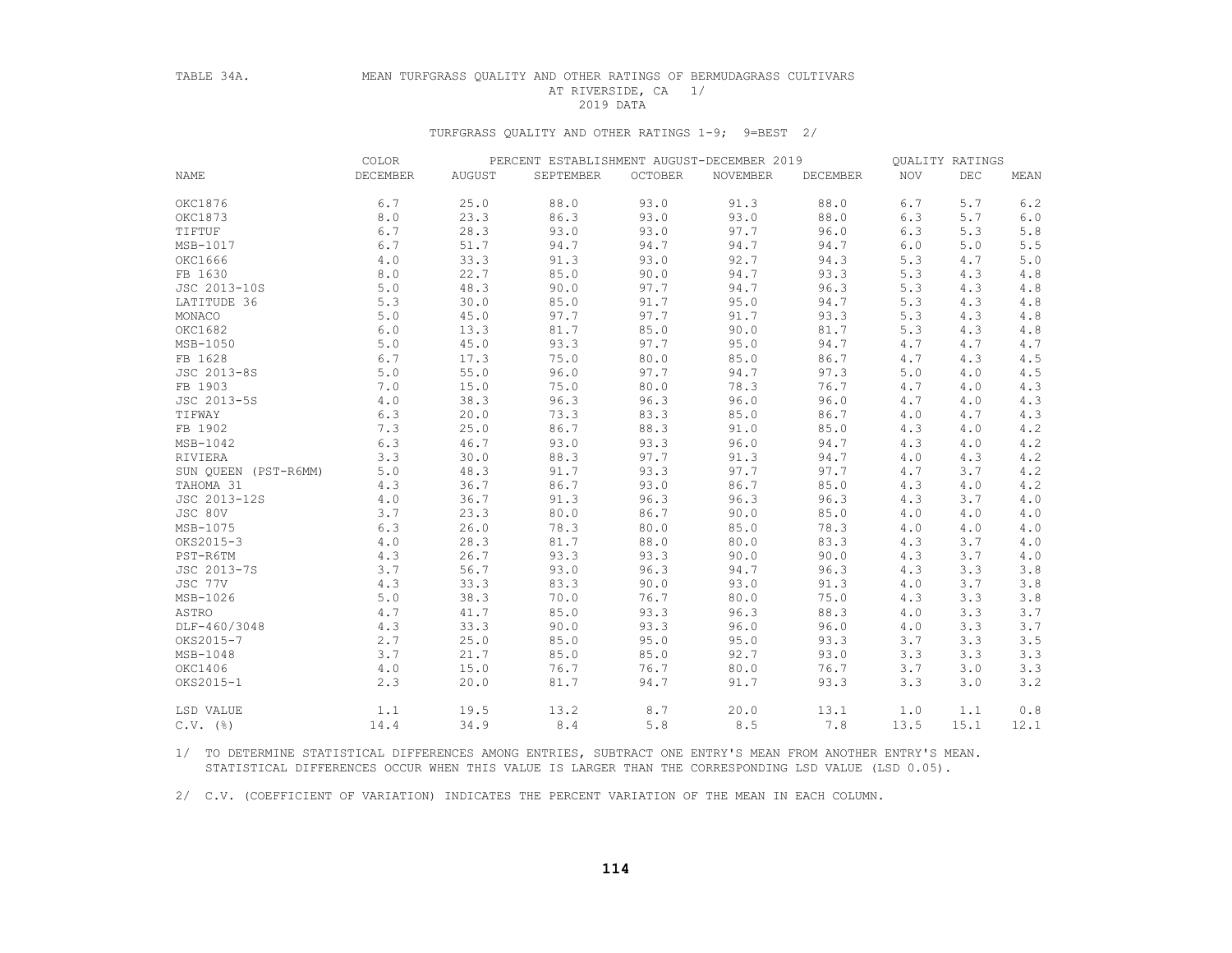## TABLE 34B. MEAN TURFGRASS QUALITY AND OTHER RATINGS OF BERMUDAGRASS (SEEDED) CULTIVARS AT RIVERSIDE, CA 1/<br>2019 DATA 2019 DATA

### TURFGRASS QUALITY AND OTHER RATINGS 1-9; 9=BEST 2/

|                      | <b>COLOR</b> |        | PERCENT ESTABLISHMENT AUGUST-DECEMBER 2019 |         |                 |          |      | QUALITY RATINGS |      |  |
|----------------------|--------------|--------|--------------------------------------------|---------|-----------------|----------|------|-----------------|------|--|
| NAME                 | DECEMBER     | AUGUST | SEPTEMBER                                  | OCTOBER | <b>NOVEMBER</b> | DECEMBER | NOV  | DEC             | MEAN |  |
| JSC 2013-10S         | 5.0          | 48.3   | 90.0                                       | 97.7    | 94.7            | 96.3     | 5.3  | 4.3             | 4.8  |  |
| MONACO               | 5.0          | 45.0   | 97.7                                       | 97.7    | 91.7            | 93.3     | 5.3  | 4.3             | 4.8  |  |
| JSC 2013-8S          | 5.0          | 55.0   | 96.0                                       | 97.7    | 94.7            | 97.3     | 5.0  | 4.0             | 4.5  |  |
| JSC 2013-5S          | 4.0          | 38.3   | 96.3                                       | 96.3    | 96.0            | 96.0     | 4.7  | 4.0             | 4.3  |  |
| RIVIERA              | 3.3          | 30.0   | 88.3                                       | 97.7    | 91.3            | 94.7     | 4.0  | 4.3             | 4.2  |  |
| SUN QUEEN (PST-R6MM) | 5.0          | 48.3   | 91.7                                       | 93.3    | 97.7            | 97.7     | 4.7  | 3.7             | 4.2  |  |
| JSC 2013-12S         | 4.0          | 36.7   | 91.3                                       | 96.3    | 96.3            | 96.3     | 4.3  | 3.7             | 4.0  |  |
| OKS2015-3            | 4.0          | 28.3   | 81.7                                       | 88.0    | 80.0            | 83.3     | 4.3  | 3.7             | 4.0  |  |
| PST-R6TM             | 4.3          | 26.7   | 93.3                                       | 93.3    | 90.0            | 90.0     | 4.3  | 3.7             | 4.0  |  |
| JSC 2013-7S          | 3.7          | 56.7   | 93.0                                       | 96.3    | 94.7            | 96.3     | 4.3  | 3.3             | 3.8  |  |
| DLF-460/3048         | 4.3          | 33.3   | 90.0                                       | 93.3    | 96.0            | 96.0     | 4.0  | 3.3             | 3.7  |  |
| OKS2015-7            | 2.7          | 25.0   | 85.0                                       | 95.0    | 95.0            | 93.3     | 3.7  | 3.3             | 3.5  |  |
| OKS2015-1            | 2.3          | 20.0   | 81.7                                       | 94.7    | 91.7            | 93.3     | 3.3  | 3.0             | 3.2  |  |
| LSD VALUE            | 1.1          | 20.0   | 13.4                                       | 9.2     | 18.5            | 11.0     | 1.1  | 1.2             | 1.0  |  |
| $C.V.$ (%)           | 16.1         | 28.8   | 6.9                                        | 4.1     | 7.7             | 5.2      | 13.5 | 14.8            | 12.2 |  |

 1/ TO DETERMINE STATISTICAL DIFFERENCES AMONG ENTRIES, SUBTRACT ONE ENTRY'S MEAN FROM ANOTHER ENTRY'S MEAN. STATISTICAL DIFFERENCES OCCUR WHEN THIS VALUE IS LARGER THAN THE CORRESPONDING LSD VALUE (LSD 0.05).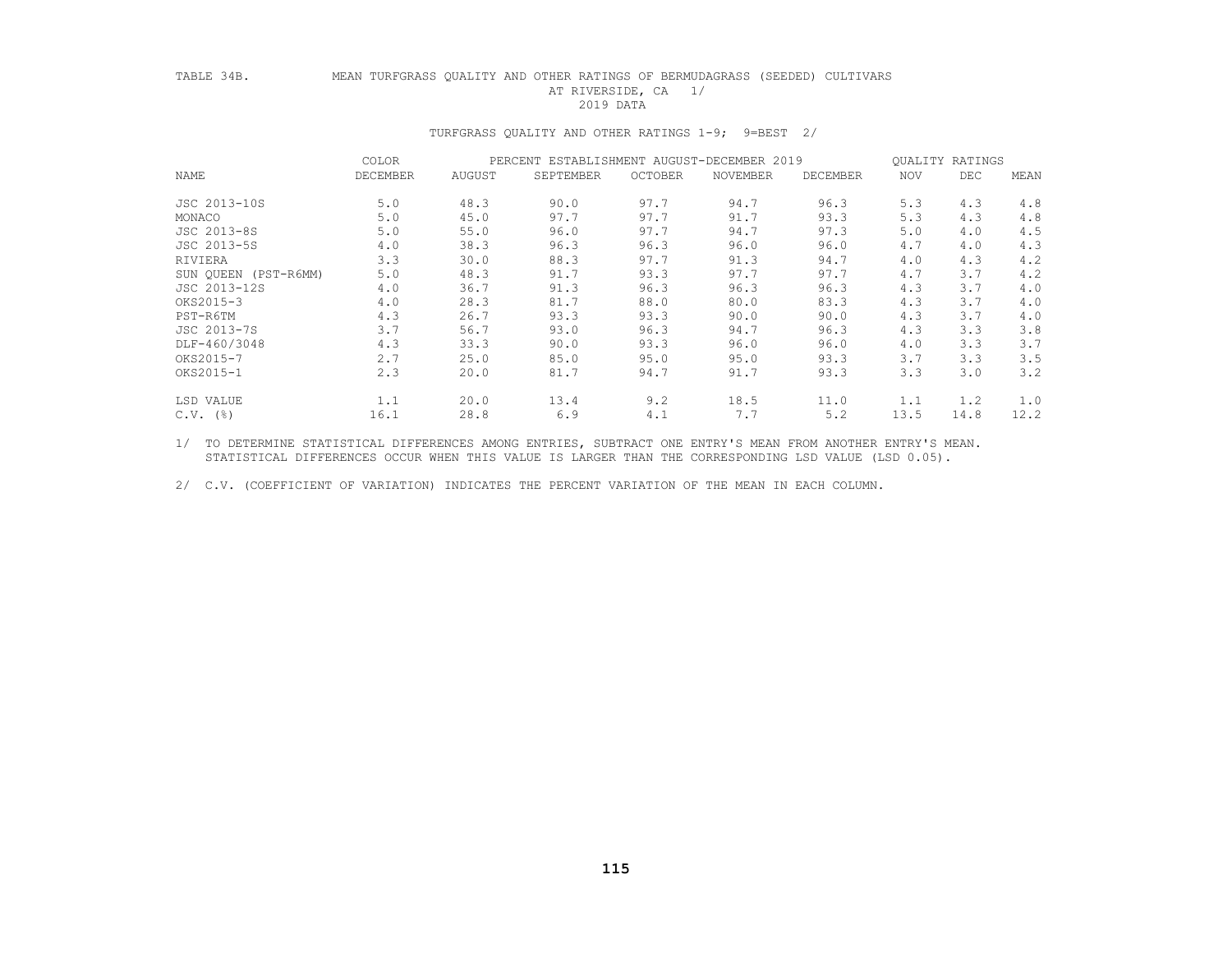## TABLE 34C. MEAN TURFGRASS QUALITY AND OTHER RATINGS OF BERMUDAGRASS (VEGETATIVE) CULTIVARS AT RIVERSIDE, CA 1/<br>2019 DATA 2019 DATA

# TURFGRASS QUALITY AND OTHER RATINGS 1-9; 9=BEST 2/

|             | COLOR    | PERCENT ESTABLISHMENT AUGUST-DECEMBER 2019 |           |         |          |          |            | QUALITY RATINGS |       |  |
|-------------|----------|--------------------------------------------|-----------|---------|----------|----------|------------|-----------------|-------|--|
| NAME        | DECEMBER | AUGUST                                     | SEPTEMBER | OCTOBER | NOVEMBER | DECEMBER | <b>NOV</b> | DEC             | MEAN  |  |
| OKC1876     | 6.7      | 25.0                                       | 88.0      | 93.0    | 91.3     | 88.0     | 6.7        | 5.7             | 6.2   |  |
| OKC1873     | 8.0      | 23.3                                       | 86.3      | 93.0    | 93.0     | 88.0     | 6.3        | 5.7             | 6.0   |  |
| TIFTUF      | 6.7      | 28.3                                       | 93.0      | 93.0    | 97.7     | 96.0     | 6.3        | 5.3             | $5.8$ |  |
| MSB-1017    | 6.7      | 51.7                                       | 94.7      | 94.7    | 94.7     | 94.7     | 6.0        | 5.0             | 5.5   |  |
| OKC1666     | 4.0      | 33.3                                       | 91.3      | 93.0    | 92.7     | 94.3     | 5.3        | 4.7             | $5.0$ |  |
| FB 1630     | 8.0      | 22.7                                       | 85.0      | 90.0    | 94.7     | 93.3     | 5.3        | 4.3             | $4.8$ |  |
| LATITUDE 36 | 5.3      | 30.0                                       | 85.0      | 91.7    | 95.0     | 94.7     | 5.3        | 4.3             | 4.8   |  |
| OKC1682     | 6.0      | 13.3                                       | 81.7      | 85.0    | 90.0     | 81.7     | 5.3        | 4.3             | 4.8   |  |
| MSB-1050    | 5.0      | 45.0                                       | 93.3      | 97.7    | 95.0     | 94.7     | 4.7        | 4.7             | 4.7   |  |
| FB 1628     | 6.7      | 17.3                                       | 75.0      | 80.0    | 85.0     | 86.7     | 4.7        | 4.3             | 4.5   |  |
| FB 1903     | 7.0      | 15.0                                       | 75.0      | 80.0    | 78.3     | 76.7     | 4.7        | 4.0             | 4.3   |  |
| TIFWAY      | 6.3      | 20.0                                       | 73.3      | 83.3    | 85.0     | 86.7     | 4.0        | 4.7             | 4.3   |  |
| FB 1902     | 7.3      | 25.0                                       | 86.7      | 88.3    | 91.0     | 85.0     | 4.3        | 4.0             | 4.2   |  |
| MSB-1042    | 6.3      | 46.7                                       | 93.0      | 93.3    | 96.0     | 94.7     | 4.3        | 4.0             | 4.2   |  |
| TAHOMA 31   | 4.3      | 36.7                                       | 86.7      | 93.0    | 86.7     | 85.0     | 4.3        | 4.0             | 4.2   |  |
| JSC 80V     | 3.7      | 23.3                                       | 80.0      | 86.7    | 90.0     | 85.0     | 4.0        | 4.0             | 4.0   |  |
| MSB-1075    | 6.3      | 26.0                                       | 78.3      | 80.0    | 85.0     | 78.3     | 4.0        | 4.0             | 4.0   |  |
| JSC 77V     | 4.3      | 33.3                                       | 83.3      | 90.0    | 93.0     | 91.3     | 4.0        | 3.7             | 3.8   |  |
| MSB-1026    | 5.0      | 38.3                                       | 70.0      | 76.7    | 80.0     | 75.0     | 4.3        | 3.3             | 3.8   |  |
| ASTRO       | 4.7      | 41.7                                       | 85.0      | 93.3    | 96.3     | 88.3     | 4.0        | 3.3             | 3.7   |  |
| MSB-1048    | 3.7      | 21.7                                       | 85.0      | 85.0    | 92.7     | 93.0     | 3.3        | 3.3             | 3.3   |  |
| OKC1406     | 4.0      | 15.0                                       | 76.7      | 76.7    | 80.0     | 76.7     | 3.7        | 3.0             | 3.3   |  |
| LSD VALUE   | 1.1      | 19.8                                       | 14.9      | 10.5    | 18.8     | 16.2     | 1.0        | 1.0             | 0.8   |  |
| $C.V.$ (%)  | 12.1     | 37.5                                       | 9.1       | 6.7     | 8.6      | 8.9      | 12.8       | 14.1            | 10.8  |  |

 1/ TO DETERMINE STATISTICAL DIFFERENCES AMONG ENTRIES, SUBTRACT ONE ENTRY'S MEAN FROM ANOTHER ENTRY'S MEAN. STATISTICAL DIFFERENCES OCCUR WHEN THIS VALUE IS LARGER THAN THE CORRESPONDING LSD VALUE (LSD 0.05).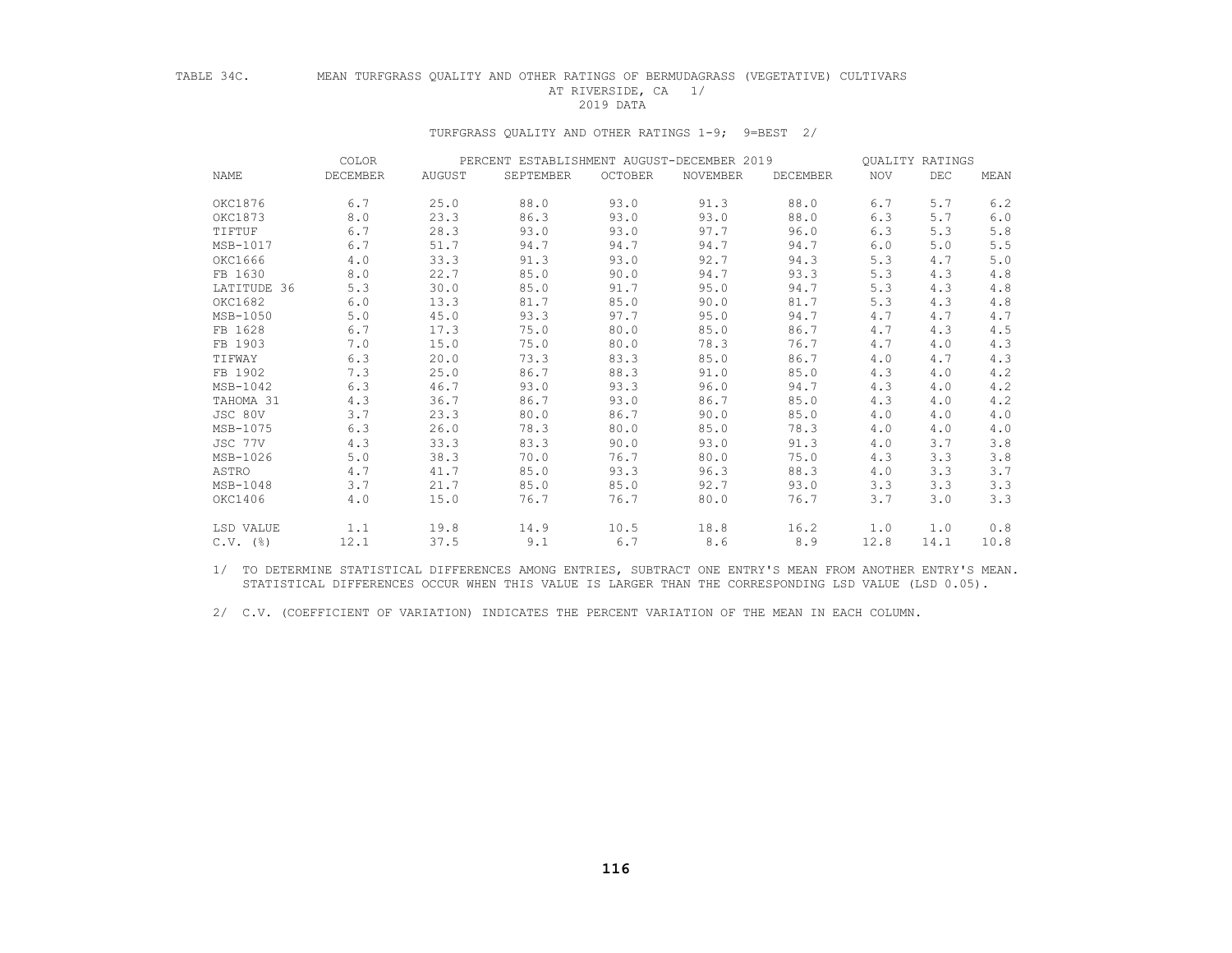## TABLE 35A. MEAN TURFGRASS QUALITY AND OTHER RATINGS OF BERMUDAGRASS CULTIVARS AT WEST LAFAYETTE, IN 1/<br>2019 DATA 2019 DATA

### TURFGRASS QUALITY AND OTHER RATINGS 1-9; 9=BEST 2/

|                      | GENETIC | LEAF    | SEEDLING<br>FALL<br>FALL COLOR<br>PERCENT ESTABLISHMENT |         | QUALITY RATINGS |          |       |        |            |     |         |
|----------------------|---------|---------|---------------------------------------------------------|---------|-----------------|----------|-------|--------|------------|-----|---------|
| NAME                 | COLOR   | TEXTURE | VIGOR                                                   | DENSITY | NOVEMBER        | SEEDHEAD | AUG 8 | AUG 30 | <b>AUG</b> | SEP | MEAN    |
| LATITUDE 36          | 7.3     | 7.7     | $\ddot{\phantom{0}}$                                    | 7.7     | 5.3             | 8.0      | 48.3  | 93.3   | 7.7        | 8.0 | 7.8     |
| $MSB-1042$           | 7.7     | 7.0     |                                                         | 7.7     | 5.3             | 7.3      | 58.3  | 94.7   | 7.0        | 8.7 | 7.8     |
| OKC1876              | 7.3     | 7.3     | $\sim$                                                  | 8.0     | 6.3             | 8.0      | 66.7  | 92.7   | 7.0        | 8.7 | 7.8     |
| FB 1628              | 7.7     | 6.7     | $\ddot{\phantom{a}}$                                    | 7.7     | 6.0             | 7.0      | 41.7  | 85.0   | 7.0        | 8.3 | 7.7     |
| JSC 2013-5S          | 8.0     | 7.0     | 8.0                                                     | $8.0$   | 3.3             | 8.0      | 96.3  | 99.0   | 7.3        | 7.7 | 7.5     |
| JSC 2013-7S          | 7.7     | 6.7     | 7.7                                                     | 8.0     | 2.3             | 6.0      | 91.7  | 96.0   | 7.0        | 8.0 | 7.5     |
| MONACO               | 7.3     | 6.7     | 5.7                                                     | 7.3     | 3.3             | 8.3      | 83.3  | 97.7   | 7.0        | 7.7 | 7.3     |
| MSB-1017             | 7.3     | 7.0     |                                                         | 8.0     | 4.7             | 8.0      | 65.0  | 94.5   | 7.0        | 7.7 | 7.3     |
| OKC1666              | 6.3     | 7.7     |                                                         | 7.7     | 5.0             | 8.3      | 46.7  | 81.7   | 7.3        | 7.3 | 7.3     |
| TIFWAY               | 7.3     | 7.0     | $\ddot{\phantom{a}}$                                    | 7.7     | 5.7             | 7.7      | 46.7  | 85.0   | 7.0        | 7.7 | 7.3     |
| MSB-1026             | 6.7     | 6.3     |                                                         | 7.7     | 5.0             | 8.7      | 73.3  | 93.0   | 7.0        | 7.3 | 7.2     |
| OKC1873              | 7.0     | 6.3     |                                                         | 7.0     | 5.7             | 8.3      | 38.3  | 86.7   | 7.0        | 7.3 | 7.2     |
| OKC1406              | 5.7     | $6.0$   |                                                         | 7.0     | 4.3             | 6.3      | 38.3  | 91.7   | 7.0        | 7.0 | 7.0     |
| TIFTUF               | 6.7     | 6.7     | $\cdot$                                                 | 7.3     | 6.7             | $6.3$    | 53.3  | 90.0   | 7.0        | 7.0 | 7.0     |
| JSC 2013-10S         | 6.0     | 6.7     | 5.0                                                     | 6.7     | 4.0             | 6.7      | 85.0  | 96.0   | 6.3        | 7.3 | 6.8     |
| JSC 2013-8S          | 6.7     | 6.7     | 6.0                                                     | 7.3     | 2.7             | 7.3      | 91.3  | 97.7   | 6.7        | 7.0 | 6.8     |
| JSC 77V              | 7.7     | 6.7     | $\ddot{\phantom{0}}$                                    | 7.0     | 3.7             | $6.0$    | 50.0  | 90.0   | 7.0        | 6.7 | 6.8     |
| $MSB-1048$           | 7.0     | 7.3     | $\bullet$                                               | 6.7     | 3.7             | 7.3      | 56.7  | 93.3   | 6.3        | 7.3 | $6.8$   |
| $MSB-1050$           | 7.3     | 7.0     |                                                         | 8.3     | 5.3             | 8.3      | 66.7  | 99.0   | 5.7        | 8.0 | $6.8\,$ |
| TAHOMA 31            | 7.7     | 7.0     |                                                         | 7.7     | 3.3             | 7.3      | 31.7  | 80.0   | 6.3        | 7.3 | 6.8     |
| DLF-460/3048         | 5.3     | 6.3     | 7.0                                                     | 6.7     | 3.7             | 9.0      | 90.0  | 97.7   | 6.3        | 7.0 | 6.7     |
| FB 1630              | 7.7     | 5.0     | $\sim$                                                  | 5.3     | 3.3             | 5.7      | 70.0  | 96.3   | 6.7        | 6.7 | 6.7     |
| JSC 2013-12S         | 6.0     | 6.3     | 6.0                                                     | 7.3     | 4.0             | 7.7      | 81.7  | 91.3   | 6.3        | 7.0 | 6.7     |
| JSC 80V              | 7.7     | 6.3     | $\ddot{\phantom{0}}$                                    | 7.0     | 4.7             | 7.0      | 30.0  | 83.3   | 6.3        | 7.0 | 6.7     |
| OKC1682              | 7.7     | 6.3     | $\ddot{\phantom{0}}$                                    | 6.7     | 4.0             | 8.0      | 36.7  | 83.3   | 6.3        | 7.0 | 6.7     |
| FB 1903              | 8.0     | 5.0     |                                                         | 6.3     | 6.3             | 7.3      | 43.3  | 85.0   | 5.7        | 7.3 | 6.5     |
| RIVIERA              | 6.0     | 6.0     | 6.3                                                     | 7.0     | 4.0             | 8.0      | 83.3  | 93.0   | 6.0        | 7.0 | 6.5     |
| OKS2015-3            | 6.0     | 6.0     | 4.0                                                     | 6.3     | 3.7             | 8.7      | 86.7  | 94.7   | 6.0        | 6.7 | 6.3     |
| OKS2015-7            | 6.7     | 6.7     | 3.3                                                     | 5.7     | 2.0             | 8.0      | 88.3  | 99.0   | 6.0        | 6.7 | 6.3     |
| PST-R6TM             | 5.3     | 5.7     | 7.3                                                     | 6.3     | 3.7             | 9.0      | 91.7  | 97.7   | 6.0        | 6.7 | 6.3     |
| FB 1902              | 8.0     | 5.0     | $\sim$                                                  | 5.3     | 3.3             | 8.0      | 58.3  | 88.3   | 6.3        | 6.0 | 6.2     |
| SUN QUEEN (PST-R6MM) | 6.3     | 6.3     | 5.7                                                     | 6.3     | 2.7             | 9.0      | 86.7  | 94.7   | 5.7        | 6.7 | 6.2     |
| OKS2015-1            | 6.0     | 5.7     | 3.7                                                     | $6.0$   | 2.7             | 7.3      | 78.3  | 90.0   | 5.7        | 6.3 | $6.0$   |
| ASTRO                | 6.3     | $6.0$   | $\ddot{\phantom{0}}$                                    | 5.7     | 4.0             | 7.0      | 53.3  | 85.0   | 6.0        | 5.7 | 5.8     |
| MSB-1075             | 8.0     | 6.3     | $\bullet$                                               | 7.0     | 5.3             | 7.3      | 30.0  | 76.7   | 5.3        | 6.0 | 5.7     |
| LSD VALUE            | 1.1     | 0.8     | 2.7                                                     | 1.1     | 1.4             | 1.9      | 17.2  | 11.4   | 1.0        | 1.0 | 0.7     |
| $C.V.$ (%)           | 9.8     | 7.7     | 24.9                                                    | 9.3     | 20.3            | 12.7     | 17.7  | 6.8    | 8.4        | 8.6 | 6.3     |

 1/ TO DETERMINE STATISTICAL DIFFERENCES AMONG ENTRIES, SUBTRACT ONE ENTRY'S MEAN FROM ANOTHER ENTRY'S MEAN. STATISTICAL DIFFERENCES OCCUR WHEN THIS VALUE IS LARGER THAN THE CORRESPONDING LSD VALUE (LSD 0.05).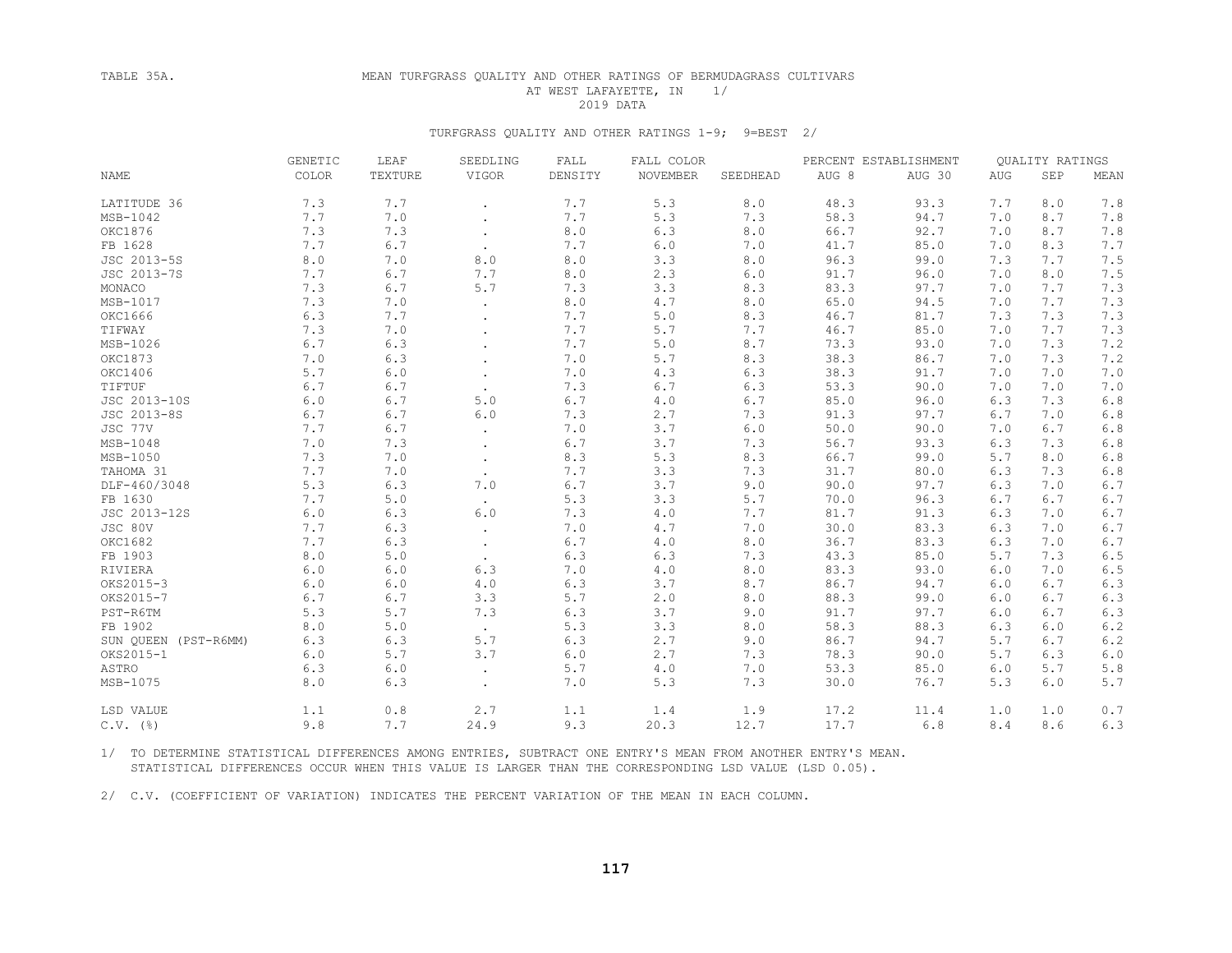## TABLE 35B. MEAN TURFGRASS QUALITY AND OTHER RATINGS OF BERMUDAGRASS (SEEDED) CULTIVARS AT WEST LAFAYETTE, IN 1/<br>2019 DATA 2019 DATA

### TURFGRASS QUALITY AND OTHER RATINGS 1-9; 9=BEST 2/

|                          | <b>GENETIC</b> | LEAF    | SEEDLING | FALL    | FALL COLOR |          | PERCENT ESTABLISHMENT |        |     | <b>OUALITY RATINGS</b> |      |
|--------------------------|----------------|---------|----------|---------|------------|----------|-----------------------|--------|-----|------------------------|------|
| NAME                     | <b>COLOR</b>   | TEXTURE | VIGOR    | DENSITY | NOVEMBER   | SEEDHEAD | AUG <sub>8</sub>      | AUG 30 | AUG | SEP                    | MEAN |
| JSC 2013-5S              | 8.0            | 7.0     | 8.0      | 8.0     | 3.3        | 8.0      | 96.3                  | 99.0   | 7.3 | 7.7                    | 7.5  |
| JSC 2013-7S              | 7.7            | 6.7     | 7.7      | 8.0     | 2.3        | 6.0      | 91.7                  | 96.0   | 7.0 | 8.0                    | 7.5  |
| MONACO                   | 7.3            | 6.7     | 5.7      | 7.3     | 3.3        | 8.3      | 83.3                  | 97.7   | 7.0 | 7.7                    | 7.3  |
| JSC 2013-10S             | 6.0            | 6.7     | 5.0      | 6.7     | 4.0        | 6.7      | 85.0                  | 96.0   | 6.3 | 7.3                    | 6.8  |
| JSC 2013-8S              | 6.7            | 6.7     | 6.0      | 7.3     | 2.7        | 7.3      | 91.3                  | 97.7   | 6.7 | 7.0                    | 6.8  |
| DLF-460/3048             | 5.3            | 6.3     | 7.0      | 6.7     | 3.7        | 9.0      | 90.0                  | 97.7   | 6.3 | 7.0                    | 6.7  |
| JSC 2013-12S             | 6.0            | 6.3     | 6.0      | 7.3     | 4.0        | 7.7      | 81.7                  | 91.3   | 6.3 | 7.0                    | 6.7  |
| RIVIERA                  | 6.0            | 6.0     | 6.3      | 7.0     | 4.0        | 8.0      | 83.3                  | 93.0   | 6.0 | 7.0                    | 6.5  |
| OKS2015-3                | 6.0            | 6.0     | 4.0      | 6.3     | 3.7        | 8.7      | 86.7                  | 94.7   | 6.0 | 6.7                    | 6.3  |
| OKS2015-7                | 6.7            | 6.7     | 3.3      | 5.7     | 2.0        | 8.0      | 88.3                  | 99.0   | 6.0 | 6.7                    | 6.3  |
| PST-R6TM                 | 5.3            | 5.7     | 7.3      | 6.3     | 3.7        | 9.0      | 91.7                  | 97.7   | 6.0 | 6.7                    | 6.3  |
| SUN OUEEN (PST-R6MM)     | 6.3            | 6.3     | 5.7      | 6.3     | 2.7        | 9.0      | 86.7                  | 94.7   | 5.7 | 6.7                    | 6.2  |
| OKS2015-1                | 6.0            | 5.7     | 3.7      | 6.0     | 2.7        | 7.3      | 78.3                  | 90.0   | 5.7 | 6.3                    | 6.0  |
| LSD VALUE                | 1.4            | 1.2     | 2.7      | 1.0     | 1.4        | 1.5      | 23.1                  | 9.1    | 0.7 | 1.6                    | 0.8  |
| $C.V.$ ( $\frac{6}{6}$ ) | 11.8           | 8.5     | 24.9     | 8.4     | 22.0       | 10.6     | 9.8                   | 4.1    | 6.4 | 9.5                    | 6.4  |

 1/ TO DETERMINE STATISTICAL DIFFERENCES AMONG ENTRIES, SUBTRACT ONE ENTRY'S MEAN FROM ANOTHER ENTRY'S MEAN. STATISTICAL DIFFERENCES OCCUR WHEN THIS VALUE IS LARGER THAN THE CORRESPONDING LSD VALUE (LSD 0.05).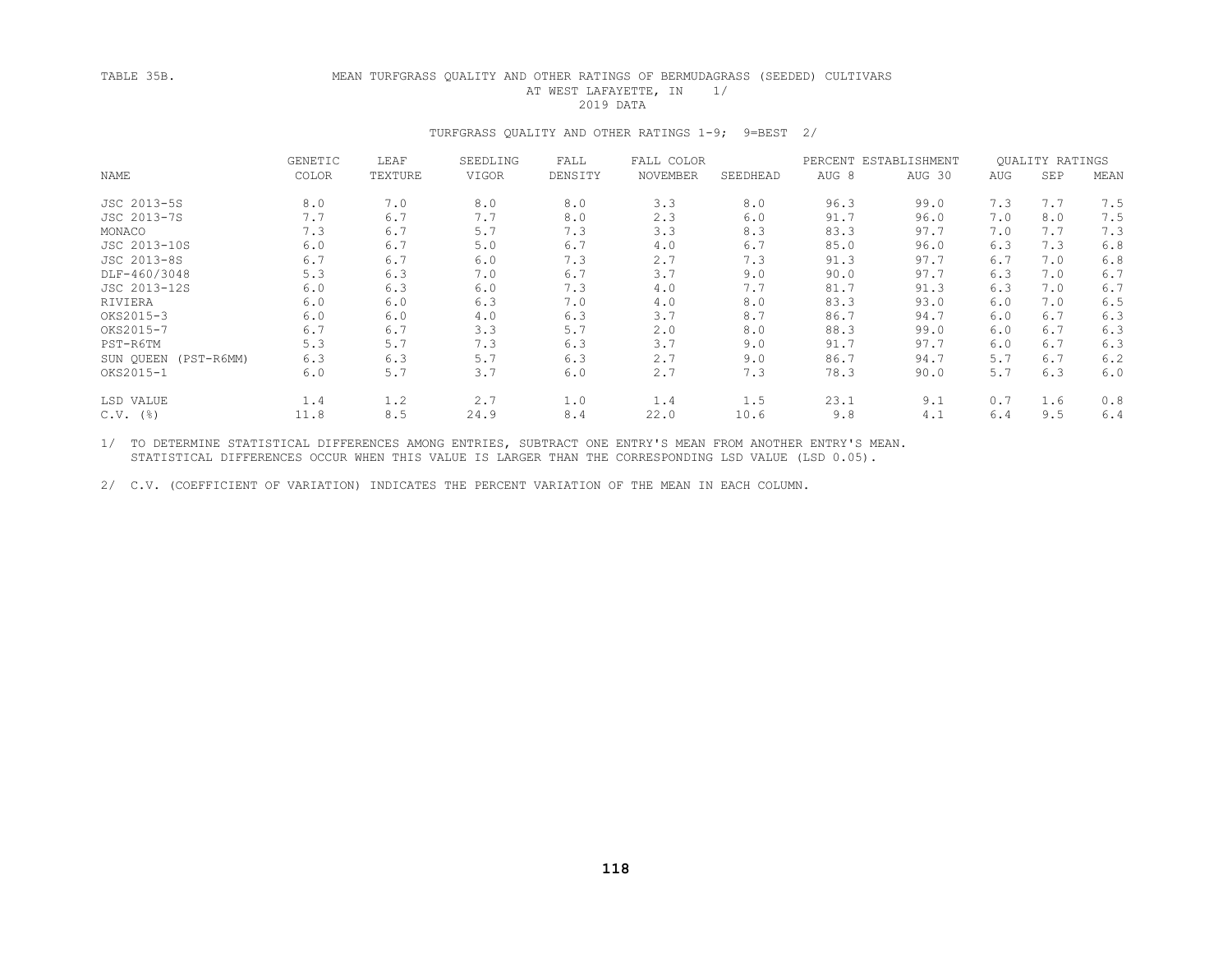#### TABLE 35C. MEAN TURFGRASS QUALITY AND OTHER RATINGS OF BERMUDAGRASS (VEGETATIVE) CULTIVARS AT WEST LAFAYETTE, IN 1/ 2019 DATA

#### TURFGRASS QUALITY AND OTHER RATINGS 1-9; 9=BEST 2/

|             | <b>GENETIC</b> | LEAF    | SEEDLING | FALL    | FALL COLOR |          | PERCENT ESTABLISHMENT |        | QUALITY RATINGS |     |       |
|-------------|----------------|---------|----------|---------|------------|----------|-----------------------|--------|-----------------|-----|-------|
| <b>NAME</b> | COLOR          | TEXTURE | VIGOR    | DENSITY | NOVEMBER   | SEEDHEAD | AUG 8                 | AUG 30 | AUG             | SEP | MEAN  |
| LATITUDE 36 | 7.3            | 7.7     |          | 7.7     | 5.3        | 8.0      | 48.3                  | 93.3   | 7.7             | 8.0 | 7.8   |
| MSB-1042    | 7.7            | 7.0     |          | 7.7     | 5.3        | 7.3      | 58.3                  | 94.7   | 7.0             | 8.7 | 7.8   |
| OKC1876     | 7.3            | 7.3     |          | 8.0     | 6.3        | 8.0      | 66.7                  | 92.7   | 7.0             | 8.7 | 7.8   |
| FB 1628     | 7.7            | 6.7     |          | 7.7     | 6.0        | 7.0      | 41.7                  | 85.0   | 7.0             | 8.3 | 7.7   |
| MSB-1017    | 7.3            | 7.0     |          | 8.0     | 4.7        | 8.0      | 65.0                  | 94.5   | 7.0             | 7.7 | 7.3   |
| OKC1666     | 6.3            | 7.7     |          | 7.7     | 5.0        | 8.3      | 46.7                  | 81.7   | 7.3             | 7.3 | 7.3   |
| TIFWAY      | 7.3            | 7.0     |          | 7.7     | 5.7        | 7.7      | 46.7                  | 85.0   | 7.0             | 7.7 | 7.3   |
| MSB-1026    | 6.7            | 6.3     |          | 7.7     | 5.0        | 8.7      | 73.3                  | 93.0   | 7.0             | 7.3 | 7.2   |
| OKC1873     | 7.0            | 6.3     |          | 7.0     | 5.7        | 8.3      | 38.3                  | 86.7   | 7.0             | 7.3 | 7.2   |
| OKC1406     | 5.7            | 6.0     |          | 7.0     | 4.3        | 6.3      | 38.3                  | 91.7   | 7.0             | 7.0 | 7.0   |
| TIFTUF      | 6.7            | 6.7     |          | 7.3     | 6.7        | 6.3      | 53.3                  | 90.0   | 7.0             | 7.0 | 7.0   |
| JSC 77V     | 7.7            | 6.7     |          | 7.0     | 3.7        | 6.0      | 50.0                  | 90.0   | 7.0             | 6.7 | 6.8   |
| MSB-1048    | 7.0            | 7.3     |          | 6.7     | 3.7        | 7.3      | 56.7                  | 93.3   | 6.3             | 7.3 | 6.8   |
| MSB-1050    | 7.3            | 7.0     |          | 8.3     | 5.3        | 8.3      | 66.7                  | 99.0   | 5.7             | 8.0 | 6.8   |
| TAHOMA 31   | 7.7            | 7.0     |          | 7.7     | 3.3        | 7.3      | 31.7                  | 80.0   | 6.3             | 7.3 | 6.8   |
| FB 1630     | 7.7            | 5.0     |          | 5.3     | 3.3        | 5.7      | 70.0                  | 96.3   | 6.7             | 6.7 | 6.7   |
| JSC 80V     | 7.7            | 6.3     |          | 7.0     | 4.7        | 7.0      | 30.0                  | 83.3   | 6.3             | 7.0 | 6.7   |
| OKC1682     | 7.7            | 6.3     |          | 6.7     | 4.0        | 8.0      | 36.7                  | 83.3   | 6.3             | 7.0 | 6.7   |
| FB 1903     | 8.0            | 5.0     |          | 6.3     | 6.3        | 7.3      | 43.3                  | 85.0   | 5.7             | 7.3 | 6.5   |
| FB 1902     | 8.0            | 5.0     |          | 5.3     | 3.3        | 8.0      | 58.3                  | 88.3   | 6.3             | 6.0 | 6.2   |
| ASTRO       | 6.3            | 6.0     |          | 5.7     | 4.0        | 7.0      | 53.3                  | 85.0   | 6.0             | 5.7 | $5.8$ |
| MSB-1075    | 8.0            | 6.3     |          | 7.0     | 5.3        | 7.3      | 30.0                  | 76.7   | 5.3             | 6.0 | 5.7   |
| LSD VALUE   | 1.1            | 0.8     |          | 1.1     | 1.6        | 2.4      | 23.5                  | 15.1   | 1.2             | 0.9 | 0.7   |
| $C.V.$ (%)  | 8.2            | 7.4     |          | 9.6     | 19.2       | 14.1     | 25.7                  | 7.9    | 9.1             | 7.4 | 6.3   |

 1/ TO DETERMINE STATISTICAL DIFFERENCES AMONG ENTRIES, SUBTRACT ONE ENTRY'S MEAN FROM ANOTHER ENTRY'S MEAN. STATISTICAL DIFFERENCES OCCUR WHEN THIS VALUE IS LARGER THAN THE CORRESPONDING LSD VALUE (LSD 0.05).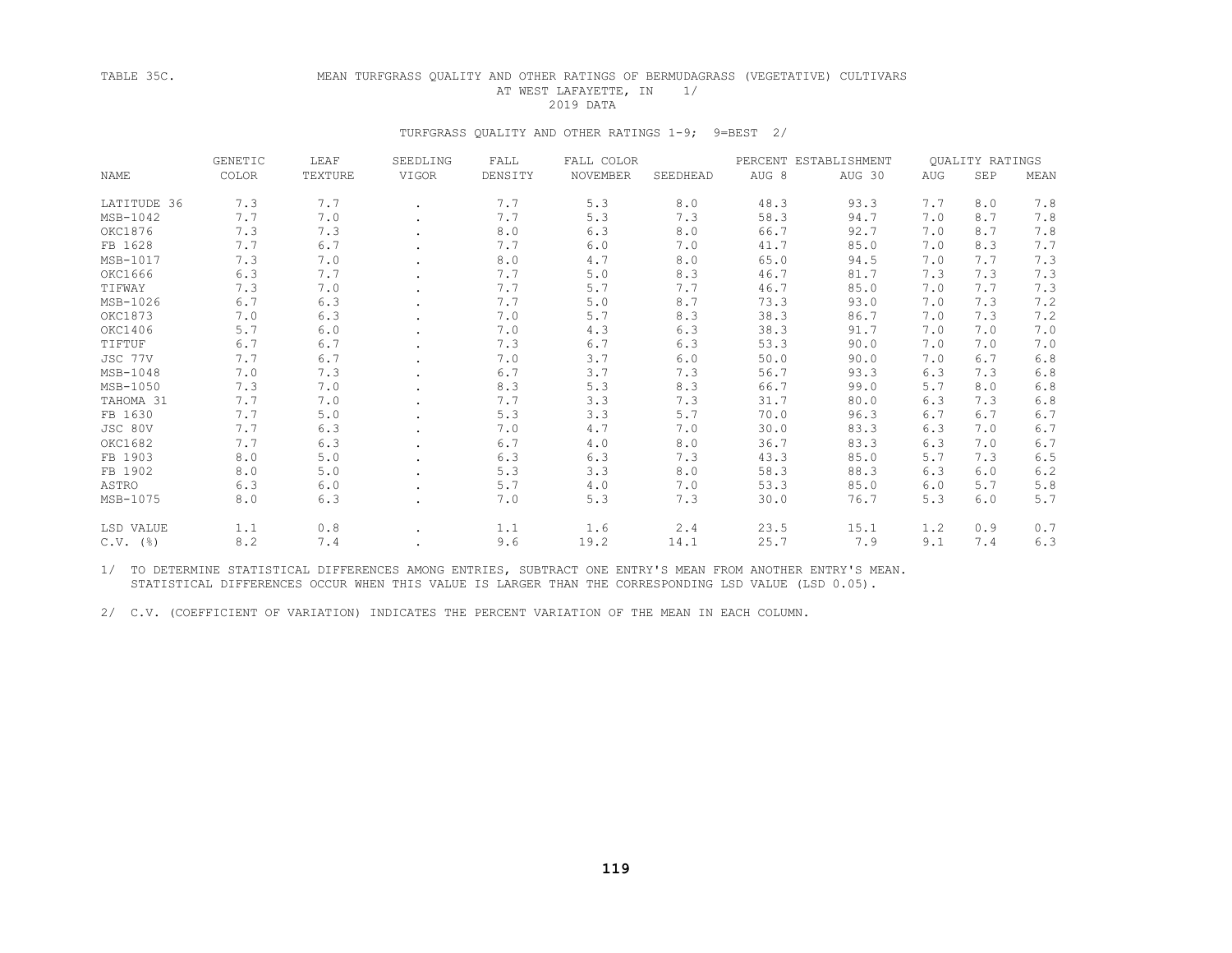## TABLE 36A. MEAN TURFGRASS QUALITY AND OTHER RATINGS OF BERMUDAGRASS CULTIVARS AT COLUMBIA, MO 1/<br>2019 DATA 2019 DATA

|                      | WINTER | PERCENT       | <b>OUALITY RATINGS</b> |         |           |
|----------------------|--------|---------------|------------------------|---------|-----------|
| <b>NAME</b>          | COLOR  | ESTABLISHMENT | SEP                    | OCT     | MEAN      |
|                      |        |               |                        |         |           |
| MSB-1017             | 2.0    | 81.7          | 7.7                    | 6.3     | 7.0       |
| TIFTUF               | 6.3    | 75.0          | 6.0                    | 7.7     | 6.8       |
| JSC 2013-10S         | 2.7    | 93.3          | 6.7                    | 6.7     | 6.7       |
| JSC 2013-8S          | 2.3    | 93.0          | 6.7                    | 6.7     | 6.7       |
| TAHOMA 31            | 2.0    | 71.7          | 7.0                    | 6.3     | 6.7       |
| JSC 2013-12S         | 2.3    | 90.0          | 6.7                    | 6.3     | 6.5       |
| MONACO               | 2.7    | 94.7          | 7.0                    | 6.0     | 6.5       |
| MSB-1026             | 2.3    | 76.7          | 7.0                    | 6.0     | 6.5       |
| MSB-1042             | 3.3    | 63.3          | 6.3                    | 6.7     | 6.5       |
| JSC 2013-5S          | 1.3    | 86.7          | 7.3                    | 5.3     | 6.3       |
| JSC 2013-7S          | 2.0    | 88.3          | 7.7                    | 5.0     | 6.3       |
| MSB-1048             | 1.7    | 61.7          | 6.3                    | 6.3     | 6.3       |
| FB 1628              | 4.3    | 76.7          | $6.0$                  | 6.3     | 6.2       |
| LATITUDE 36          | 3.7    | 83.3          | 6.3                    | 6.0     | $6.2\,$   |
| MSB-1050             | 1.7    | 86.3          | 6.0                    | 6.3     | 6.2       |
| OKC1876              | 5.0    | 90.0          | 5.7                    | 6.7     | 6.2       |
| OKS2015-7            | 2.0    | 97.7          | 6.3                    | 5.7     | 6.0       |
| OKS2015-3            | 2.7    | 93.0          | $6.0$                  | 5.7     | 5.8       |
| FB 1630              | $4.0$  | 79.7          | 5.3                    | $6.0\,$ | 5.7       |
| OKC1406              | 5.0    | 86.7          | 5.7                    | 5.3     | $5.5$     |
| RIVIERA              | 3.0    | 73.0          | 5.3                    | 5.7     | 5.5       |
| DLF-460/3048         | 2.0    | 81.7          | 5.7                    | 5.0     | 5.3       |
| OKS2015-1            | 3.0    | 94.7          | 5.3                    | 5.3     | 5.3       |
| OKC1873              | 6.3    | 86.7          | 4.7                    | 5.7     | $5.2\,$   |
| FB 1902              | 3.7    | 68.3          | 5.0                    | 5.0     | $5.0$     |
| OKC1666              | 4.7    | 80.0          | 5.3                    | 4.7     | $5.0$     |
| SUN OUEEN (PST-R6MM) | 2.0    | 93.3          | 5.3                    | 4.7     | 5.0       |
| ASTRO                | 3.0    | 80.0          | 4.7                    | 5.0     | $4\ .\ 8$ |
| PST-R6TM             | 2.0    | 85.0          | 4.7                    | $5.0$   | $4.8\,$   |
| TIFWAY               | $6.0$  | 81.7          | 4.3                    | 5.3     | $4.8$     |
| MSB-1075             | 3.3    | 80.0          | 4.0                    | 5.3     | 4.7       |
| JSC 77V              | 3.0    | 65.0          | 5.3                    | 3.7     | 4.5       |
| JSC 80V              | 3.3    | 88.3          | 4.7                    | 4.3     | 4.5       |
| OKC1682              | 7.7    | 73.3          | 3.7                    | 5.0     | 4.3       |
| FB 1903              | 2.7    | 86.7          | 3.3                    | 4.3     | 3.8       |
| LSD VALUE            | 1.1    | 38.3          | 1.3                    | 1.4     | 1.2       |
| $C.V.$ (%)           | 23.0   | 16.9          | 14.5                   | 14.0    | 12.5      |

### TURFGRASS QUALITY AND OTHER RATINGS 1-9; 9=BEST 2/

 1/ TO DETERMINE STATISTICAL DIFFERENCES AMONG ENTRIES, SUBTRACT ONE ENTRY'S MEAN FROM ANOTHER ENTRY'S MEAN. STATISTICAL DIFFERENCES OCCUR WHEN THIS VALUE IS LARGER THAN THE CORRESPONDING LSD VALUE (LSD 0.05).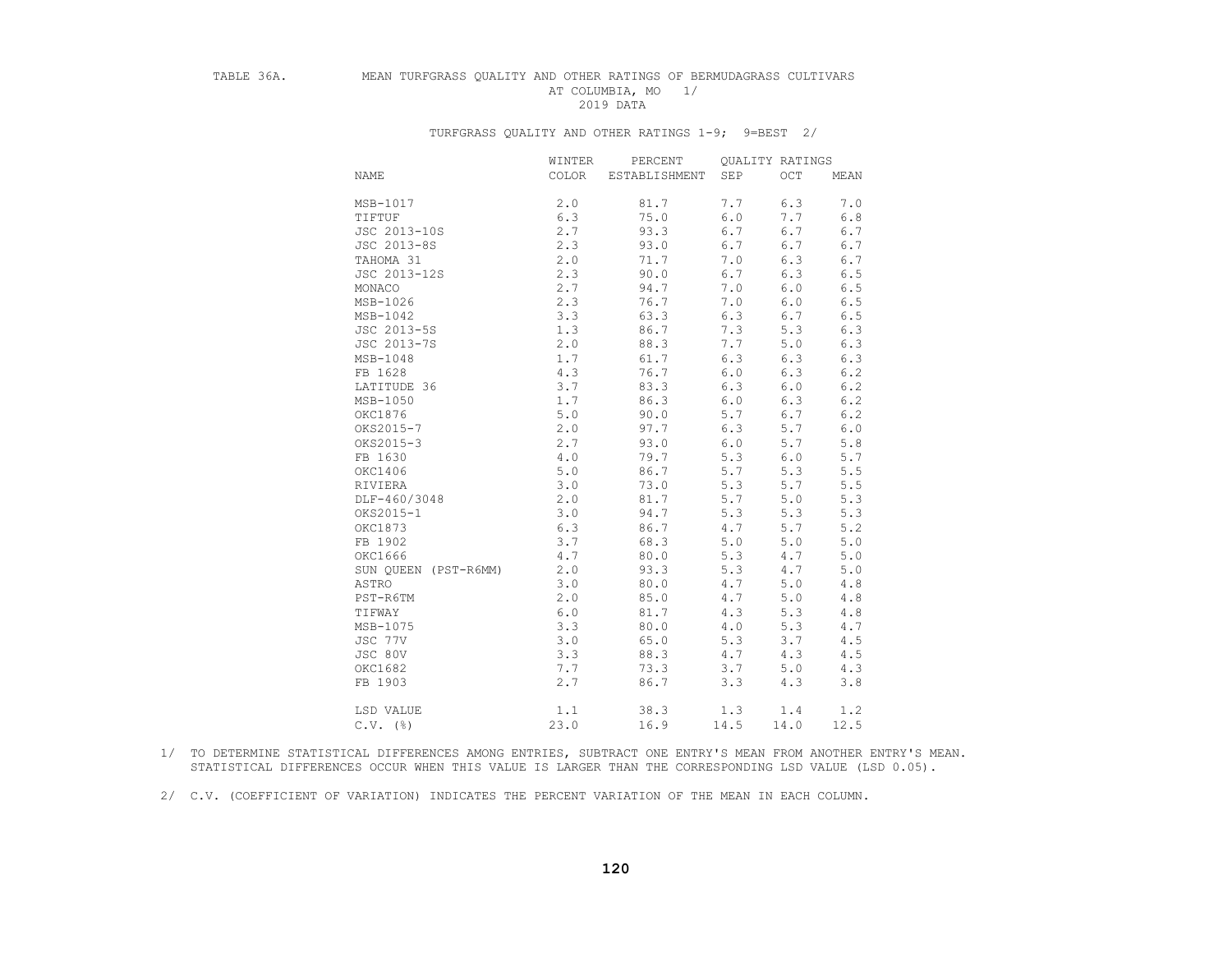## TABLE 36B. MEAN TURFGRASS QUALITY AND OTHER RATINGS OF BERMUDAGRASS (SEEDED) CULTIVARS AT COLUMBIA, MO 1/<br>2019 DATA 2019 DATA

|                           | WINTER       | PERCENT       | <b>OUALITY RATINGS</b> |      |      |
|---------------------------|--------------|---------------|------------------------|------|------|
| NAME                      | <b>COLOR</b> | ESTABLISHMENT | SEP                    | OCT  | MEAN |
| JSC 2013-10S              | 2.7          | 93.3          | 6.7                    | 6.7  | 6.7  |
| JSC 2013-8S               | 2.3          | 93.0          | 6.7                    | 6.7  | 6.7  |
| JSC 2013-12S              | 2.3          | 90.0          | 6.7                    | 6.3  | 6.5  |
| MONACO                    | 2.7          | 94.7          | 7.0                    | 6.0  | 6.5  |
| JSC 2013-5S               | 1.3          | 86.7          | 7.3                    | 5.3  | 6.3  |
| JSC 2013-7S               | 2.0          | 88.3          | 7.7                    | 5.0  | 6.3  |
| OKS2015-7                 | 2.0          | 97.7          | 6.3                    | 5.7  | 6.0  |
| OKS2015-3                 | 2.7          | 93.0          | 6.0                    | 5.7  | 5.8  |
| RIVIERA                   | 3.0          | 73.0          | 5.3                    | 5.7  | 5.5  |
| DLF-460/3048              | 2.0          | 81.7          | 5.7                    | 5.0  | 5.3  |
| OKS2015-1                 | 3.0          | 94.7          | 5.3                    | 5.3  | 5.3  |
| $(PST-R6MM)$<br>SUN OUEEN | 2.0          | 93.3          | 5.3                    | 4.7  | 5.0  |
| PST-R6TM                  | 2.0          | 85.0          | 4.7                    | 5.0  | 4.8  |
| LSD VALUE                 | 1.2          | 19.8          | 1.2                    | 2, 2 | 1.3  |
| $C.V.$ (%)                | 24.3         | 9.7           | 11.0                   | 16.3 | 11.4 |

### TURFGRASS QUALITY AND OTHER RATINGS 1-9; 9=BEST 2/

 1/ TO DETERMINE STATISTICAL DIFFERENCES AMONG ENTRIES, SUBTRACT ONE ENTRY'S MEAN FROM ANOTHER ENTRY'S MEAN. STATISTICAL DIFFERENCES OCCUR WHEN THIS VALUE IS LARGER THAN THE CORRESPONDING LSD VALUE (LSD 0.05).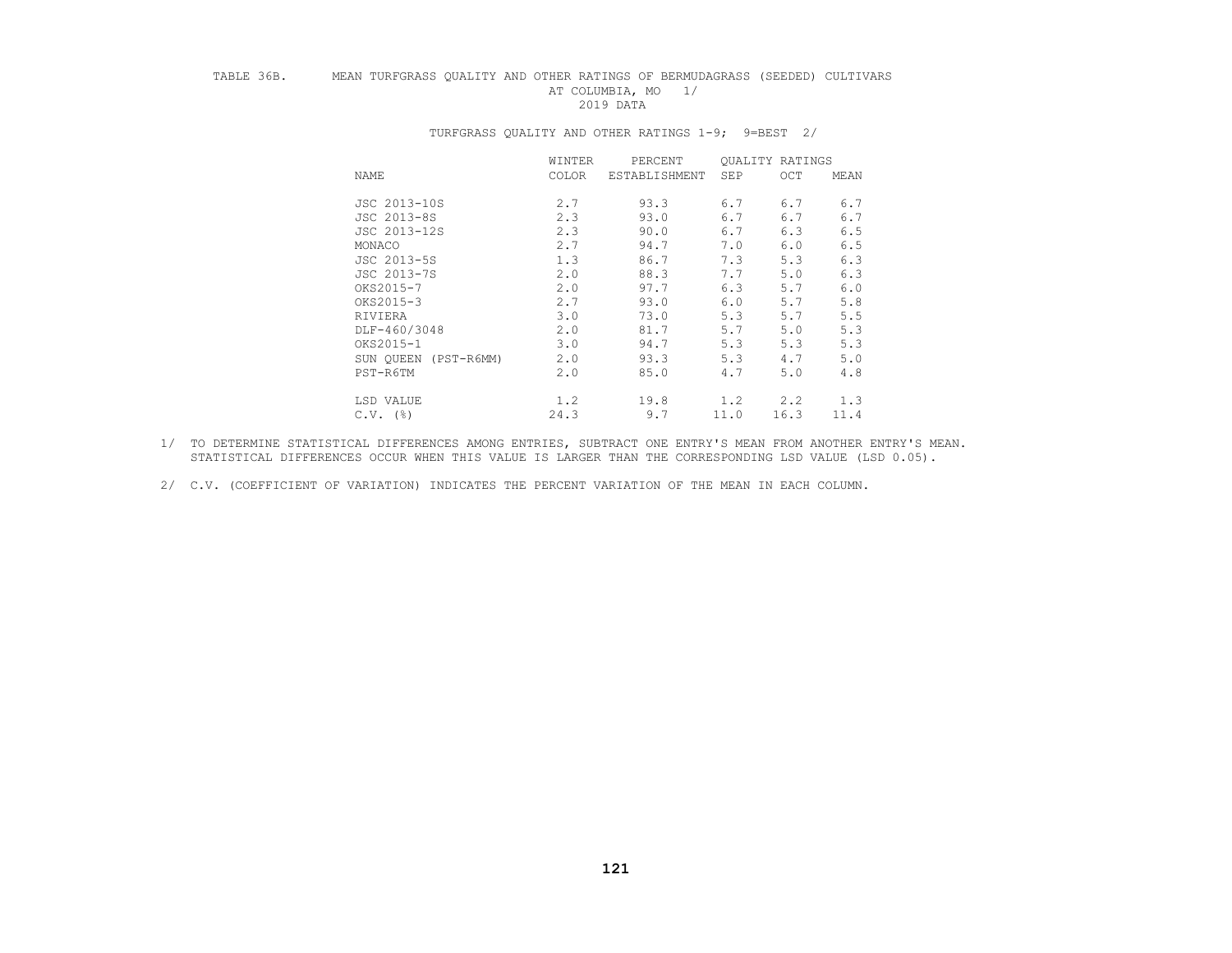## TABLE 36C. MEAN TURFGRASS QUALITY AND OTHER RATINGS OF BERMUDAGRASS (VEGETATIVE) CULTIVARS AT COLUMBIA, MO 1/<br>2019 DATA 2019 DATA

|             | WINTER | PERCENT       |      | <b>OUALITY RATINGS</b> |      |
|-------------|--------|---------------|------|------------------------|------|
| NAME        | COLOR  | ESTABLISHMENT | SEP  | OCT                    | MEAN |
| MSB-1017    | 2.0    | 81.7          | 7.7  | 6.3                    | 7.0  |
| TIFTUF      | 6.3    | 75.0          | 6.0  | 7.7                    | 6.8  |
| TAHOMA 31   | 2.0    | 71.7          | 7.0  | 6.3                    | 6.7  |
| MSB-1026    | 2.3    | 76.7          | 7.0  | 6.0                    | 6.5  |
| MSB-1042    | 3.3    | 63.3          | 6.3  | 6.7                    | 6.5  |
| MSB-1048    | 1.7    | 61.7          | 6.3  | 6.3                    | 6.3  |
| FB 1628     | 4.3    | 76.7          | 6.0  | 6.3                    | 6.2  |
| LATITUDE 36 | 3.7    | 83.3          | 6.3  | 6.0                    | 6.2  |
| MSB-1050    | 1.7    | 86.3          | 6.0  | 6.3                    | 6.2  |
| OKC1876     | 5.0    | 90.0          | 5.7  | 6.7                    | 6.2  |
| FB 1630     | 4.0    | 79.7          | 5.3  | 6.0                    | 5.7  |
| OKC1406     | 5.0    | 86.7          | 5.7  | 5.3                    | 5.5  |
| OKC1873     | 6.3    | 86.7          | 4.7  | 5.7                    | 5.2  |
| FB 1902     | 3.7    | 68.3          | 5.0  | 5.0                    | 5.0  |
| OKC1666     | 4.7    | 80.0          | 5.3  | 4.7                    | 5.0  |
| ASTRO       | 3.0    | 80.0          | 4.7  | 5.0                    | 4.8  |
| TIFWAY      | 6.0    | 81.7          | 4.3  | 5.3                    | 4.8  |
| MSB-1075    | 3.3    | 80.0          | 4.0  | 5.3                    | 4.7  |
| JSC 77V     | 3.0    | 65.0          | 5.3  | 3.7                    | 4.5  |
| JSC 80V     | 3.3    | 88.3          | 4.7  | 4.3                    | 4.5  |
| OKC1682     | 7.7    | 73.3          | 3.7  | 5.0                    | 4.3  |
| FB 1903     | 2.7    | 86.7          | 3.3  | 4.3                    | 3.8  |
| LSD VALUE   | 1.3    | 54.2          | 1.6  | 1.1                    | 1.2  |
| $C.V.$ (%)  | 22.2   | 20.7          | 16.9 | 11.9                   | 13.1 |

### TURFGRASS QUALITY AND OTHER RATINGS 1-9; 9=BEST 2/

- 1/ TO DETERMINE STATISTICAL DIFFERENCES AMONG ENTRIES, SUBTRACT ONE ENTRY'S MEAN FROM ANOTHER ENTRY'S MEAN. STATISTICAL DIFFERENCES OCCUR WHEN THIS VALUE IS LARGER THAN THE CORRESPONDING LSD VALUE (LSD 0.05).
- 2/ C.V. (COEFFICIENT OF VARIATION) INDICATES THE PERCENT VARIATION OF THE MEAN IN EACH COLUMN.